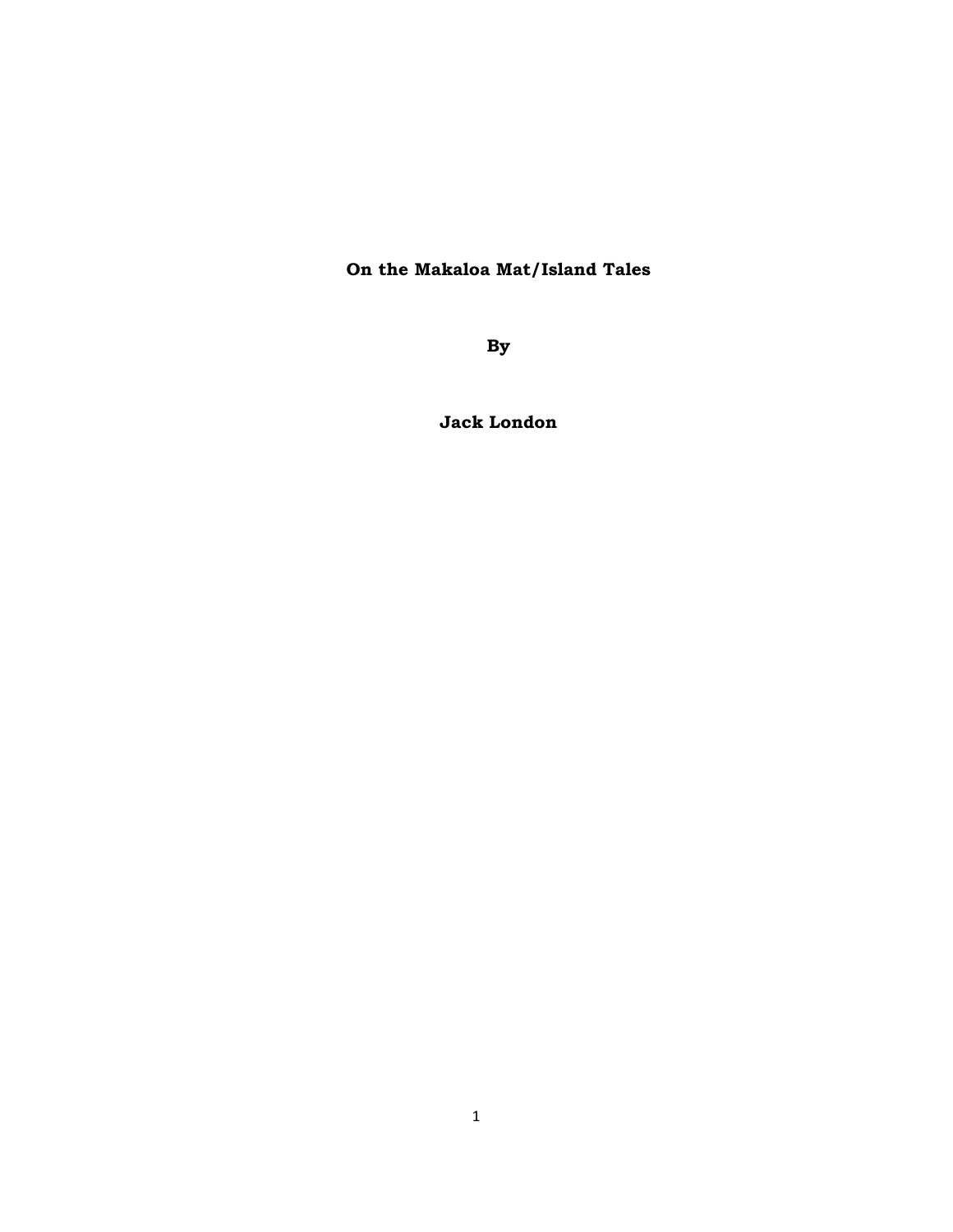## Contents:

On the Makaloa Mat The Bones of Kahekili When Alice Told her Soul Shin-Bones The Water Baby The Tears of Ah Kim The Kanaka Surf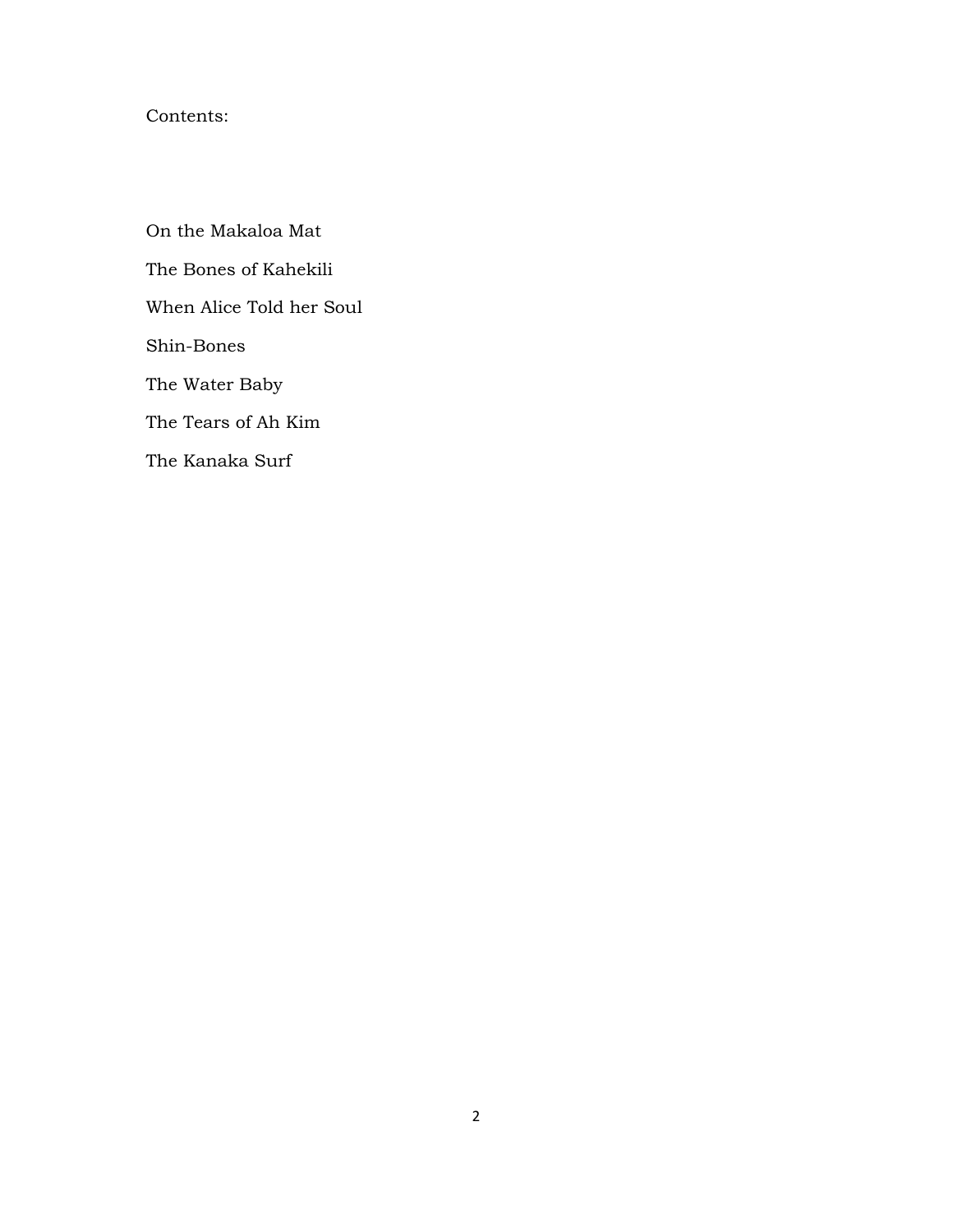## ON THE MAKALOA MAT

Unlike the women of most warm races, those of Hawaii age well and nobly. With no pretence of make-up or cunning concealment of time's inroads, the woman who sat under the hau tree might have been permitted as much as fifty years by a judge competent anywhere over the world save in Hawaii. Yet her children and her grandchildren, and Roscoe Scandwell who had been her husband for forty years, knew that she was sixty-four and would be sixty-five come the next twenty-second day of June. But she did not look it, despite the fact that she thrust reading glasses on her nose as she read her magazine and took them off when her gaze desired to wander in the direction of the half-dozen children playing on the lawn.

It was a noble situation--noble as the ancient hau tree, the size of a house, where she sat as if in a house, so spaciously and comfortably house-like was its shade furnished; noble as the lawn that stretched away landward its plush of green at an appraisement of two hundred dollars a front foot to a bungalow equally dignified, noble, and costly. Seaward, glimpsed through a fringe of hundred-foot coconut palms, was the ocean; beyond the reef a dark blue that grew indigo blue to the horizon, within the reef all the silken gamut of jade and emerald and tourmaline.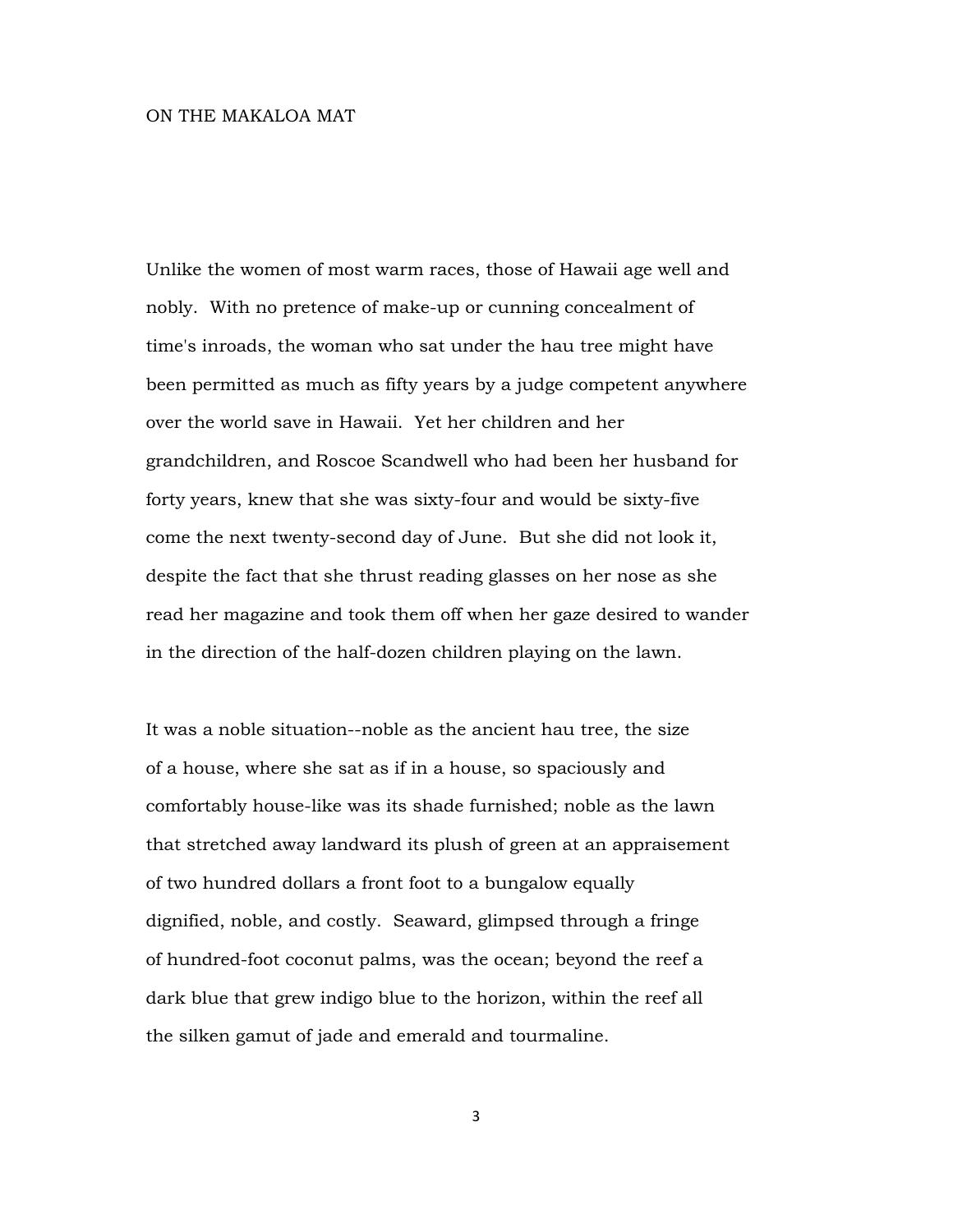And this was but one house of the half-dozen houses belonging to Martha Scandwell. Her town-house, a few miles away in Honolulu, on Nuuanu Drive between the first and second "showers," was a palace. Hosts of guests had known the comfort and joy of her mountain house on Tantalus, and of her volcano house, her mauka house, and her makai house on the big island of Hawaii. Yet this Waikiki house stressed no less than the rest in beauty, in dignity, and in expensiveness of upkeep. Two Japanese yard-boys were trimming hibiscus, a third was engaged expertly with the long hedge of night-blooming cereus that was shortly expectant of unfolding in its mysterious night-bloom. In immaculate ducks, a house Japanese brought out the tea-things, followed by a Japanese maid, pretty as a butterfly in the distinctive garb of her race, and fluttery as a butterfly to attend on her mistress. Another Japanese maid, an array of Turkish towels on her arm, crossed the lawn well to the right in the direction of the bath-houses, from which the children, in swimming suits, were beginning to emerge. Beyond, under the palms at the edge of the sea, two Chinese nursemaids, in their pretty native costume of white yee-shon and-straight-lined trousers, their black braids of hair down their backs, attended each on a baby in a perambulator.

And all these, servants, and nurses, and grandchildren, were Martha Scandwell's. So likewise was the colour of the skin of the grandchildren--the unmistakable Hawaiian colour, tinted beyond shadow of mistake by exposure to the Hawaiian sun. One-eighth and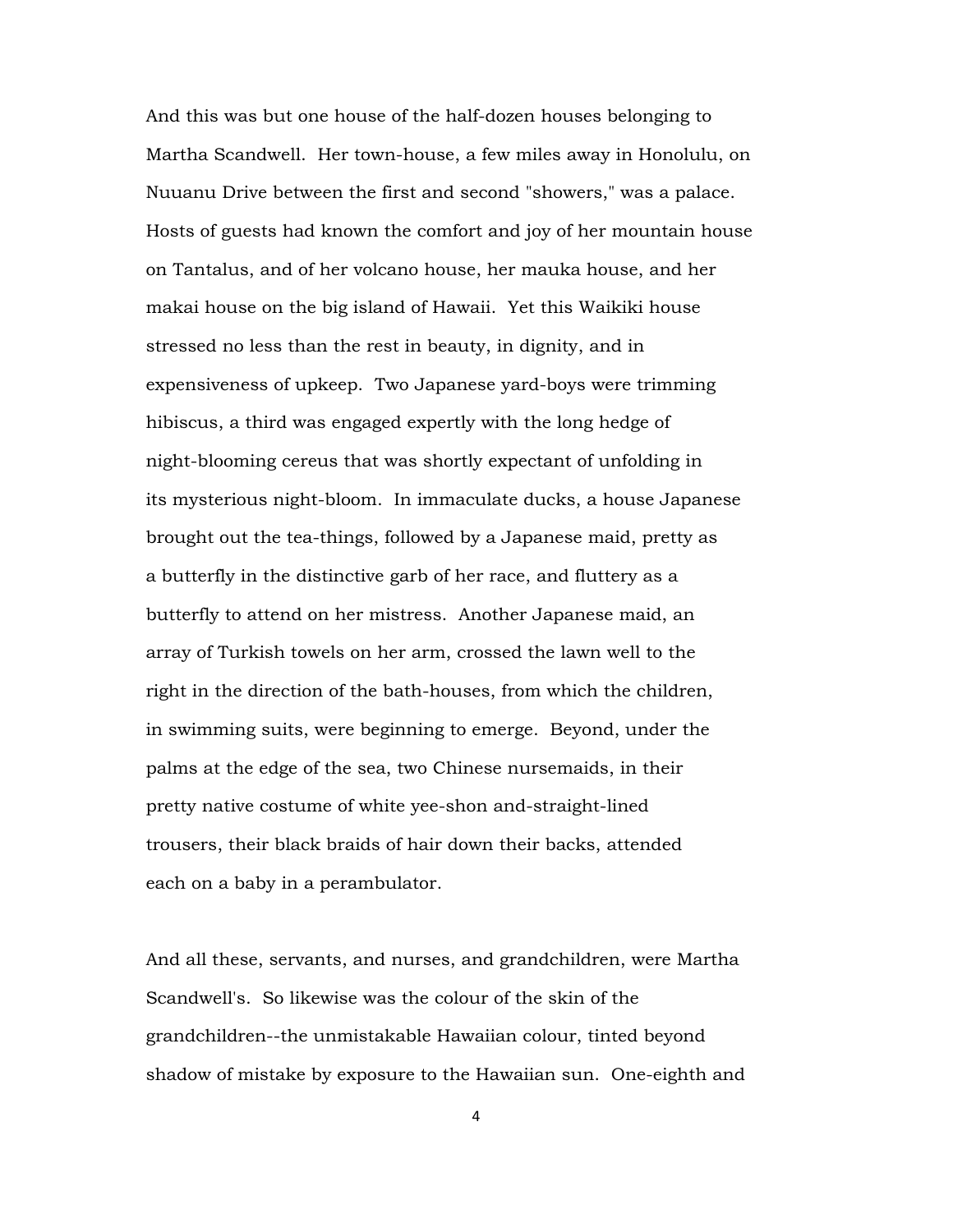one-sixteenth Hawaiian were they, which meant that seven-eighths or fifteen-sixteenths white blood informed that skin yet failed to obliterate the modicum of golden tawny brown of Polynesia. But in this, again, only a trained observer would have known that the frolicking children were aught but pure-blooded white. Roscoe Scandwell, grandfather, was pure white; Martha three-quarters white; the many sons and daughters of them seven-eighths white; the grandchildren graded up to fifteen-sixteenths white, or, in the cases when their seven-eighths fathers and mothers had married seven-eighths, themselves fourteen-sixteenths or seven-eighths white. On both sides the stock was good, Roscoe straight descended from the New England Puritans, Martha no less straight descended from the royal chief-stocks of Hawaii whose genealogies were chanted in males a thousand years before written speech was acquired.

In the distance a machine stopped and deposited a woman whose utmost years might have been guessed as sixty, who walked across the lawn as lightly as a well-cared-for woman of forty, and whose actual calendar age was sixty-eight. Martha rose from her seat to greet her, in the hearty Hawaiian way, arms about, lips on lips, faces eloquent and bodies no less eloquent with sincereness and frank excessiveness of emotion. And it was "Sister Bella," and "Sister Martha," back and forth, intermingled with almost incoherent inquiries about each other, and about Uncle This and Brother That and Aunt Some One Else, until, the first tremulousness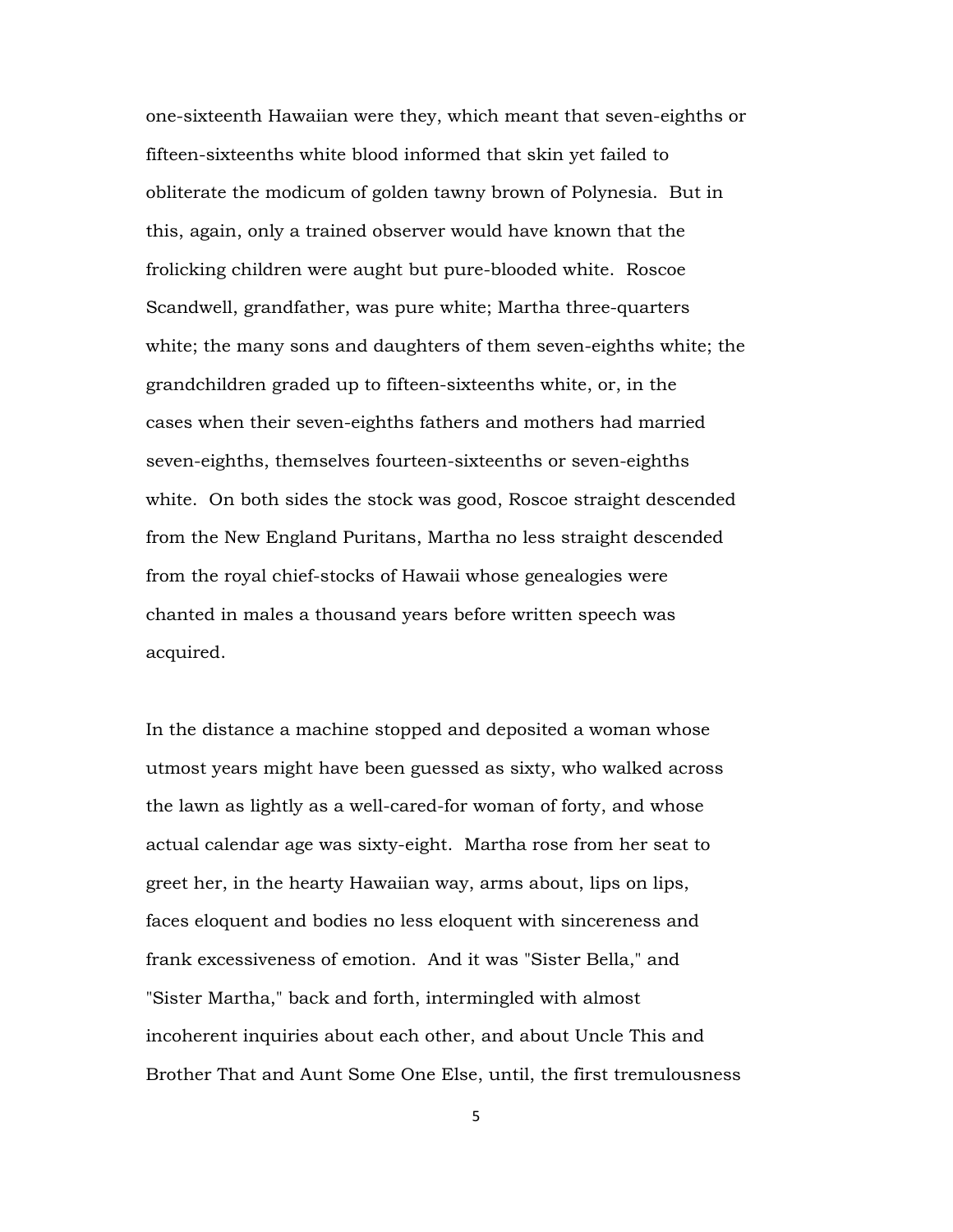of meeting over, eyes moist with tenderness of love, they sat gazing at each other across their teacups. Apparently, they had not seen nor embraced for years. In truth, two months marked the interval of their separation. And one was sixty-four, the other sixty-eight. But the thorough comprehension resided in the fact that in each of them one-fourth of them was the sun-warm, love-warm heart of Hawaii.

The children flooded about Aunt Bella like a rising tide and were capaciously hugged and kissed ere they departed with their nurses to the swimming beach.

"I thought I'd run out to the beach for several days--the trades had stopped blowing," Martha explained.

"You've been here two weeks already," Bella smiled fondly at her younger sister. "Brother Edward told me. He met me at the steamer and insisted on running me out first of all to see Louise and Dorothy and that first grandchild of his. He's as mad as a silly hatter about it."

"Mercy!" Martha exclaimed. "Two weeks! I had not thought it that long."

"Where's Annie?--and Margaret?" Bella asked.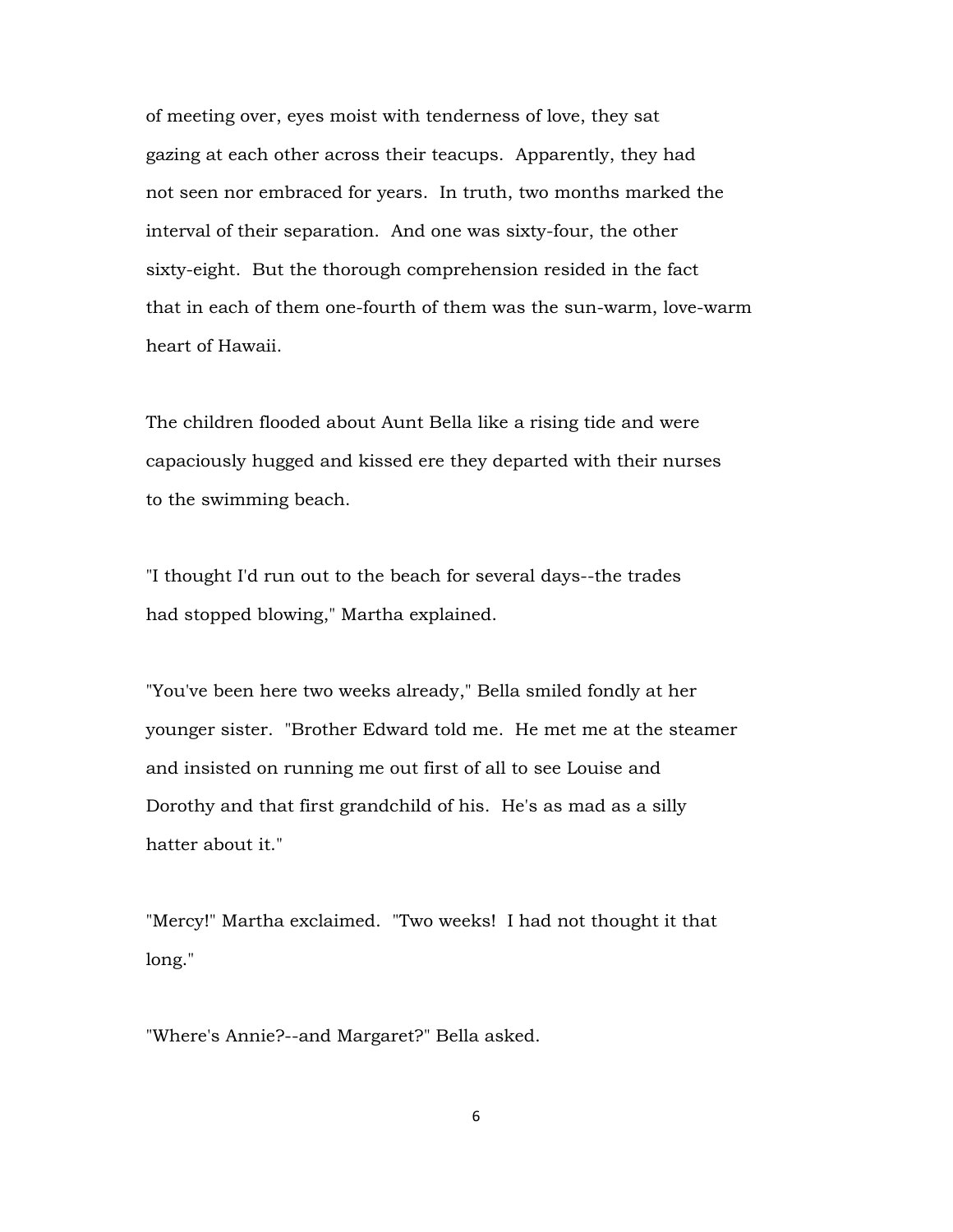Martha shrugged her voluminous shoulders with voluminous and forgiving affection for her wayward, matronly daughters who left their children in her care for the afternoon.

"Margaret's at a meeting of the Out-door Circle--they're planning the planting of trees and hibiscus all along both sides of Kalakaua Avenue," she said. "And Annie's wearing out eighty dollars' worth of tyres to collect seventy-five dollars for the British Red Cross- -this is their tag day, you know."

"Roscoe must be very proud," Bella said, and observed the bright glow of pride that appeared in her sister's eyes. "I got the news in San Francisco of Ho-o-la-a's first dividend. Remember when I put a thousand in it at seventy-five cents for poor Abbie's children, and said I'd sell when it went to ten dollars?"

"And everybody laughed at you, and at anybody who bought a share," Martha nodded. "But Roscoe knew. It's selling to-day at twentyfour."

"I sold mine from the steamer by wireless--at twenty even," Bella continued. "And now Abbie's wildly dressmaking. She's going with May and Tootsie to Paris."

"And Carl?" Martha queried.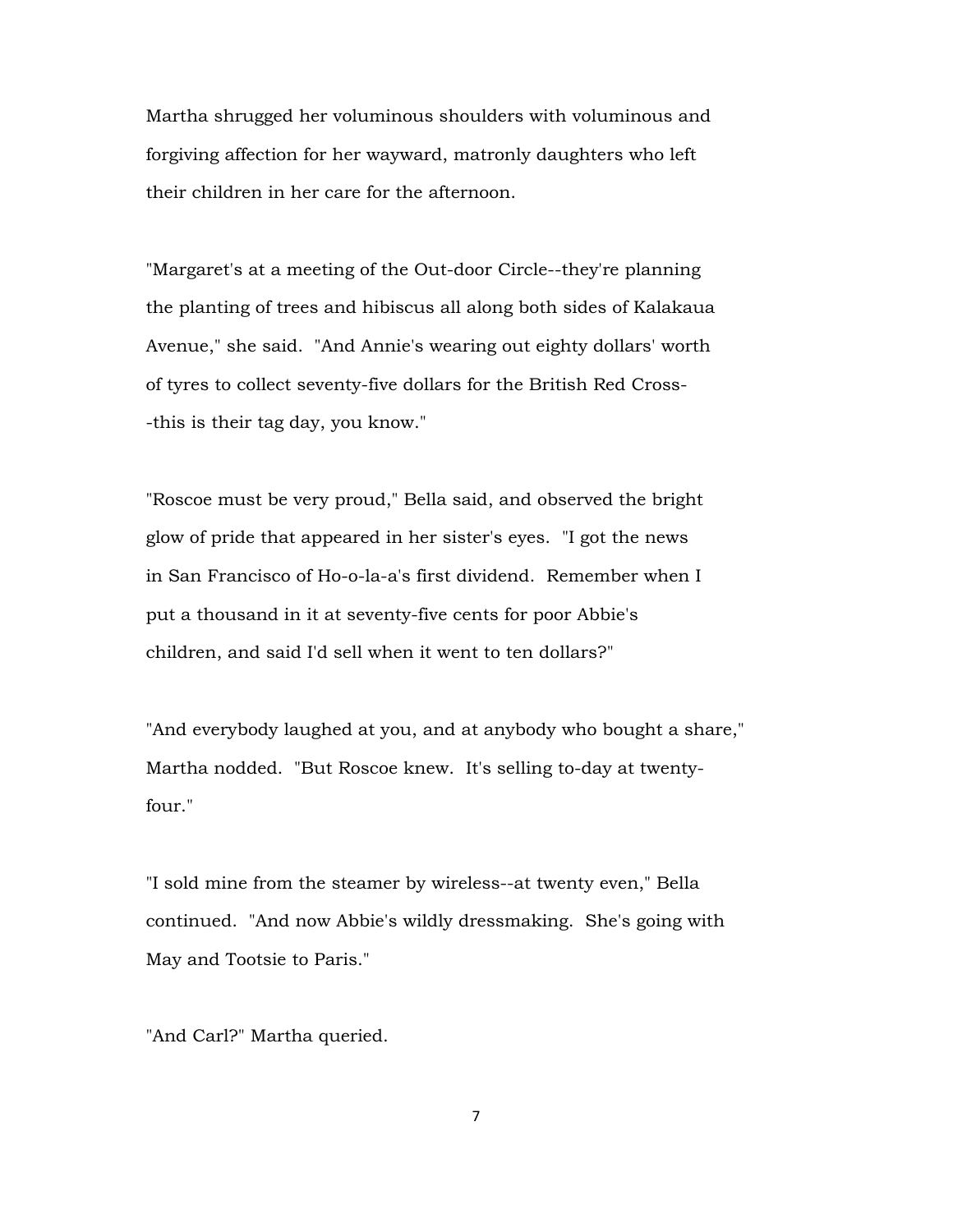"Oh, he'll finish Yale all right--"

"Which he would have done anyway, and you KNOW it," Martha charged, lapsing charmingly into twentieth-century slang.

Bella affirmed her guilt of intention of paying the way of her school friend's son through college, and added complacently:

"Just the same it was nicer to have Ho-o-la-a pay for it. In a way, you see, Roscoe is doing it, because it was his judgment I trusted to when I made the investment." She gazed slowly about her, her eyes taking in, not merely the beauty and comfort and repose of all they rested on, but the immensity of beauty and comfort and repose represented by them, scattered in similar oases all over the islands. She sighed pleasantly and observed: "All our husbands have done well by us with what we brought them."

"And happily . . . " Martha agreed, then suspended her utterance with suspicious abruptness.

"And happily, all of us, except Sister Bella," Bella forgivingly completed the thought for her.

"It was too bad, that marriage," Martha murmured, all softness of sympathy. "You were so young. Uncle Robert should never have made you."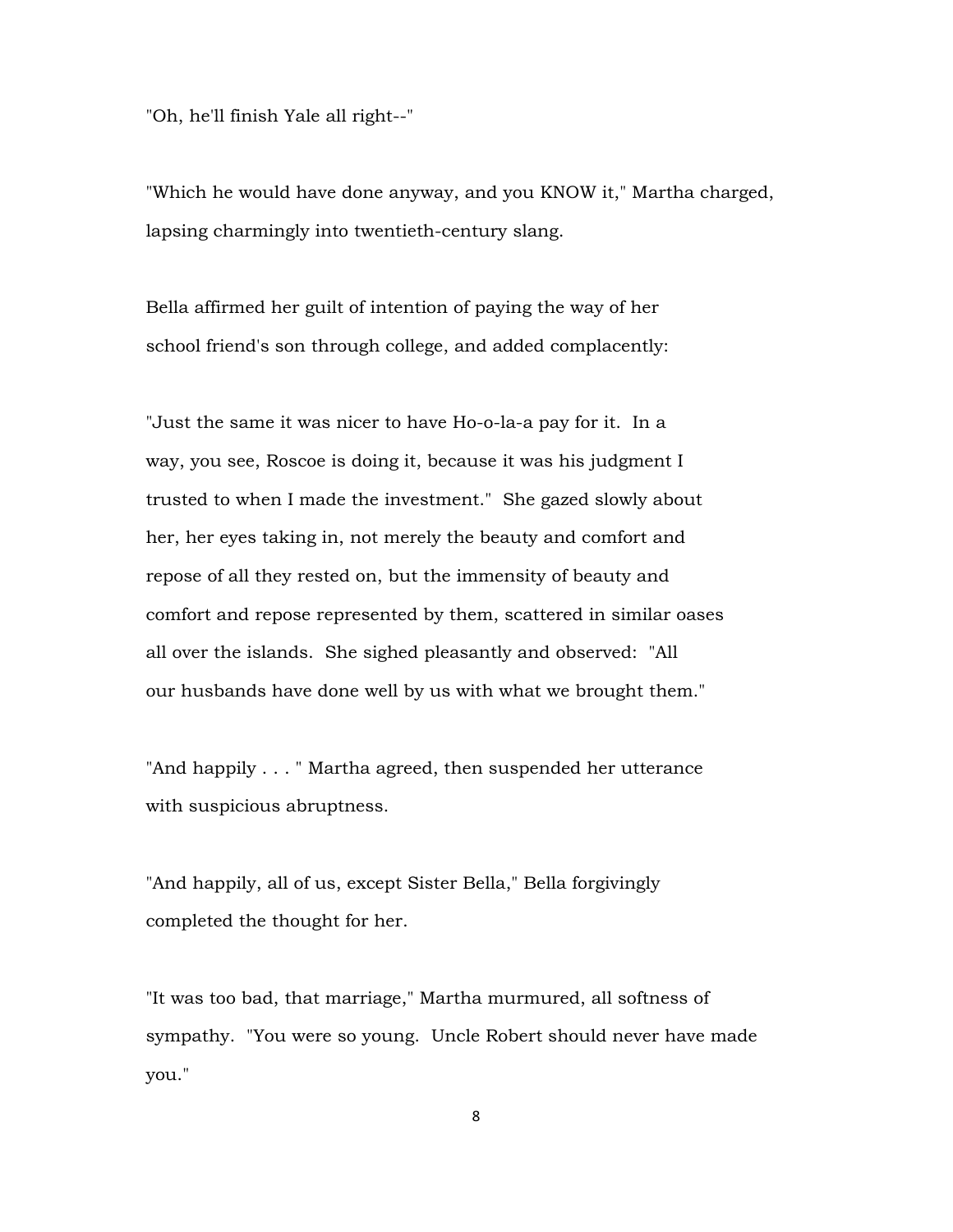"I was only nineteen," Bella nodded. "But it was not George Castner's fault. And look what he, out of she grave, has done for me. Uncle Robert was wise. He knew George had the far-away vision of far ahead, the energy, and the steadiness. He saw, even then, and that's fifty years ago, the value of the Nahala water-rights which nobody else valued then. They thought he was struggling to buy the cattle range. He struggled to buy the future of the water- -and how well he succeeded you know. I'm almost ashamed to think of my income sometimes. No; whatever else, the unhappiness of our marriage was not due to George. I could have lived happily with him, I know, even to this day, had he lived." She shook her head slowly. "No; it was not his fault. Nor anybody's. Not even mine. If it was anybody's fault--" The wistful fondness of her smile took the sting out of what she was about to say. "If it was anybody's fault it was Uncle John's."

"Uncle John's!" Martha cried with sharp surprise. "If it had to be one or the other, I should have said Uncle Robert. But Uncle John!"

Bella smiled with slow positiveness.

"But it was Uncle Robert who made you marry George Castner," her sister urged.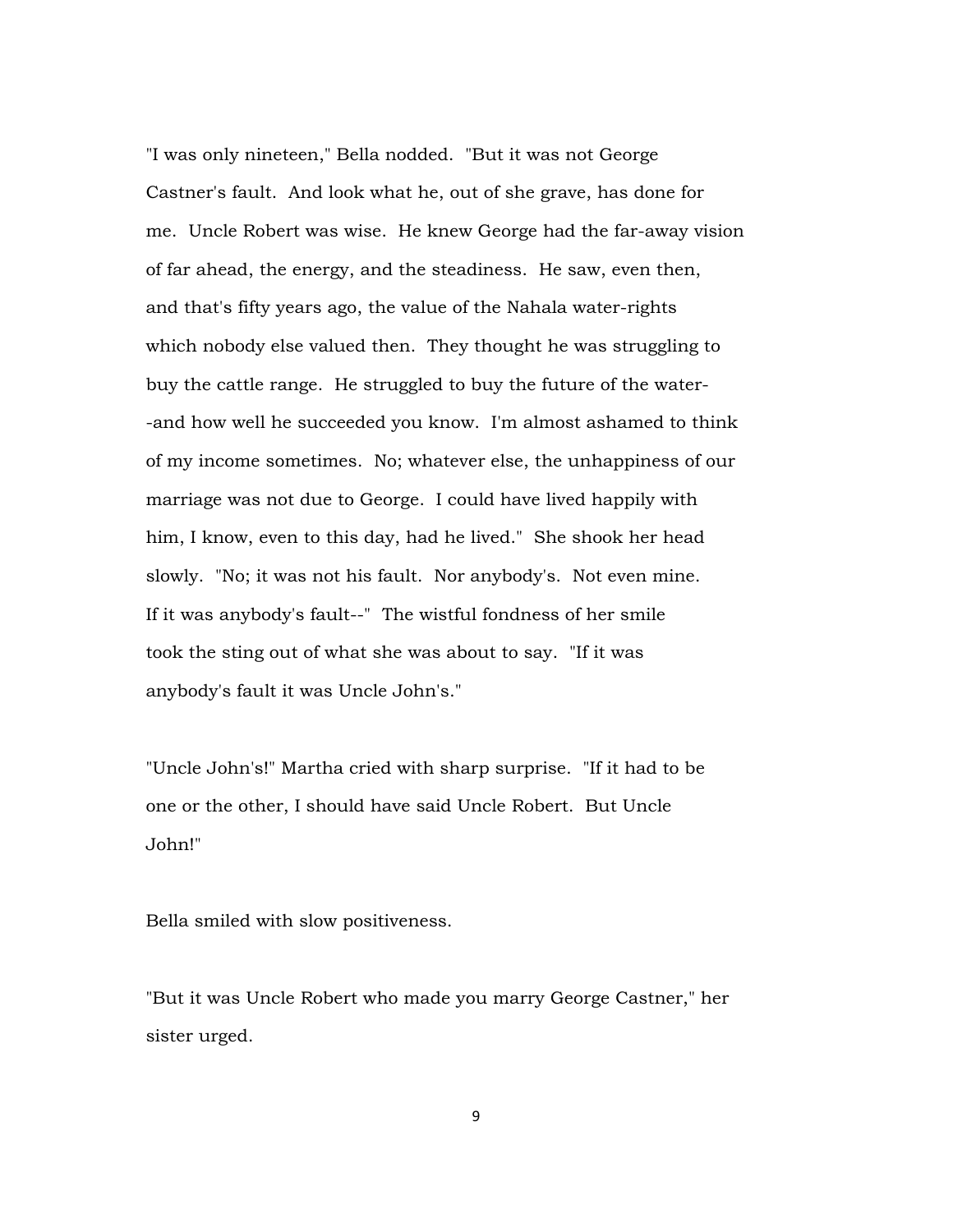"That is true," Bella nodded corroboration. "But it was not the matter of a husband, but of a horse. I wanted to borrow a horse from Uncle John, and Uncle John said yes. That is how it all happened."

A silence fell, pregnant and cryptic, and, while the voices of the children and the soft mandatory protests of the Asiatic maids drew nearer from the beach, Martha Scandwell felt herself vibrant and tremulous with sudden resolve of daring. She waved the children away.

"Run along, dears, run along, Grandma and Aunt Bella want to talk."

And as the shrill, sweet treble of child voices ebbed away across the lawn, Martha, with scrutiny of the heart, observed the sadness of the lines graven by secret woe for half a century in her sister's face. For nearly fifty years had she watched those lines. She steeled all the melting softness of the Hawaiian of her to break the half-century of silence.

"Bella," she said. "We never know. You never spoke. But we wondered, oh, often and often--"

"And never asked," Bella murmured gratefully.

"But I am asking now, at the last. This is our twilight. Listen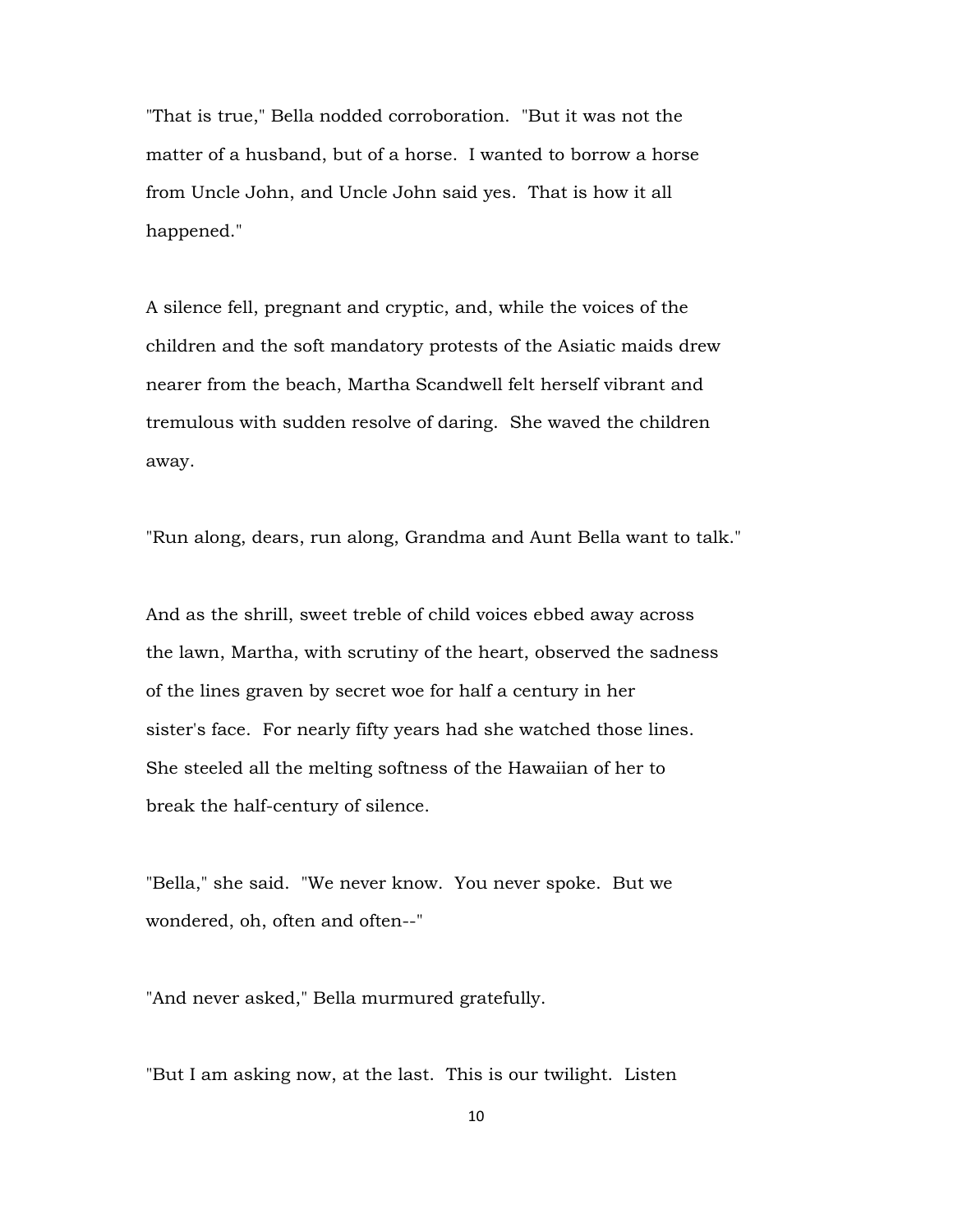to them! Sometimes it almost frightens me to think that they are grandchildren, MY grandchildren--I, who only the other day, it would seem, was as heart-free, leg-free, care-free a girl as ever bestrode a horse, or swam in the big surf, or gathered opihis at low tide, or laughed at a dozen lovers. And here in our twilight let us forget everything save that I am your dear sister as you are mine."

The eyes of both were dewy moist. Bella palpably trembled to utterance.

"We thought it was George Castner," Martha went on; "and we could guess the details. He was a cold man. You were warm Hawaiian. He must have been cruel. Brother Walcott always insisted he must have beaten you--"

"No! No!" Bella broke in. "George Castner was never a brute, a beast. Almost have I wished, often, that he had been. He never laid hand on me. He never raised hand to me. He never raised his voice to me. Never--oh, can you believe it?--do, please, sister, believe it--did we have a high word nor a cross word. But that house of his, of ours, at Nahala, was grey. All the colour of it was grey and cool, and chill, while I was bright with all colours of sun, and earth, and blood, and birth. It was very cold, grey cold, with that cold grey husband of mine at Nahala. You know he was grey, Martha. Grey like those portraits of Emerson we used to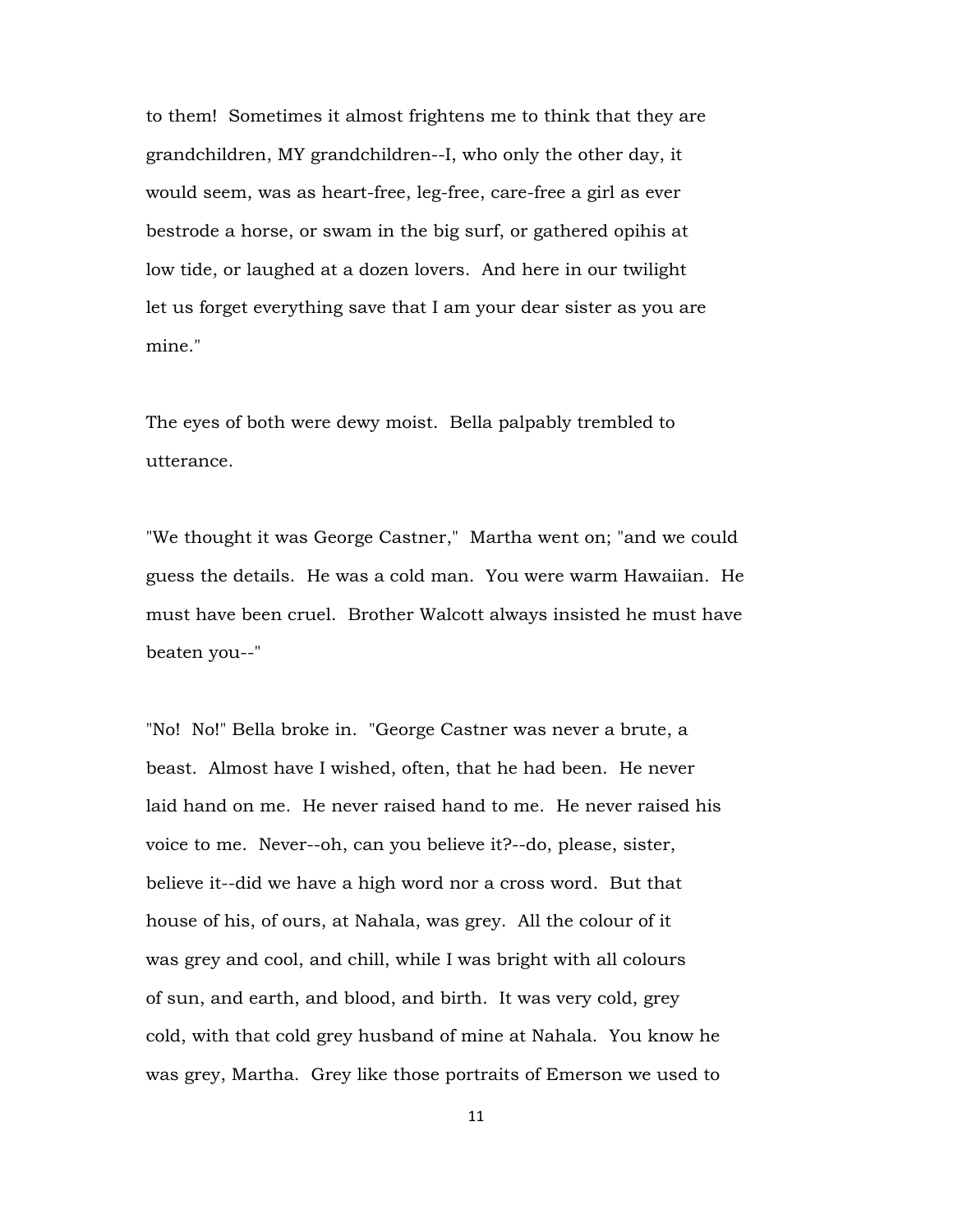see at school. His skin was grey. Sun and weather and all hours in the saddle could never tan it. And he was as grey inside as out.

"And I was only nineteen when Uncle Robert decided on the marriage. How was I to know? Uncle Robert talked to me. He pointed out how the wealth and property of Hawaii was already beginning to pass into the hands of the haoles" (Whites). "The Hawaiian chiefs let their possessions slip away from them. The Hawaiian chiefesses, who married haoles, had their possessions, under the management of their haole husbands, increase prodigiously. He pointed back to the original Grandfather Roger Wilton, who had taken Grandmother Wilton's poor mauka lands and added to them and built up about them the Kilohana Ranch--"

"Even then it was second only to the Parker Ranch," Martha interrupted proudly.

"And he told me that had our father, before he died, been as farseeing as grandfather, half the then Parker holdings would have been added to Kilohana, making Kilohana first. And he said that never, for ever and ever, would beef be cheaper. And he said that the big future of Hawaii would be in sugar. That was fifty years ago, and he has been more than proved right. And he said that the young haole, George Castner, saw far, and would go far, and that there were many girls of us, and that the Kilohana lands ought by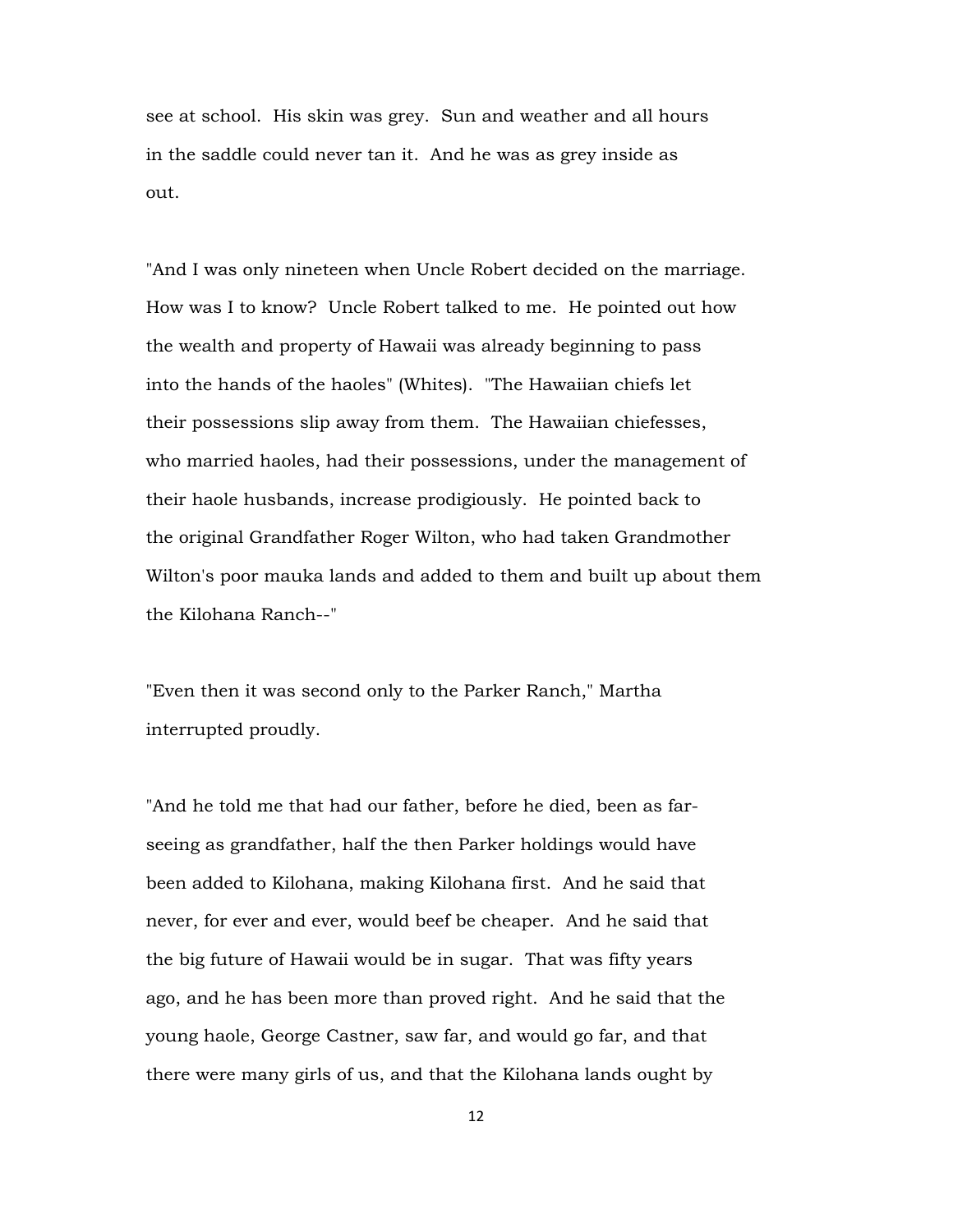rights to go to the boys, and that if I married George my future was assured in the biggest way.

"I was only nineteen. Just back from the Royal Chief School--that was before our girls went to the States for their education. You were among the first, Sister Martha, who got their education on the mainland. And what did I know of love and lovers, much less of marriage? All women married. It was their business in life. Mother and grandmother, all the way back they had married. It was my business in life to marry George Castner. Uncle Robert said so in his wisdom, and I knew he was very wise. And I went to live with my husband in the grey house at Nahala.

"You remember it. No trees, only the rolling grass lands, the high mountains behind, the sea beneath, and the wind!--the Waimea and Nahala winds, we got them both, and the kona wind as well. Yet little would I have minded them, any more than we minded them at Kilohana, or than they minded them at Mana, had not Nahala itself been so grey, and husband George so grey. We were alone. He was managing Nahala for the Glenns, who had gone back to Scotland. Eighteen hundred a year, plus beef, horses, cowboy service, and the ranch house, was what he received--"

"It was a high salary in those days," Martha said.

"And for George Castner, and the service he gave, it was very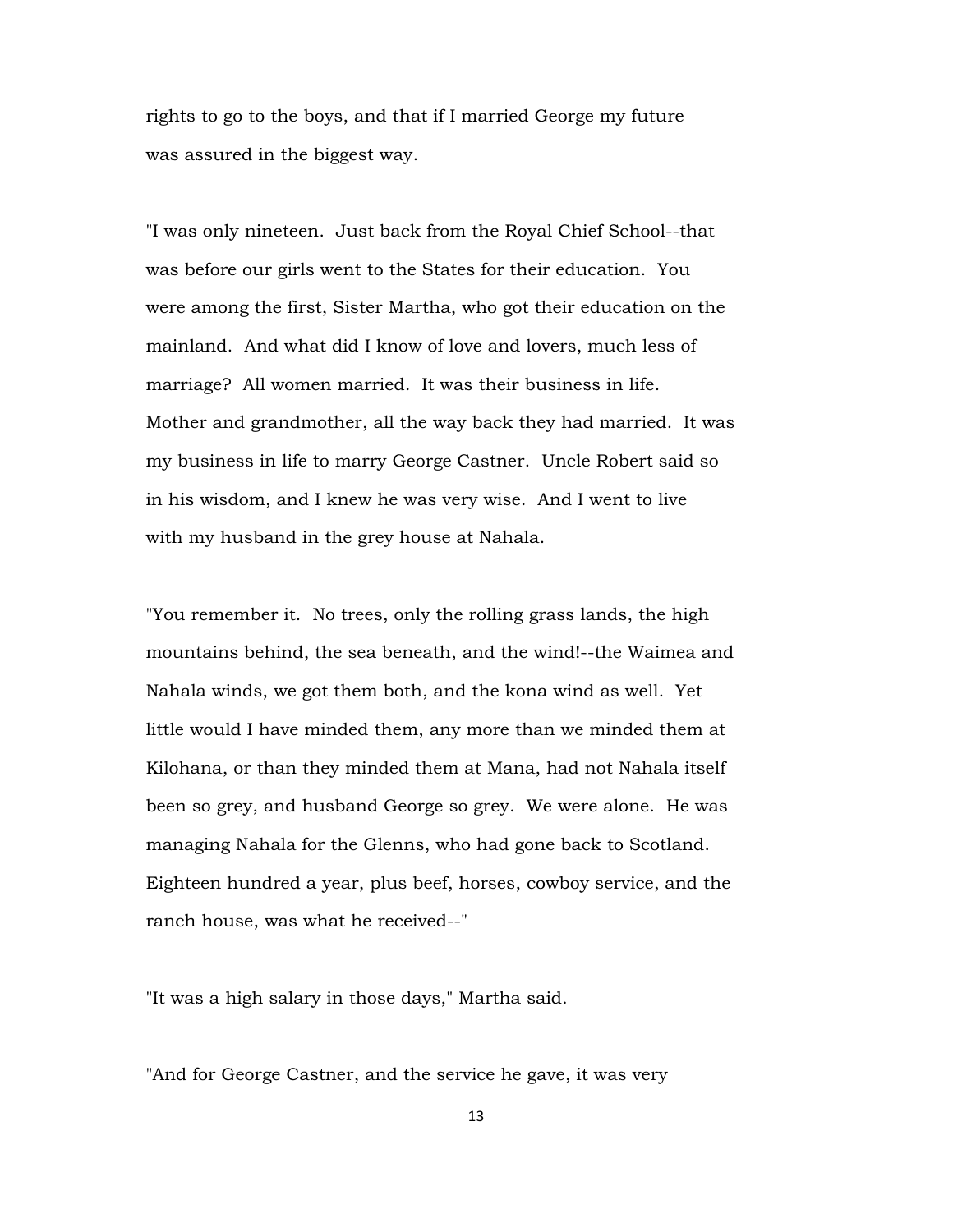cheap," Bella defended. "I lived with him for three years. There was never a morning that he was out of his bed later than half-past four. He was the soul of devotion to his employers. Honest to a penny in his accounts, he gave them full measure and more of his time and energy. Perhaps that was what helped make our life so grey. But listen, Martha. Out of his eighteen hundred, he laid aside sixteen hundred each year. Think of it! The two of us lived on two hundred a year. Luckily he did not drink or smoke. Also, we dressed out of it as well. I made my own dresses. You can imagine them. Outside of the cowboys who chored the firewood, I did the work. I cooked, and baked, and scrubbed--"

"You who had never known anything but servants from the time you were born!" Martha pitied. "Never less than a regiment of them at Kilohana."

"Oh, but it was the bare, naked, pinching meagreness of it!" Bella cried out. "How far I was compelled to make a pound of coffee go! A broom worn down to nothing before a new one was bought! And beef! Fresh beef and jerky, morning, noon, and night! And porridge! Never since have I eaten porridge or any breakfast food."

She arose suddenly and walked a dozen steps away to gaze a moment with unseeing eyes at the colour-lavish reef while she composed herself. And she returned to her seat with the splendid, sure,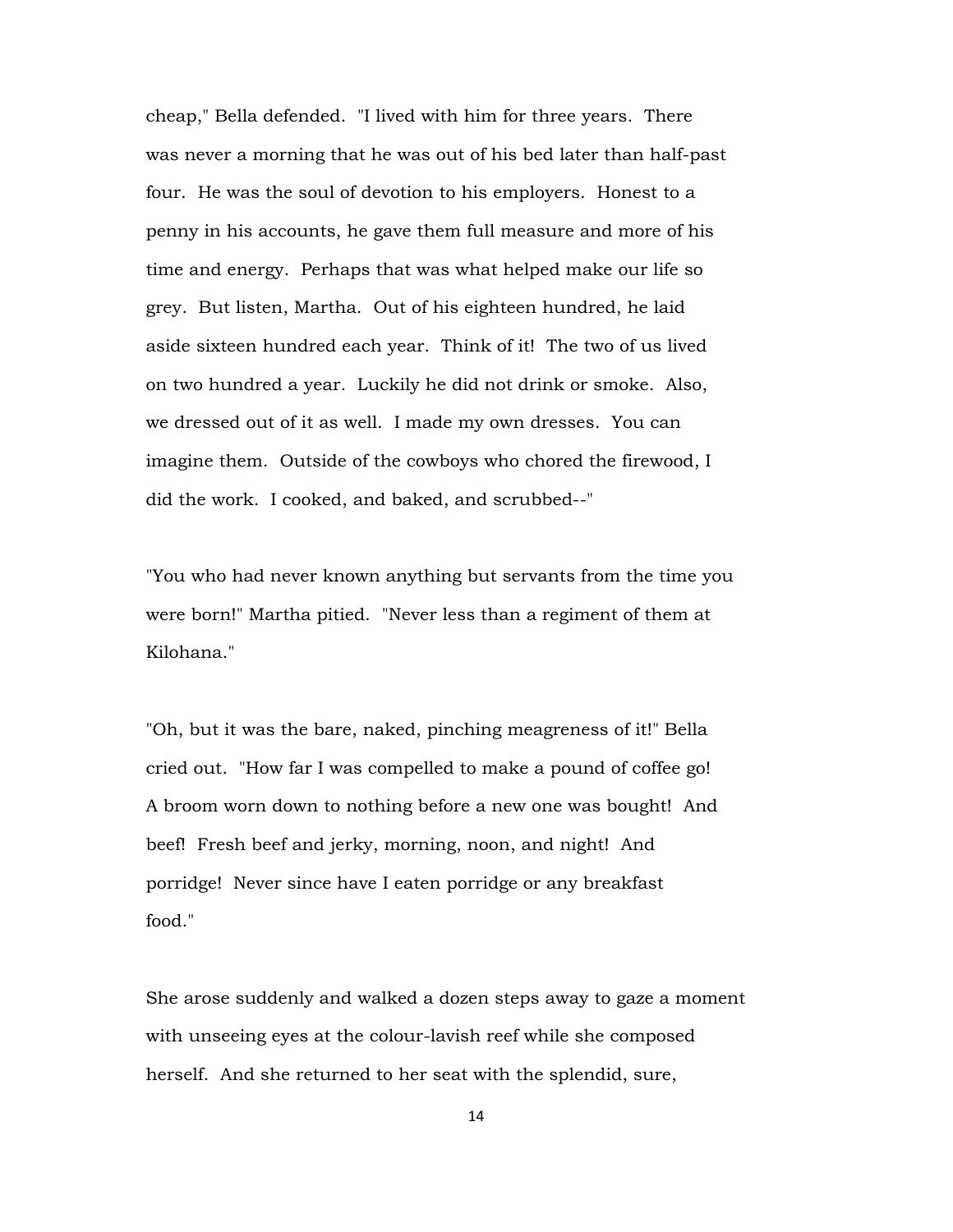gracious, high-breasted, noble-headed port of which no out-breeding can ever rob the Hawaiian woman. Very haole was Bella Castner, fair-skinned, fine-textured. Yet, as she returned, the high pose of head, the level-lidded gaze of her long brown eyes under royal arches of eyebrows, the softly set lines of her small mouth that fairly sang sweetness of kisses after sixty-eight years--all made her the very picture of a chiefess of old Hawaii full-bursting through her ampleness of haole blood. Taller she was than her sister Martha, if anything more queenly.

"You know we were notorious as poor feeders," Bella laughed lightly enough. "It was many a mile on either side from Nahala to the next roof. Belated travellers, or storm-bound ones, would, on occasion, stop with us overnight. And you know the lavishness of the big ranches, then and now. How we were the laughing-stock! 'What do we care!' George would say. 'They live to-day and now. Twenty years from now will be our turn, Bella. They will be where they are now, and they will eat out of our hand. We will be compelled to feed them, they will need to be fed, and we will feed them well; for we will be rich, Bella, so rich that I am afraid to tell you. But I know what I know, and you must have faith in me.'

"George was right. Twenty years afterward, though he did not live to see it, my income was a thousand a month. Goodness! I do not know what it is to-day. But I was only nineteen, and I would say to George: 'Now! now! We live now. We may not be alive twenty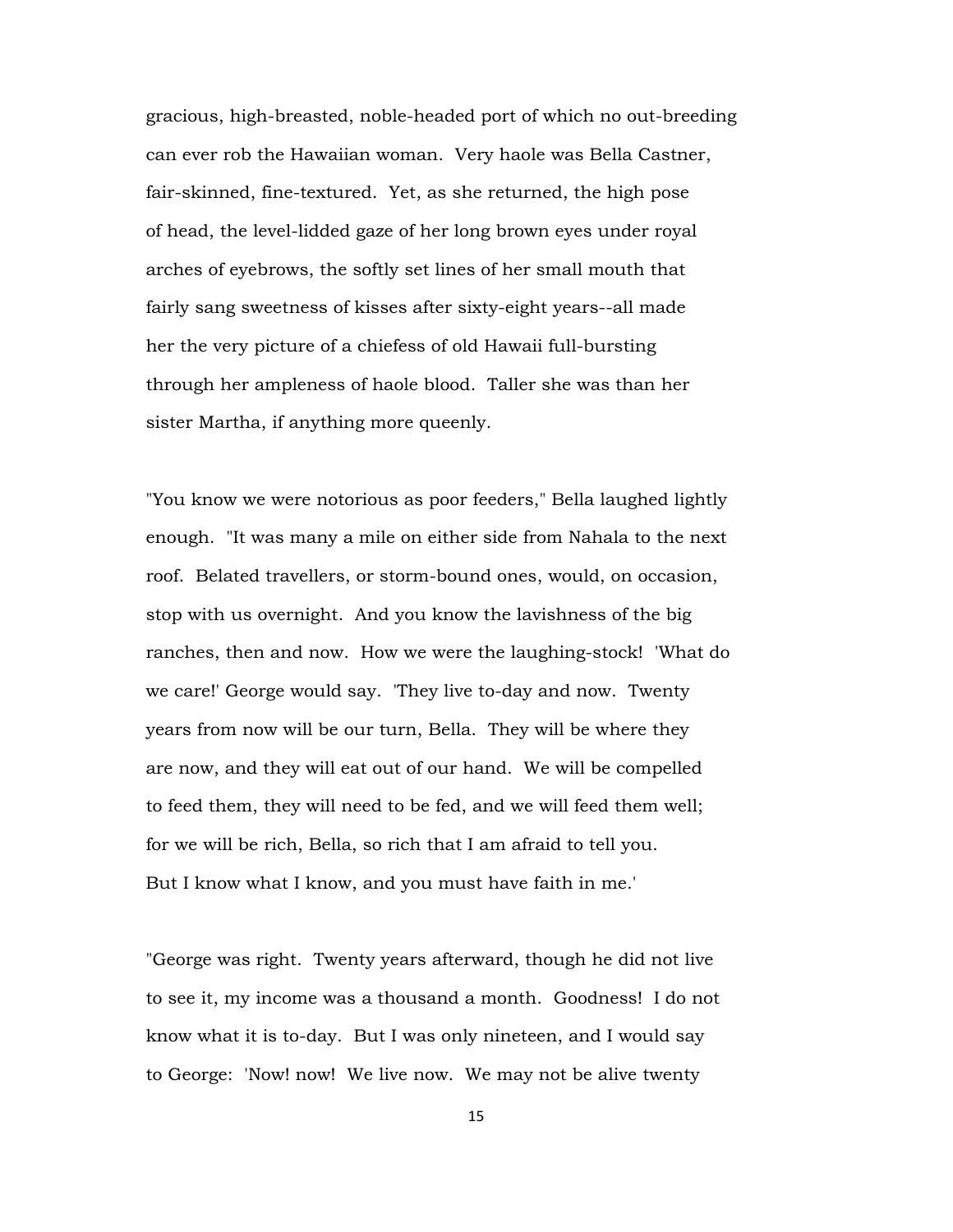years from now. I do want a new broom. And there is a third-rate coffee that is only two cents a pound more than the awful stuff we are using. Why couldn't I fry eggs in butter--now? I should dearly love at least one new tablecloth. Our linen! I'm ashamed to put a guest between the sheets, though heaven knows they dare come seldom enough.'

"'Be patient, Bella,' he would reply. 'In a little while, in only a few years, those that scorn to sit at our table now, or sleep between our sheets, will be proud of an invitation--those of them who will not be dead. You remember how Stevens passed out last year--free-living and easy, everybody's friend but his own. The Kohala crowd had to bury him, for he left nothing but debts. Watch the others going the same pace. There's your brother Hal. He can't keep it up and live five years, and he's breaking his uncles' hearts. And there's Prince Lilolilo. Dashes by me with half a hundred mounted, able-bodied, roystering kanakas in his train who would be better at hard work and looking after their future, for he will never be king of Hawaii. He will not live to be king of Hawaii.'

"George was right. Brother Hal died. So did Prince Lilolilo. But George was not ALL right. He, who neither drank nor smoked, who never wasted the weight of his arms in an embrace, nor the touch of his lips a second longer than the most perfunctory of kisses, who was invariably up before cockcrow and asleep ere the kerosene lamp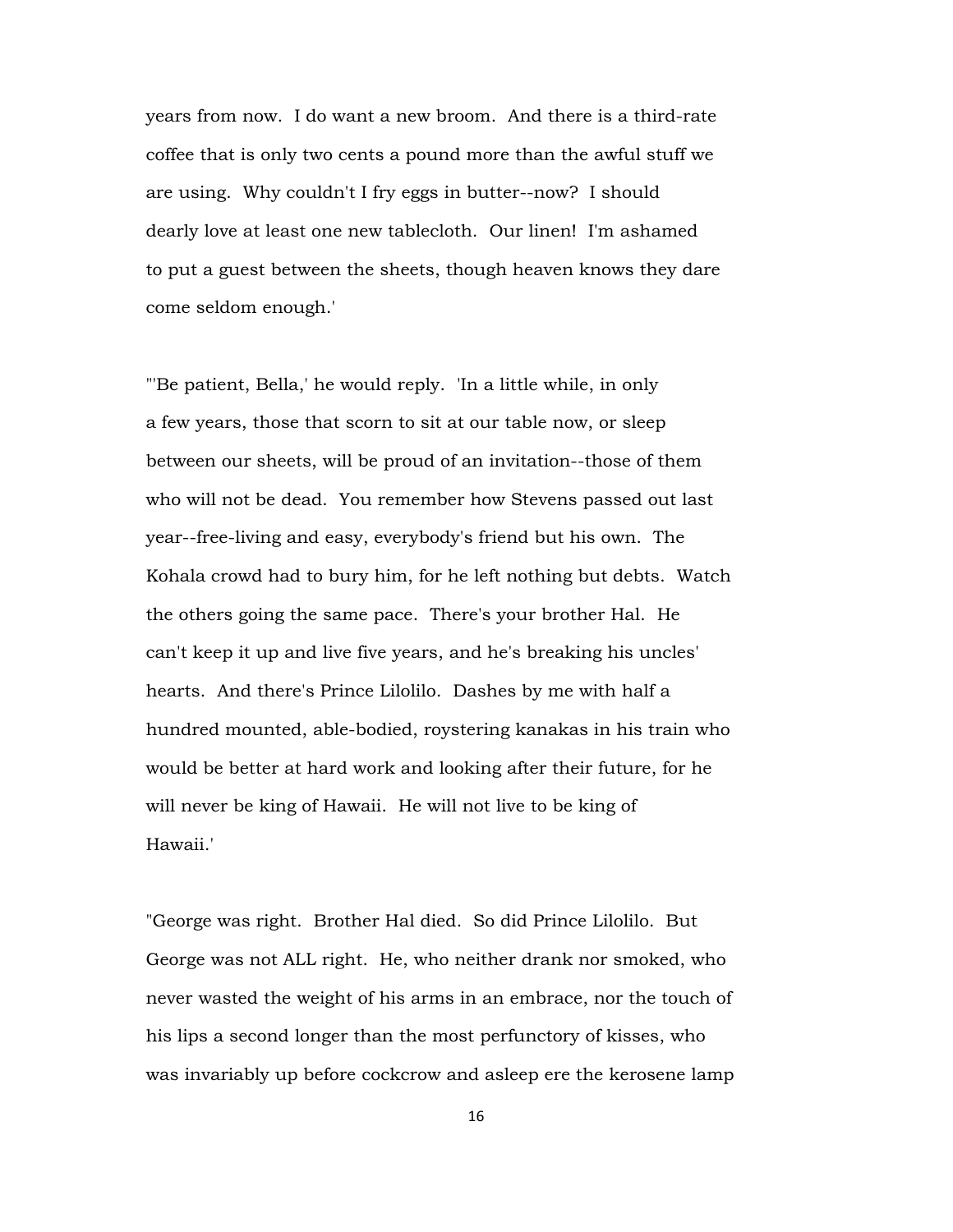had a tenth emptied itself, and who never thought to die, was dead even more quickly than Brother Hal and Prince Lilolilo.

"'Be patient, Bella,' Uncle Robert would say to me. 'George Castner is a coming man. I have chosen well for you. Your hardships now are the hardships on the way to the promised land. Not always will the Hawaiians rule in Hawaii. Just as they let their wealth slip out of their hands, so will their rule slip out of their hands. Political power and the land always go together. There will be great changes, revolutions no one knows how many nor of what sort, save that in the end the haole will possess the land and the rule. And in that day you may well be first lady of Hawaii, just as surely as George Castner will be ruler of Hawaii. It is written in the books. It is ever so where the haole conflicts with the easier races. I, your Uncle Robert, who am half-Hawaiian and half-haole, know whereof I speak. Be patient, Bella, be patient.'

"'Dear Bella,' Uncle John would say; and I knew his heart was tender for me. Thank God, he never told me to be patient. He knew. He was very wise. He was warm human, and, therefore, wiser than Uncle Robert and George Castner, who sought the thing, not the spirit, who kept records in ledgers rather than numbers of heartbeats breast to breast, who added columns of figures rather than remembered embraces and endearments of look and speech and touch. 'Dear Bella,' Uncle John would say. He knew. You have heard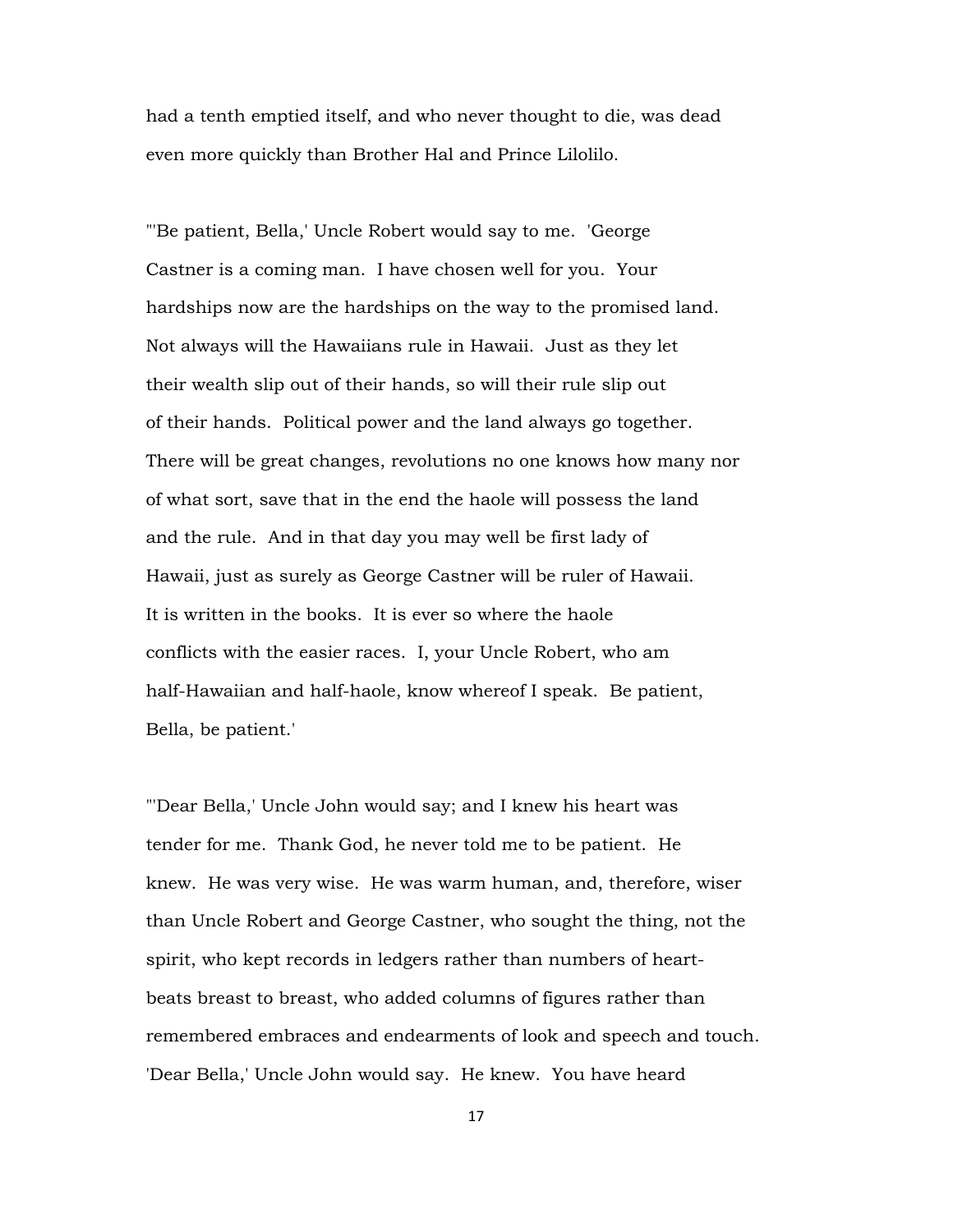always how he was the lover of the Princess Naomi. He was a true lover. He loved but the once. After her death they said he was eccentric. He was. He was the one lover, once and always. Remember that taboo inner room of his at Kilohana that we entered only after his death and found it his shrine to her. 'Dear Bella,' it was all he ever said to me, but I knew he knew.

"And I was nineteen, and sun-warm Hawaiian in spite of my threequarters haole blood, and I knew nothing save my girlhood splendours at Kilohana and my Honolulu education at the Royal Chief School, and my grey husband at Nahala with his grey preachments and practices of sobriety and thrift, and those two childless uncles of mine, the one with far, cold vision, the other the broken-hearted, for-ever-dreaming lover of a dead princess.

"Think of that grey house! I, who had known the ease and the delights and the ever-laughing joys of Kilohana, and of the Parkers at old Mana, and of Puuwaawaa! You remember. We did live in feudal spaciousness in those days. Would you, can you, believe it, Martha--at Nahala the only sewing machine I had was one of those the early missionaries brought, a tiny, crazy thing that one cranked around by hand!

"Robert and John had each given Husband George five thousand dollars at my marriage. But he had asked for it to be kept secret. Only the four of us knew. And while I sewed my cheap holokus on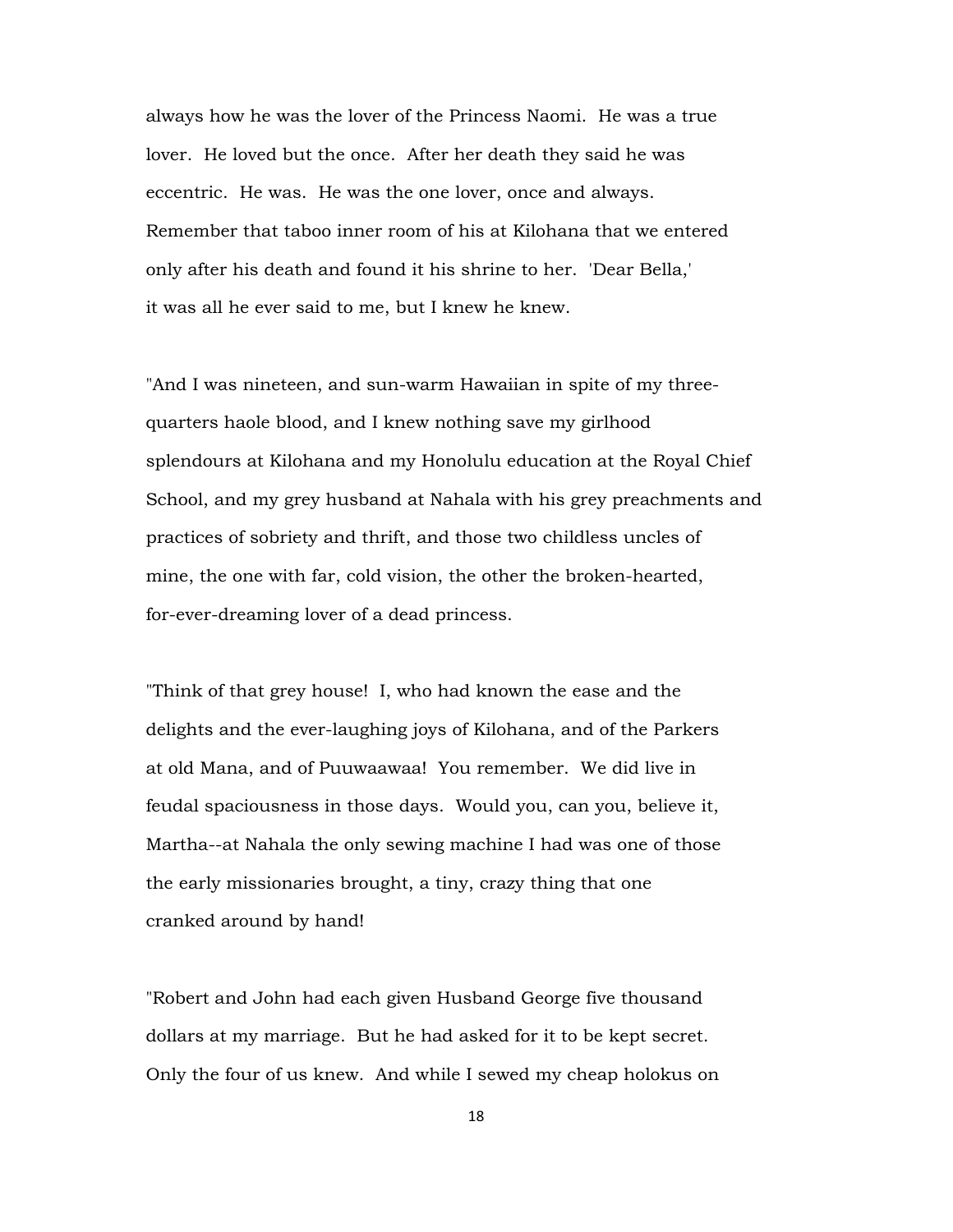that crazy machine, he bought land with the money--the upper Nahala lands, you know--a bit at a time, each purchase a hard-driven bargain, his face the very face of poverty. To-day the Nahala Ditch alone pays me forty thousand a year.

"But was it worth it? I starved. If only once, madly, he had crushed me in his arms! If only once he could have lingered with me five minutes from his own business or from his fidelity to his employers! Sometimes I could have screamed, or showered the eternal bowl of hot porridge into his face, or smashed the sewing machine upon the floor and danced a hula on it, just to make him burst out and lose his temper and be human, be a brute, be a man of some sort instead of a grey, frozen demi-god."

Bella's tragic expression vanished, and she laughed outright in sheer genuineness of mirthful recollection.

"And when I was in such moods he would gravely look me over, gravely feel my pulse, examine my tongue, gravely dose me with castor oil, and gravely put me to bed early with hot stove-lids, and assure me that I'd feel better in the morning. Early to bed! Our wildest sitting up was nine o'clock. Eight o'clock was our regular bed-time. It saved kerosene. We did not eat dinner at Nahala--remember the great table at Kilohana where we did have dinner? But Husband George and I had supper. And then he would sit close to the lamp on one side the table and read old borrowed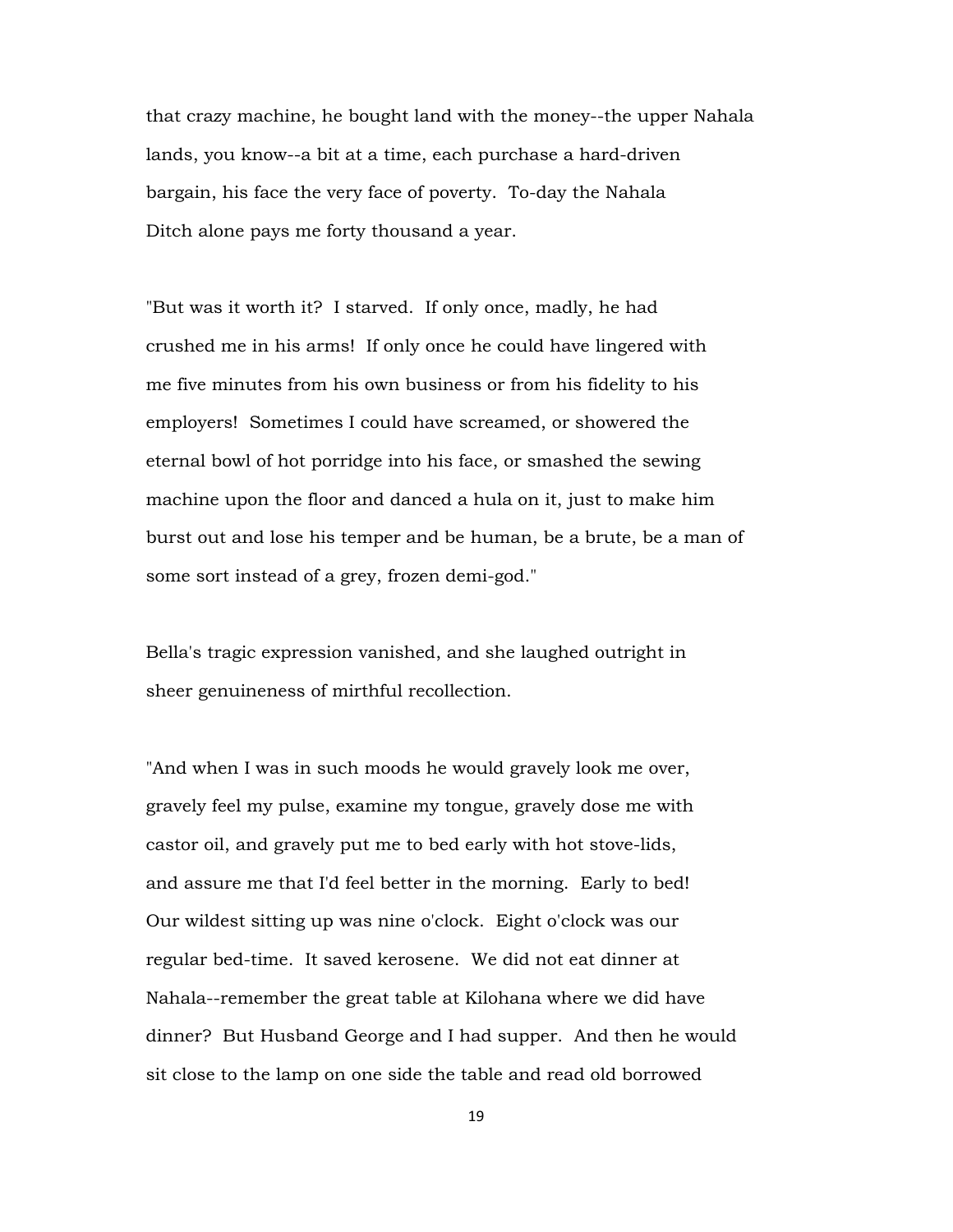magazines for an hour, while I sat on the other side and darned his socks and underclothing. He always wore such cheap, shoddy stuff. And when he went to bed, I went to bed. No wastage of kerosene with only one to benefit by it. And he went to bed always the same way, winding up his watch, entering the day's weather in his diary, and taking off his shoes, right foot first invariably, left foot second, and placing them just so, side by side, on the floor, at the foot of the bed, on his side.

"He was the cleanest man I ever knew. He never wore the same undergarment a second time. I did the washing. He was so clean it hurt. He shaved twice a day. He used more water on his body than any kanaka. He did more work than any two haoles. And he saw the future of the Nahala water."

"And he made you wealthy, but did not make you happy," Martha observed.

Bella sighed and nodded.

. . "

"What is wealth after all, Sister Martha? My new Pierce-Arrow came down on the steamer with me. My third in two years. But oh, all the Pierce-Arrows and all the incomes in the world compared with a lover!--the one lover, the one mate, to be married to, to toil beside and suffer and joy beside, the one male man lover husband .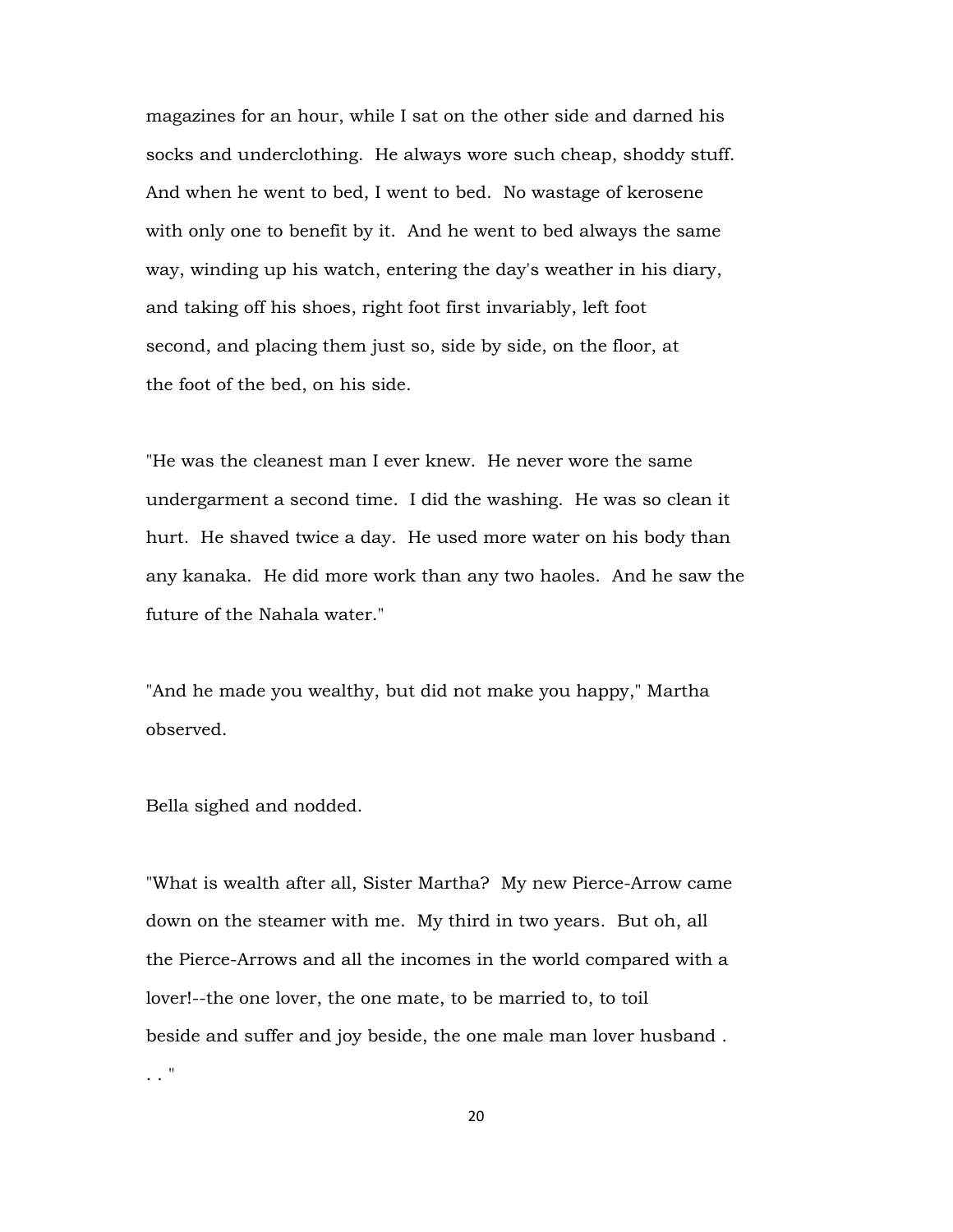Her voice trailed off, and the sisters sat in soft silence while an ancient crone, staff in hand, twisted, doubled, and shrunken under a hundred years of living, hobbled across the lawn to them. Her eyes, withered to scarcely more than peepholes, were sharp as a mongoose's, and at Bella's feet she first sank down, in pure Hawaiian mumbling and chanting a toothless mele of Bella and Bella's ancestry and adding to it an extemporized welcome back to Hawaii after her absence across the great sea to California. And while she chanted her mele, the old crone's shrewd fingers lomied or massaged Bella's silk-stockinged legs from ankle and calf to knee and thigh.

Both Bella's and Martha's eyes were luminous-moist, as the old retainer repeated the lomi and the mele to Martha, and as they talked with her in the ancient tongue and asked the immemorial questions about her health and age and great-great-grandchildren- she who had lomied them as babies in the great house at Kilohana, as her ancestresses had lomied their ancestresses back through the unnumbered generations. The brief duty visit over, Martha arose and accompanied her back to the bungalow, putting money into her hand, commanding proud and beautiful Japanese housemaids to wait upon the dilapidated aborigine with poi, which is compounded of the roots of the water lily, with iamaka, which is raw fish, and with pounded kukui nut and limu, which latter is seawood tender to the toothless, digestible and savoury. It was the old feudal tie, the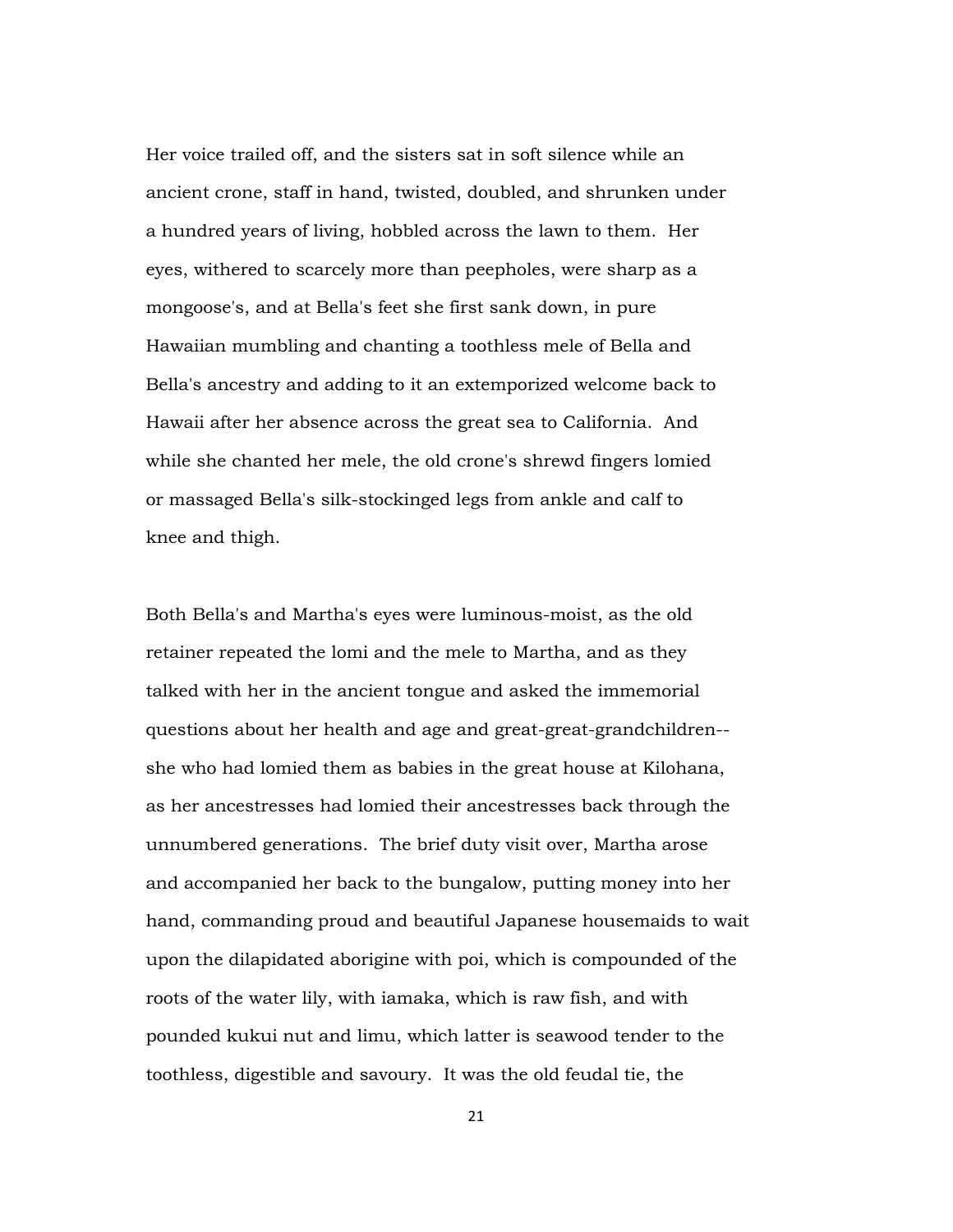faithfulness of the commoner to the chief, the responsibility of the chief to the commoner; and Martha, three-quarters haole with the Anglo-Saxon blood of New England, was four-quarters Hawaiian in her remembrance and observance of the well-nigh vanished customs of old days.

As she came back across the lawn to the hau tree, Bella's eyes dwelt upon the moving authenticity of her and of the blood of her, and embraced her and loved her. Shorter than Bella was Martha, a trifle, but the merest trifle, less queenly of port; but beautifully and generously proportioned, mellowed rather than dismantled by years, her Polynesian chiefess figure eloquent and glorious under the satisfying lines of a half-fitting, grandly sweeping, black-silk holoku trimmed with black lace more costly than a Paris gown.

And as both sisters resumed their talk, an observer would have noted the striking resemblance of their pure, straight profiles, of their broad cheek-bones, of their wide and lofty foreheads, of their iron-grey abundance of hair, of their sweet-lipped mouths set with the carriage of decades of assured and accomplished pride, and of their lovely slender eye-rows arched over equally lovely long brown eyes. The hands of both of them, little altered or defaced by age, were wonderful in their slender, tapering finger-tips, love-lomied and love-formed while they were babies by old Hawaiian women like to the one even then eating poi and iamaka and limu in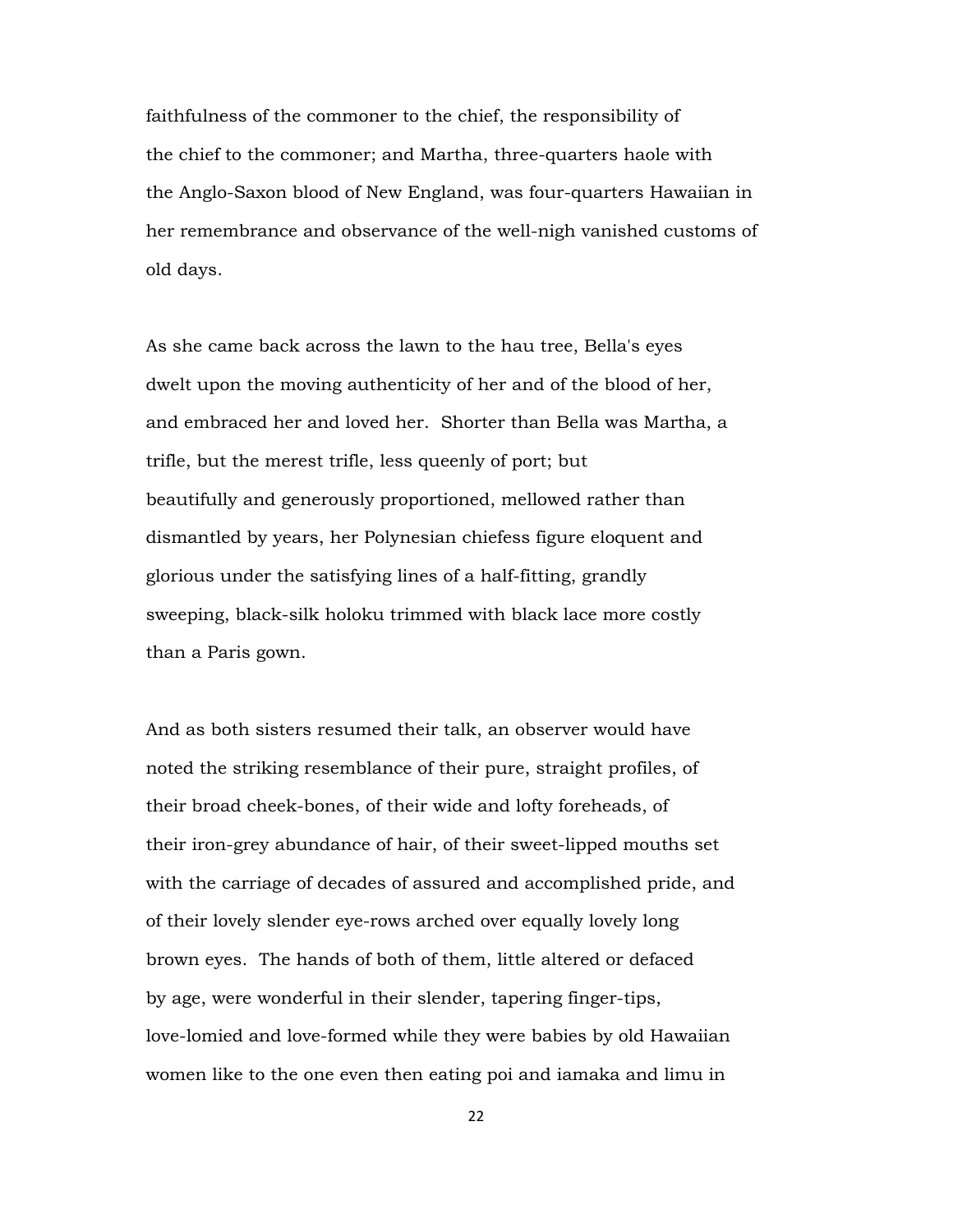the house.

"I had a year of it," Bella resumed, "and, do you know, things were beginning to come right. I was beginning to draw to Husband George. Women are so made, I was such a woman at any rate. For he was good. He was just. All the old sterling Puritan virtues were his. I was coming to draw to him, to like him, almost, might I say, to love him. And had not Uncle John loaned me that horse, I know that I would have truly loved him and have lived ever happily with him--in a quiet sort of way, of course.

"You see, I knew nothing else, nothing different, nothing better in the way of men. I came gladly to look across the table at him while he read in the brief interval between supper and bed, gladly to listen for and to catch the beat of his horse's hoofs coming home at night from his endless riding over the ranch. And his scant praise was praise indeed, that made me tingle with happiness- -yes, Sister Martha, I knew what it was to blush under his precise, just praise for the things I had done right or correctly.

"And all would have been well for the rest of our lives together, except that he had to take steamer to Honolulu. It was business. He was to be gone two weeks or longer, first, for the Glenns in ranch affairs, and next for himself, to arrange the purchase of still more of the upper Nahala lands. Do you know! he bought lots of the wilder and up-and-down lands, worthless for aught save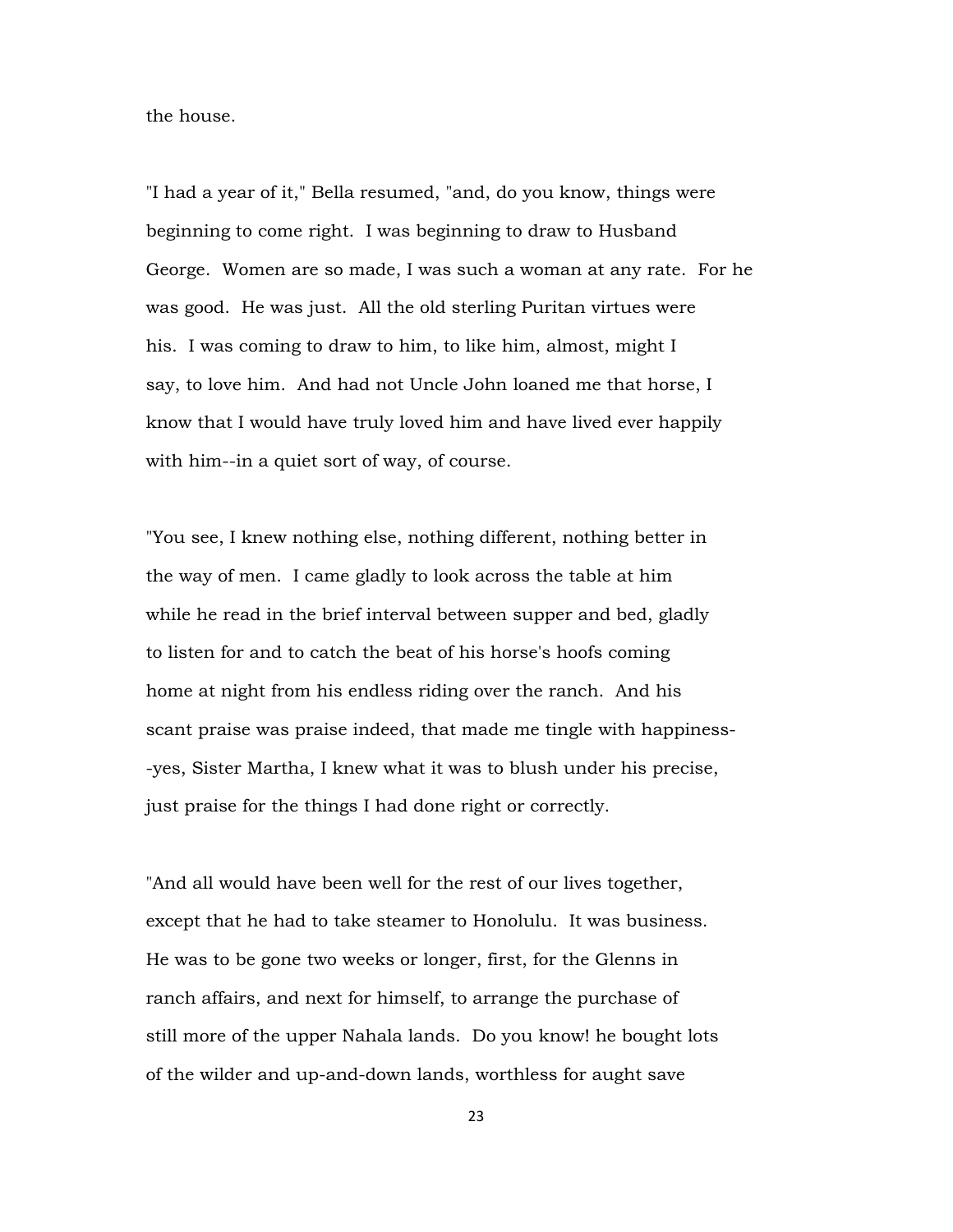water, and the very heart of the watershed, for as low as five and ten cents an acre. And he suggested I needed a change. I wanted to go with him to Honolulu. But, with an eye to expense, he decided Kilohana for me. Not only would it cost him nothing for me to visit at the old home, but he saved the price of the poor food I should have eaten had I remained alone at Nahala, which meant the purchase price of more Nahala acreage. And at Kilohana Uncle John said yes, and loaned me the horse.

"Oh, it was like heaven, getting back, those first several days. It was difficult to believe at first that there was so much food in all the world. The enormous wastage of the kitchen appalled me. I saw waste everywhere, so well trained had I been by Husband George. Why, out in the servants' quarters the aged relatives and most distant hangers-on of the servants fed better than George and I ever fed. You remember our Kilohana way, same as the Parker way, a bullock killed for every meal, fresh fish by runners from the ponds of Waipio and Kiholo, the best and rarest at all times of everything . . .

"And love, our family way of loving! You know what Uncle John was. And Brother Walcott was there, and Brother Edward, and all the younger sisters save you and Sally away at school. And Aunt Elizabeth, and Aunt Janet with her husband and all her children on a visit. It was arms around, and perpetual endearings, and all that I had missed for a weary twelvemonth. I was thirsty for it.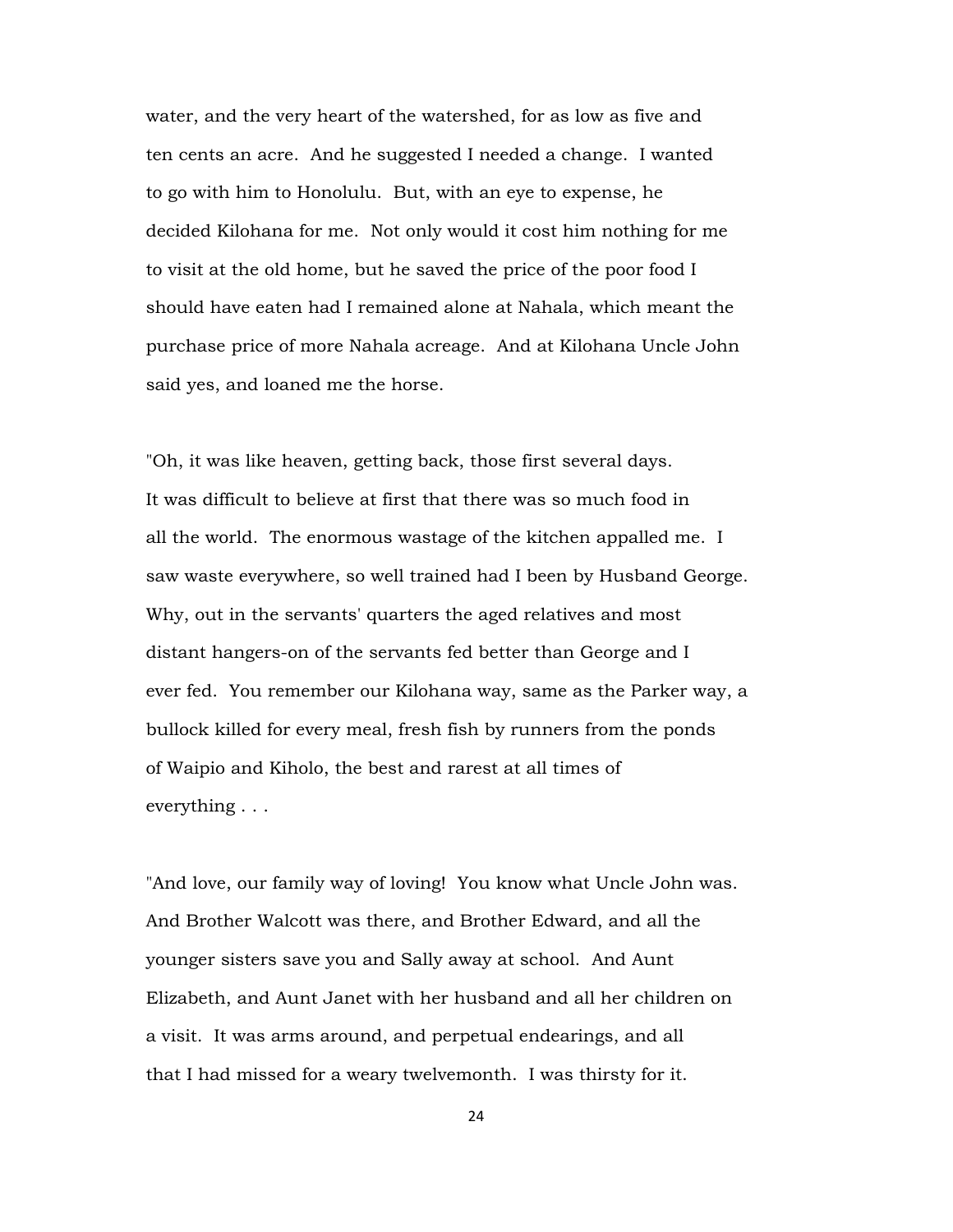I was like a survivor from the open boat falling down on the sand and lapping the fresh bubbling springs at the roots of the palms.

"And THEY came, riding up from Kawaihae, where they had landed from the royal yacht, the whole glorious cavalcade of them, two by two, flower-garlanded, young and happy, gay, on Parker Ranch horses, thirty of them in the party, a hundred Parker Ranch cowboys and as many more of their own retainers--a royal progress. It was Princess Lihue's progress, of course, she flaming and passing as we all knew with the dreadful tuberculosis; but with her were her nephews, Prince Lilolilo, hailed everywhere as the next king, and his brothers, Prince Kahekili and Prince Kamalau. And with the Princess was Ella Higginsworth, who rightly claimed higher chief blood lines through the Kauai descent than belonged to the reigning family, and Dora Niles, and Emily Lowcroft, and . . . oh, why enumerate them all! Ella Higginsworth and I had been room-mates at the Royal Chief School. And there was a great resting time for an hour--no luau, for the luau awaited them at the Parkers'--but beer and stronger drinks for the men, and lemonade, and oranges, and refreshing watermelon for the women.

"And it was arms around with Ella Higginsworth and me, and the Princess, who remembered me, and all the other girls and women, and Ella spoke to the Princess, and the Princess herself invited me to the progress, joining them at Mana whence they would depart two days later. And I was mad, mad with it all--I, from a twelvemonth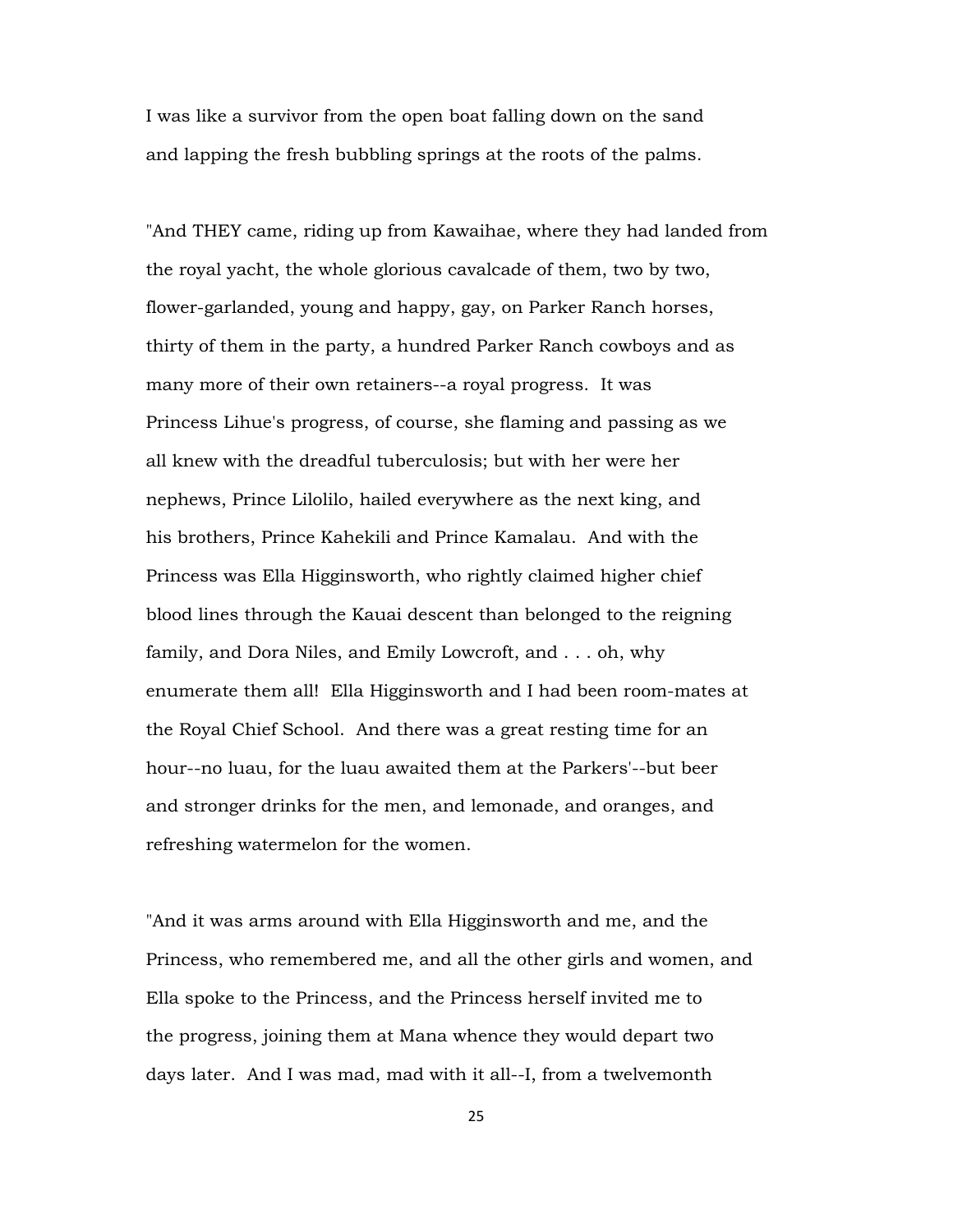of imprisonment at grey Nahala. And I was nineteen yet, just turning twenty within the week.

"Oh, I had not thought of what was to happen. So occupied was I with the women that I did not see Lilolilo, except at a distance, bulking large and tall above the other men. But I had never been on a progress. I had seen them entertained at Kilohana and Mana, but I had been too young to be invited along, and after that it had been school and marriage. I knew what it would be like--two weeks of paradise, and little enough for another twelve months at Nahala.

"And I asked Uncle John to lend me a horse, which meant three horses of course--one mounted cowboy and a pack horse to accompany me. No roads then. No automobiles. And the horse for myself! It was Hilo. You don't remember him. You were away at school then, and before you came home, the following year, he'd broken his back and his rider's neck wild-cattle-roping up Mauna Kea. You heard about it--that young American naval officer."

"Lieutenant Bowsfield," Martha nodded.

"But Hilo! I was the first woman on his back. He was a threeyear-old, almost a four-year, and just broken. So black and in such a vigour of coat that the high lights on him clad him in shimmering silver. He was the biggest riding animal on the ranch, descended from the King's Sparklingdow with a range mare for dam,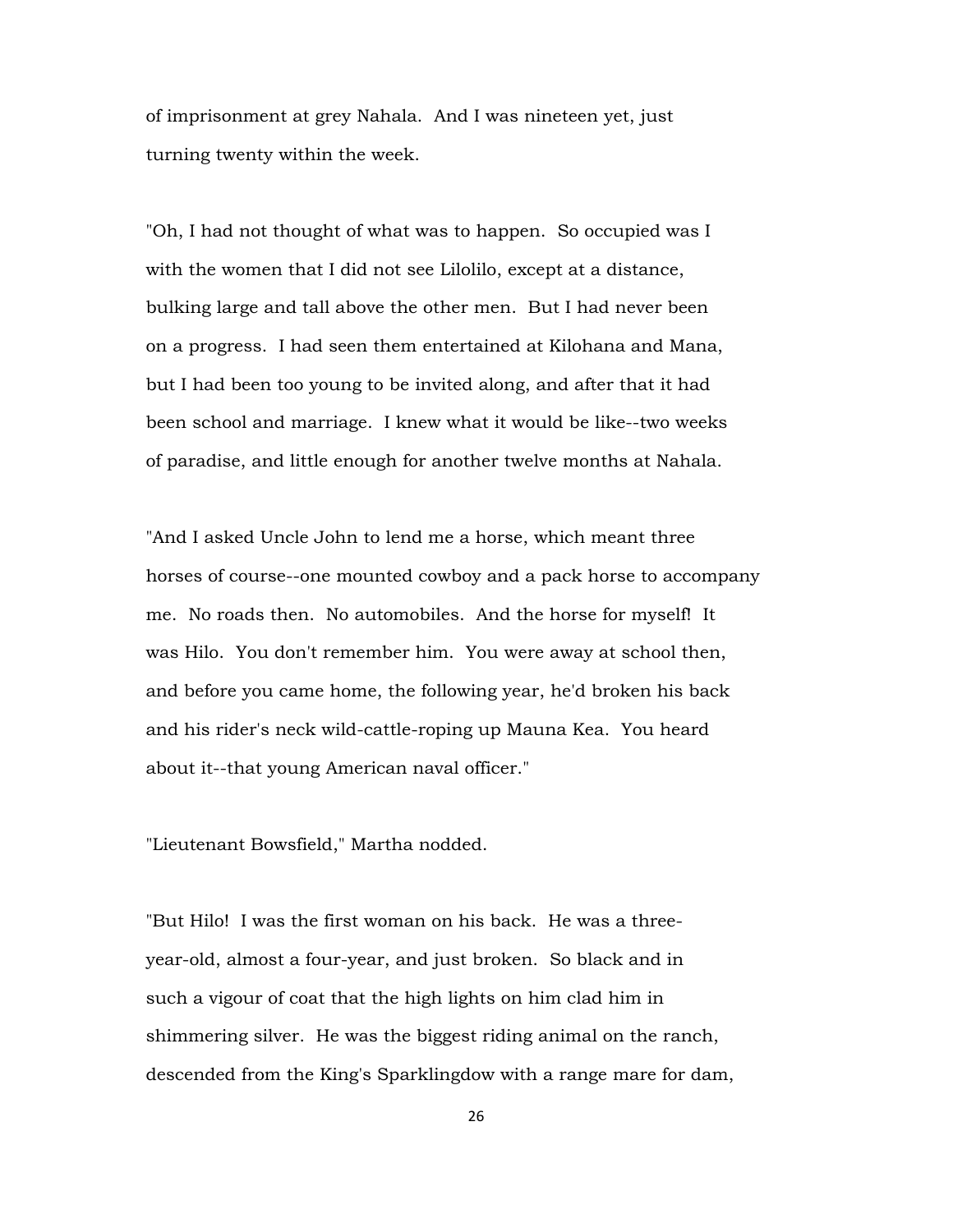and roped wild only two weeks before. I never have seen so beautiful a horse. He had the round, deep-chested, big-hearted, well-coupled body of the ideal mountain pony, and his head and neck were true thoroughbred, slender, yet full, with lovely alert ears not too small to be vicious nor too large to be stubborn mulish. And his legs and feet were lovely too, unblemished, sure and firm, with long springy pasterns that made him a wonder of ease under the saddle."

"I remember hearing Prince Lilolilo tell Uncle John that you were the best woman rider in all Hawaii," Martha interrupted to say. "That was two years afterward when I was back from school and while you were still living at Nahala."

"Lilolilo said that!" Bella cried. Almost as with a blush, her long, brown eyes were illumined, as she bridged the years to her lover near half a century dead and dust. With the gentleness of modesty so innate in the women of Hawaii, she covered her spontaneous exposure of her heart with added panegyric of Hilo.

"Oh, when he ran with me up the long-grass slopes, and down the long-grass slopes, it was like hurdling in a dream, for he cleared the grass at every bound, leaping like a deer, a rabbit, or a foxterrier--you know how they do. And cut up, and prance, and high life! He was a mount for a general, for a Napoleon or a Kitchener. And he had, not a wicked eye, but, oh, such a roguish eye,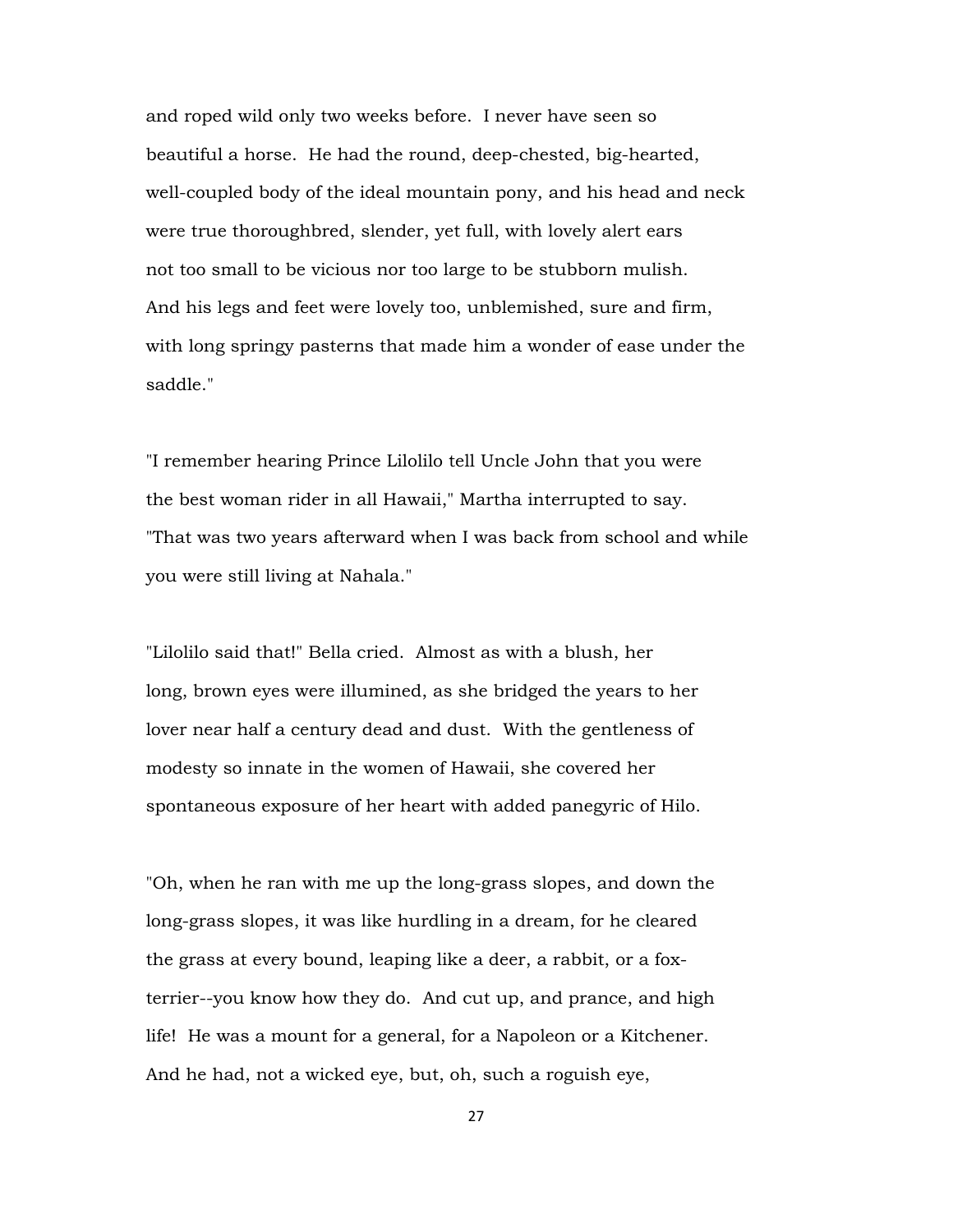intelligent and looking as if it cherished a joke behind and wanted to laugh or to perpetrate it. And I asked Uncle John for Hilo. And Uncle John looked at me, and I looked at him; and, though he did not say it, I knew he was FEELING 'Dear Bella,' and I knew, somewhere in his seeing of me, was all his vision of the Princess Naomi. And Uncle John said yes. That is how it happened.

"But he insisted that I should try Hilo out--myself, rather--at private rehearsal. He was a handful, a glorious handful. But not vicious, not malicious. He got away from me over and over again, but I never let him know. I was not afraid, and that helped me keep always a feel of him that prevented him from thinking that he was even a jump ahead of me.

"I have often wondered if Uncle John dreamed of what possibly might happen. I know I had no thought of it myself, that day I rode across and joined the Princess at Mana. Never was there such festal time. You know the grand way the old Parkers had of entertaining. The pig-sticking and wild-cattle-shooting, the horse-breaking and the branding. The servants' quarters overflowing. Parker cowboys in from everywhere. And all the girls from Waimea up, and the girls from Waipio, and Honokaa, and Paauilo--I can see them yet, sitting in long rows on top the stone walls of the breaking pen and making leis" (flower garlands) "for their cowboy lovers. And the nights, the perfumed nights, the chanting of the meles and the dancing of the hulas, and the big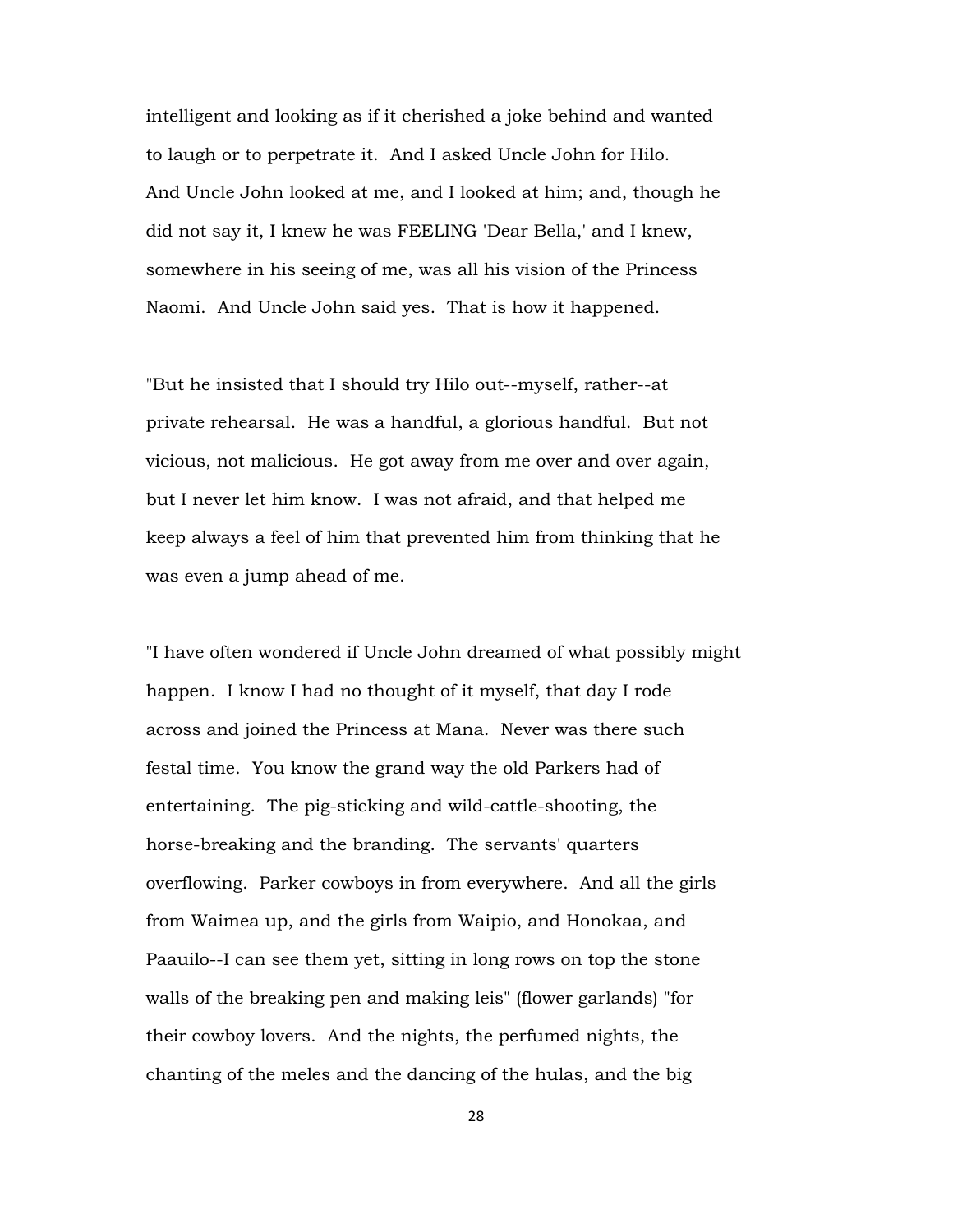Mana grounds with lovers everywhere strolling two by two under the trees.

"And the Prince . . . " Bella paused, and for a long minute her small fine teeth, still perfect, showed deep in her underlip as she sought and won control and sent her gaze vacantly out across the far blue horizon. As she relaxed, her eyes came back to her sister.

"He was a prince, Martha. You saw him at Kilohana before . . . after you came home from seminary. He filled the eyes of any woman, yes, and of any man. Twenty-five he was, in all-glorious ripeness of man, great and princely in body as he was great and princely in spirit. No matter how wild the fun, how reckless mad the sport, he never seemed to forget that he was royal, and that all his forebears had been high chiefs even to that first one they sang in the genealogies, who had navigated his double-canoes to Tahiti and Raiatea and back again. He was gracious, sweet, kindly comradely, all friendliness--and severe, and stern, and harsh, if he were crossed too grievously. It is hard to express what I mean. He was all man, man, man, and he was all prince, with a strain of the merry boy in him, and the iron in him that would have made him a good and strong king of Hawaii had he come to the throne.

"I can see him yet, as I saw him that first day and touched his hand and talked with him . . . few words and bashful, and anything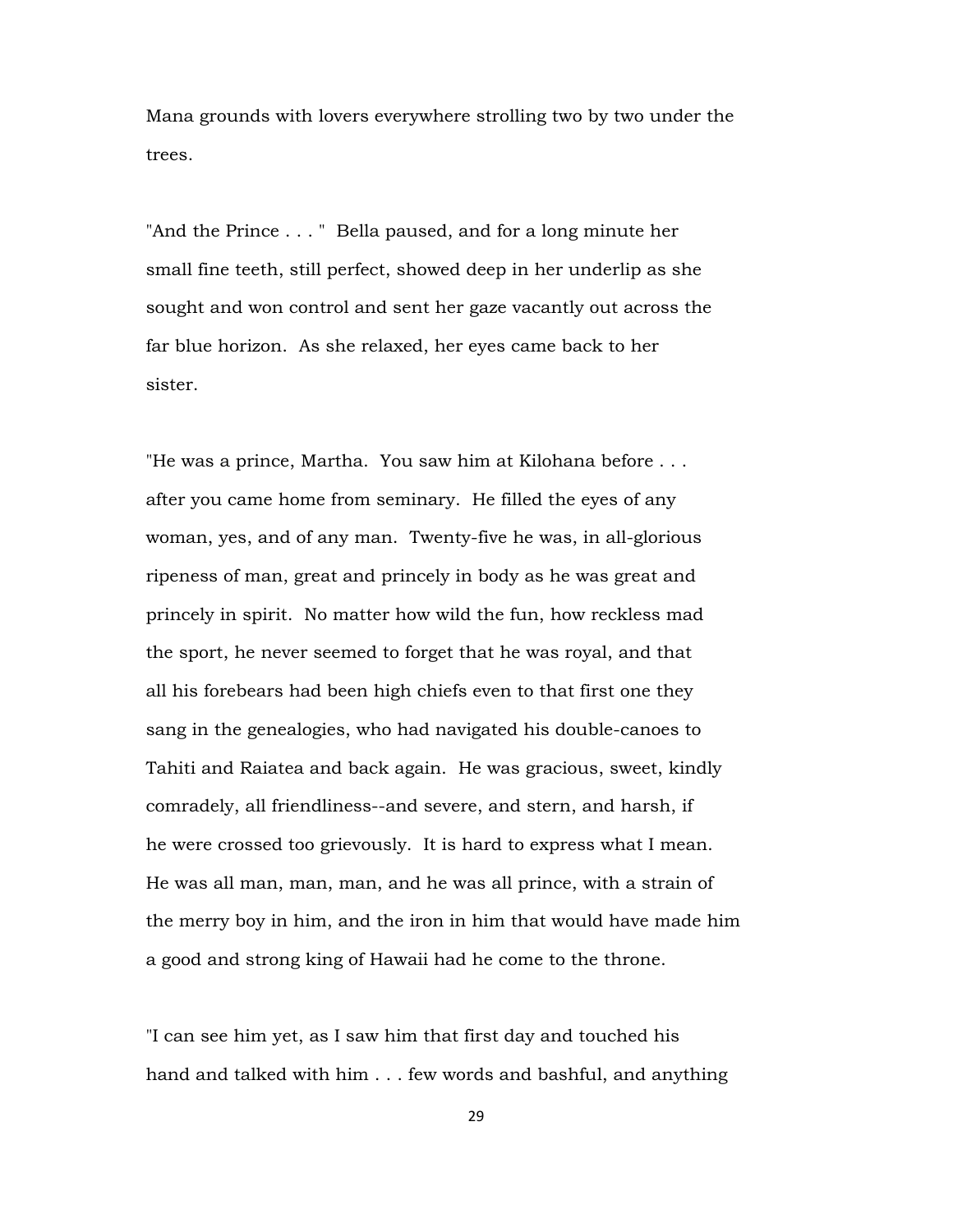but a year-long married woman to a grey haole at grey Nahala. Half a century ago it was, that meeting--you remember how our young men then dressed in white shoes and trousers, white silk shirts, with slashed around the middle the gorgeously colourful Spanish sashes- and for half a century that picture of him has not faded in my heart. He was the centre of a group on the lawn, and I was being brought by Ella Higginsworth to be presented. The Princess Lihue had just called some teasing chaff to her which had made her halt to respond and left me halted a pace in front of her.

"His glance chanced to light on me, alone there, perturbed, embarrassed. Oh, how I see him!--his head thrown back a little, with that high, bright, imperious, and utterly care-free poise that was so usual of him. Our eyes met. His head bent forward, or straightened to me, I don't know what happened. Did he command? Did I obey? I do not know. I know only that I was good to look upon, crowned with fragrant maile, clad in Princess Naomi's wonderful holoku loaned me by Uncle John from his taboo room; and I know that I advanced alone to him across the Mana lawn, and that he stepped forth from those about him to meet me half-way. We came to each other across the grass, unattended, as if we were coming to each other across our lives.

"--Was I very beautiful, Sister Martha, when I was young? I do not know. I don't know. But in that moment, with all his beauty and truly royal-manness crossing to me and penetrating to the heart of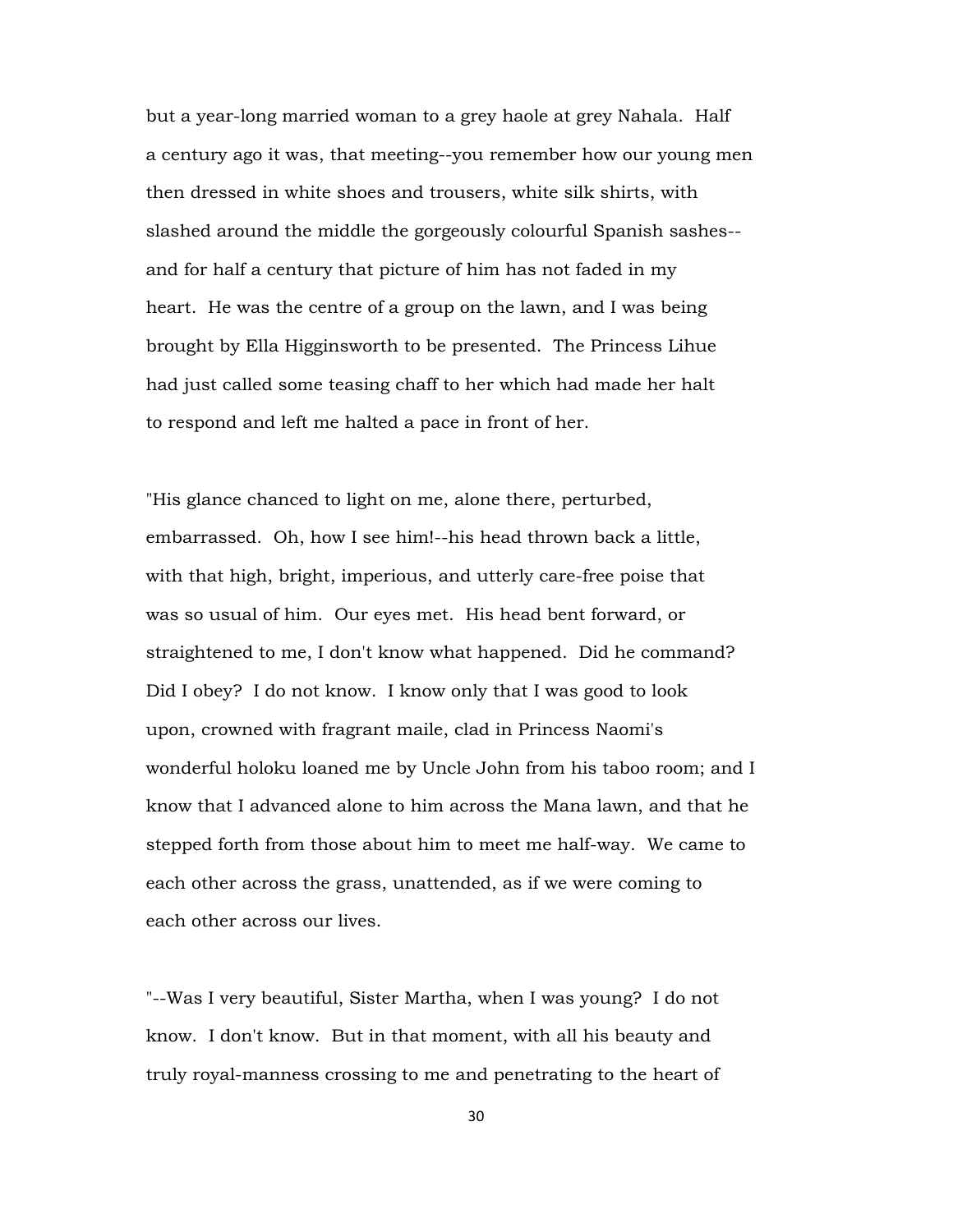me, I felt a sudden sense of beauty in myself--how shall I say? as if in him and from him perfection were engendered and conjured within myself.

"No word was spoken. But, oh, I know I raised my face in frank answer to the thunder and trumpets of the message unspoken, and that, had it been death for that one look and that one moment I could not have refrained from the gift of myself that must have been in my face and eyes, in the very body of me that breathed so high.

"Was I beautiful, very beautiful, Martha, when I was nineteen, just turning into twenty?"

And Martha, three-score and four, looked upon Bella, three-score and eight, and nodded genuine affirmation, and to herself added the appreciation of the instant in what she beheld--Bella's neck, still full and shapely, longer than the ordinary Hawaiian woman's neck, a pillar that carried regally her high-cheeked, high-browed, high chiefess face and head; Bella's hair, high-piled, intact, sparkling the silver of the years, ringleted still and contrasting definitely and sharply with her clean, slim, black brows and deep brown eyes. And Martha's glance, in modest overwhelming of modesty by what she saw, dropped down the splendid breast of her and generously true lines of body to the feet, silken clad, high-heeled-slippered, small, plump, with an almost Spanish arch and faultlessness of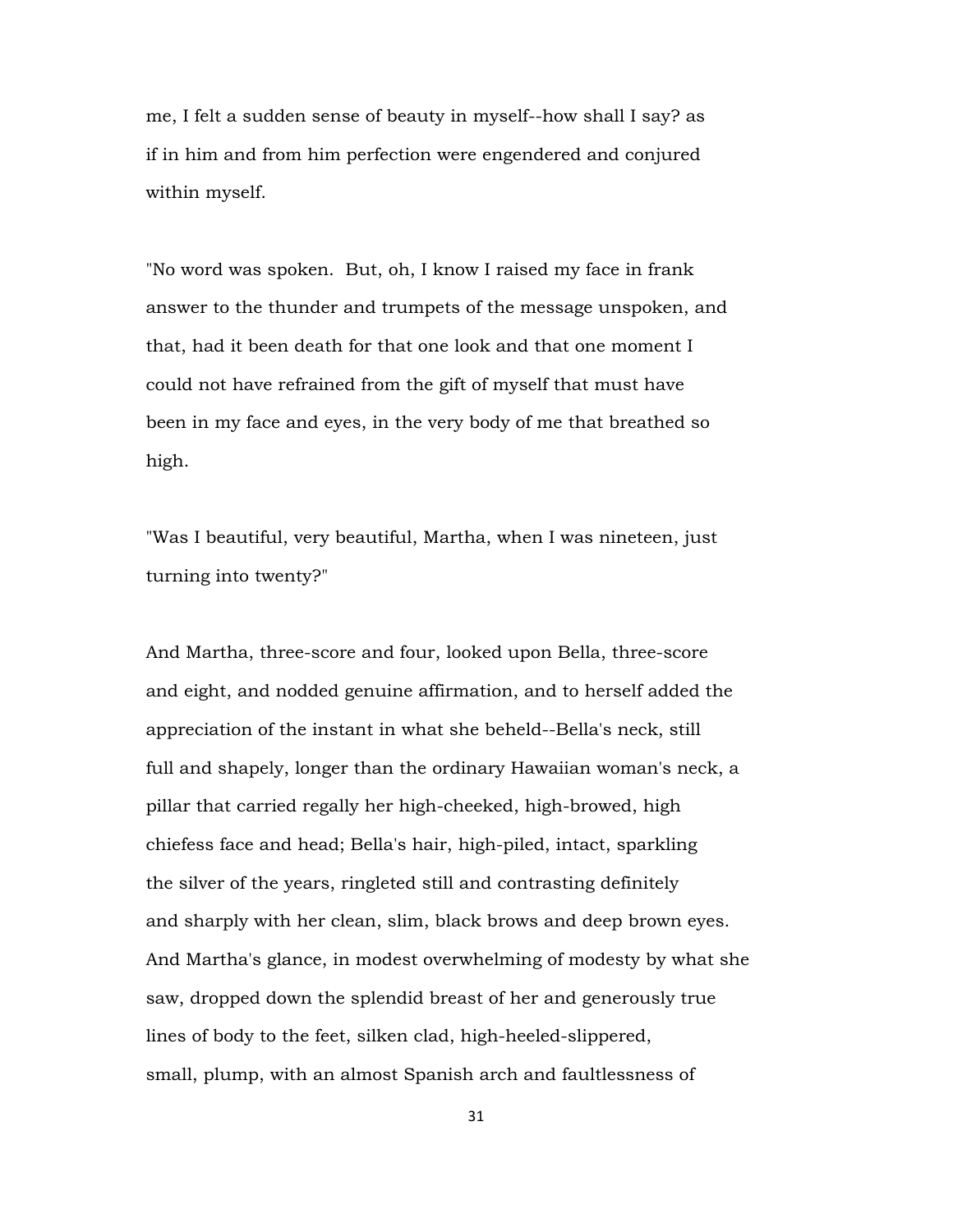instep.

"When one is young, the one young time!" Bella laughed. "Lilolilo was a prince. I came to know his every feature and their every phase . . . afterward, in our wonder days and nights by the singing waters, by the slumber-drowsy surfs, and on the mountain ways. I knew his fine, brave eyes, with their straight, black brows, the nose of him that was assuredly a Kamehameha nose, and the last, least, lovable curve of his mouth. There is no mouth more beautiful than the Hawaiian, Martha.

"And his body. He was a king of athletes, from his wicked, wayward hair to his ankles of bronzed steel. Just the other day I heard one of the Wilder grandsons referred to as 'The Prince of Harvard.' Mercy! What would they, what could they have called my Lilolilo could they have matched him against this Wilder lad and all his team at Harvard!"

Bella ceased and breathed deeply, the while she clasped her fine small hands in her ample silken lap. But her pink fairness blushed faintly through her skin and warmed her eyes as she relived her prince-days.

"Well--you have guessed?" Bella said, with defiant shrug of shoulders and a straight gaze into her sister's eyes. "We rode out from gay Mana and continued the gay progress--down the lava trails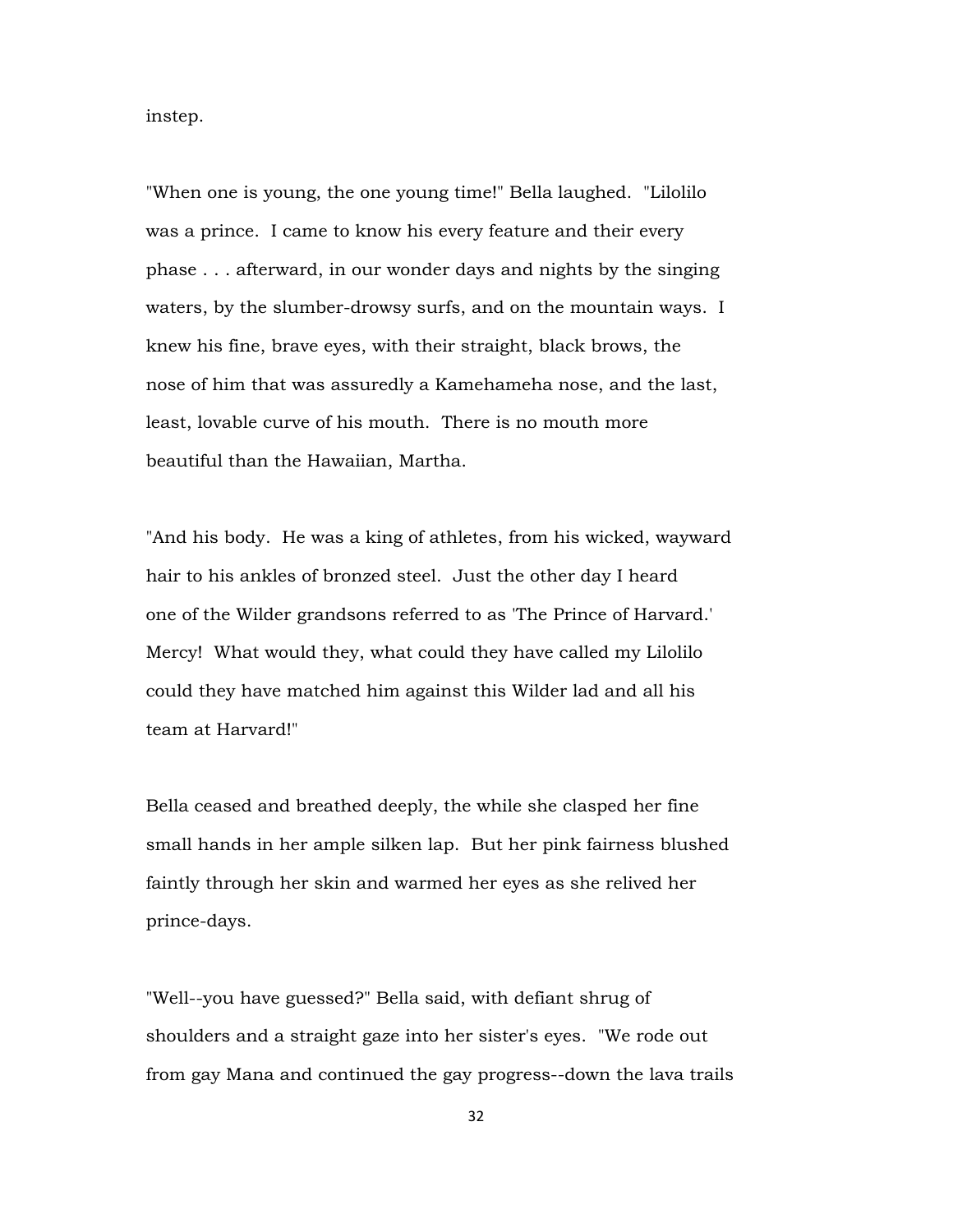to Kiholo to the swimming and the fishing and the feasting and the sleeping in the warm sand under the palms; and up to Puuwaawaa, and more pig-sticking, and roping and driving, and wild mutton from the upper pasture-lands; and on through Kona, now mauka" (mountainward), "now down to the King's palace at Kailua, and to the swimming at Keauhou, and to Kealakekua Bay, and Napoopoo and Honaunau. And everywhere the people turning out, in their hands gifts of flowers, and fruit, and fish, and pig, in their hearts love and song, their heads bowed in obeisance to the royal ones while their lips ejaculated exclamations of amazement or chanted meles of old and unforgotten days.

"What would you, Sister Martha? You know what we Hawaiians are. You know what we were half a hundred years ago. Lilolilo was wonderful. I was reckless. Lilolilo of himself could make any woman reckless. I was twice reckless, for I had cold, grey Nahala to spur me on. I knew. I had never a doubt. Never a hope. Divorces in those days were undreamed. The wife of George Castner could never be queen of Hawaii, even if Uncle Robert's prophesied revolutions were delayed, and if Lilolilo himself became king. But I never thought of the throne. What I wanted would have been the queendom of being Lilolilo's wife and mate. But I made no mistake. What was impossible was impossible, and I dreamed no false dream.

"It was the very atmosphere of love. And Lilolilo was a lover. I was for ever crowned with leis by him, and he had his runners bring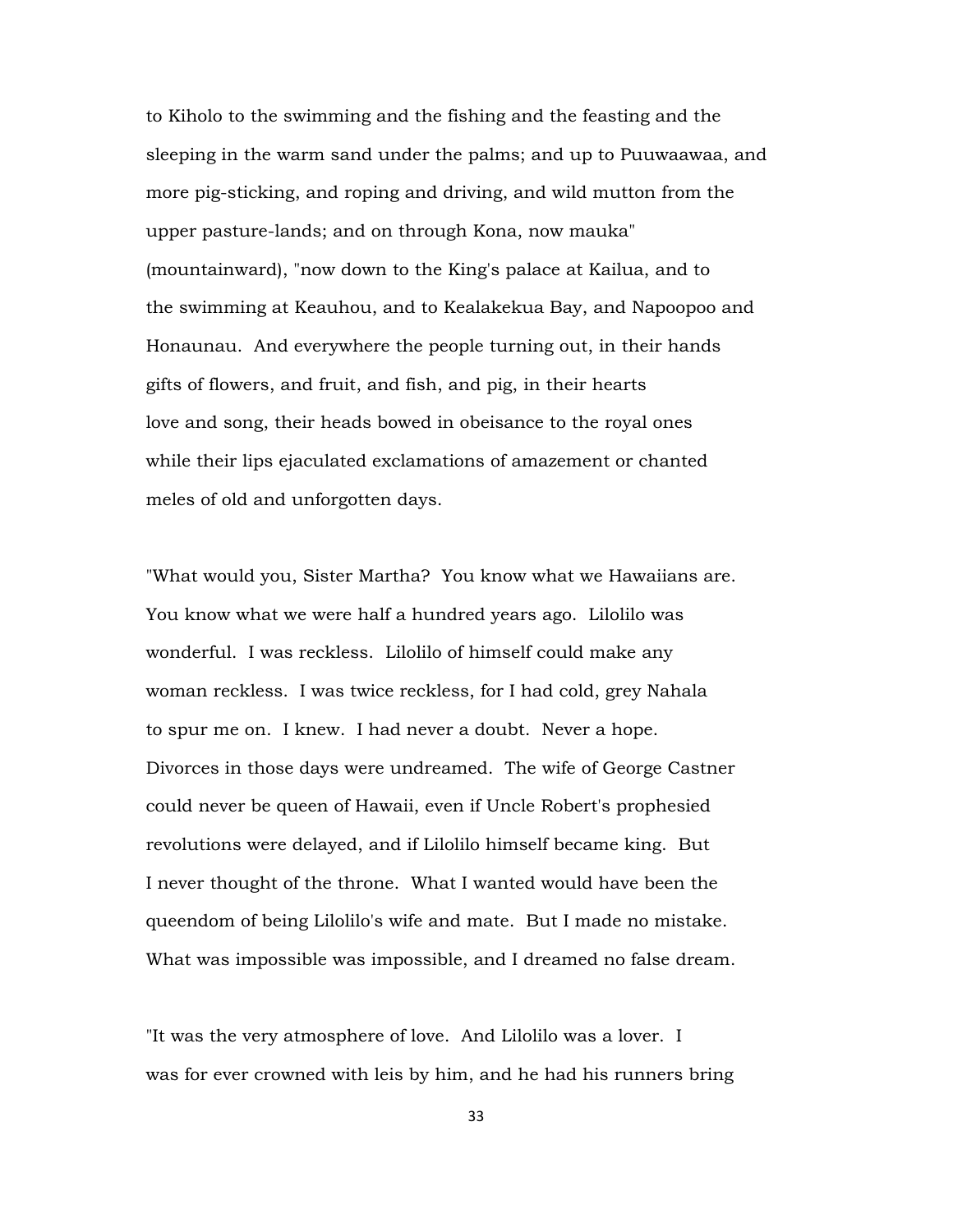me leis all the way from the rose-gardens of Mana--you remember them; fifty miles across the lava and the ranges, dewy fresh as the moment they were plucked, in their jewel-cases of banana bark; yard-long they were, the tiny pink buds like threaded beads of Neapolitan coral. And at the luaus" (feasts) the for ever neverending luaus, I must be seated on Lilolilo's Makaloa mat, the Prince's mat, his alone and taboo to any lesser mortal save by his own condescension and desire. And I must dip my fingers into his own pa wai holoi" (finger-bowl) "where scented flower petals floated in the warm water. Yes, and careless that all should see his extended favour, I must dip into his pa paakai for my pinches of red salt, and limu, and kukui nut and chili pepper; and into his ipu kai" (fish sauce dish) "of kou wood that the great Kamehameha himself had eaten from on many a similar progress. And it was the same for special delicacies that were for Lilolilo and the Princess alone--for his nelu, and the ake, and the palu, and the alaala. And his kahilis were waved over me, and his attendants were mine, and he was mine; and from my flower-crowned hair to my happy feet I was a woman loved."

Once again Bella's small teeth pressed into her underlip, as she gazed vacantly seaward and won control of herself and her memories.

"It was on, and on, through all Kona, and all Kau, from Hoopuloa and Kapua to Honuapo and Punaluu, a life-time of living compressed into two short weeks. A flower blooms but once. That was my time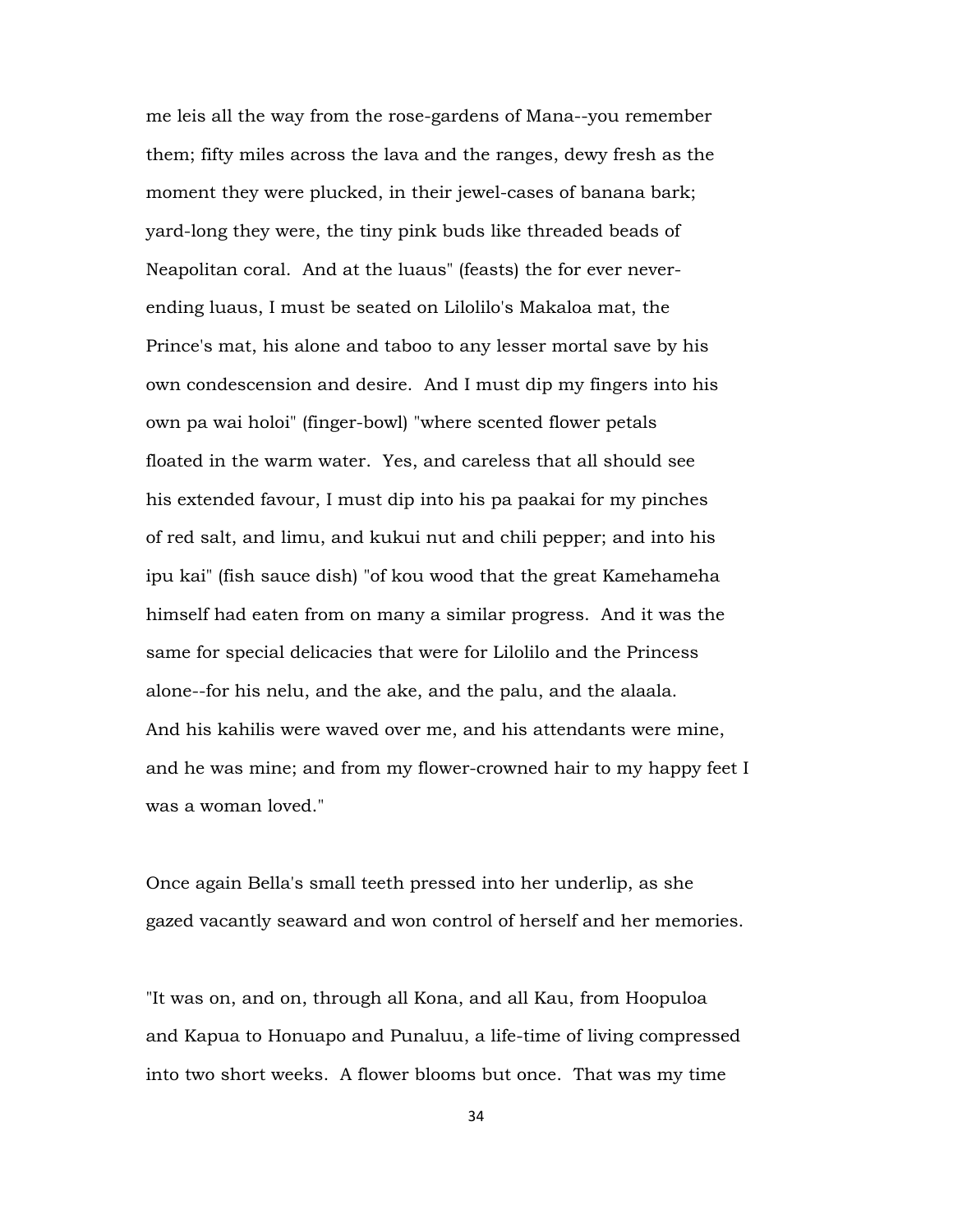of bloom--Lilolilo beside me, myself on my wonderful Hilo, a queen, not of Hawaii, but of Lilolilo and Love. He said I was a bubble of colour and beauty on the black back of Leviathan; that I was a fragile dewdrop on the smoking crest of a lava flow; that I was a rainbow riding the thunder cloud . . . "

Bella paused for a moment.

"I shall tell you no more of what he said to me," she declared gravely; "save that the things he said were fire of love and essence of beauty, and that he composed hulas to me, and sang them to me, before all, of nights under the stars as we lay on our mats at the feasting; and I on the Makaloa mat of Lilolilo.

"And it was on to Kilauea--the dream so near its ending; and of course we tossed into the pit of sea-surging lava our offerings to the Fire-Goddess of maile leis and of fish and hard poi wrapped moist in the ti leaves. And we continued down through old Puna, and feasted and danced and sang at Kohoualea and Kamaili and Opihikao, and swam in the clear, sweet-water pools of Kalapana. And in the end came to Hilo by the sea.

"It was the end. We had never spoken. It was the end recognized and unmentioned. The yacht waited. We were days late. Honolulu called, and the news was that the King had gone particularly pupule" (insane), "that there were Catholic and Protestant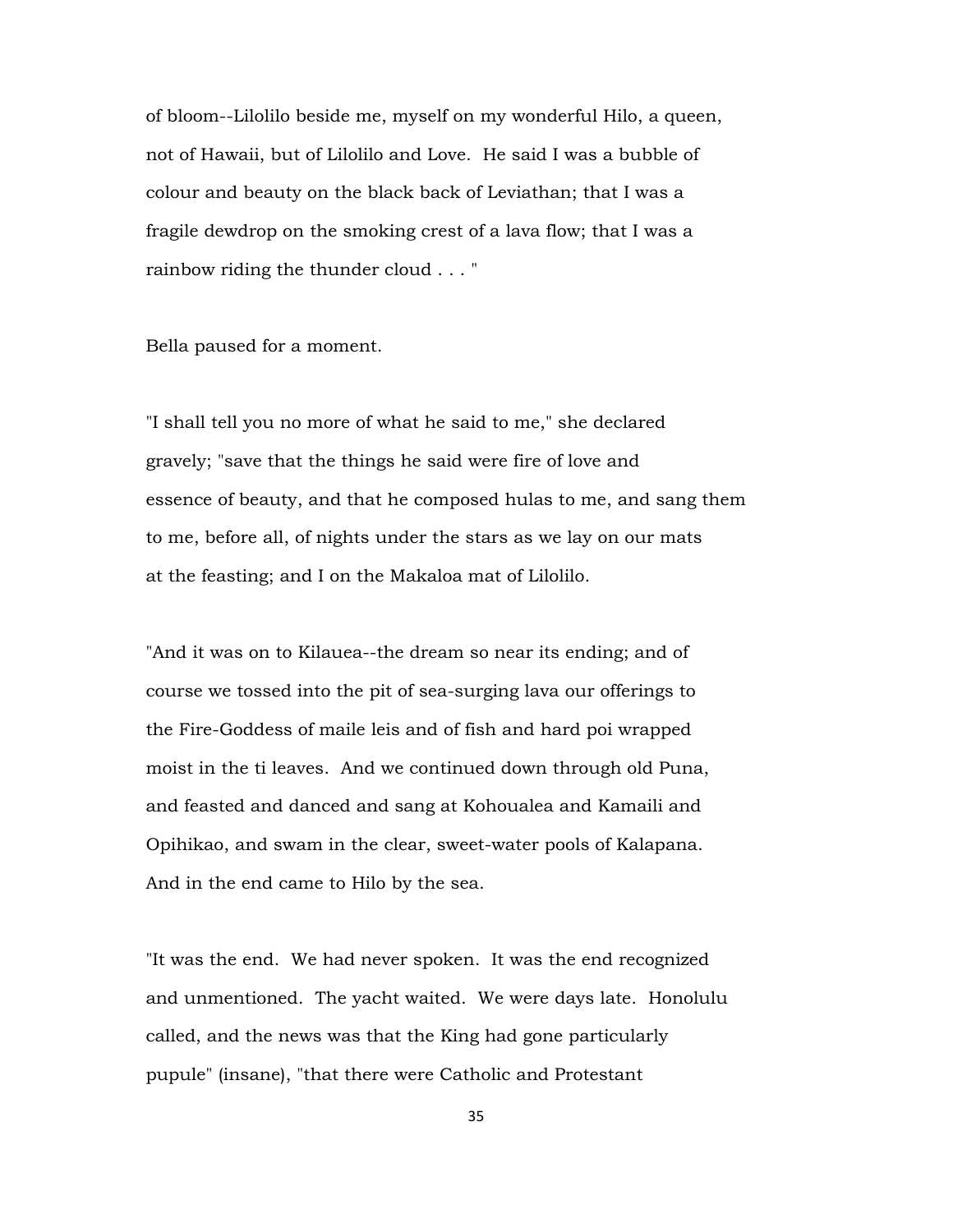missionary plottings, and that trouble with France was brewing. As they had landed at Kawaihae two weeks before with laughter and flowers and song, so they departed from Hilo. It was a merry parting, full of fun and frolic and a thousand last messages and reminders and jokes. The anchor was broken out to a song of farewell from Lilolilo's singing boys on the quarterdeck, while we, in the big canoes and whaleboats, saw the first breeze fill the vessel's sails and the distance begin to widen.

"Through all the confusion and excitement, Lilolilo, at the rail, who must say last farewells and quip last jokes to many, looked squarely down at me. On his head he wore my ilima lei, which I had made for him and placed there. And into the canoes, to the favoured ones, they on the yacht began tossing their many leis. I had no expectancy of hope . . . And yet I hoped, in a small wistful way that I know did not show in my face, which was as proud and merry as any there. But Lilolilo did what I knew he would do, what I had known from the first he would do. Still looking me squarely and honestly in the eyes, he took my beautiful ilima lei from his head and tore it across. I saw his lips shape, but not utter aloud, the single word pau" (finish). "Still looking at me, he broke both parts of the lei in two again and tossed the deliberate fragments, not to me, but down overside into the widening water. Pau. It was finished . . . "

For a long space Bella's vacant gaze rested on the sea horizon.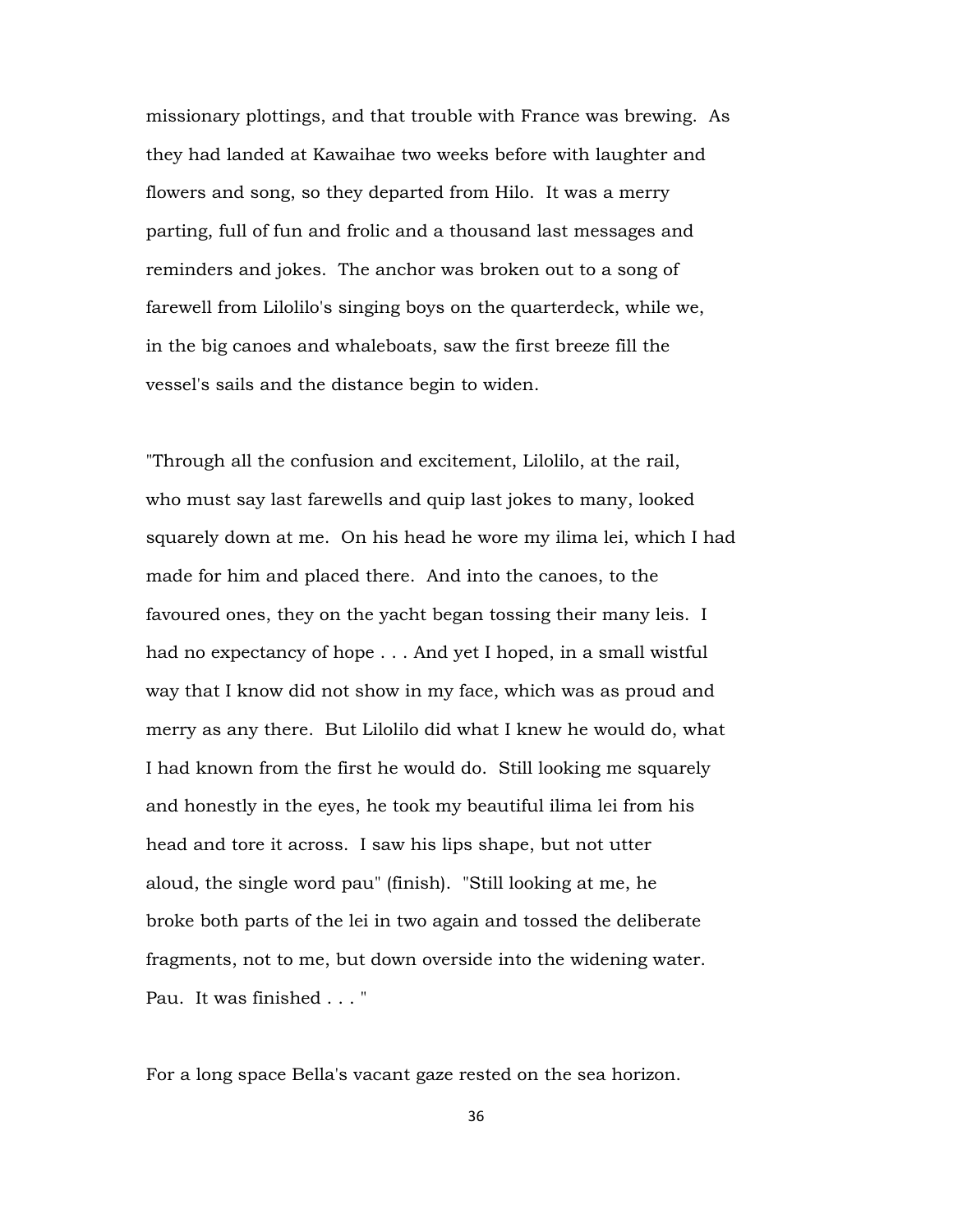Martha ventured no mere voice expression of the sympathy that moistened her own eyes.

"And I rode on that day, up the old bad trail along the Hamakua coast," Bella resumed, with a voice at first singularly dry and harsh. "That first day was not so hard. I was numb. I was too full with the wonder of all I had to forget to know that I had to forget it. I spent the night at Laupahoehoe. Do you know, I had expected a sleepless night. Instead, weary from the saddle, still numb, I slept the night through as if I had been dead.

"But the next day, in driving wind and drenching rain! How it blew and poured! The trail was really impassable. Again and again our horses went down. At fist the cowboy Uncle John had loaned me with the horses protested, then he followed stolidly in the rear, shaking his head, and, I know, muttering over and over that I was pupule. The pack horse was abandoned at Kukuihaele. We almost swam up Mud Lane in a river of mud. At Waimea the cowboy had to exchange for a fresh mount. But Hilo lasted through. From daybreak till midnight I was in the saddle, till Uncle John, at Kilohana, took me off my horse, in his arms, and carried me in, and routed the women from their beds to undress me and lomi me, while he plied me with hot toddies and drugged me to sleep and forgetfulness. I know I must have babbled and raved. Uncle John must have guessed. But never to another, nor even to me, did he ever breathe a whisper. Whatever he guessed he locked away in the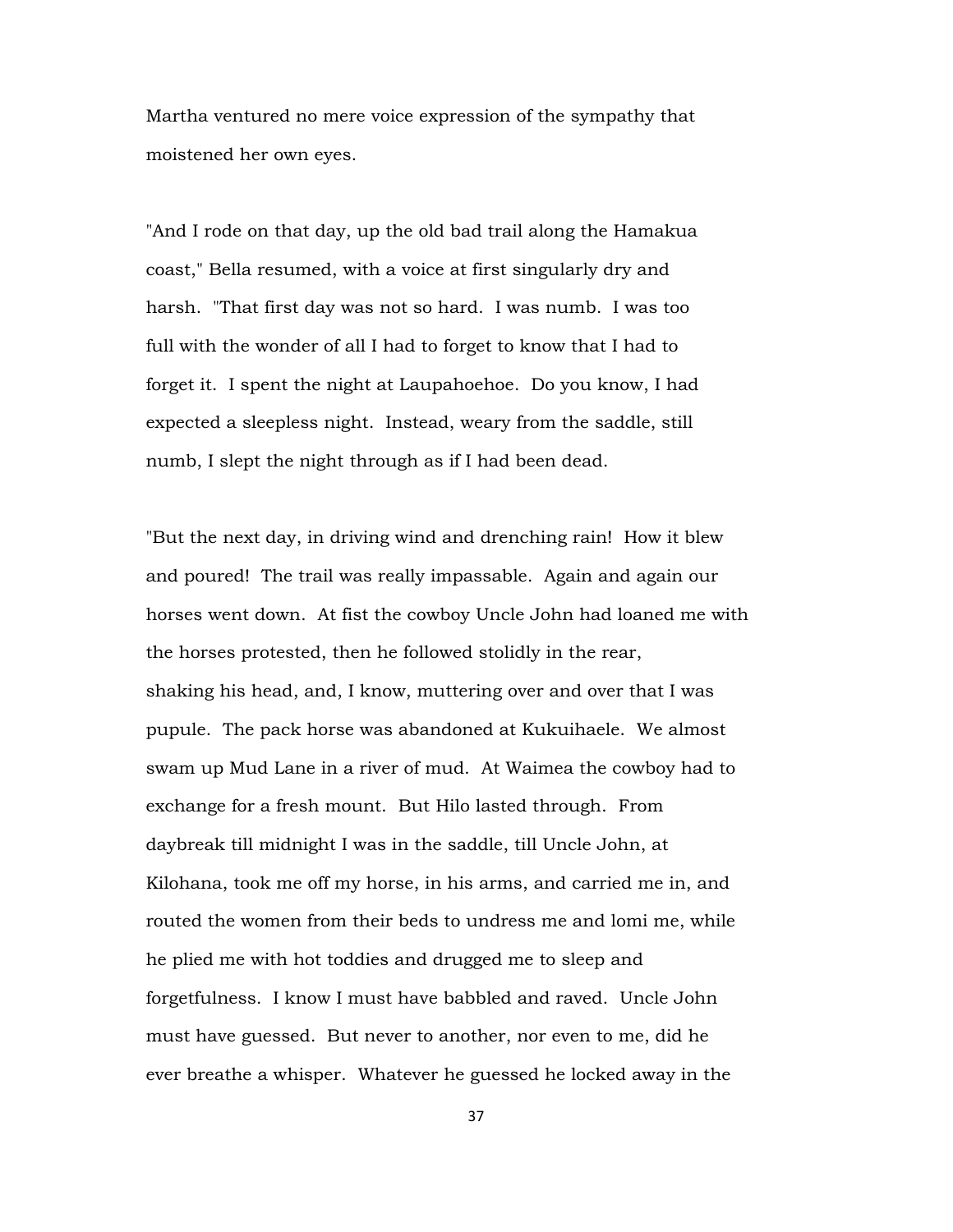taboo room of Naomi.

"I do have fleeting memories of some of that day, all a brokenhearted mad rage against fate--of my hair down and whipped wet and stinging about me in the driving rain; of endless tears of weeping contributed to the general deluge, of passionate outbursts and resentments against a world all twisted and wrong, of beatings of my hands upon my saddle pommel, of asperities to my Kilohana cowboy, of spurs into the ribs of poor magnificent Hilo, with a prayer on my lips, bursting out from my heart, that the spurs would so madden him as to make him rear and fall on me and crush my body for ever out of all beauty for man, or topple me off the trail and finish me at the foot of the palis" (precipices), "writing pau at the end of my name as final as the unuttered pau on Lilolilo's lips when he tore across my ilima lei and dropped it in the sea....

"Husband George was delayed in Honolulu. When he came back to Nahala I was there waiting for him. And solemnly he embraced me, perfunctorily kissed my lips, gravely examined my tongue, decried my looks and state of health, and sent me to bed with hot stovelids and a dosage of castor oil. Like entering into the machinery of a clock and becoming one of the cogs or wheels, inevitably and remorselessly turning around and around, so I entered back into the grey life of Nahala. Out of bed was Husband George at half after four every morning, and out of the house and astride his horse at five. There was the eternal porridge, and the horrible cheap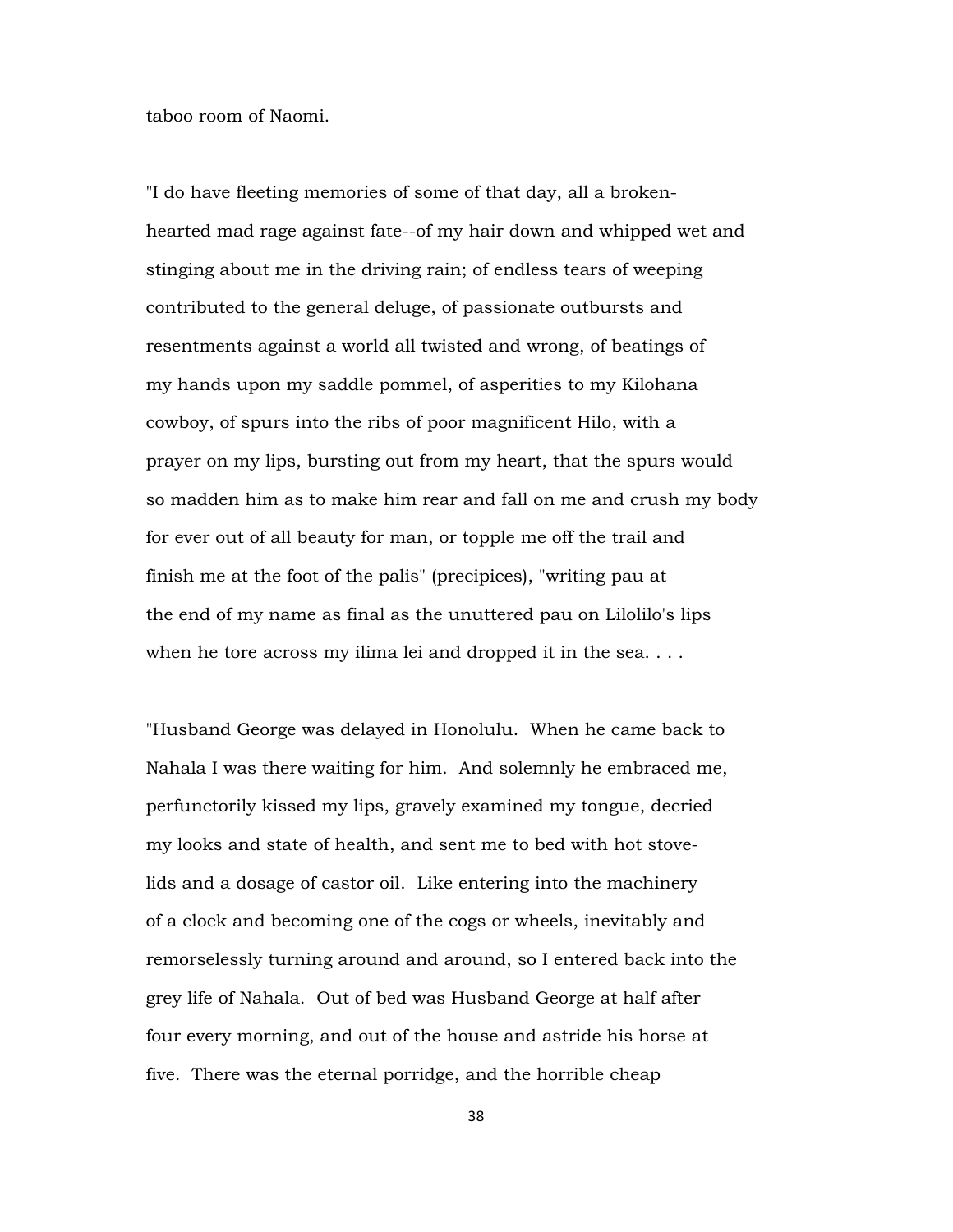coffee, and the fresh beef and jerky. I cooked, and baked, and scrubbed. I ground around the crazy hand sewing machine and made my cheap holokus. Night after night, through the endless centuries of two years more, I sat across the table from him until eight o'clock, mending his cheap socks and shoddy underwear, while he read the years' old borrowed magazines he was too thrifty to subscribe to. And then it was bed-time--kerosene must be economized--and he wound his watch, entered the weather in his diary, and took off his shoes, the right shoe first, and placed them, just so, side by side, at the foot of the bed on his side.

"But there was no more of my drawing to Husband George, as had been the promise ere the Princess Lihue invited me on the progress and Uncle John loaned me the horse. You see, Sister Martha, nothing would have happened had Uncle John refused me the horse. But I had known love, and I had known Lilolilo; and what chance, after that, had Husband George to win from me heart of esteem or affection? And for two years, at Nahala, I was a dead woman who somehow walked and talked, and baked and scrubbed, and mended socks and saved kerosene. The doctors said it was the shoddy underwear that did for him, pursuing as always the high-mountain Nahala waters in the drenching storms of midwinter.

"When he died, I was not sad. I had been sad too long already. Nor was I glad. Gladness had died at Hilo when Lilolilo dropped my ilima lei into the sea and my feet were never happy again.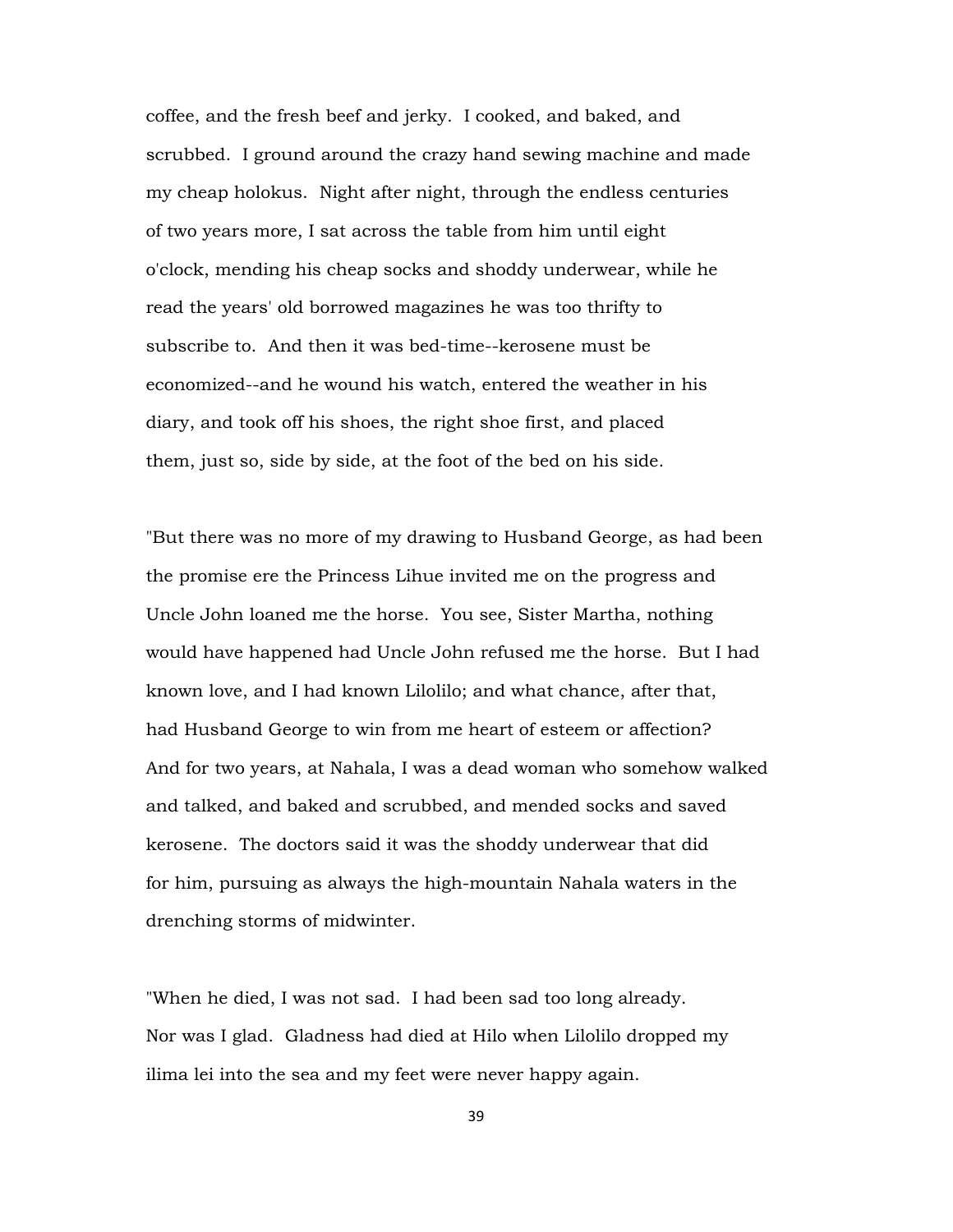Lilolilo passed within a month after Husband George. I had never seen him since the parting at Hilo. La, la, suitors a many have I had since; but I was like Uncle John. Mating for me was but once. Uncle John had his Naomi room at Kilohana. I have had my Lilolilo room for fifty years in my heart. You are the first, Sister Martha, whom I have permitted to enter that room . . . "

A machine swung the circle of the drive, and from it, across the lawn, approached the husband of Martha. Erect, slender, greyhaired, of graceful military bearing, Roscoe Scandwell was a member of the "Big Five," which, by the interlocking of interests, determined the destinies of all Hawaii. Himself pure haole, New England born, he kissed Bella first, arms around, full-hearty, in the Hawaiian way. His alert eye told him that there had been a woman talk, and, despite the signs of all generousness of emotion, that all was well and placid in the twilight wisdom that was theirs.

"Elsie and the younglings are coming--just got a wireless from their steamer," he announced, after he had kissed his wife. "And they'll be spending several days with us before they go on to Maui."

"I was going to put you in the Rose Room, Sister Bella," Martha Scandwell planned aloud. "But it will be better for her and the children and the nurses and everything there, so you shall have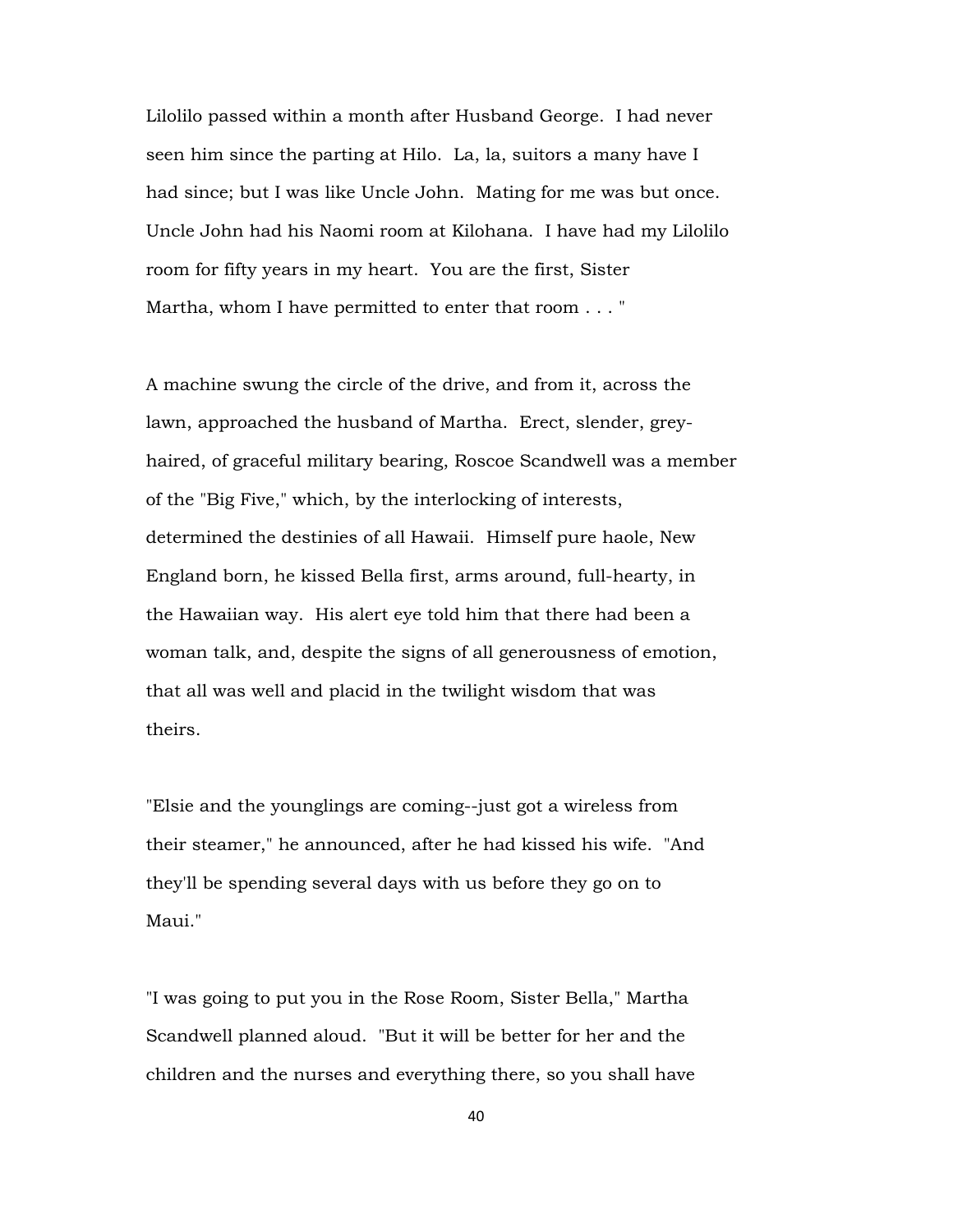Queen Emma's Room."

"I had it last time, and I prefer it," Bella said.

Roscoe Scandwell, himself well taught of Hawaiian love and loveways, erect, slender, dignified, between the two nobly proportioned women, an arm around each of their sumptuous waists, proceeded with them toward the house.

WAIKIKI, HAWAII.

June 6, 1916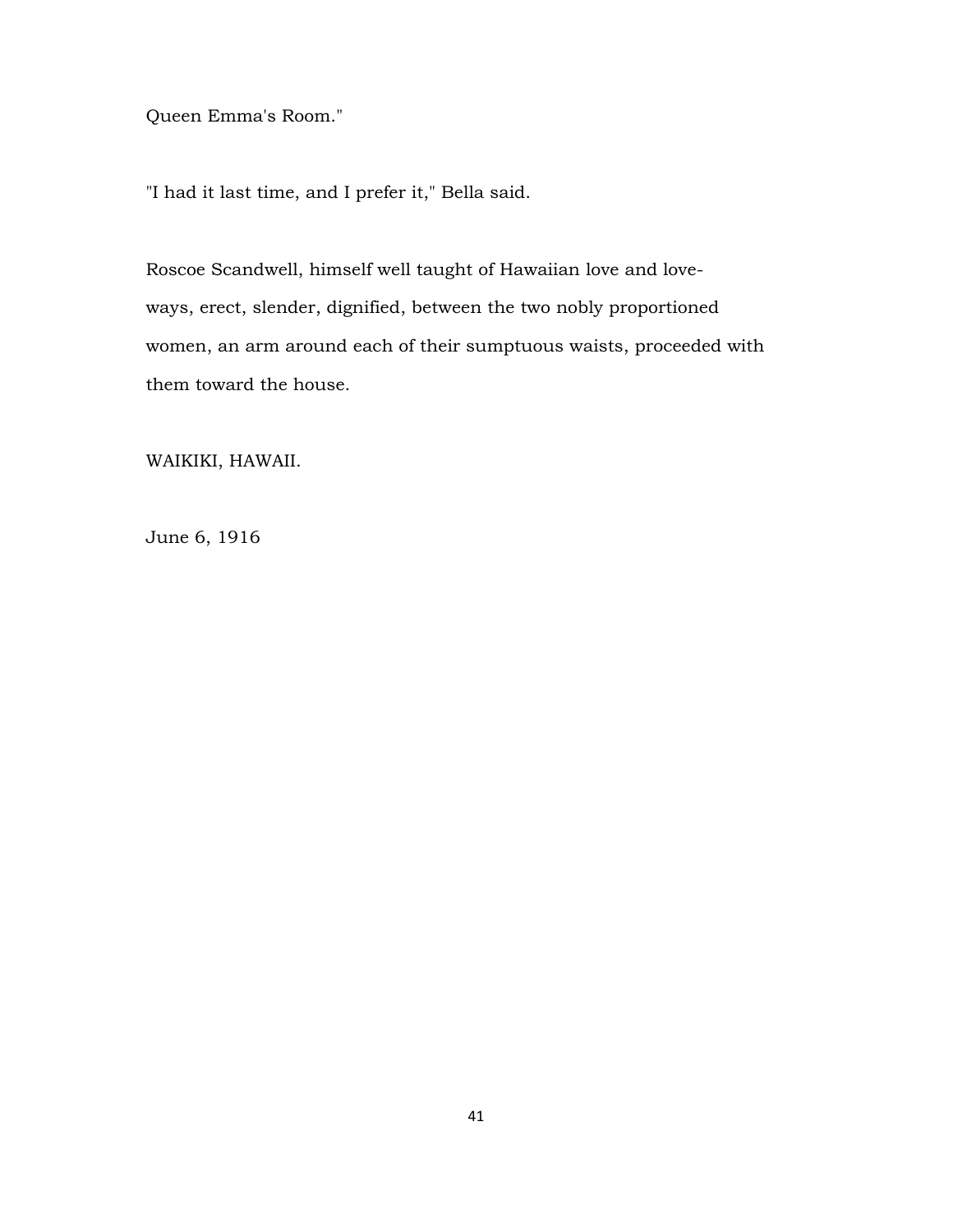## THE BONES OF KAHEKILI

From over the lofty Koolau Mountains, vagrant wisps of the trade wind drifted, faintly swaying the great, unwhipped banana leaves, rustling the palms, and fluttering and setting up a whispering among the lace-leaved algaroba trees. Only intermittently did the atmosphere so breathe--for breathing it was, the suspiring of the languid, Hawaiian afternoon. In the intervals between the soft breathings, the air grew heavy and balmy with the perfume of flowers and the exhalations of fat, living soil.

Of humans about the low bungalow-like house, there were many; but one only of them slept. The rest were on the tense tiptoes of silence. At the rear of the house a tiny babe piped up a thin blatting wail that the quickly thrust breast could not appease. The mother, a slender hapa-haole (half-white), clad in a looseflowing holoku of white muslin, hastened away swiftly among the banana and papaia trees to remove the babe's noise by distance. Other women, hapa-haole and full native, watched her anxiously as she fled.

At the front of the house, on the grass, squatted a score of Hawaiians. Well-muscled, broad-shouldered, they were all strapping men. Brown-skinned, with luminous brown eyes and black, their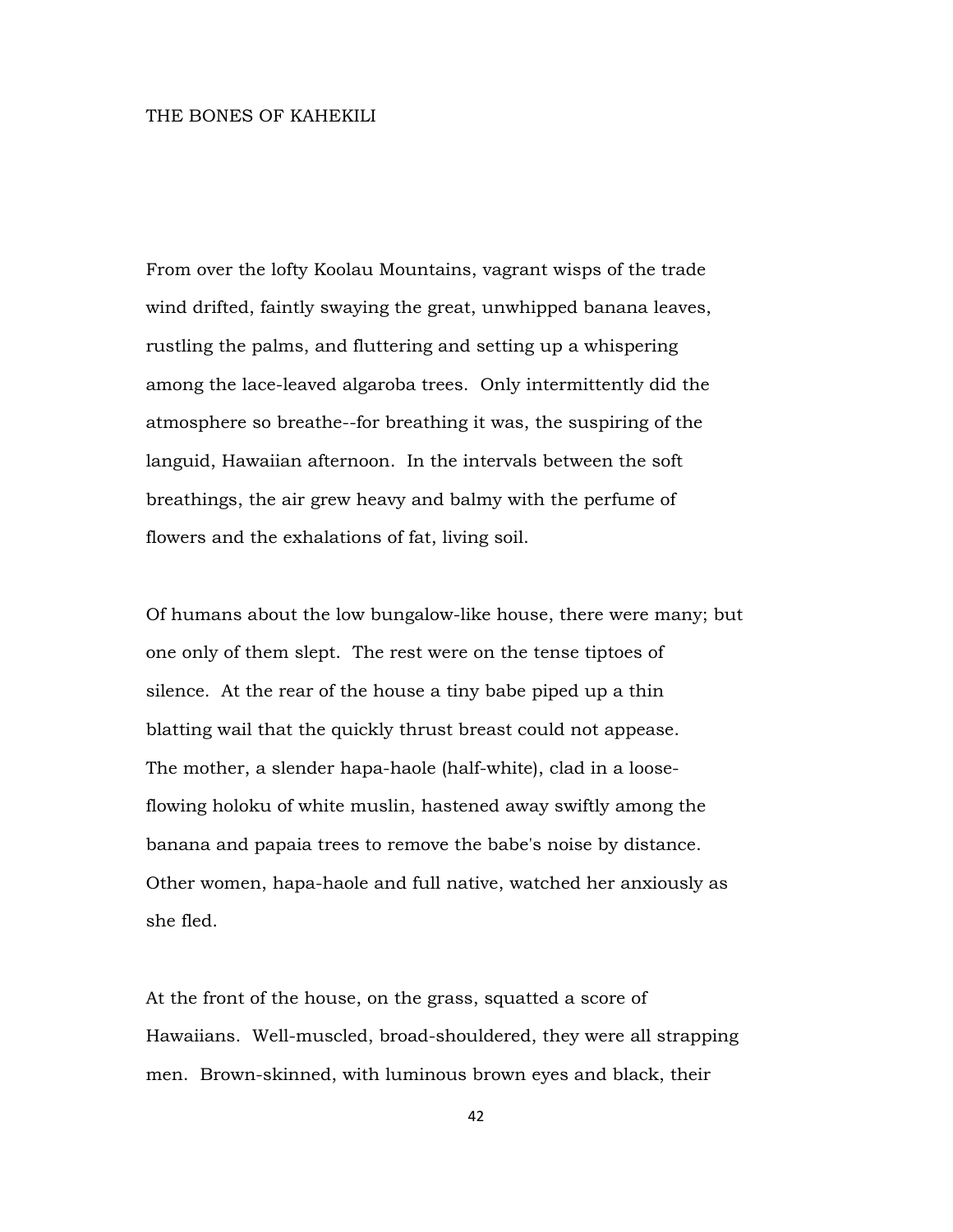features large and regular, they showed all the signs of being as good-natured, merry-hearted, and soft-tempered as the climate. To all of which a seeming contradiction was given by the ferociousness of their accoutrement. Into the tops of their rough leather leggings were thrust long knives, the handles projecting. On their heels were huge-rowelled Spanish spurs. They had the appearance of banditti, save for the incongruous wreaths of flowers and fragrant maile that encircled the crowns of their flopping cowboy hats. One of them, deliciously and roguishly handsome as a faun, with the eyes of a faun, wore a flaming double-hibiscus bloom coquettishly tucked over his ear. Above them, casting a shelter of shade from the sun, grew a wide-spreading canopy of Ponciana regia, itself a flame of blossoms, out of each of which sprang pom-poms of feathery stamens. From far off, muffled by distance, came the faint stamping of their tethered horses. The eyes of all were intently fixed upon the solitary sleeper who lay on his back on a lauhala mat a hundred feet away under the monkey-pod trees.

Large as were the Hawaiian cowboys, the sleeper was larger. Also, as his snow-white hair and beard attested, he was much older. The thickness of his wrist and the greatness of his fingers made authentic the mighty frame of him hidden under loose dungaree pants and cotton shirt, buttonless, open from midriff to Adam's apple, exposing a chest matted with a thatch of hair as white as that of his head and face. The depth and breadth of that chest, its resilience, and its relaxed and plastic muscles, tokened the knotty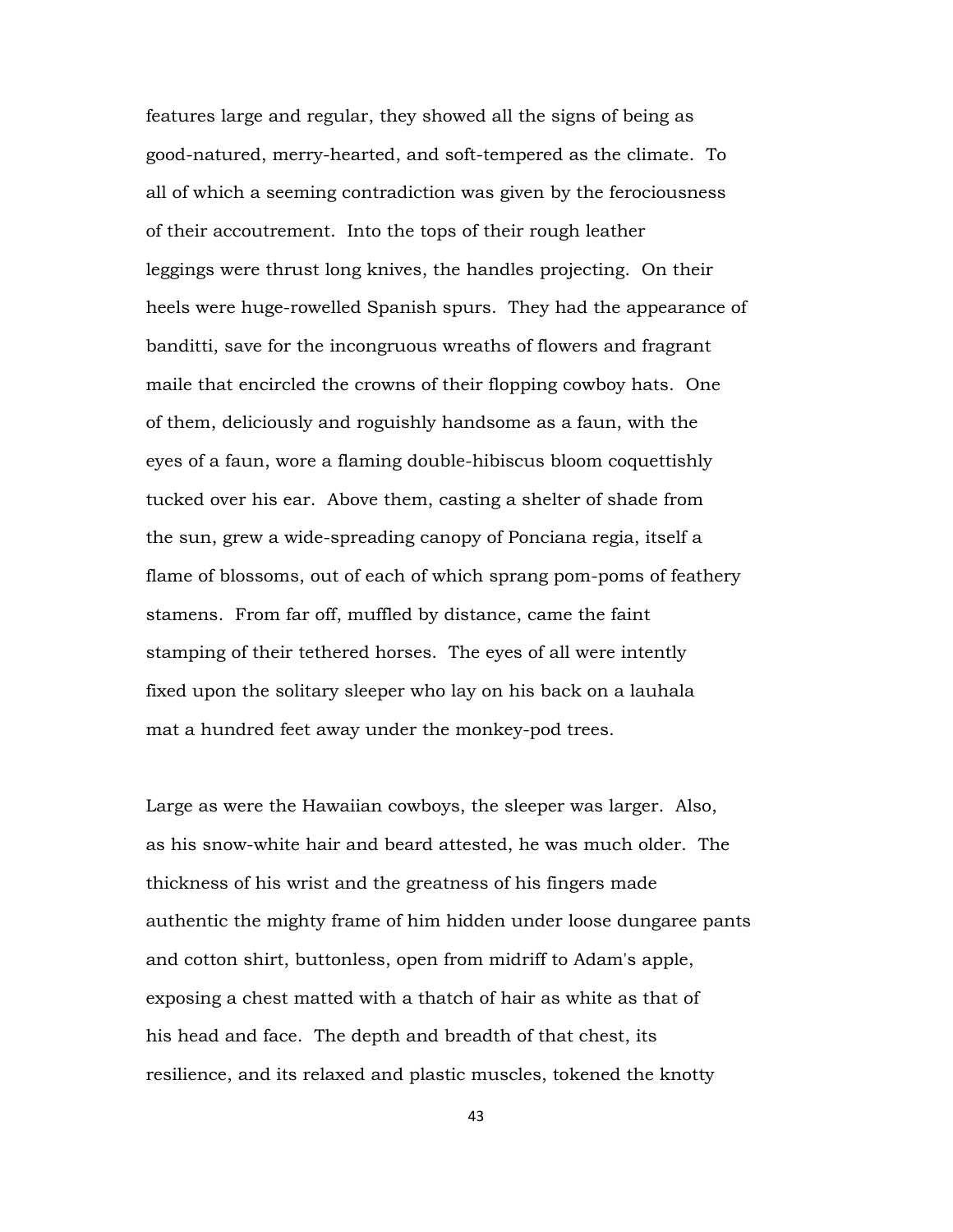strength that still resided in him. Further, no bronze and beat of sun and wind availed to hide the testimony of his skin that he was all haole--a white man.

On his back, his great white beard, thrust skyward, untrimmed of barbers, stiffened and subsided with every breath, while with the outblow of every exhalation the white moustache erected perpendicularly like the quills of a porcupine and subsided with each intake. A young girl of fourteen, clad only in a single shift, or muumuu, herself a grand-daughter of the sleeper, crouched beside him and with a feathered fly-flapper brushed away the flies. In her face were depicted solicitude, and nervousness, and awe, as if she attended on a god.

And truly, Hardman Pool, the sleeping whiskery one, was to her, and to many and sundry, a god--a source of life, a source of food, a fount of wisdom, a giver of law, a smiling beneficence, a blackness of thunder and punishment--in short, a man-master whose record was fourteen living and adult sons and daughters, six greatgrandchildren, and more grandchildren than could he in his most lucid moments enumerate.

Fifty-one years before, he had landed from an open boat at Laupahoehoe on the windward coast of Hawaii. The boat was the one surviving one of the whaler Black Prince of New Bedford. Himself New Bedford born, twenty years of age, by virtue of his driving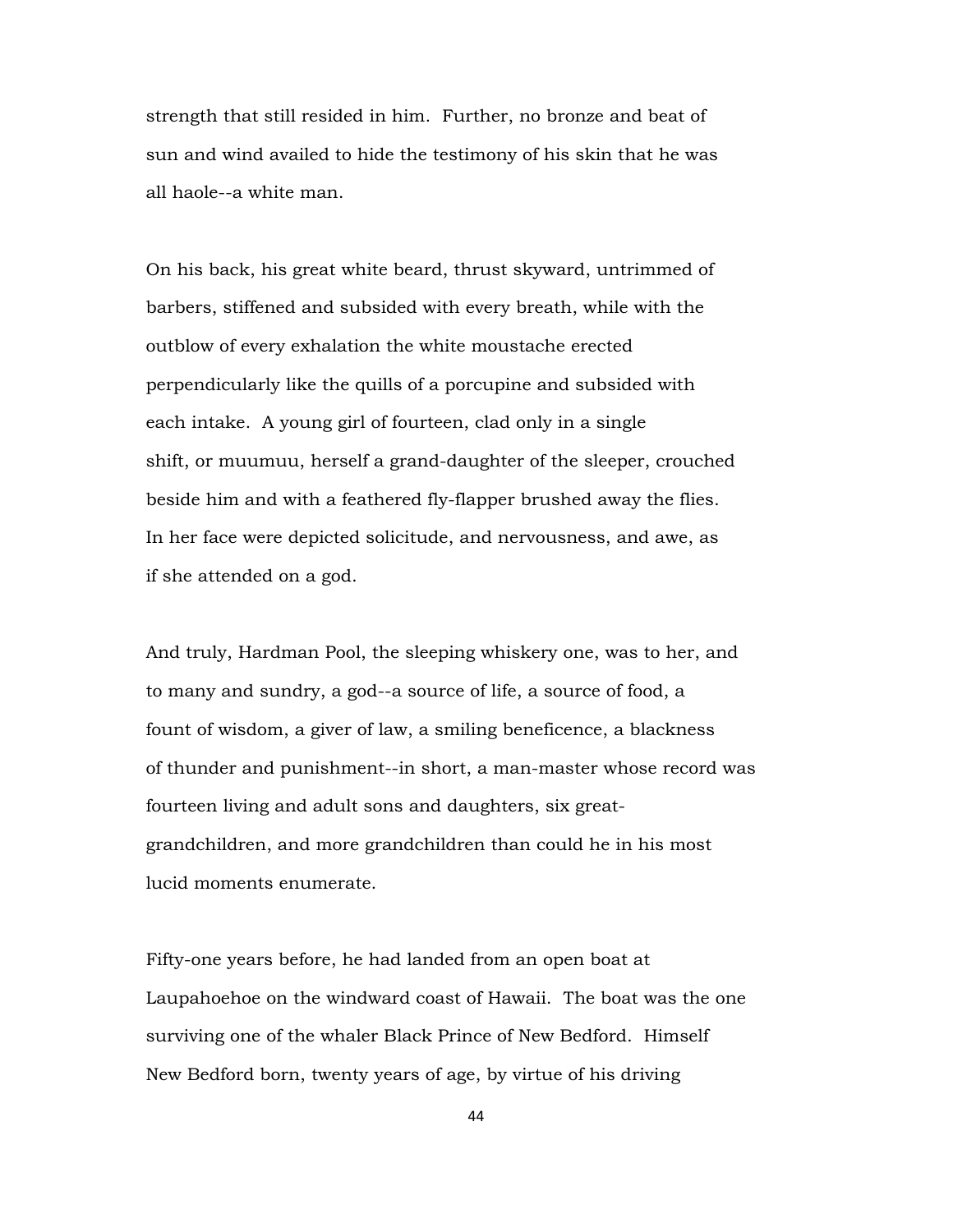strength and ability he had served as second mate on the lost whaleship. Coming to Honolulu and casting about for himself, he had first married Kalama Mamaiopili, next acted as pilot of Honolulu Harbour, after that started a saloon and boarding house, and, finally, on the death of Kalama's father, engaged in cattle ranching on the broad pasture lands she had inherited.

For over half a century he had lived with the Hawaiians, and it was conceded that he knew their language better than did most of them. By marrying Kalama, he had married not merely her land, but her own chief rank, and the fealty owed by the commoners to her by virtue of her genealogy was also accorded him. In addition, he possessed of himself all the natural attributes of chiefship: the gigantic stature, the fearlessness, the pride; and the high hot temper that could brook no impudence nor insult, that could be neither bullied nor awed by any utmost magnificence of power that walked on two legs, and that could compel service of lesser humans, not by any ignoble purchase by bargaining, but by an unspoken but expected condescending of largesse. He knew his Hawaiians from the outside and the in, knew them better than themselves, their Polynesian circumlocutions, faiths, customs, and mysteries.

And at seventy-one, after a morning in the saddle over the ranges that began at four o'clock, he lay under the monkey-pods in his customary and sacred siesta that no retainer dared to break, nor would dare permit any equal of the great one to break. Only to the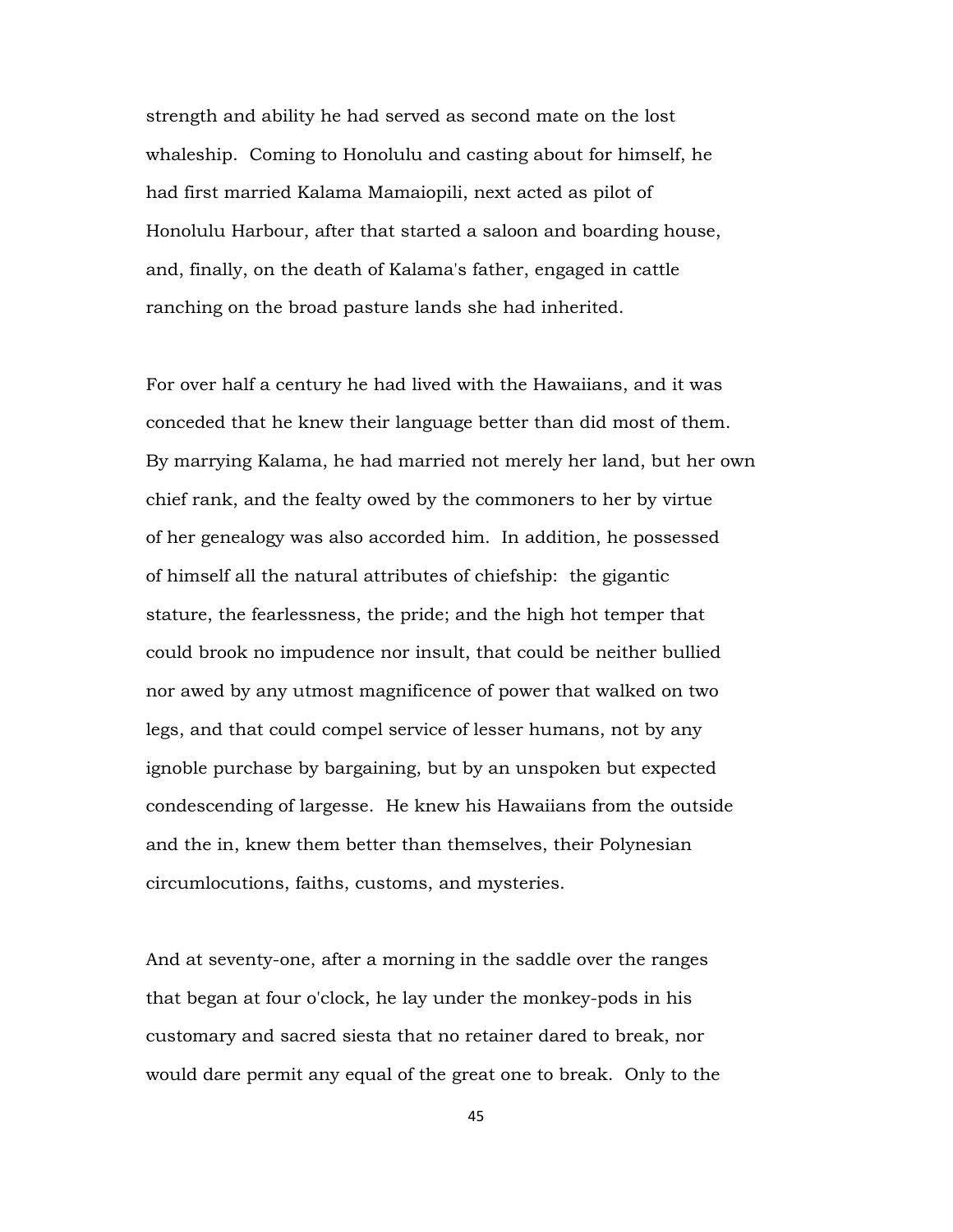King was such a right accorded, and, as the King had early learned, to break Hardman Pool's siesta was to gain awake a very irritable and grumpy Hardman Pool who would talk straight from the shoulder and say unpleasant but true things that no king would care to hear.

The sun blazed down. The horses stamped remotely. The fading trade-wind wisps sighed and rustled between longer intervals of quiescence. The perfume grew heavier. The woman brought back the babe, quiet again, to the rear of the house. The monkey-pods folded their leaves and swooned to a siesta of their own in the soft air above the sleeper. The girl, breathless as ever from the enormous solemnity of her task, still brushed the flies away; and the score of cowboys still intently and silently watched.

Hardman Pool awoke. The next out-breath, expected of the long rhythm, did not take place. Neither did the white, long moustache rise up. Instead, the cheeks, under the whiskers, puffed; the eyelids lifted, exposing blue eyes, choleric and fully and immediately conscious; the right hand went out to the half-smoked pipe beside him, while the left hand reached the matches.

"Get me my gin and milk," he ordered, in Hawaiian, of the little maid, who had been startled into a tremble by his awaking.

He lighted the pipe, but gave no sign of awareness of the presence of his waiting retainers until the tumbler of gin and milk had been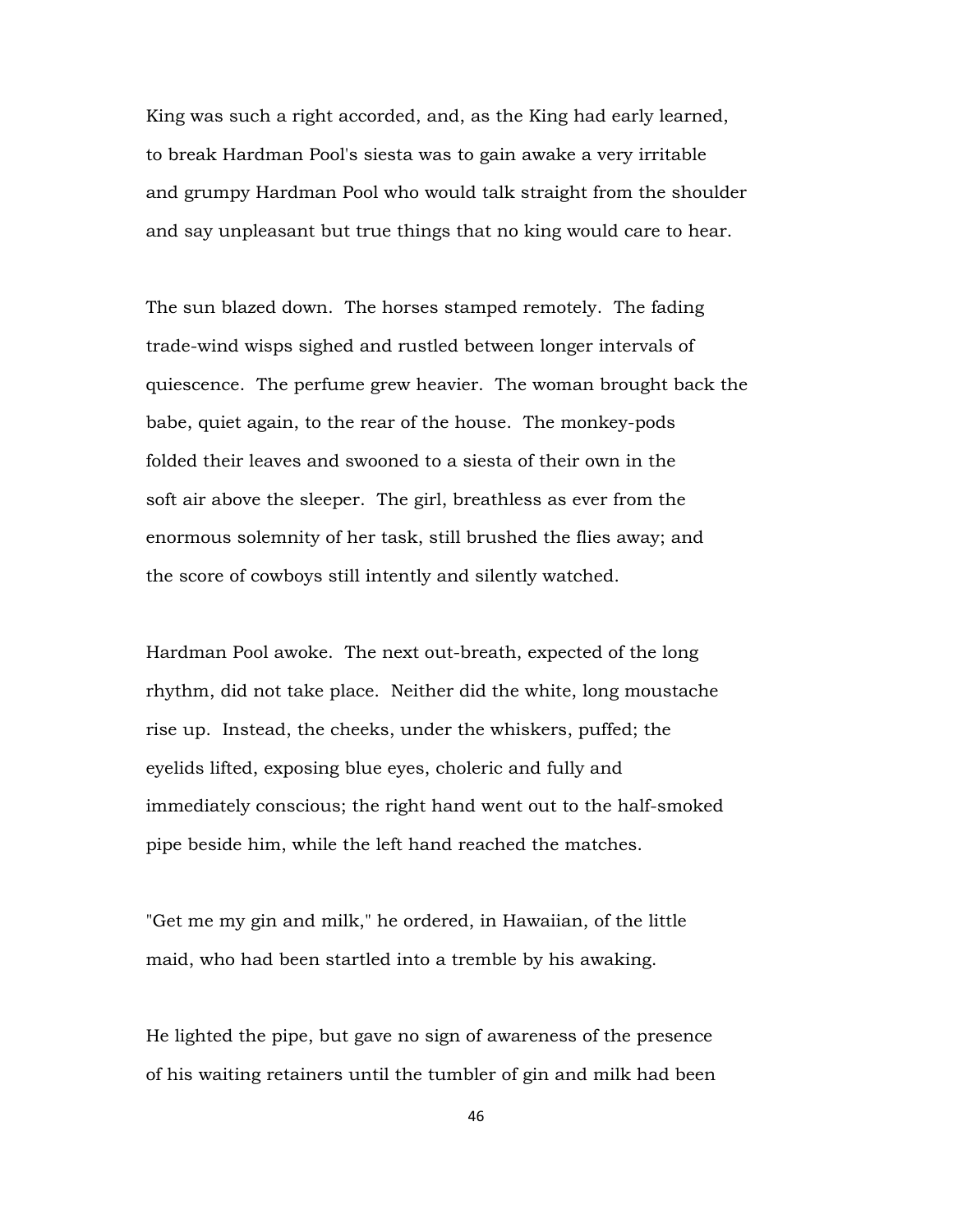brought and drunk.

"Well?" he demanded abruptly, and in the pause, while twenty faces wreathed in smiles and twenty pairs of dark eyes glowed luminously with well-wishing pleasure, he wiped the lingering drops of gin and milk from his hairy lips. "What are you hanging around for? What do you want? Come over here."

Twenty giants, most of them young, uprose and with a great clanking and jangling of spurs and spur-chains strode over to him. They grouped before him in a semicircle, trying bashfully to wedge their shoulders, one behind another's, their faces a-grin and apologetic, and at the same time expressing a casual and unconscious democraticness. In truth, to them Hardman Pool was more than mere chief. He was elder brother, or father, or patriarch; and to all of them he was related, in one way or another, according to Hawaiian custom, through his wife and through the many marriages of his children and grandchildren. His slightest frown might perturb them, his anger terrify them, his command compel them to certain death; yet, on the other hand, not one of them would have dreamed of addressing him otherwise than intimately by his first name, which name, "Hardman," was transmuted by their tongues into Kanaka Oolea.

At a nod from him, the semicircle seated itself on the manienie grass, and with further deprecatory smiles waited his pleasure.

47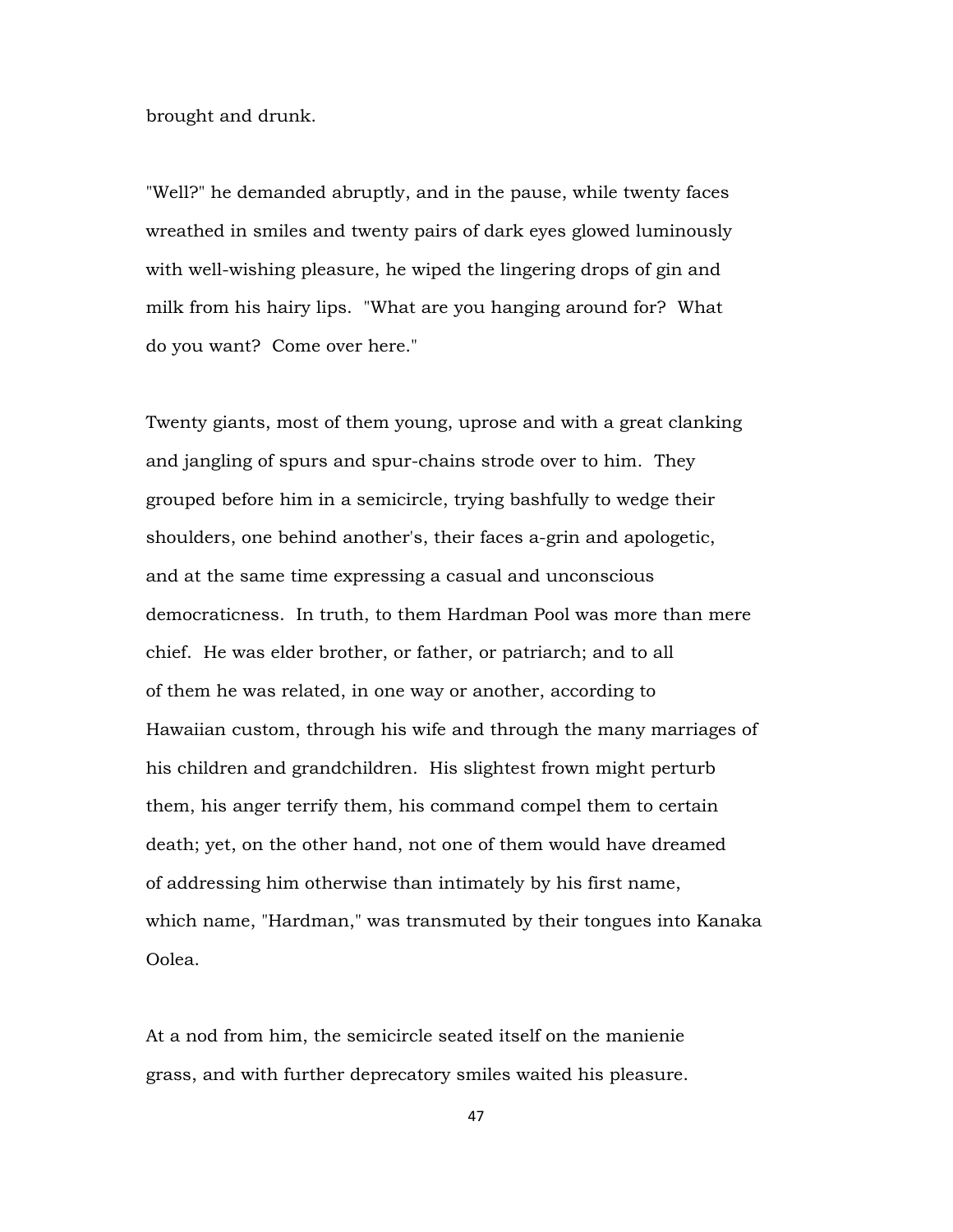"What do you want?" demanded, in Hawaiian, with a brusqueness and sternness they knew were put on.

They smiled more broadly, and deliciously squirmed their broad shoulders and great torsos with the appeasingness of so many wriggling puppies. Hardman Pool singled out one of them.

"Well, Iliiopoi, what do YOU want?"

"Ten dollars, Kanaka Oolea."

"Ten dollars!" Pool cried, in apparent shock at mention of so vast a sum. "Does it mean you are going to take a second wife? Remember the missionary teaching. One wife at a time, Iliiopoi; one wife at a time. For he who entertains a plurality of wives will surely go to hell."

Giggles and flashings of laughing eyes from all greeted the joke.

"No, Kanaka Oolea," came the reply. "The devil knows I am hard put to get kow-kow for one wife and her several relations."

"Kow-kow?" Pool repeated the Chinese-introduced word for food which the Hawaiians had come to substitute for their own paina. "Didn't you boys get kow-kow here this noon?"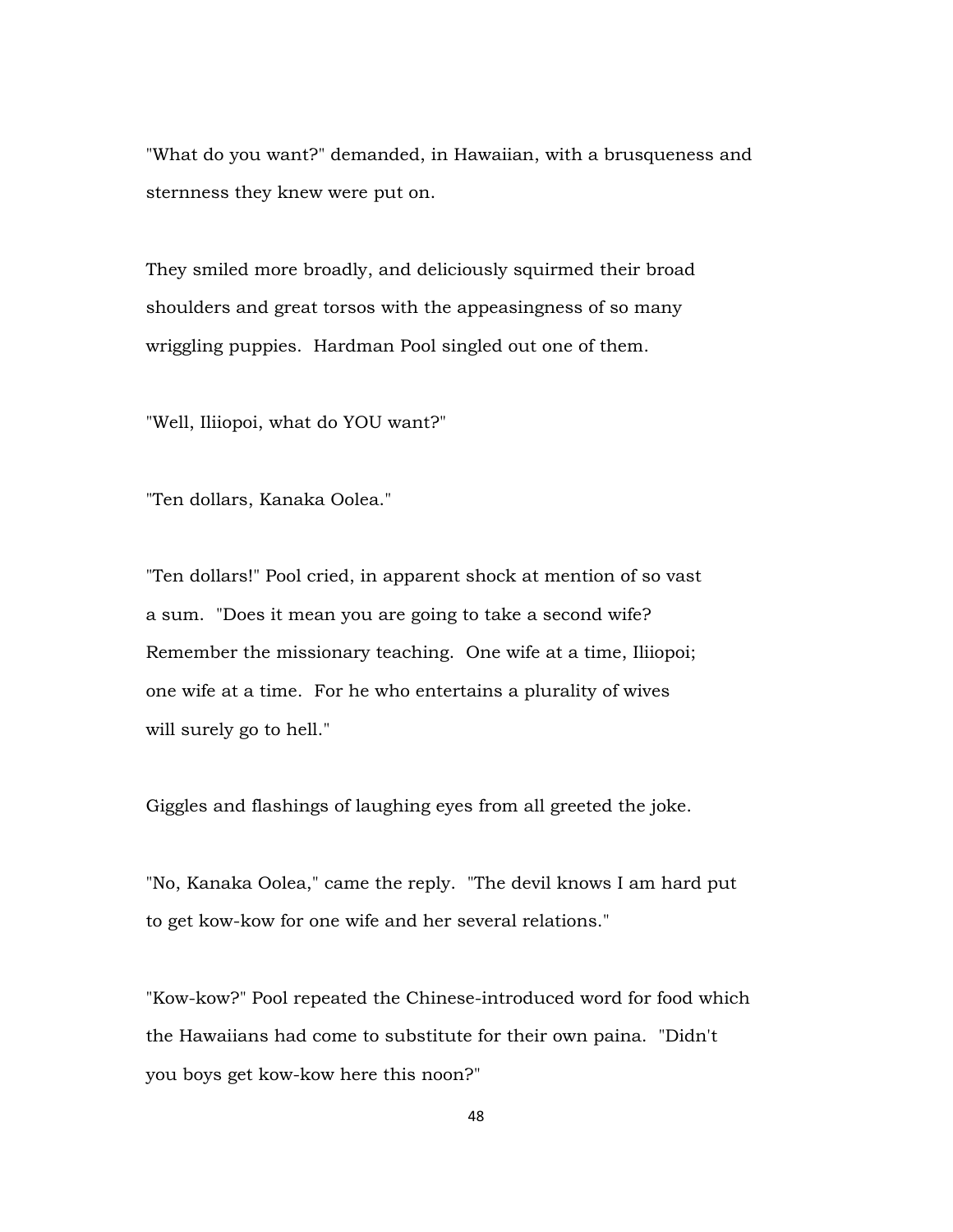"Yes, Kanaka Oolea," volunteered an old, withered native who had just joined the group from the direction of the house. "All of them had kow-kow in the kitchen, and plenty of it. They ate like lost horses brought down from the lava."

"And what do you want, Kumuhana?" Pool diverted to the old one, at the same time motioning to the little maid to flap flies from the other side of him.

"Twelve dollars," said Kumuhana. "I want to buy a Jackass and a second-hand saddle and bridle. I am growing too old for my legs to carry me in walking."

"You wait," his haole lord commanded. "I will talk with you about the matter, and about other things of importance, when I am finished with the rest and they are gone."

The withered old one nodded and proceeded to light his pipe.

"The kow-kow in the kitchen was good," Iliiopoi resumed, licking his lips. "The poi was one-finger, the pig fat, the salmon-belly unstinking, the fish of great freshness and plenty, though the opihis" (tiny, rock-clinging shell-fish) "had been salted and thereby made tough. Never should the opihis be salted. Often have I told you, Kanaka Oolea, that opihis should never be salted. I am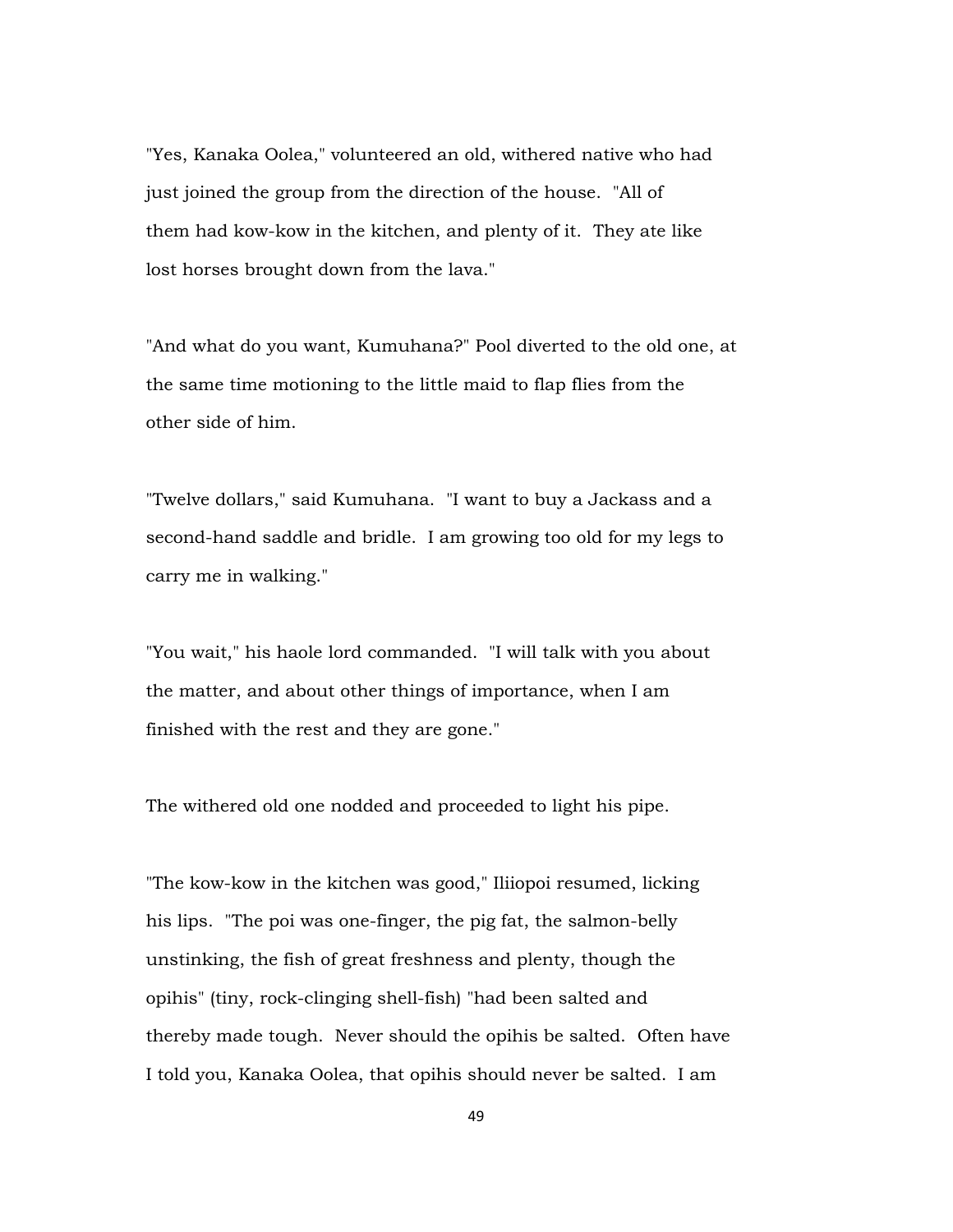full of good kow-kow. My belly is heavy with it. Yet is my heart not light of it because there is no kow-kow in my own house, where is my wife, who is the aunt of your fourth son's second wife, and where is my baby daughter, and my wife's old mother, and my wife's old mother's feeding child that is a cripple, and my wife's sister who lives likewise with us along with her three children, the father being dead of a wicked dropsy--"

"Will five dollars save all of you from funerals for a day or several?" Pool testily cut the tale short.

"Yes, Kanaka Oolea, and as well it will buy my wife a new comb and some tobacco for myself."

From a gold-sack drawn from the hip-pocket of his dungarees, Hardman Pool drew the gold piece and tossed it accurately into the waiting hand.

To a bachelor who wanted six dollars for new leggings, tobacco, and spurs, three dollars were given; the same to another who needed a hat; and to a third, who modestly asked for two dollars, four were given with a flowery-worded compliment anent his prowess in roping a recent wild bull from the mountains. They knew, as a rule, that he cut their requisitions in half, therefore they doubled the size of their requisitions. And Hardman Pool knew they doubled, and smiled to himself. It was his way, and, further, it was a very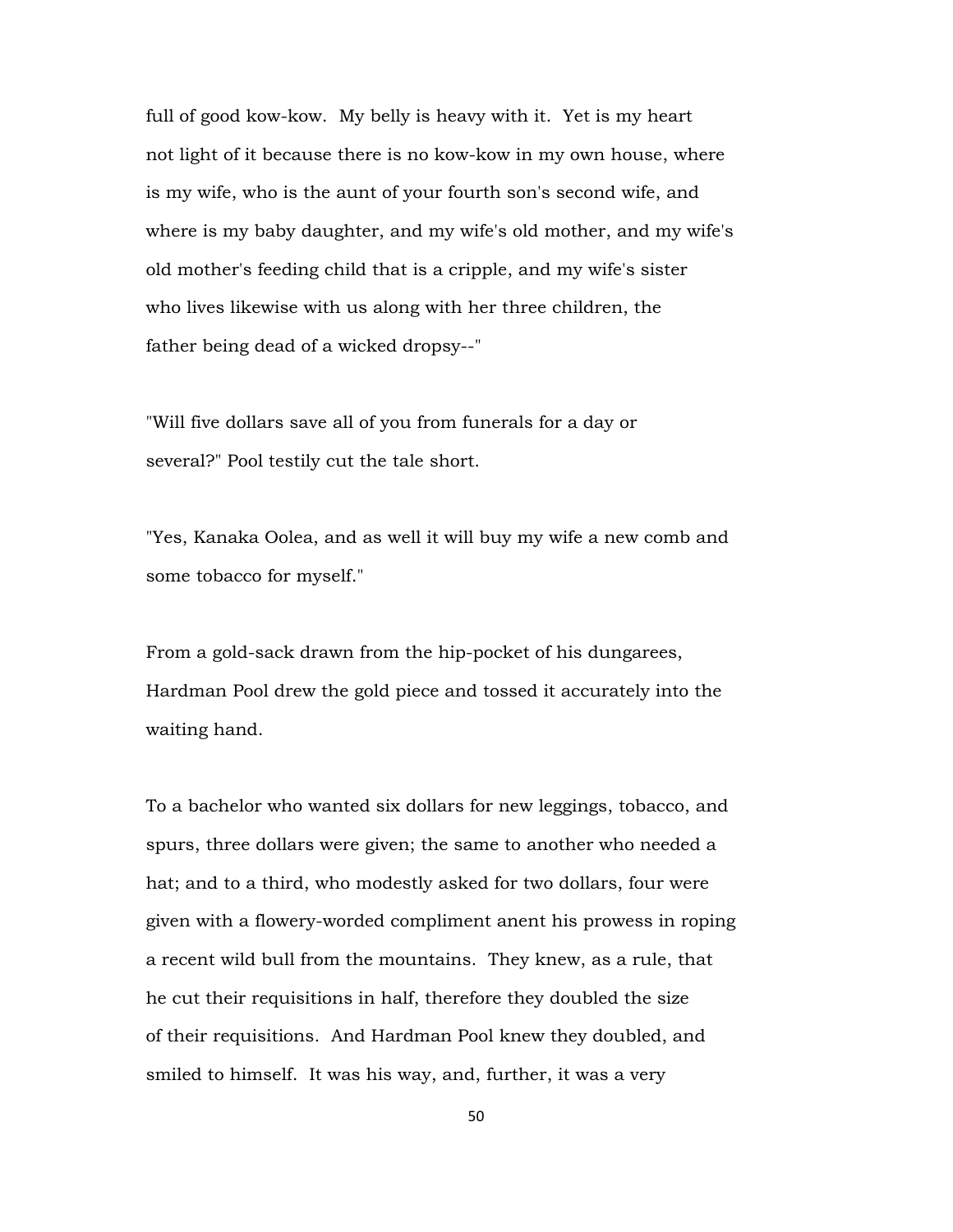good way with his multitudinous relatives, and did not reduce his stature in their esteem.

"And you, Ahuhu?" he demanded of one whose name meant "poisonwood."

"And the price of a pair of dungarees," Ahuhu concluded his list of needs. "I have ridden much and hard after your cattle, Kanaka Oolea, and where my dungarees have pressed against the seat of the saddle there is no seat to my dungarees. It is not well that it be said that a Kanaka Oolea cowboy, who is also a cousin of Kanaka Oolea's wife's half-sister, should be shamed to be seen out of the saddle save that he walks backward from all that behold him."

"The price of a dozen pairs of dungarees be thine, Ahuhu," Hardman Pool beamed, tossing to him the necessary sum. "I am proud that my family shares my pride. Afterward, Ahuhu, out of the dozen dungarees you will give me one, else shall I be compelled to walk backward, my own and only dungarees being in like manner well worn and shameful."

And in laughter of love at their haole chief's final sally, all the sweet-child-minded and physically gorgeous company of them departed to their waiting horses, save the old withered one, Kumuhana, who had been bidden to wait.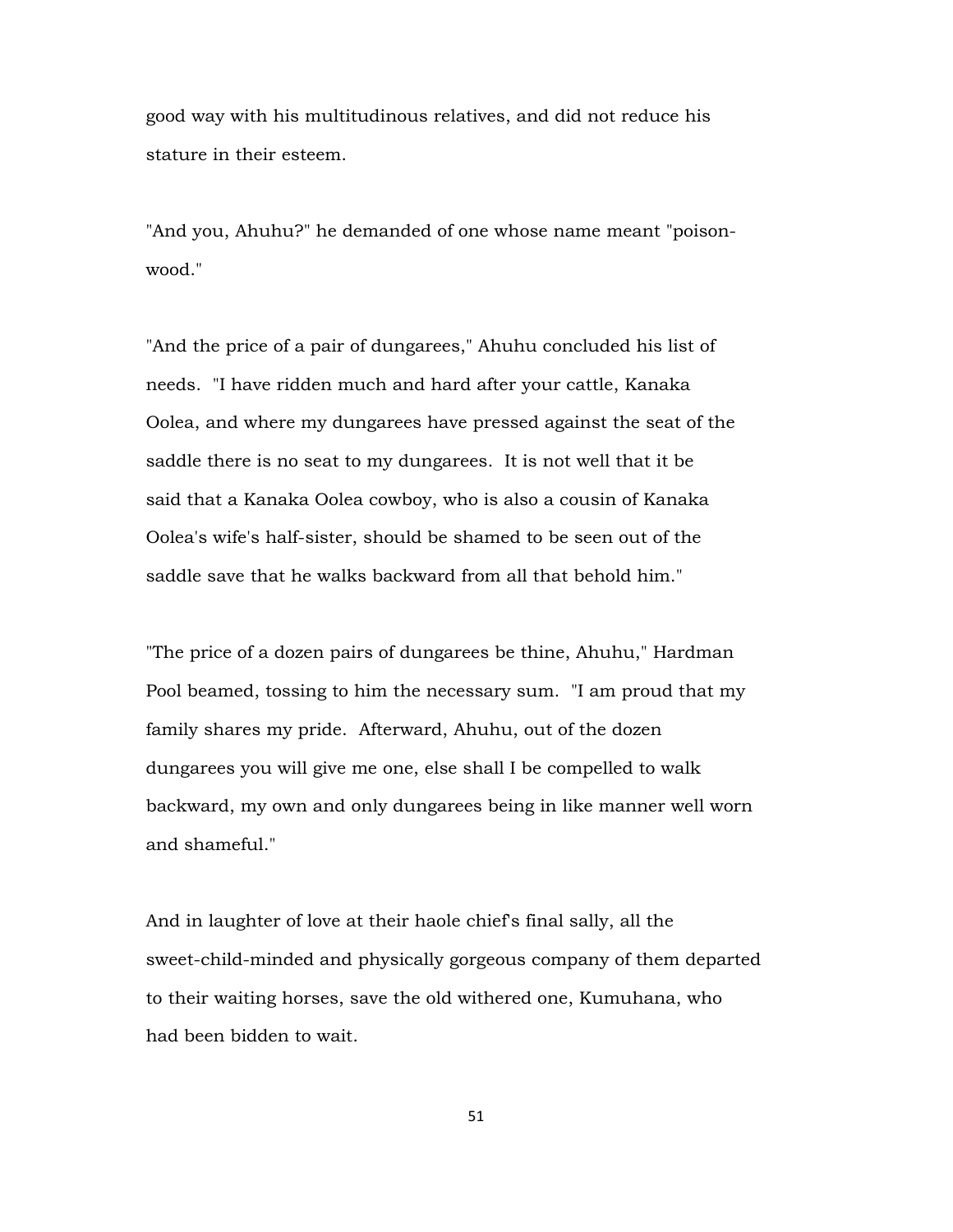For a full five minutes they sat in silence. Then Hardman Pool ordered the little maid to fetch a tumbler of gin and milk, which, when she brought it, he nodded her to hand to Kumuhana. The glass did not leave his lips until it was empty, whereon he gave a great audible out-breath of "A-a-ah," and smacked his lips.

"Much awa have I drunk in my time," he said reflectively. "Yet is the awa but a common man's drink, while the haole liquor is a drink for chiefs. The awa has not the liquor's hot willingness, its spur in the ribs of feeling, its biting alive of oneself that is very pleasant since it is pleasant to be alive."

Hardman Pool smiled, nodded agreement, and old Kumuhana continued.

"There is a warmingness to it. It warms the belly and the soul. It warms the heart. Even the soul and the heart grow cold when one is old."

"You ARE old," Pool conceded. "Almost as old as I."

Kumuhana shook his head and murmured. "Were I no older than you I would be as young as you."

"I am seventy-one," said Pool.

"I do not know ages that way," was the reply. "What happened when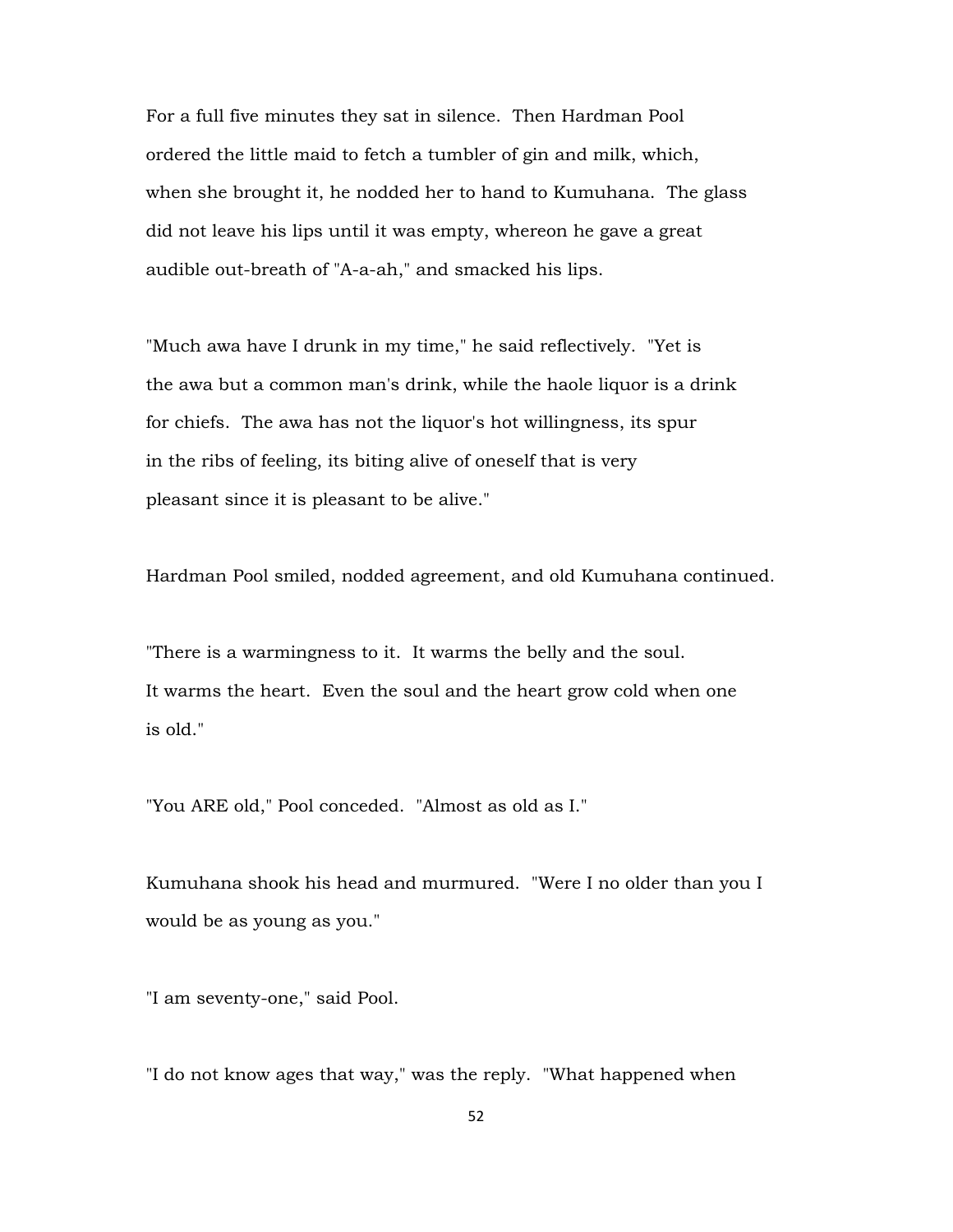you were born?"

"Let me see," Pool calculated. "This is 1880. Subtract seventyone, and it leaves nine. I was born in 1809, which is the year Keliimakai died, which is the year the Scotchman, Archibald Campbell, lived in Honolulu."

"Then am I truly older than you, Kanaka Oolea. I remember the Scotchman well, for I was playing among the grass houses of Honolulu at the time, and already riding a surf-board in the wahine" (woman) "surf at Waikiki. I can take you now to the spot where was the Scotchman's grass house. The Seaman's Mission stands now on the very ground. Yet do I know when I was born. Often my grandmother and my mother told me of it. I was born when Madame Pele" (the Fire Goddess or Volcano Goddess) "became angry with the people of Paiea because they sacrificed no fish to her from their fish-pool, and she sent down a flow of lava from Huulalai and filled up their pond. For ever was the fish-pond of Paiea filled up. That was when I was born."

"That was in 1801, when James Boyd was building ships for Kamehameha at Hilo," Pool cast back through the calendar; "which makes you seventy-nine, or eight years older than I. You are very old."

"Yes, Kanaka Oolea," muttered Kumuhana, pathetically attempting to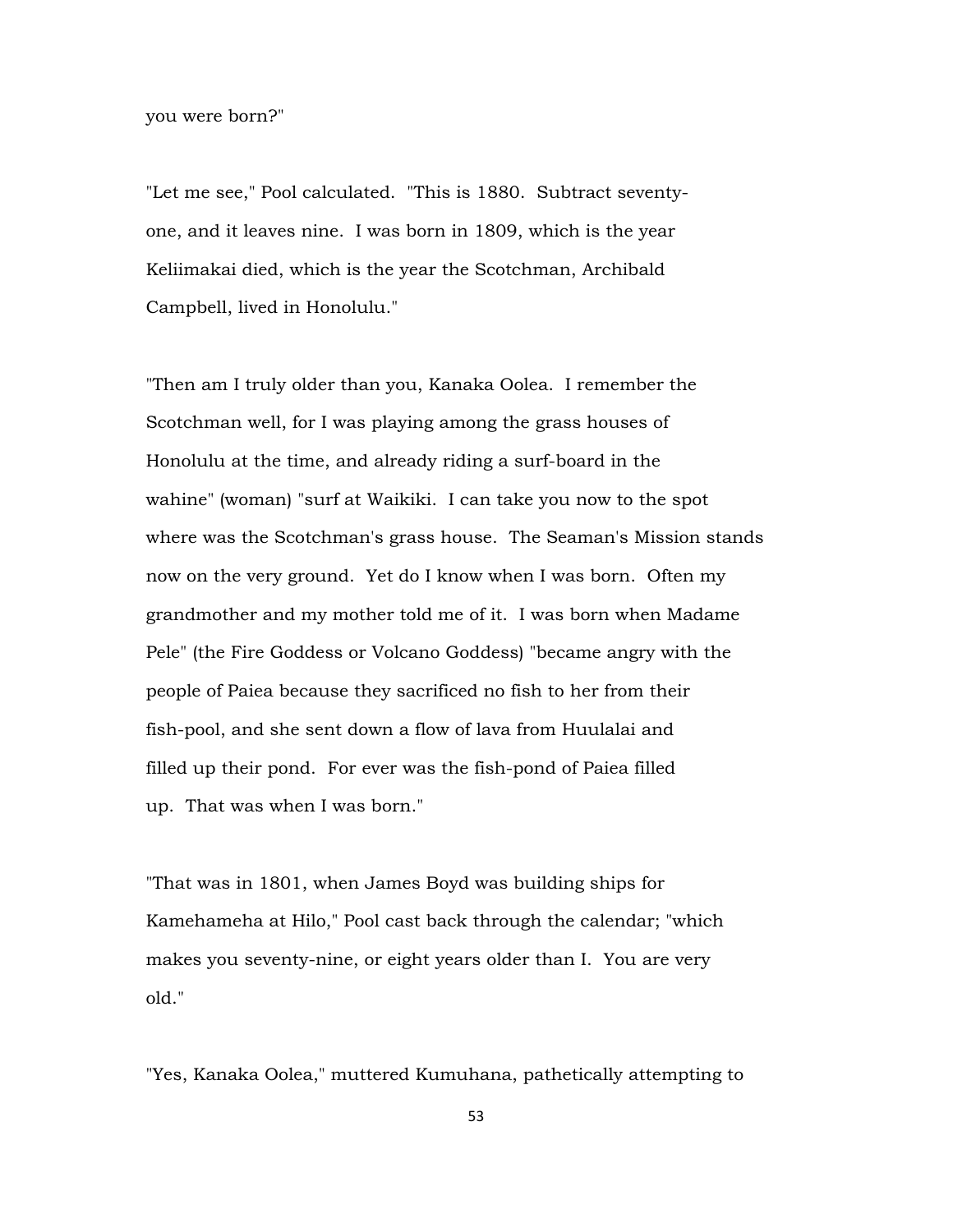swell his shrunken chest with pride.

"And you are very wise."

"Yes, Kanaka Oolea."

"And you know many of the secret things that are known only to old men."

"Yes, Kanaka Oolea."

"And then you know--" Hardman Pool broke off, the more effectively to impress and hypnotize the other ancient with the set stare of his pale-washed blue eyes. "They say the bones of Kahekili were taken from their hiding-place and lie to-day in the Royal Mausoleum. I have heard it whispered that you alone of all living men truly know."

"I know," was the proud answer. "I alone know."

"Well, do they lie there? Yes or no?"

"Kahekili was an alii" (high chief). "It is from this straight line that your wife Kalama came. She is an alii." The old retainer paused and pursed his lean lips in meditation. "I belong to her, as all my people before me belonged to her people before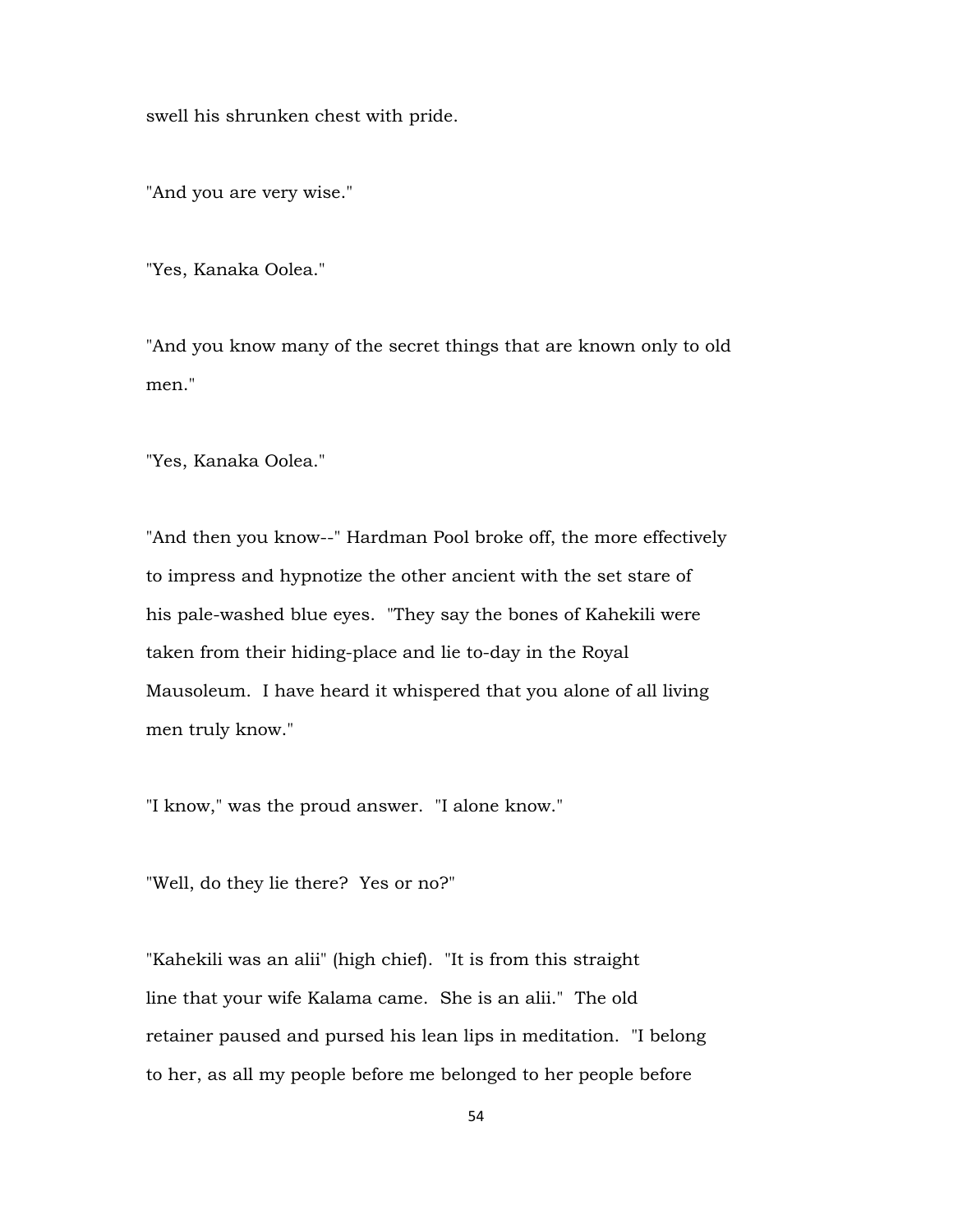her. She only can command the great secrets of me. She is wise, too wise ever to command me to speak this secret. To you, O Kanaka Oolea, I do not answer yes, I do not answer no. This is a secret of the aliis that even the aliis do not know."

"Very good, Kumuhana," Hardman Pool commanded. "Yet do you forget that I am an alii, and that what my good Kalama does not dare ask, I command to ask. I can send for her, now, and tell her to command your answer. But such would be a foolishness unless you prove yourself doubly foolish. Tell me the secret, and she will never know. A woman's lips must pour out whatever flows in through her ears, being so made. I am a man, and man is differently made. As you well know, my lips suck tight on secrets as a squid sucks to the salty rock. If you will not tell me alone, then will you tell Kalama and me together, and her lips will talk, her lips will talk, so that the latest malahini will shortly know what, otherwise, you and I alone will know."

Long time Kumuhana sat on in silence, debating the argument and finding no way to evade the fact-logic of it.

"Great is your haole wisdom," he conceded at last.

"Yes? or no?" Hardman Pool drove home the point of his steel.

Kumuhana looked about him first, then slowly let his eyes come to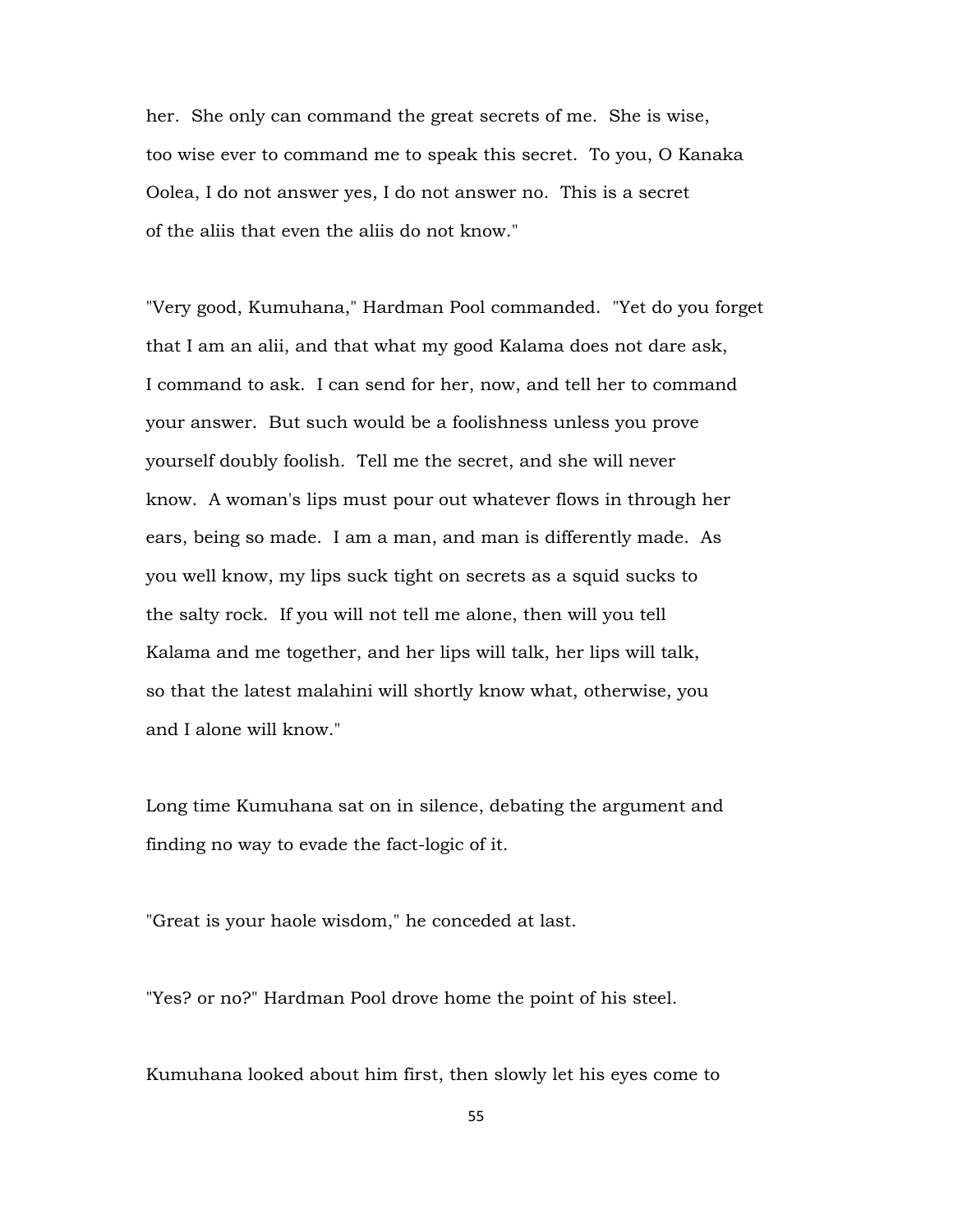rest on the fly-flapping maid.

"Go," Pool commanded her. "And come not back without you hear a clapping of my hands."

Hardman Pool spoke no further, even after the flapper had disappeared into the house; yet his face adamantly looked: "Yes or no?"

Again Kumuhana looked carefully about him, and up into the monkeypod boughs as if to apprehend a lurking listener. His lips were very dry. With his tongue he moistened them repeatedly. Twice he essayed to speak, but was inarticulately husky. And finally, with bowed head, he whispered, so low and solemnly that Hardman Pool bent his own head to hear: "No."

Pool clapped his hands, and the little maid ran out of the house to him in tremulous, fluttery haste.

"Bring a milk and gin for old Kumuhana, here," Pool commanded; and, to Kumuhana: "Now tell me the whole story."

"Wait," was the answer. "Wait till the little wahine has come and gone."

And when the maid was gone, and the gin and milk had travelled the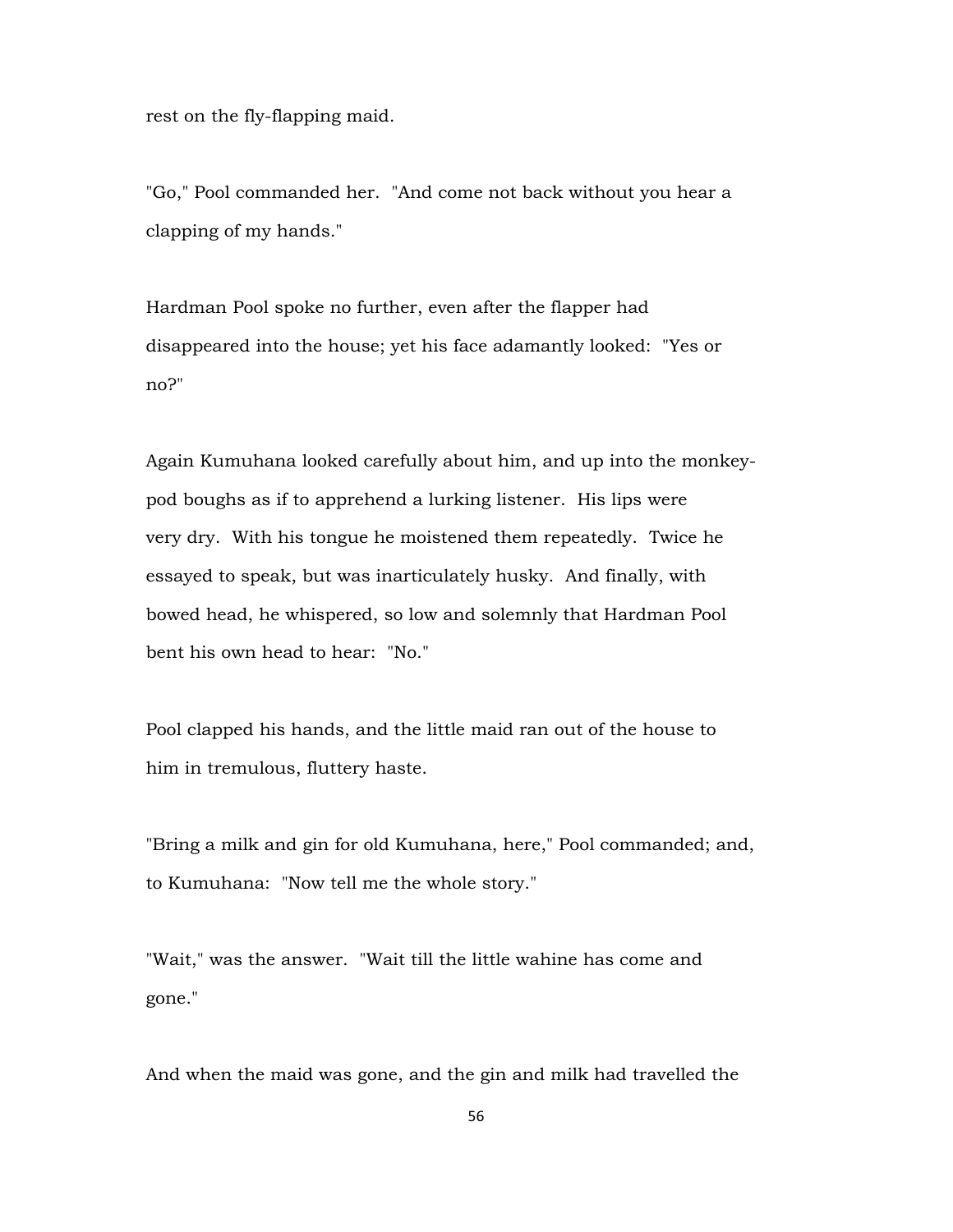way predestined of gin and milk when mixed together, Hardman Pool waited without further urge for the story. Kumuhana pressed his hand to his chest and coughed hollowly at intervals, bidding for encouragement; but in the end, of himself, spoke out.

"It was a terrible thing in the old days when a great alii died. Kahekili was a great alii. He might have been king had he lived. Who can tell? I was a young man, not yet married. You know, Kanaka Oolea, when Kahekili died, and you can tell me how old I was. He died when Governor Boki ran the Blonde Hotel here in Honolulu. You have heard?"

"I was still on windward Hawaii," Pool answered. "But I have heard. Boki made a distillery, and leased Manoa lands to grow sugar for it, and Kaahumanu, who was regent, cancelled the lease, rooted out the cane, and planted potatoes. And Boki was angry, and prepared to make war, and gathered his fighting men, with a dozen whaleship deserters and five brass six-pounders, out at Waikiki--"

"That was the very time Kahekili died," Kumuhana broke in eagerly. "You are very wise. You know many things of the old days better than we old kanakas."

"It was 1829," Pool continued complacently. "You were twenty-eight years old, and I was twenty, just coming ashore in the open boat after the burning of the Black Prince."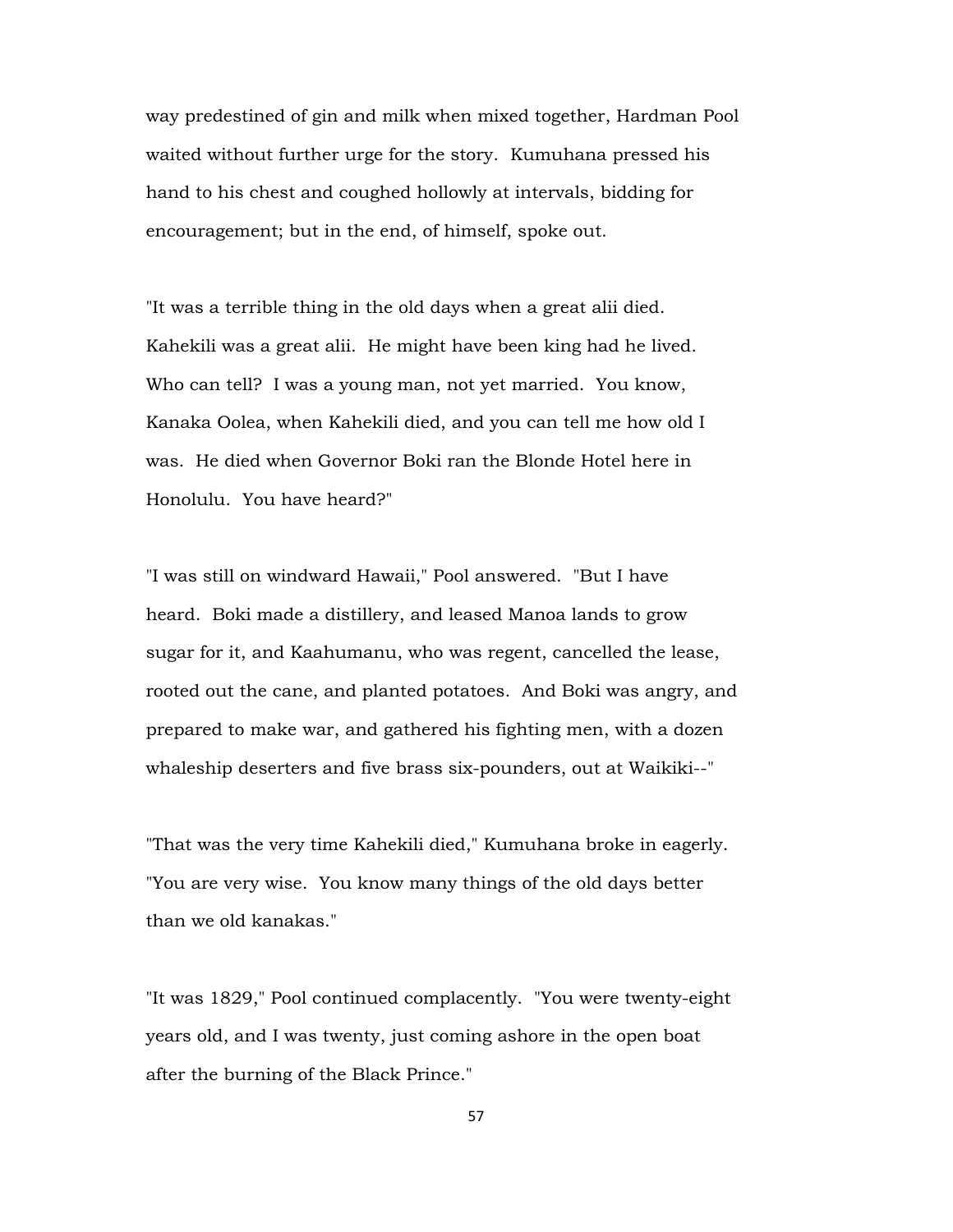"I was twenty-eight," Kumuhana resumed. "It sounds right. I remember well Boki's brass guns at Waikiki. Kahekili died, too, at the time, at Waikiki. The people to this day believe his bones were taken to the Hale o Keawe" (mausoleum) "at Honaunau, in Kona-- "

"And long afterward were brought to the Royal Mausoleum here in Honolulu," Pool supplemented.

"Also, Kanaka Oolea, there are some who believe to this day that Queen Alice has them stored with the rest of her ancestral bones in the big jars in her taboo room. All are wrong. I know. The sacred bones of Kahekili are gone and for ever gone. They rest nowhere. They have ceased to be. And many kona winds have whitened the surf at Waikiki since the last man looked upon the last of Kahekili. I alone remain alive of those men. I am the last man, and I was not glad to be at the finish.

"For see! I was a young man, and my heart was white-hot lava for Malia, who was in Kahekili's household. So was Anapuni's heart white-hot for her, though the colour of his heart was black, as you shall see. We were at a drinking that night--Anapuni and I--the night that Kahekili died. Anapuni and I were only commoners, as were all of us kanakas and wahines who were at the drinking with the common sailors and whaleship men from before the mast. We were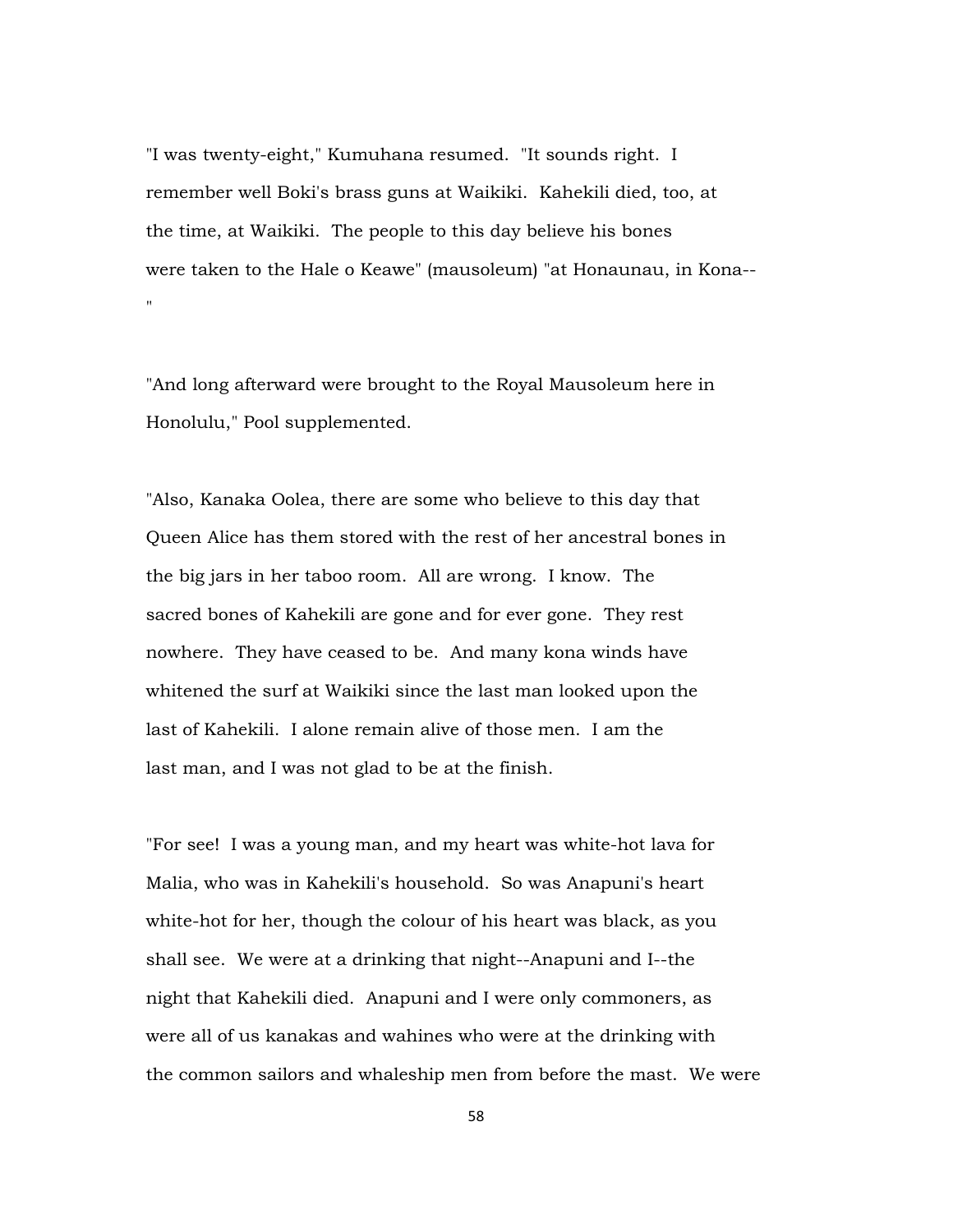drinking on the mats by the beach at Waikiki, close to the old heiau" (temple) "that is not far from what is now the Wilders' beach place. I learned then and for ever what quantities of drink haole sailormen can stand. As for us kanakas, our heads were hot and light and rattly as dry gourds with the whisky and the rum.

"It was past midnight, I remember well, when I saw Malia, whom never had I seen at a drinking, come across the wet-hard sand of the beach. My brain burned like red cinders of hell as I looked upon Anapuni look upon her, he being nearest to her by being across from me in the drinking circle. Oh, I know it was whisky and rum and youth that made the heat of me; but there, in that moment, the mad mind of me resolved, if she spoke to him and yielded to dance with him first, that I would put both my hands around his throat and throw him down and under the wahine surf there beside us, and drown and choke out his life and the obstacle of him that stood between me and her. For know, that she had never decided between us, and it was because of him that she was not already and long since mine.

"She was a grand young woman with a body generous as that of a chiefess and more wonderful, as she came upon us, across the wet sand, in the shimmer of the moonlight. Even the haole sailormen made pause of silence, and with open mouths stared upon her. Her walk! I have heard you talk, O Kanaka Oolea, of the woman Helen who caused the war of Troy. I say of Malia that more men would

59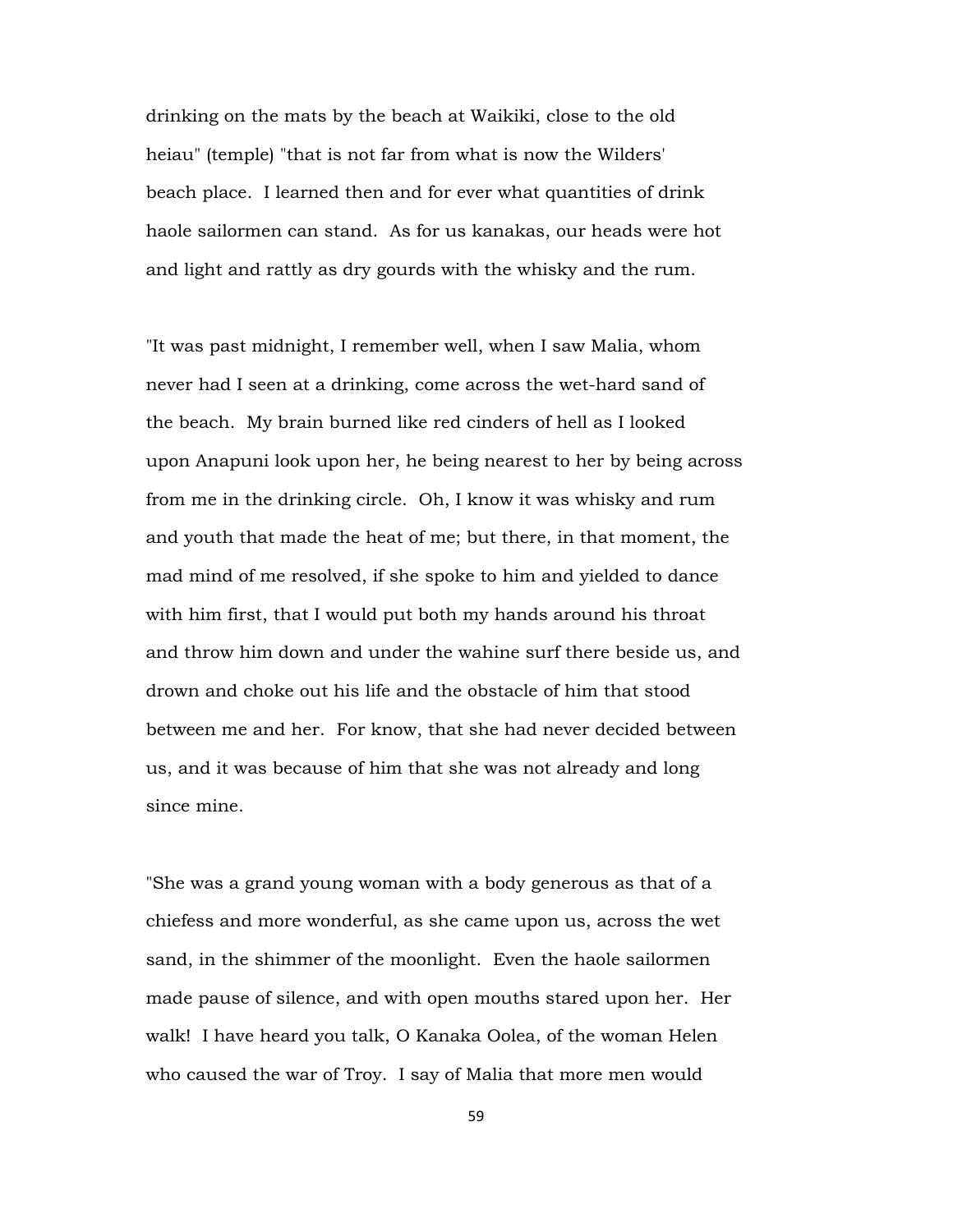have stormed the walls of hell for her than went against that oldtime city of which it is your custom to talk over much and long when you have drunk too little milk and too much gin.

"Her walk! In the moonlight there, the soft glow-fire of the jelly-fishes in the surf like the kerosene-lamp footlights I have seen in the new haole theatre! It was not the walk of a girl, but a woman. She did not flutter forward like rippling wavelets on a reef-sheltered, placid beach. There was that in her manner of walk that was big and queenlike, like the motion of the forces of nature, like the rhythmic flow of lava down the slopes of Kau to the sea, like the movement of the huge orderly trade-wind seas, like the rise and fall of the four great tides of the year that may be like music in the eternal ear of God, being too slow of occurrence in time to make a tune for ordinary quick-pulsing, brief-living, swift-dying man.

"Anapuni was nearest. But she looked at me. Have you ever heard a call, Kanaka Oolea, that is without sound yet is louder than the conches of God? So called she to me across that circle of the drinking. I half arose, for I was not yet full drunken; but Anapuni's arm caught her and drew her, and I sank back on my elbow and watched and raged. He was for making her sit beside him, and I waited. Did she sit, and, next, dance with him, I knew that ere morning Anapuni would be a dead man, choked and drowned by me in the shallow surf.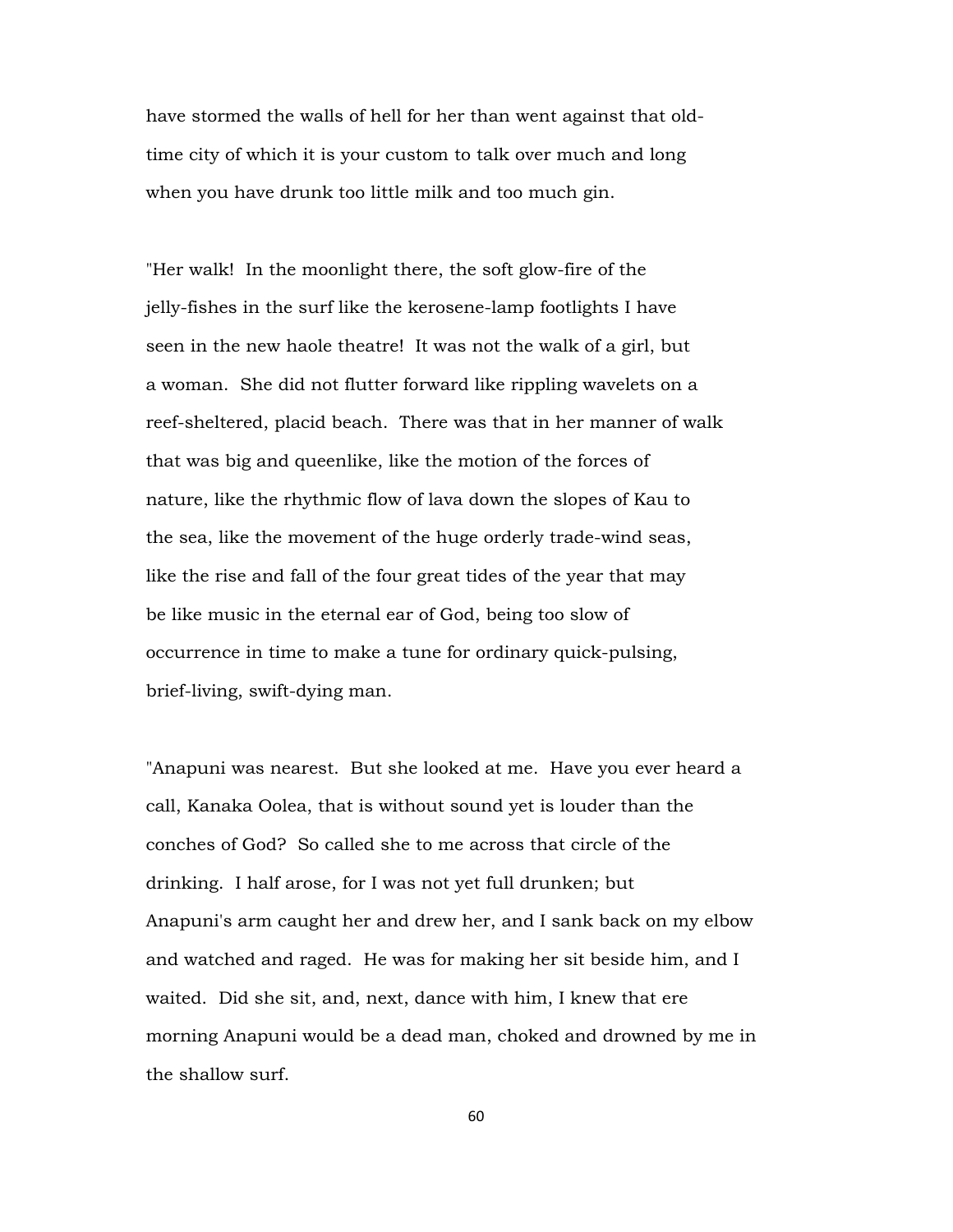"Strange, is it not, Kanaka Oolea, all this heat called 'love'? Yet it is not strange. It must be so in the time of one's youth, else would mankind not go on."

"That is why the desire of woman must be greater than the desire of life," Pool concurred. "Else would there be neither men nor women."

"Yes," said Kumuhana. "But it is many a year now since the last of such heat has gone out of me. I remember it as one remembers an old sunrise--a thing that was. And so one grows old, and cold, and drinks gin, not for madness, but for warmth. And the milk is very nourishing.

"But Malia did not sit beside him. I remember her eyes were wild, her hair down and flying, as she bent over him and whispered in his ear. And her hair covered him about and hid him as she whispered, and the sight of it pounded my heart against my ribs and dizzied my head till scarcely could I half-see. And I willed myself with all the will of me that if, in short minutes, she did not come over to me, I would go across the circle and get her.

"It was one of the things never to be. You remember Chief Konukalani? Himself he strode up to the circle. His face was black with anger. He gripped Malia, not by the arm, but by the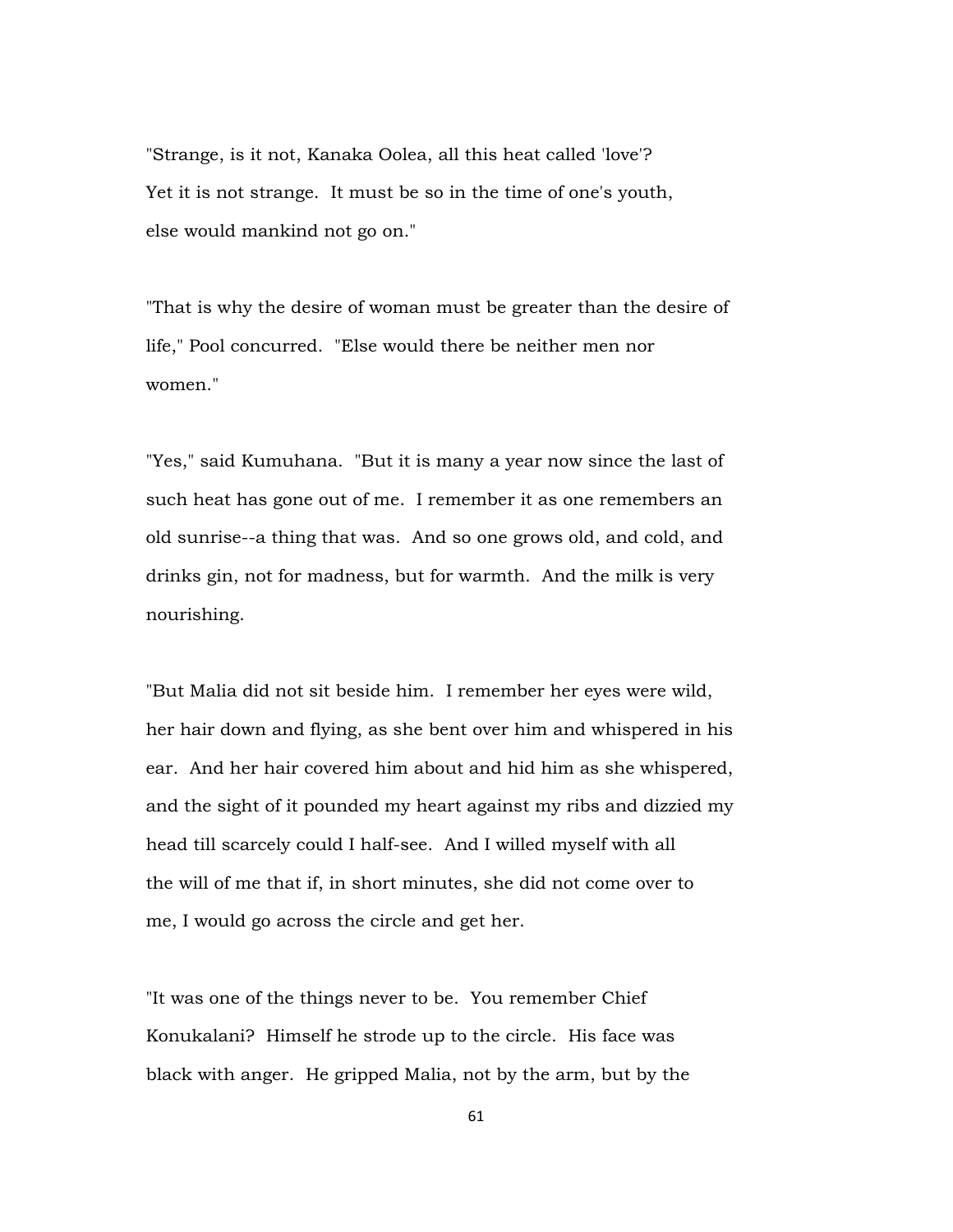hair, and dragged her away behind him and was gone. Of that, even now, can I understand not the half. I, who was for slaying Anapuni because of her, raised neither hand nor voice of protest when Konukalani dragged her away by the hair--nor did Anapuni. Of course, we were common men, and he was a chief. That I know. But why should two common men, mad with desire of woman, with desire of woman stronger in them than desire of life, let any one chief, even the highest in the land, drag the woman away by the hair? Desiring her more than life, why should the two men fear to slay then and immediately the one chief? Here is something stronger than life, stronger than woman, but what is it? and why?"

"I will answer you," said Hardman Pool. "It is so because most men are fools, and therefore must be taken care of by the few men who are wise. Such is the secret of chiefship. In all the world are chiefs over men. In all the world that has been have there ever been chiefs, who must say to the many fool men: 'Do this; do not do that. Work, and work as we tell you or your bellies will remain empty and you will perish. Obey the laws we set you or you will be beasts and without place in the world. You would not have been, save for the chiefs before you who ordered and regulated for your fathers. No seed of you will come after you, except that we order and regulate for you now. You must be peace-abiding, and decent, and blow your noses. You must be early to bed of nights, and up early in the morning to work if you would heave beds to sleep in and not roost in trees like the silly fowls. This is the season

62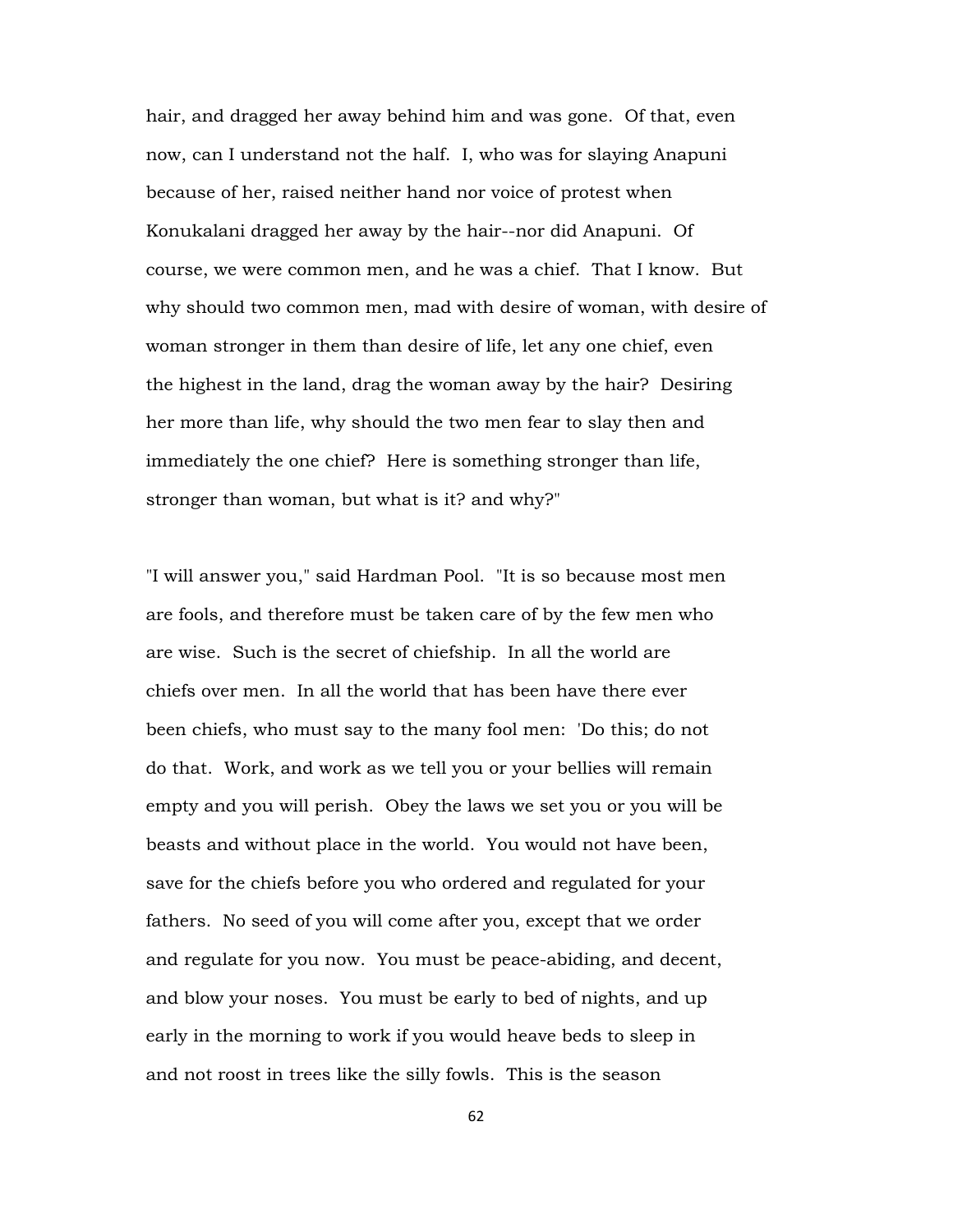for the yam-planting and you must plant now. We say now, to-day, and not picnicking and hulaing to-day and yam-planting to-morrow or some other day of the many careless days. You must not kill one another, and you must leave your neighbours' wives alone. All this is life for you, because you think but one day at a time, while we, your chiefs, think for you all days and for days ahead.'"

"Like a cloud on the mountain-top that comes down and wraps about you and that you dimly see is a cloud, so is your wisdom to me, Kanaka Oolea," Kumuhana murmured. "Yet is it sad that I should be born a common man and live all my days a common man."

"That is because you were of yourself common," Hardman Pool assured him. "When a man is born common, and is by nature uncommon, he rises up and overthrows the chiefs and makes himself chief over the chiefs. Why do you not run my ranch, with its many thousands of cattle, and shift the pastures by the rain-fall, and pick the bulls, and arrange the bargaining and the selling of the meat to the sailing ships and war vessels and the people who live in the Honolulu houses, and fight with lawyers, and help make laws, and even tell the King what is wise for him to do and what is dangerous? Why does not any man do this that I do? Any man of all the men who work for me, feed out of my hand, and let me do their thinking for them--me, who work harder than any of them, who eats no more than any of them, and who can sleep on no more than one lauhala mat at a time like any of them?"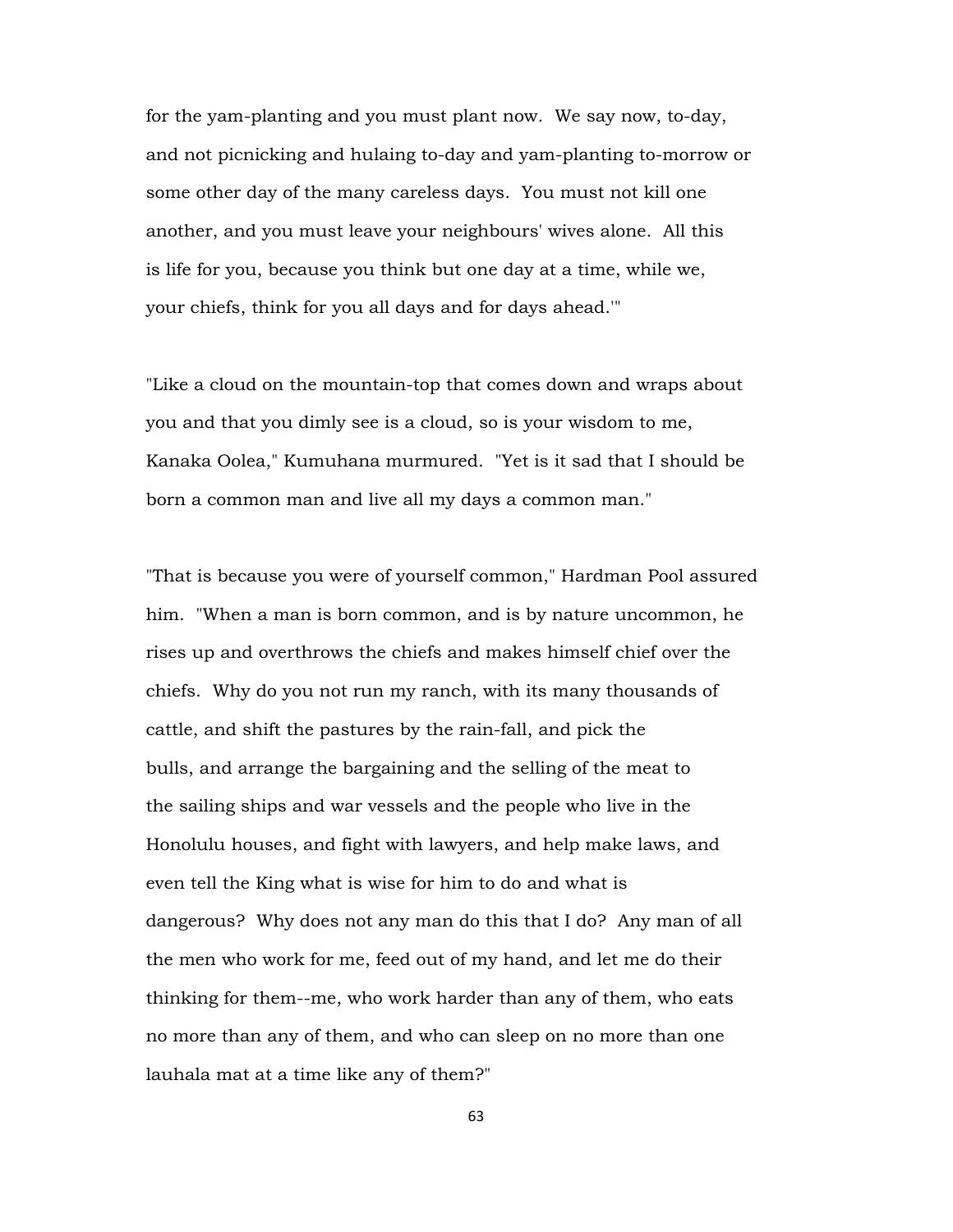"I am out of the cloud, Kanaka Oolea," said Kumuhana, with a visible brightening of countenance. "More clearly do I see. All my long years have the aliis I was born under thought for me. Ever, when I was hungry, I came to them for food, as I come to your kitchen now. Many people eat in your kitchen, and the days of feasts when you slay fat steers for all of us are understandable. It is why I come to you this day, an old man whose labour of strength is not worth a shilling a week, and ask of you twelve dollars to buy a jackass and a second-hand saddle and bridle. It is why twice ten fool men of us, under these monkey-pods half an hour ago, asked of you a dollar or two, or four or five, or ten or twelve. We are the careless ones of the careless days who will not plant the yam in season if our alii does not compel us, who will not think one day for ourselves, and who, when we age to worthlessness, know that our alii will think kow-kow into our bellies and a grass thatch over our heads.

Hardman Pool bowed his appreciation, and urged:

"But the bones of Kahekili. The Chief Konukalani had just dragged away Malia by the hair of the head, and you and Anapuni sat on without protest in the circle of drinking. What was it Malia whispered in Anapuni's ear, bending over him, her hair hiding the face of him?"

64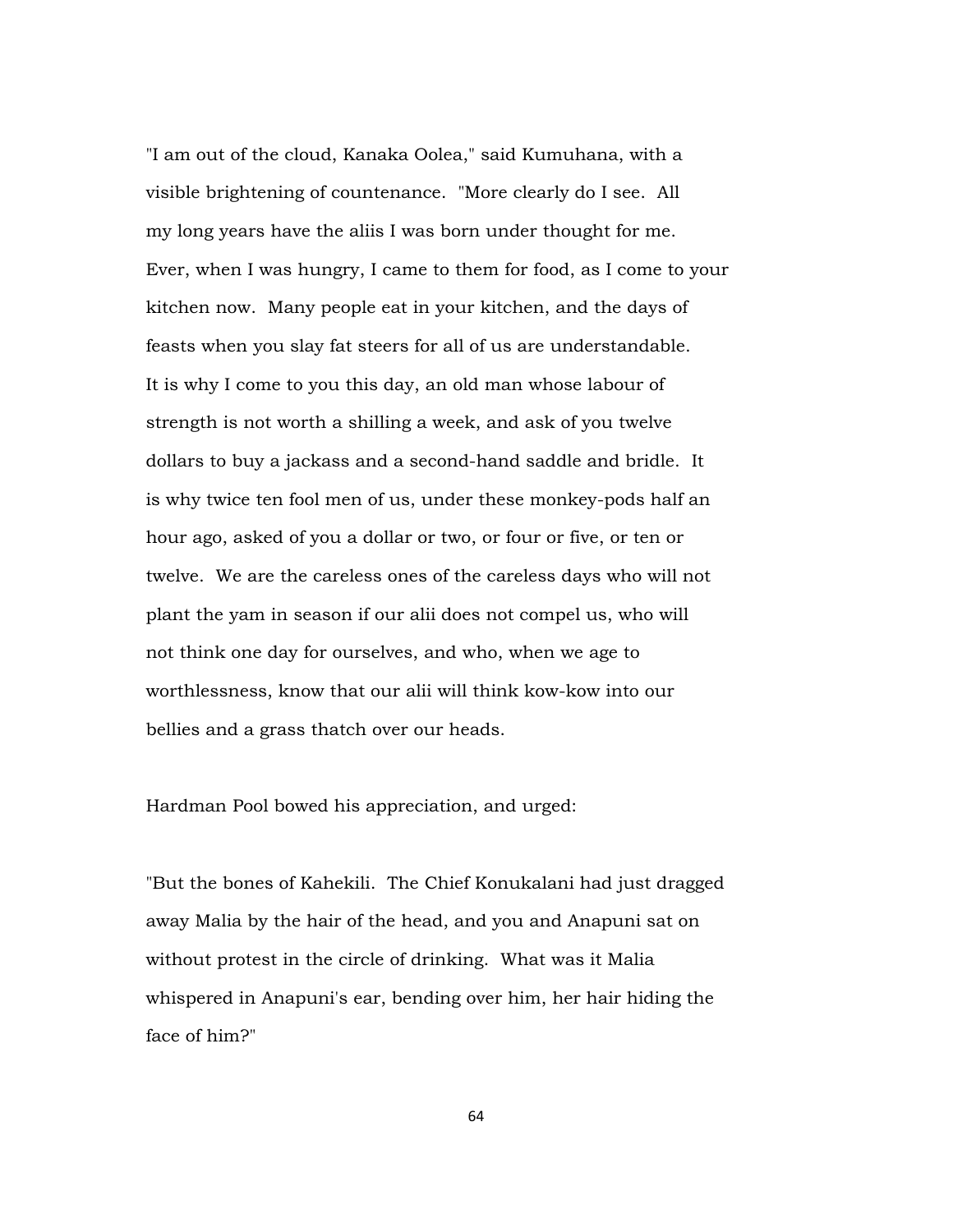"That Kahekili was dead. That was what she whispered to Anapuni. That Kahekili was dead, just dead, and that the chiefs, ordering all within the house to remain within, were debating the disposal of the bones and meat of him before word of his death should get abroad. That the high priest Eoppo was deciding them, and that she had overheard no less than Anapuni and me chosen as the sacrifices to go the way of Kahekili and his bones and to care for him afterward and for ever in the shadowy other world."

"The moepuu, the human sacrifice," Pool commented. "Yet it was nine years since the coming of the missionaries."

"And it was the year before their coming that the idols were cast down and the taboos broken," Kumuhana added. "But the chiefs still practised the old ways, the custom of hunakele, and hid the bones of the aliis where no men should find them and make fish-hooks of their jaws or arrow heads of their long bones for the slaying of little mice in sport. Behold, O Kanaka Oolea!"

The old man thrust out his tongue; and, to Pool's amazement, he saw the surface of that sensitive organ, from root to tip, tattooed in intricate designs.

"That was done after the missionaries came, several years afterward, when Keopuolani died. Also, did I knock out four of my front teeth, and half-circles did I burn over my body with blazing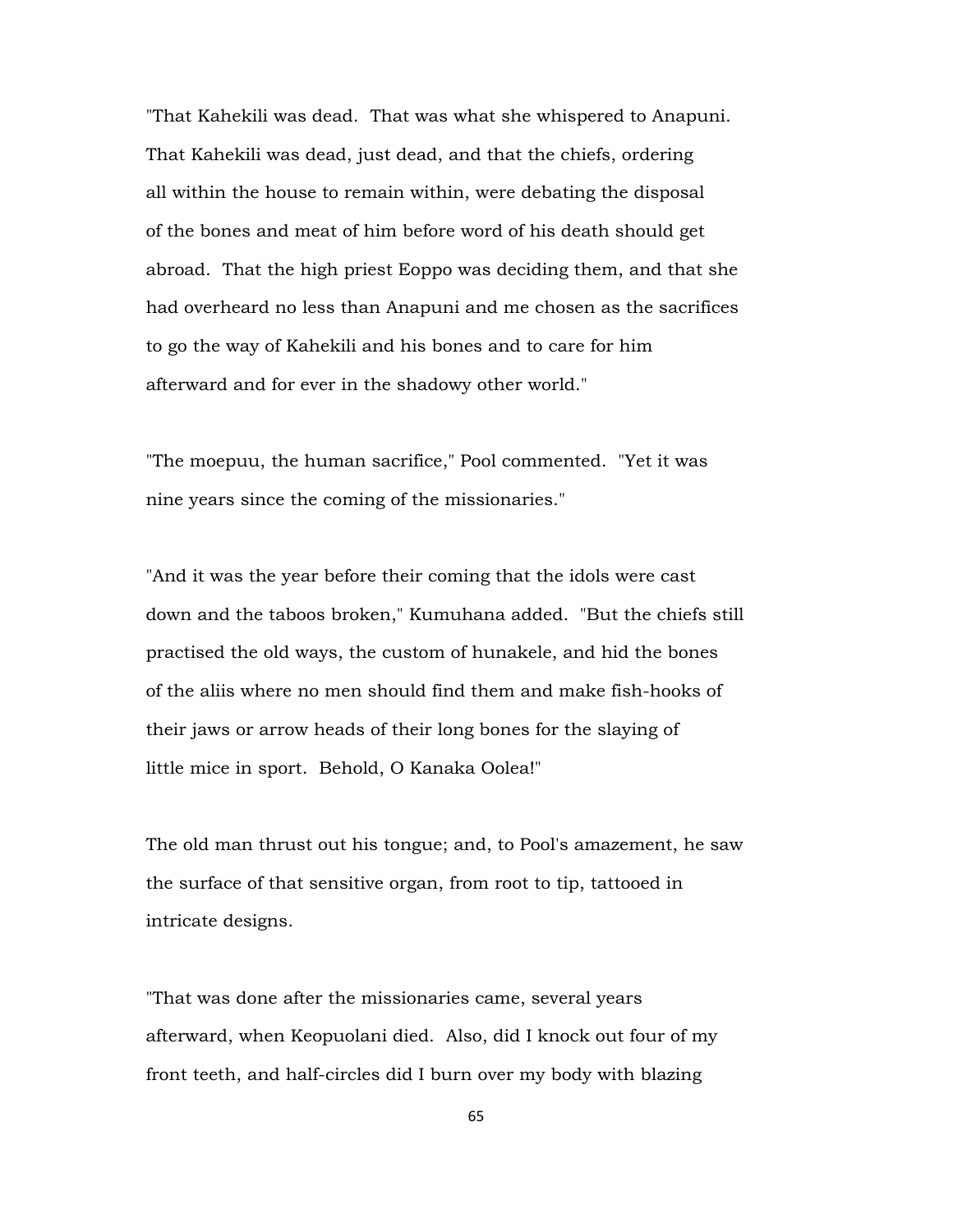bark. And whoever ventured out-of-doors that night was slain by the chiefs. Nor could a light be shown in a house or a whisper of noise be made. Even dogs and hogs that made a noise were slain, nor all that night were the ships' bells of the haoles in the harbour allowed to strike. It was a terrible thing in those days when an alii died.

"But the night that Kahekili died. We sat on in the drinking circle after Konukalani dragged Malia away by the hair. Some of the haole sailors grumbled; but they were few in the land in those days and the kanakas many. And never was Malia seen of men again. Konukalani alone knew the manner of her slaying, and he never told. And in after years what common men like Anapuni and me should dare to question him?

"Now she had told Anapuni before she was dragged away. But Anapuni's heart was black. Me he did not tell. Worthy he was of the killing I had intended for him. There was a giant harpooner in the circle, whose singing was like the bellowing of bulls; and, gazing on him in amazement while he roared some song of the sea, when next I looked across the circle to Anapuni, Anapuni was gone. He had fled to the high mountains where he could hide with the bird-catchers a week of moons. This I learned afterward.

"I? I sat on, ashamed of my desire of woman that had not been so strong as my slave-obedience to a chief. And I drowned my shame in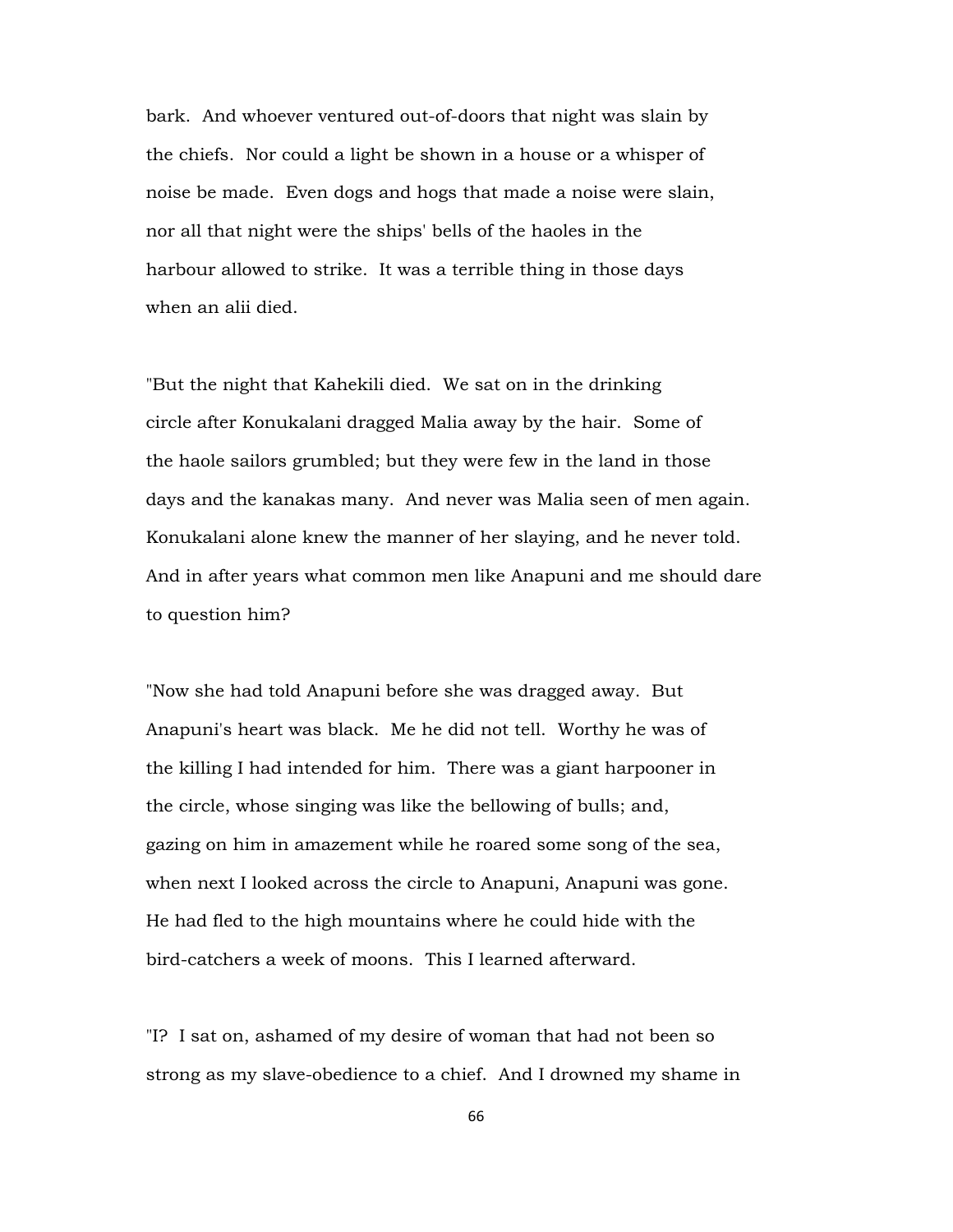large drinks of rum and whisky, till the world went round and round, inside my head and out, and the Southern Cross danced a hula in the sky, and the Koolau Mountains bowed their lofty summits to Waikiki and the surf of Waikiki kissed them on their brows. And the giant harpooner was still roaring, his the last sounds in my ear, as I fell back on the lauhala mat, and was to all things for the time as one dead.

"When I awoke was at the faint first beginning of dawn. I was being kicked by a hard naked heel in the ribs. What of the enormousness of the drink I had consumed, the feelings aroused in me by the heel were not pleasant. The kanakas and wahines of the drinking were gone. I alone remained among the sleeping sailormen, the giant harpooner snoring like a whale, his head upon my feet.

"More heel-kicks, and I sat up and was sick. But the one who kicked was impatient, and demanded to know where was Anapuni. And I did not know, and was kicked, this time from both sides by two impatient men, because I did not know. Nor did I know that Kahekili was dead. Yet did I guess something serious was afoot, for the two men who kicked me were chiefs, and no common men crouched behind them to do their bidding. One was Aimoku, of Kaneche; the other Humuhumu, of Manoa.

"They commanded me to go with them, and they were not kind in their commanding; and as I uprose, the head of the giant harpooner was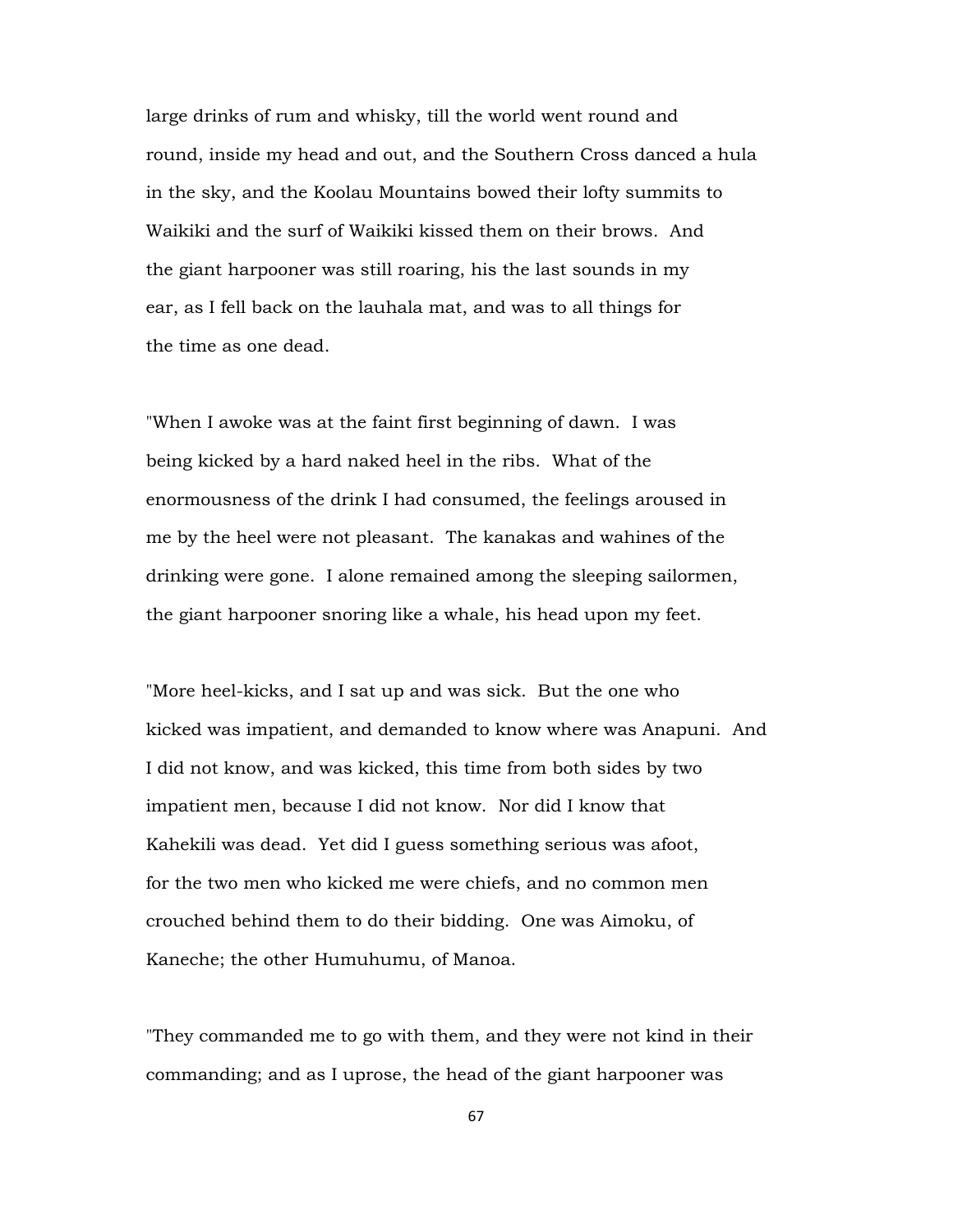rolled off my feet, past the edge of the mat, into the sand. He grunted like a pig, his lips opened, and all of his tongue rolled out of his mouth into the sand. Nor did he draw it back. For the first time I knew how long was a man's tongue. The sight of the sand on it made me sick for the second time. It is a terrible thing, the next day after a night of drinking. I was afire, dry afire, all the inside of me like a burnt cinder, like aa lava, like the harpooner's tongue dry and gritty with sand. I bent for a half-drunk drinking coconut, but Aimoku kicked it out of my shaking fingers, and Humuhumu smote me with the heel of his hand on my neck.

"They walked before me, side by side, their faces solemn and black, and I walked at their heels. My mouth stank of the drink, and my head was sick with the stale fumes of it, and I would have cut off my right hand for a drink of water, one drink, a mouthful even. And, had I had it, I know it would have sizzled in my belly like water spilled on heated stones for the roasting. It is terrible, the next day after the drinking. All the life-time of many men who died young has passed by me since the last I was able to do such mad drinking of youth when youth knows not capacity and is undeterred.

"But as we went on, I began to know that some alii was dead. No kanakas lay asleep in the sand, nor stole home from their lovemaking; and no canoes were abroad after the early fish most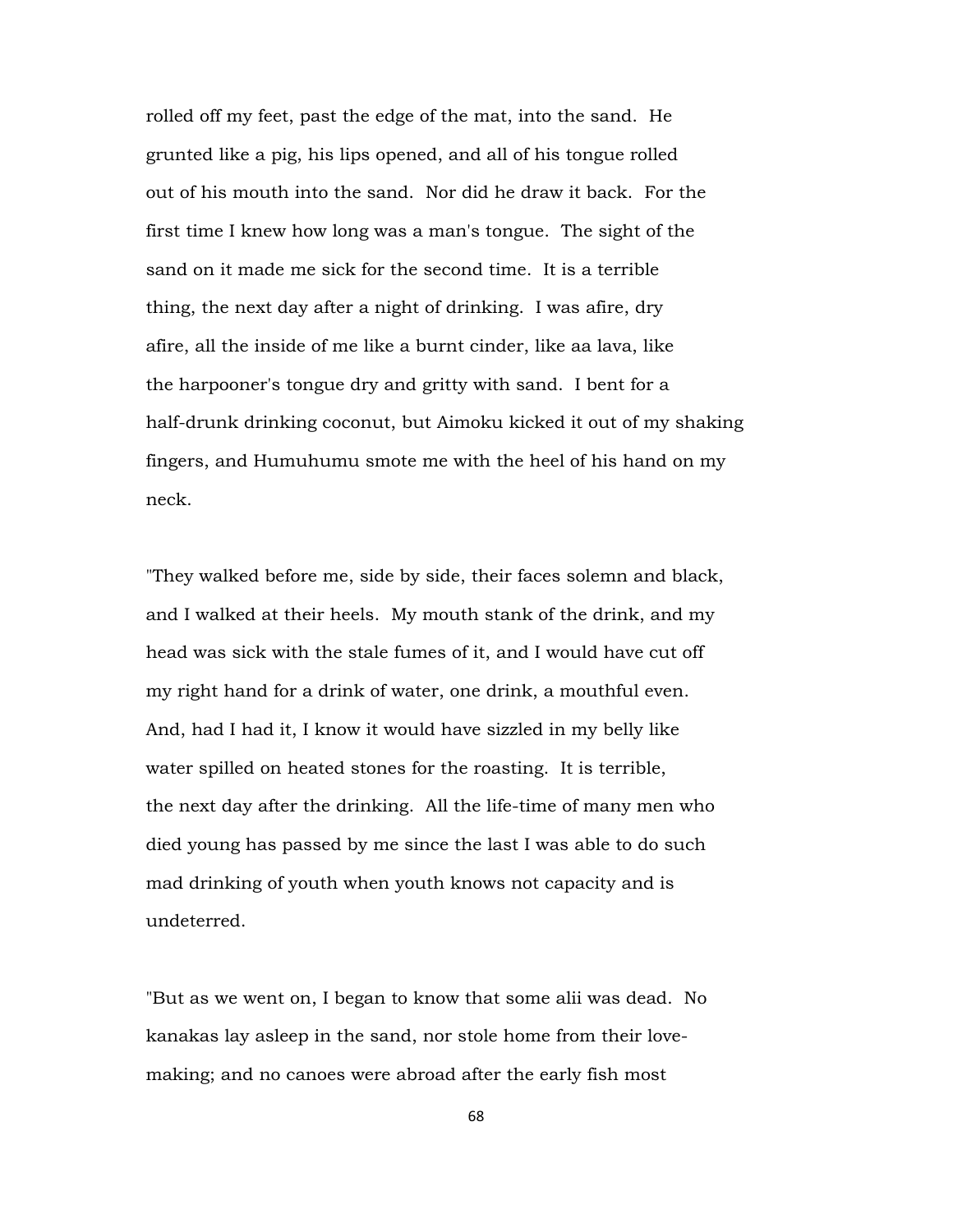catchable then inside the reef at the change of the tide. When we came, past the hoiau" (temple), "to where the Great Kamehameha used to haul out his brigs and schooners, I saw, under the canoe-sheds, that the mat-thatches of Kahekili's great double canoe had been taken off, and that even then, at low tide, many men were launching it down across the sand into the water. But all these men were chiefs. And, though my eyes swam, and the inside of my head went around and around, and the inside of my body was a cinder athirst, I guessed that the alii who was dead was Kahekili. For he was old, and most likely of the aliis to be dead."

"It was his death, as I have heard it, more than the intercession of Kekuanaoa, that spoiled Governor Boki's rebellion," Hardman Pool observed.

"It was Kahekili's death that spoiled it," Kumuhana confirmed. "All commoners, when the word slipped out that night of his death, fled into the shelter of the grass houses, nor lighted fire nor pipes, nor breathed loudly, being therein and thereby taboo from use for sacrifice. And all Governor Boki's commoners of fighting men, as well as the haole deserters from ships, so fled, so that the brass guns lay unserved and his handful of chiefs of themselves could do nothing.

"Aimoku and Humuhumu made me sit on the sand to the side from the launching of the great double-canoe. And when it was afloat all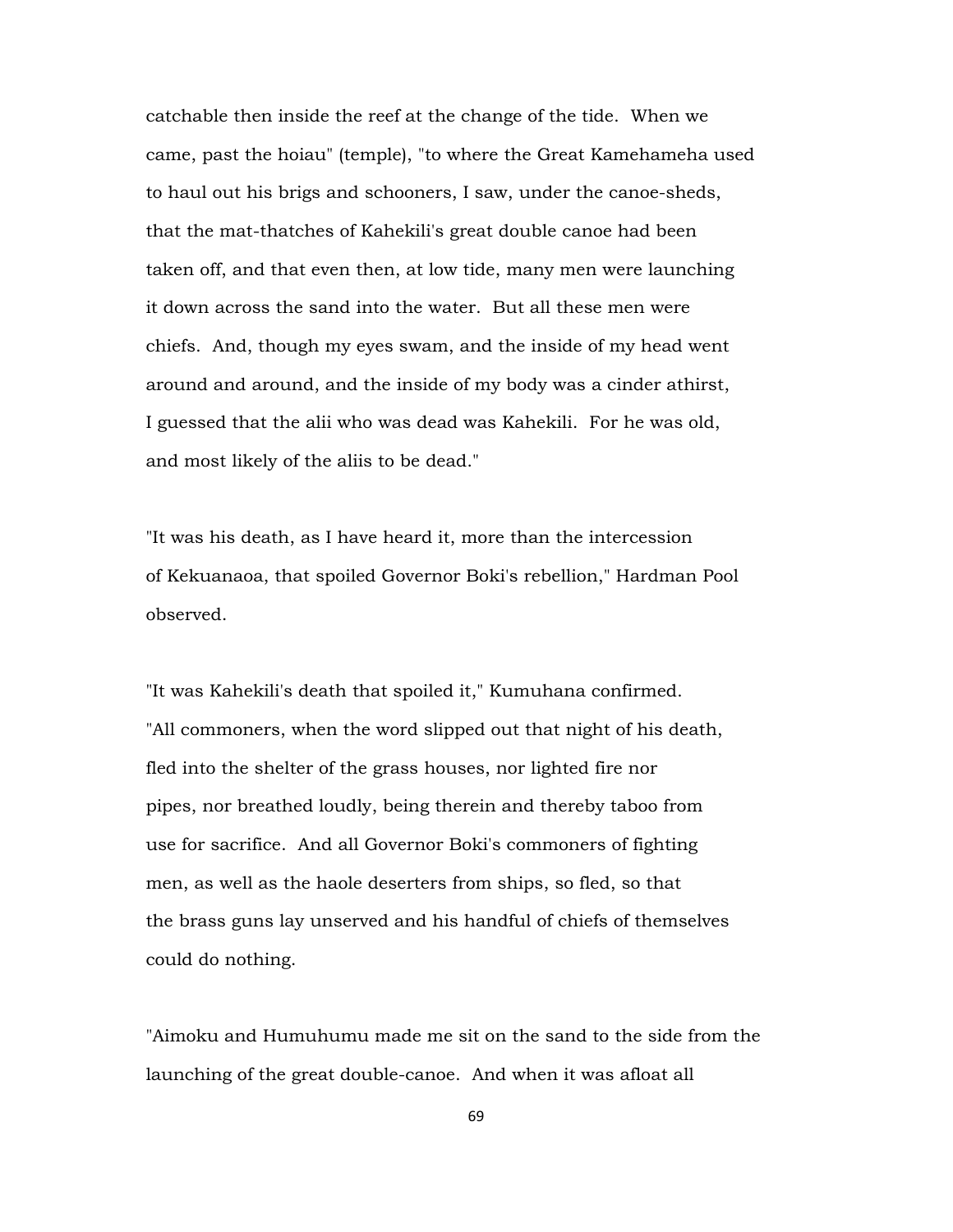the chiefs were athirst, not being used to such toil; and I was told to climb the palms beside the canoe-sheds and throw down drink-coconuts. They drank and were refreshed, but me they refused to let drink.

"Then they bore Kahekili from his house to the canoe in a haole coffin, oiled and varnished and new. It had been made by a ship's carpenter, who thought he was making a boat that must not leak. It was very tight, and over where the face of Kahekili lay was nothing but thin glass. The chiefs had not screwed on the outside plank to cover the glass. Maybe they did not know the manner of haole coffins; but at any rate I was to be glad they did not know, as you shall see.

"'There is but one moepuu,' said the priest Eoppo, looking at me where I sat on the coffin in the bottom of the canoe. Already the chiefs were paddling out through the reef.

"'The other has run into hiding,' Aimoku answered. 'This one was all we could get.'

"And then I knew. I knew everything. I was to be sacrificed. Anapuni had been planned for the other sacrifice. That was what Malia had whispered to Anapuni at the drinking. And she had been dragged away before she could tell me. And in his blackness of heart he had not told me.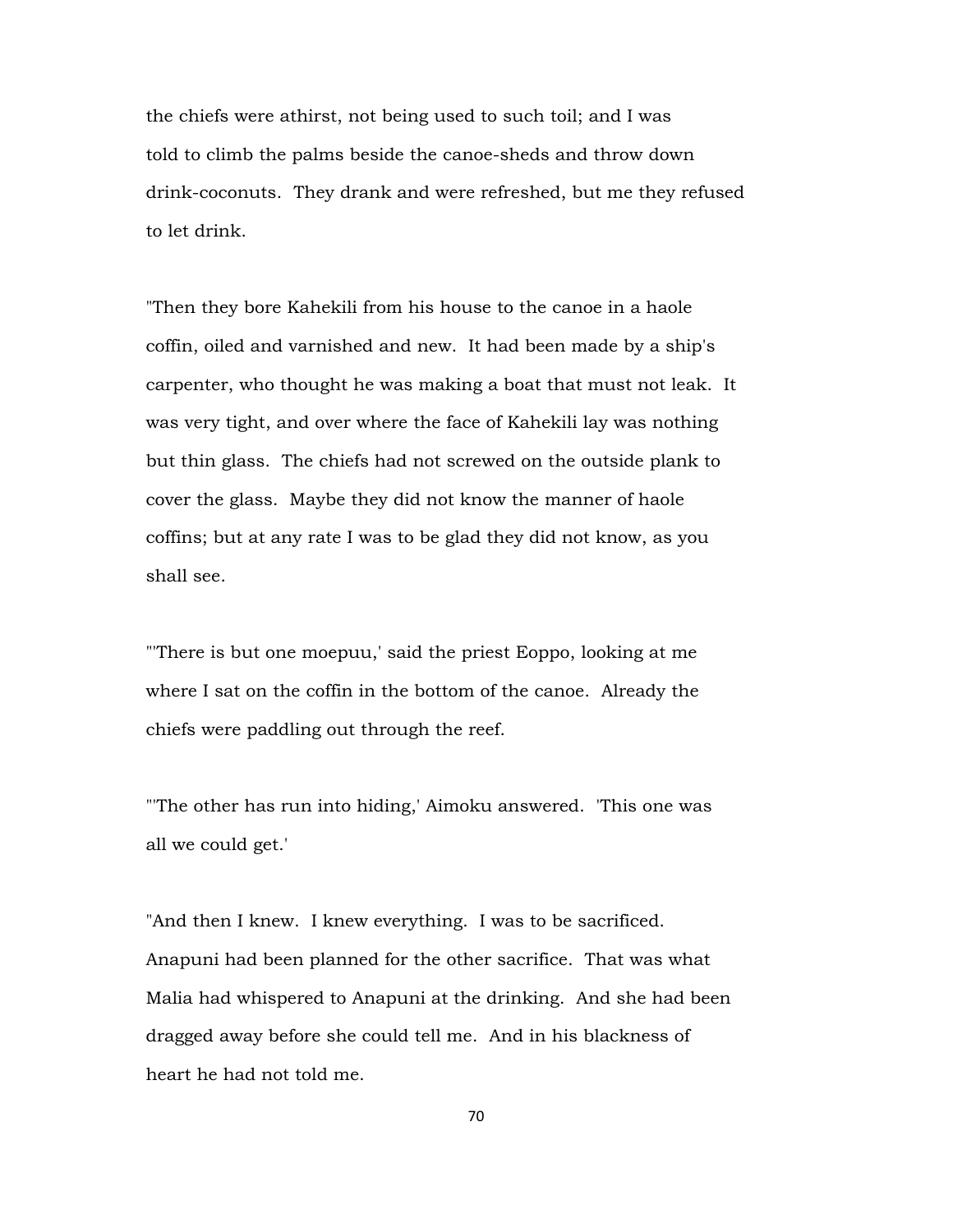"'There should be two,' said Eoppo. 'It is the law.'

"Aimoku stopped paddling and looked back shoreward as if to return and get a second sacrifice. But several of the chiefs contended no, saying that all commoners were fled to the mountains or were lying taboo in their houses, and that it might take days before they could catch one. In the end Eoppo gave in, though he grumbled from time to time that the law required two moepuus.

"We paddled on, past Diamond Head and abreast of Koko Head, till we were in the midway of the Molokai Channel. There was quite a sea running, though the trade wind was blowing light. The chiefs rested from their paddles, save for the steersmen who kept the canoes bow-on to the wind and swell. And, ere they proceeded further in the matter, they opened more coconuts and drank.

"'I do not mind so much being the moepuu,' I said to Humuhumu; 'but I should like to have a drink before I am slain.' I got no drink. But I spoke true. I was too sick of the much whisky and rum to be afraid to die. At least my mouth would stink no more, nor my head ache, nor the inside of me be as dry-hot sand. Almost worst of all, I suffered at thought of the harpooner's tongue, as last I had seen it lying on the sand and covered with sand. O Kanaka Oolea, what animals young men are with the drink! Not until they have grown old, like you and me, do they control their wantonness of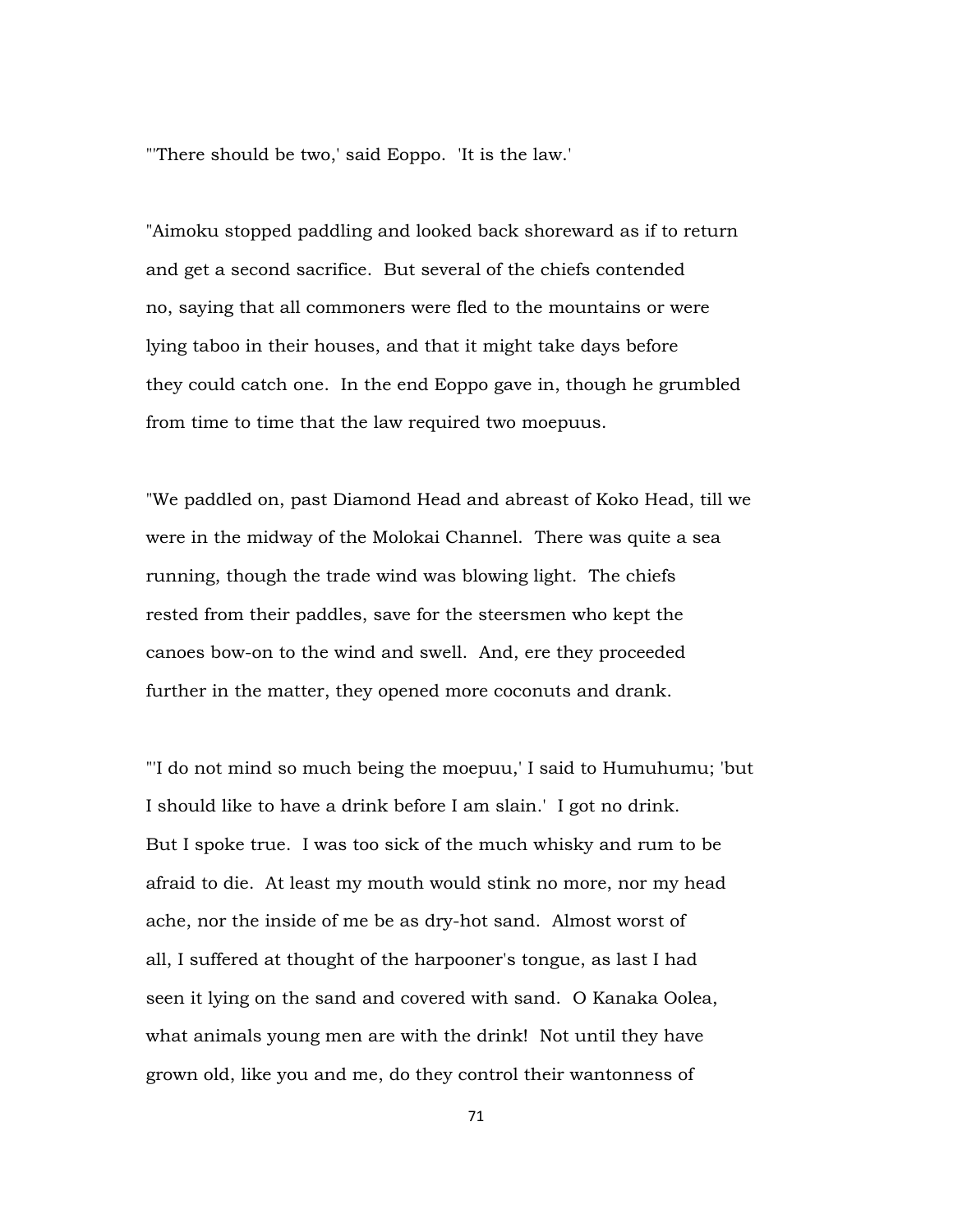thirst and drink sparingly, like you and me."

"Because we have to," Hardman Pool rejoined. "Old stomachs are worn thin and tender, and we drink sparingly because we dare not drink more. We are wise, but the wisdom is bitter."

"The priest Eoppo sang a long mele about Kahekili's mother and his mother's mother, and all their mothers all the way back to the beginning of time," Kumuhana resumed. "And it seemed I must die of my sand-hot dryness ere he was done. And he called upon all the gods of the under world, the middle world and the over world, to care for and cherish the dead alii about to be consigned to them, and to carry out the curses--they were terrible curses--he laid upon all living men and men to live after who might tamper with the bones of Kahekili to use them in sport of vermin-slaying.

"Do you know, Kanaka Oolea, the priest talked a language largely different, and I know it was the priest language, the old language. Maui he did not name Maui, but Maui-Tiki-Tiki and Maui-Po-Tiki. And Hina, the goddess-mother of Maui, he named Ina. And Maui's god-father he named sometimes Akalana and sometimes Kanaloa. Strange how one about to die and very thirsty should remember such things! And I remember the priest named Hawaii as Vaii, and Lanai as Ngangai."

"Those were the Maori names," Hardman Pool explained, "and the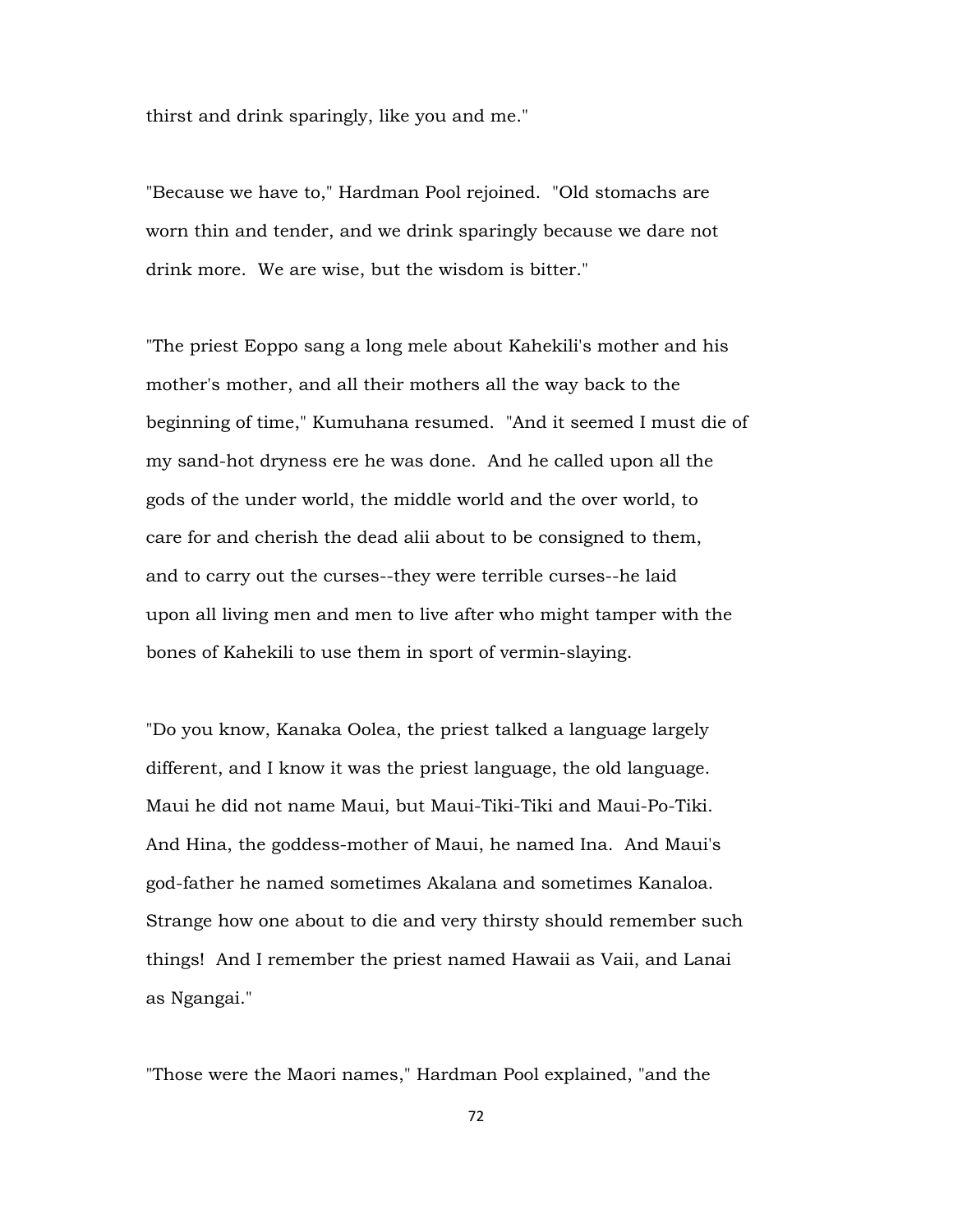Samoan and Tongan names, that the priests brought with them in their first voyages from the south in the long ago when they found Hawaii and settled to dwell upon it."

"Great is your wisdom, O Kanaka Oolea," the old man accorded solemnly. "Ku, our Supporter of the Heavens, the priest named Tu, and also Ru; and La, our God of the Sun, he named Ra--"

"And Ra was a sun-god in Egypt in the long ago," Pool interrupted with a sparkle of interest. "Truly, you Polynesians have travelled far in time and space since first you began. A far cry it is from Old Egypt, when Atlantis was still afloat, to Young Hawaii in the North Pacific. But proceed, Kumuhana. Do you remember anything also of what the priest Eoppo sang?"

"At the very end," came the confirming nod, "though I was near dead myself, and nearer to die under the priest's knife, he sang what I have remembered every word of. Listen! It was thus."

And in quavering falsetto, with the customary broken-notes, the old man sang.

"A Maori death-chant unmistakable," Pool exclaimed, "sung by an Hawaiian with a tattooed tongue! Repeat it once again, and I shall say it to you in English."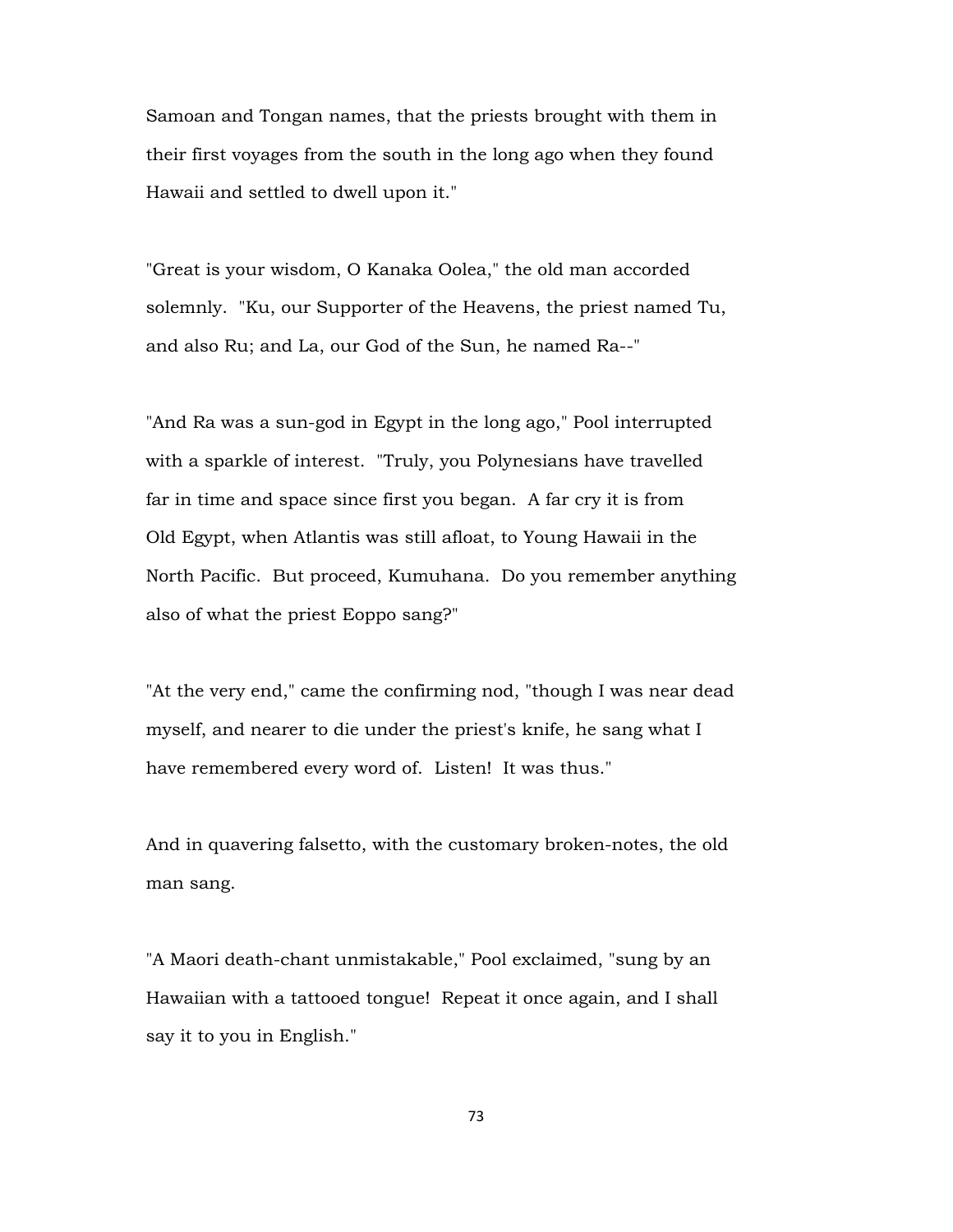And when it had been repeated, he spoke it slowly in English:

"But death is nothing new. Death is and has been ever since old Maui died. Then Pata-tai laughed loud And woke the goblin-god, Who severed him in two, and shut him in, So dusk of eve came on."

"And at the last," Kumuhana resumed, "I was not slain. Eoppo, the killing knife in hand and ready to lift for the blow, did not lift. And I? How did I feel and think? Often, Kanaka Oolea, have I since laughed at the memory of it. I felt very thirsty. I did not want to die. I wanted a drink of water. I knew I was going to die, and I kept remembering the thousand waterfalls falling to waste down the pans" (precipices) "of the windward Koolau Mountains. I did not think of Anapuni. I was too thirsty. I did not think of Malia. I was too thirsty. But continually, inside my head, I saw the tongue of the harpooner, covered dry with sand, as I had last seen it, lying in the sand. My tongue was like that, too. And in the bottom of the canoe rolled about many drinking nuts. Yet I did not attempt to drink, for these were chiefs and I was a common man.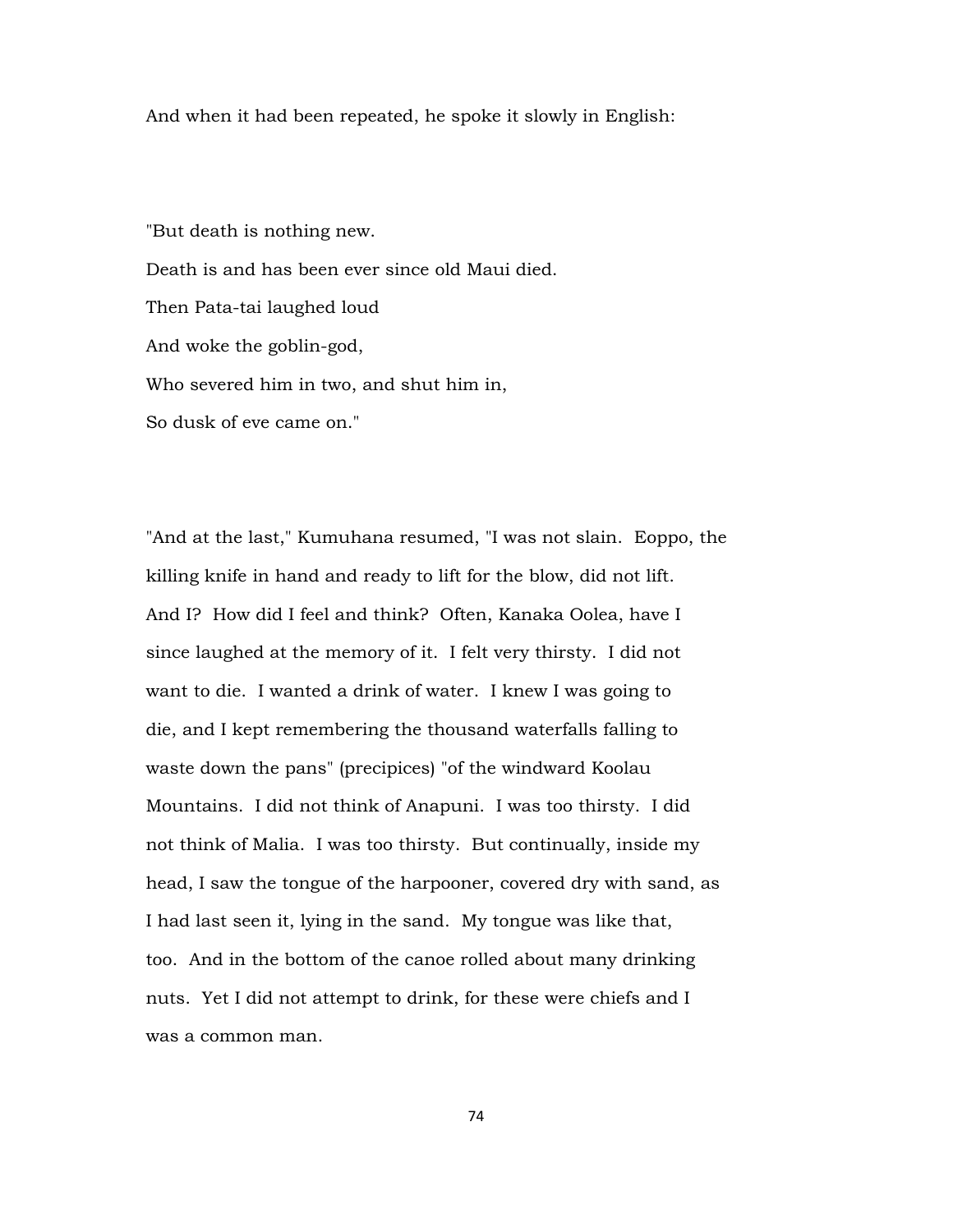"'No,' said Eoppo, commanding the chiefs to throw overboard the coffin. 'There are not two moepuus, therefore there shall be none.'

"'Slay the one,' the chiefs cried.

"But Eoppo shook his head, and said: 'We cannot send Kahekili on his way with only the tops of the taro.'

"'Half a fish is better than none,' Aimoku said the old saying.

"'Not at the burying of an alii,' was the priest's quick reply. 'It is the law. We cannot be niggard with Kahekili and cut his allotment of sacrifice in half.'

"So, for the moment, while the coffin went overside, I was not slain. And it was strange that I was glad immediately that I was to live. And I began to remember Malia, and to begin to plot a vengeance on Anapuni. And with the blood of life thus freshening in me, my thirst multiplied on itself tenfold and my tongue and mouth and throat seemed as sanded as the tongue of the harpooner. The coffin being overboard, I was sitting in the bottom of the canoe. A coconut rolled between my legs and I closed them on it. But as I picked it up in my hand, Aimoku smote my hand with the paddle-edge. Behold!"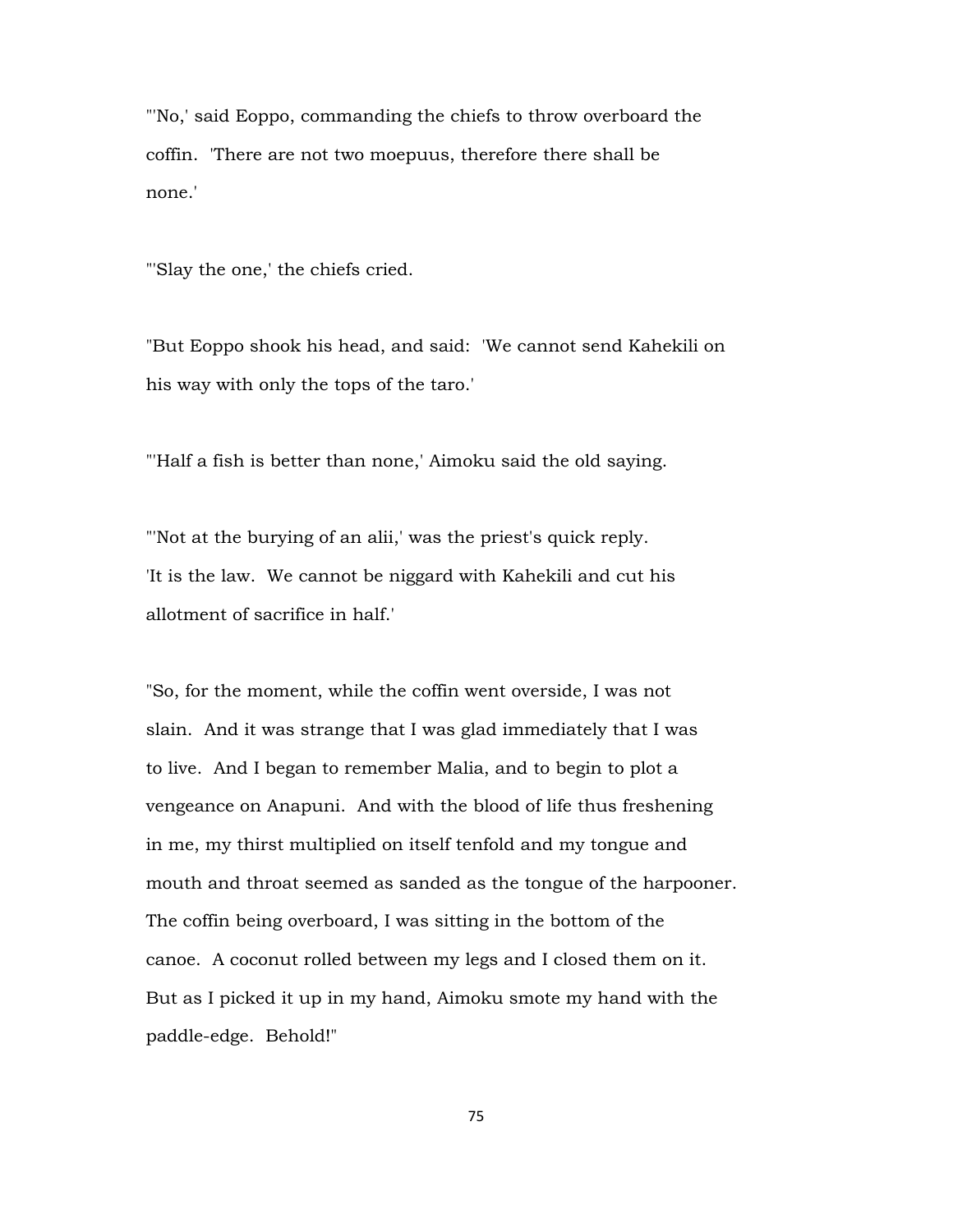He held up the hand, showing two fingers crooked from never having been set.

"I had no time to vex over my pain, for worse things were upon me. All the chiefs were crying out in horror. The coffin, head-end up, had not sunk. It bobbed up and down in the sea astern of us. And the canoe, without way on it, bow-on to sea and wind, was drifted down by sea and wind upon the coffin. And the glass of it was to us, so that we could see the face and head of Kahekili through the glass; and he grinned at us through the glass and seemed alive already in the other world and angry with us, and, with other-world power, about to wreak his anger upon us. Up and down he bobbed, and the canoe drifted closer upon him.

"'Kill him!' 'Bleed him!' 'Thrust to the heart of him!' These things the chiefs were crying out to Eoppo in their fear. 'Over with the taro tops!' 'Let the alii have the half of a fish!'

"Eoppo, priest though he was, was likewise afraid, and his reason weakened before the sight of Kahekili in his haole coffin that would not sink. He seized me by the hair, drew me to my feet, and lifted the knife to plunge to my heart. And there was no resistance in me. I knew again only that I was very thirsty, and before my swimming eyes, in mid-air and close up, dangled the sanded tongue of the harpooner.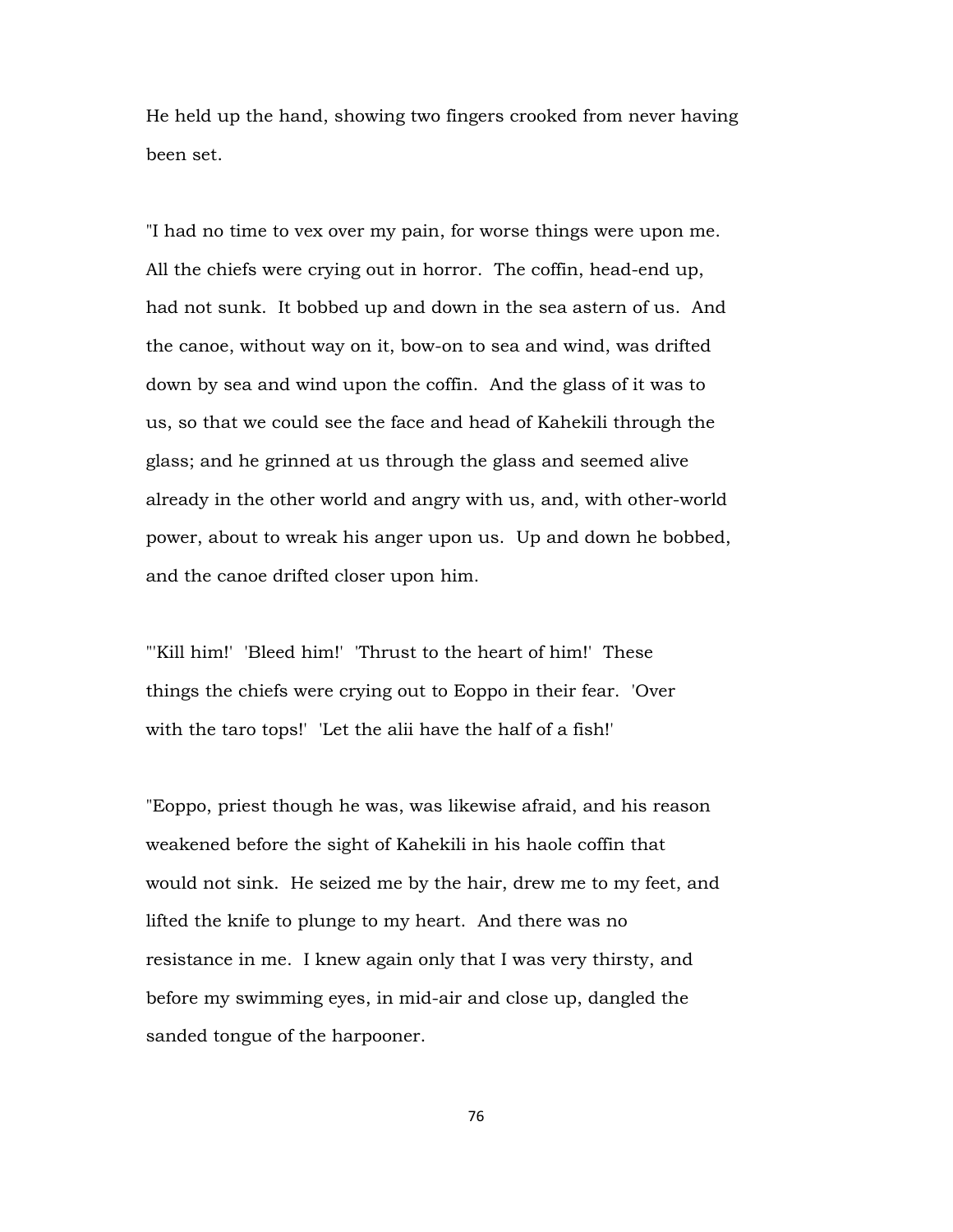"But before the knife could fall and drive in, the thing happened that saved me. Akai, half-brother to Governor Boki, as you will remember, was steersman of the canoe, and, therefore, in the stern, was nearest to the coffin and its dead that would not sink. He was wild with fear, and he thrust out with the point of his paddle to fend off the coffined alii that seemed bent to come on board. The point of the paddle struck the glass. The glass broke--"

"And the coffin immediately sank," Hardman Pool broke in; "the air that floated it escaping through the broken glass."

"The coffin immediately sank, being builded by the ship's carpenter like a boat," Kumuhana confirmed. "And I, who was a moepuu, became a man once more. And I lived, though I died a thousand deaths from thirst before we gained back to the beach at Waikiki.

"And so, O Kanaka Oolea, the bones of Kahekili do not lie in the Royal Mausoleum. They are at the bottom of Molokai Channel, if not, long since, they have become floating dust of slime, or, builded into the bodies of the coral creatures dead and gone, are builded into the coral reef itself. Of men I am the one living who saw the bones of Kahekili sink into the Molokai Channel."

In the pause that followed, wherein Hardman Pool was deep sunk in meditation, Kumuhana licked his dry lips many times. At the last he broke silence: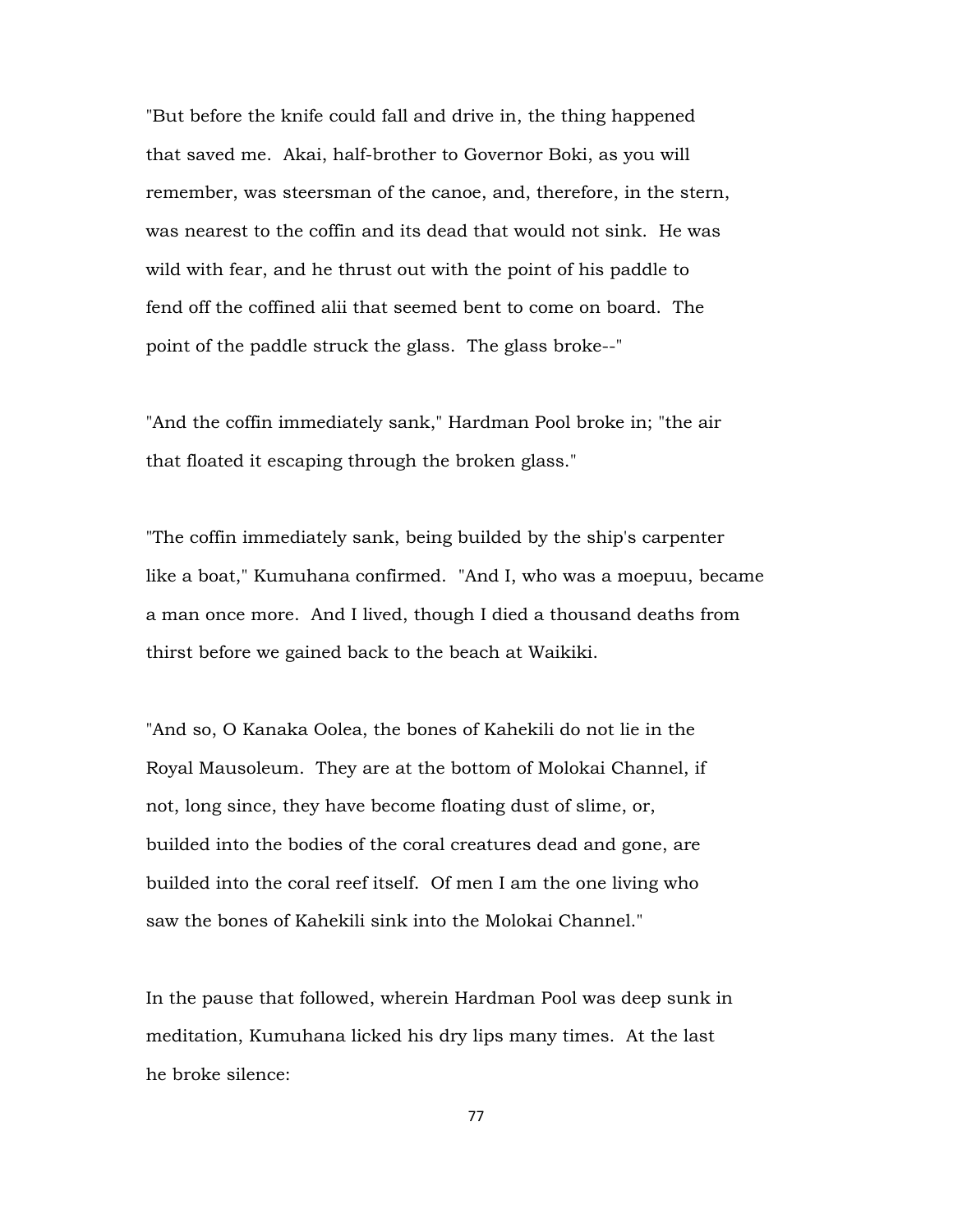"The twelve dollars, Kanaka Oolea, for the jackass and the secondhand saddle and bridle?"

"The twelve dollars would be thine," Pool responded, passing to the ancient one six dollars and a half, "save that I have in my stable junk the very bridle and saddle for you which I shall give you. These six dollars and a half will buy you the perfectly suitable jackass of the pake" (Chinese) "at Kokako who told me only yesterday that such was the price."

They sat on, Pool meditating, conning over and over to himself the Maori death-chant he had heard, and especially the line, "So dusk of eve came on," finding in it an intense satisfaction of beauty; Kumuhana licking his lips and tokening that he waited for something more. At last he broke silence.

"I have talked long, O Kanaka Oolea. There is not the enduring moistness in my mouth that was when I was young. It seems that afresh upon me is the thirst that was mine when tormented by the visioned tongue of the harpooner. The gin and milk is very good, O Kanaka Oolea, for a tongue that is like the harpooner's."

A shadow of a smile flickered across Pool's face. He clapped his hands, and the little maid came running.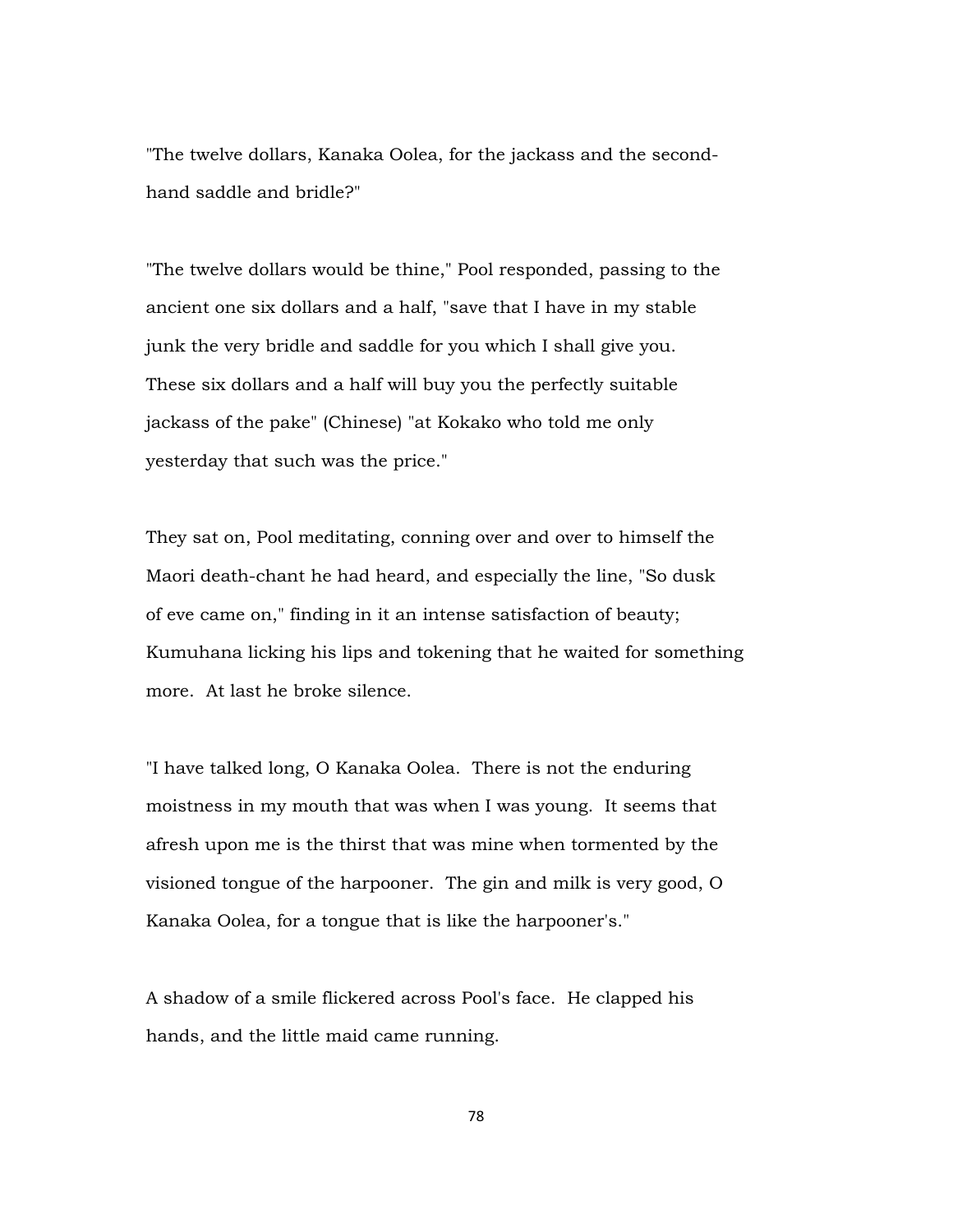"Bring one glass of gin and milk for old Kumuhana," commanded Hardman Pool.

WAIKIKI, HONOLULU June 28, 1916.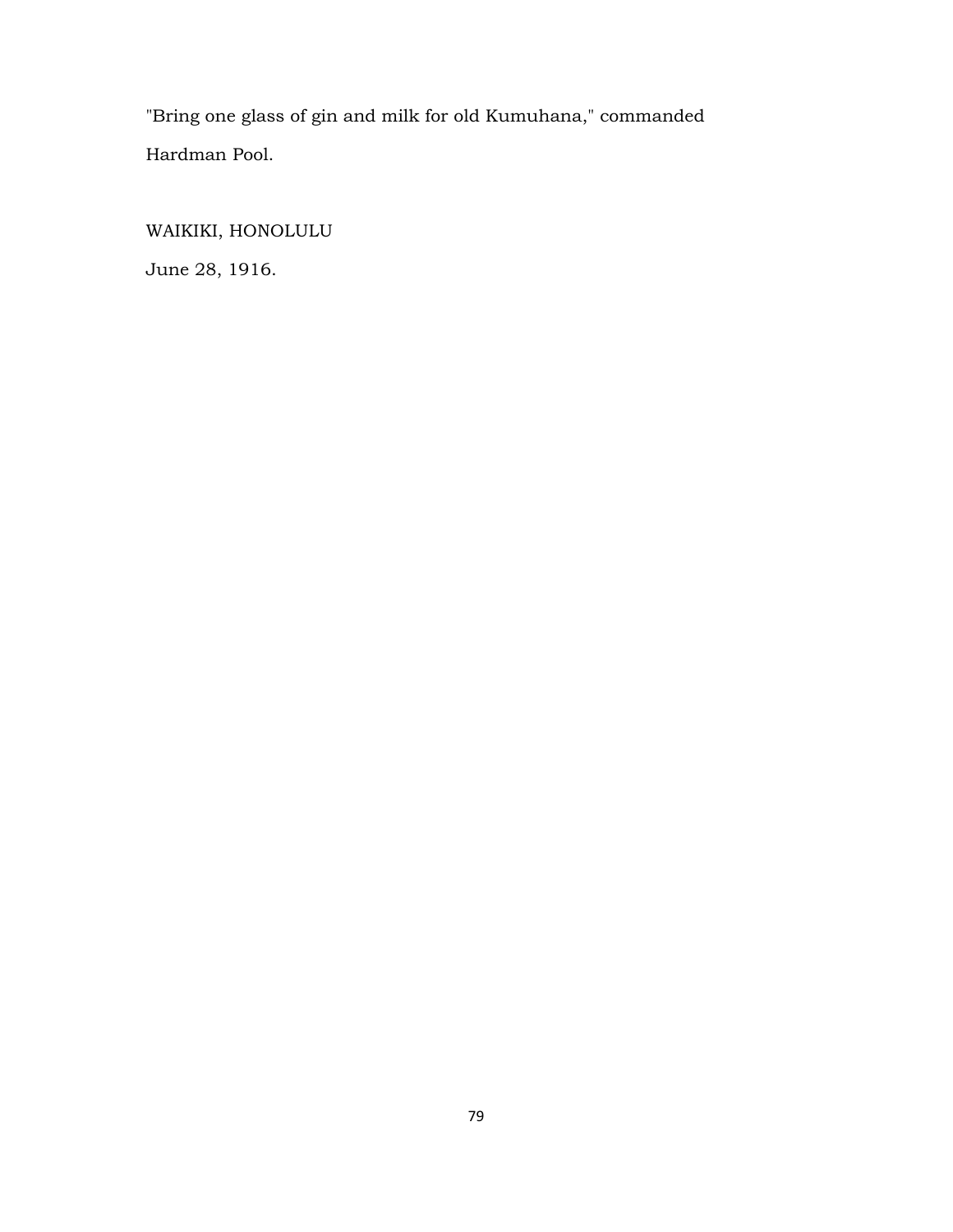## WHEN ALICE TOLD HER SOUL

This, of Alice Akana, is an affair of Hawaii, not of this day, but of days recent enough, when Abel Ah Yo preached his famous revival in Honolulu and persuaded Alice Akana to tell her soul. But what Alice told concerned itself with the earlier history of the then surviving generation.

For Alice Akana was fifty years old, had begun life early, and, early and late, lived it spaciously. What she knew went back into the roots and foundations of families, businesses, and plantations. She was the one living repository of accurate information that lawyers sought out, whether the information they required related to land-boundaries and land gifts, or to marriages, births, bequests, or scandals. Rarely, because of the tight tongue she kept behind her teeth, did she give them what they asked; and when she did was when only equity was served and no one was hurt.

For Alice had lived, from early in her girlhood, a life of flowers, and song, and wine, and dance; and, in her later years, had herself been mistress of these revels by office of mistress of the hula house. In such atmosphere, where mandates of God and man and caution are inhibited, and where woozled tongues will wag, she acquired her historical knowledge of things never otherwise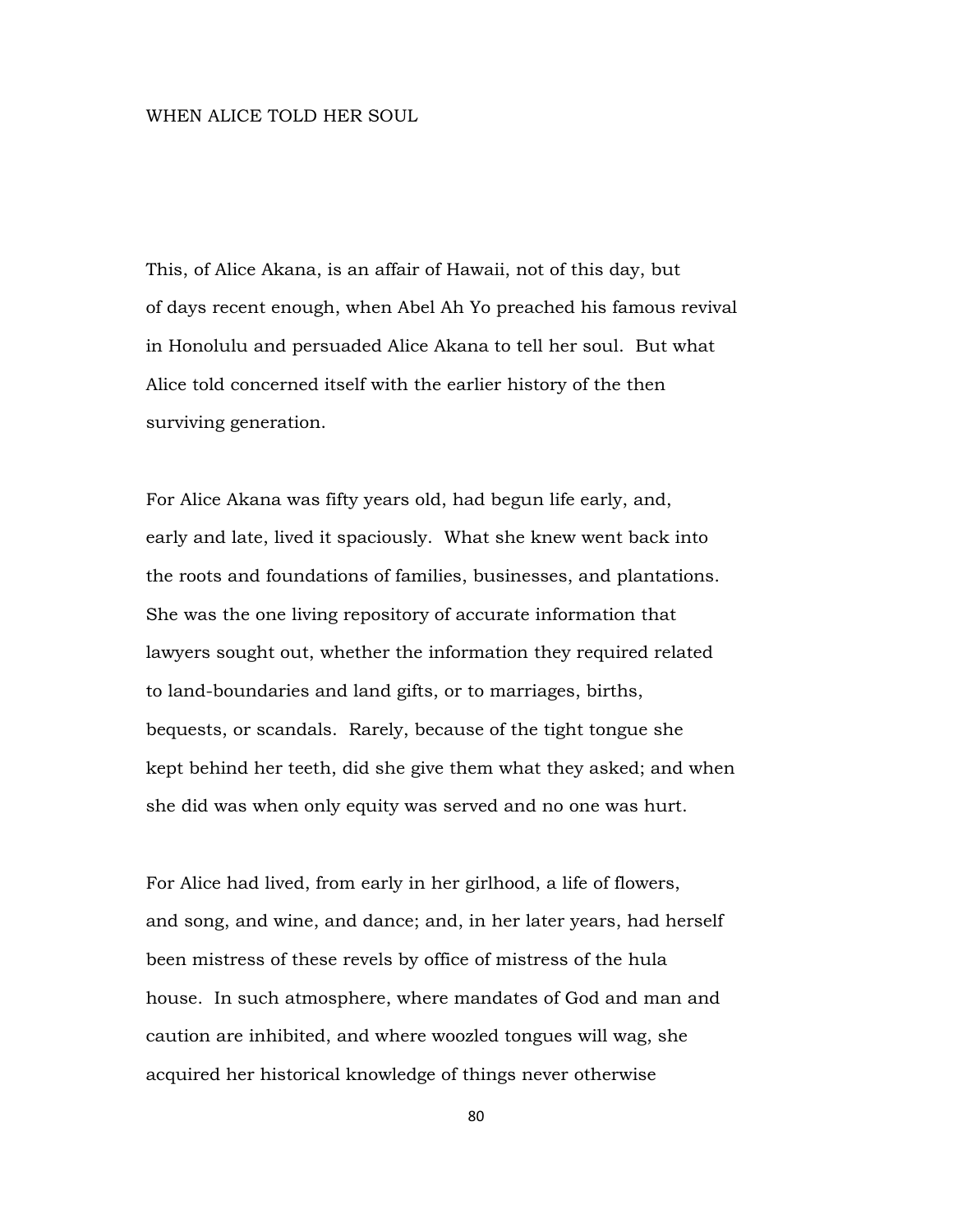whispered and rarely guessed. And her tight tongue had served her well, so that, while the old-timers knew she must know, none ever heard her gossip of the times of Kalakaua's boathouse, nor of the high times of officers of visiting warships, nor of the diplomats and ministers and councils of the countries of the world.

So, at fifty, loaded with historical dynamite sufficient, if it were ever exploded, to shake the social and commercial life of the Islands, still tight of tongue, Alice Akana was mistress of the hula house, manageress of the dancing girls who hula'd for royalty, for luaus (feasts), house-parties, poi suppers, and curious tourists. And, at fifty, she was not merely buxom, but short and fat in the Polynesian peasant way, with a constitution and lack of organic weakness that promised incalculable years. But it was at fifty that she strayed, quite by chance of time and curiosity, into Abel Ah Yo's revival meeting.

Now Abel Ah Yo, in his theology and word wizardry, was as much mixed a personage as Billy Sunday. In his genealogy he was much more mixed, for he was compounded of one-fourth Portuguese, onefourth Scotch, one-fourth Hawaiian, and one-fourth Chinese. The Pentecostal fire he flamed forth was hotter and more variegated than could any one of the four races of him alone have flamed forth. For in him were gathered together the cannyness and the cunning, the wit and the wisdom, the subtlety and the rawness, the passion and the philosophy, the agonizing spirit-groping and he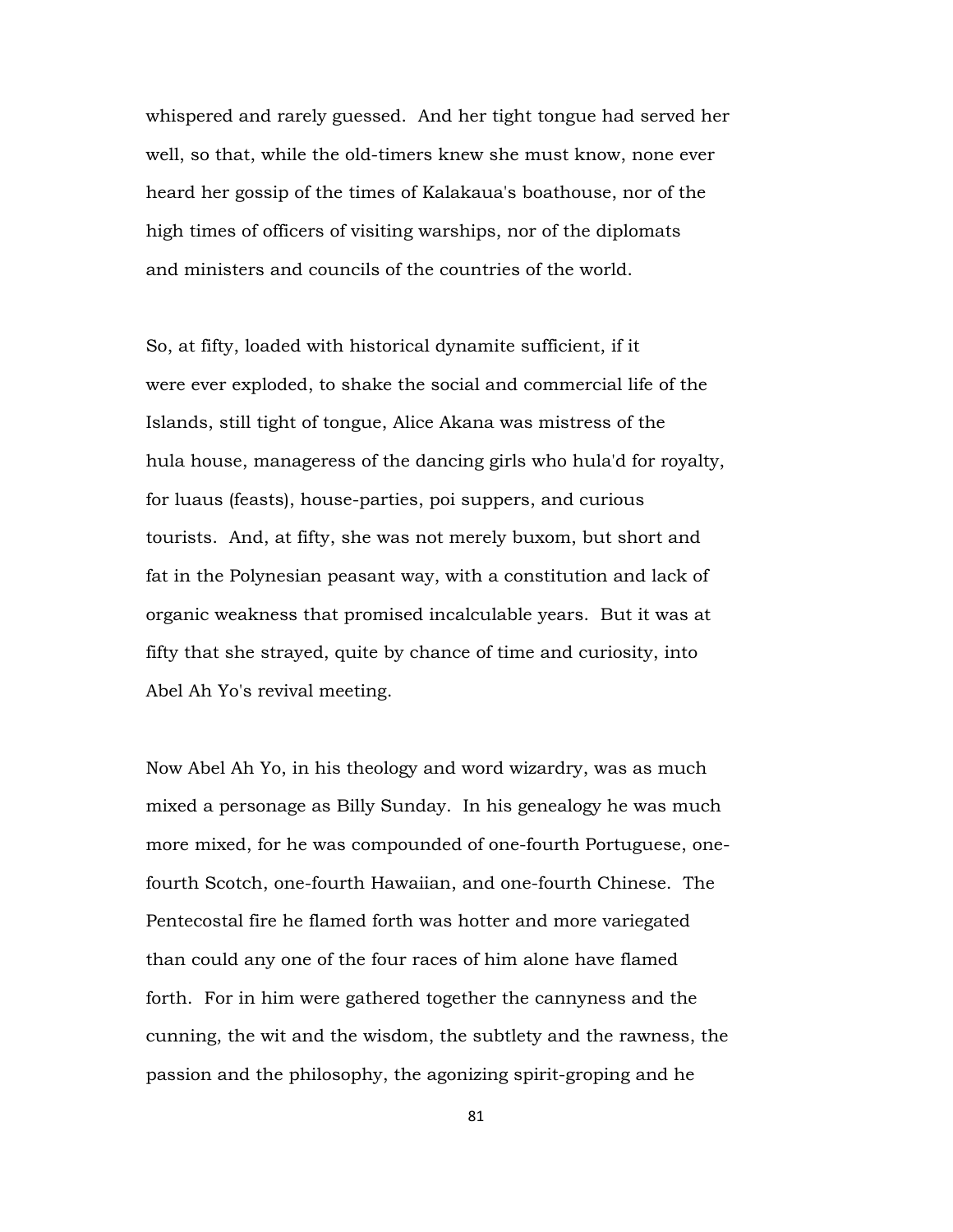legs up to the knees in the dung of reality, of the four radically different breeds that contributed to the sum of him. His, also, was the clever self-deceivement of the entire clever compound.

When it came to word wizardry, he had Billy Sunday, master of slang and argot of one language, skinned by miles. For in Abel Ah Yo were the five verbs, and nouns, and adjectives, and metaphors of four living languages. Intermixed and living promiscuously and vitally together, he possessed in these languages a reservoir of expression in which a myriad Billy Sundays could drown. Of no race, a mongrel par excellence, a heterogeneous scrabble, the genius of the admixture was superlatively Abel Ah Yo's. Like a chameleon, he titubated and scintillated grandly between the diverse parts of him, stunning by frontal attack and surprising and confouding by flanking sweeps the mental homogeneity of the more simply constituted souls who came in to his revival to sit under him and flame to his flaming.

Abel Ah Yo believed in himself and his mixedness, as he believed in the mixedness of his weird concept that God looked as much like him as like any man, being no mere tribal god, but a world god that must look equally like all races of all the world, even if it led to piebaldness. And the concept worked. Chinese, Korean, Japanese, Hawaiian, Porto Rican, Russian, English, French--members of all races--knelt without friction, side by side, to his revision of deity.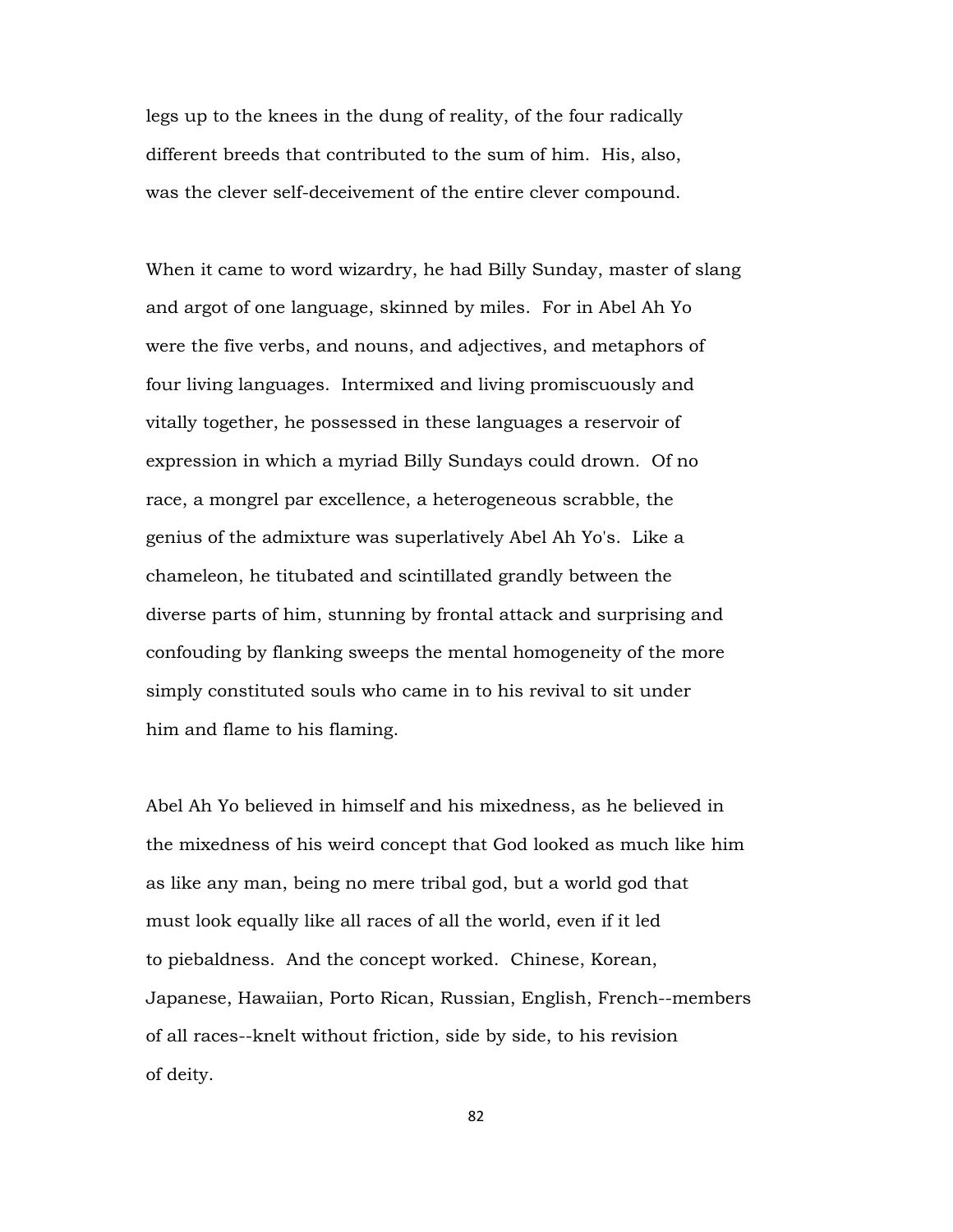Himself in his tender youth an apostate to the Church of England, Abel Ah Yo had for years suffered the lively sense of being a Judas sinner. Essentially religious, he had foresworn the Lord. Like Judas therefore he was. Judas was damned. Wherefore he, Abel Ah Yo, was damned; and he did not want to be damned. So, quite after the manner of humans, he squirmed and twisted to escape damnation. The day came when he solved his escape. The doctrine that Judas was damned, he concluded, was a misinterpretation of God, who, above all things, stood for justice. Judas had been God's servant, specially selected to perform a particularly nasty job. Therefore Judas, ever faithful, a betrayer only by divine command, was a saint. Ergo, he, Abel Ah Yo, was a saint by very virtue of his apostasy to a particular sect, and he could have access with clear grace any time to God.

This theory became one of the major tenets of his preaching, and was especially efficacious in cleansing the consciences of the back-sliders from all other faiths who else, in the secrecy of their subconscious selves, were being crushed by the weight of the Judas sin. To Abel Ah Yo, God's plan was as clear as if he, Abel Ah Yo, had planned it himself. All would be saved in the end, although some took longer than others, and would win only to backseats. Man's place in the ever-fluxing chaos of the world was definite and pre-ordained--if by no other token, then by denial that there was any ever-fluxing chaos. This was a mere bugbear of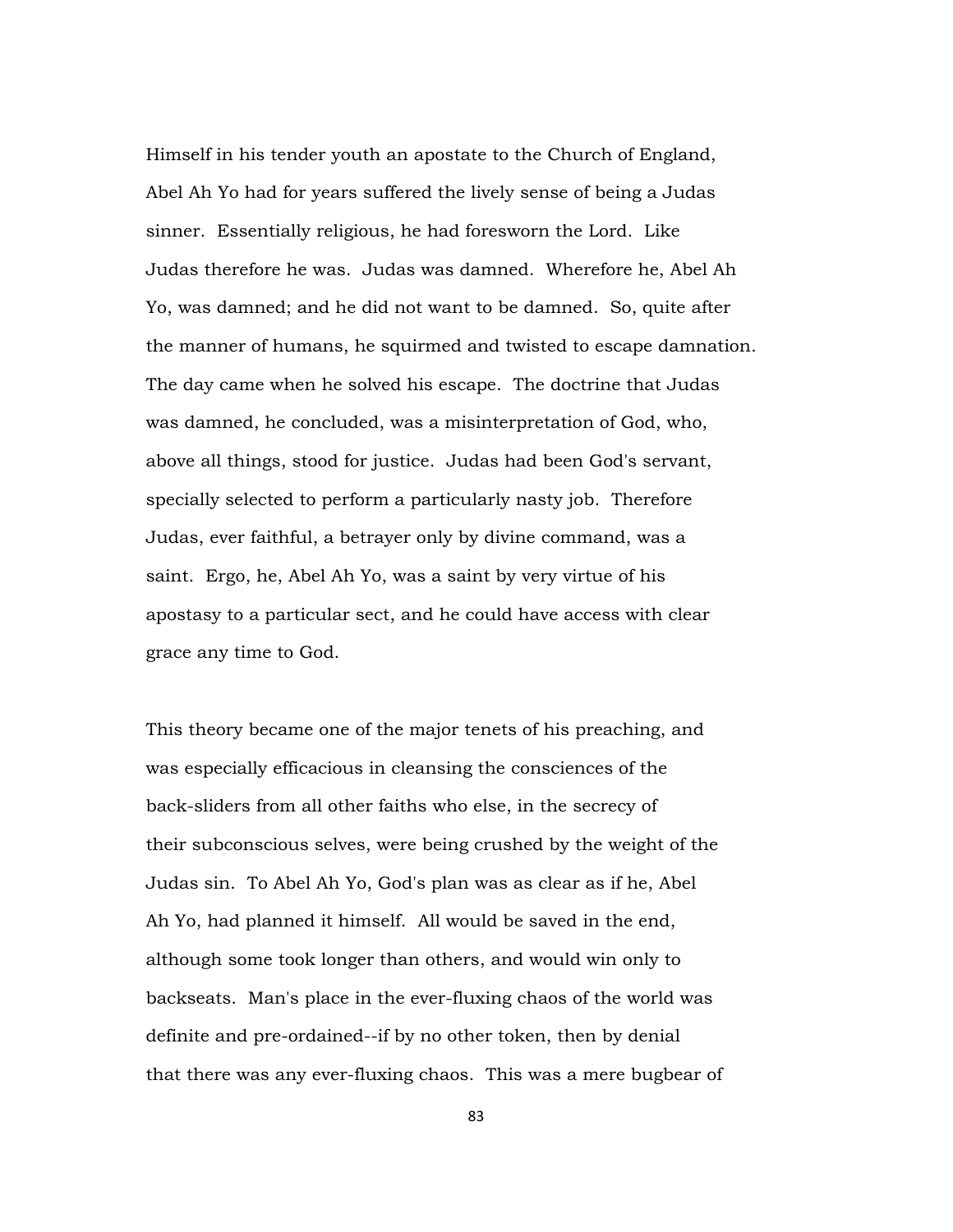mankind's addled fancy; and, by stinging audacities of thought and speech, by vivid slang that bit home by sheerest intimacy into his listeners' mental processes, he drove the bugbear from their brains, showed them the loving clarity of God's design, and, thereby, induced in them spiritual serenity and calm.

What chance had Alice Akana, herself pure and homogeneous Hawaiian, against his subtle, democratic-tinged, four-race-engendered, slangmunitioned attack? He knew, by contact, almost as much as she about the waywardness of living and sinning--having been singing boy on the passenger-ships between Hawaii and California, and, after that, bar boy, afloat and ashore, from the Barbary Coast to Heinie's Tavern. In point of fact, he had left his job of Number One Bar Boy at the University Club to embark on his great preachment revival.

So, when Alice Akana strayed in to scoff, she remained to pray to Abel Ah Yo's god, who struck her hard-headed mind as the most sensible god of which she had ever heard. She gave money into Abel Ah Yo's collection plate, closed up the hula house, and dismissed the hula dancers to more devious ways of earning a livelihood, shed her bright colours and raiments and flower garlands, and bought a Bible.

It was a time of religious excitement in the purlieus of Honolulu. The thing was a democratic movement of the people toward God.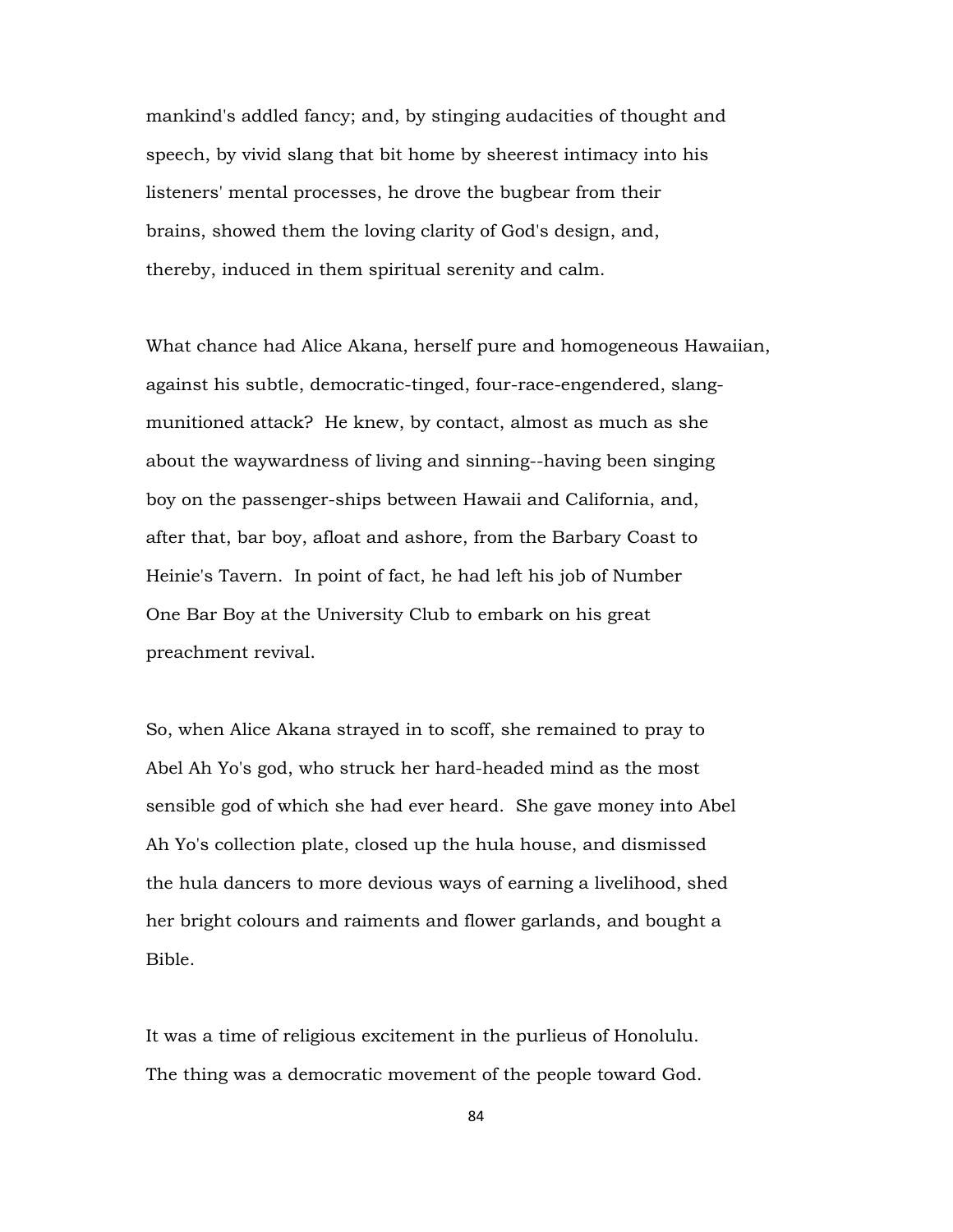Place and caste were invited, but never came. The stupid lowly, and the humble lowly, only, went down on its knees at the penitent form, admitted its pathological weight and hurt of sin, eliminated and purged all its bafflements, and walked forth again upright under the sun, child-like and pure, upborne by Abel Ah Yo's god's arm around it. In short, Abel Ah Yo's revival was a clearing house for sin and sickness of spirit, wherein sinners were relieved of their burdens and made light and bright and spiritually healthy again.

But Alice was not happy. She had not been cleared. She bought and dispersed Bibles, contributed more money to the plate, contralto'd gloriously in all the hymns, but would not tell her soul. In vain Abel Ah Yo wrestled with her. She would not go down on her knees at the penitent form and voice the things of tarnish within her- the ill things of good friends of the old days. "You cannot serve two masters," Abel Ah Yo told her. "Hell is full of those who have tried. Single of heart and pure of heart must you make your peace with God. Not until you tell your soul to God right out in meeting will you be ready for redemption. In the meantime you will suffer the canker of the sin you carry about within you."

Scientifically, though he did not know it and though he continually jeered at science, Abel Ah Yo was right. Not could she be again as a child and become radiantly clad in God's grace, until she had eliminated from her soul, by telling, all the sophistications that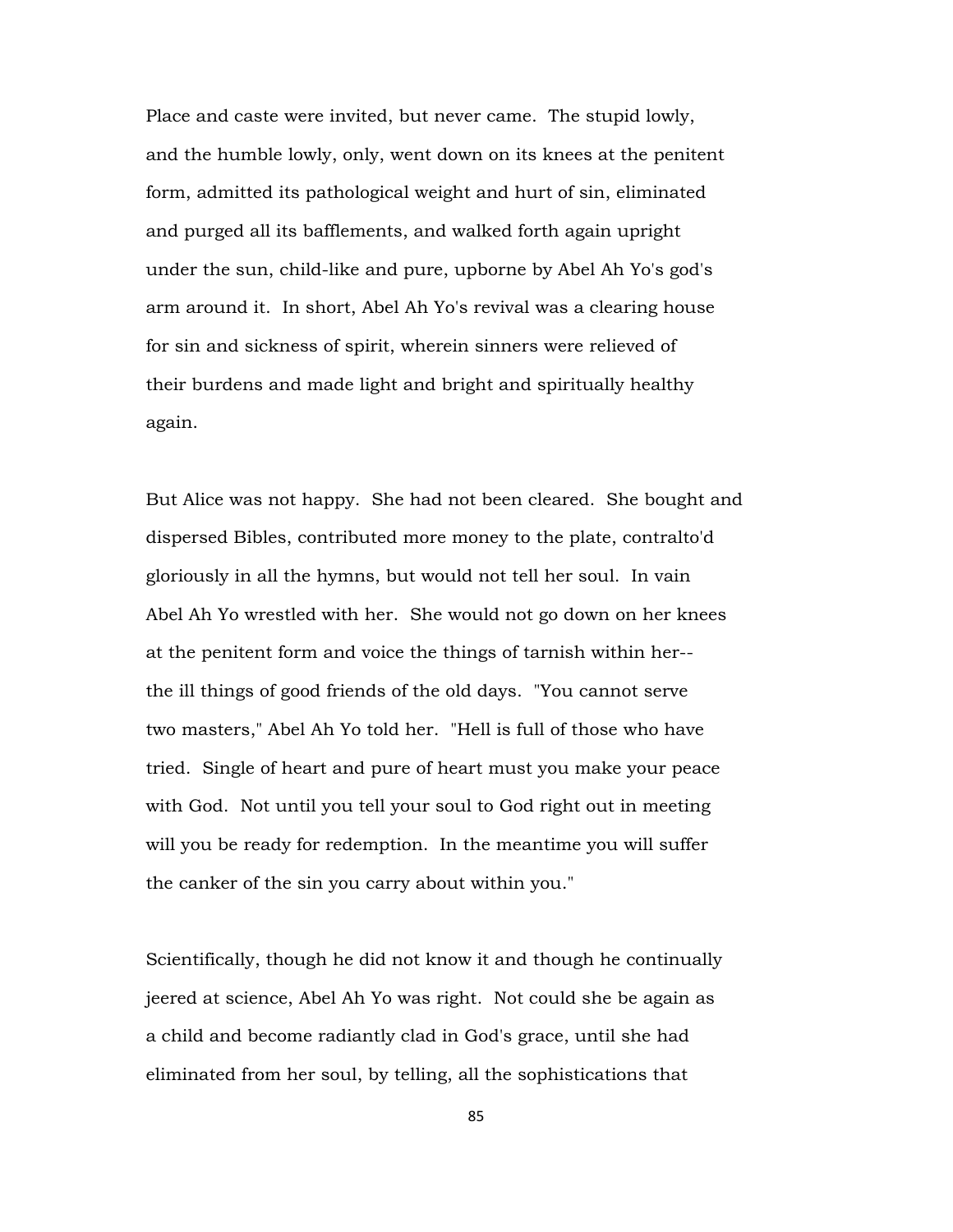had been hers, including those she shared with others. In the Protestant way, she must bare her soul in public, as in the Catholic way it was done in the privacy of the confessional. The result of such baring would be unity, tranquillity, happiness, cleansing, redemption, and immortal life.

"Choose!" Abel Ah Yo thundered. "Loyalty to God, or loyalty to man." And Alice could not choose. Too long had she kept her tongue locked with the honour of man. "I will tell all my soul about myself," she contended. "God knows I am tired of my soul and should like to have it clean and shining once again as when I was a little girl at Kaneohe--"

"But all the corruption of your soul has been with other souls," was Abel Ah Yo's invariable reply. "When you have a burden, lay it down. You cannot bear a burden and be quit of it at the same time."

"I will pray to God each day, and many times each day," she urged. "I will approach God with humility, with sighs and with tears. I will contribute often to the plate, and I will buy Bibles, Bibles, Bibles without end."

"And God will not smile upon you," God's mouthpiece retorted. "And you will remain weary and heavy-laden. For you will not have told all your sin, and not until you have told all will you be rid of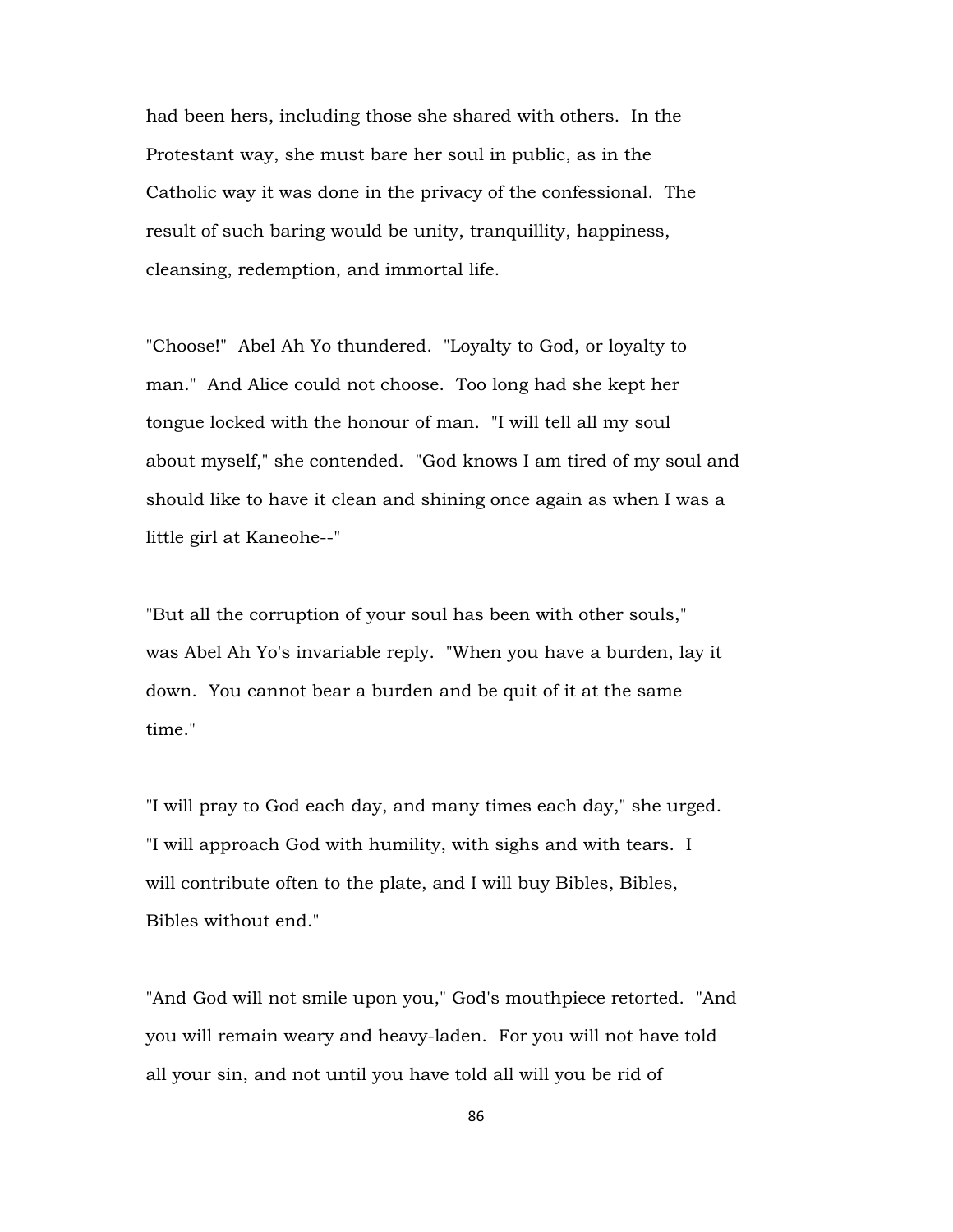any."

"This rebirth is difficult," Alice sighed.

"Rebirth is even more difficult than birth." Abel Ah Yo did anything but comfort her. "'Not until you become as a little child . . . '"

"If ever I tell my soul, it will be a big telling," she confided.

"The bigger the reason to tell it then."

And so the situation remained at deadlock, Abel Ah Yo demanding absolute allegiance to God, and Alice Akana flirting on the fringes of paradise.

"You bet it will be a big telling, if Alice ever begins," the beach-combing and disreputable kamaainas (old-timers) gleefully told one another over their Palm Tree gin.

In the clubs the possibility of her telling was of more moment. The younger generation of men announced that they had applied for front seats at the telling, while many of the older generation of men joked hollowly about the conversion of Alice. Further, Alice found herself abruptly popular with friends who had forgotten her existence for twenty years.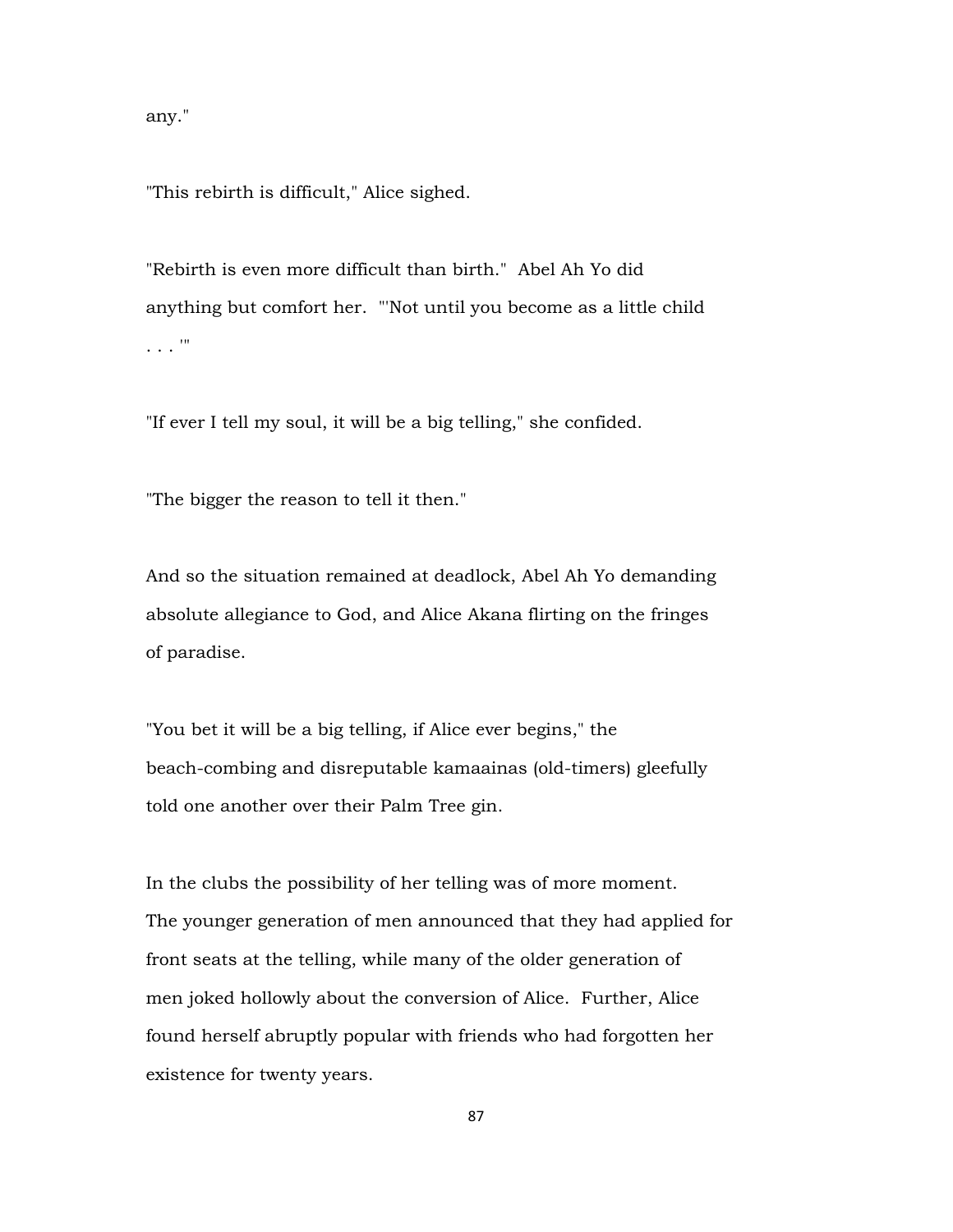One afternoon, as Alice, Bible in hand, was taking the electric street car at Hotel and Fort, Cyrus Hodge, sugar factor and magnate, ordered his chauffeur to stop beside her. Willy nilly, in excess of friendliness, he had her into his limousine beside him and went three-quarters of an hour out of his way and time personally to conduct her to her destination.

"Good for sore eyes to see you," he burbled. "How the years fly! You're looking fine. The secret of youth is yours."

Alice smiled and complimented in return in the royal Polynesian way of friendliness.

"My, my," Cyrus Hodge reminisced. "I was such a boy in those days!"

"SOME boy," she laughed acquiescence.

"But knowing no more than the foolishness of a boy in those longago days."

"Remember the night your hack-driver got drunk and left you--"

"S-s-sh!" he cautioned. "That Jap driver is a high-school graduate and knows more English than either of us. Also, I think he is a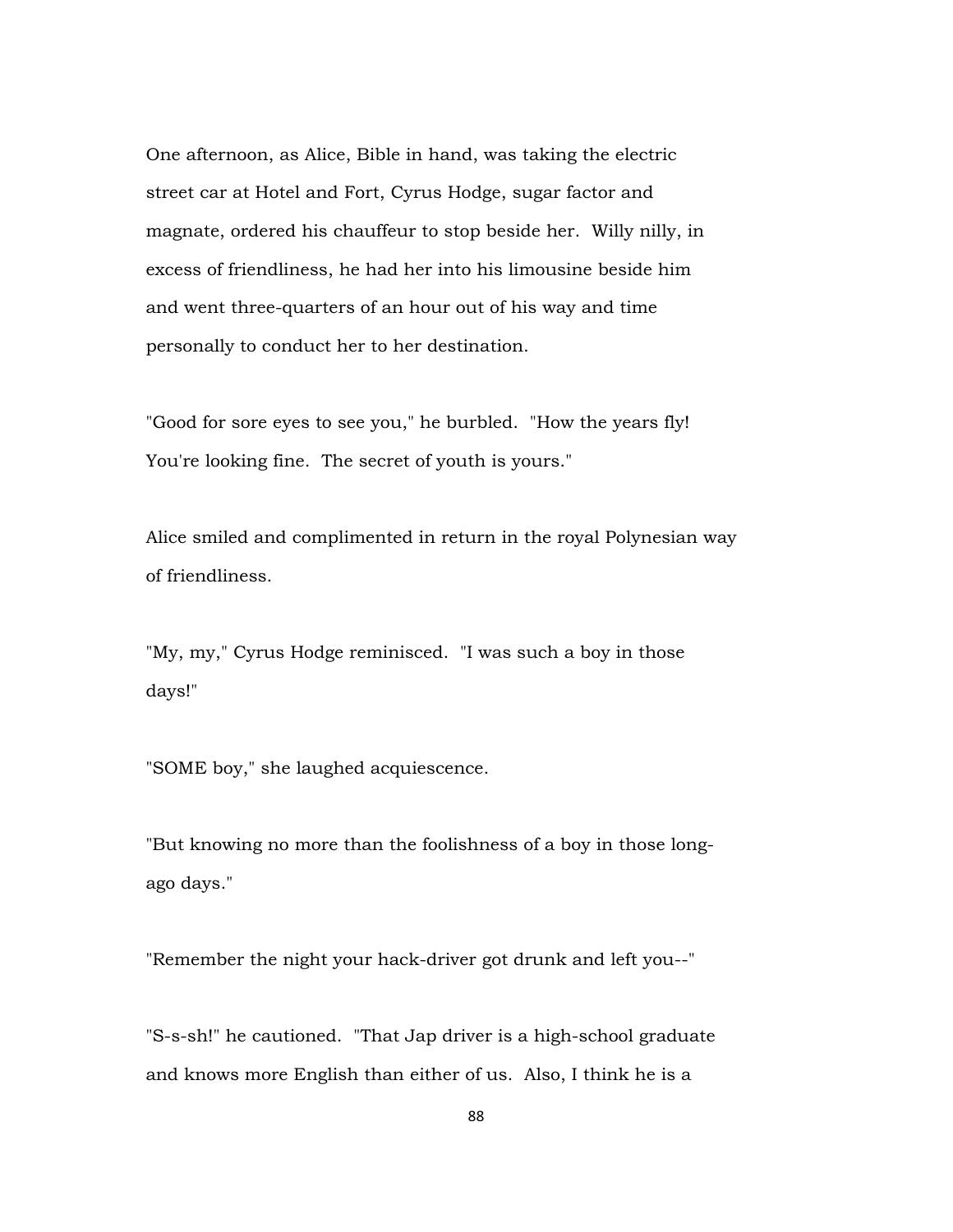spy for his Government. So why should we tell him anything? Besides, I was so very young. You remember . . . "

"Your cheeks were like the peaches we used to grow before the Mediterranean fruit fly got into them," Alice agreed. "I don't think you shaved more than once a week then. You were a pretty boy. Don't you remember the hula we composed in your honour, the-- "

"S-s-sh!" he hushed her. "All that's buried and forgotten. May it remain forgotten."

And she was aware that in his eyes was no longer any of the ingenuousness of youth she remembered. Instead, his eyes were keen and speculative, searching into her for some assurance that she would not resurrect his particular portion of that buried past.

"Religion is a good thing for us as we get along into middle age," another old friend told her. He was building a magnificent house on Pacific Heights, but had recently married a second time, and was even then on his way to the steamer to welcome home his two daughters just graduated from Vassar. "We need religion in our old age, Alice. It softens, makes us more tolerant and forgiving of the weaknesses of others--especially the weaknesses of youth of--of others, when they played high and low and didn't know what they were doing."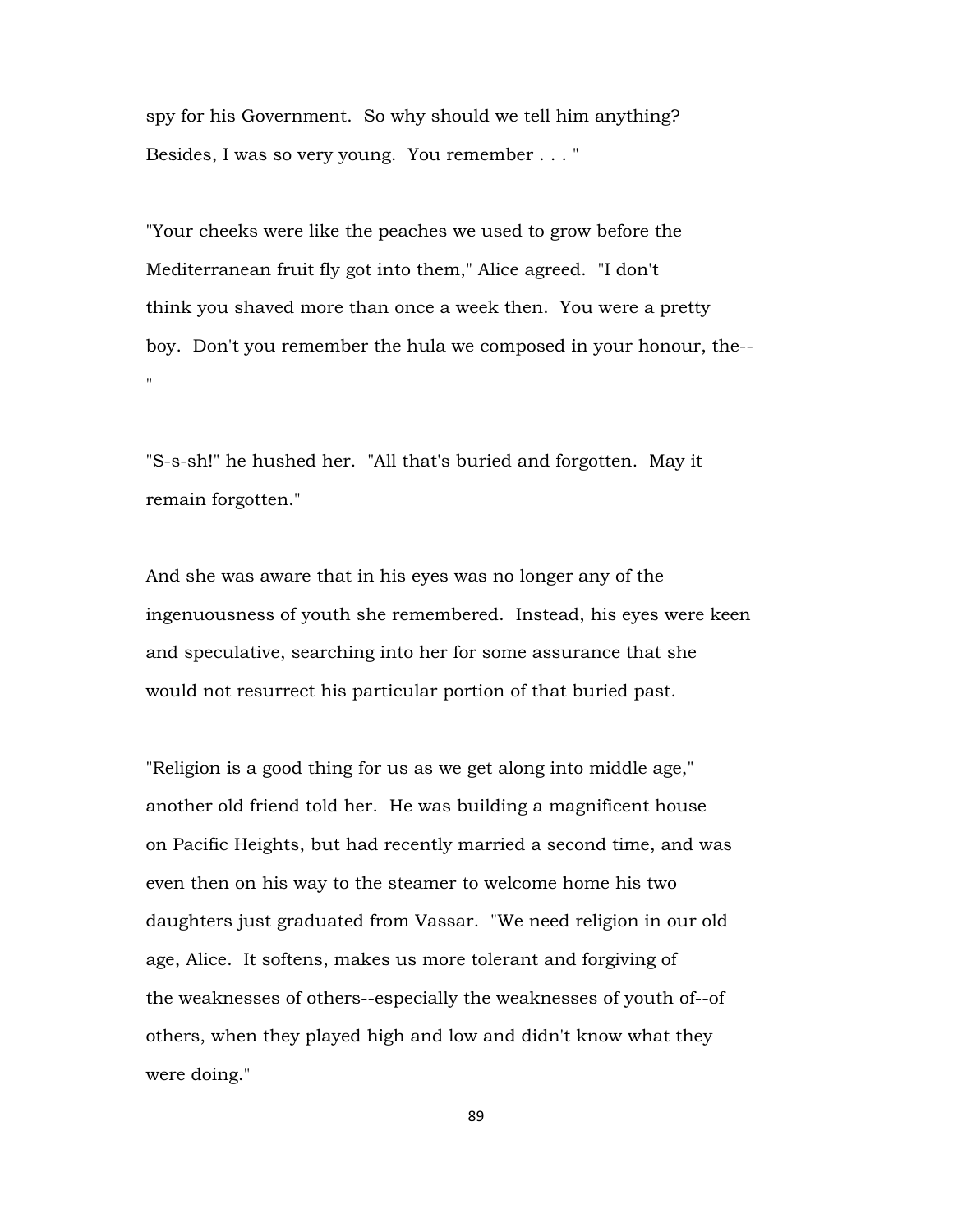He waited anxiously.

"Yes," she said. "We are all born to sin and it is hard to grow out of sin. But I grow, I grow."

"Don't forget, Alice, in those other days I always played square. You and I never had a falling out."

"Not even the night you gave that luau when you were twenty-one and insisted on breaking the glassware after every toast. But of course you paid for it."

"Handsomely," he asserted almost pleadingly.

"Handsomely," she agreed. "I replaced more than double the quantity with what you paid me, so that at the next luau I catered one hundred and twenty plates without having to rent or borrow a dish or glass. Lord Mainweather gave that luau--you remember him."

"I was pig-sticking with him at Mana," the other nodded. "We were at a two weeks' house-party there. But say, Alice, as you know, I think this religion stuff is all right and better than all right. But don't let it carry you off your feet. And don't get to telling your soul on me. What would my daughters think of that broken glassware!"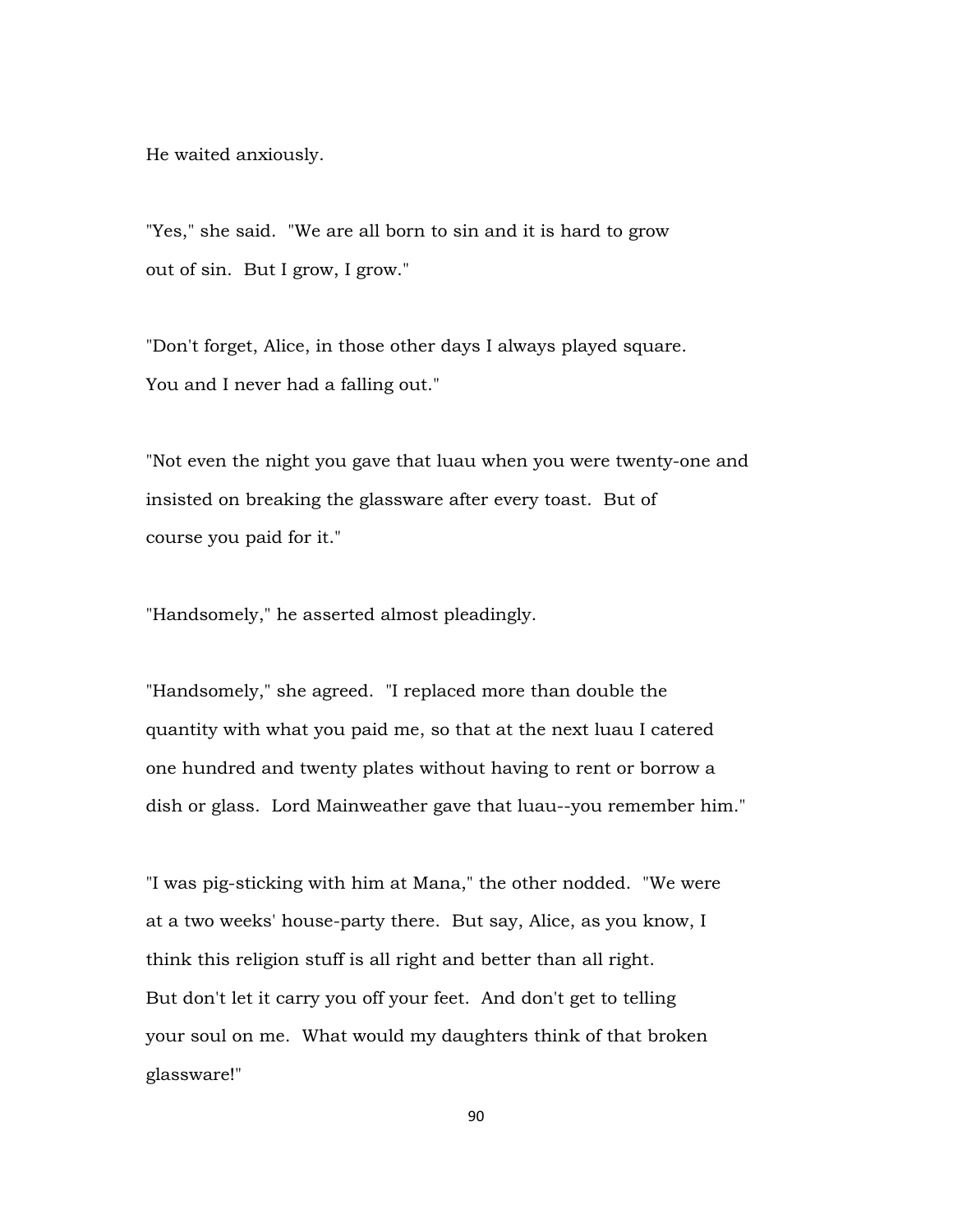"I always did have an aloha" (warm regard) "for you, Alice," a member of the Senate, fat and bald-headed, assured her.

And another, a lawyer and a grandfather: "We were always friends, Alice. And remember, any legal advice or handling of business you may require, I'll do for you gladly, and without fees, for the sake of our old-time friendship."

Came a banker to her late Christmas Eve, with formidable, legallooking envelopes in his hand which he presented to her.

"Quite by chance," he explained, "when my people were looking up land-records in Iapio Valley, I found a mortgage of two thousand on your holdings there--that rice land leased to Ah Chin. And my mind drifted back to the past when we were all young together, and wild- -a bit wild, to be sure. And my heart warmed with the memory of you, and, so, just as an aloha, here's the whole thing cleared off for you."

Nor was Alice forgotten by her own people. Her house became a Mecca for native men and women, usually performing pilgrimage privily after darkness fell, with presents always in their hands- squid fresh from the reef, opihis and limu, baskets of alligator pears, roasting corn of the earliest from windward Cahu, mangoes and star-apples, taro pink and royal of the finest selection,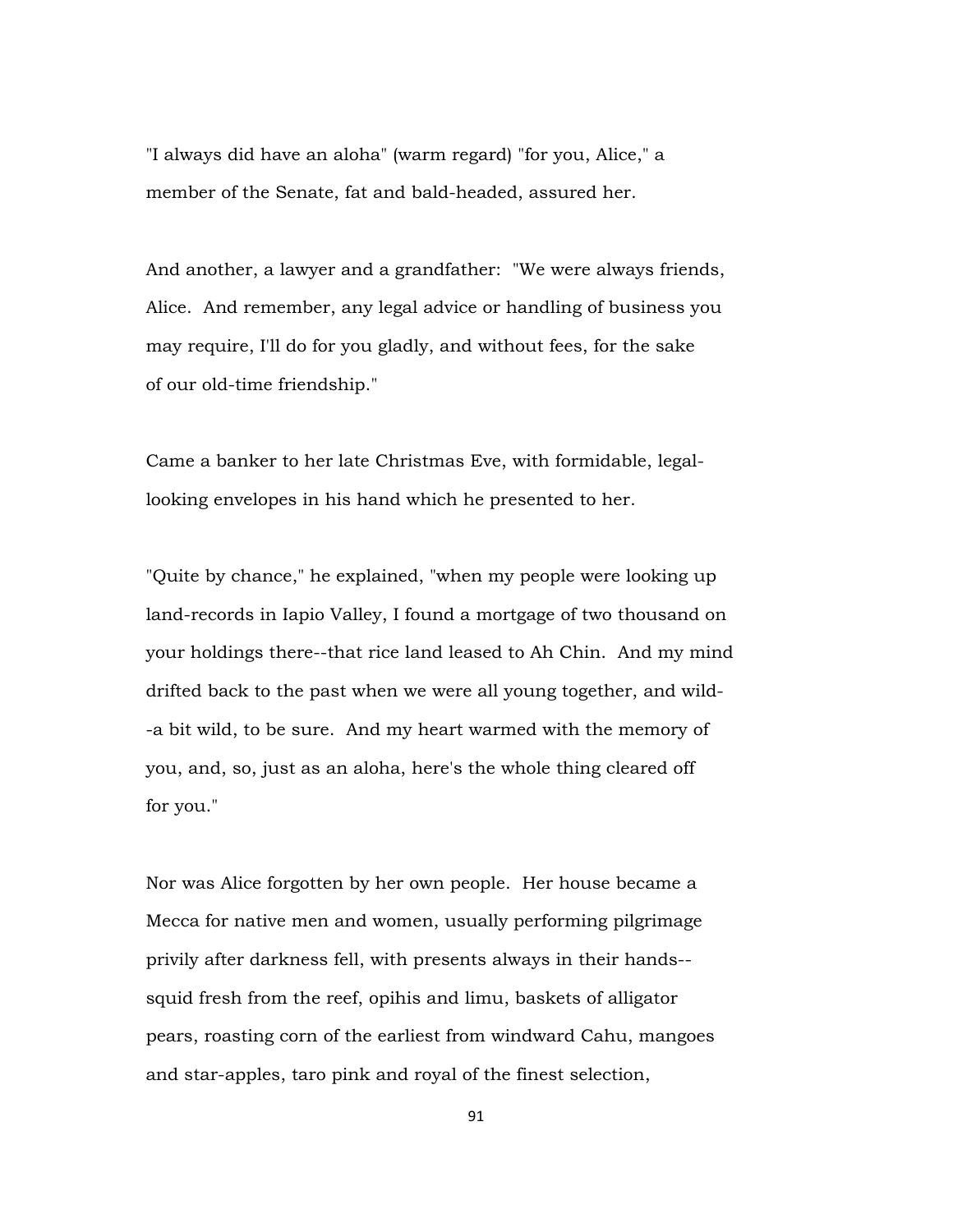sucking pigs, banana poi, breadfruit, and crabs caught the very day from Pearl Harbour. Mary Mendana, wife of the Portuguese Consul, remembered her with a five-dollar box of candy and a mandarin coat that would have fetched three-quarters of a hundred dollars at a fire sale. And Elvira Miyahara Makaena Yin Wap, the wife of Yin Wap the wealthy Chinese importer, brought personally to Alice two entire bolts of pina cloth from the Philippines and a dozen pairs of silk stockings.

The time passed, and Abel Ah Yo struggled with Alice for a properly penitent heart, and Alice struggled with herself for her soul, while half of Honolulu wickedly or apprehensively hung on the outcome. Carnival week was over, polo and the races had come and gone, and the celebration of Fourth of July was ripening, ere Abel Ah Yo beat down by brutal psychology the citadel of her reluctance. It was then that he gave his famous exhortation which might be summed up as Abel Ah Yo's definition of eternity. Of course, like Billy Sunday on certain occasions, Abel Ah Yo had cribbed the definition. But no one in the Islands knew it, and his rating as a revivalist uprose a hundred per cent.

So successful was his preaching that night, that he reconverted many of his converts, who fell and moaned about the penitent form and crowded for room amongst scores of new converts burnt by the pentecostal fire, including half a company of negro soldiers from the garrisoned Twenty-Fifth Infantry, a dozen troopers from the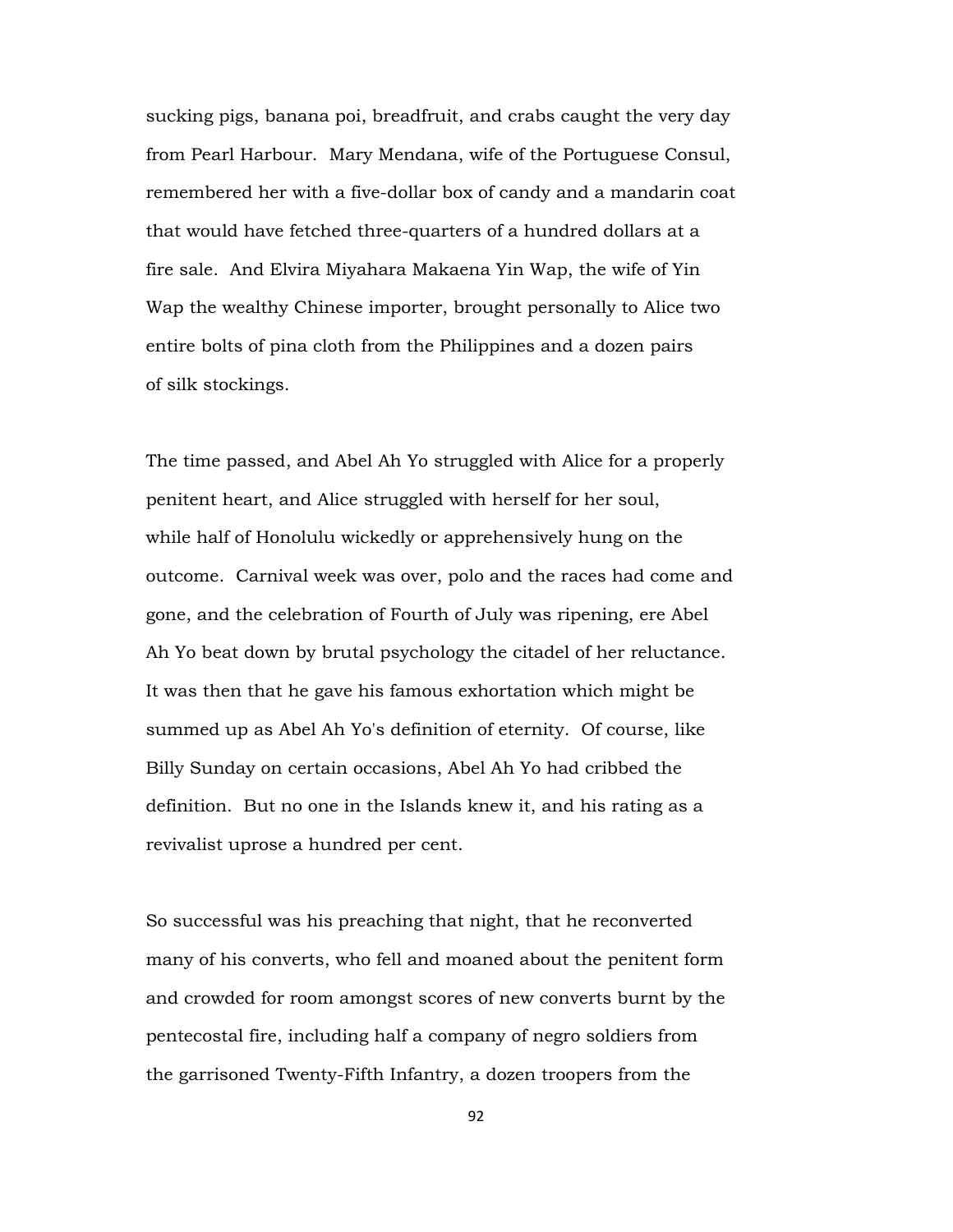Fourth Cavalry on its way to the Philippines, as many drunken manof-war's men, divers ladies from Iwilei, and half the riff-raff of the beach.

Abel Ah Yo, subtly sympathetic himself by virtue of his racial admixture, knowing human nature like a book and Alice Akana even more so, knew just what he was doing when he arose that memorable night and exposited God, hell, and eternity in terms of Alice Akana's comprehension. For, quite by chance, he had discovered her cardinal weakness. First of all, like all Polynesians, an ardent lover of nature, he found that earthquake and volcanic eruption were the things of which Alice lived in terror. She had been, in the past, on the Big Island, through cataclysms that had slacken grass houses down upon her while she slept, and she had beheld Madame Pele (the Fire or Volcano Goddess) fling red-fluxing lava down the long slopes of Mauna Loa, destroying fish-ponds on the sea-brim and licking up droves of beef cattle, villages, and humans on her fiery way.

The night before, a slight earthquake had shaken Honolulu and given Alice Akana insomnia. And the morning papers had stated that Mauna Kea had broken into eruption, while the lava was rising rapidly in the great pit of Kilauea. So, at the meeting, her mind vexed between the terrors of this world and the delights of the eternal world to come, Alice sat down in a front seat in a very definite state of the "jumps."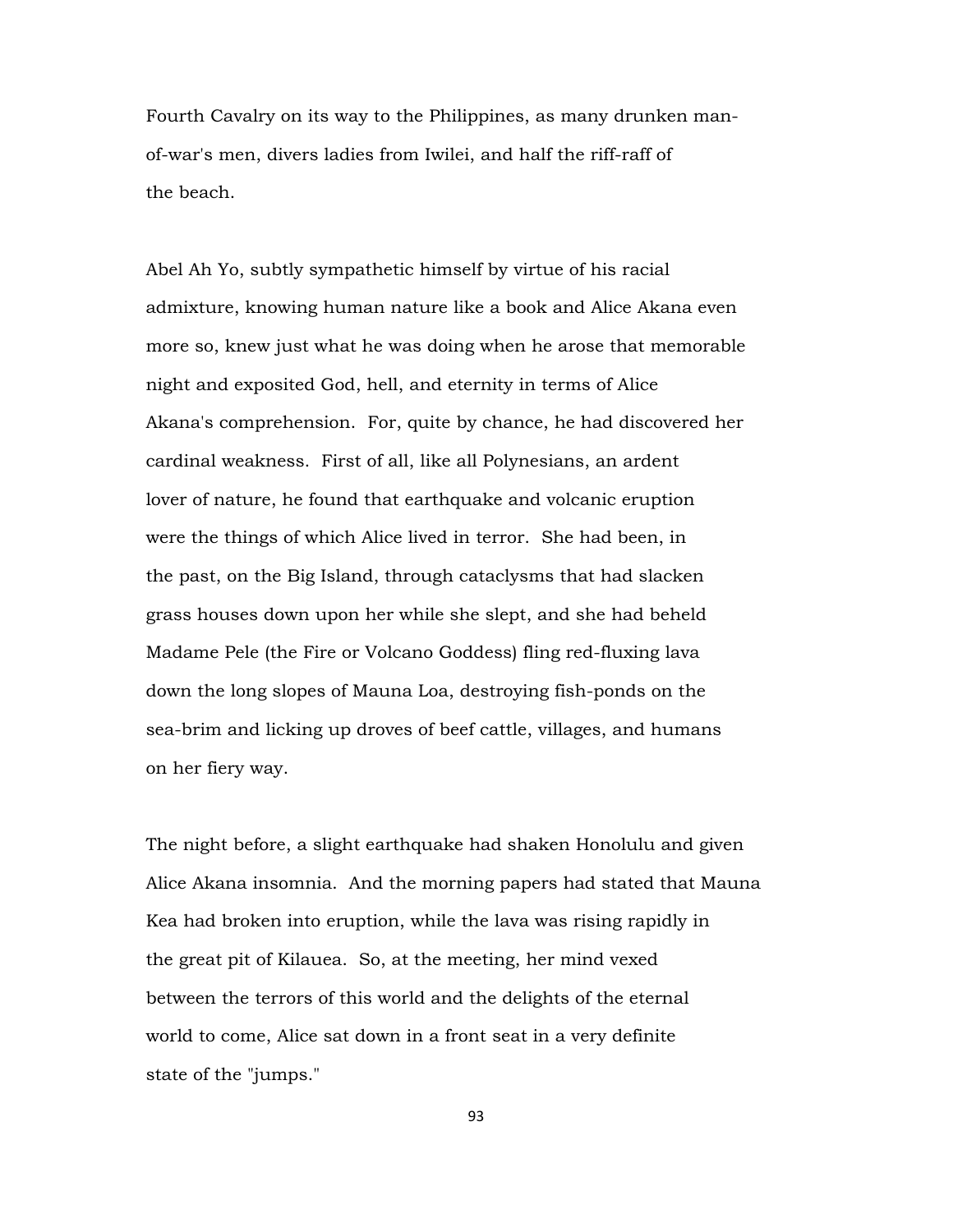And Abel Ah Yo arose and put his finger on the sorest part of her soul. Sketching the nature of God in the stereotyped way, but making the stereotyped alive again with his gift of tongues in Pidgin-English and Pidgin-Hawaiian, Abel Ah Yo described the day when the Lord, even His infinite patience at an end, would tell Peter to close his day book and ledgers, command Gabriel to summon all souls to Judgment, and cry out with a voice of thunder: "Welakahao!"

This anthromorphic deity of Abel Ah Yo thundering the modern Hawaiian-English slang of welakahao at the end of the world, is a fair sample of the revivalist's speech-tools of discourse. Welakahao means literally "hot iron." It was coined in the Honolulu Iron-works by the hundreds of Hawaiian men there employed, who meant by it "to hustle," "to get a move on," the iron being hot meaning that the time had come to strike.

"And the Lord cried 'Welakahao,' and the Day of Judgment began and was over wiki-wiki" (quickly) "just like that; for Peter was a better bookkeeper than any on the Waterhouse Trust Company Limited, and, further, Peter's books were true."

Swiftly Abel Ah Yo divided the sheep from the goats, and hastened the latter down into hell.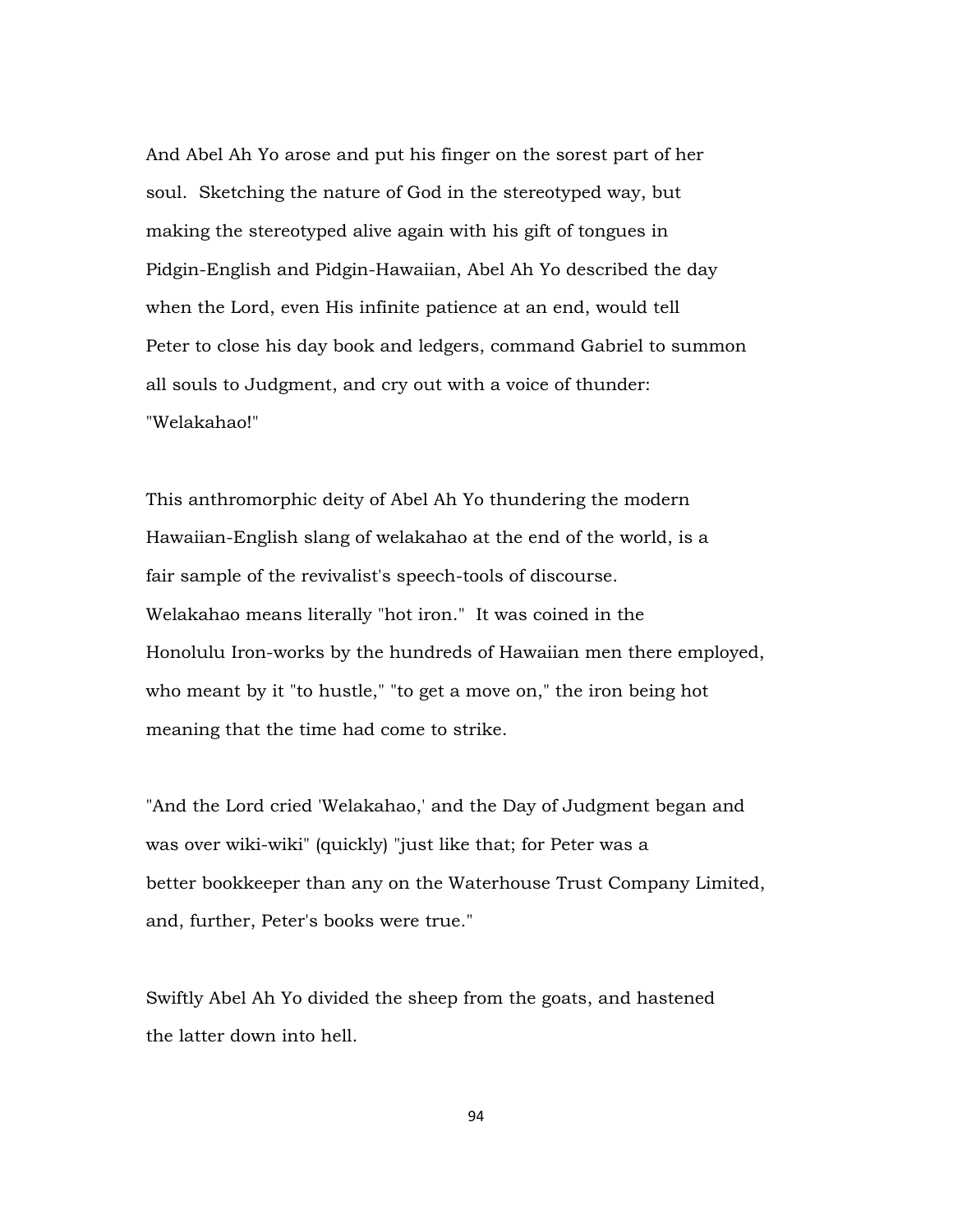"And now," he demanded, perforce his language on these pages being properly Englished, "what is hell like? Oh, my friends, let me describe to you, in a little way, what I have beheld with my own eves on earth of the possibilities of hell. I was a young man, a boy, and I was at Hilo. Morning began with earthquakes. Throughout the day the mighty land continued to shake and tremble, till strong men became seasick, and women clung to trees to escape falling, and cattle were thrown down off their feet. I beheld myself a young calf so thrown. A night of terror indescribable followed. The land was in motion like a canoe in a Kona gale. There was an infant crushed to death by its fond mother stepping upon it whilst fleeing her falling house.

"The heavens were on fire above us. We read our Bibles by the light of the heavens, and the print was fine, even for young eyes. Those missionary Bibles were always too small of print. Forty miles away from us, the heart of hell burst from the lofty mountains and gushed red-blood of fire-melted rock toward the sea. With the heavens in vast conflagration and the earth hulaing beneath our feet, was a scene too awful and too majestic to be enjoyed. We could think only of the thin bubble-skin of earth between us and the everlasting lake of fire and brimstone, and of God to whom we prayed to save us. There were earnest and devout souls who there and then promised their pastors to give not their shaved tithes, but five-tenths of their all to the church, if only the Lord would let them live to contribute.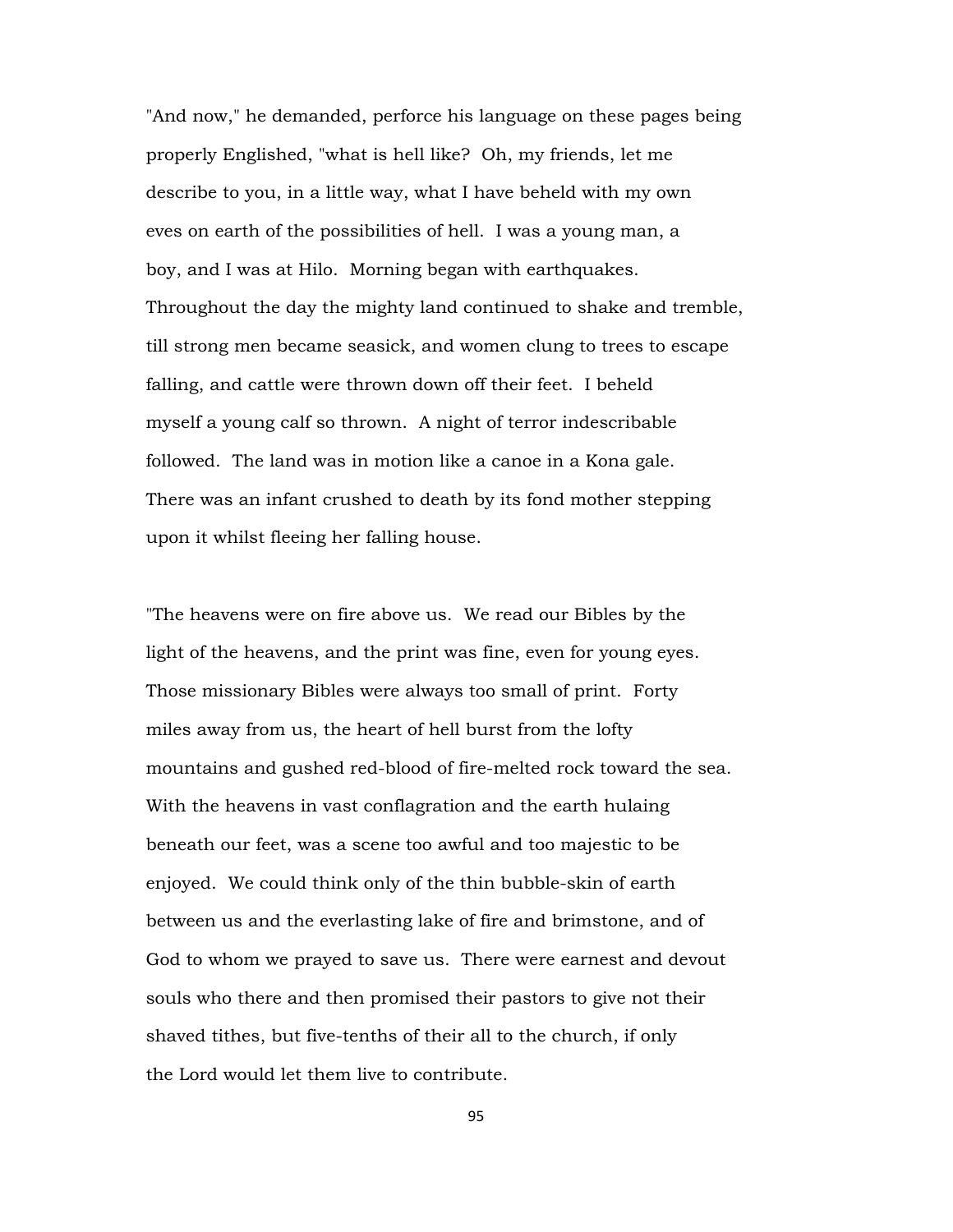"Oh, my friends, God saved us. But first he showed us a foretaste of that hell that will yawn for us on the last day, when he cries 'Welakahao!' in a voice of thunder. When the iron is hot! Think of it! When the iron is hot for sinners!

"By the third day, things being much quieter, my friend the preacher and I, being calm in the hand of God, journeyed up Mauna Loa and gazed into the awful pit of Kilauea. We gazed down into the fathomless abyss to the lake of fire far below, roaring and dashing its fiery spray into billows and fountaining hundreds of feet into the air like Fourth of July fireworks you have all seen, and all the while we were suffocating and made dizzy by the immense volumes of smoke and brimstone ascending.

"And I say unto you, no pious person could gaze down upon that scene without recognizing fully the Bible picture of the Pit of Hell. Believe me, the writers of the New Testament had nothing on us. As for me, my eyes were fixed upon the exhibition before me, and I stood mute and trembling under a sense never before so fully realized of the power, the majesty, and terror of Almighty God--the resources of His wrath, and the untold horrors of the finally impenitent who do not tell their souls and make their peace with the Creator. {1}

"But oh, my friends, think you our guides, our native attendants,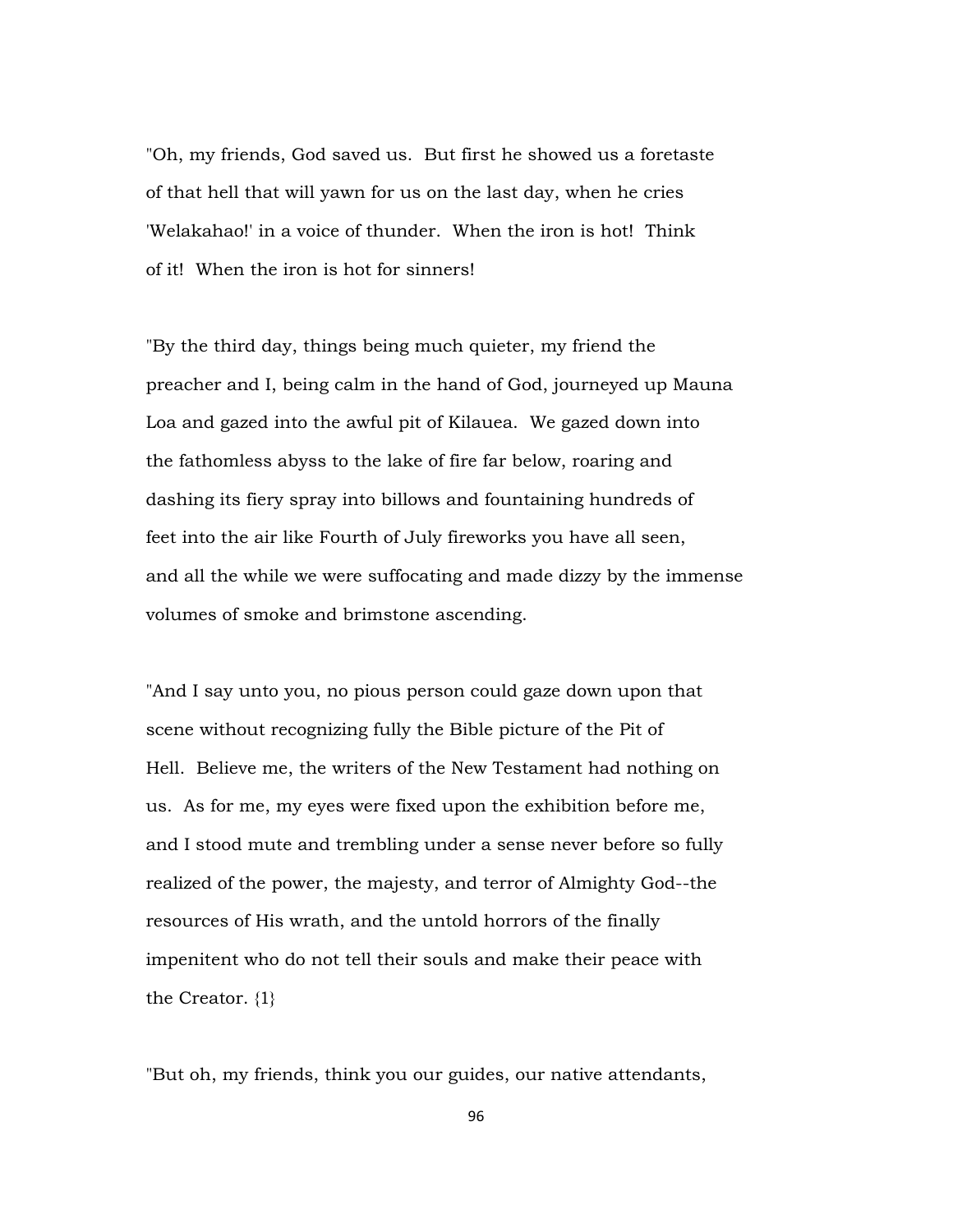deep-sunk in heathenism, were affected by such a scene? No. The devil's hand was upon them. Utterly regardless and unimpressed, they were only careful about their supper, chatted about their raw fish, and stretched themselves upon their mats to sleep. Children of the devil they were, insensible to the beauties, the sublimities, and the awful terror of God's works. But you are not heathen I now address. What is a heathen? He is one who betrays a stupid insensibility to every elevated idea and to every elevated emotion. If you wish to awaken his attention, do not bid him to look down into the Pit of Hell. But present him with a calabash of poi, a raw fish, or invite him to some low, grovelling, and sensuous sport. Oh, my friends, how lost are they to all that elevates the immortal soul! But the preacher and I, sad and sick at heart for them, gazed down into hell. Oh, my friends, it WAS hell, the hell of the Scriptures, the hell of eternal torment for the undeserving . . . "

Alice Akana was in an ecstasy or hysteria of terror. She was mumbling incoherently: "O Lord, I will give nine-tenths of my all. I will give all. I will give even the two bolts of pina cloth, the mandarin coat, and the entire dozen silk stockings . . . "

By the time she could lend ear again, Abel Ah Yo was launching out on his famous definition of eternity.

"Eternity is a long time, my friends. God lives, and, therefore,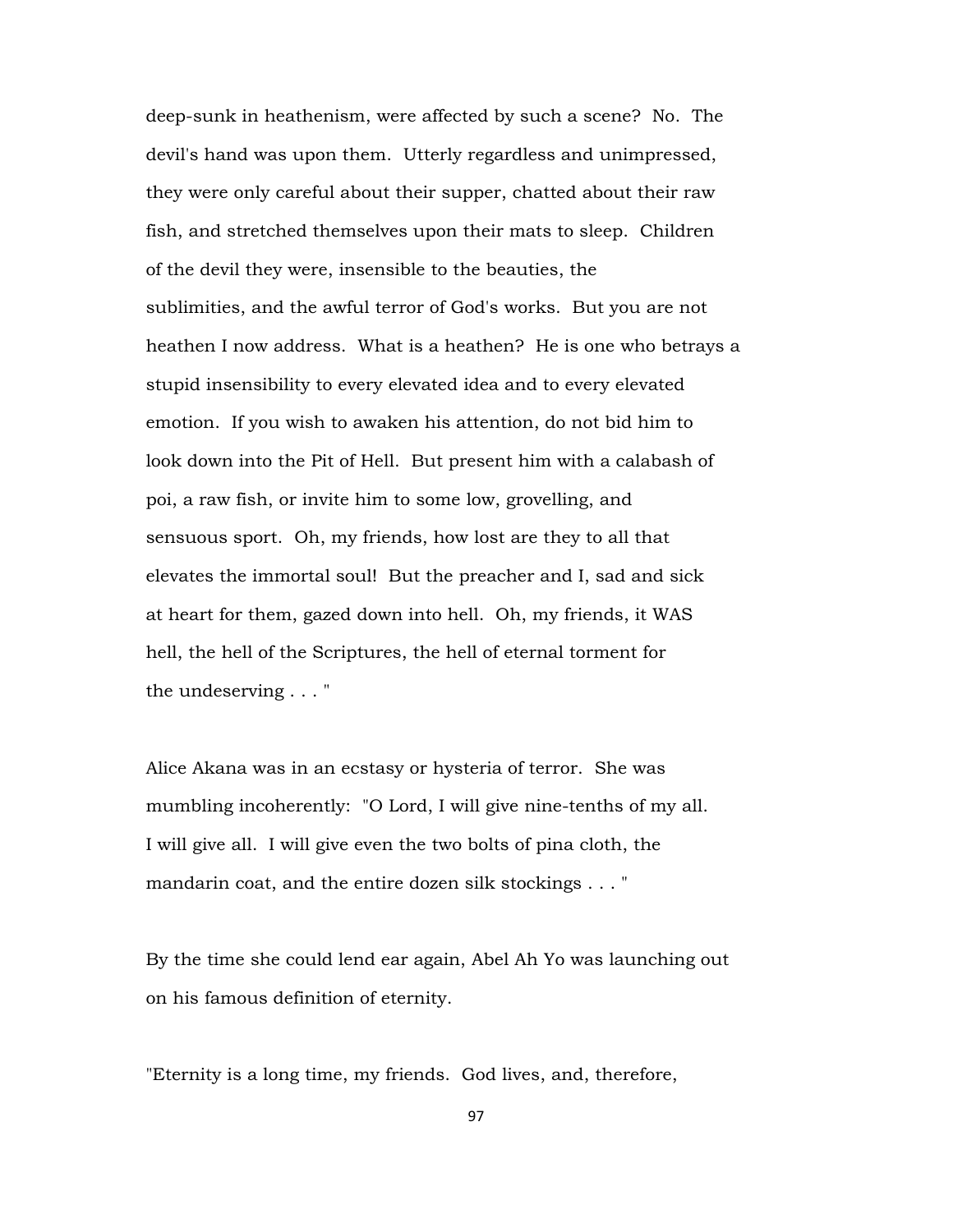God lives inside eternity. And God is very old. The fires of hell are as old and as everlasting as God. How else could there be everlasting torment for those sinners cast down by God into the Pit on the Last Day to burn for ever and for ever through all eternity? Oh, my friends, your minds are small--too small to grasp eternity. Yet is it given to me, by God's grace, to convey to you an understanding of a tiny bit of eternity.

"The grains of sand on the beach of Waikiki are as many as the stars, and more. No man may count them. Did he have a million lives in which to count them, he would have to ask for more time. Now let us consider a little, dinky, old minah bird with one broken wing that cannot fly. At Waikiki the minah bird that cannot fly takes one grain of sand in its beak and hops, hops, all day lone and for many days, all the day to Pearl Harbour and drops that one grain of sand into the harbour. Then it hops, hops, all day and for many days, all the way back to Waikiki for another grain of sand. And again it hops, hops all the way back to Pearl Harbour. And it continues to do this through the years and centuries, and the thousands and thousands of centuries, until, at last, there remains not one grain of sand at Waikiki and Pearl Harbour is filled up with land and growing coconuts and pine-apples. And then, oh my friends, even then, IT WOULD NOT YET BE SUNRISE IN HELL!

Here, at the smashing impact of so abrupt a climax, unable to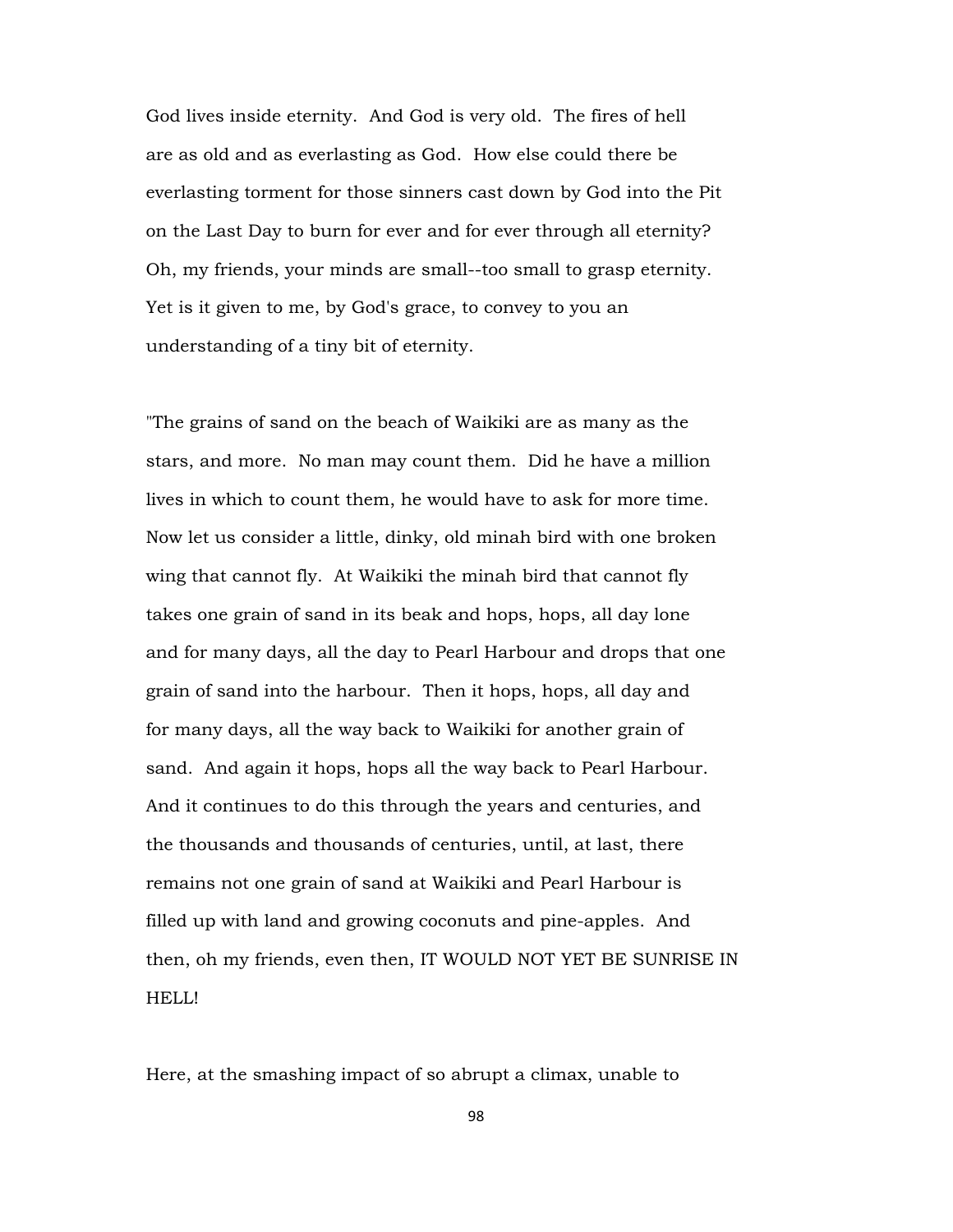withstand the sheer simplicity and objectivity of such artful measurement of a trifle of eternity, Alice Akana's mind broke down and blew up. She uprose, reeled blindly, and stumbled to her knees at the penitent form. Abel Ah Yo had not finished his preaching, but it was his gift to know crowd psychology, and to feel the heat of the pentecostal conflagration that scorched his audience. He called for a rousing revival hymn from his singers, and stepped down to wade among the hallelujah-shouting negro soldiers to Alice Akana. And, ere the excitement began to ebb, nine-tenths of his congregation and all his converts were down on knees and praying and shouting aloud an immensity of contriteness and sin.

Word came, via telephone, almost simultaneously to the Pacific and University Clubs, that at last Alice was telling her soul in meeting; and, by private machine and taxi-cab, for the first time Abel Ah Yo's revival was invaded by those of caste and place. The first comers beheld the curious sight of Hawaiian, Chinese, and all variegated racial mixtures of the smelting-pot of Hawaii, men and women, fading out and slinking away through the exits of Abel Ah Yo's tabernacle. But those who were sneaking out were mostly men, while those who remained were avid-faced as they hung on Alice's utterance.

Never was a more fearful and damning community narrative enunciated in the entire Pacific, north and south, than that enunciated by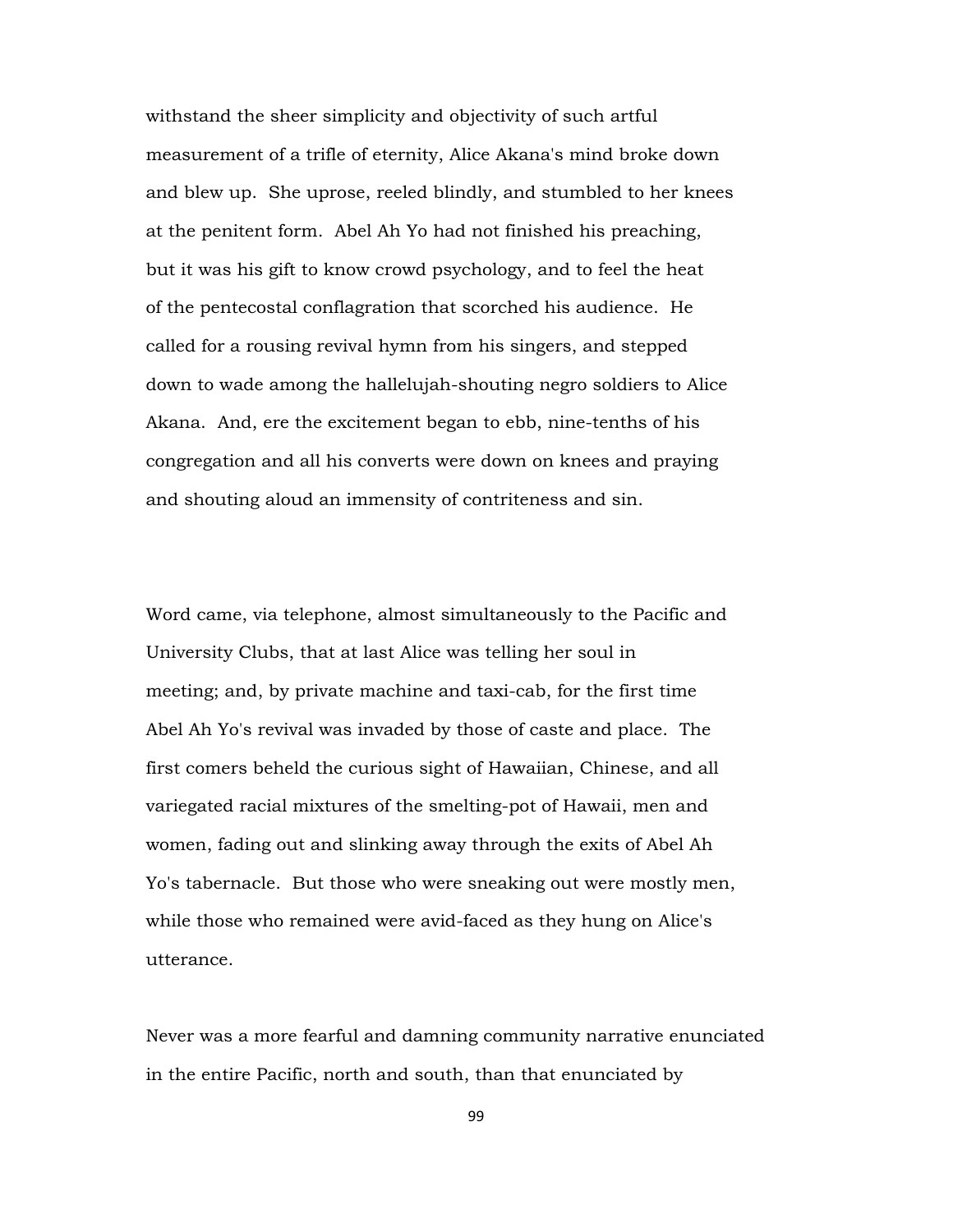Alice Akana; the penitent Phryne of Honolulu.

"Huh!" the first comers heard her saying, having already disposed of most of the venial sins of the lesser ones of her memory. "You think this man, Stephen Makekau, is the son of Moses Makekau and Minnie Ah Ling, and has a legal right to the two hundred and eight dollars he draws down each month from Parke Richards Limited, for the lease of the fish-pond to Bill Kong at Amana. Not so. Stephen Makekau is not the son of Moses. He is the son of Aaron Kama and Tillie Naone. He was given as a present, as a feeding child, to Moses and Minnie, by Aaron and Tillie. I know. Moses and Minnie and Aaron and Tillie are dead. Yet I know and can prove it. Old Mrs. Poepoe is still alive. I was present when Stephen was born, and in the night-time, when he was two months old, I myself carried him as a present to Moses and Minnie, and old Mrs. Poepoe carried the lantern. This secret has been one of my sins. It has kept me from God. Now I am free of it. Young Archie Makekau, who collects bills for the Gas Company and plays baseball in the afternoons, and drinks too much gin, should get that two hundred and eight dollars the first of each month from Parke Richards Limited. He will blow it in on gin and a Ford automobile. Stephen is a good man. Archie is no good. Also he is a liar, and he has served two sentences on the reef, and was in reform school before that. Yet God demands the truth, and Archie will get the money and make a bad use of it."

And in such fashion Alice rambled on through the experiences of her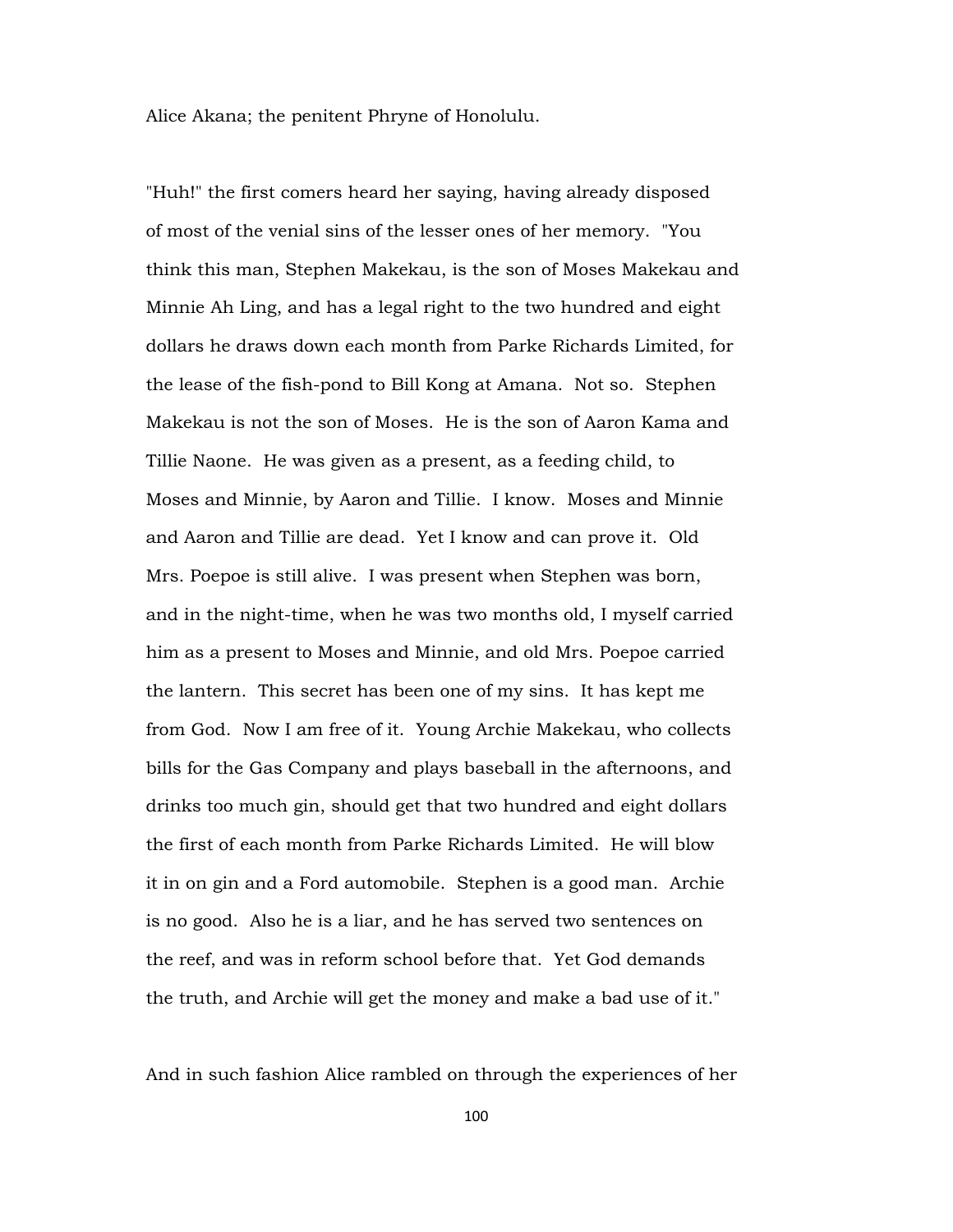long and full-packed life. And women forgot they were in the tabernacle, and men too, and faces darkened with passion as they learned for the first time the long-buried secrets of their other halves.

"The lawyers' offices will be crowded to-morrow morning," MacIlwaine, chief of detectives, paused long enough from storing away useful information to lean and mutter in Colonel Stilton's ear.

Colonel Stilton grinned affirmation, although the chief of detectives could not fail to note the ghastliness of the grin.

"There is a banker in Honolulu. You all know his name. He is 'way up, swell society because of his wife. He owns much stock in General Plantations and Inter-Island."

MacIlwaine recognized the growing portrait and forbore to chuckle.

"His name is Colonel Stilton. Last Christmas Eve he came to my house with big aloha" (love) "and gave me mortgages on my land in Iapio Valley, all cancelled, for two thousand dollars' worth. Now why did he have such big cash aloha for me? I will tell you . . . "

And tell she did, throwing the searchlight on ancient business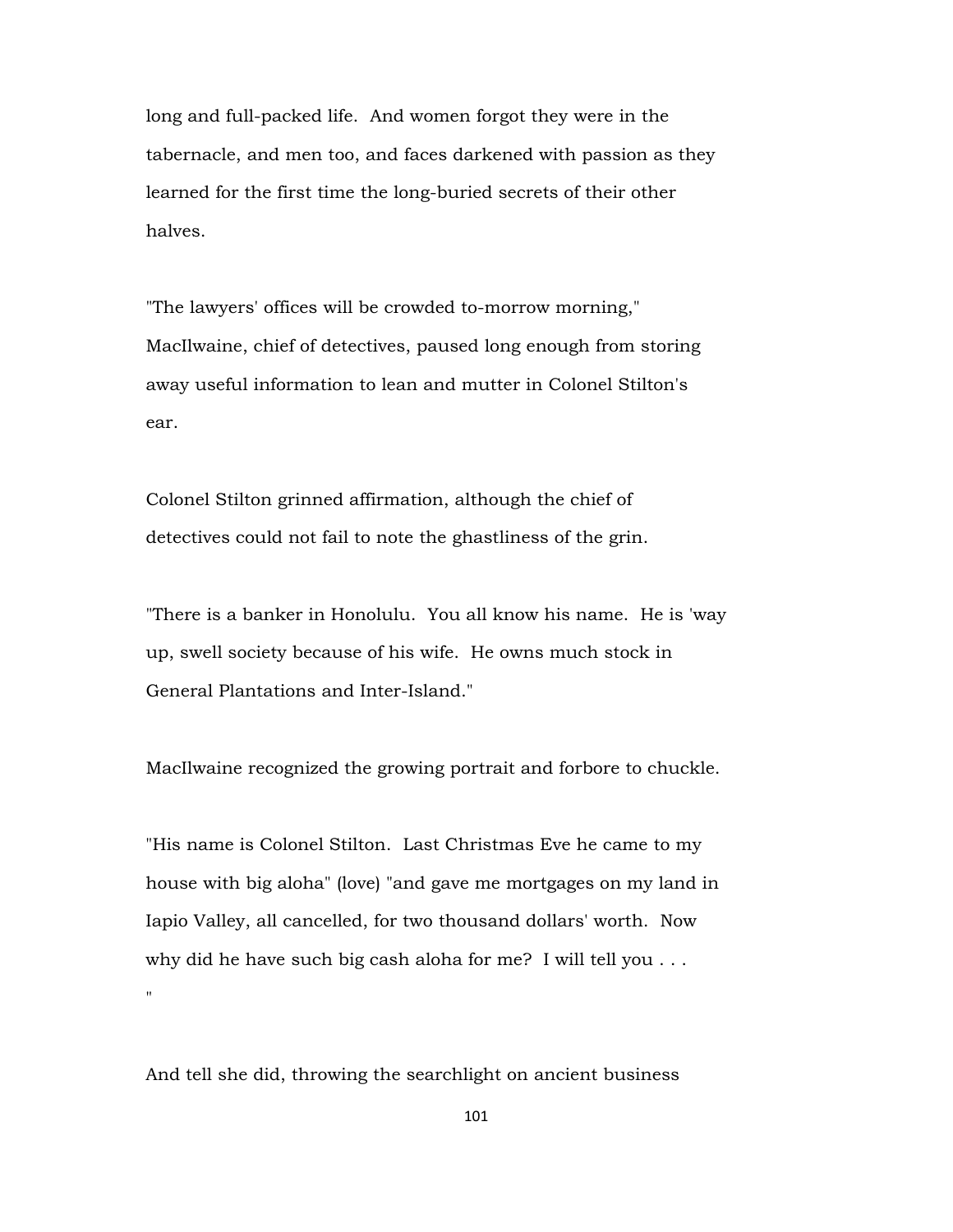transactions and political deals which from their inception had lurked in the dark.

"This," Alice concluded the episode, "has long been a sin upon my conscience, and kept my heart from God.

"And Harold Miles was that time President of the Senate, and next week he bought three town lots at Pearl Harbour, and painted his Honolulu house, and paid up his back dues in his clubs. Also the Ramsay home at Honokiki was left by will to the people if the Government would keep it up. But if the Government, after two years, did not begin to keep it up, then would it go to the Ramsay heirs, whom old Ramsay hated like poison. Well, it went to the heirs all right. Their lawyer was Charley Middleton, and he had me help fix it with the Government men. And their names were . . . " Six names, from both branches of the Legislature, Alice recited, and added: "Maybe they all painted their houses after that. For the first time have I spoken. My heart is much lighter and softer. It has been coated with an armour of house-paint against the Lord. And there is Harry Werther. He was in the Senate that time. Everybody said bad things about him, and he was never re-elected. Yet his house was not painted. He was honest. To this day his house is not painted, as everybody knows.

"There is Jim Lokendamper. He has a bad heart. I heard him, only last week, right here before you all, tell his soul. He did not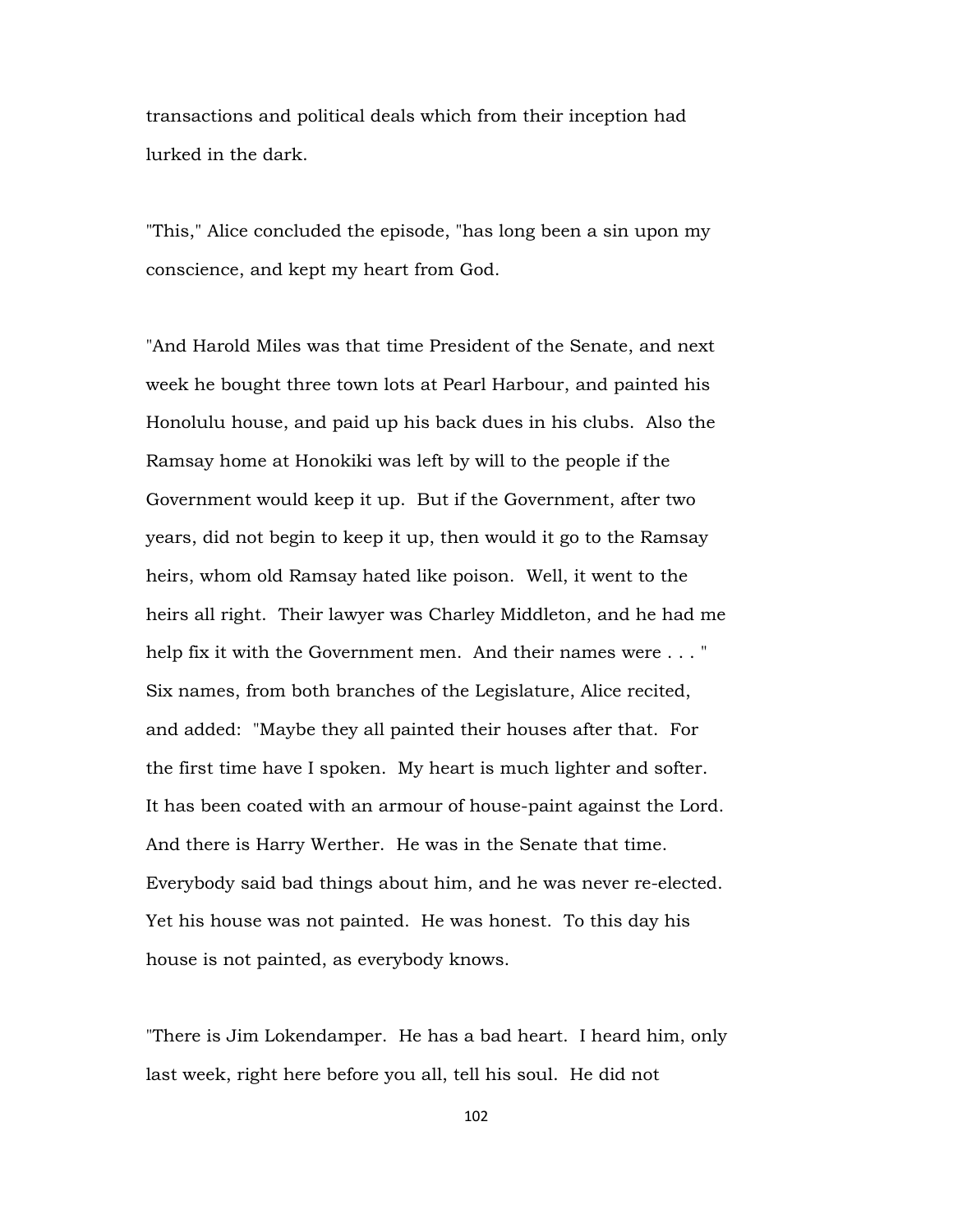tell all his soul, and he lied to God. I am not lying to God. It is a big telling, but I am telling everything. Now Azalea Akau, sitting right over there, is his wife. But Lizzie Lokendamper is his married wife. A long time ago he had the great aloha for Azalea. You think her uncle, who went to California and died, left her by will that two thousand five hundred dollars she got. Her uncle did not. I know. Her uncle cried broke in California, and Jim Lokendamper sent eighty dollars to California to bury him. Jim Lokendamper had a piece of land in Kohala he got from his mother's aunt. Lizzie, his married wife, did not know this. So he sold it to the Kohala Ditch Company and wave the twenty-five hundred to Azalea Akau--"

Here, Lizzie, the married wife, upstood like a fury long-thwarted, and, in lieu of her husband, already fled, flung herself tooth and nail on Azalea.

"Wait, Lizzie Lokendamper!" Alice cried out. "I have much weight of you on my heart and some house-paint too . . . "

And when she had finished her disclosure of how Lizzie had painted her house, Azalea was up and raging.

"Wait, Azalea Akau. I shall now lighten my heart about you. And it is not house-paint. Jim always paid that. It is your new bathtub and modern plumbing that is heavy on me . . . "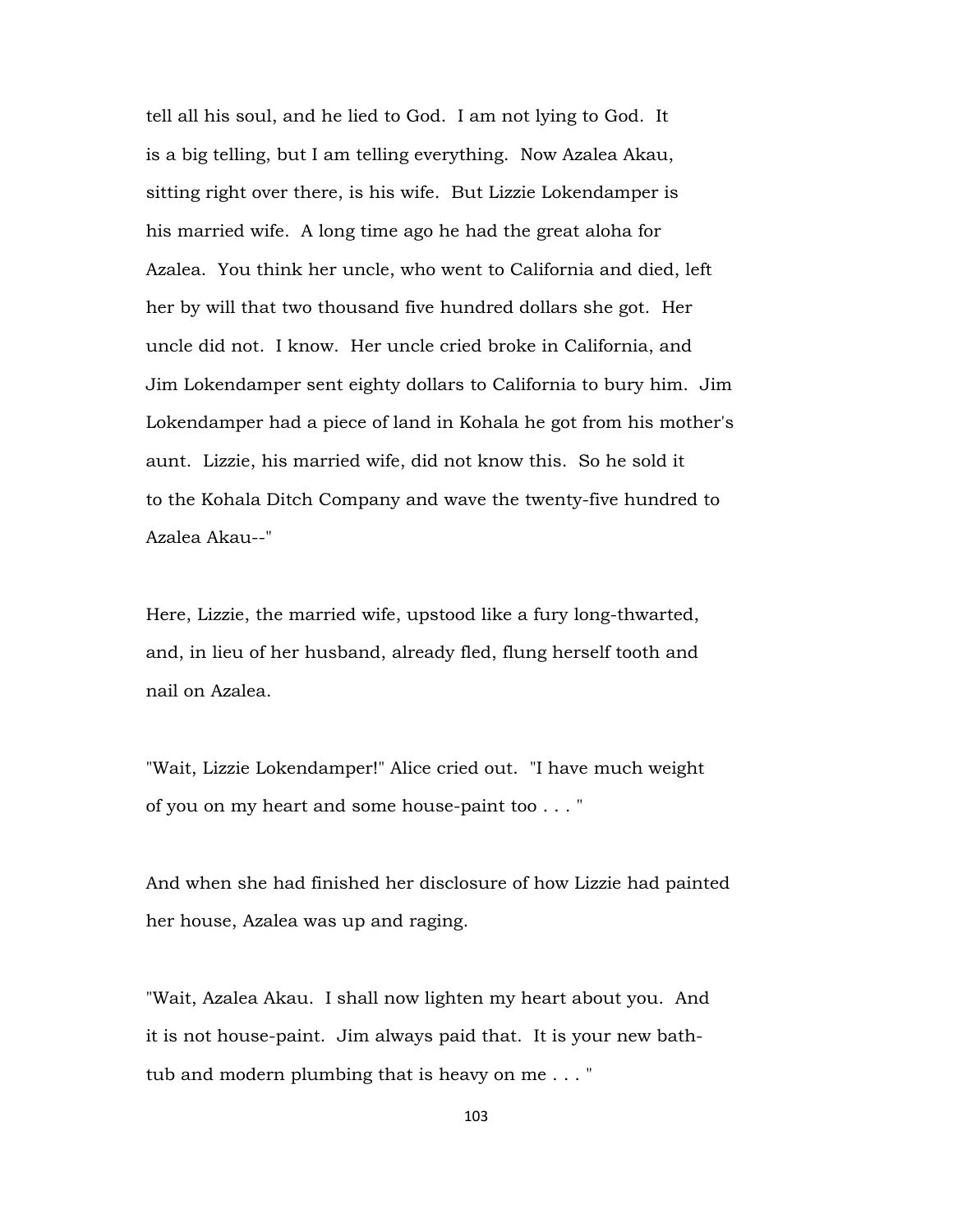Worse, much worse, about many and sundry, did Alice Akana have to say, cutting high in business, financial, and social life, as well as low. None was too high nor too low to escape; and not until two in the morning, before an entranced audience that packed the tabernacle to the doors, did she complete her recital of the personal and detailed iniquities she knew of the community in which she had lived intimately all her days. Just as she was finishing, she remembered more.

"Huh!" she sniffed. "I gave last week one lot worth eight hundred dollars cash market price to Abel Ah Yo to pay running expenses and add up in Peter's books in heaven. Where did I get that lot? You all think Mr. Fleming Jason is a good man. He is more crooked than the entrance was to Pearl Lochs before the United States Government straightened the channel. He has liver disease now; but his sickness is a judgment of God, and he will die crooked. Mr. Fleming Jason gave me that lot twenty-two years ago, when its cash market price was thirty-five dollars. Because his aloha for me was big? No. He never had aloha inside of him except for dollars.

"You listen. Mr. Fleming Jason put a great sin upon me. When Frank Lomiloli was at my house, full of gin, for which gin Mr. Fleming Jason paid me in advance five times over, I got Frank Lomiloli to sign his name to the sale paper of his town land for one hundred dollars. It was worth six hundred then. It is worth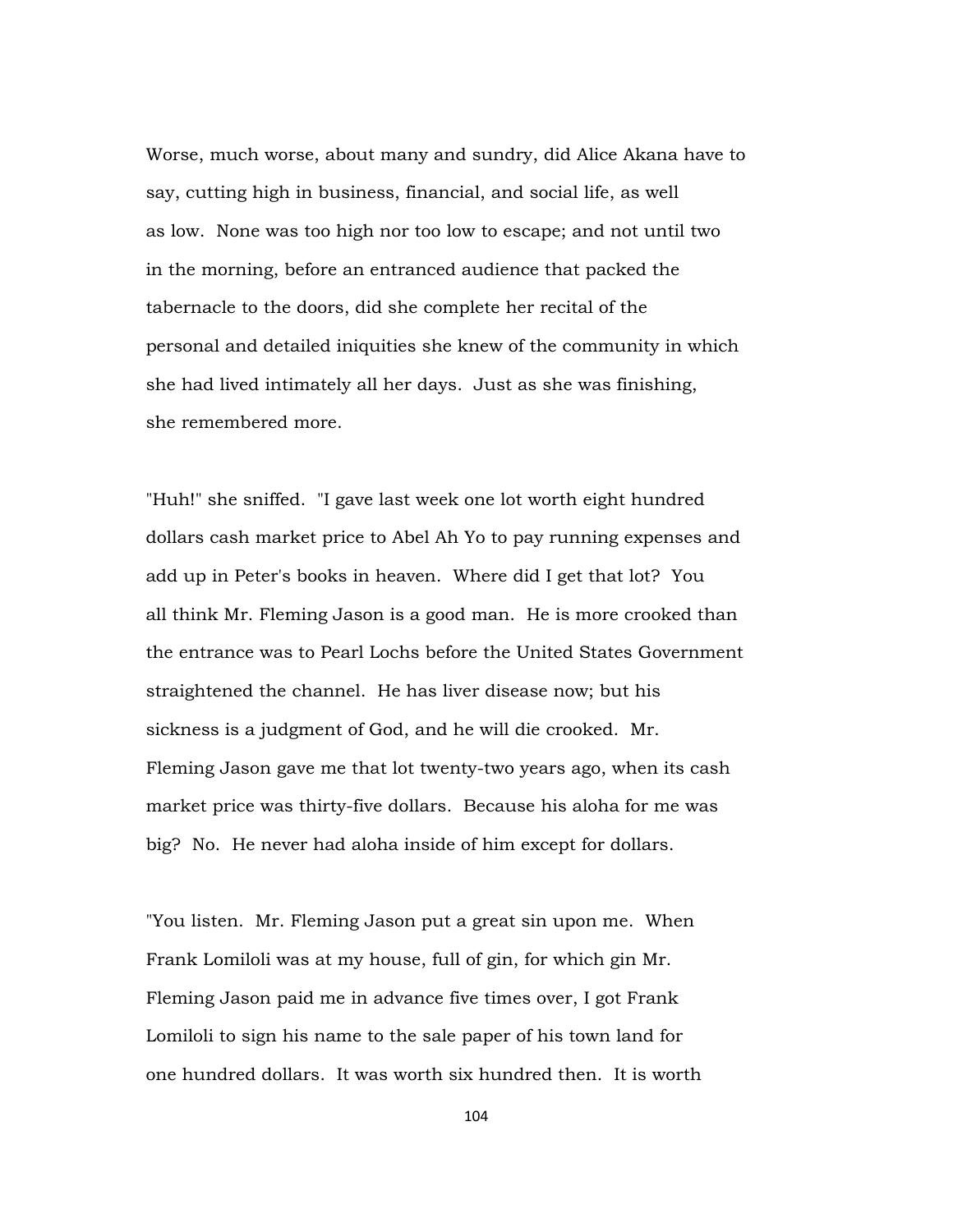twenty thousand now. Maybe you want to know where that town land is. I will tell you and remove it off my heart. It is on King Street, where is now the Come Again Saloon, the Japanese Taxicab Company garage, the Smith & Wilson plumbing shop, and the Ambrosia lee Cream Parlours, with the two more stories big Addison Lodging House overhead. And it is all wood, and always has been well painted. Yesterday they started painting it attain. But that paint will not stand between me and God. There are no more paint pots between me and my path to heaven."

The morning and evening papers of the day following held an unholy hush on the greatest news story of years; but Honolulu was half agiggle and half aghast at the whispered reports, not always basely exaggerated, that circulated wherever two Honoluluans chanced to meet.

"Our mistake," said Colonel Chilton, at the club, "was that we did not, at the very first, appoint a committee of safety to keep track of Alice's soul."

Bob Cristy, one of the younger islanders, burst into laughter, so pointed and so loud that the meaning of it was demanded.

"Oh, nothing much," was his reply. "But I heard, on my way here, that old John Ward had just been run in for drunken and disorderly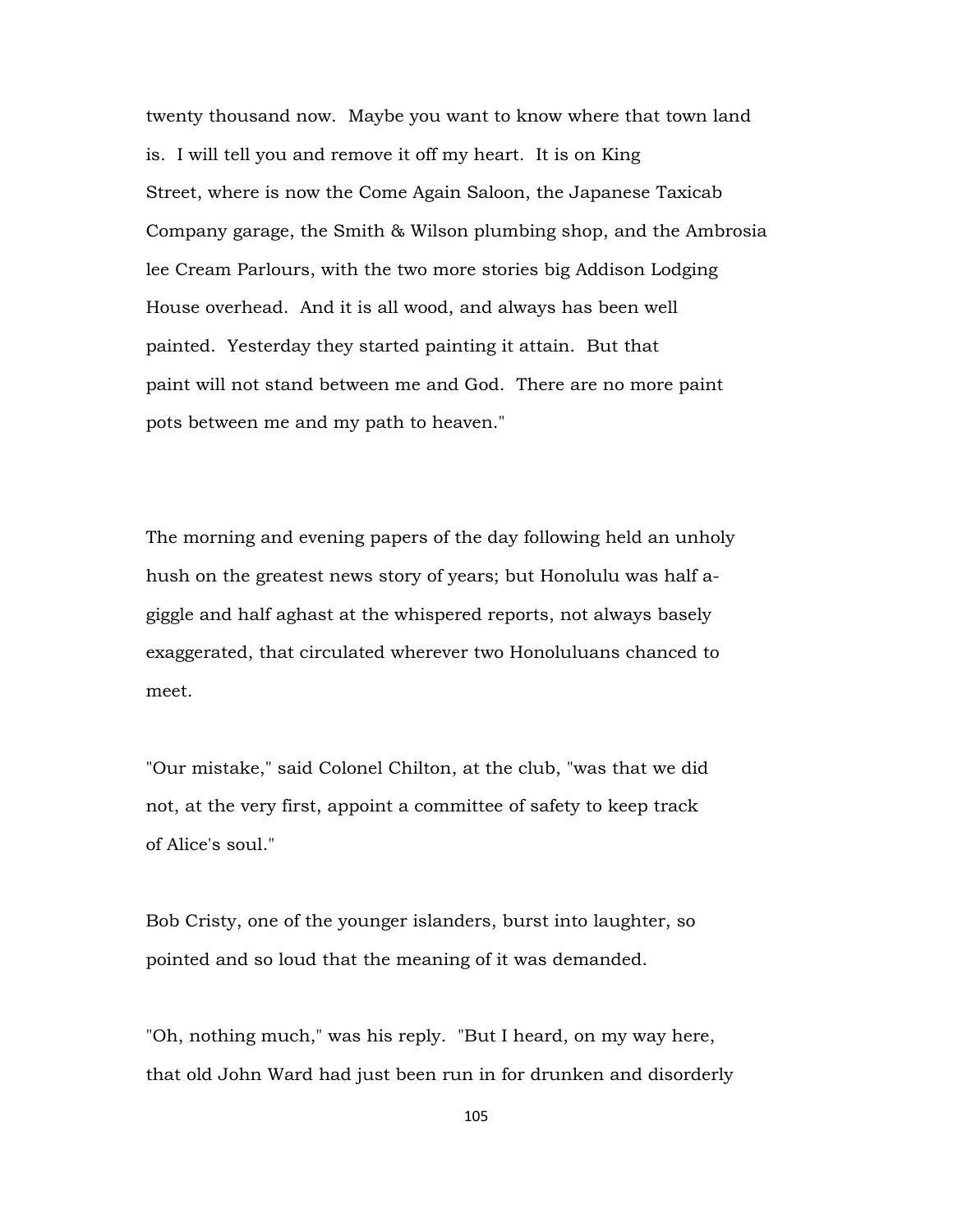conduct and for resisting an officer. Now Abel Ah Yo finetoothcombs the police court. He loves nothing better than soulsnatching a chronic drunkard."

Colonel Chilton looked at Lask Finneston, and both looked at Gary Wilkinson. He returned to them a similar look.

"The old beachcomber!" Lask Finneston cried. "The drunken old reprobate! I'd forgotten he was alive. Wonderful constitution. Never drew a sober breath except when he was shipwrecked, and, when I remember him, into every deviltry afloat. He must be going on eighty."

"He isn't far away from it," Bob Cristy nodded. "Still beachcombs, drinks when he gets the price, and keeps all his senses, though he's not spry and has to use glasses when he reads. And his memory is perfect. Now if Abel Ah Yo catches him . . . "

Gary Wilkinson cleared his throat preliminary to speech.

"Now there's a grand old man," he said. "A left-over from a forgotten age. Few of his type remain. A pioneer. A true kamaaina" (old-timer). "Helpless and in the hands of the police in his old age! We should do something for him in recognition of his yeoman work in Hawaii. His old home, I happen to know, is Sag Harbour. He hasn't seen it for over half a century. Now why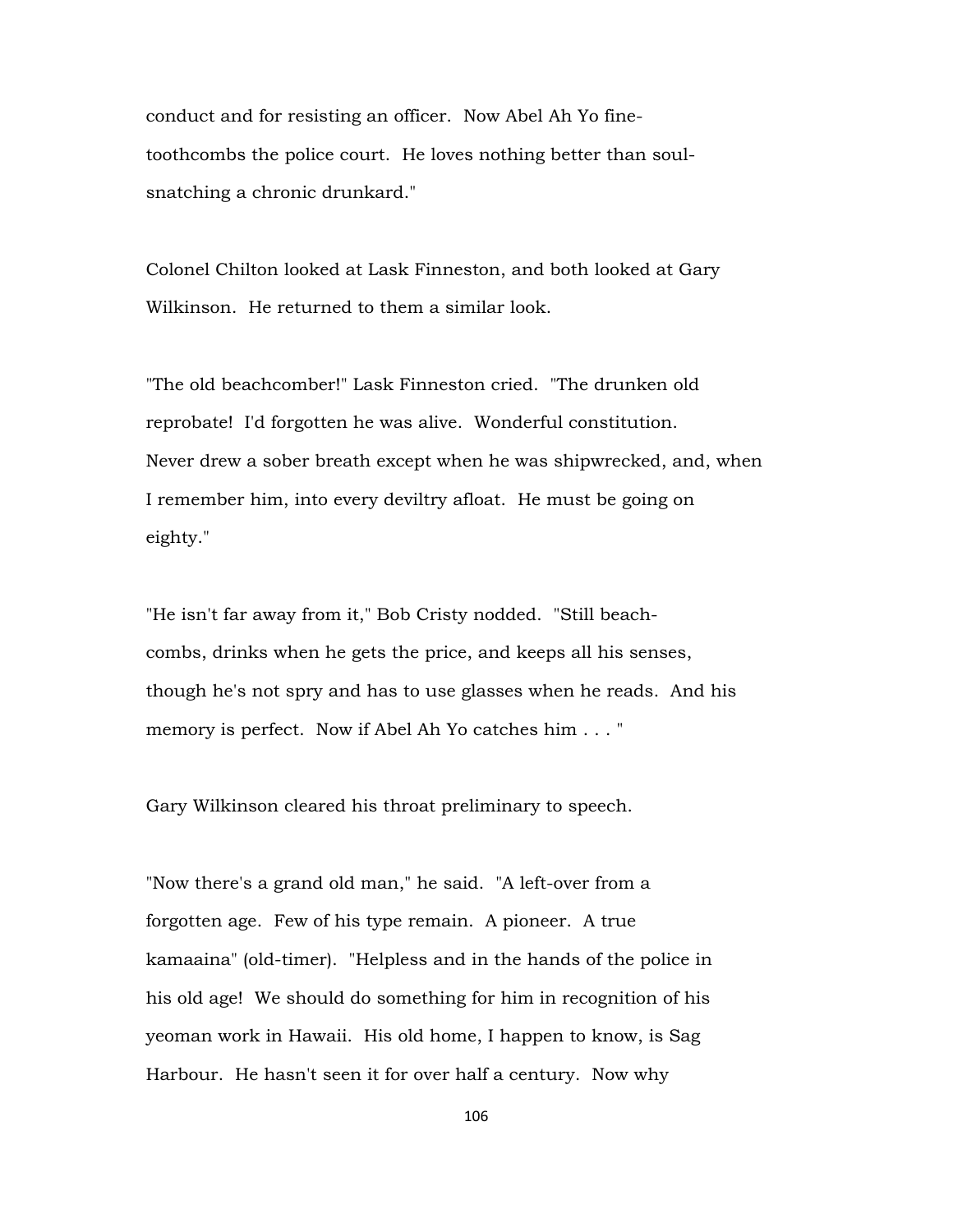shouldn't he be surprised to-morrow morning by having his fine paid, and by being presented with return tickets to Sag Harbour, and, say, expenses for a year's trip? I move a committee. I appoint Colonel Chilton, Lask Finneston, and . . . and myself. As for chairman, who more appropriate than Lask Finneston, who knew the old gentleman so well in the early days? Since there is no objection, I hereby appoint Lask Finneston chairman of the committee for the purpose of raising and donating money to pay the police-court fine and the expenses of a year's travel for that noble pioneer, John Ward, in recognition of a lifetime of devotion of energy to the upbuilding of Hawaii."

There was no dissent.

"The committee will now go into secret session," said Lask Finneston, arising and indicating the way to the library.

GLEN ELLEN, CALIFORNIA, August 30, 1916.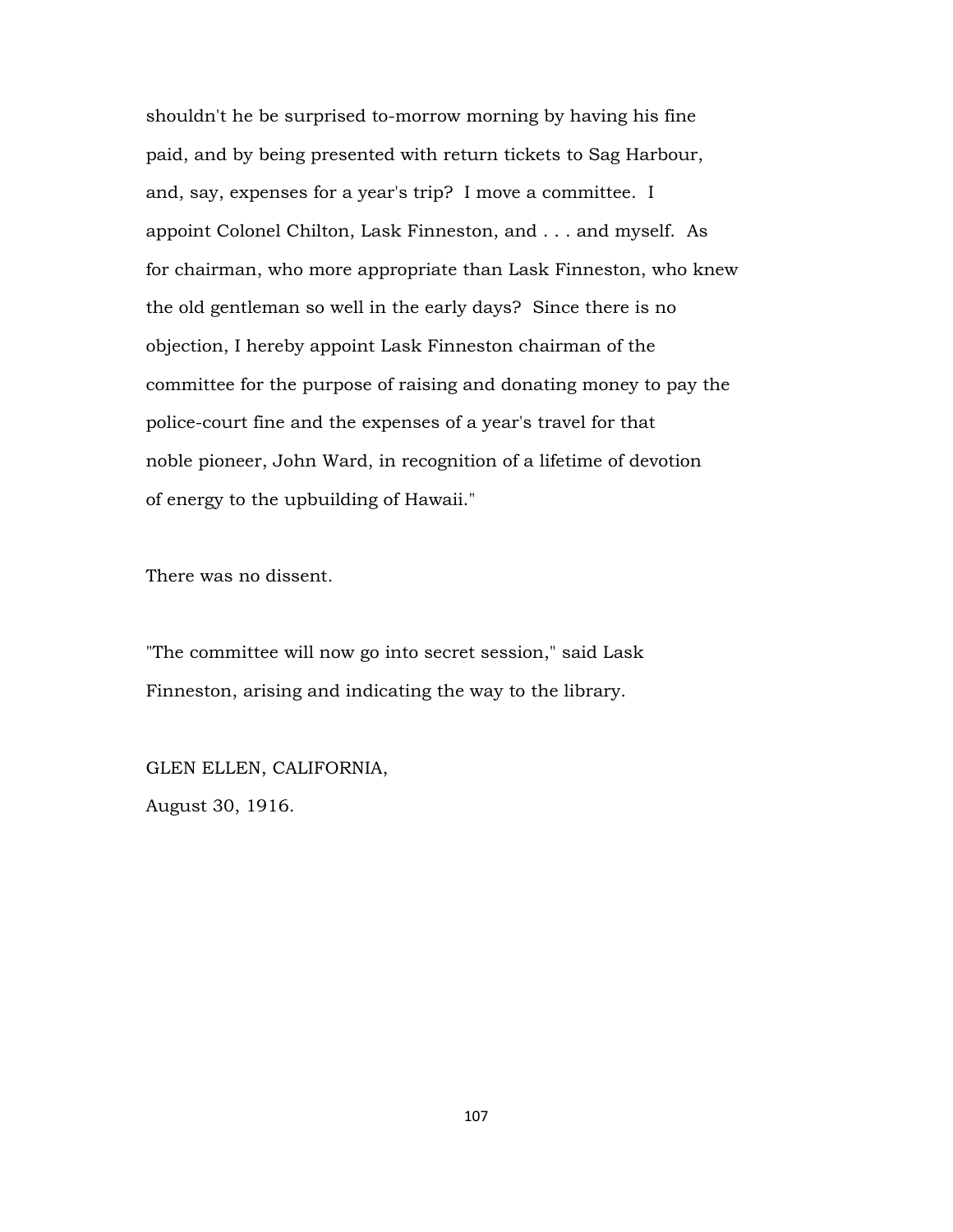They have gone down to the pit with their weapons of war, and they have laid their swords under their heads.

"It was a sad thing to see the old lady revert."

Prince Akuli shot an apprehensive glance sideward to where, under the shade of a kukui tree, an old wahine (Hawaiian woman) was just settling herself to begin on some work in hand.

"Yes," he nodded half-sadly to me, "in her last years Hiwilani went back to the old ways, and to the old beliefs--in secret, of course. And, BELIEVE me, she was some collector herself. You should have seen her bones. She had them all about her bedroom, in big jars, and they constituted most all her relatives, except a half-dozen or so that Kanau beat her out of by getting to them first. The way the pair of them used to quarrel about those bones was aweinspiring. And it gave me the creeps, when I was a boy, to go into that big, for-ever-twilight room of hers, and know that in this jar was all that remained of my maternal grand-aunt, and that in that jar was my great-grandfather, and that in all the jars were the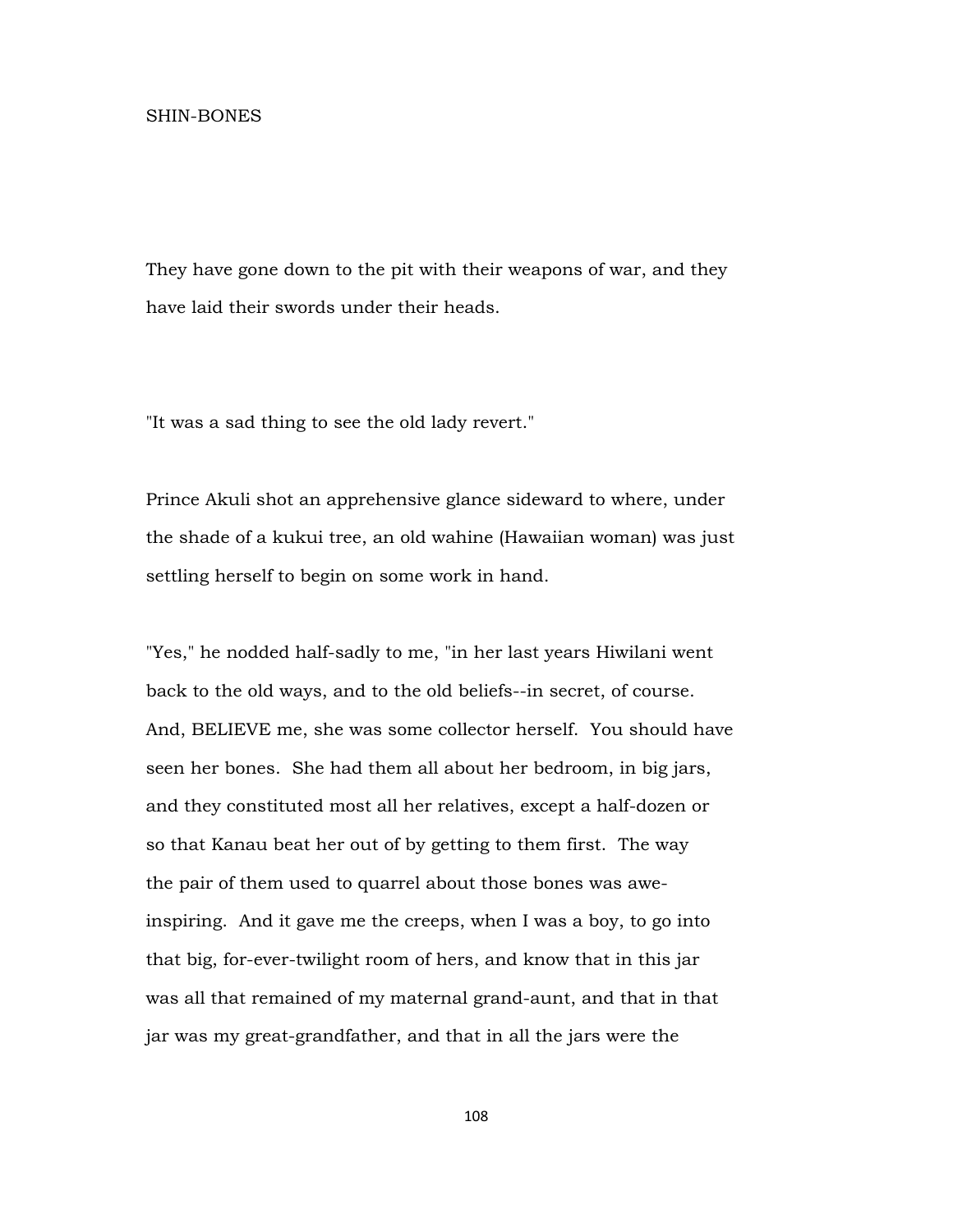preserved bone-remnants of the shadowy dust of the ancestors whose seed had come down and been incorporated in the living, breathing me. Hiwilani had gone quite native at the last, sleeping on mats on the hard floor--she'd fired out of the room the great, royal, canopied four-poster that had been presented to her grandmother by Lord Byron, who was the cousin of the Don Juan Byron and came here in the frigate Blonde in 1825.

"She went back to all native, at the last, and I can see her yet, biting a bite out of the raw fish ere she tossed them to her women to eat. And she made them finish her poi, or whatever else she did not finish of herself. She--"

But he broke off abruptly, and by the sensitive dilation of his nostrils and by the expression of his mobile features I saw that he had read in the air and identified the odour that offended him.

"Deuce take it!" he cried to me. "It stinks to heaven. And I shall be doomed to wear it until we're rescued."

There was no mistaking the object of his abhorrence. The ancient crone was making a dearest-loved lei (wreath) of the fruit of the hala which is the screw-pine or pandanus of the South Pacific. She was cutting the many sections or nut-envelopes of the fruit into fluted bell-shapes preparatory to stringing them on the twisted and tough inner bark of the hau tree. It certainly smelled to heaven,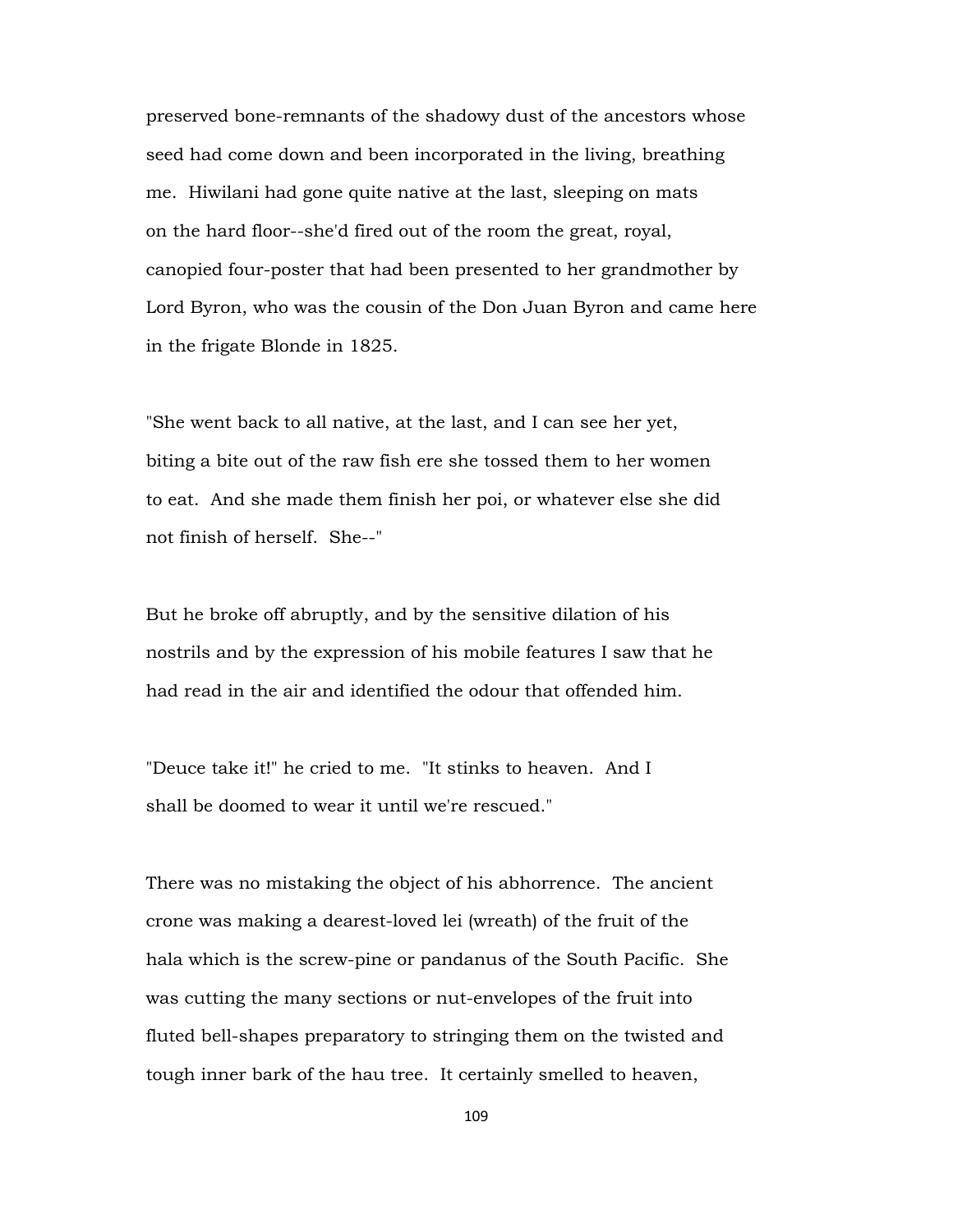but, to me, a malahini (new-comer), the smell was wine-woody and fruit-juicy and not unpleasant.

Prince Akuli's limousine had broken an axle a quarter of a mile away, and he and I had sought shelter from the sun in this veritable bowery of a mountain home. Humble and grass-thatched was the house, but it stood in a treasure-garden of begonias that sprayed their delicate blooms a score of feet above our heads, that were like trees, with willowy trunks of trees as thick as a man's arm. Here we refreshed ourselves with drinking-coconuts, while a cowboy rode a dozen miles to the nearest telephone and summoned a machine from town. The town itself we could see, the Lakanaii metropolis of Olokona, a smudge of smoke on the shore-line, as we looked down across the miles of cane-fields, the billow-wreathed reef-lines, and the blue haze of ocean to where the island of Oahu shimmered like a dim opal on the horizon.

Maui is the Valley Isle of Hawaii, and Kauai the Garden Isle; but Lakanaii, lying abreast of Oahu, is recognized in the present, and was known of old and always, as the Jewel Isle of the group. Not the largest, nor merely the smallest, Lakanaii is conceded by all to be the wildest, the most wildly beautiful, and, in its size, the richest of all the islands. Its sugar tonnage per acre is the highest, its mountain beef-cattle the fattest, its rainfall the most generous without ever being disastrous. It resembles Kauai in that it is the first-formed and therefore the oldest island, so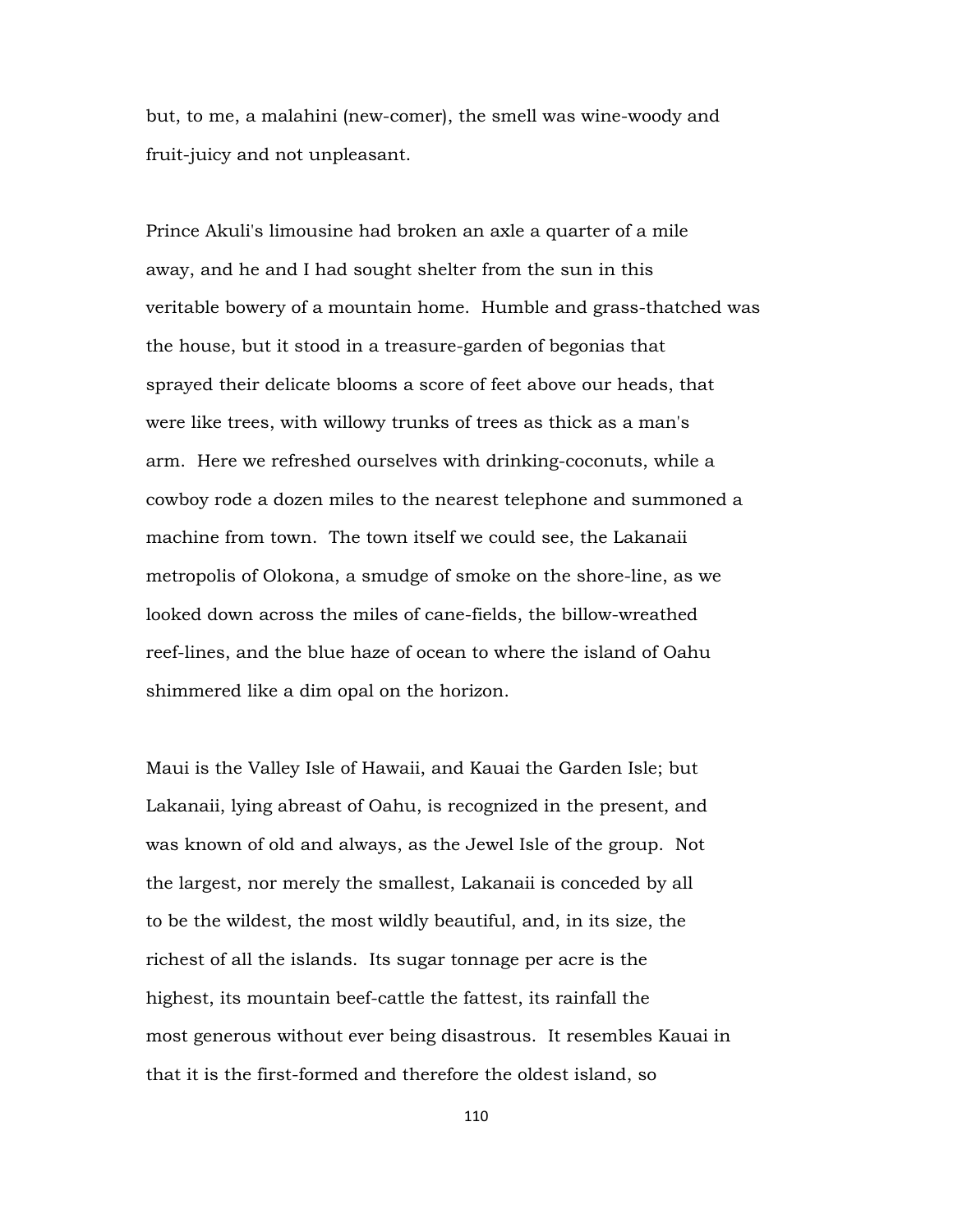that it had had time sufficient to break down its lava rock into the richest soil, and to erode the canyons between the ancient craters until they are like Grand Canyons of the Colorado, with numberless waterfalls plunging thousands of feet in the sheer or dissipating into veils of vapour, and evanescing in mid-air to descend softly and invisibly through a mirage of rainbows, like so much dew or gentle shower, upon the abyss-floors.

Yet Lakanaii is easy to describe. But how can one describe Prince Akuli? To know him is to know all Lakanaii most thoroughly. In addition, one must know thoroughly a great deal of the rest of the world. In the first place, Prince Akuli has no recognized nor legal right to be called "Prince." Furthermore, "Akuli" means the "squid." So that Prince Squid could scarcely be the dignified title of the straight descendant of the oldest and highest aliis (high chiefs) of Hawaii--an old and exclusive stock, wherein, in the ancient way of the Egyptian Pharaohs, brothers and sisters had even wed on the throne for the reason that they could not marry beneath rank, that in all their known world there was none of higher rank, and that, at every hazard, the dynasty must be perpetuated.

I have heard Prince Akuli's singing historians (inherited from his father) chanting their interminable genealogies, by which they demonstrated that he was the highest alii in all Hawaii. Beginning with Wakea, who is their Adam, and with Papa, their Eve, through as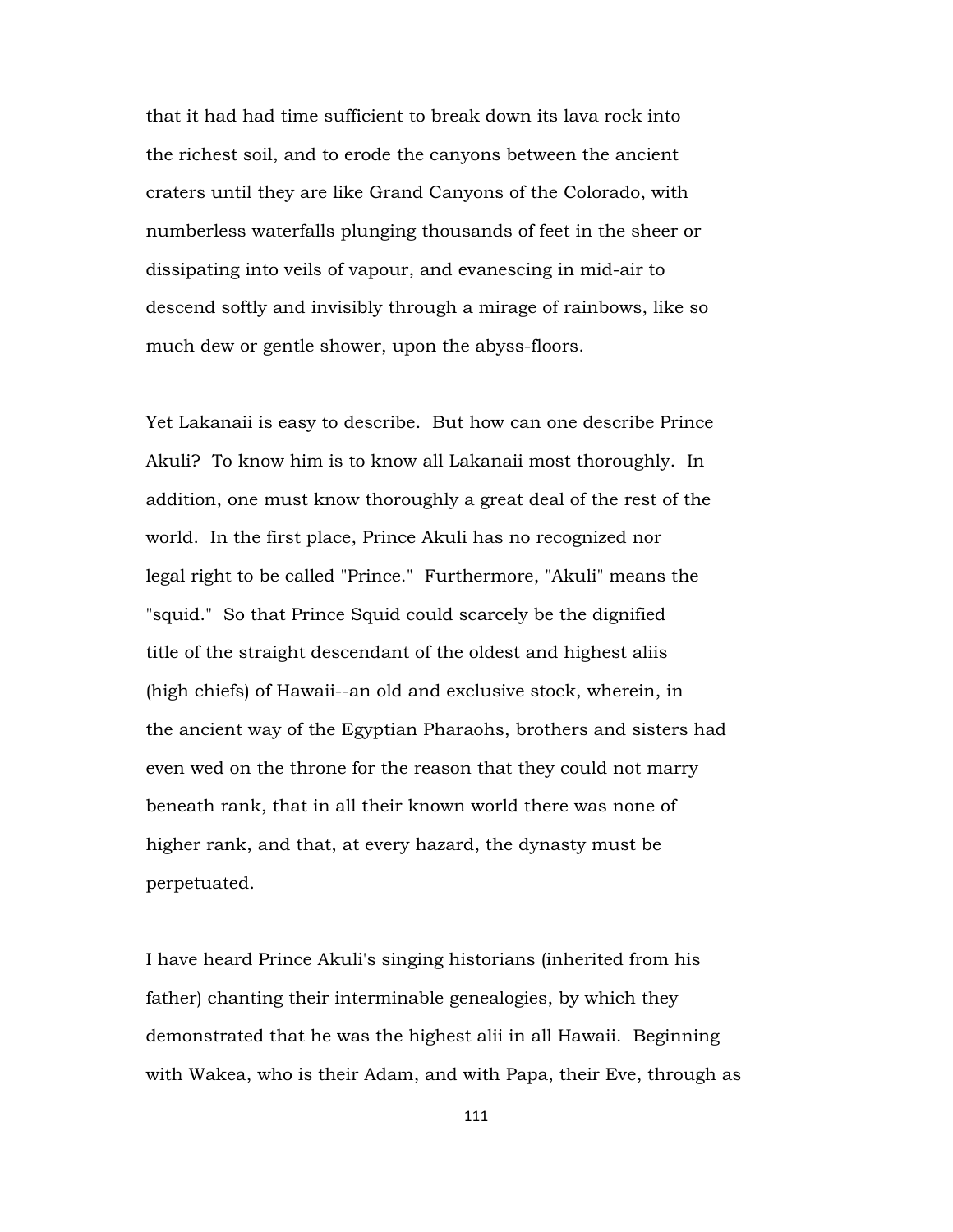many generations as there are letters in our alphabet they trace down to Nanakaoko, the first ancestor born in Hawaii and whose wife was Kahihiokalani. Later, but always highest, their generations split from the generations of Ua, who was the founder of the two distinct lines of the Kauai and Oahu kings.

In the eleventh century A.D., by the Lakanaii historians, at the time brothers and sisters mated because none existed to excel them, their rank received a boost of new blood of rank that was next to heaven's door. One Hoikemaha, steering by the stars and the ancient traditions, arrived in a great double-canoe from Samoa. He married a lesser alii of Lakanaii, and when his three sons were grown, returned with them to Samoa to bring back his own youngest brother. But with him he brought back Kumi, the son of Tui Manua, which latter's rank was highest in all Polynesia, and barely second to that of the demigods and gods. So the estimable seed of Kumi, eight centuries before, had entered into the aliis of Lakanaii, and been passed down by them in the undeviating line to reposit in Prince Akuli.

Him I first met, talking with an Oxford accent, in the officers' mess of the Black Watch in South Africa. This was just before that famous regiment was cut to pieces at Magersfontein. He had as much right to be in that mess as he had to his accent, for he was Oxford-educated and held the Queen's Commission. With him, as his guest, taking a look at the war, was Prince Cupid, so nicknamed,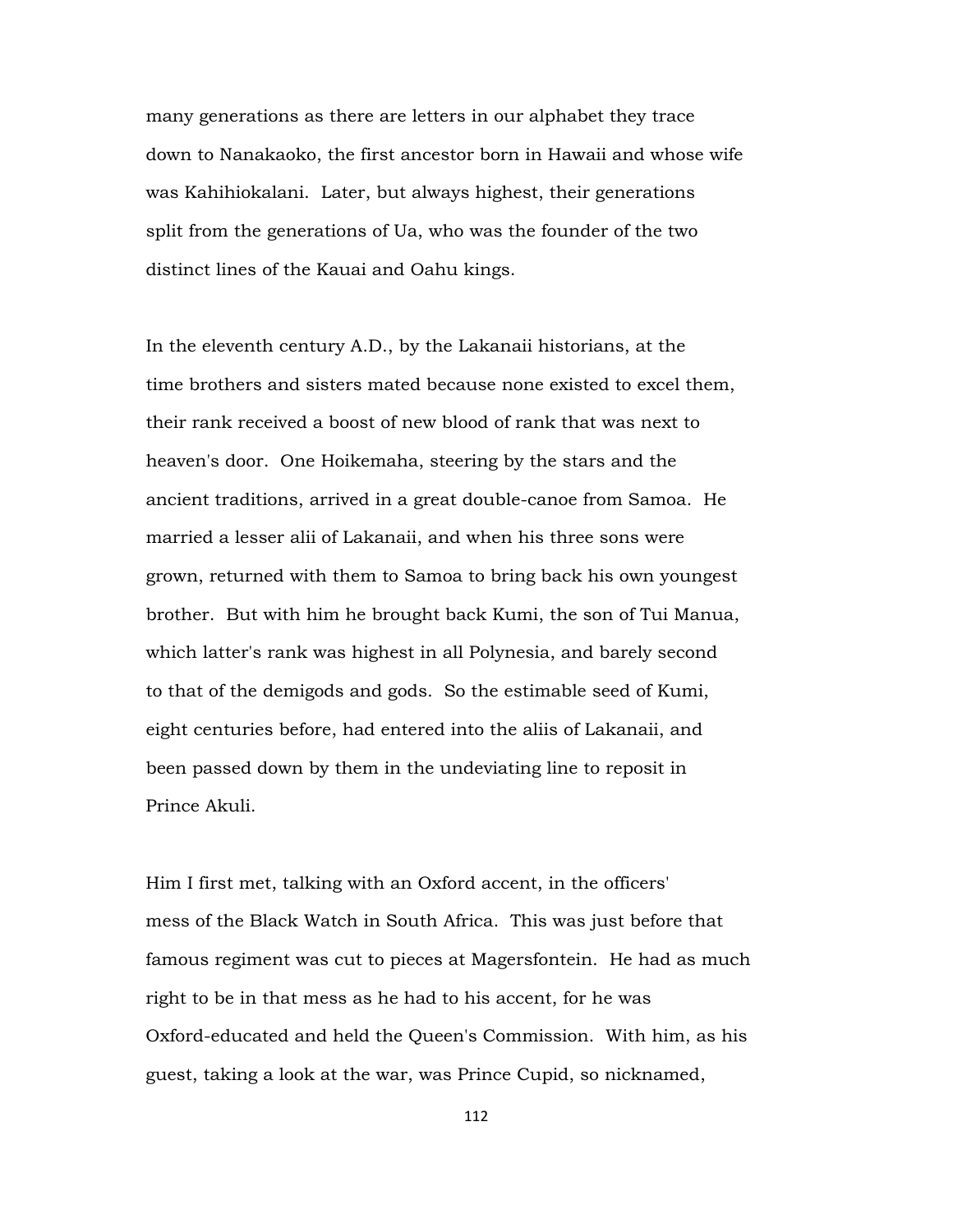but the true prince of all Hawaii, including Lakanaii, whose real and legal title was Prince Jonah Kuhio Kalanianaole, and who might have been the living King of Hawaii Nei had it not been for the haole (white man) Revolution and Annexation--this, despite the fact that Prince Cupid's alii genealogy was lesser to the heaven-boosted genealogy of Prince Akuli. For Prince Akuli might have been King of Lakanaii, and of all Hawaii, perhaps, had not his grandfather been soundly thrashed by the first and greatest of the Kamehamehas.

This had occurred in the year 1810, in the booming days of the sandalwood trade, and in the same year that the King of Kauai came in, and was good, and ate out of Kamehameha's hand. Prince Akuli's grandfather, in that year, had received his trouncing and subjugating because he was "old school." He had not imaged island empire in terms of gunpowder and haole gunners. Kamehameha, farther-visioned, had annexed the service of haoles, including such men as Isaac Davis, mate and sole survivor of the massacred crew of the schooner Fair American, and John Young, captured boatswain of the snow Eleanor. And Isaac Davis, and John Young, and others of their waywardly adventurous ilk, with six-pounder brass carronades from the captured Iphigenia and Fair American, had destroyed the war canoes and shattered the morale of the King of Lakanaii's landfighters, receiving duly in return from Kamehameha, according to agreement: Isaac Davis, six hundred mature and fat hogs; John Young, five hundred of the same described pork on the hoof that was split.

113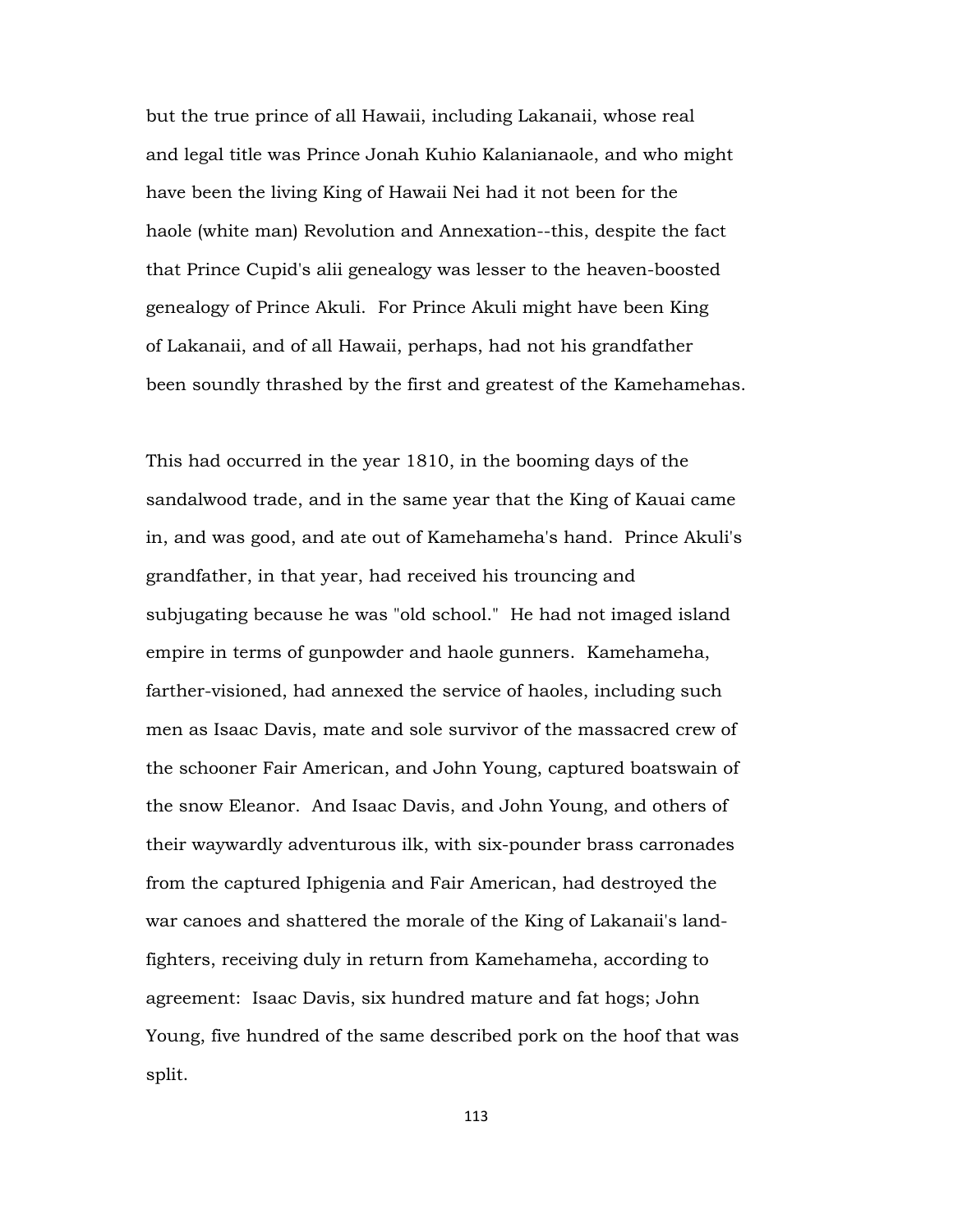And so, out of all incests and lusts of the primitive cultures and beast-man's gropings toward the stature of manhood, out of all red murders, and brute battlings, and matings with the younger brothers of the demigods, world-polished, Oxford-accented, twentieth century to the tick of the second, comes Prince Akuli, Prince Squid, pureveined Polynesian, a living bridge across the thousand centuries, comrade, friend, and fellow-traveller out of his wrecked seventhousand-dollar limousine, marooned with me in a begonia paradise fourteen hundred feet above the sea, and his island metropolis of Olokona, to tell me of his mother, who reverted in her old age to ancientness of religious concept and ancestor worship, and collected and surrounded herself with the charnel bones of those who had been her forerunners back in the darkness of time.

"King Kalakaua started this collecting fad, over on Oahu," Prince Akuli continued. "And his queen, Kapiolani, caught the fad from him. They collected everything--old makaloa mats, old tapas, old calabashes, old double-canoes, and idols which the priests had saved from the general destruction in 1819. I haven't seen a pearl-shell fish-hook in years, but I swear that Kalakaua accumulated ten thousand of them, to say nothing of human jaw-bone fish-hooks, and feather cloaks, and capes and helmets, and stone adzes, and poi-pounders of phallic design. When he and Kapiolani made their royal progresses around the islands, their hosts had to hide away their personal relics. For to the king, in theory,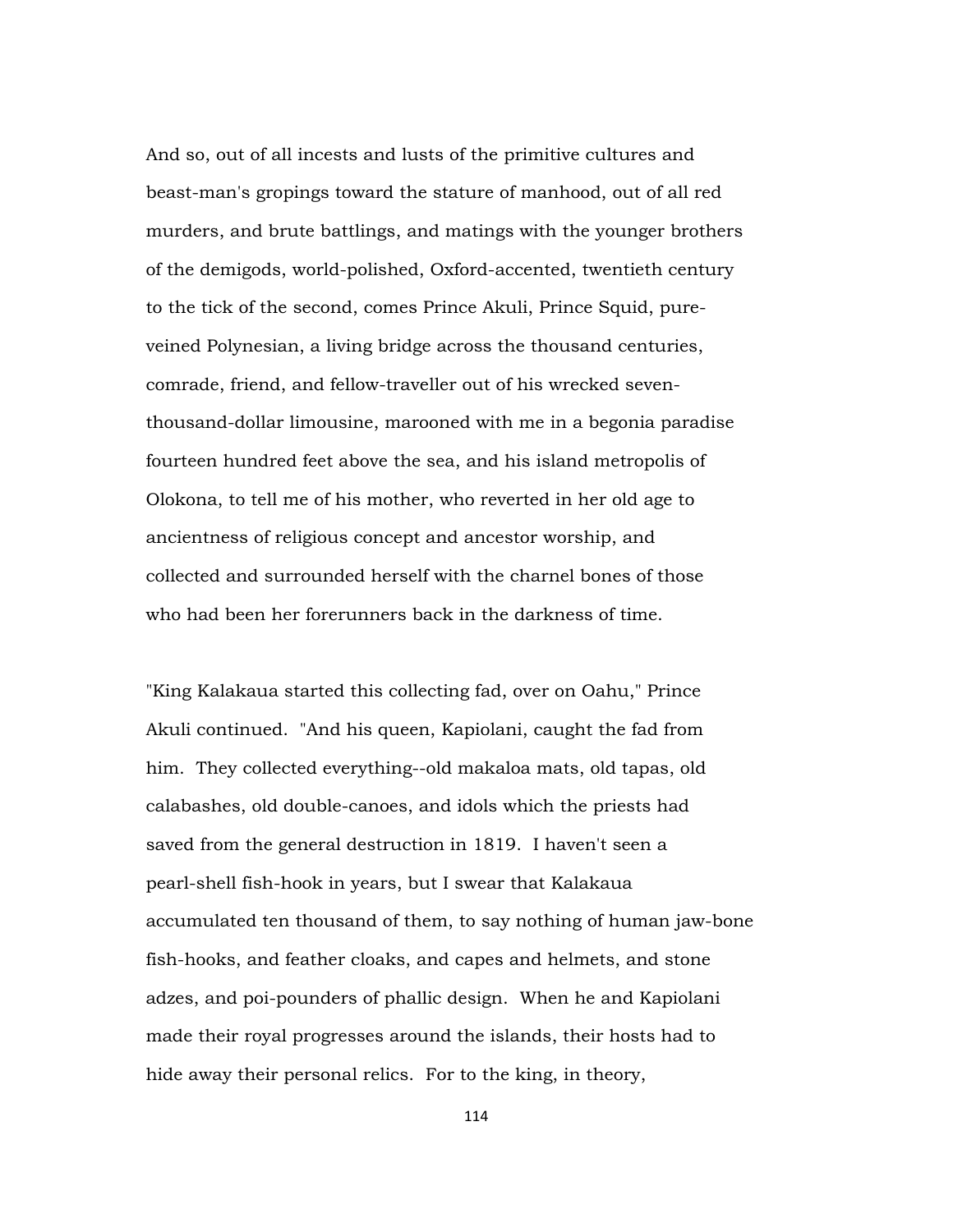belongs all property of his people; and with Kalakaua, when it came to the old things, theory and practice were one.

"From him my father, Kanau, got the collecting bee in his bonnet, and Hiwilani was likewise infected. But father was modern to his finger-tips. He believed neither in the gods of the kahunas" (priests) "nor of the missionaries. He didn't believe in anything except sugar stocks, horse-breeding, and that his grandfather had been a fool in not collecting a few Isaac Davises and John Youngs and brass carronades before he went to war with Kamehameha. So he collected curios in the pure collector's spirit; but my mother took it seriously. That was why she went in for bones. I remember, too, she had an ugly old stone-idol she used to yammer to and crawl around on the floor before. It's in the Deacon Museum now. I sent it there after her death, and her collection of bones to the Royal Mausoleum in Olokona.

"I don't know whether you remember her father was Kaaukuu. Well, he was, and he was a giant. When they built the Mausoleum, his bones, nicely cleaned and preserved, were dug out of their hidingplace, and placed in the Mausoleum. Hiwilani had an old retainer, Ahuna. She stole the key from Kanau one night, and made Ahuna go and steal her father's bones out of the Mausoleum. I know. And he must have been a giant. She kept him in one of her big jars. One day, when I was a tidy size of a lad, and curious to know if Kaaukuu was as big as tradition had him, I fished his intact lower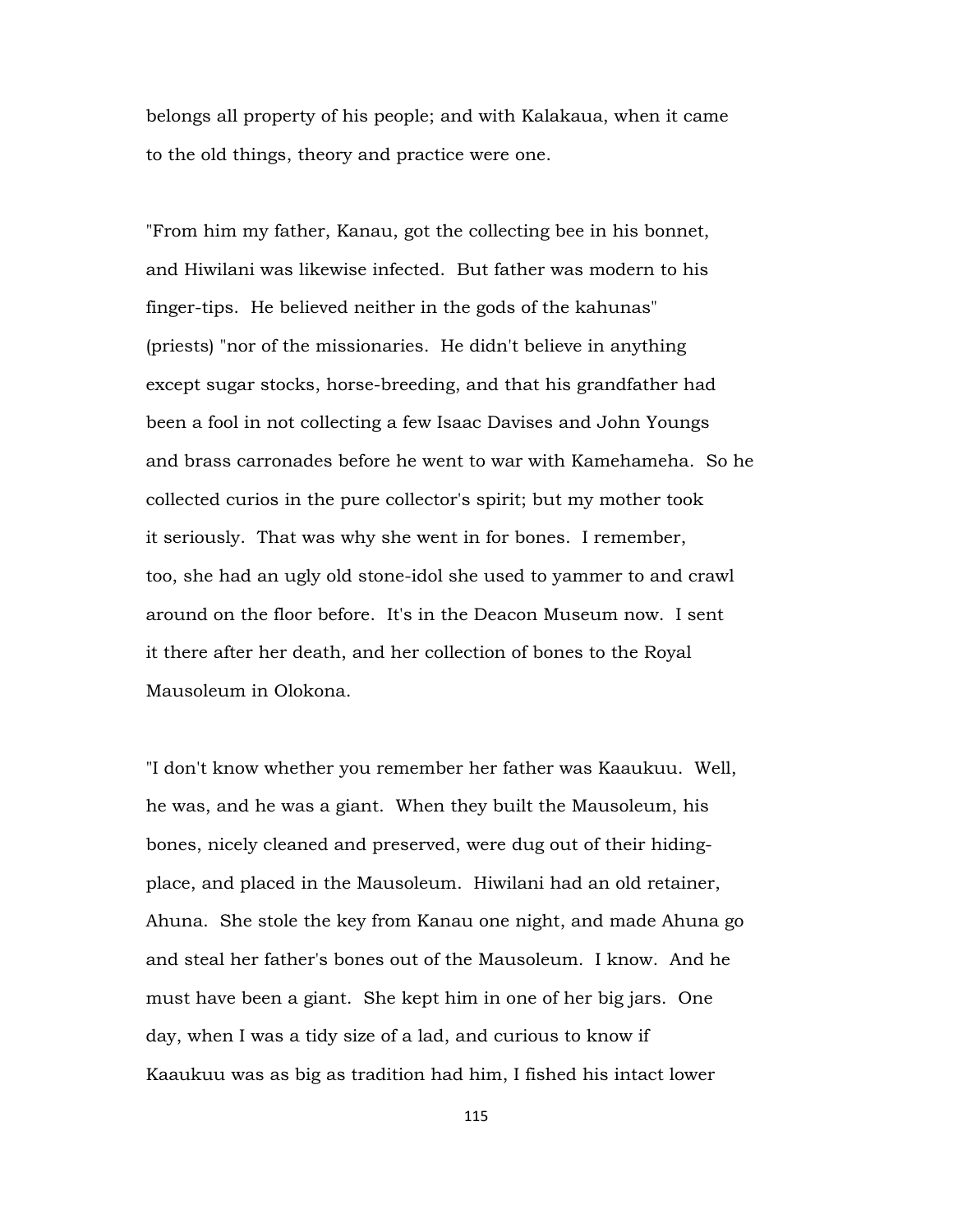jaw out of the jar, and the wrappings, and tried it on. I stuck my head right through it, and it rested around my neck and on my shoulders like a horse collar. And every tooth was in the jaw, whiter than porcelain, without a cavity, the enamel unstained and unchipped. I got the walloping of my life for that offence, although she had to call old Ahuna in to help give it to me. But the incident served me well. It won her confidence in me that I was not afraid of the bones of the dead ones, and it won for me my Oxford education. As you shall see, if that car doesn't arrive first.

"Old Ahuna was one of the real old ones with the hall-mark on him and branded into him of faithful born-slave service. He knew more about my mother's family, and my father's, than did both of them put together. And he knew, what no living other knew, the burialplace of centuries, where were hid the bones of most of her ancestors and of Kanau's. Kanau couldn't worm it out of the old fellow, who looked upon Kanau as an apostate.

"Hiwilani struggled with the old codger for years. How she ever succeeded is beyond me. Of course, on the face of it, she was faithful to the old religion. This might have persuaded Ahuna to loosen up a little. Or she may have jolted fear into him; for she knew a lot of the line of chatter of the old Huni sorcerers, and she could make a noise like being on terms of utmost intimacy with Uli, who is the chiefest god of sorcery of all the sorcerers. She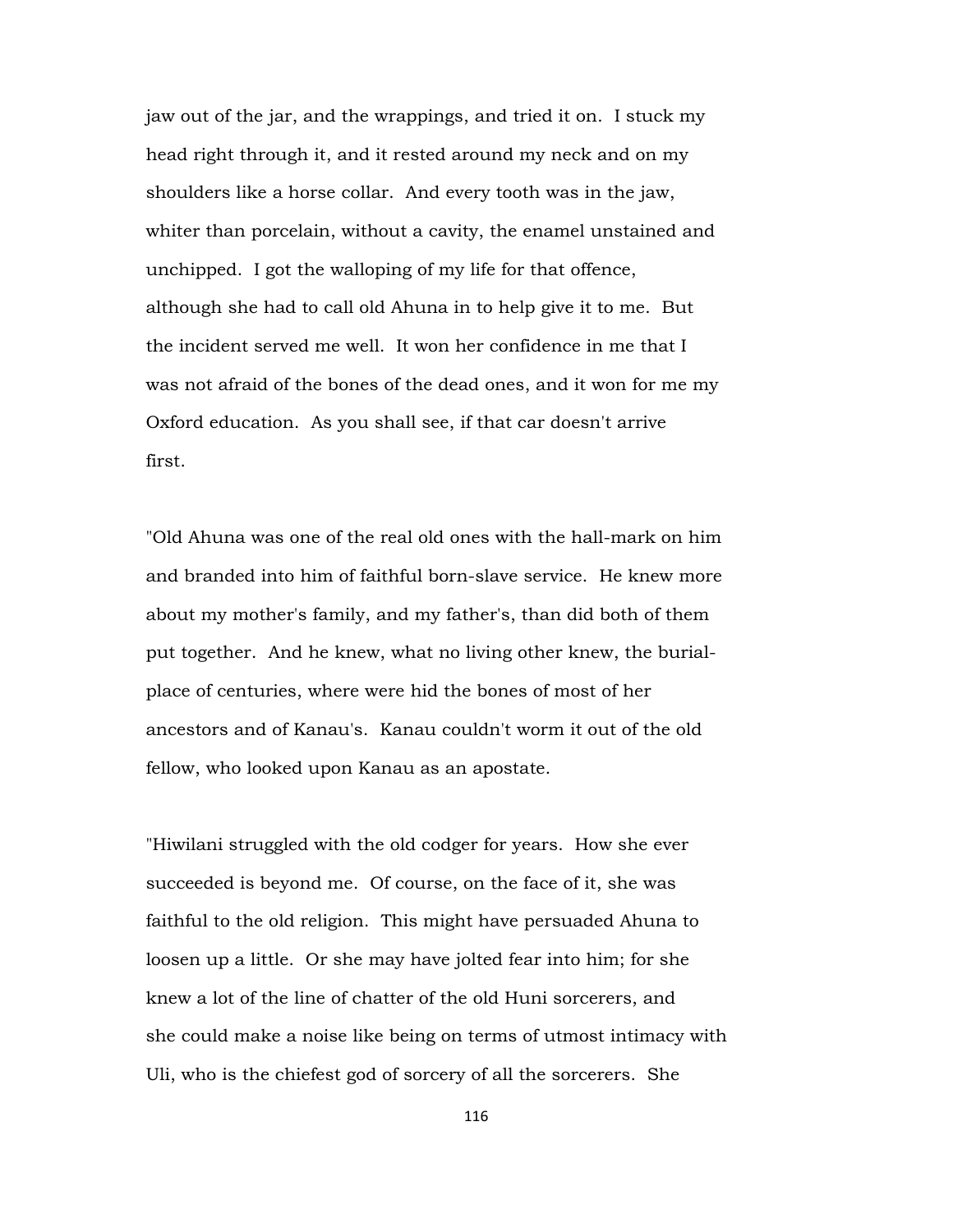could skin the ordinary kahuna lapaau" (medicine man) "when it came to praying to Lonopuha and Koleamoku; read dreams and visions and signs and omens and indigestions to beat the band; make the practitioners under the medicine god, Maiola, look like thirty cents; pull off a pule hee incantation that would make them dizzy; and she claimed to a practice of kahuna hoenoho, which is modern spiritism, second to none. I have myself seen her drink the wind, throw a fit, and prophesy. The aumakuas were brothers to her when she slipped offerings to them across the altars of the ruined heiaus" (temples) "with a line of prayer that was as unintelligible to me as it was hair-raising. And as for old Ahuna, she could make him get down on the floor and yammer and bite himself when she pulled the real mystery dope on him.

"Nevertheless, my private opinion is that it was the anaana stuff that got him. She snipped off a lock of his hair one day with a pair of manicure scissors. This lock of hair was what we call the maunu, meaning the bait. And she took jolly good care to let him know she had that bit of his hair. Then she tipped it off to him that she had buried it, and was deeply engaged each night in her offerings and incantations to Uli."

"That was the regular praying-to-death?" I queried in the pause of Prince Akuli's lighting his cigarette.

"Sure thing," he nodded. "And Ahuna fell for it. First he tried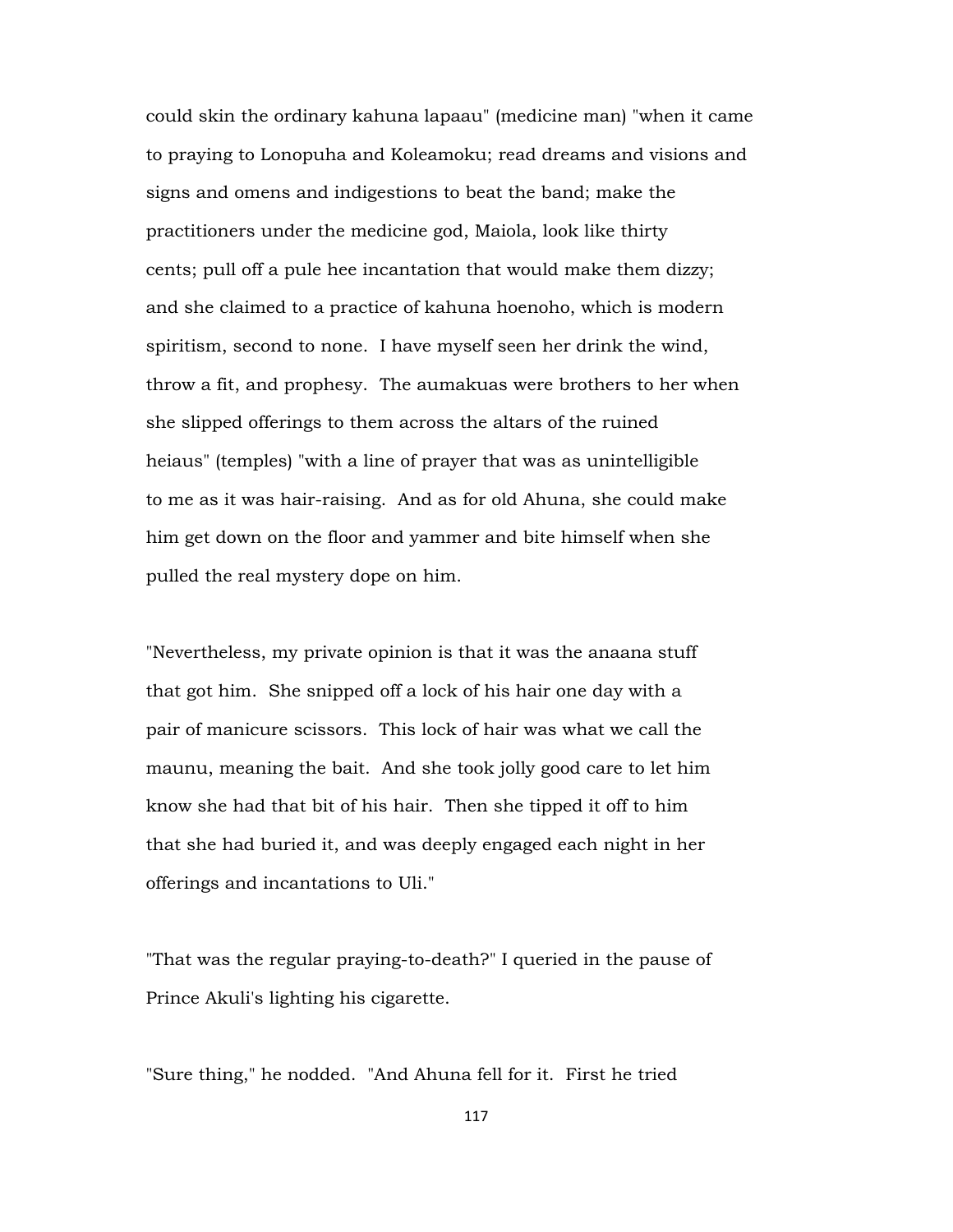to locate the hiding-place of the bait of his hair. Failing that, he hired a pahiuhiu sorcerer to find it for him. But Hiwilani queered that game by threatening to the sorcerer to practise apo leo on him, which is the art of permanently depriving a person of the power of speech without otherwise injuring him.

"Then it was that Ahuna began to pine away and get more like a corpse every day. In desperation he appealed to Kanau. I happened to be present. You have heard what sort of a man my father was.

"'Pig!' he called Ahuna. 'Swine-brains! Stinking fish! Die and be done with it. You are a fool. It is all nonsense. There is nothing in anything. The drunken haole, Howard, can prove the missionaries wrong. Square-face gin proves Howard wrong. The doctors say he won't last six months. Even square-face gin lies. Life is a liar, too. And here are hard times upon us, and a slump in sugar. Glanders has got into my brood mares. I wish I could lie down and sleep for a hundred years, and wake up to find sugar up a hundred points.'

"Father was something of a philosopher himself, with a bitter wit and a trick of spitting out staccato epigrams. He clapped his hands. 'Bring me a high-ball,' he commanded; 'no, bring me two high-balls.' Then he turned on Ahuna. 'Go and let yourself die, old heathen, survival of darkness, blight of the Pit that you are. But don't die on these premises. I desire merriment and laughter,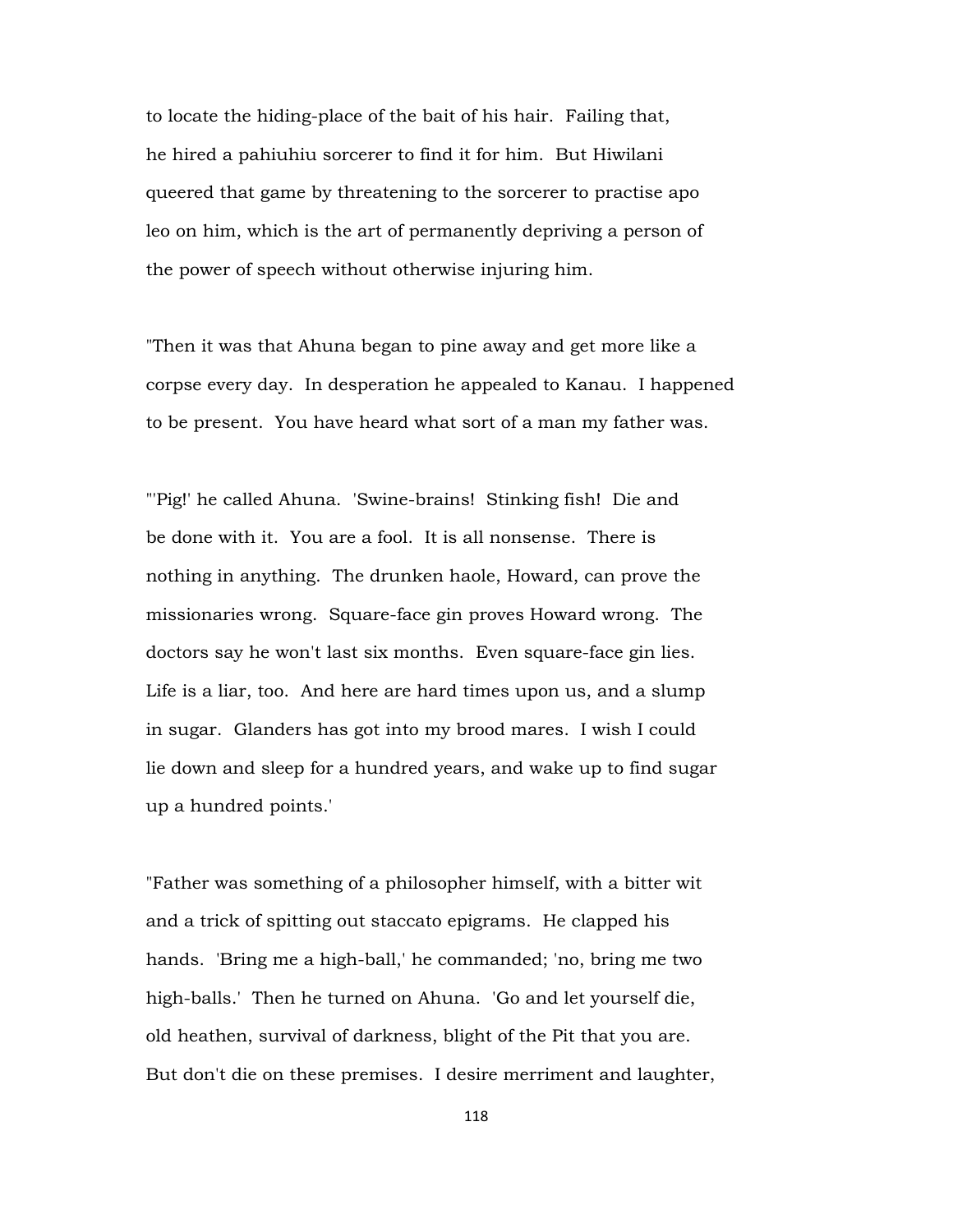and the sweet tickling of music, and the beauty of youthful motion, not the croaking of sick toads and googly-eyed corpses about me still afoot on their shaky legs. I'll be that way soon enough if I live long enough. And it will be my everlasting regret if I don't live long enough. Why in hell did I sink that last twenty thousand into Curtis's plantation? Howard warned me the slump was coming, but I thought it was the square-face making him lie. And Curtis has blown his brains out, and his head luna has run away with his daughter, and the sugar chemist has got typhoid, and everything's going to smash.'

"He clapped his hands for his servants, and commanded: 'Bring me my singing boys. And the hula dancers--plenty of them. And send for old Howard. Somebody's got to pay, and I'll shorten his six months of life by a month. But above all, music. Let there be music. It is stronger than drink, and quicker than opium.'

"He with his music druggery! It was his father, the old savage, who was entertained on board a French frigate, and for the first time heard an orchestra. When the little concert was over, the captain, to find which piece he liked best, asked which piece he'd like repeated. Well, when grandfather got done describing, what piece do you think it was?"

I gave up, while the Prince lighted a fresh cigarette.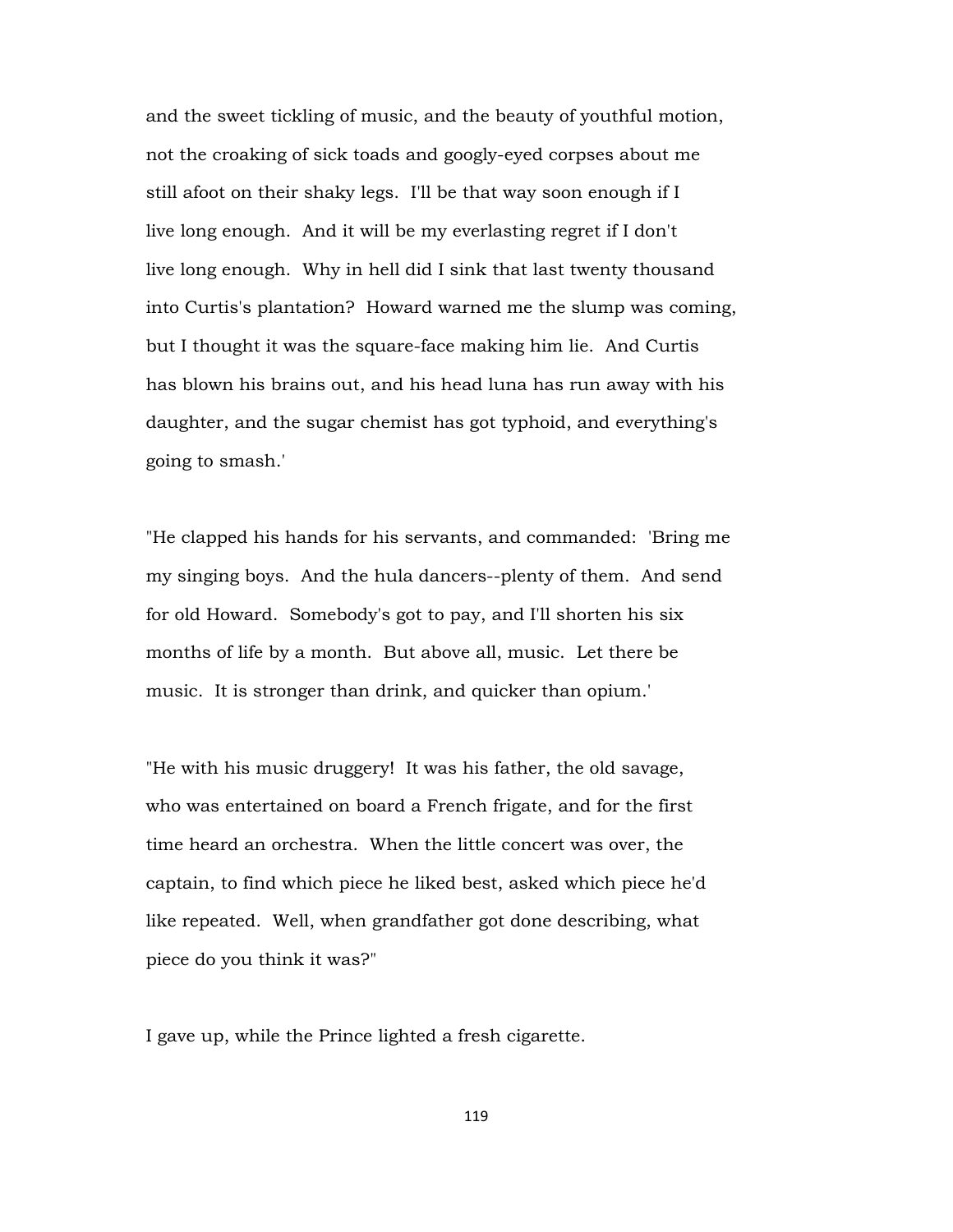"Why, it was the first one, of course. Not the real first one, but the tuning up that preceded it."

I nodded, with eyes and face mirthful of appreciation, and Prince Akuli, with another apprehensive glance at the old wahine and her half-made hala lei, returned to his tale of the bones of his ancestors.

"It was somewhere around this stage of the game that old Ahuna gave in to Hiwilani. He didn't exactly give in. He compromised. That's where I come in. If he would bring her the bones of her mother, and of her grandfather (who was the father of Kaaukuu, and who by tradition was rumoured to have been even bigger than his giant son, she would return to Ahuna the bait of his hair she was praying him to death with. He, on the other hand, stipulated that he was not to reveal to her the secret burial-place of all the alii of Lakanaii all the way back. Nevertheless, he was too old to dare the adventure alone, must be helped by some one who of necessity would come to know the secret, and I was that one. I was the highest alii, beside my father and mother, and they were no higher than I.

"So I came upon the scene, being summoned into the twilight room to confront those two dubious old ones who dealt with the dead. They were a pair--mother fat to despair of helplessness, Ahuna thin as a skeleton and as fragile. Of her one had the impression that if she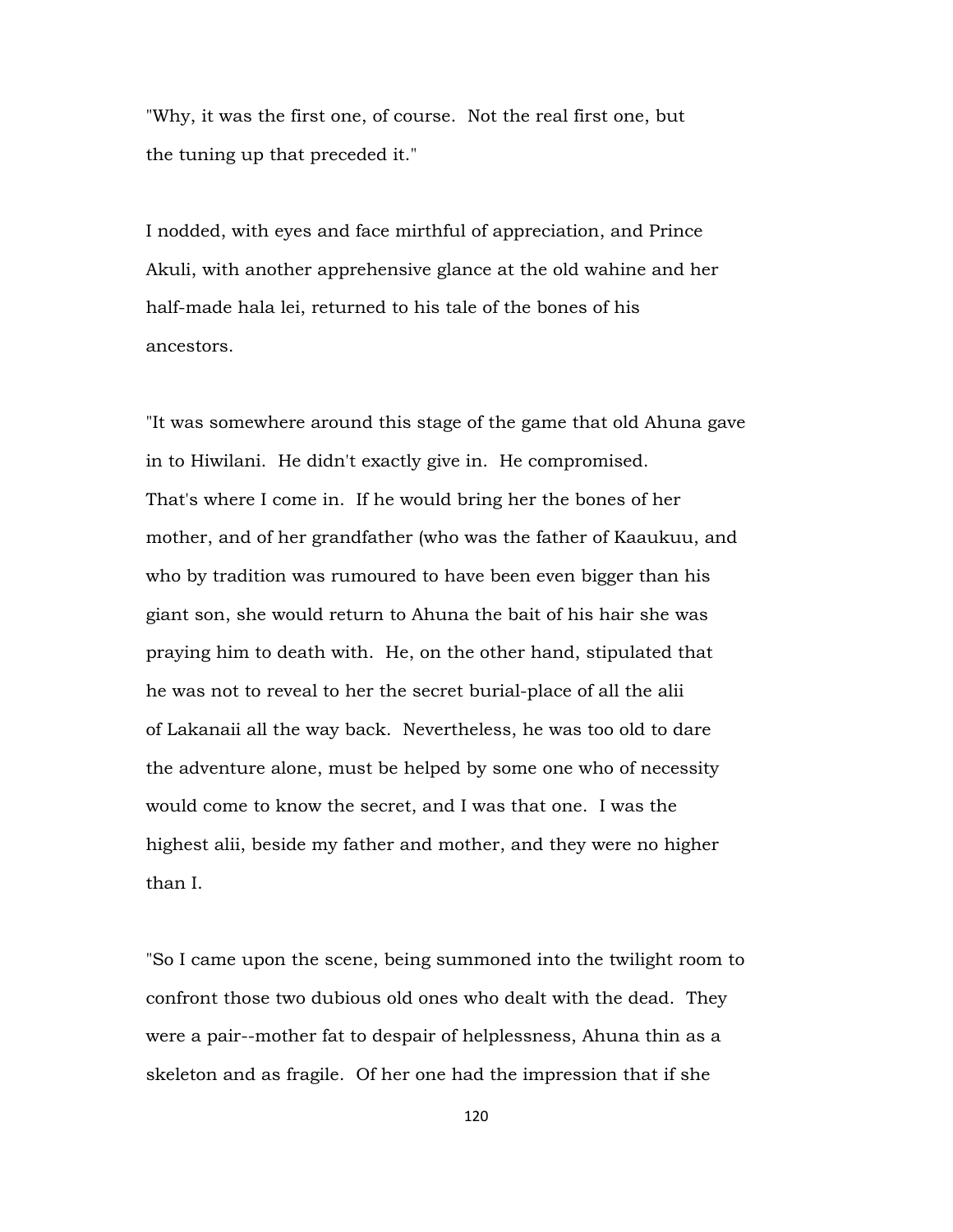lay down on her back she could not roll over without the aid of block-and-tackle; of Ahuna one's impression was that the toothpickedness of him would shatter to splinters if one bumped into him.

"And when they had broached the matter, there was more pilikia" (trouble). "My father's attitude stiffened my resolution. I refused to go on the bone-snatching expedition. I said I didn't care a whoop for the bones of all the aliis of my family and race. You see, I had just discovered Jules Verne, loaned me by old Howard, and was reading my head off. Bones? When there were North Poles, and Centres of Earths, and hairy comets to ride across space among the stars! Of course I didn't want to go on any bonesnatching expedition. I said my father was able-bodied, and he could go, splitting equally with her whatever bones he brought back. But she said he was only a blamed collector--or words to that effect, only stronger.

"'I know him,' she assured me. 'He'd bet his mother's bones on a horse-race or an ace-full.'

"I stood with fat her when it came to modern scepticism, and I told her the whole thing was rubbish. 'Bones?' I said. 'What are bones? Even field mice, and many rats, and cockroaches have bones, though the roaches wear their bones outside their meat instead of inside. The difference between man and other animals,' I told her,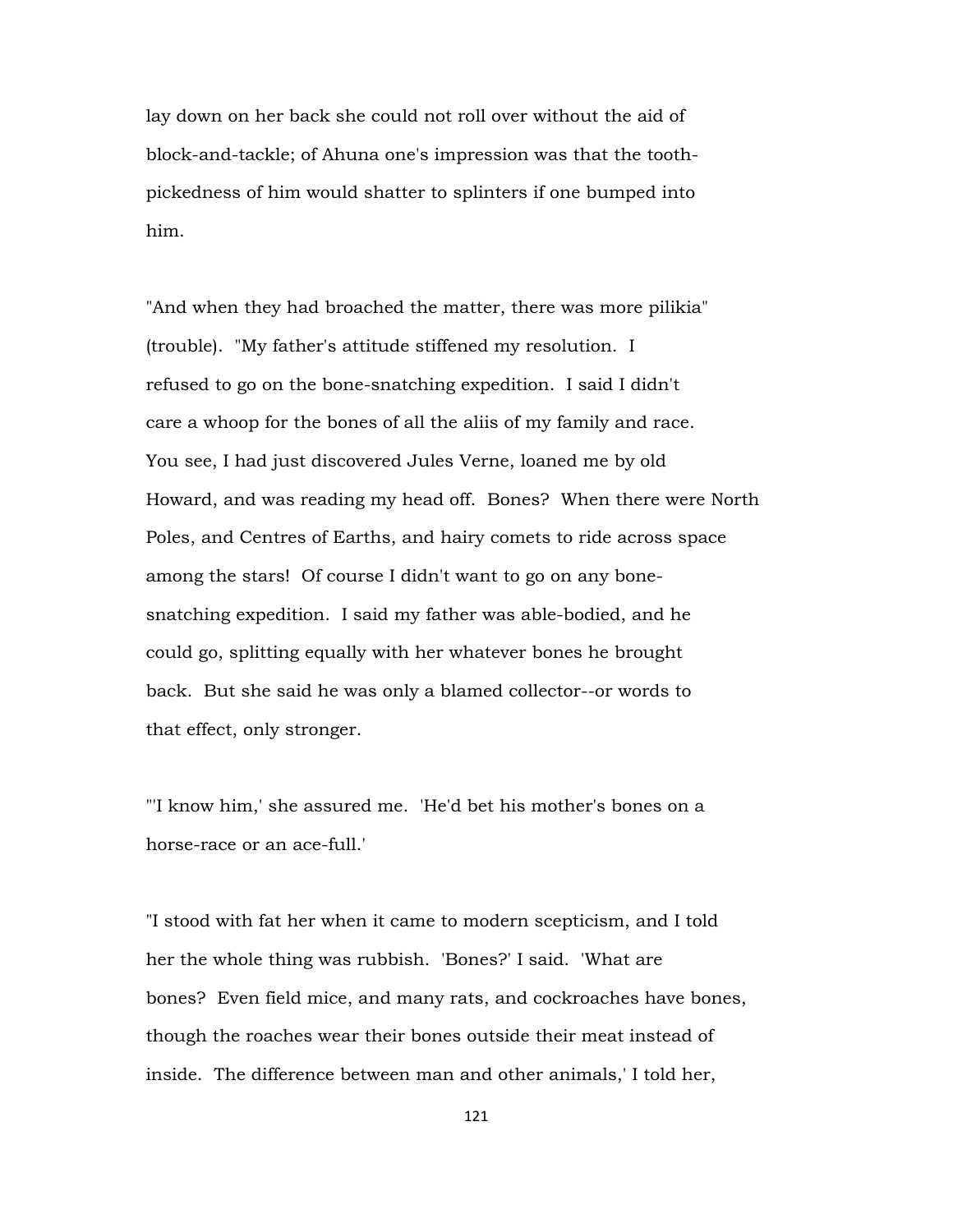'is not bones, but brain. Why, a bullock has bigger bones than a man, and more than one fish I've eaten has more bones, while a whale beats creation when it comes to bone.'

"It was frank talk, which is our Hawaiian way, as you have long since learned. In return, equally frank, she regretted she hadn't given me away as a feeding child when I was born. Next she bewailed that she had ever borne me. From that it was only a step to anaana me. She threatened me with it, and I did the bravest thing I have ever done. Old Howard had given me a knife of many blades, and corkscrews, and screw-drivers, and all sorts of contrivances, including a tiny pair of scissors. I proceeded to pare my finger-nails.

"'There,' I said, as I put the parings into her hand. 'Just to show you what I think of it. There's bait and to spare. Go on and anaana me if you can.'

"I have said it was brave. It was. I was only fifteen, and I had lived all my days in the thick of the mystery stuff, while my scepticism, very recently acquired, was only skin-deep. I could be a sceptic out in the open in the sunshine. But I was afraid of the dark. And in that twilight room, the bones of the dead all about me in the big jars, why, the old lady had me scared stiff. As we say to-day, she had my goat. Only I was brave and didn't let on. And I put my bluff across, for my mother flung the parings into my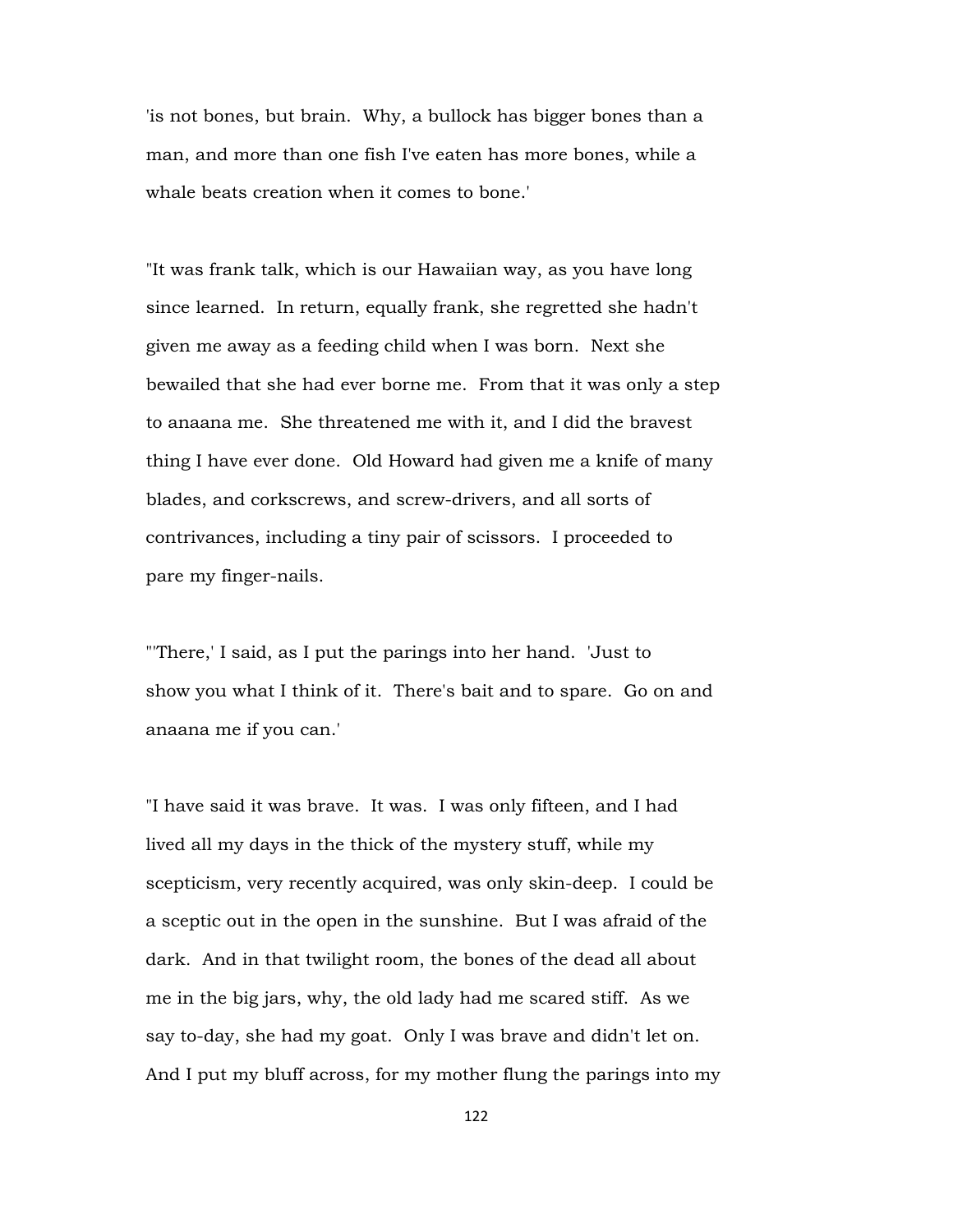face and burst into tears. Tears in an elderly woman weighing three hundred and twenty pounds are scarcely impressive, and I hardened the brassiness of my bluff.

"She shifted her attack, and proceeded to talk with the dead. Nay, more, she summoned them there, and, though I was all ripe to see but couldn't, Ahuna saw the father of Kaaukuu in the corner and lay down on the floor and yammered. Just the same, although I almost saw the old giant, I didn't quite see him.

"'Let him talk for himself,' I said. But Hiwilani persisted in doing the talking for him, and in laying upon me his solemn injunction that I must go with Ahuna to the burial-place and bring back the bones desired by my mother. But I argued that if the dead ones could be invoked to kill living men by wasting sicknesses, and that if the dead ones could transport themselves from their burialcrypts into the corner of her room, I couldn't see why they shouldn't leave their bones behind them, there in her room and ready to be jarred, when they said good-bye and departed for the middle world, the over world, or the under world, or wherever they abided when they weren't paying social calls.

"Whereupon mother let loose on poor old Ahuna, or let loose upon him the ghost of Kaaukuu's father, supposed to be crouching there in the corner, who commanded Ahuna to divulge to her the burialplace. I tried to stiffen him up, telling him to let the old ghost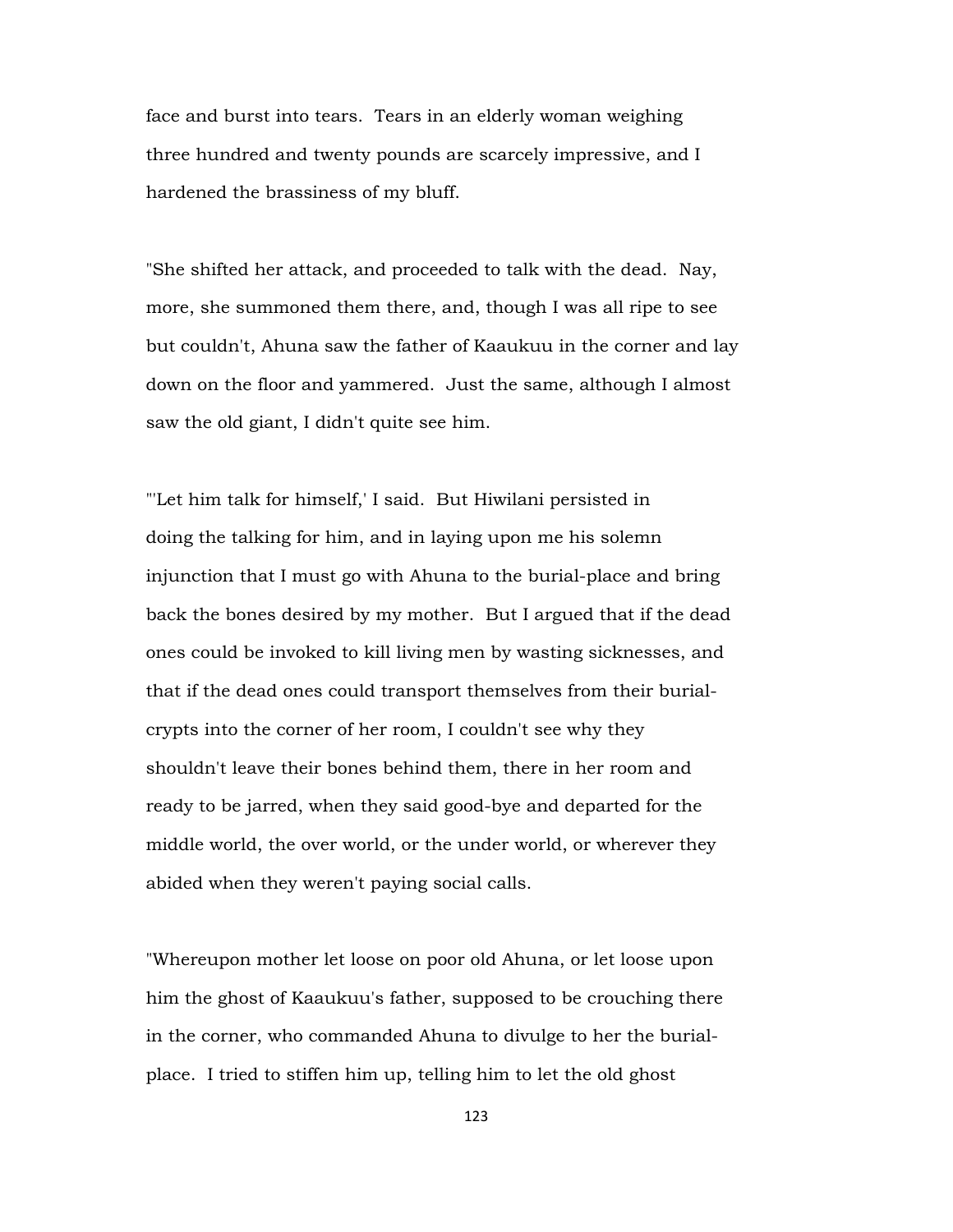divulge the secret himself, than whom nobody else knew it better, seeing that he had resided there upwards of a century. But Ahuna was old school. He possessed no iota of scepticism. The more Hiwilani frightened him, the more he rolled on the floor and the louder he yammered.

"But when he began to bite himself, I gave in. I felt sorry for him; but, over and beyond that, I began to admire him. He was sterling stuff, even if he was a survival of darkness. Here, with the fear of mystery cruelly upon him, believing Hiwilani's dope implicitly, he was caught between two fidelities. She was his living alii, his alii kapo" (sacred chiefess). "He must be faithful to her, yet more faithful must he be to all the dead and gone aliis of her line who depended solely on him that their bones should not be disturbed.

"I gave in. But I, too, imposed stipulations. Steadfastly had my father, new school, refused to let me go to England for my education. That sugar was slumping was reason sufficient for him. Steadfastly had my mother, old school, refused, her heathen mind too dark to place any value on education, while it was shrewd enough to discern that education led to unbelief in all that was old. I wanted to study, to study science, the arts, philosophy, to study everything old Howard knew, which enabled him, on the edge of the grave, undauntedly to sneer at superstition, and to give me Jules Verne to read. He was an Oxford man before he went wild and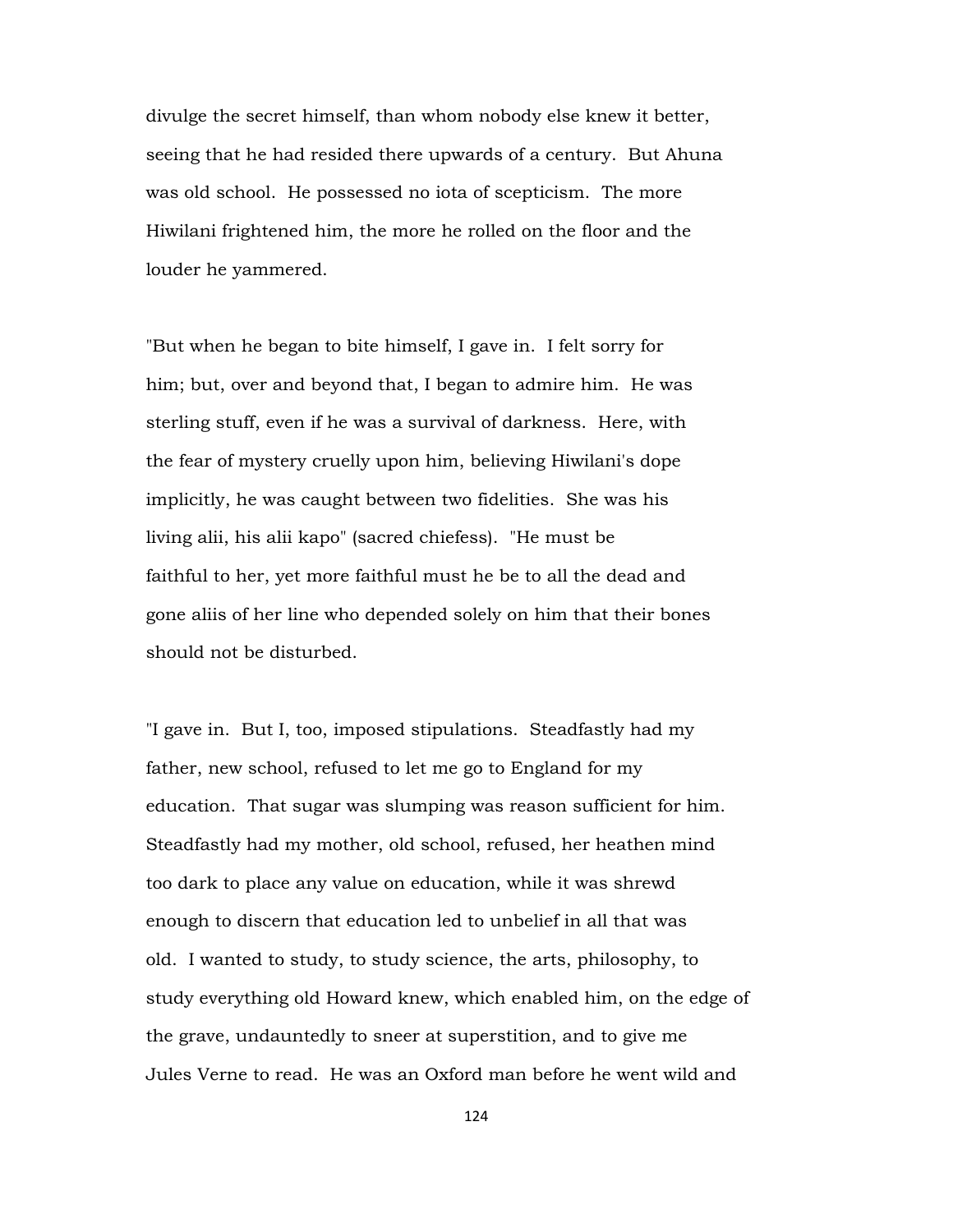wrong, and it was he who had set the Oxford bee buzzing in my noddle.

"In the end Ahuna and I, old school and new school leagued together, won out. Mother promised that she'd make father send me to England, even if she had to pester him into a prolonged drinking that would make his digestion go back on him. Also, Howard was to accompany me, so that I could decently bury him in England. He was a queer one, old Howard, an individual if there ever was one. Let me tell you a little story about him. It was when Kalakaua was starting on his trip around the world. You remember, when Armstrong, and Judd, and the drunken valet of a German baron accompanied him. Kalakaua made the proposition to Howard . . . "

But here the long-apprehended calamity fell upon Prince Akuli. The old wahine had finished her lei hala. Barefooted, with no adornment of femininity, clad in a shapeless shift of much-washed cotton, with age-withered face and labour-gnarled hands, she cringed before him and crooned a mele in his honour, and, still cringing, put the lei around his neck. It is true the hala smelled most freshly strong, yet was the act beautiful to me, and the old woman herself beautiful to me. My mind leapt into the Prince's narrative so that to Ahuna I could not help likening her.

Oh, truly, to be an alii in Hawaii, even in this second decade of the twentieth century, is no light thing. The alii, utterly of the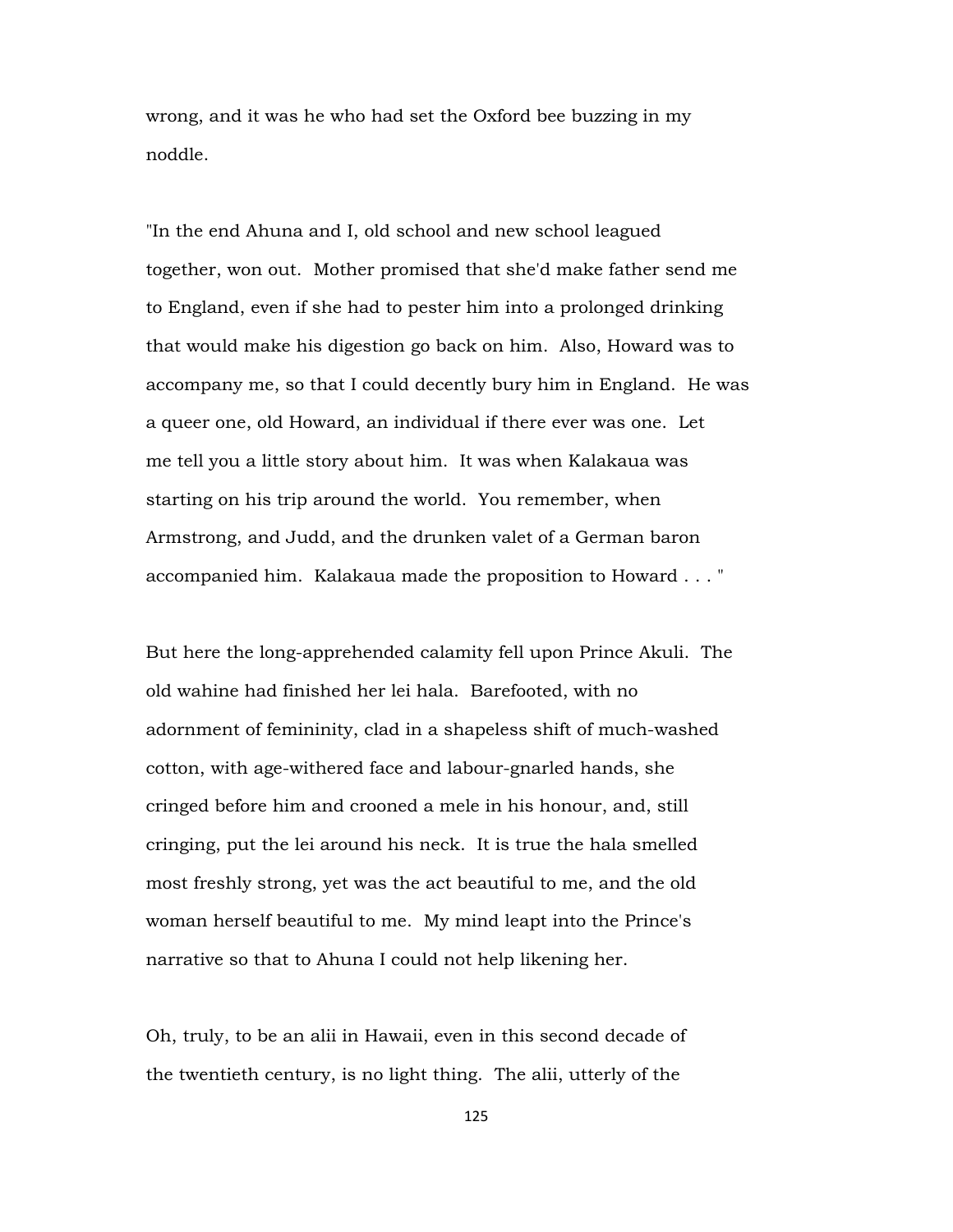new, must be kindly and kingly to those old ones absolutely of the old. Nor did the Prince without a kingdom, his loved island long since annexed by the United States and incorporated into a territory along with the rest of the Hawaiian Islands--nor did the Prince betray his repugnance for the odour of the hala. He bowed his head graciously; and his royal condescending words of pure Hawaiian I knew would make the old woman's heart warm until she died with remembrance of the wonderful occasion. The wry grimace he stole to me would not have been made had he felt any uncertainty of its escaping her.

"And so," Prince Akuli resumed, after the wahine had tottered away in an ecstasy, "Ahuna and I departed on our grave-robbing adventure. You know the Iron-bound Coast."

I nodded, knowing full well the spectacle of those lava leagues of weather coast, truly iron-bound so far as landing-places or anchorages were concerned, great forbidding cliff-walls thousands of feet in height, their summits wreathed in cloud and rain squall, their knees hammered by the trade-wind billows into spouting, spuming white, the air, from sea to rain-cloud, spanned by a myriad leaping waterfalls, provocative, in day or night, of countless sun and lunar rainbows. Valleys, so called, but fissures rather, slit the cyclopean walls here and there, and led away into a lofty and madly vertical back country, most of it inaccessible to the foot of man and trod only by the wild goat.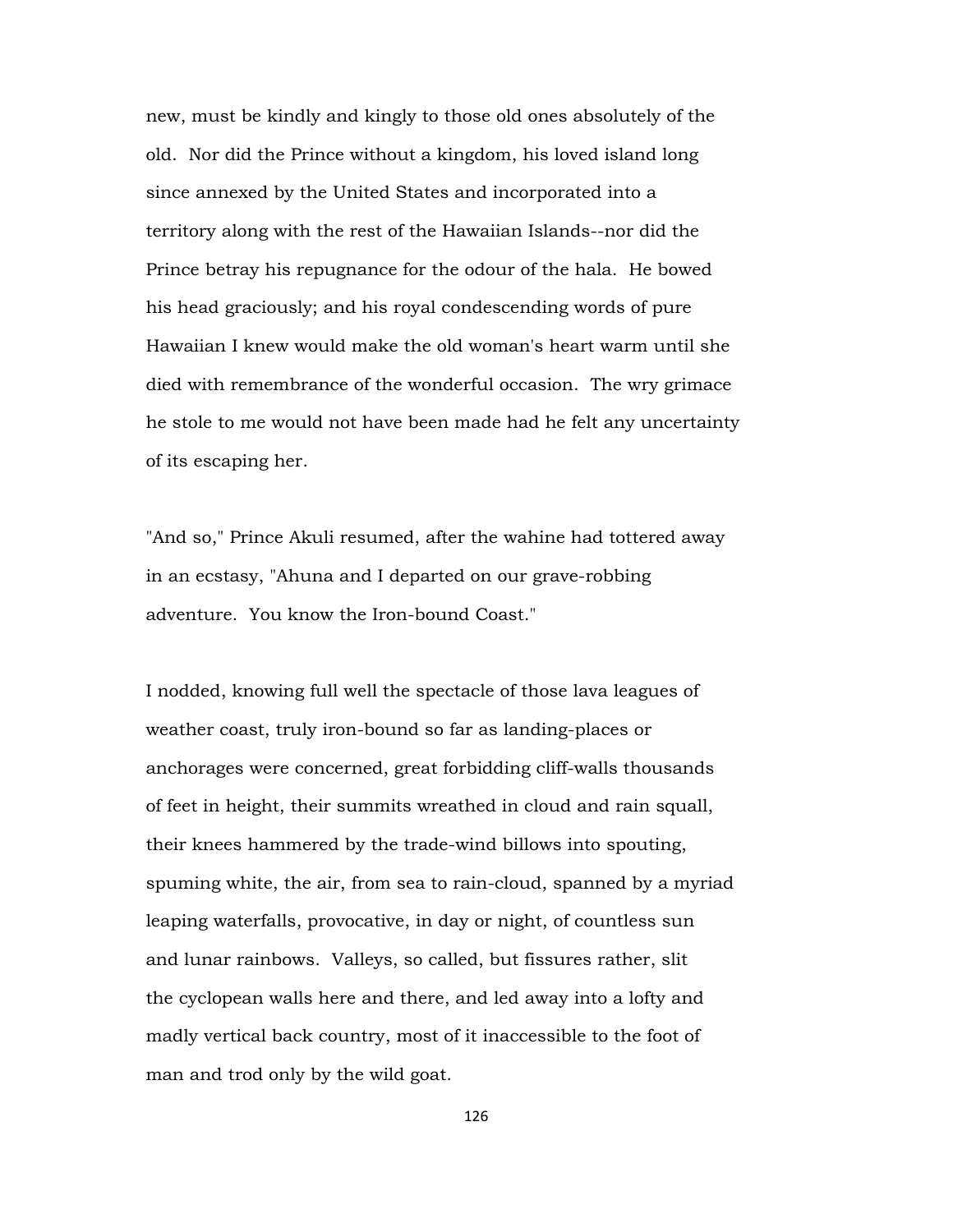"Precious little you know of it," Prince Akuli retorted, in reply to my nod. "You've seen it only from the decks of steamers. There are valleys there, inhabited valleys, out of which there is no exit by land, and perilously accessible by canoe only on the selected days of two months in the year. When I was twenty-eight I was over there in one of them on a hunting trip. Bad weather, in the auspicious period, marooned us for three weeks. Then five of my party and myself swam for it out through the surf. Three of us made the canoes waiting for us. The other two were flung back on the sand, each with a broken arm. Save for us, the entire party remained there until the next year, ten months afterward. And one of them was Wilson, of Wilson & Wall, the Honolulu sugar factors. And he was engaged to be married.

"I've seen a goat, shot above by a hunter above, land at my feet a thousand yards underneath. BELIEVE me, that landscape seemed to rain goats and rocks for ten minutes. One of my canoemen fell off the trail between the two little valleys of Aipio and Luno. He hit first fifteen hundred feet beneath us, and fetched up in a ledge three hundred feet farther down. We didn't bury him. We couldn't get to him, and flying machines had not yet been invented. His bones are there now, and, barring earthquake and volcano, will be there when the Trumps of Judgment sound.

"Goodness me! Only the other day, when our Promotion Committee,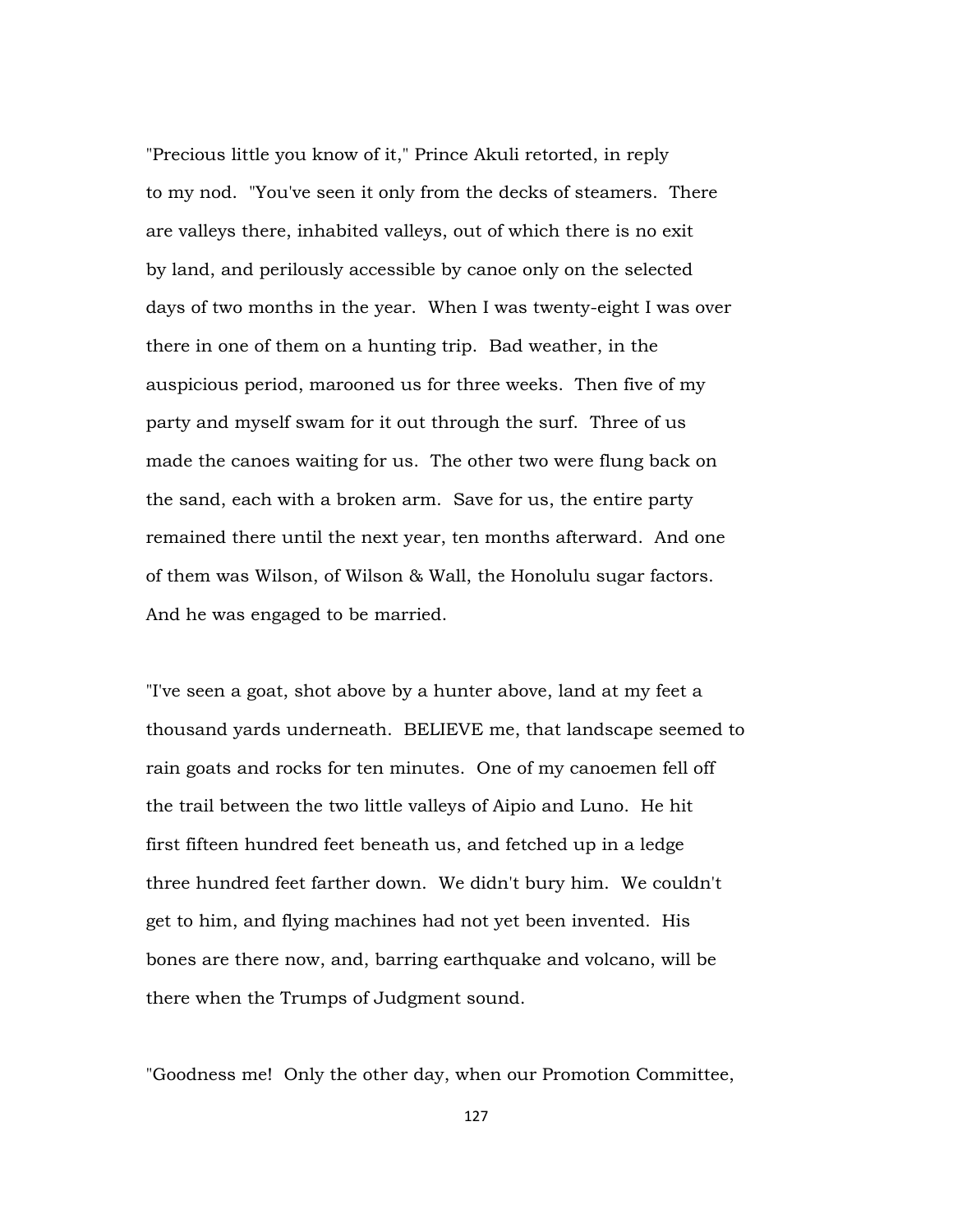trying to compete with Honolulu for the tourist trade, called in the engineers to estimate what it would cost to build a scenic drive around the Iron-bound Coast, the lowest figures were a quarter of a million dollars a mile!

"And Ahuna and I, an old man and a young boy, started for that stern coast in a canoe paddled by old men! The youngest of them, the steersman, was over sixty, while the rest of them averaged seventy at the very least. There were eight of them, and we started in the night-time, so that none should see us go. Even these old ones, trusted all their lives, knew no more than the fringe of the secret. To the fringe, only, could they take us.

"And the fringe was--I don't mind telling that much--the fringe was Ponuloo Valley. We got there the third afternoon following. The old chaps weren't strong on the paddles. It was a funny expedition, into such wild waters, with now one and now another of our ancient-mariner crew collapsing and even fainting. One of them actually died on the second morning out. We buried him overside. It was positively uncanny, the heathen ceremonies those grey ones pulled off in burying their grey brother. And I was only fifteen, alii kapo over them by blood of heathenness and right of hereditary heathen rule, with a penchant for Jules Verne and shortly to sail for England for my education! So one learns. Small wonder my father was a philosopher, in his own lifetime spanning the history of man from human sacrifice and idol worship, through the religions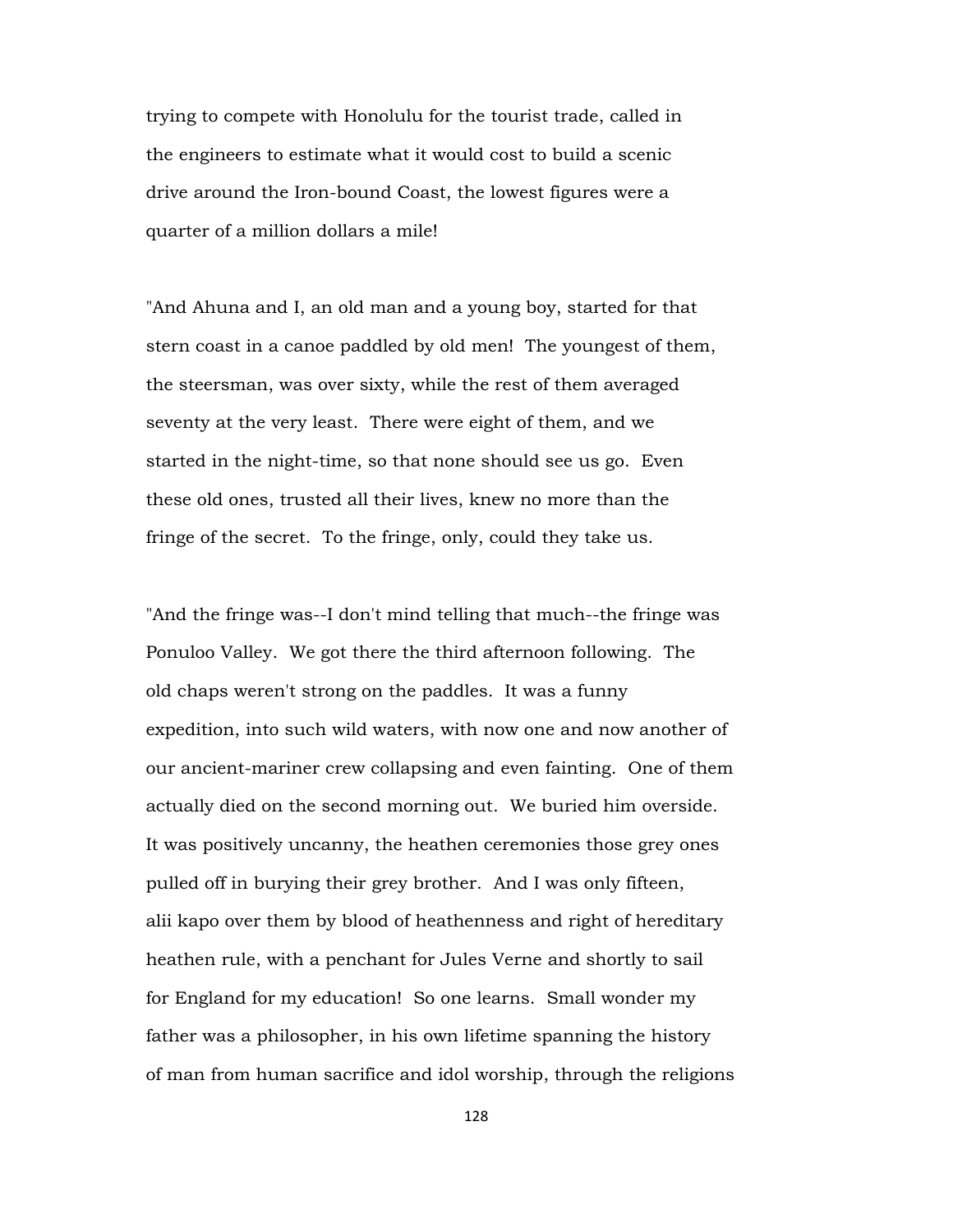of man's upward striving, to the Medusa of rank atheism at the end of it all. Small wonder that, like old Ecclesiastes, he found vanity in all things and surcease in sugar stocks, singing boys, and hula dancers."

Prince Akuli debated with his soul for an interval.

"Oh, well," he sighed, "I have done some spanning of time myself." He sniffed disgustedly of the odour of the hala lei that stifled him. "It stinks of the ancient." he vouchsafed. "I? I stink of the modern. My father was right. The sweetest of all is sugar up a hundred points, or four aces in a poker game. If the Big War lasts another year, I shall clean up three-quarters of a million over a million. If peace breaks to-morrow, with the consequent slump, I could enumerate a hundred who will lose my direct bounty, and go into the old natives' homes my father and I long since endowed for them."

He clapped his hands, and the old wahine tottered toward him in an excitement of haste to serve. She cringed before him, as he drew pad and pencil from his breast pocket.

"Each month, old woman of our old race," he addressed her, "will you receive, by rural free delivery, a piece of written paper that you can exchange with any storekeeper anywhere for ten dollars gold. This shall be so for as long as you live. Behold! I write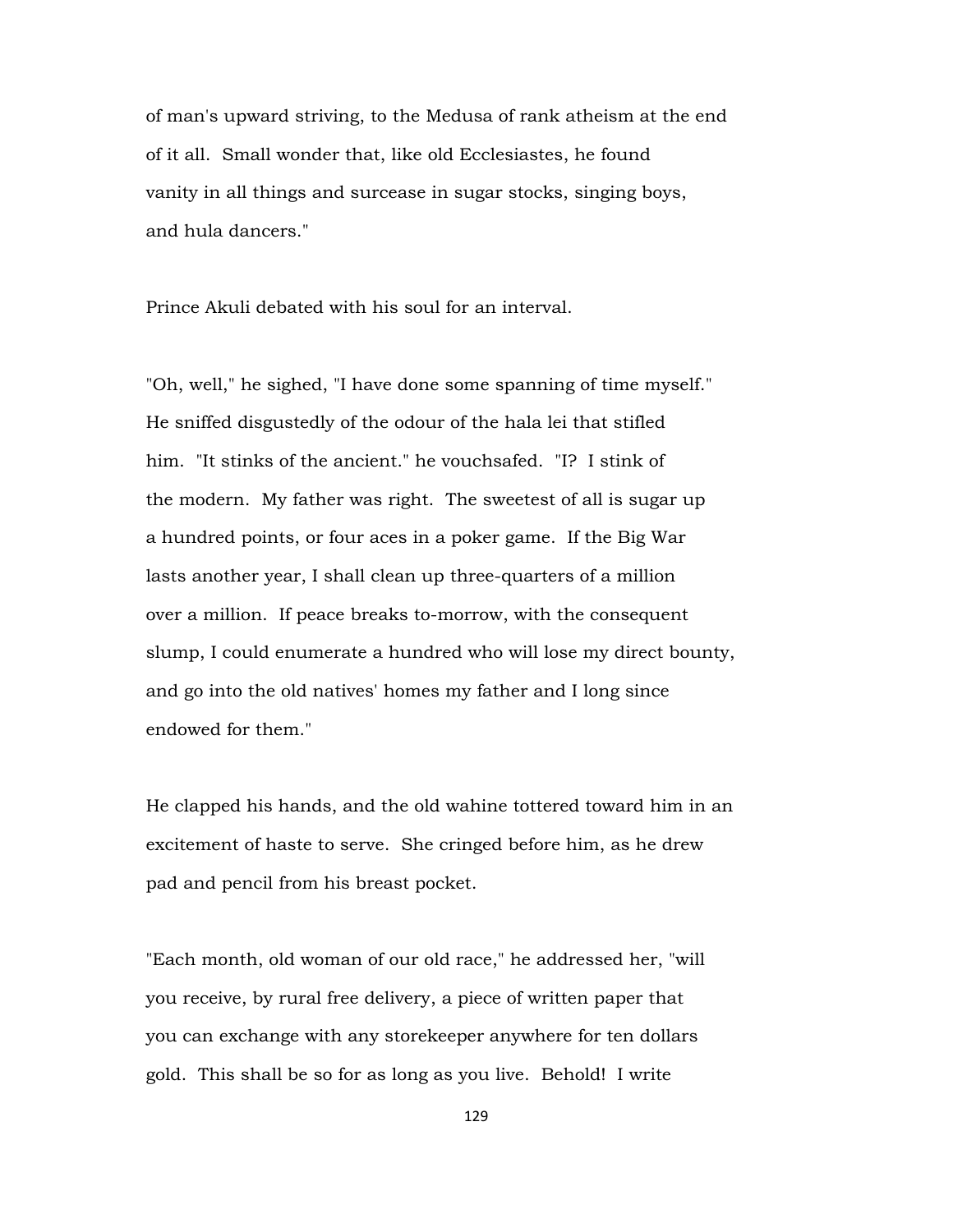the record and the remembrance of it, here and now, with this pencil on this paper. And this is because you are of my race and service, and because you have honoured me this day with your mats to sit upon and your thrice-blessed and thrice-delicious lei hala."

He turned to me a weary and sceptical eye, saying:

"And if I die to-morrow, not alone will the lawyers contest my disposition of my property, but they will contest my benefactions and my pensions accorded, and the clarity of my mind.

"It was the right weather of the year; but even then, with our old weak ones at the paddles, we did not attempt the landing until we had assembled half the population of Ponuloo Valley down on the steep little beach. Then we counted our waves, selected the best one, and ran in on it. Of course, the canoe was swamped and the outrigger smashed, but the ones on shore dragged us up unharmed beyond the wash.

"Ahuna gave his orders. In the night-time all must remain within their houses, and the dogs be tied up and have their jaws bound so that there should be no barking. And in the night-time Ahuna and I stole out on our journey, no one knowing whether we went to the right or left or up the valley toward its head. We carried jerky, and hard poi and dried aku, and from the quantity of the food I knew we were to be gone several days. Such a trail! A Jacob's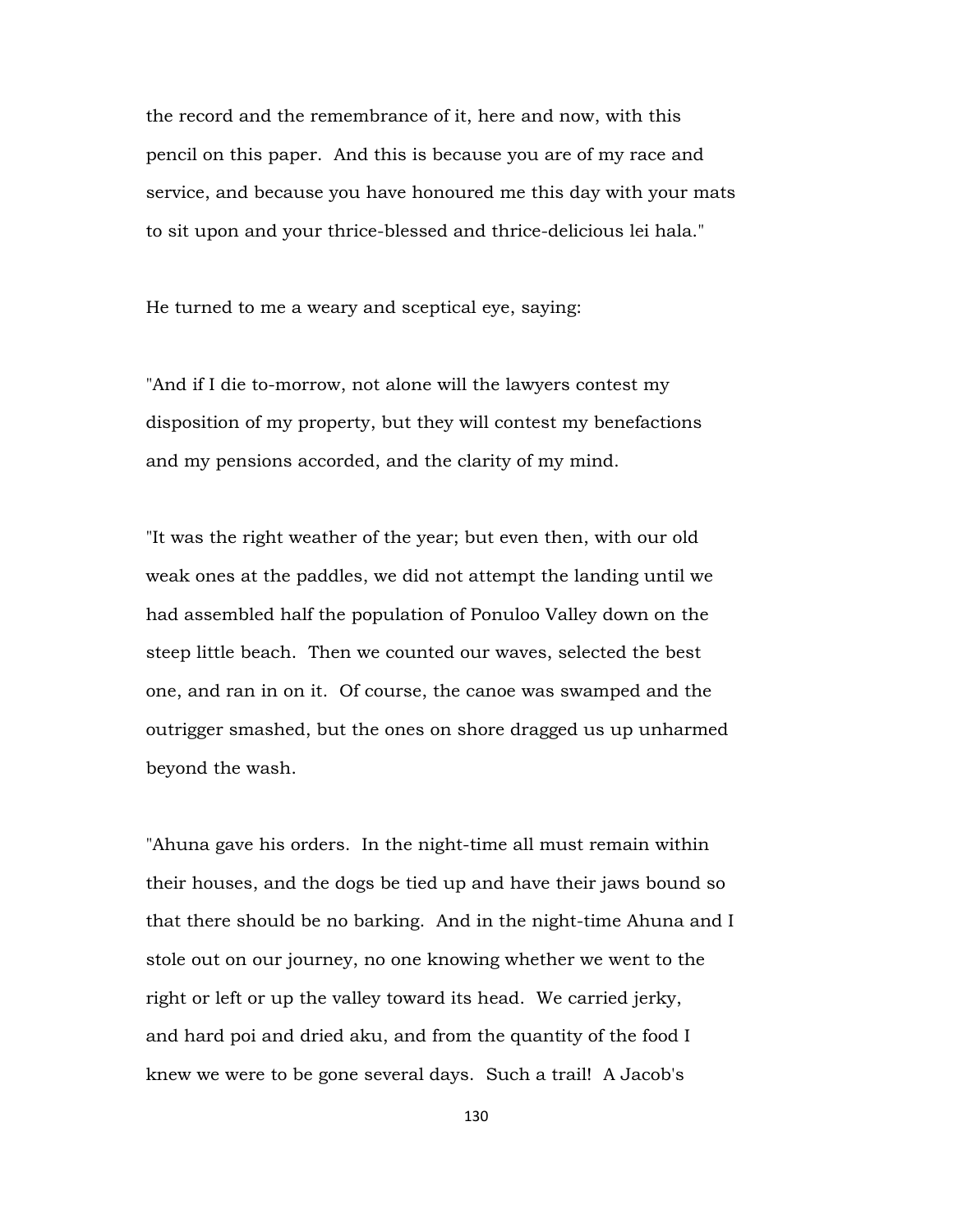ladder to the sky, truly, for that first pali" (precipice), "almost straight up, was three thousand feet above the sea. And we did it in the dark!

"At the top, beyond the sight of the valley we had left, we slept until daylight on the hard rock in a hollow nook Ahuna knew, and that was so small that we were squeezed. And the old fellow, for fear that I might move in the heavy restlessness of lad's sleep, lay on the outside with one arm resting across me. At daybreak, I saw why. Between us and the lip of the cliff scarcely a yard intervened. I crawled to the lip and looked, watching the abyss take on immensity in the growing light and trembling from the fear of height that was upon me. At last I made out the sea, over half a mile straight beneath. And we had done this thing in the dark!

"Down in the next valley, which was a very tiny one, we found evidence of the ancient population, but there were no people. The only way was the crazy foot-paths up and down the dizzy valley walls from valley to valley. But lean and aged as Ahuna was, he seemed untirable. In the second valley dwelt an old leper in hiding. He did not know me, and when Ahuna told him who I was, he grovelled at my feet, almost clasping them, and mumbled a mele of all my line out of a lipless mouth.

"The next valley proved to be the valley. It was long and so narrow that its floor had caught not sufficient space of soil to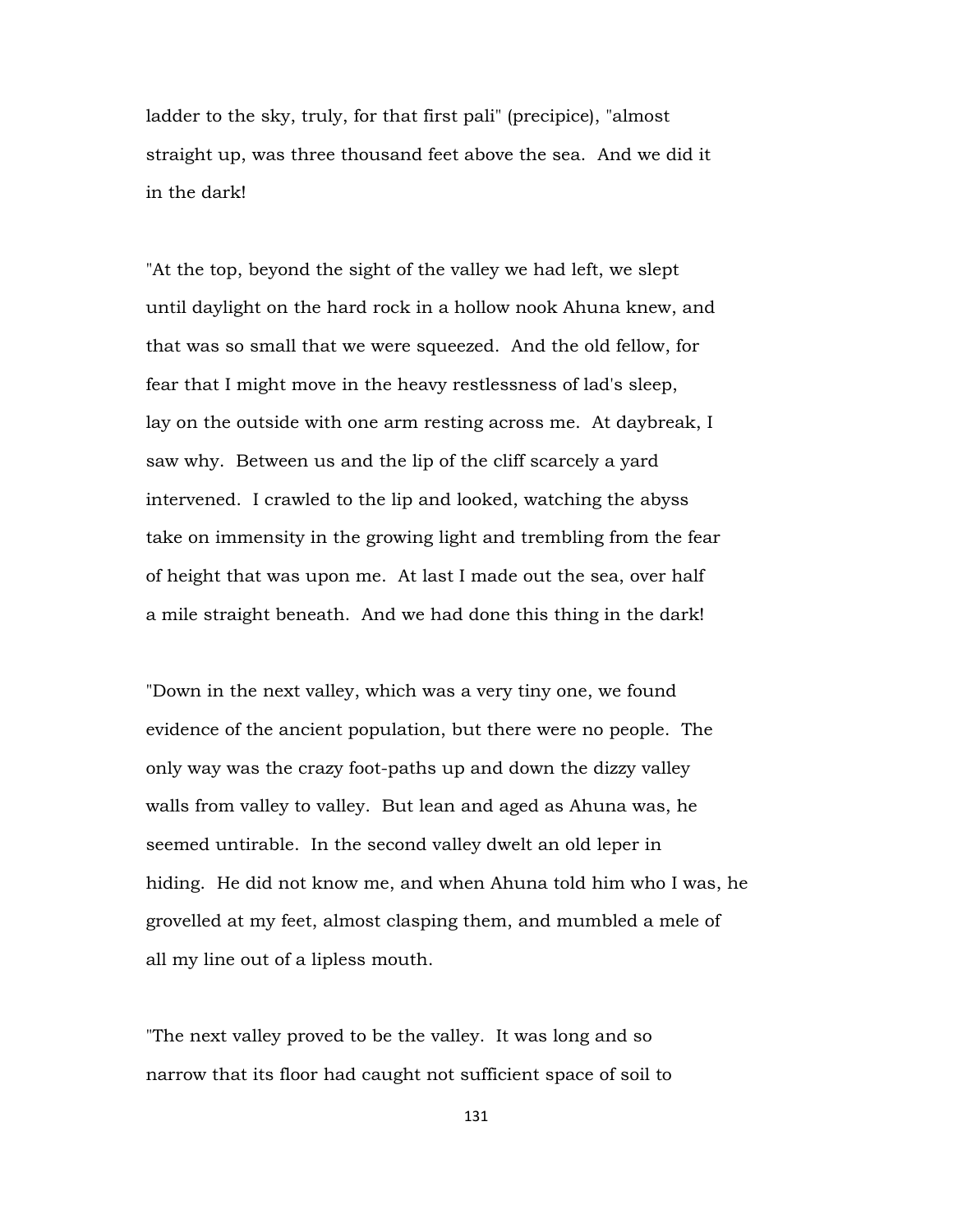grow taro for a single person. Also, it had no beach, the stream that threaded it leaping a pali of several hundred feet down to the sea. It was a god-forsaken place of naked, eroded lava, to which only rarely could the scant vegetation find root-hold. For miles we followed up that winding fissure through the towering walls, far into the chaos of back country that lies behind the Iron-bound Coast. How far that valley penetrated I do not know, but, from the quantity of water in the stream, I judged it far. We did not go to the valley's head. I could see Ahuna casting glances to all the peaks, and I knew he was taking bearings, known to him alone, from natural objects. When he halted at the last, it was with abrupt certainty. His bearings had crossed. He threw down the portion of food and outfit he had carried. It was the place. I looked on either hand at the hard, implacable walls, naked of vegetation, and could dream of no burial-place possible in such bare adamant.

"We ate, then stripped for work. Only did Ahuna permit me to retain my shoes. He stood beside me at the edge of a deep pool, likewise apparelled and prodigiously skinny.

"'You will dive down into the pool at this spot,' he said. 'Search the rock with your hands as you descend, and, about a fathom and a half down, you will find a hole. Enter it, head-first, but going slowly, for the lava rock is sharp and may cut your head and body.'

"'And then?' I queried. 'You will find the hole growing larger,'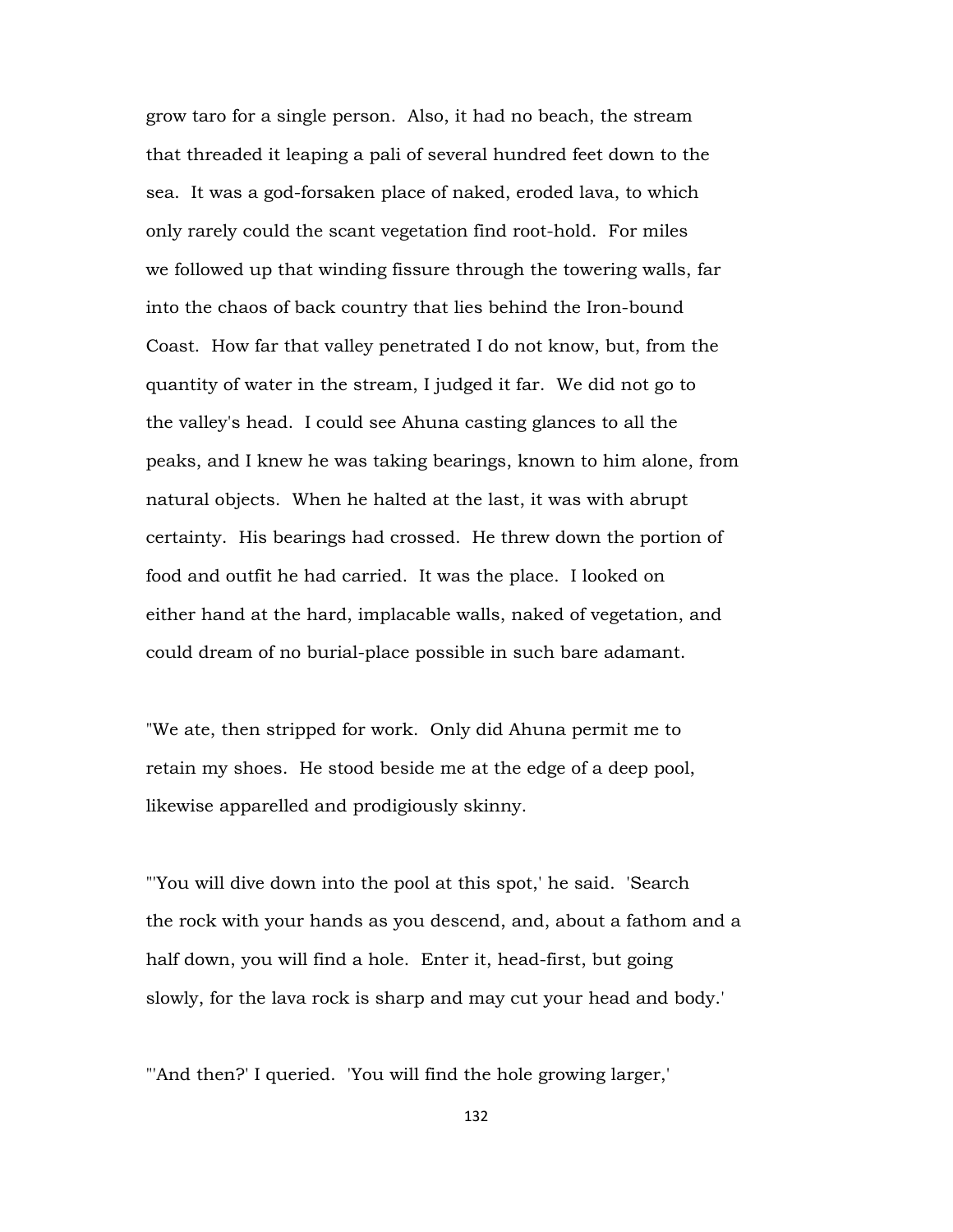was his answer. 'When you have gone all of eight fathoms along the passage, come up slowly, and you will find your head in the air, above water, in the dark. Wait there then for me. The water is very cold.'

"It didn't sound good to me. I was thinking, not of the cold water and the dark, but of the bones. 'You go first,' I said. But he claimed he could not. 'You are my alii, my prince,' he said. 'It is impossible that I should go before you into the sacred burialplace of your kingly ancestors.'

"But the prospect did not please. 'Just cut out this prince stuff,' I told him. 'It isn't what it's cracked up to be. You go first, and I'll never tell on you.' 'Not alone the living must we please,' he admonished, 'but, more so, the dead must we please. Nor can we lie to the dead.'

"We argued it out, and for half an hour it was stalemate. I wouldn't, and he simply couldn't. He tried to buck me up by appealing to my pride. He chanted the heroic deeds of my ancestors; and, I remember especially, he sang to me of Mokomoku, my great-grandfather and the gigantic father of the gigantic Kaaukuu, telling how thrice in battle Mokomoku leaped among his foes, seizing by the neck a warrior in either hand and knocking their heads together until they were dead. But this was not what decided me. I really felt sorry for old Ahuna, he was so beside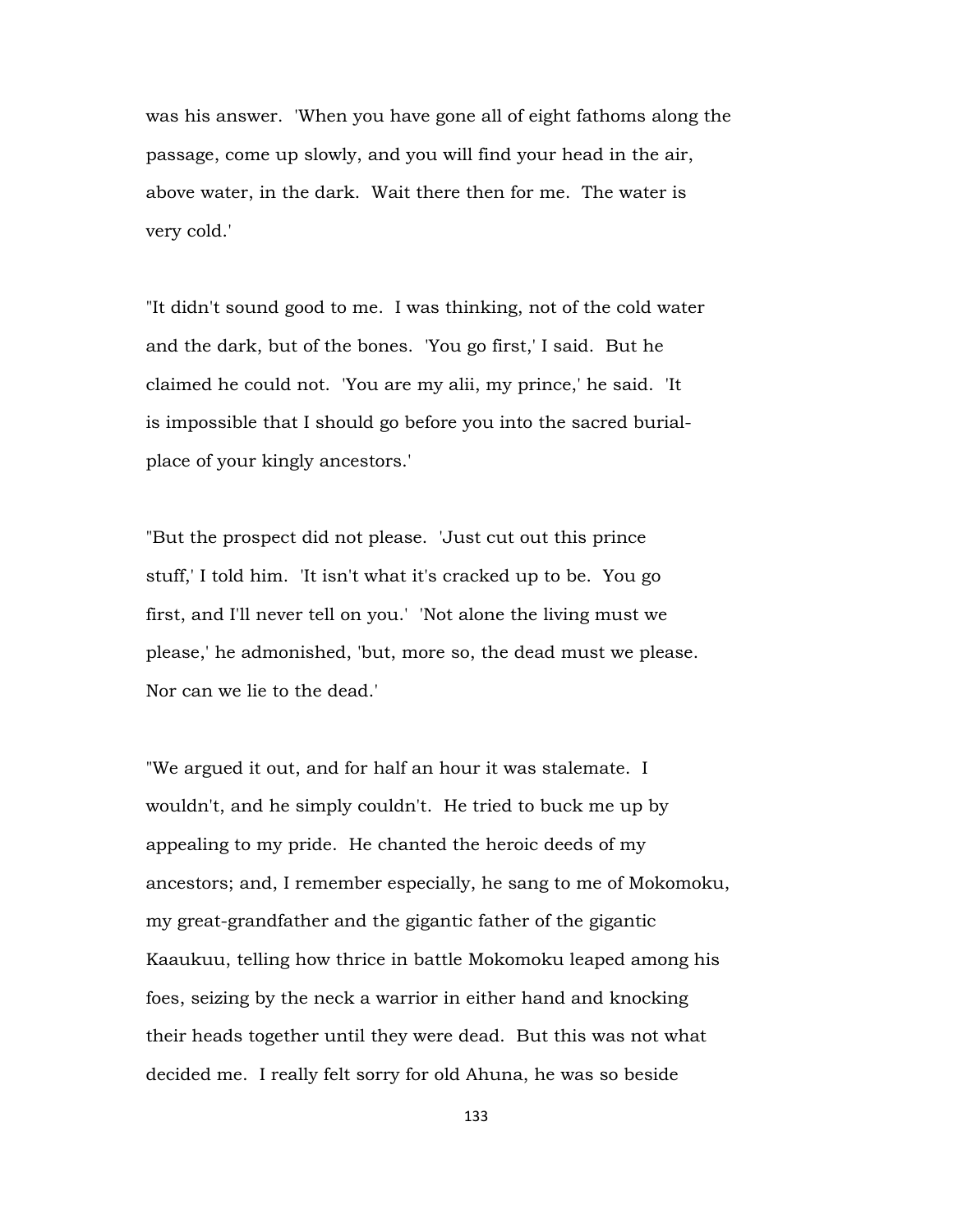himself for fear the expedition would come to naught. And I was coming to a great admiration for the old fellow, not least among the reasons being the fact of his lying down to sleep between me and the cliff-lip.

"So, with true alii-authority of command, saying, 'You will immediately follow after me,' I dived in. Everything he had said was correct. I found the entrance to the subterranean passage, swam carefully through it, cutting my shoulder once on the lavasharp roof, and emerged in the darkness and air. But before I could count thirty, he broke water beside me, rested his hand on my arm to make sure of me, and directed me to swim ahead of him for the matter of a hundred feet or so. Then we touched bottom and climbed out on the rocks. And still no light, and I remember I was glad that our altitude was too high for centipedes.

"He had brought with him a coconut calabash, tightly stoppered, of whale-oil that must have been landed on Lahaina beach thirty years before. From his mouth he took a water-tight arrangement of a matchbox composed of two empty rifle-cartridges fitted snugly together. He lighted the wicking that floated on the oil, and I looked about, and knew disappointment. No burial-chamber was it, but merely a lava tube such as occurs on all the islands.

"He put the calabash of light into my hands and started me ahead of him on the way, which he assured me was long, but not too long. It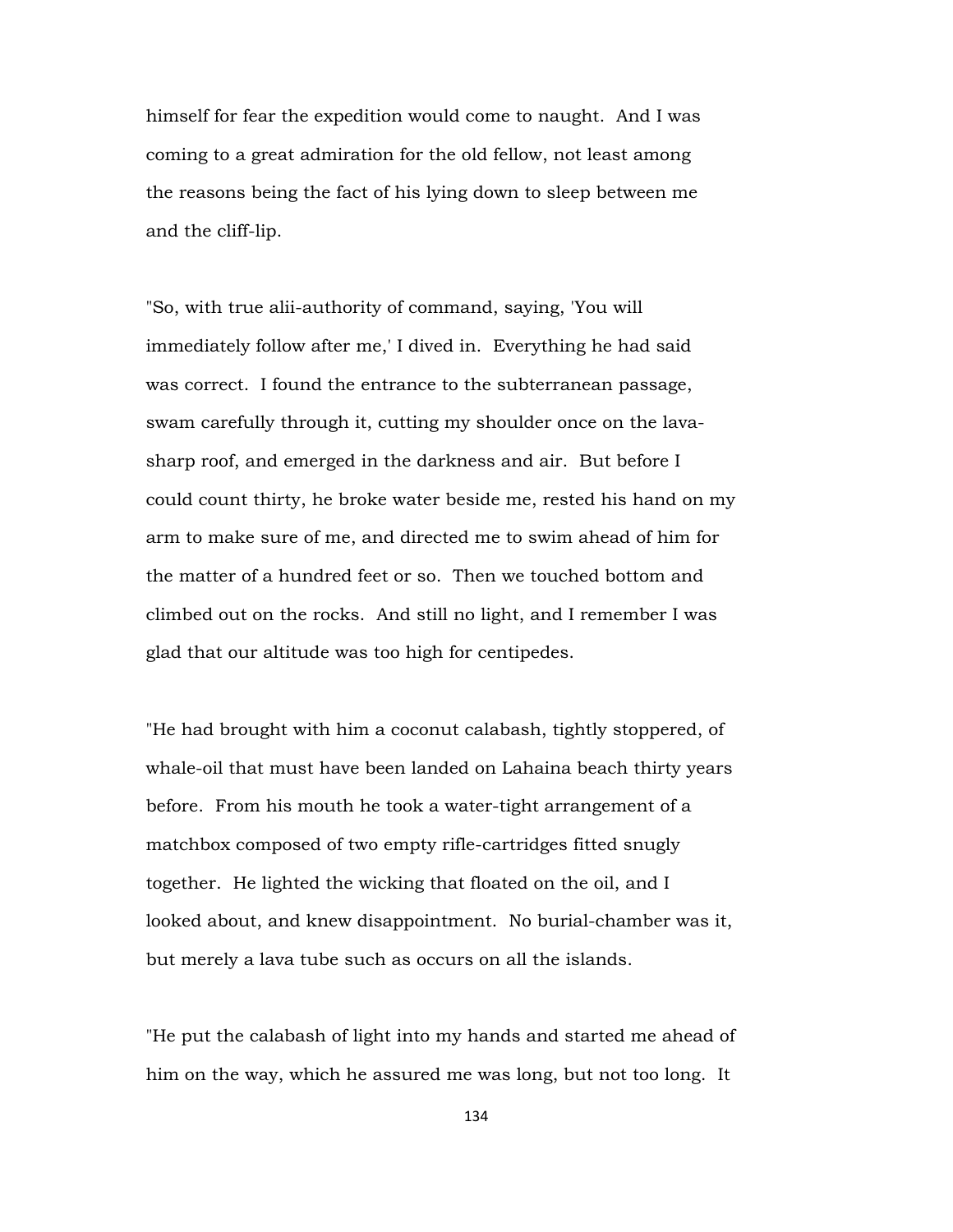was long, at least a mile in my sober judgment, though at the time it seemed five miles; and it ascended sharply. When Ahuna, at the last, stopped me, I knew we were close to our goal. He knelt on his lean old knees on the sharp lava rock, and clasped my knees with his skinny arms. My hand that was free of the calabash lamp he placed on his head. He chanted to me, with his old cracked, quavering voice, the line of my descent and my essential high aliiness. And then he said:

"'Tell neither Kanau nor Hiwilani aught of what you are about to behold. There is no sacredness in Kanau. His mind is filled with sugar and the breeding of horses. I do know that he sold a feather cloak his grandfather had worn to that English collector for eight thousand dollars, and the money he lost the next day betting on the polo game between Maui and Oahu. Hiwilani, your mother, is filled with sacredness. She is too much filled with sacredness. She grows old, and weak-headed, and she traffics over-much with sorceries.'

"'No,' I made answer. 'I shall tell no one. If I did, then would I have to return to this place again. And I do not want ever to return to this place. I'll try anything once. This I shall never try twice.'

"'It is well,' he said, and arose, falling behind so that I should enter first. Also, he said: 'Your mother is old. I shall bring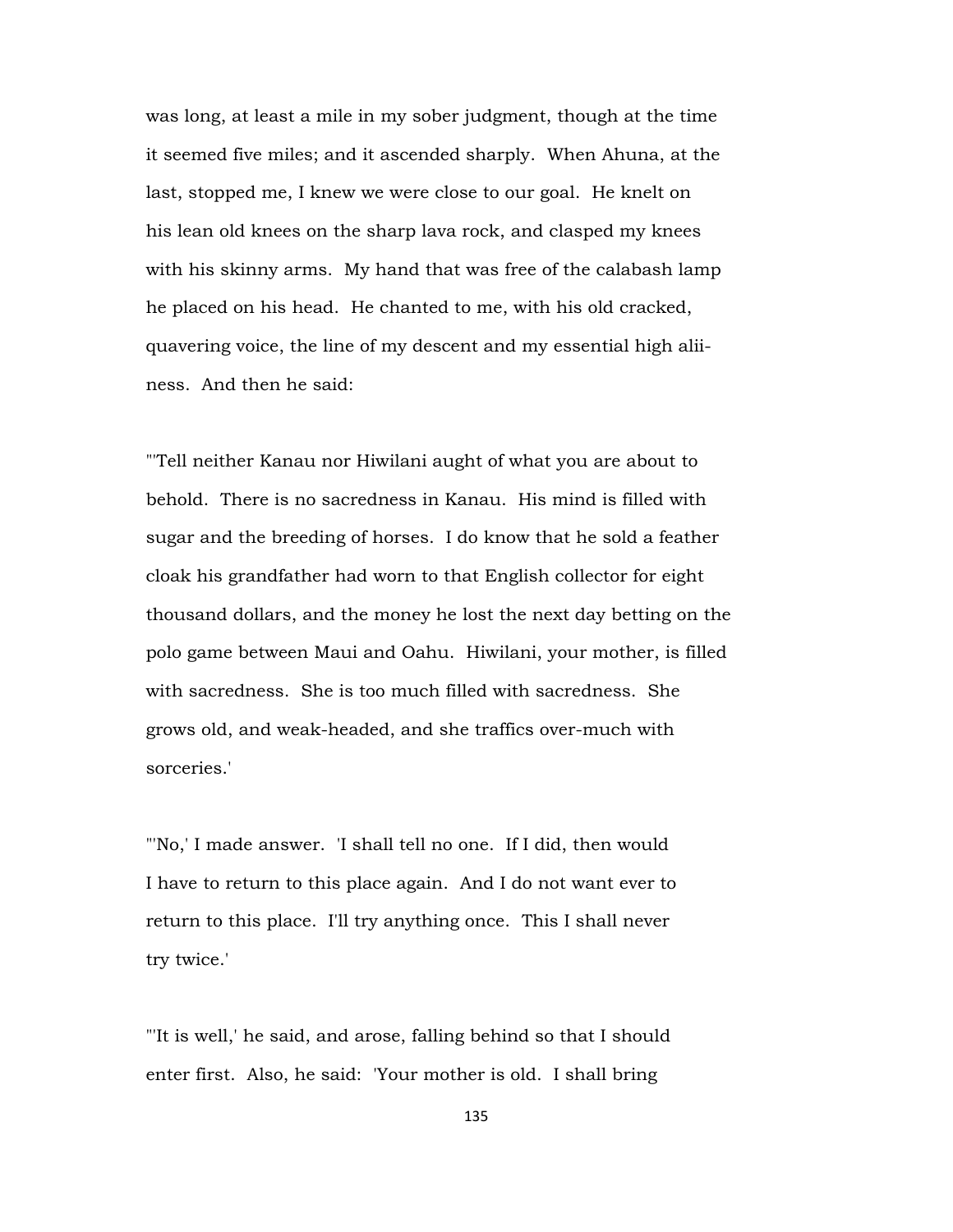her, as promised, the bones of her mother and of her grandfather. These should content her until she dies; and then, if I die before her, it is you who must see to it that all the bones in her family collection are placed in the Royal Mausoleum.'

"I have given all the Islands' museums the once-over," Prince Akuli lapsed back into slang, "and I must say that the totality of the collections cannot touch what I saw in our Lakanaii burial-cave. Remember, and with reason and history, we trace back the highest and oldest genealogy in the Islands. Everything that I had ever dreamed or heard of, and much more that I had not, was there. The place was wonderful. Ahuna, sepulchrally muttering prayers and meles, moved about, lighting various whale-oil lamp-calabashes. They were all there, the Hawaiian race from the beginning of Hawaiian time. Bundles of bones and bundles of bones, all wrapped decently in tapa, until for all the world it was like the parcelspost department at a post office.

"And everything! Kahilis, which you may know developed out of the fly-flapper into symbols of royalty until they became larger than hearse-plumes with handles a fathom and a half and over two fathoms in length. And such handles! Of the wood of the kauila, inlaid with shell and ivory and bone with a cleverness that had died out among our artificers a century before. It was a centuries-old family attic. For the first time I saw things I had only heard of, such as the pahoas, fashioned of whale-teeth and suspended by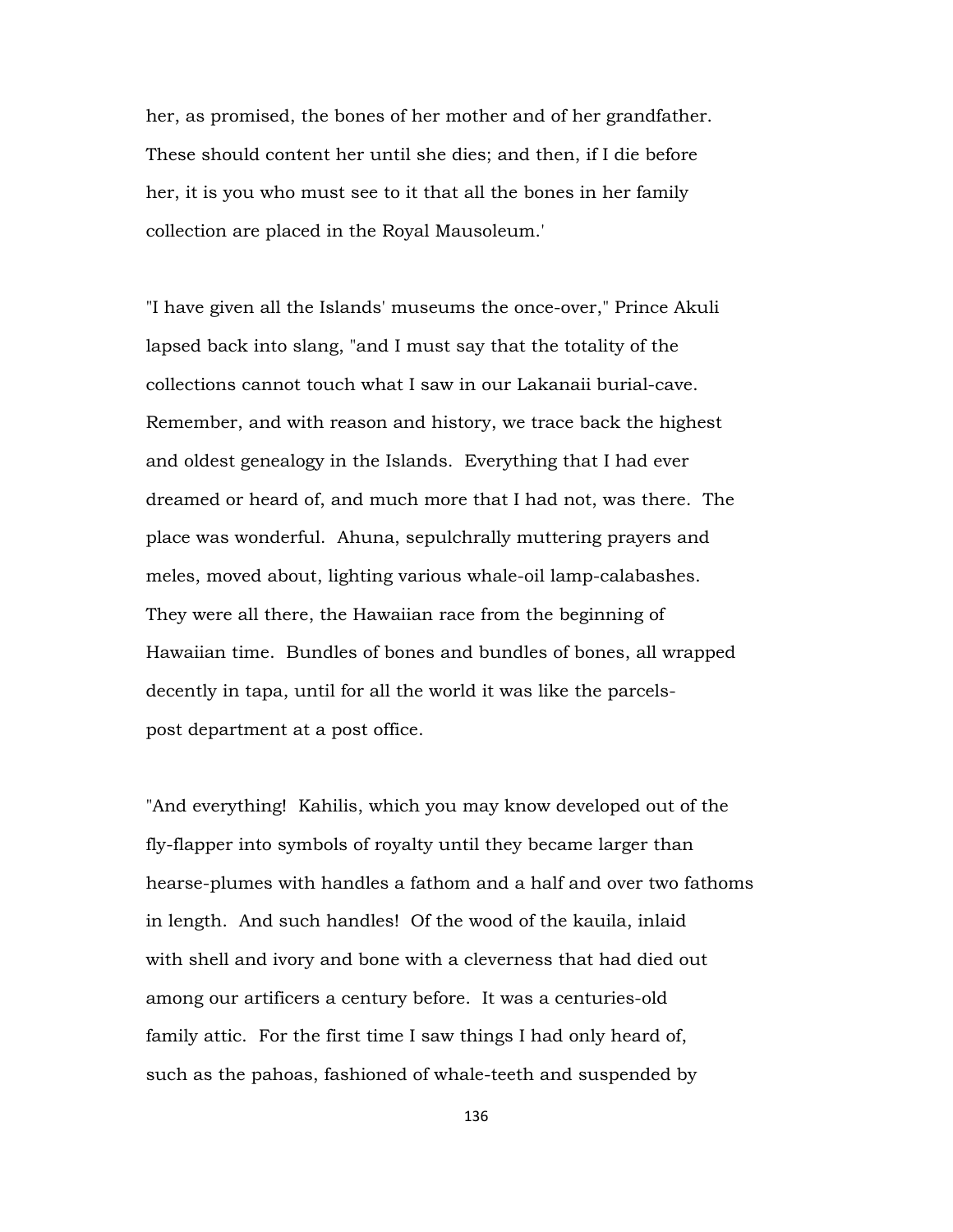braided human hair, and worn on the breast only by the highest of rank.

"There were tapes and mats of the rarest and oldest; capes and leis and helmets and cloaks, priceless all, except the too-ancient ones, of the feathers of the mamo, and of the iwi and the akakane and the o-o. I saw one of the mamo cloaks that was superior to that finest one in the Bishop Museum in Honolulu, and that they value at between half a million and a million dollars. Goodness me, I thought at the time, it was lucky Kanau didn't know about it.

"Such a mess of things! Carved gourds and calabashes, shellscrapers, nets of olona fibre, a junk of ie-ie baskets, and fishhooks of every bone and spoon of shell. Musical instruments of the forgotten days--ukukes and nose flutes, and kiokios which are likewise played with one unstoppered nostril. Taboo poi bowls and finger bowls, left-handed adzes of the canoe gods, lava-cup lamps, stone mortars and pestles and poi-pounders. And adzes again, a myriad of them, beautiful ones, from an ounce in weight for the finer carving of idols to fifteen pounds for the felling of trees, and all with the sweetest handles I have ever beheld.

"There were the kaekeekes--you know, our ancient drums, hollowed sections of the coconut tree, covered one end with shark-skin. The first kaekeeke of all Hawaii Ahuna pointed out to me and told me the tale. It was manifestly most ancient. He was afraid to touch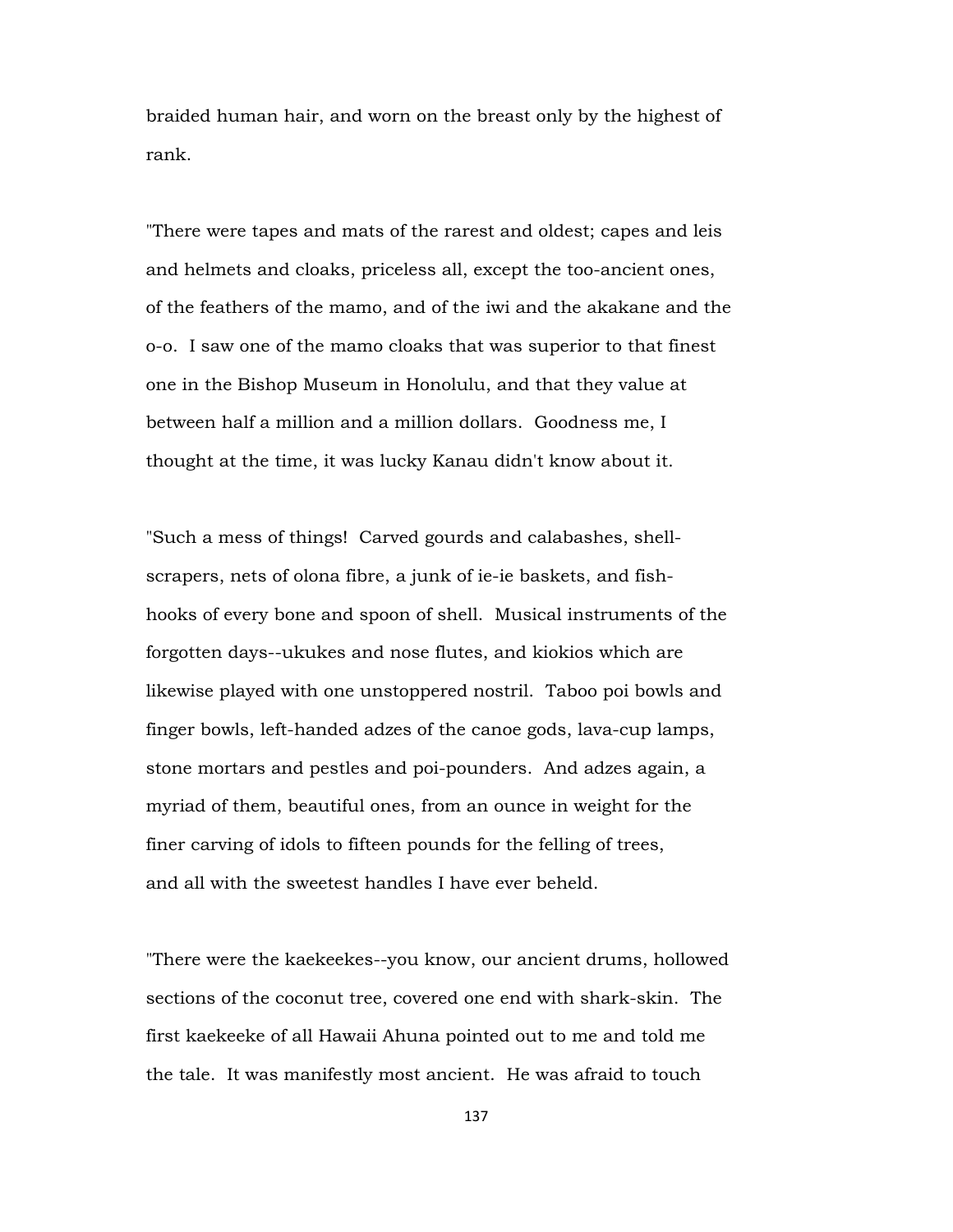it for fear the age-rotted wood of it would crumble to dust, the ragged tatters of the shark-skin head of it still attached. 'This is the very oldest and father of all our kaekeekes,' Ahuna told me. 'Kila, the son of Moikeha, brought it back from far Raiatea in the South Pacific. And it was Kila's own son, Kahai, who made that same journey, and was gone ten years, and brought back with him from Tahiti the first breadfruit trees that sprouted and grew on Hawaiian soil.'

"And the bones and bones! The parcel-delivery array of them! Besides the small bundles of the long bones, there were full skeletons, tapa-wrapped, lying in one-man, and two- and three-man canoes of precious koa wood, with curved outriggers of wiliwili wood, and proper paddles to hand with the io-projection at the point simulating the continuance of the handle, as if, like a skewer, thrust through the flat length of the blade. And their war weapons were laid away by the sides of the lifeless bones that had wielded them--rusty old horse-pistols, derringers, pepper-boxes, five-barrelled fantastiques, Kentucky long riffles, muskets handled in trade by John Company and Hudson's Bay, shark-tooth swords, wooden stabbing-knives, arrows and spears bone-headed of the fish and the pig and of man, and spears and arrows wooden-headed and fire-hardened.

"Ahuna put a spear in my hand, headed and pointed finely with the long shin-bone of a man, and told me the tale of it. But first he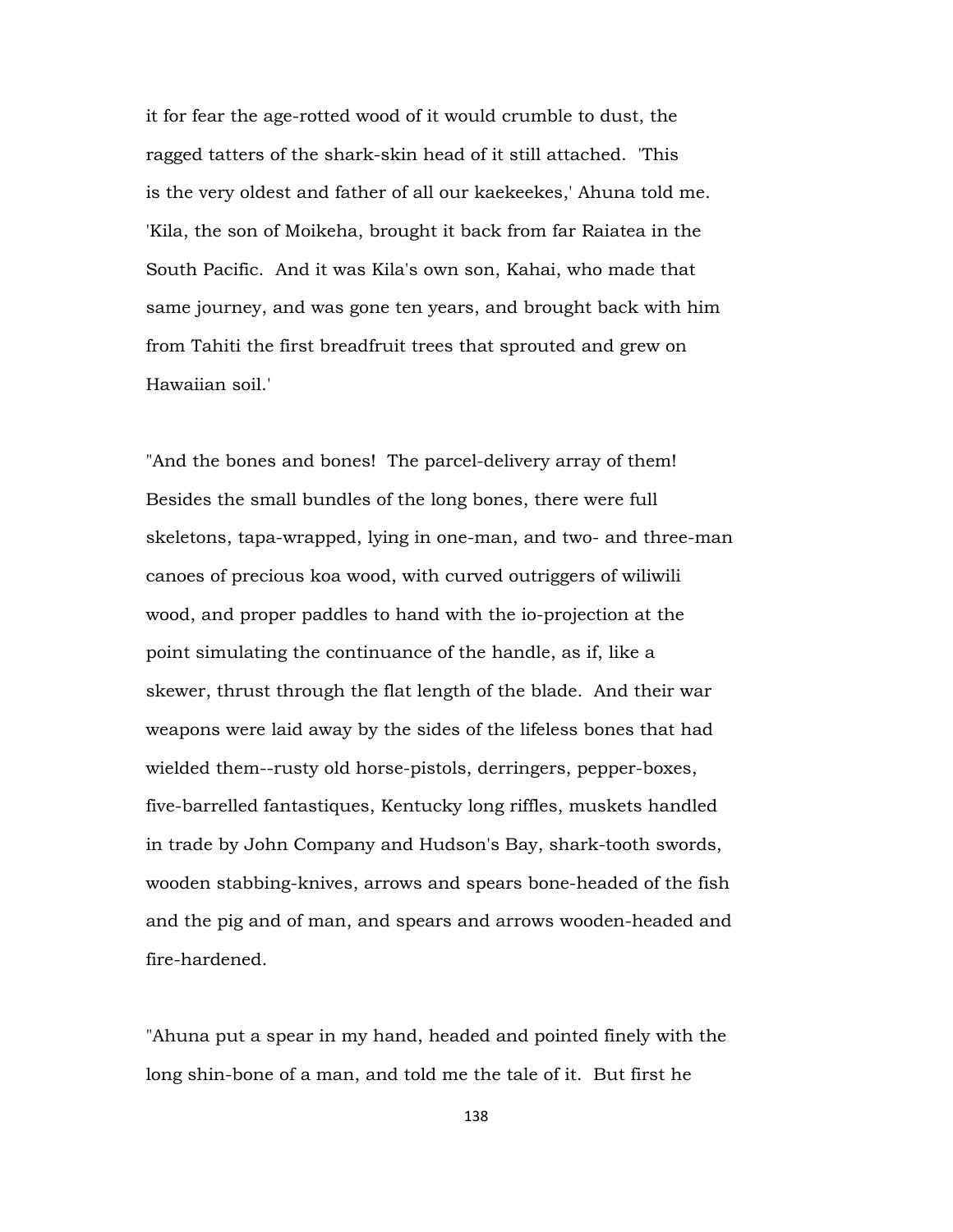unwrapped the long bones, arms, and legs, of two parcels, the bones, under the wrappings, neatly tied like so many faggots. 'This,' said Ahuna, exhibiting the pitiful white contents of one parcel, 'is Laulani. She was the wife of Akaiko, whose bones, now placed in your hands, much larger and male-like as you observe, held up the flesh of a large man, a three-hundred pounder sevenfooter, three centuries agone. And this spear-head is made of the shin-bone of Keola, a mighty wrestler and runner of their own time and place. And he loved Laulani, and she fled with him. But in a forgotten battle on the sands of Kalini, Akaiko rushed the lines of the enemy, leading the charge that was successful, and seized upon Keola, his wife's lover, and threw him to the ground, and sawed through his neck to the death with a shark-tooth knife. Thus, in the old days as always, did man combat for woman with man. And Laulani was beautiful; that Keola should be made into a spearhead for her! She was formed like a queen, and her body was a long bowl of sweetness, and her fingers lomi'd' (massaged) 'to slimness and smallness at her mother's breast. For ten generations have we remembered her beauty. Your father's singing boys to-day sing of her beauty in the hula that is named of her! This is Laulani, whom you hold in your hands.'

"And, Ahuna done, I could but gaze, with imagination at the one time sobered and fired. Old drunken Howard had lent me his Tennyson, and I had mooned long and often over the Idyls of the King. Here were the three, I thought--Arthur, and Launcelot, and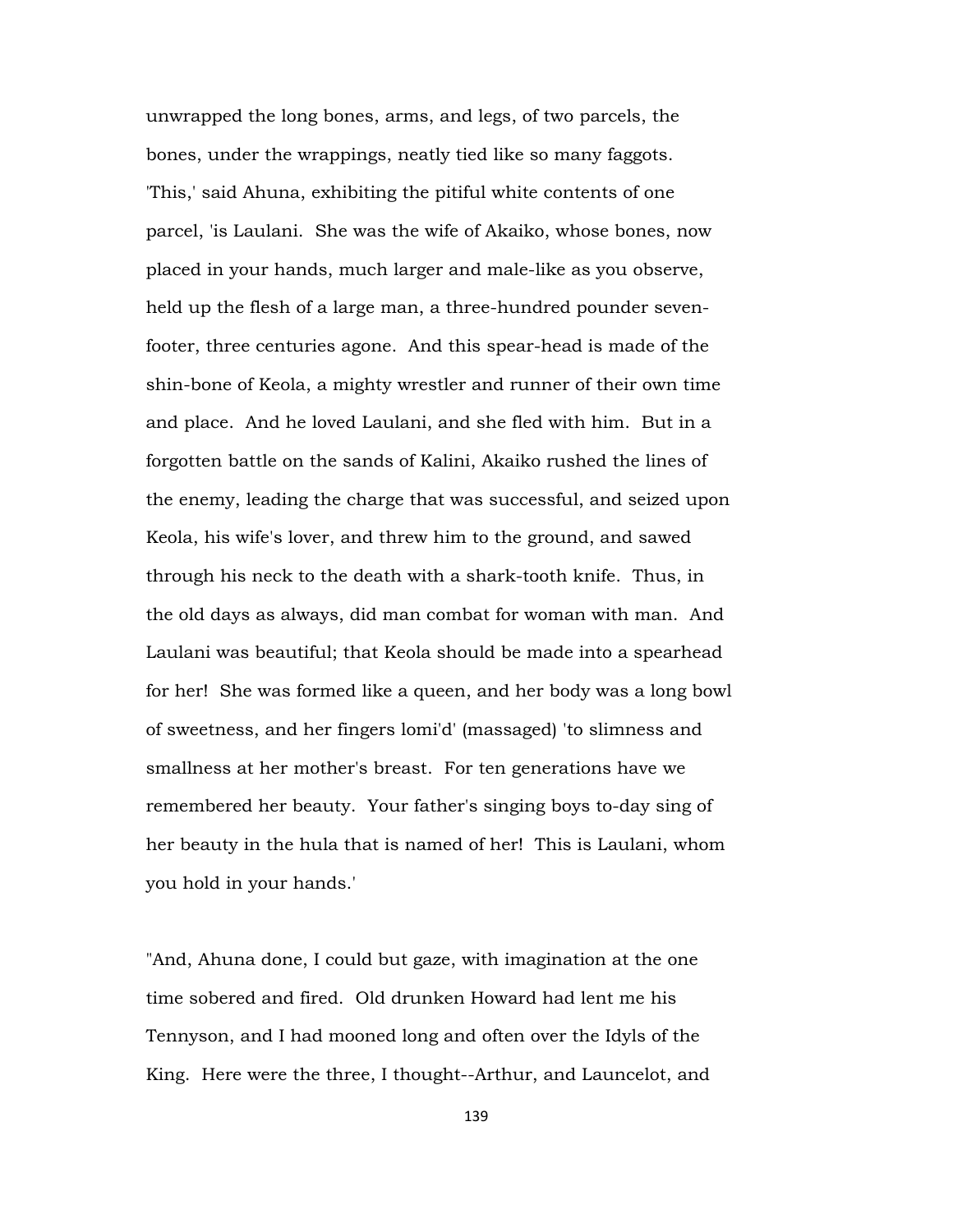Guinevere. This, then, I pondered, was the end of it all, of life and strife and striving and love, the weary spirits of these longgone ones to be invoked by fat old women and mangy sorcerers, the bones of them to be esteemed of collectors and betted on horseraces and ace-fulls or to be sold for cash and invested in sugar stocks.

"For me it was illumination. I learned there in the burial-cave the great lesson. And to Ahuna I said: 'The spear headed with the long bone of Keola I shall take for my own. Never shall I sell it. I shall keep it always.'

"'And for what purpose?' he demanded. And I replied: 'That the contemplation of it may keep my hand sober and my feet on earth with the knowledge that few men are fortunate enough to have as much of a remnant of themselves as will compose a spearhead when they are three centuries dead.'

"And Ahuna bowed his head, and praised my wisdom of judgment. But at that moment the long-rotted olona-cord broke and the pitiful woman's bones of Laulani shed from my clasp and clattered on the rocky floor. One shin-bone, in some way deflected, fell under the dark shadow of a canoe-bow, and I made up my mind that it should be mine. So I hastened to help him in the picking up of the bones and the tying, so that he did not notice its absence.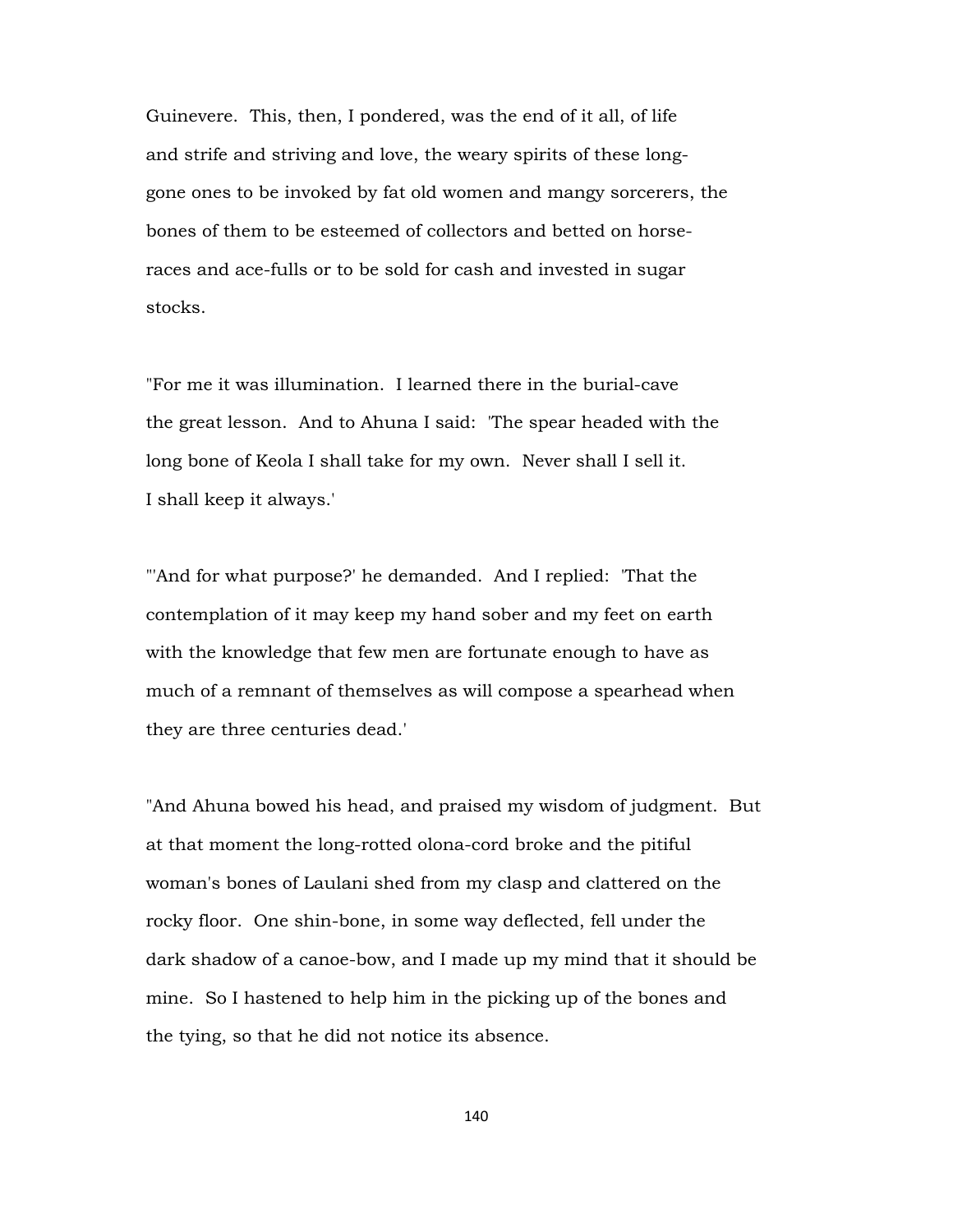"'This,' said Ahuna, introducing me to another of my ancestors, 'is your great-grandfather, Mokomoku, the father of Kaaukuu. Behold the size of his bones. He was a giant. I shall carry him, because of the long spear of Keola that will be difficult for you to carry away. And this is Lelemahoa, your grandmother, the mother of your mother, that you shall carry. And day grows short, and we must still swim up through the waters to the sun ere darkness hides the sun from the world.'

"But Ahuna, putting out the various calabashes of light by drowning the wicks in the whale-oil, did not observe me include the shinbone of Laulani with the bones of my grandmother."

The honk of the automobile, sent up from Olokona to rescue us, broke off the Prince's narrative. We said good-bye to the ancient and fresh-pensioned wahine, and departed. A half-mile on our way, Prince Akuli resumed.

"So Ahuna and I returned to Hiwilani, and to her happiness, lasting to her death the year following, two more of her ancestors abided about her in the jars of her twilight room. Also, she kept her compact and worried my father into sending me to England. I took old Howard along, and he perked up and confuted the doctors, so that it was three years before I buried him restored to the bosom of my family. Sometimes I think he was the most brilliant man I have ever known. Not until my return from England did Ahuna die,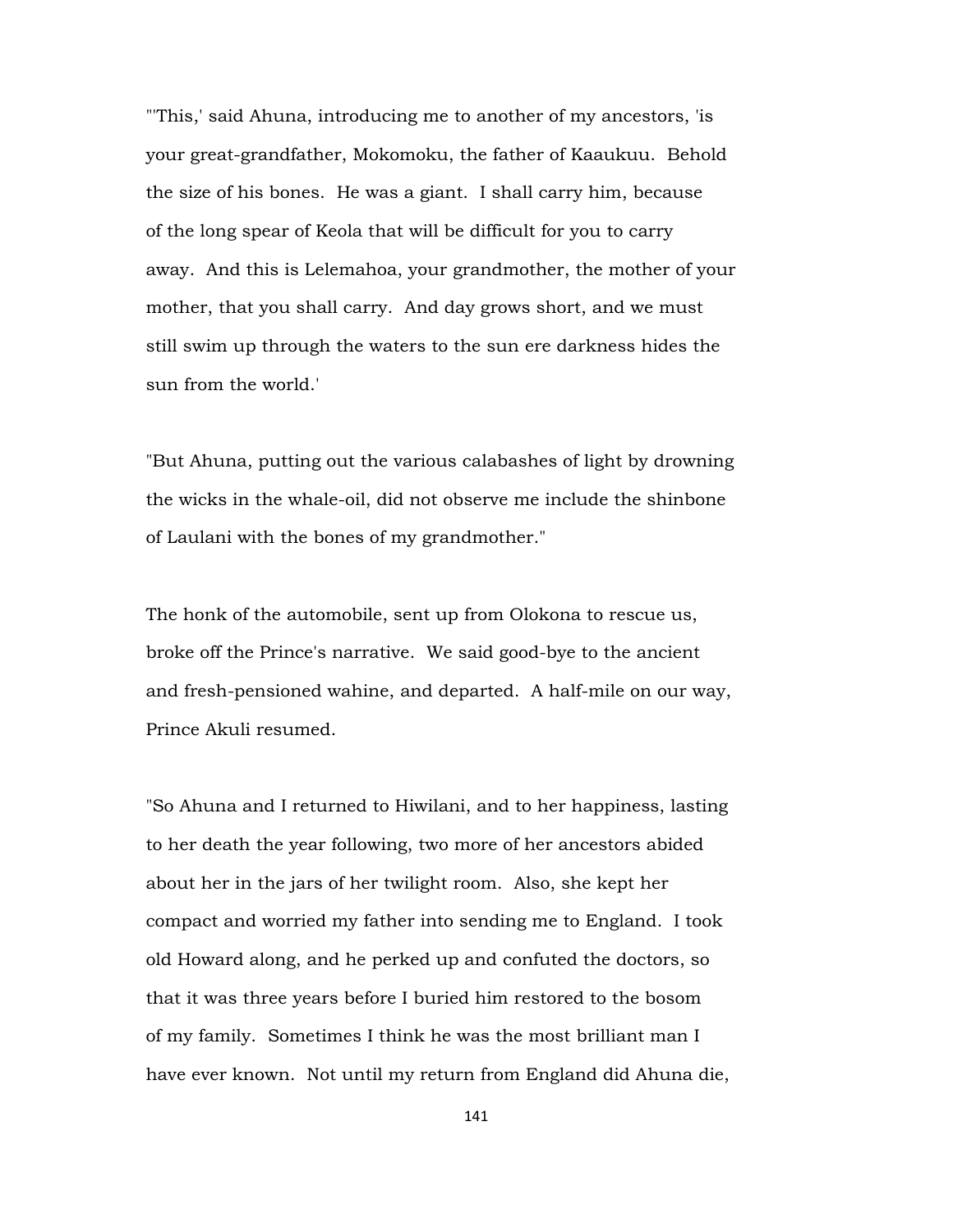the last custodian of our alii secrets. And at his death-bed he pledged me again never to reveal the location in that nameless valley, and never to go back myself.

"Much else I have forgotten to mention did I see there in the cave that one time. There were the bones of Kumi, the near demigod, son of Tui Manua of Samoa, who, in the long before, married into my line and heaven-boosted my genealogy. And the bones of my greatgrandmother who had slept in the four-poster presented her by Lord Byron. And Ahuna hinted tradition that there was reason for that presentation, as well as for the historically known lingering of the Blonde in Olokona for so long. And I held her poor bones in my hands--bones once fleshed with sensate beauty, informed with sparkle and spirit, instinct with love and love-warmness of arms around and eyes and lips together, that had begat me in the end of the generations unborn. It was a good experience. I am modern, 'tis true. I believe in no mystery stuff of old time nor of the kahunas. And yet, I saw in that cave things which I dare not name to you, and which I, since old Ahuna died, alone of the living know. I have no children. With me my long line ceases. This is the twentieth century, and we stink of gasolene. Nevertheless these other and nameless things shall die with me. I shall never revisit the burial-place. Nor in all time to come will any man gaze upon it through living eyes unless the quakes of earth rend the mountains asunder and spew forth the secrets contained in the hearts of the mountains."

142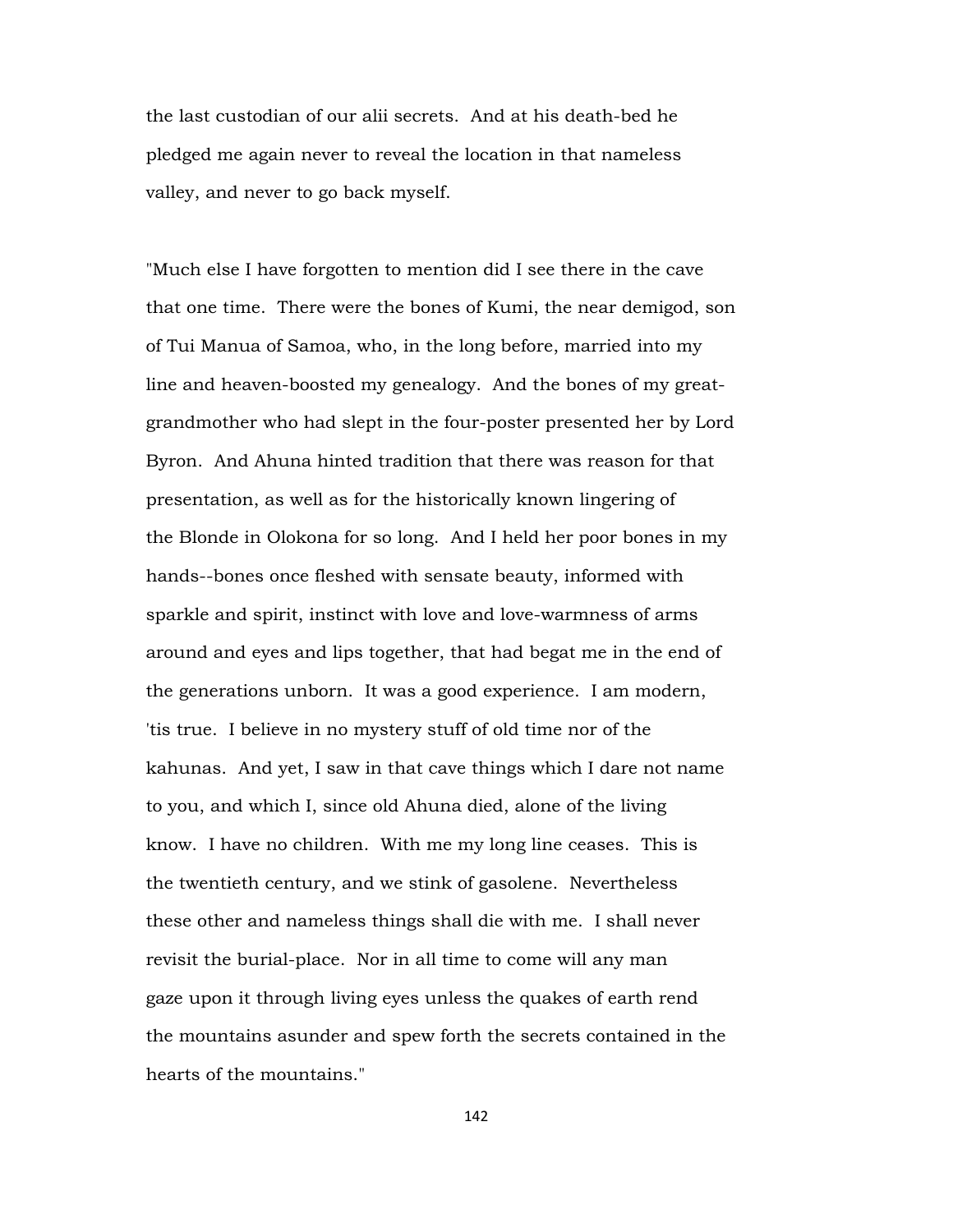Prince Akuli ceased from speech. With welcome relief on his face, he removed the lei hala from his neck, and, with a sniff and a sigh, tossed it into concealment in the thick lantana by the side of the road.

"But the shin-bone of Laulani?" I queried softly.

He remained silent while a mile of pasture land fled by us and yielded to caneland.

"I have it now," he at last said. "And beside it is Keola, slain ere his time and made into a spear-head for love of the woman whose shin-bone abides near to him. To them, those poor pathetic bones, I owe more than to aught else. I became possessed of them in the period of my culminating adolescence. I know they changed the entire course of my life and trend of my mind. They gave to me a modesty and a humility in the world, from which my father's fortune has ever failed to seduce me.

"And often, when woman was nigh to winning to the empery of my mind over me, I sought Laulani's shin-bone. And often, when lusty manhood stung me into feeling over-proud and lusty, I consulted the spearhead remnant of Keola, one-time swift runner, and mighty wrestler and lover, and thief of the wife of a king. The contemplation of them has ever been of profound aid to me, and you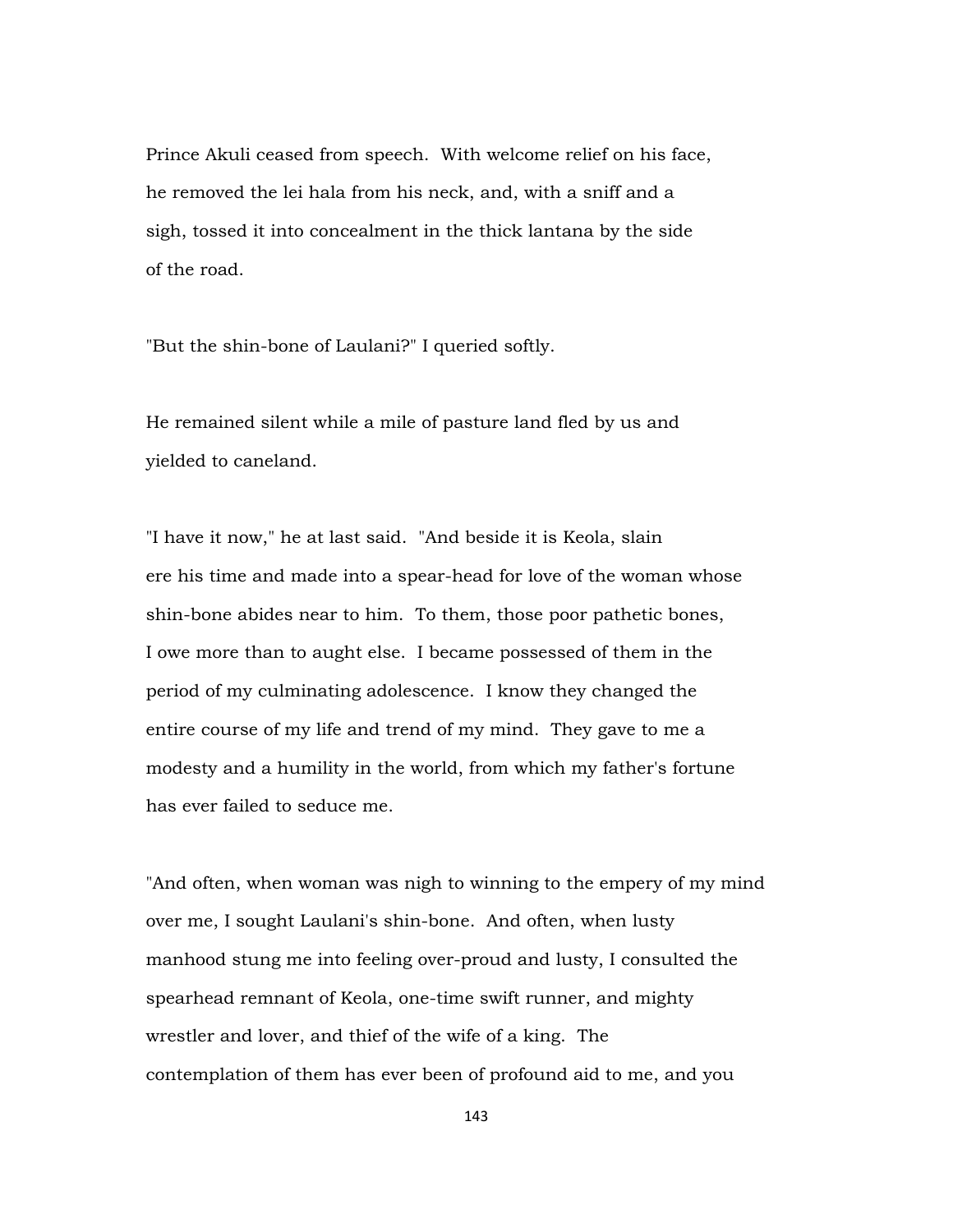might well say that I have founded my religion or practice of living upon them."

WAIKIKI, HONOLULU, HAWAIIAN ISLANDS.

July 16, 1916.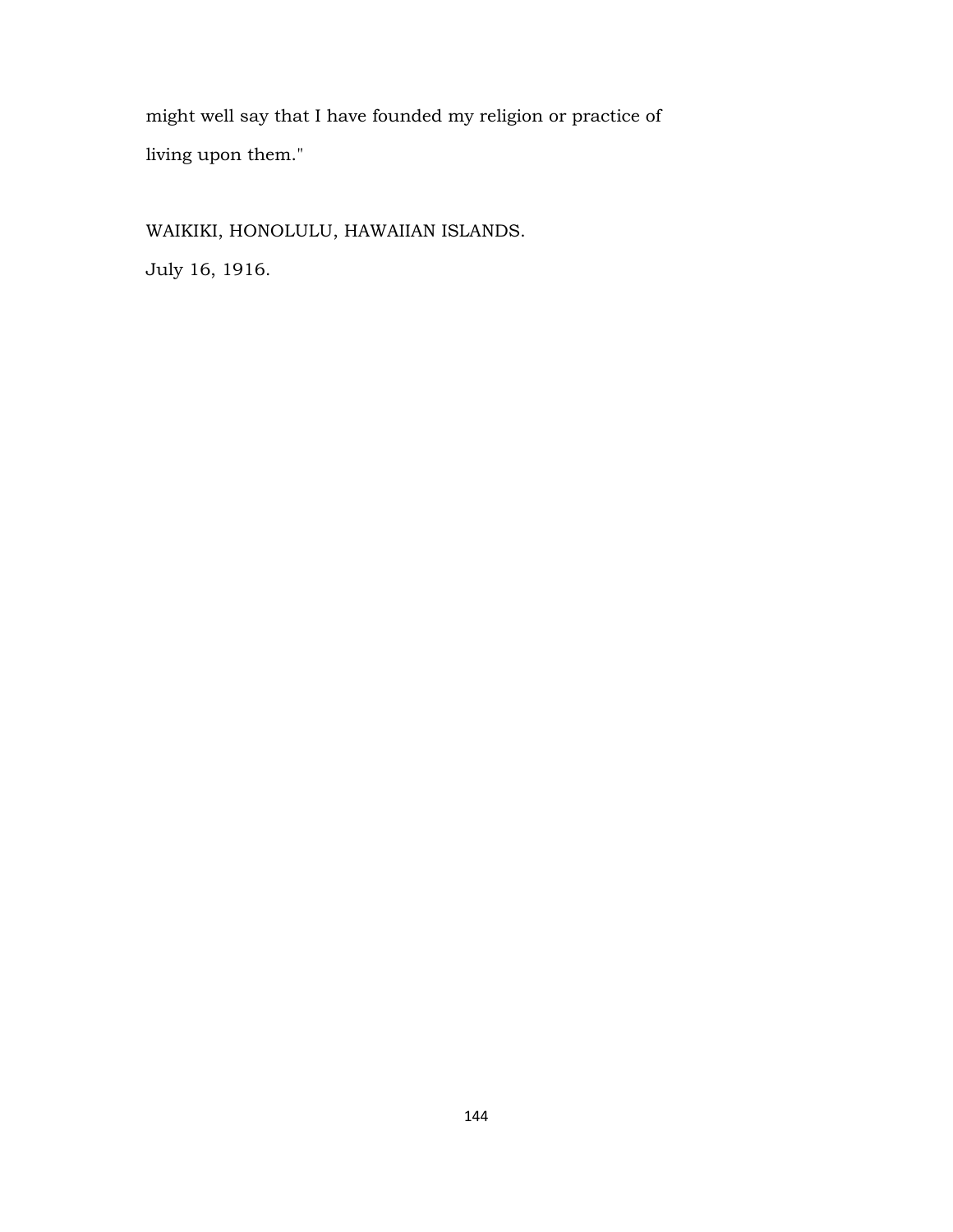## THE WATER BABY

I lent a weary ear to old Kohokumu's interminable chanting of the deeds and adventures of Maui, the Promethean demi-god of Polynesia who fished up dry land from ocean depths with hooks made fast to heaven, who lifted up the sky whereunder previously men had gone on all-fours, not having space to stand erect, and who made the sun with its sixteen snared legs stand still and agree thereafter to traverse the sky more slowly--the sun being evidently a trade unionist and believing in the six-hour day, while Maui stood for the open shop and the twelve-hour day.

"Now this," said Kohokumu, "is from Queen Lililuokalani's own family mele:

"Maui became restless and fought the sun With a noose that he laid. And winter won the sun, And summer was won by Maui . . . "

Born in the Islands myself, I knew the Hawaiian myths better than this old fisherman, although I possessed not his memorization that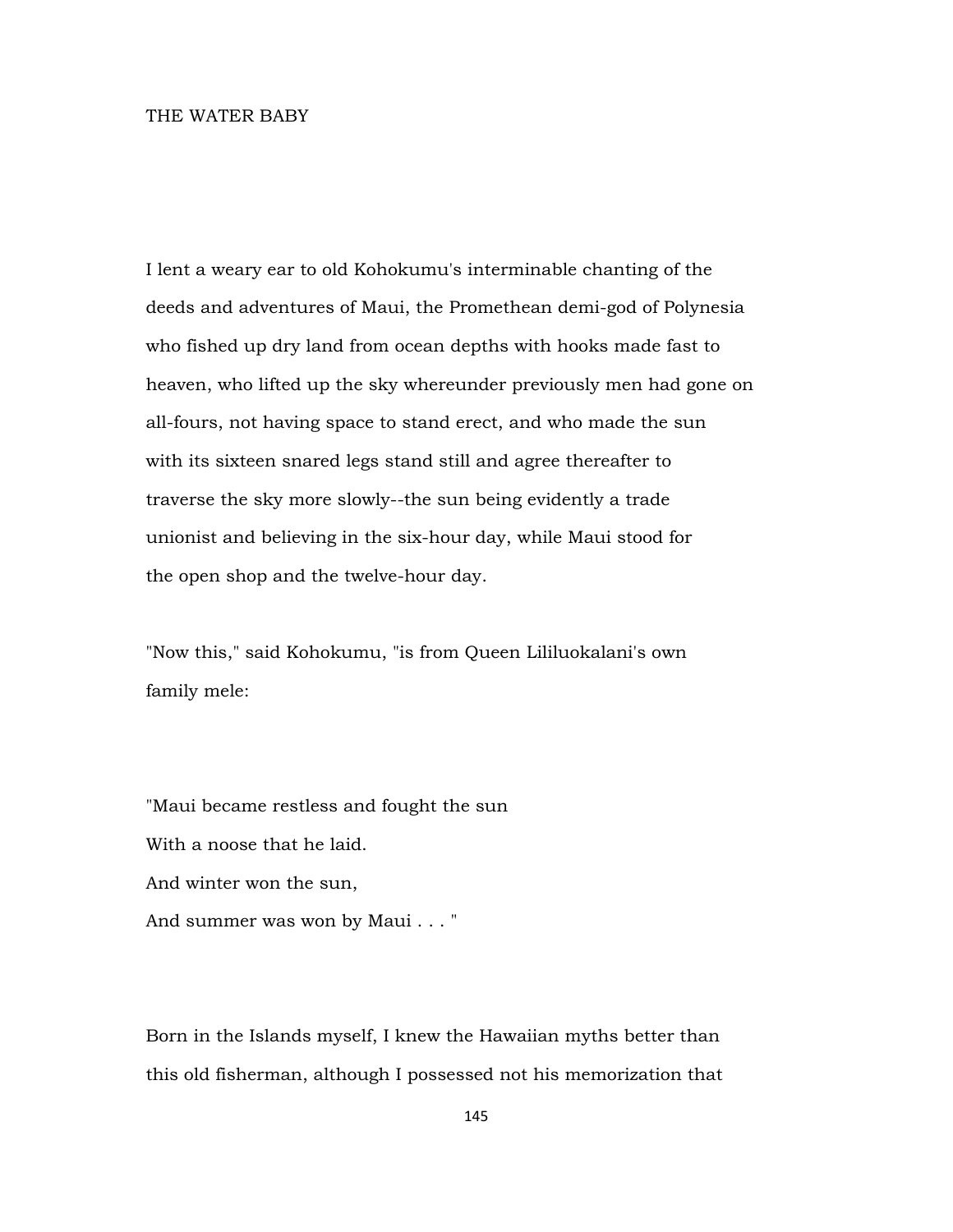enabled him to recite them endless hours.

"And you believe all this?" I demanded in the sweet Hawaiian tongue.

"It was a long time ago," he pondered. "I never saw Maui with my own eyes. But all our old men from all the way back tell us these things, as I, an old man, tell them to my sons and grandsons, who will tell them to their sons and grandsons all the way ahead to come."

"You believe," I persisted, "that whopper of Maui roping the sun like a wild steer, and that other whopper of heaving up the sky from off the earth?"

"I am of little worth, and am not wise, O Lakana," my fisherman made answer. "Yet have I read the Hawaiian Bible the missionaries translated to us, and there have I read that your Big Man of the Beginning made the earth, and sky, and sun, and moon, and stars, and all manner of animals from horses to cockroaches and from centipedes and mosquitoes to sea lice and jellyfish, and man and woman, and everything, and all in six days. Why, Maui didn't do anything like that much. He didn't make anything. He just put things in order, that was all, and it took him a long, long time to make the improvements. And anyway, it is much easier and more reasonable to believe the little whopper than the big whopper."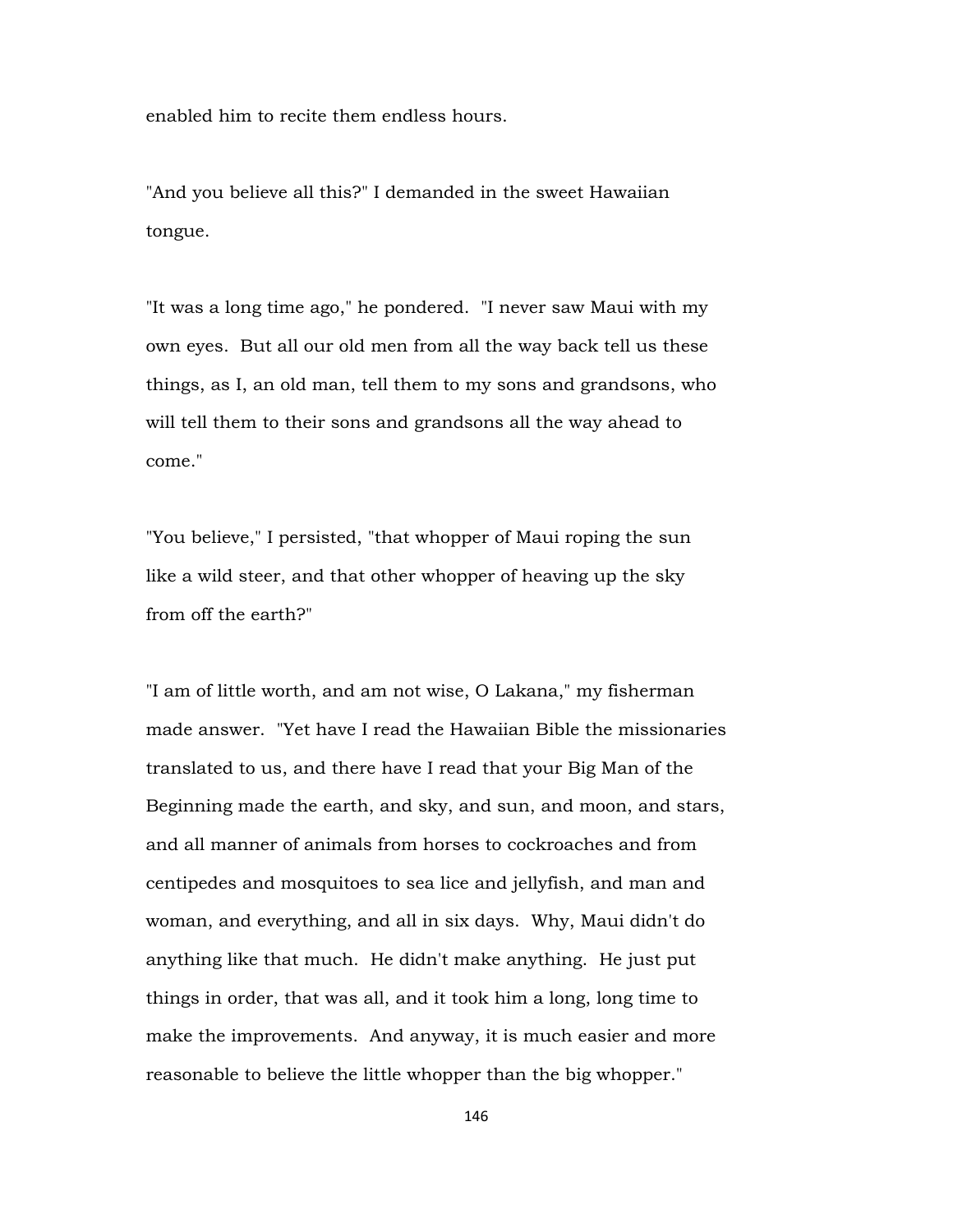And what could I reply? He had me on the matter of reasonableness. Besides, my head ached. And the funny thing, as I admitted it to myself, was that evolution teaches in no uncertain voice that man did run on all-fours ere he came to walk upright, that astronomy states flatly that the speed of the revolution of the earth on its axis has diminished steadily, thus increasing the length of day, and that the seismologists accept that all the islands of Hawaii were elevated from the ocean floor by volcanic action.

Fortunately, I saw a bamboo pole, floating on the surface several hundred feet away, suddenly up-end and start a very devil's dance. This was a diversion from the profitless discussion, and Kohokumu and I dipped our paddles and raced the little outrigger canoe to the dancing pole. Kohokumu caught the line that was fast to the butt of the pole and under-handed it in until a two-foot ukikiki, battling fiercely to the end, flashed its wet silver in the sun and began beating a tattoo on the inside bottom of the canoe. Kohokumu picked up a squirming, slimy squid, with his teeth bit a chunk of live bait out of it, attached the bait to the hook, and dropped line and sinker overside. The stick floated flat on the surface of the water, and the canoe drifted slowly away. With a survey of the crescent composed of a score of such sticks all lying flat, Kohokumu wiped his hands on his naked sides and lifted the wearisome and centuries-old chant of Kuali: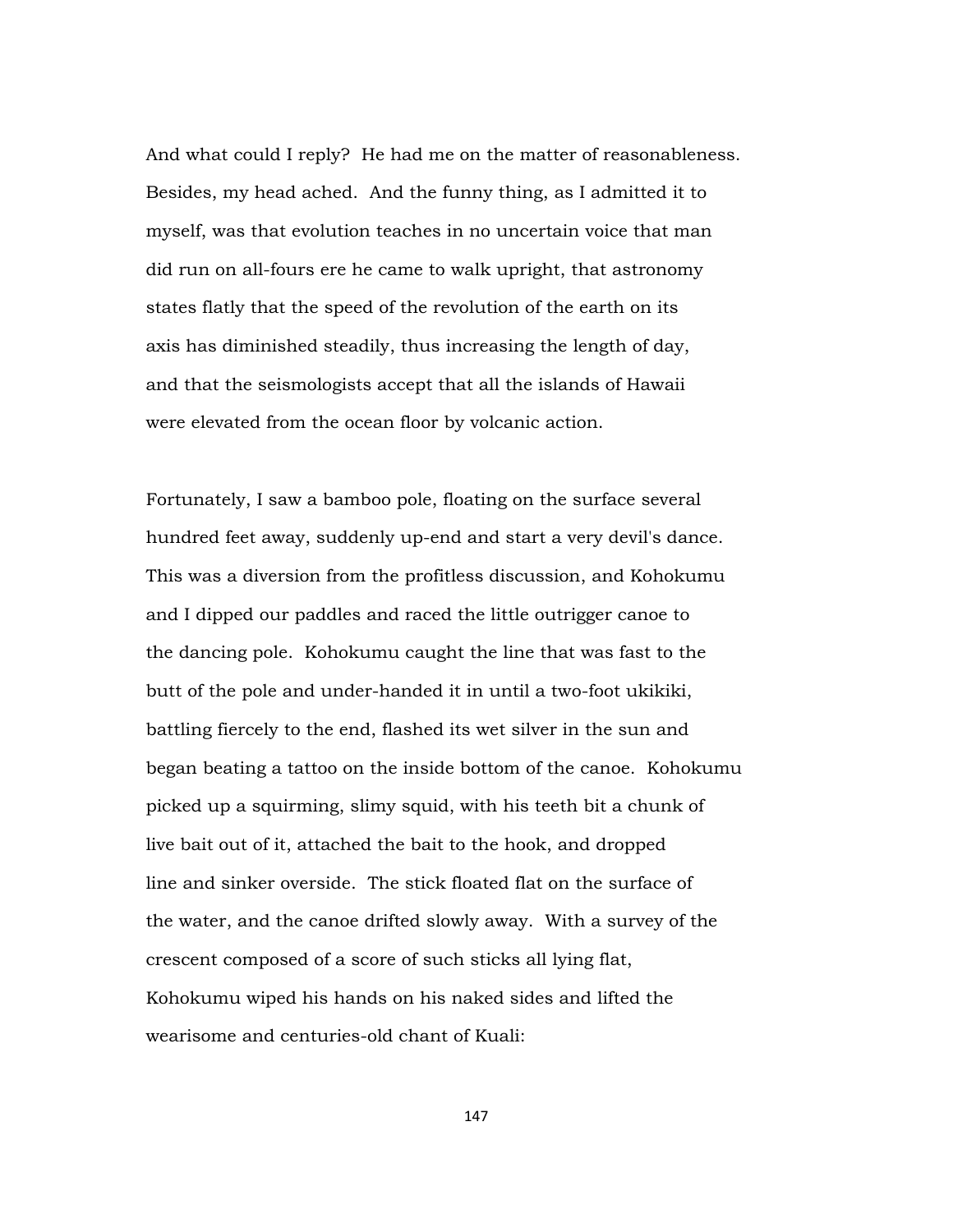"Oh, the great fish-hook of Maui! Manai-i-ka-lani--"made fast to the heavens"! An earth-twisted cord ties the hook, Engulfed from lofty Kauiki! Its bait the red-billed Alae, The bird to Hina sacred! It sinks far down to Hawaii, Struggling and in pain dying! Caught is the land beneath the water, Floated up, up to the surface, But Hina hid a wing of the bird And broke the land beneath the water! Below was the bait snatched away And eaten at once by the fishes, The Ulua of the deep muddy places!

His aged voice was hoarse and scratchy from the drinking of too much swipes at a funeral the night before, nothing of which contributed to make me less irritable. My head ached. The sunglare on the water made my eyes ache, while I was suffering more than half a touch of mal de mer from the antic conduct of the outrigger on the blobby sea. The air was stagnant. In the lee of Waihee, between the white beach and the roof, no whisper of breeze eased the still sultriness. I really think I was too miserable to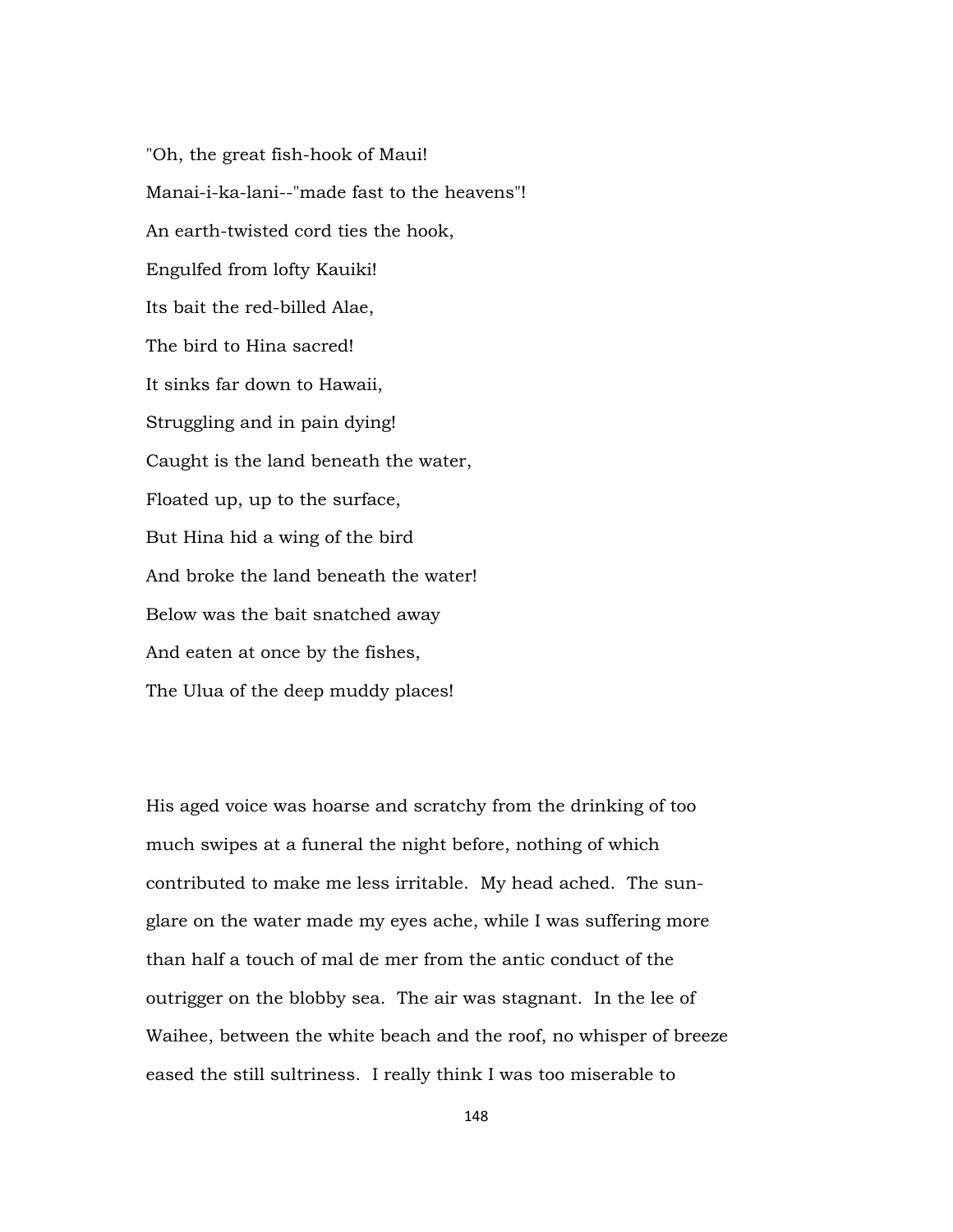summon the resolution to give up the fishing and go in to shore.

Lying back with closed eyes, I lost count of time. I even forgot that Kohokumu was chanting till reminded of it by his ceasing. An exclamation made me bare my eyes to the stab of the sun. He was gazing down through the water-glass.

"It's a big one," he said, passing me the device and slipping overside feet-first into the water.

He went under without splash and ripple, turned over and swam down. I followed his progress through the water-glass, which is merely an oblong box a couple of feet long, open at the top, the bottom sealed water-tight with a sheet of ordinary glass.

Now Kohokumu was a bore, and I was squeamishly out of sorts with him for his volubleness, but I could not help admiring him as I watched him go down. Past seventy years of age, lean as a toothpick, and shrivelled like a mummy, he was doing what few young athletes of my race would do or could do. It was forty feet to bottom. There, partly exposed, but mostly hidden under the bulge of a coral lump, I could discern his objective. His keen eyes had caught the projecting tentacle of a squid. Even as he swam, the tentacle was lazily withdrawn, so that there was no sign of the creature. But the brief exposure of the portion of one tentacle had advertised its owner as a squid of size.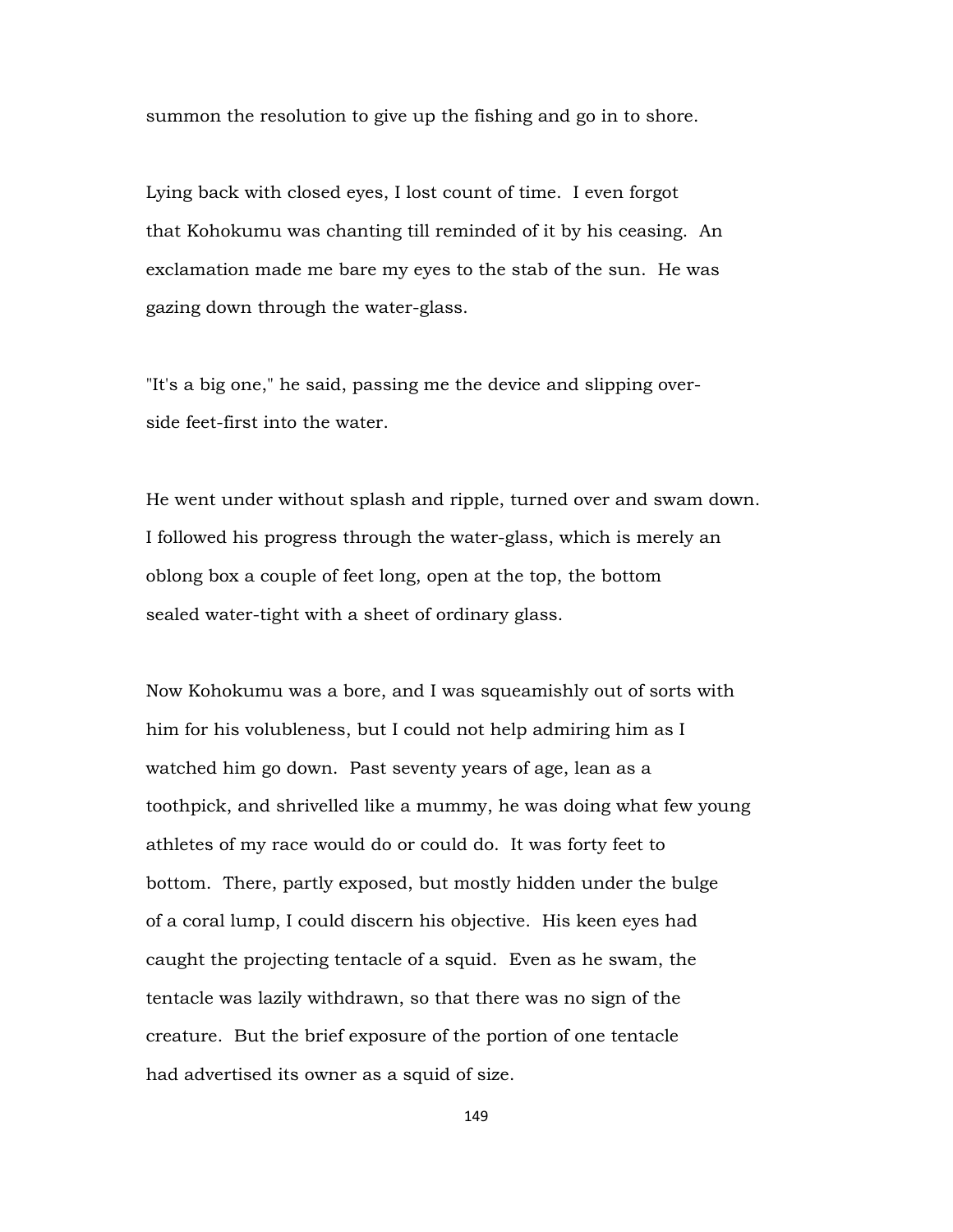The pressure at a depth of forty feet is no joke for a young man, yet it did not seem to inconvenience this oldster. I am certain it never crossed his mind to be inconvenienced. Unarmed, bare of body save for a brief malo or loin cloth, he was undeterred by the formidable creature that constituted his prey. I saw him steady himself with his right hand on the coral lump, and thrust his left arm into the hole to the shoulder. Half a minute elapsed, during which time he seemed to be groping and rooting around with his left hand. Then tentacle after tentacle, myriad-suckered and wildly waving, emerged. Laying hold of his arm, they writhed and coiled about his flesh like so many snakes. With a heave and a jerk appeared the entire squid, a proper devil-fish or octopus.

But the old man was in no hurry for his natural element, the air above the water. There, forty feet beneath, wrapped about by an octopus that measured nine feet across from tentacle-tip to tentacle-tip and that could well drown the stoutest swimmer, he coolly and casually did the one thing that gave to him and his empery over the monster. He shoved his lean, hawk-like face into the very centre of the slimy, squirming mass, and with his several ancient fangs bit into the heart and the life of the matter. This accomplished, he came upward, slowly, as a swimmer should who is changing atmospheres from the depths. Alongside the canoe, still in the water and peeling off the grisly clinging thing, the incorrigible old sinner burst into the pule of triumph which had

150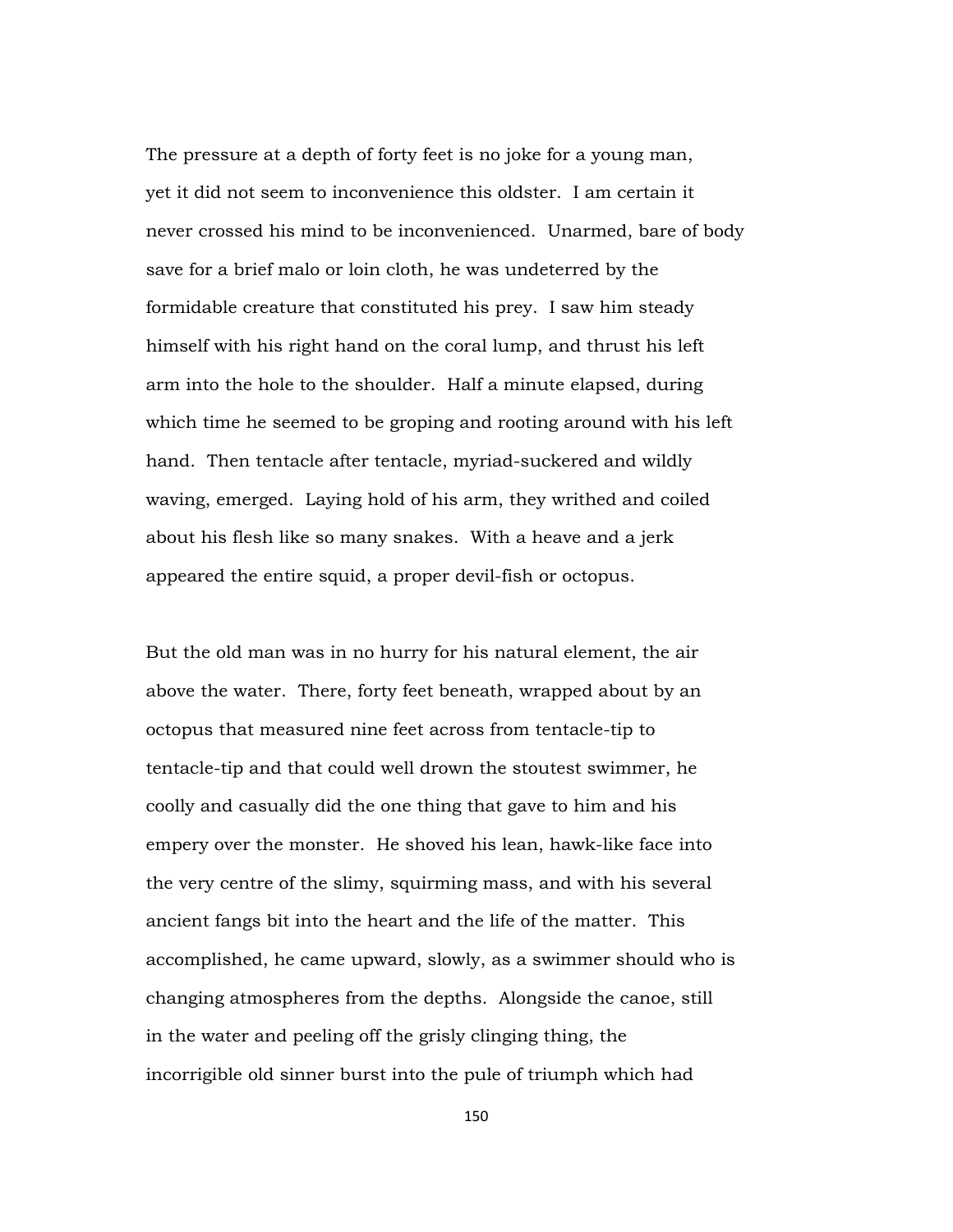been chanted by the countless squid-catching generations before him:

"O Kanaloa of the taboo nights! Stand upright on the solid floor! Stand upon the floor where lies the squid! Stand up to take the squid of the deep sea! Rise up, O Kanaloa! Stir up! Stir up! Let the squid awake! Let the squid that lies flat awake! Let the squid that lies spread out . . . "

I closed my eyes and ears, not offering to lend him a hand, secure in the knowledge that he could climb back unaided into the unstable craft without the slightest risk of upsetting it.

"A very fine squid," he crooned. "It is a wahine" (female) "squid. I shall now sing to you the song of the cowrie shell, the red cowrie shell that we used as a bait for the squid--"

"You were disgraceful last night at the funeral," I headed him off. "I heard all about it. You made much noise. You sang till everybody was deaf. You insulted the son of the widow. You drank swipes like a pig. Swipes are not good for your extreme age. Some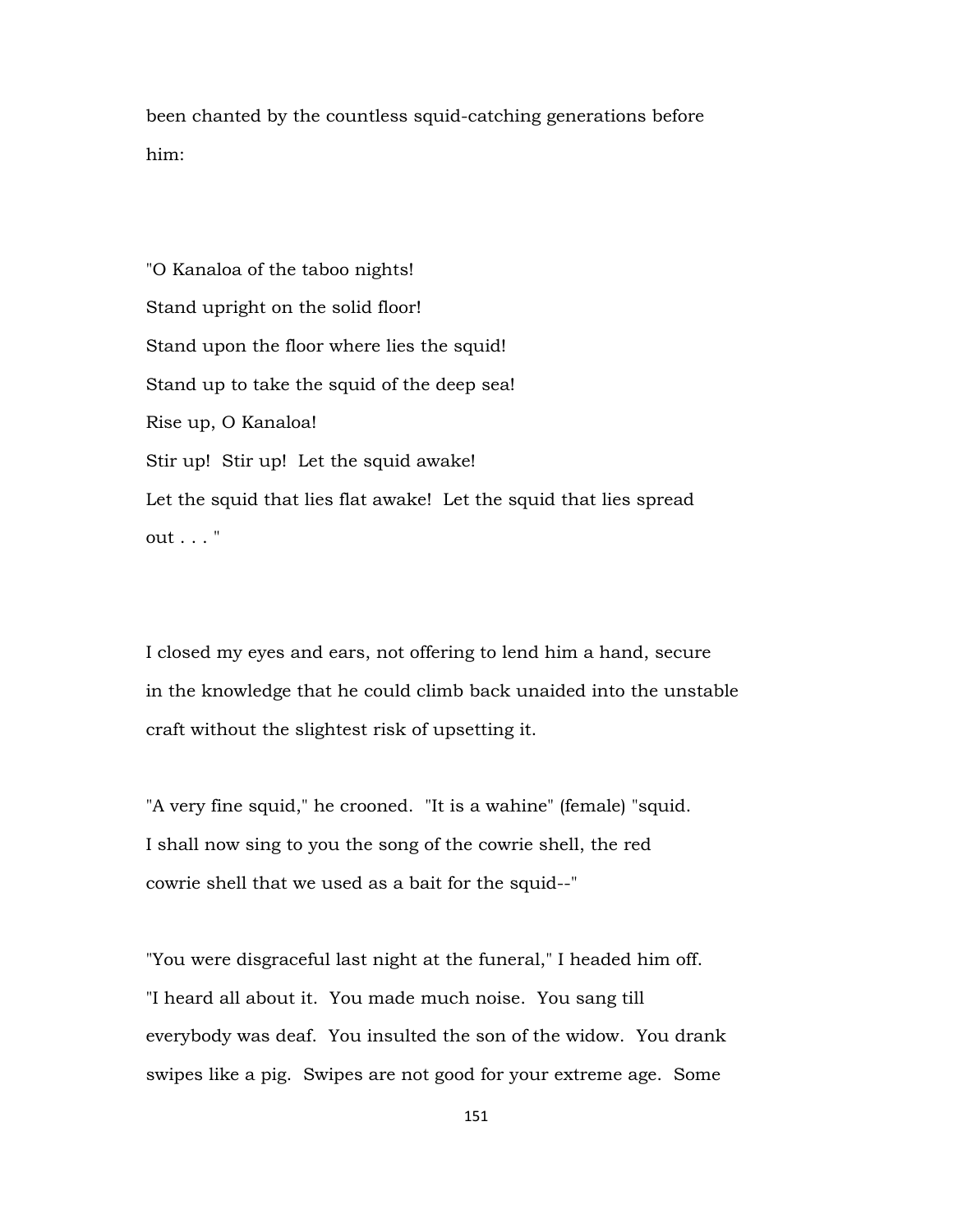day you will wake up dead. You ought to be a wreck to-day--"

"Ha!" he chuckled. "And you, who drank no swipes, who was a babe unborn when I was already an old man, who went to bed last night with the sun and the chickens--this day are you a wreck. Explain me that. My ears are as thirsty to listen as was my throat thirsty last night. And here to-day, behold, I am, as that Englishman who came here in his yacht used to say, I am in fine form, in devilish fine form."

"I give you up," I retorted, shrugging my shoulders. "Only one thing is clear, and that is that the devil doesn't want you. Report of your singing has gone before you."

"No," he pondered the idea carefully. "It is not that. The devil will be glad for my coming, for I have some very fine songs for him, and scandals and old gossips of the high aliis that will make him scratch his sides. So, let me explain to you the secret of my birth. The Sea is my mother. I was born in a double-canoe, during a Kona gale, in the channel of Kahoolawe. From her, the Sea, my mother, I received my strength. Whenever I return to her arms, as for a breast-clasp, as I have returned this day, I grow strong again and immediately. She, to me, is the milk-giver, the lifesource--"

"Shades of Antaeus!" thought I.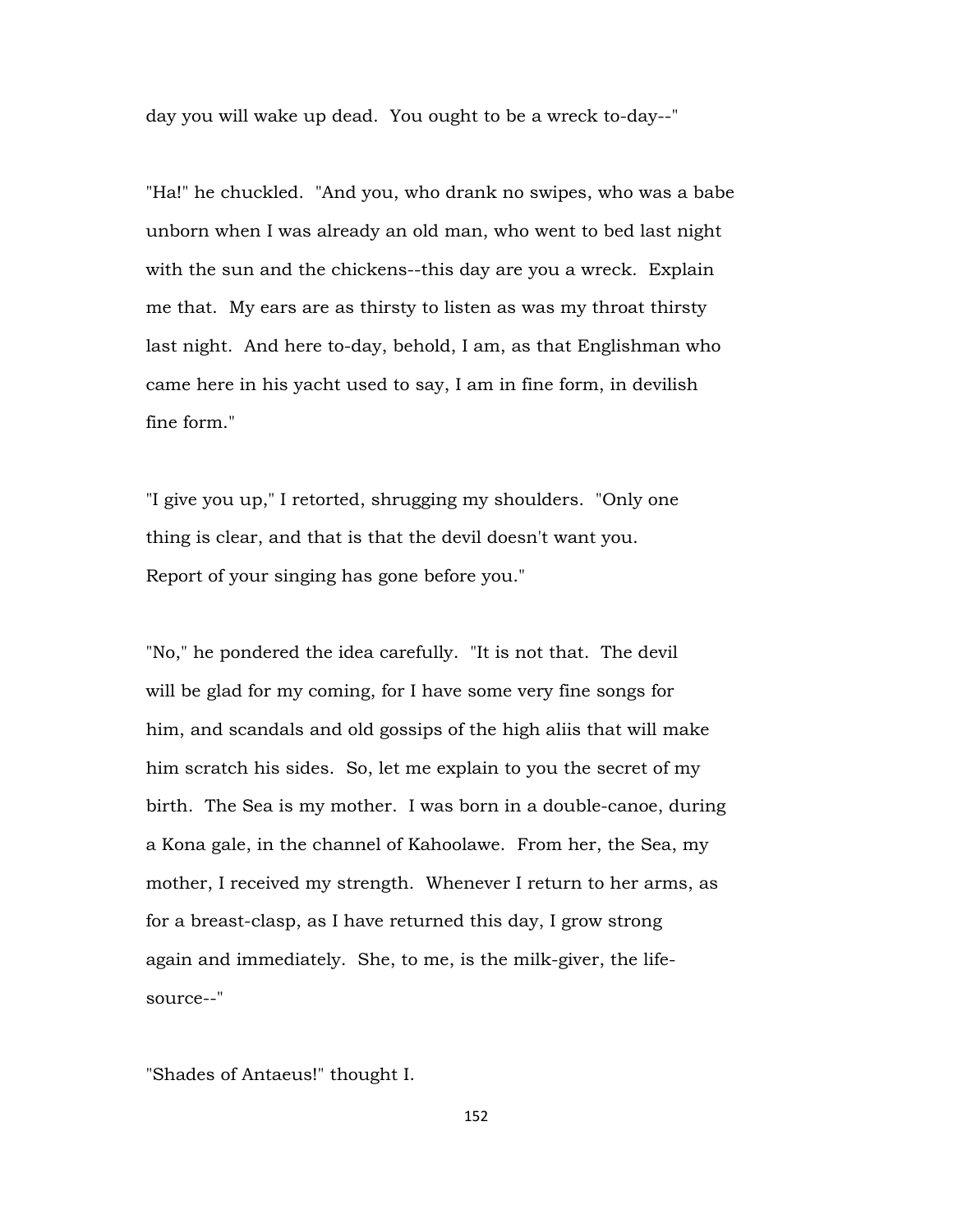"Some day," old Kohokumu rambled on, "when I am really old, I shall be reported of men as drowned in the sea. This will be an idle thought of men. In truth, I shall have returned into the arms of my mother, there to rest under the heart of her breast until the second birth of me, when I shall emerge into the sun a flashing youth of splendour like Maui himself when he was golden young."

"A queer religion," I commented.

"When I was younger I muddled my poor head over queerer religions," old Kohokumu retorted. "But listen, O Young Wise One, to my elderly wisdom. This I know: as I grow old I seek less for the truth from without me, and find more of the truth from within me. Why have I thought this thought of my return to my mother and of my rebirth from my mother into the sun? You do not know. I do not know, save that, without whisper of man's voice or printed word, without prompting from otherwhere, this thought has arisen from within me, from the deeps of me that are as deep as the sea. I am not a god. I do not make things. Therefore I have not made this thought. I do not know its father or its mother. It is of old time before me, and therefore it is true. Man does not make truth. Man, if he be not blind, only recognizes truth when he sees it. Is this thought that I have thought a dream?"

"Perhaps it is you that are a dream," I laughed. "And that I, and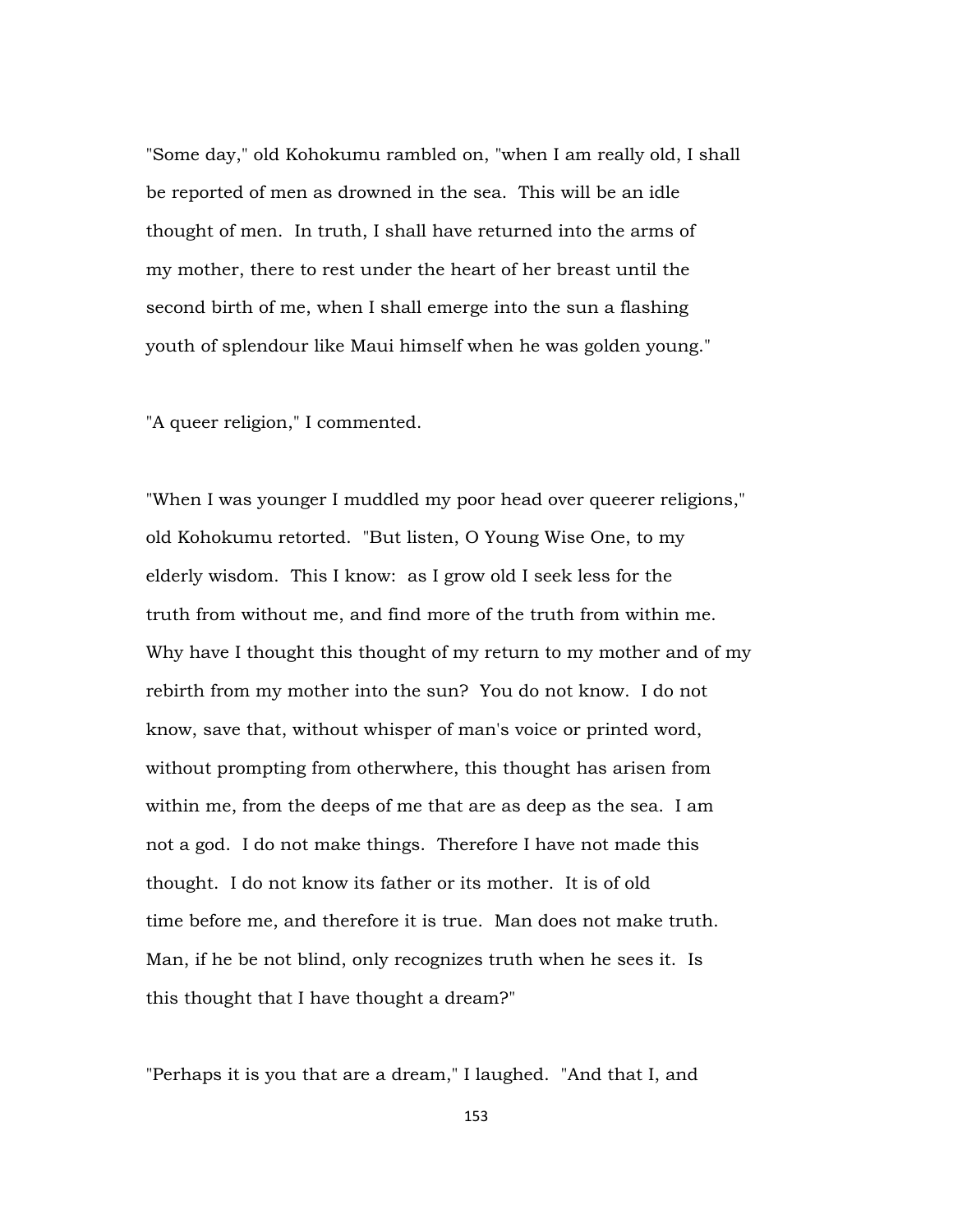sky, and sea, and the iron-hard land, are dreams, all dreams."

"I have often thought that," he assured me soberly. "It may well be so. Last night I dreamed I was a lark bird, a beautiful singing lark of the sky like the larks on the upland pastures of Haleakala. And I flew up, up, toward the sun, singing, singing, as old Kohokumu never sang. I tell you now that I dreamed I was a lark bird singing in the sky. But may not I, the real I, be the lark bird? And may not the telling of it be the dream that I, the lark bird, am dreaming now? Who are you to tell me ay or no? Dare you tell me I am not a lark bird asleep and dreaming that I am old Kohokumu?"

I shrugged my shoulders, and he continued triumphantly:

"And how do you know but what you are old Maui himself asleep and dreaming that you are John Lakana talking with me in a canoe? And may you not awake old Maui yourself, and scratch your sides and say that you had a funny dream in which you dreamed you were a haole?"

"I don't know," I admitted. "Besides, you wouldn't believe me."

"There is much more in dreams than we know," he assured me with great solemnity. "Dreams go deep, all the way down, maybe to before the beginning. May not old Maui have only dreamed he pulled Hawaii up from the bottom of the sea? Then would this Hawaii land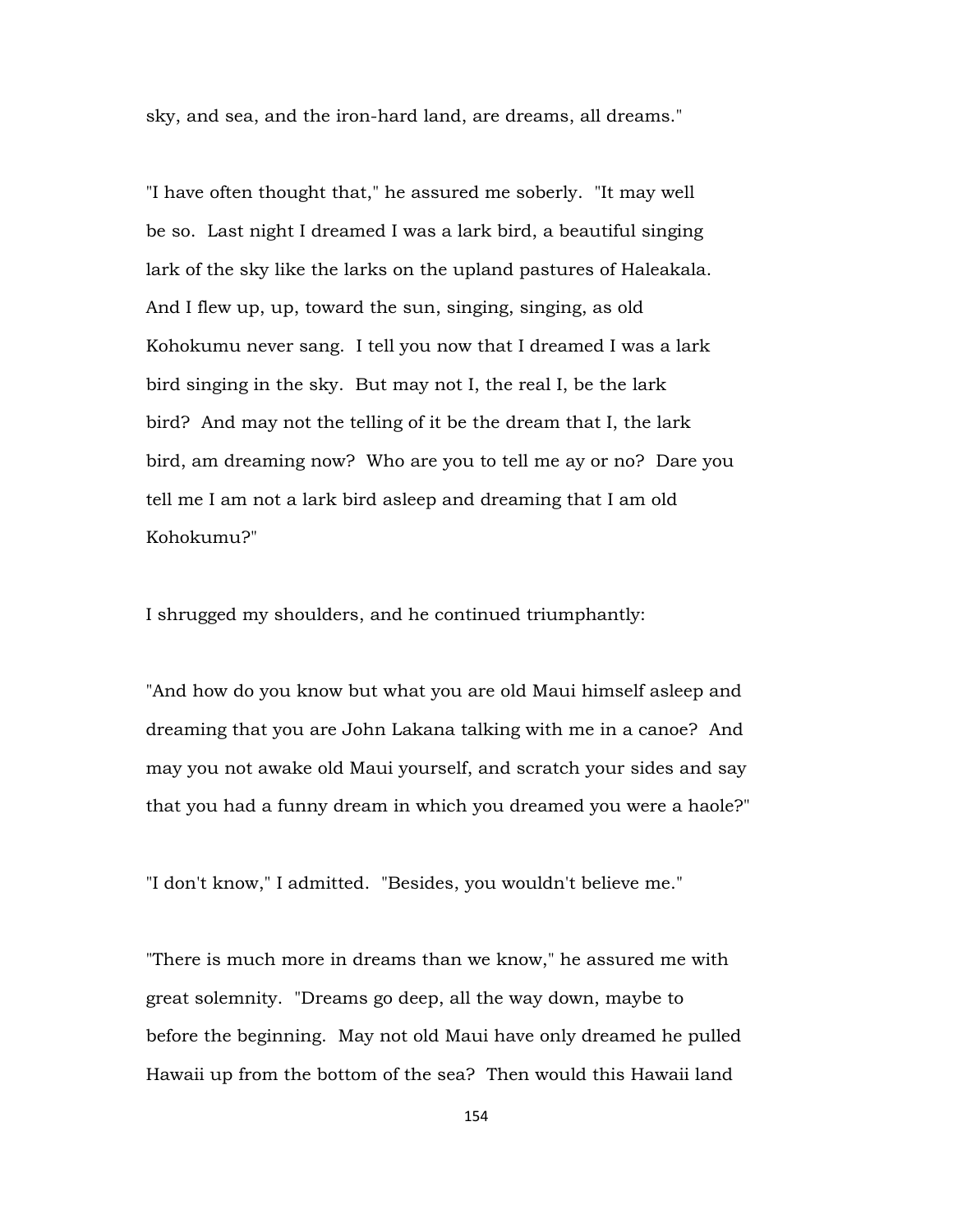be a dream, and you, and I, and the squid there, only parts of Maui's dream? And the lark bird too?"

He sighed and let his head sink on his breast.

"And I worry my old head about the secrets undiscoverable," he resumed, "until I grow tired and want to forget, and so I drink swipes, and go fishing, and sing old songs, and dream I am a lark bird singing in the sky. I like that best of all, and often I dream it when I have drunk much swipes . . . "

In great dejection of mood he peered down into the lagoon through the water-glass.

"There will be no more bites for a while," he announced. "The fish-sharks are prowling around, and we shall have to wait until they are gone. And so that the time shall not be heavy, I will sing you the canoe-hauling song to Lono. You remember:

"Give to me the trunk of the tree, O Lono! Give me the tree's main root, O Lono! Give me the ear of the tree, O Lono!--"

"For the love of mercy, don't sing!" I cut him short. "I've got a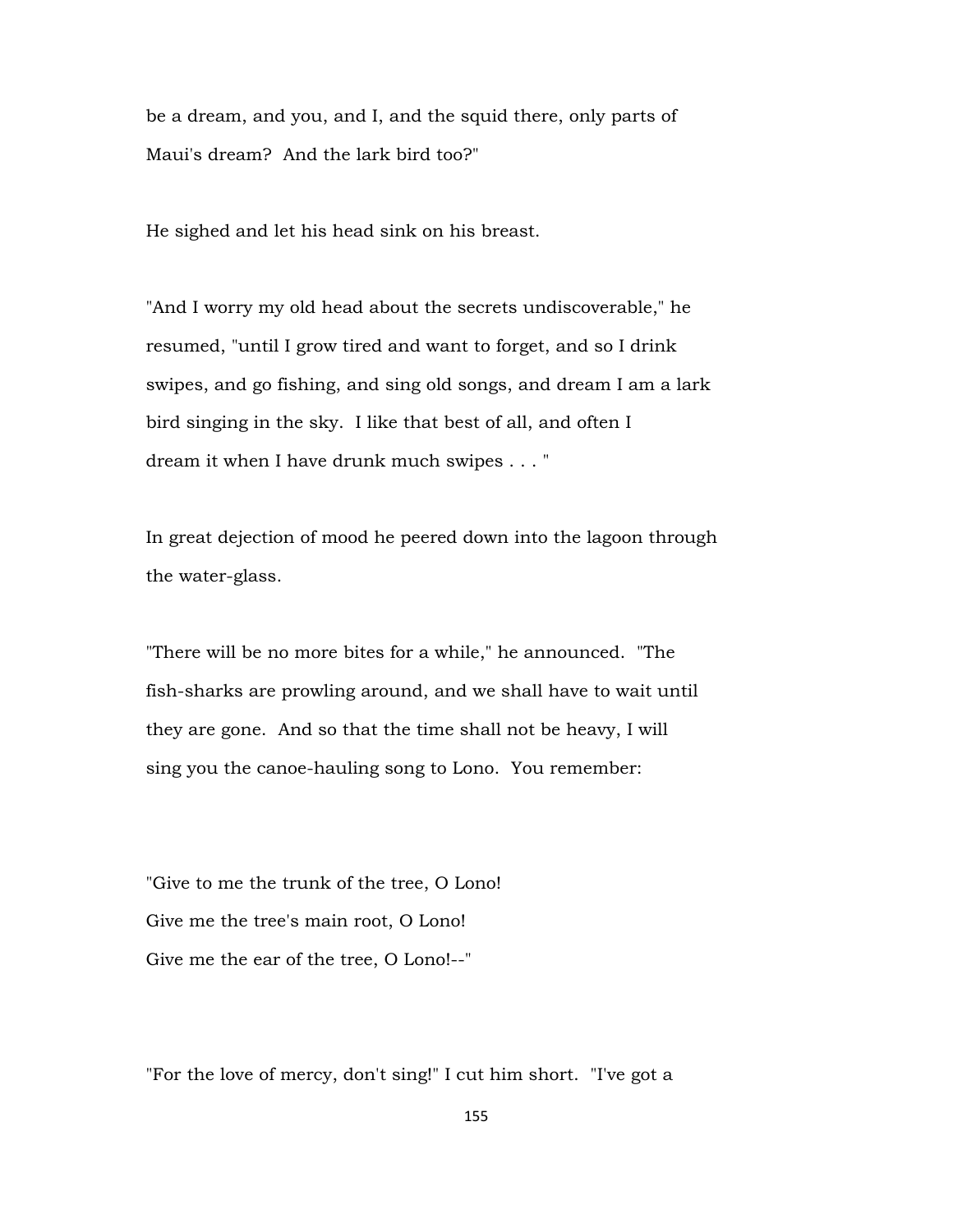headache, and your singing hurts. You may be in devilish fine form to-day, but your throat is rotten. I'd rather you talked about dreams, or told me whoppers."

"It is too bad that you are sick, and you so young," he conceded cheerily. "And I shall not sing any more. I shall tell you something you do not know and have never heard; something that is no dream and no whopper, but is what I know to have happened. Not very long ago there lived here, on the beach beside this very lagoon, a young boy whose name was Keikiwai, which, as you know, means Water Baby. He was truly a water baby. His gods were the sea and fish gods, and he was born with knowledge of the language of fishes, which the fishes did not know until the sharks found it out one day when they heard him talk it.

"It happened this way. The word had been brought, and the commands, by swift runners, that the king was making a progress around the island, and that on the next day a luau" (feast) "was to be served him by the dwellers here of Waihee. It was always a hardship, when the king made a progress, for the few dwellers in small places to fill his many stomachs with food. For he came always with his wife and her women, with his priests and sorcerers, his dancers and flute-players, and hula-singers, and fighting men and servants, and his high chiefs with their wives, and sorcerers, and fighting men, and servants.

156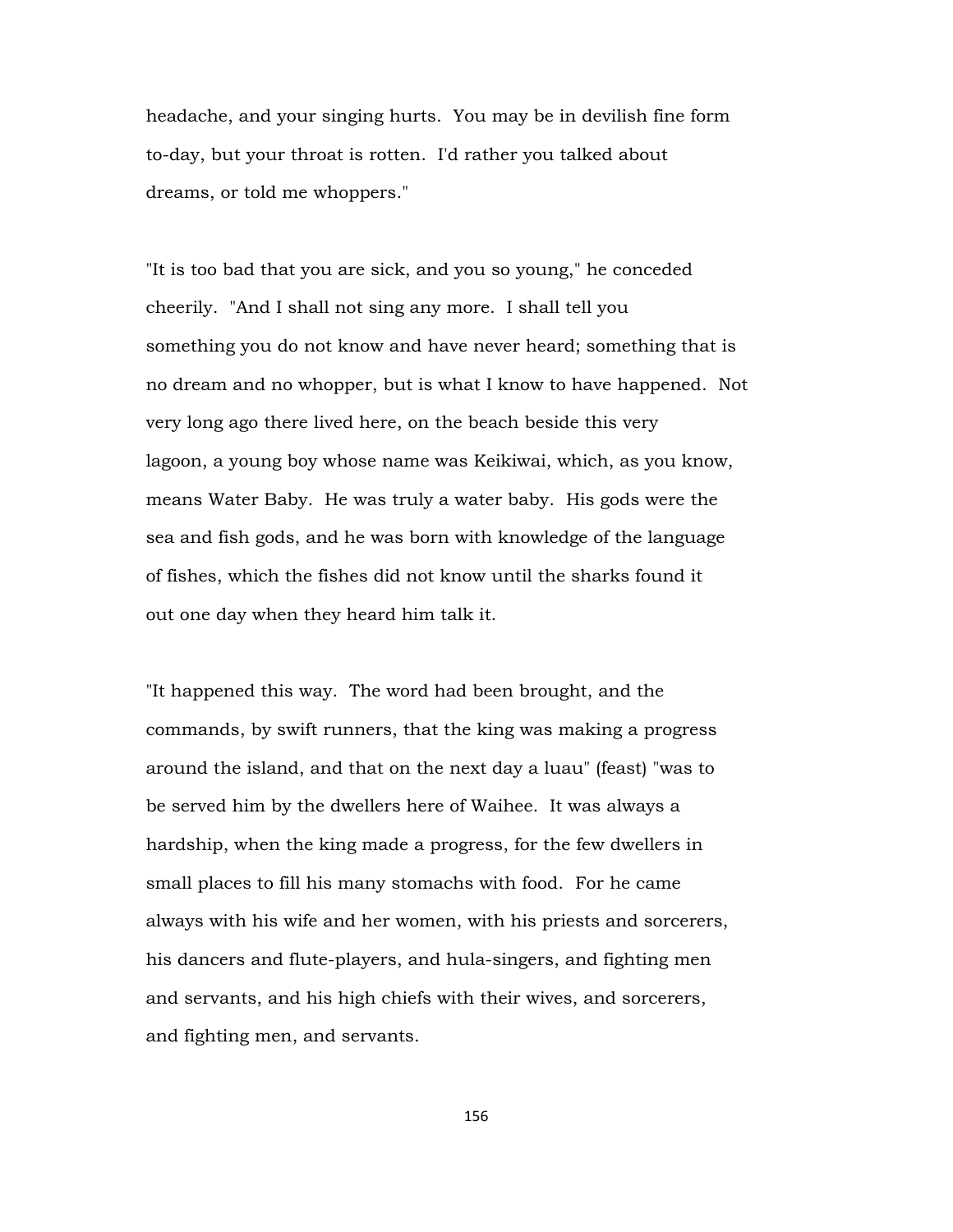"Sometimes, in small places like Waihee, the path of his journey was marked afterward by leanness and famine. But a king must be fed, and it is not good to anger a king. So, like warning in advance of disaster, Waihee heard of his coming, and all foodgetters of field and pond and mountain and sea were busied with getting food for the feast. And behold, everything was got, from the choicest of royal taro to sugar-cane joints for the roasting, from opihis to limu, from fowl to wild pig and poi-fed puppies- everything save one thing. The fishermen failed to get lobsters.

"Now be it known that the king's favourite food was lobster. He esteemed it above all kai-kai" (food), "and his runners had made special mention of it. And there were no lobsters, and it is not good to anger a king in the belly of him. Too many sharks had come inside the reef. That was the trouble. A young girl and an old man had been eaten by them. And of the young men who dared dive for lobsters, one was eaten, and one lost an arm, and another lost one hand and one foot.

"But there was Keikiwai, the Water Baby, only eleven years old, but half fish himself and talking the language of fishes. To his father the head men came, begging him to send the Water Baby to get lobsters to fill the king's belly and divert his anger.

"Now this what happened was known and observed. For the fishermen, and their women, and the taro-growers and the bird-catchers, and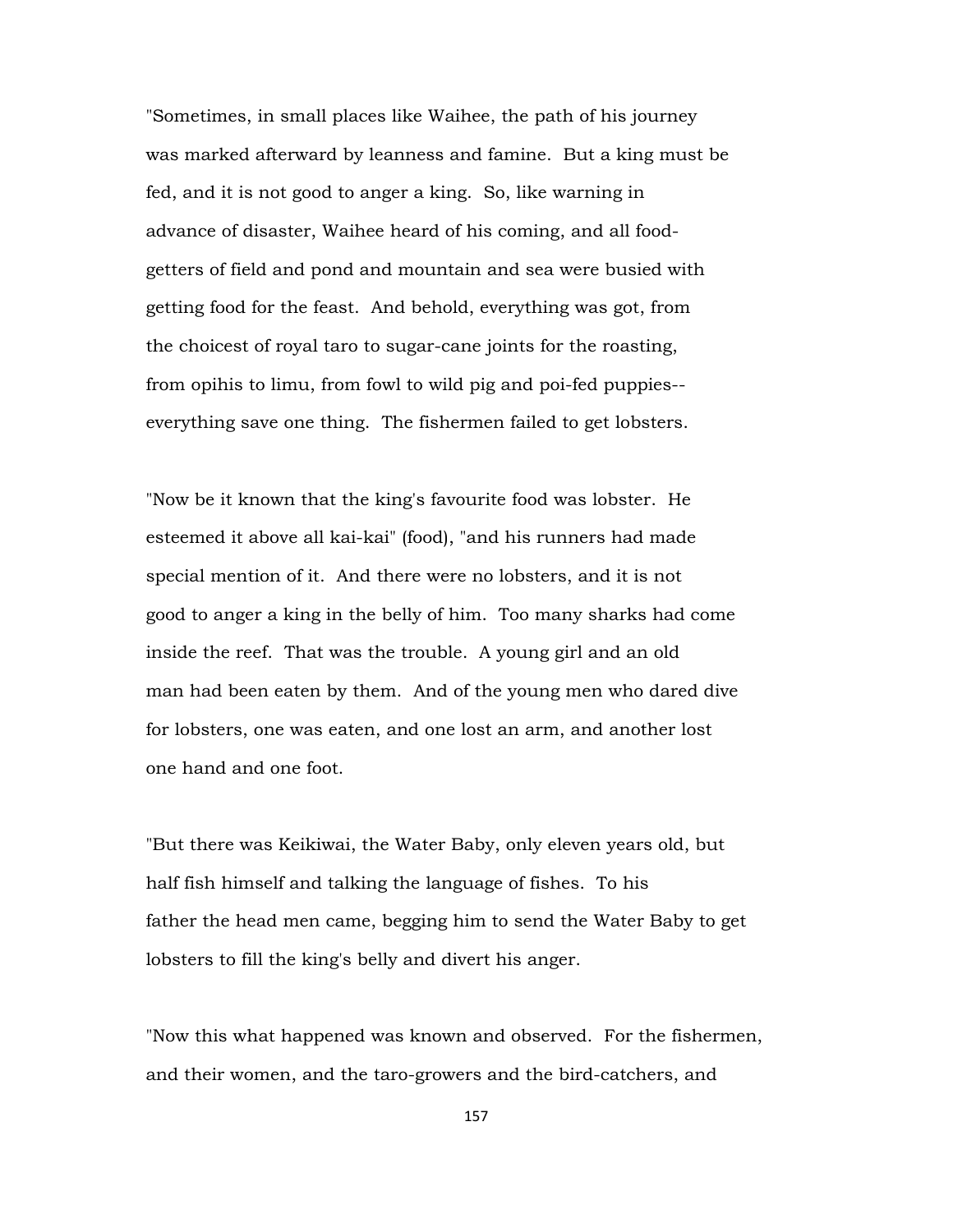the head men, and all Waihee, came down and stood back from the edge of the rock where the Water Baby stood and looked down at the lobsters far beneath on the bottom.

"And a shark, looking up with its cat's eyes, observed him, and sent out the shark-call of 'fresh meat' to assemble all the sharks in the lagoon. For the sharks work thus together, which is why they are strong. And the sharks answered the call till there were forty of them, long ones and short ones and lean ones and round ones, forty of them by count; and they talked to one another, saying: 'Look at that titbit of a child, that morsel delicious of human-flesh sweetness without the salt of the sea in it, of which salt we have too much, savoury and good to eat, melting to delight under our hearts as our bellies embrace it and extract from it its sweet.'

"Much more they said, saying: 'He has come for the lobsters. When he dives in he is for one of us. Not like the old man we ate yesterday, tough to dryness with age, nor like the young men whose members were too hard-muscled, but tender, so tender that he will melt in our gullets ere our bellies receive him. When he dives in, we will all rush for him, and the lucky one of us will get him, and, gulp, he will be gone, one bite and one swallow, into the belly of the luckiest one of us.'

"And Keikiwai, the Water Baby, heard the conspiracy, knowing the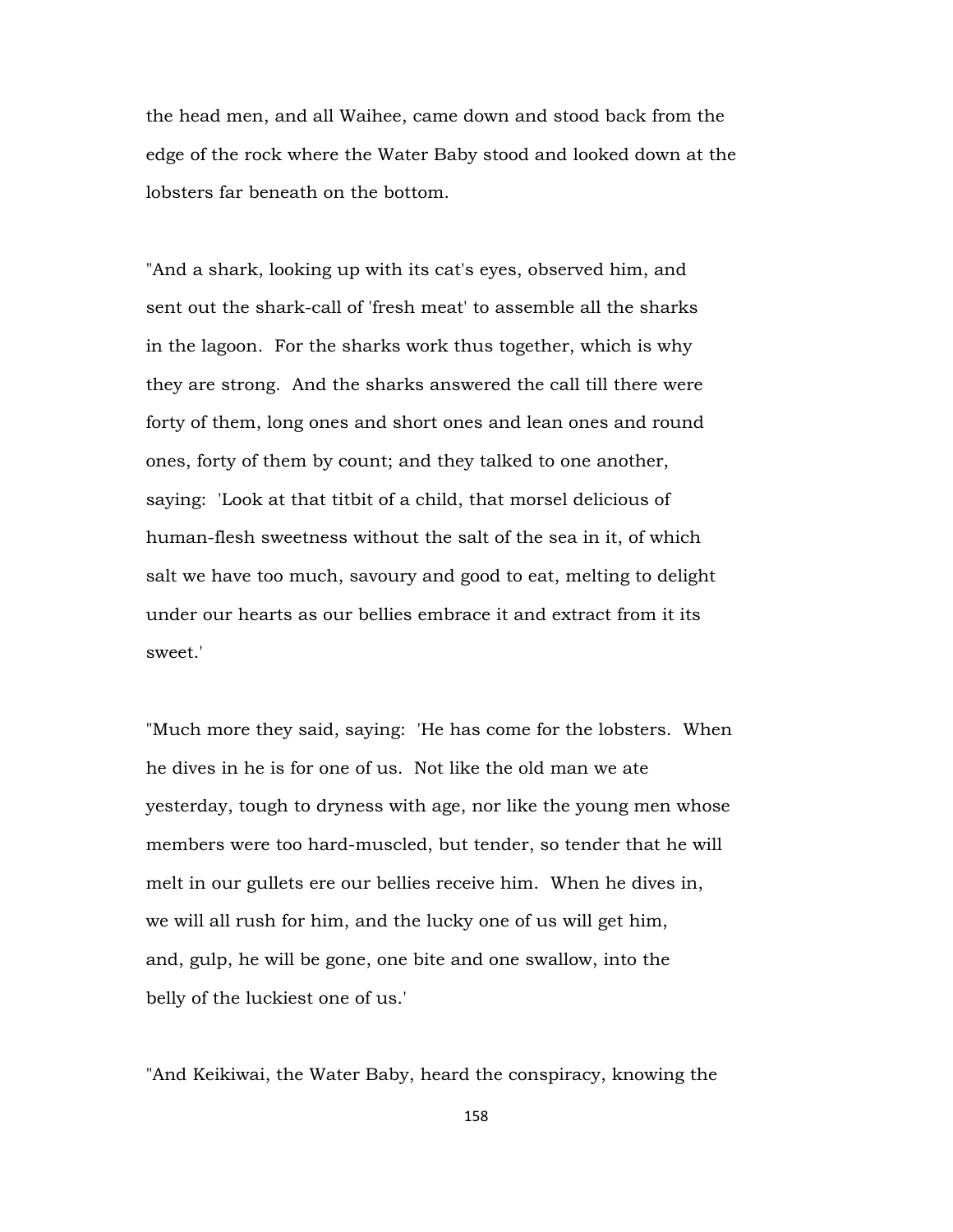shark language; and he addressed a prayer, in the shark language, to the shark god Moku-halii, and the sharks heard and waved their tails to one another and winked their cat's eyes in token that they understood his talk. And then he said: 'I shall now dive for a lobster for the king. And no hurt shall befall me, because the shark with the shortest tail is my friend and will protect me.

"And, so saying, he picked up a chunk of lava-rock and tossed it into the water, with a big splash, twenty feet to one side. The forty sharks rushed for the splash, while he dived, and by the time they discovered they had missed him, he had gone to bottom and come back and climbed out, within his hand a fat lobster, a wahine lobster, full of eggs, for the king.

"'Ha!' said the sharks, very angry. 'There is among us a traitor. The titbit of a child, the morsel of sweetness, has spoken, and has exposed the one among us who has saved him. Let us now measure the lengths of our tails!

"Which they did, in a long row, side by side, the shorter-tailed ones cheating and stretching to gain length on themselves, the longer-tailed ones cheating and stretching in order not to be outcheated and out-stretched. They were very angry with the one with the shortest tail, and him they rushed upon from every side and devoured till nothing was left of him.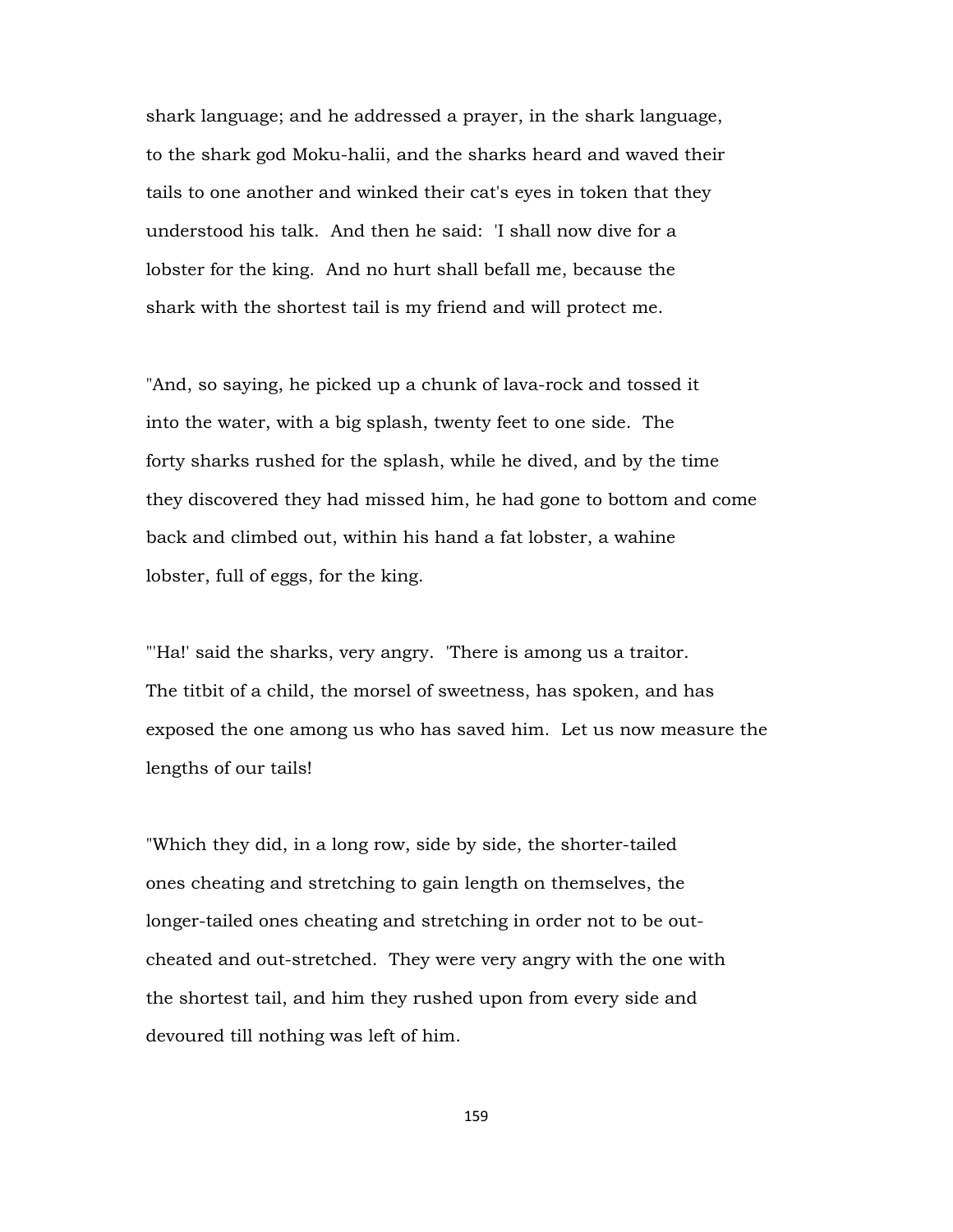"Again they listened while they waited for the Water Baby to dive in. And again the Water Baby made his prayer in the shark language to Moku-halii, and said: 'The shark with the shortest tail is my friend and will protect me.' And again the Water Baby tossed in a chunk of lava, this time twenty feet away off to the other side. The sharks rushed for the splash, and in their haste ran into one another, and splashed with their tails till the water was all foam, and they could see nothing, each thinking some other was swallowing the titbit. And the Water Baby came up and climbed out with another fat lobster for the king.

"And the thirty-nine sharks measured tails, devoting the one with the shortest tail, so that there were only thirty-eight sharks. And the Water Baby continued to do what I have said, and the sharks to do what I have told you, while for each shark that was eaten by his brothers there was another fat lobster laid on the rock for the king. Of course, there was much quarrelling and argument among the sharks when it came to measuring tails; but in the end it worked out in rightness and justice, for, when only two sharks were left, they were the two biggest of the original forty.

"And the Water Baby again claimed the shark with the shortest tail was his friend, fooled the two sharks with another lava-chunk, and brought up another lobster. The two sharks each claimed the other had the shorter tail, and each fought to eat the other, and the one with the longer tail won--"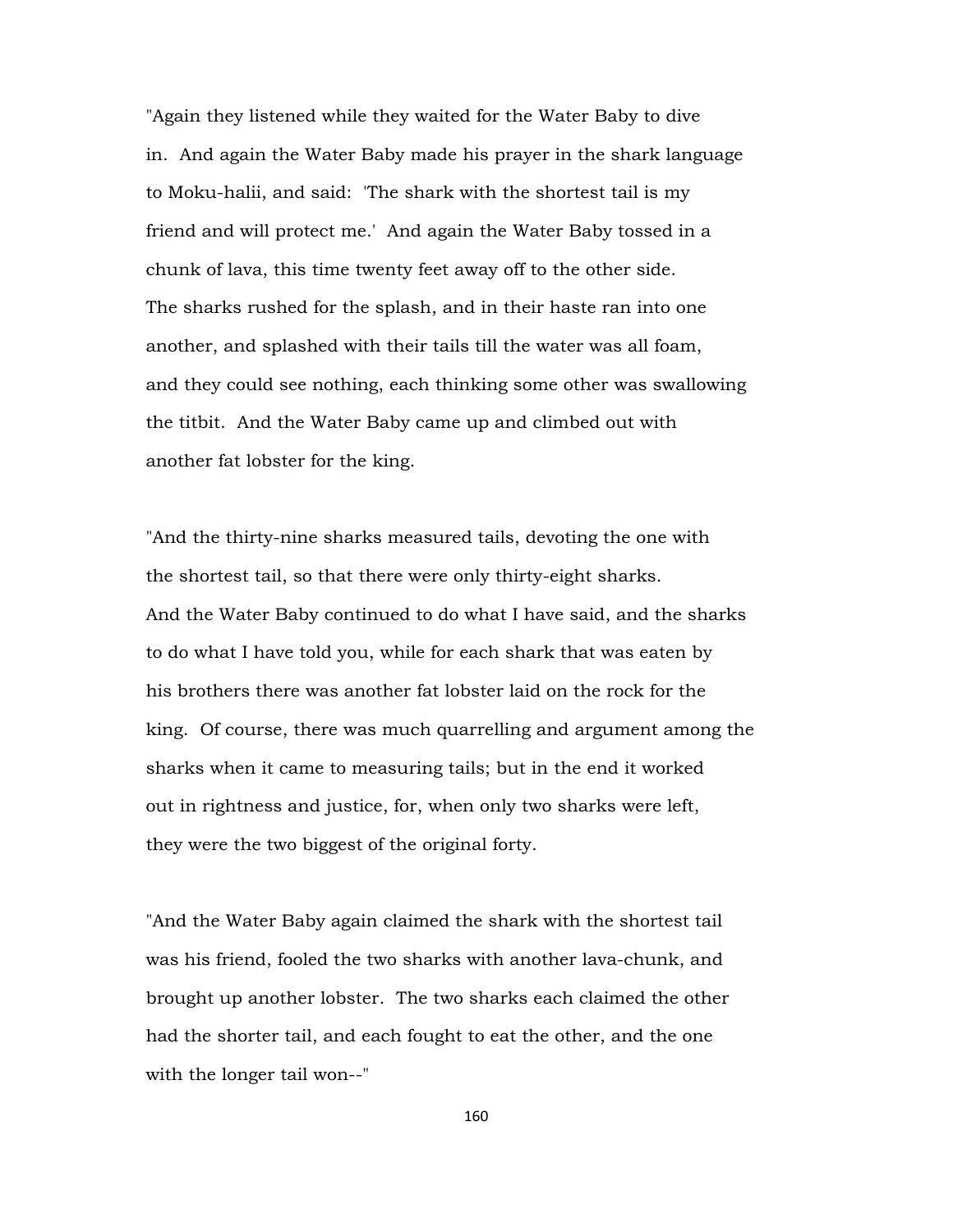"Hold, O Kohokumu!" I interrupted. "Remember that that shark had already--"

"I know just what you are going to say," he snatched his recital back from me. "And you are right. It took him so long to eat the thirty-ninth shark, for inside the thirty-ninth shark were already the nineteen other sharks he had eaten, and inside the fortieth shark were already the nineteen other sharks he had eaten, and he did not have the appetite he had started with. But do not forget he was a very big shark to begin with.

"It took him so long to eat the other shark, and the nineteen sharks inside the other shark, that he was still eating when darkness fell, and the people of Waihee went away home with all the lobsters for the king. And didn't they find the last shark on the beach next morning dead, and burst wide open with all he had eaten?"

Kohokumu fetched a full stop and held my eyes with his own shrewd ones.

"Hold, O Lakana!" he checked the speech that rushed to my tongue. "I know what next you would say. You would say that with my own eyes I did not see this, and therefore that I do not know what I have been telling you. But I do know, and I can prove it. My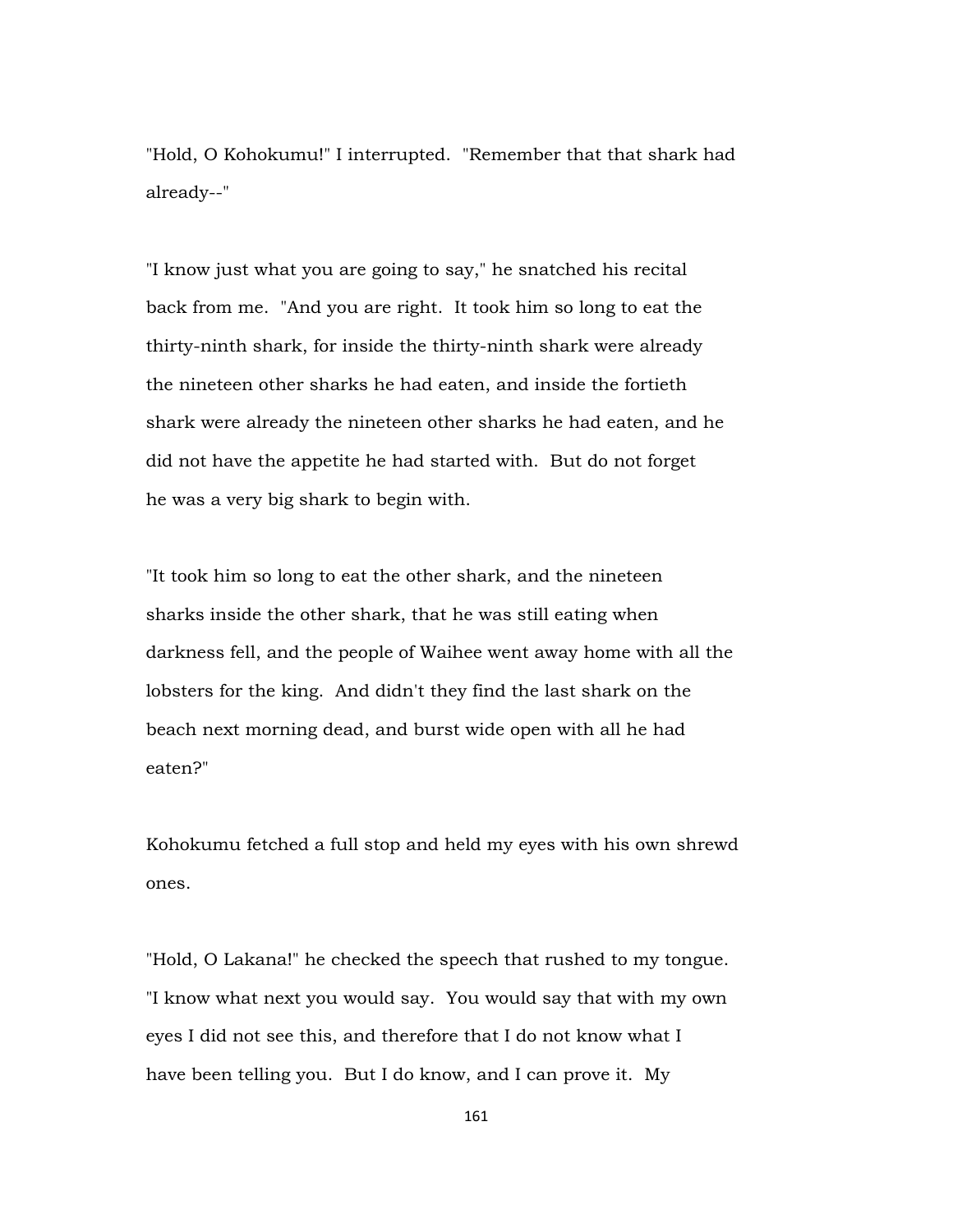father's father knew the grandson of the Water Baby's father's uncle. Also, there, on the rocky point to which I point my finger now, is where the Water Baby stood and dived. I have dived for lobsters there myself. It is a great place for lobsters. Also, and often, have I seen sharks there. And there, on the bottom, as I should know, for I have seen and counted them, are the thirtynine lava-rocks thrown in by the Water Baby as I have described."

"But--" I began.

"Ha!" he baffled me. "Look! While we have talked the fish have begun again to bite."

He pointed to three of the bamboo poles erect and devil-dancing in token that fish were hooked and struggling on the lines beneath. As he bent to his paddle, he muttered, for my benefit:

"Of course I know. The thirty-nine lava rocks are still there. You can count them any day for yourself. Of course I know, and I know for a fact."

GLEN ELLEN. October 2, 1916.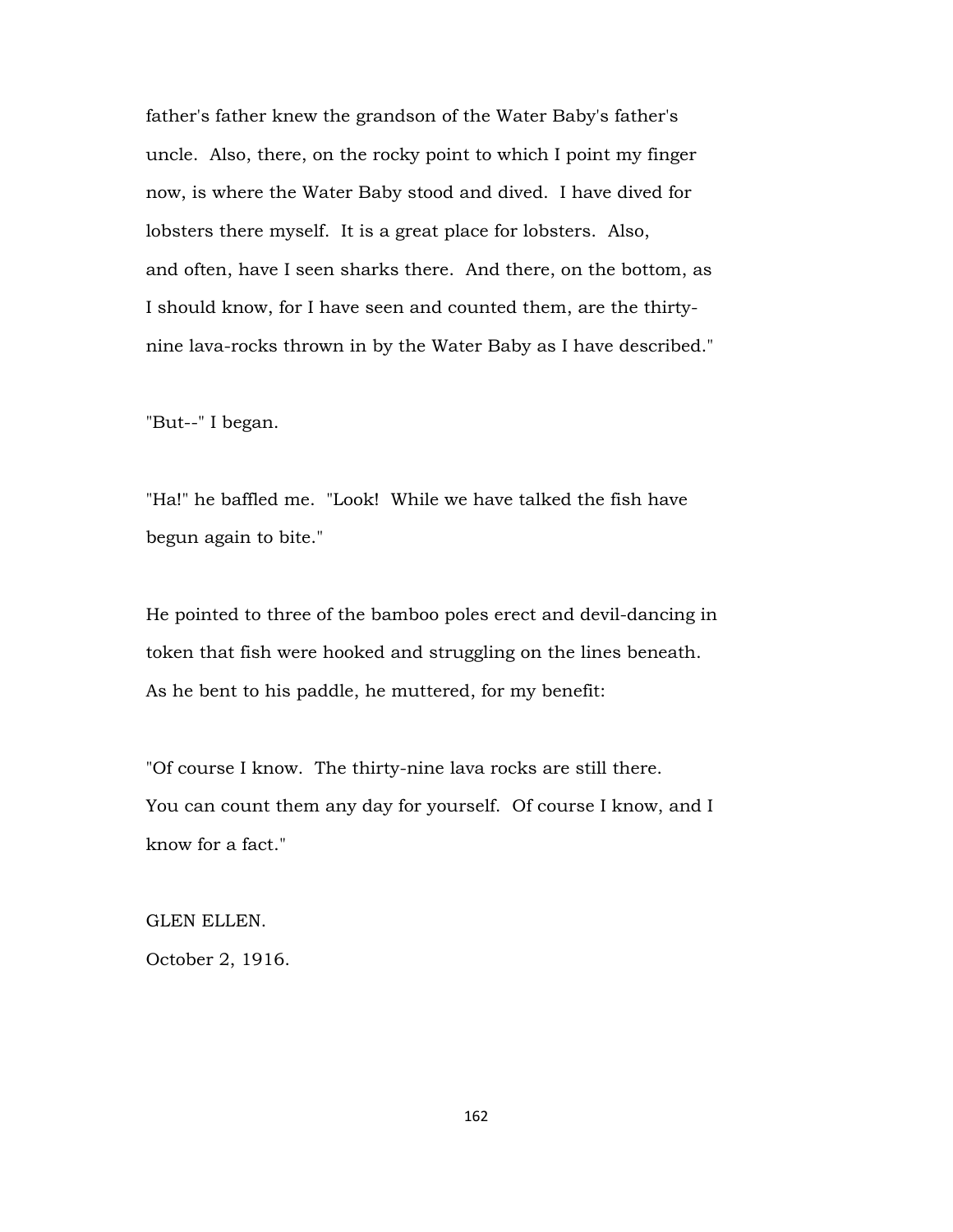## THE TEARS OF AH KIM

There was a great noise and racket, but no scandal, in Honolulu's Chinatown. Those within hearing distance merely shrugged their shoulders and smiled tolerantly at the disturbance as an affair of accustomed usualness. "What is it?" asked Chin Mo, down with a sharp pleurisy, of his wife, who had paused for a second at the open window to listen.

"Only Ah Kim," was her reply. "His mother is beating him again."

The fracas was taking place in the garden, behind the living rooms that were at the back of the store that fronted on the street with the proud sign above: AH KIM COMPANY, GENERAL MERCHANDISE. The garden was a miniature domain, twenty feet square, that somehow cunningly seduced the eye into a sense and seeming of illimitable vastness. There were forests of dwarf pines and oaks, centuries old yet two or three feet in height, and imported at enormous care and expense. A tiny bridge, a pace across, arched over a miniature river that flowed with rapids and cataracts from a miniature lake stocked with myriad-finned, orange-miracled goldfish that in proportion to the lake and landscape were whales. On every side the many windows of the several-storied shack-buildings looked down. In the centre of the garden, on the narrow gravelled walk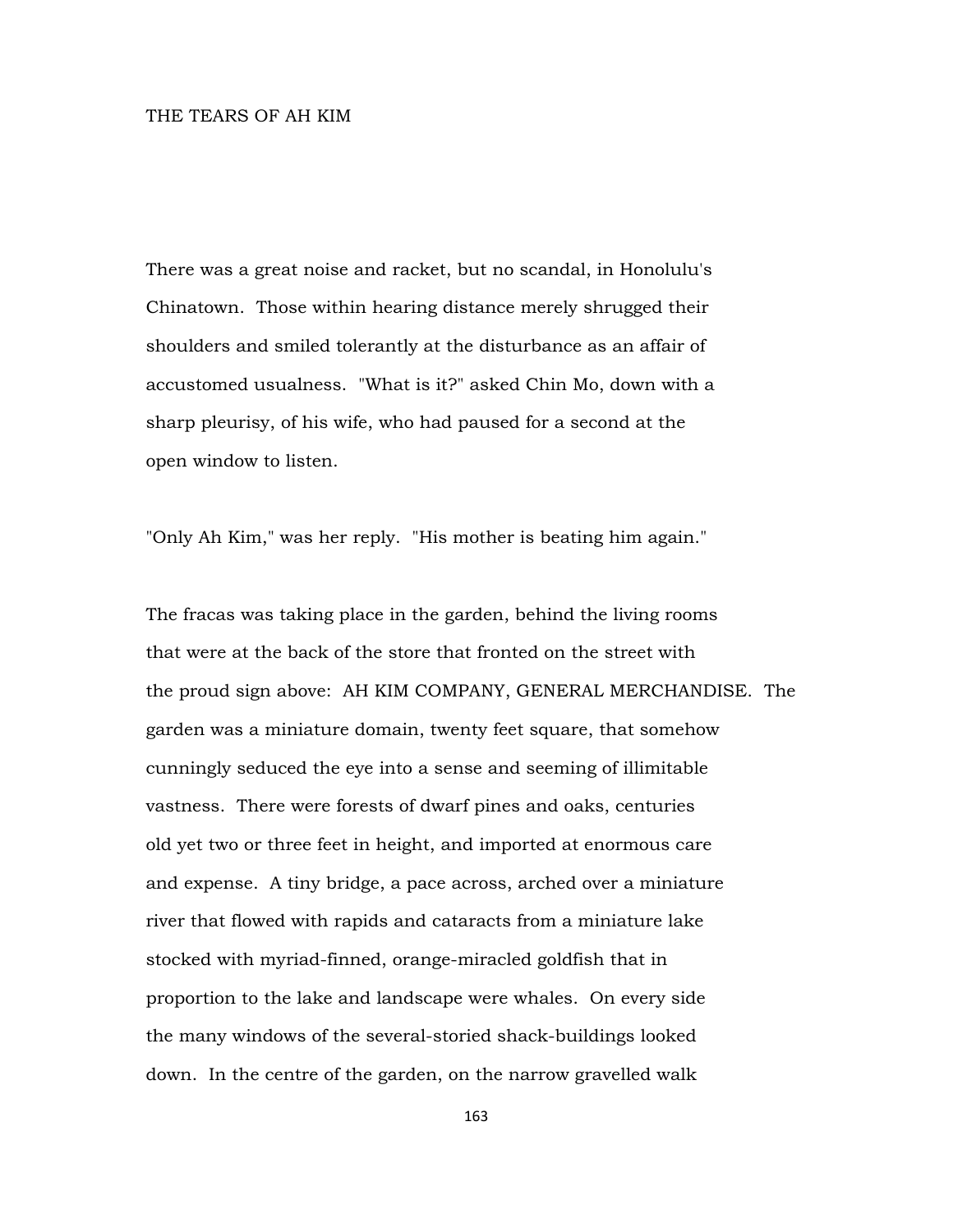close beside the lake Ah Kim was noisily receiving his beating.

No Chinese lad of tender and beatable years was Ah Kim. His was the store of Ah Kim Company, and his was the achievement of building it up through the long years from the shoestring of savings of a contract coolie labourer to a bank account in four figures and a credit that was gilt edged. An even half-century of summers and winters had passed over his head, and, in the passing, fattened him comfortably and snugly. Short of stature, his full front was as rotund as a water-melon seed. His face was moonfaced. His garb was dignified and silken, and his black-silk skull-cap with the red button atop, now, alas! fallen on the ground, was the skull-cap worn by the successful and dignified merchants of his race.

But his appearance, in this moment of the present, was anything but dignified. Dodging and ducking under a rain of blows from a bamboo cane, he was crouched over in a half-doubled posture. When he was rapped on the knuckles and elbows, with which he shielded his face and head, his winces were genuine and involuntary. From the many surrounding windows the neighbourhood looked down with placid enjoyment.

And she who wielded the stick so shrewdly from long practice! Seventy-four years old, she looked every minute of her time. Her thin legs were encased in straight-lined pants of linen stiff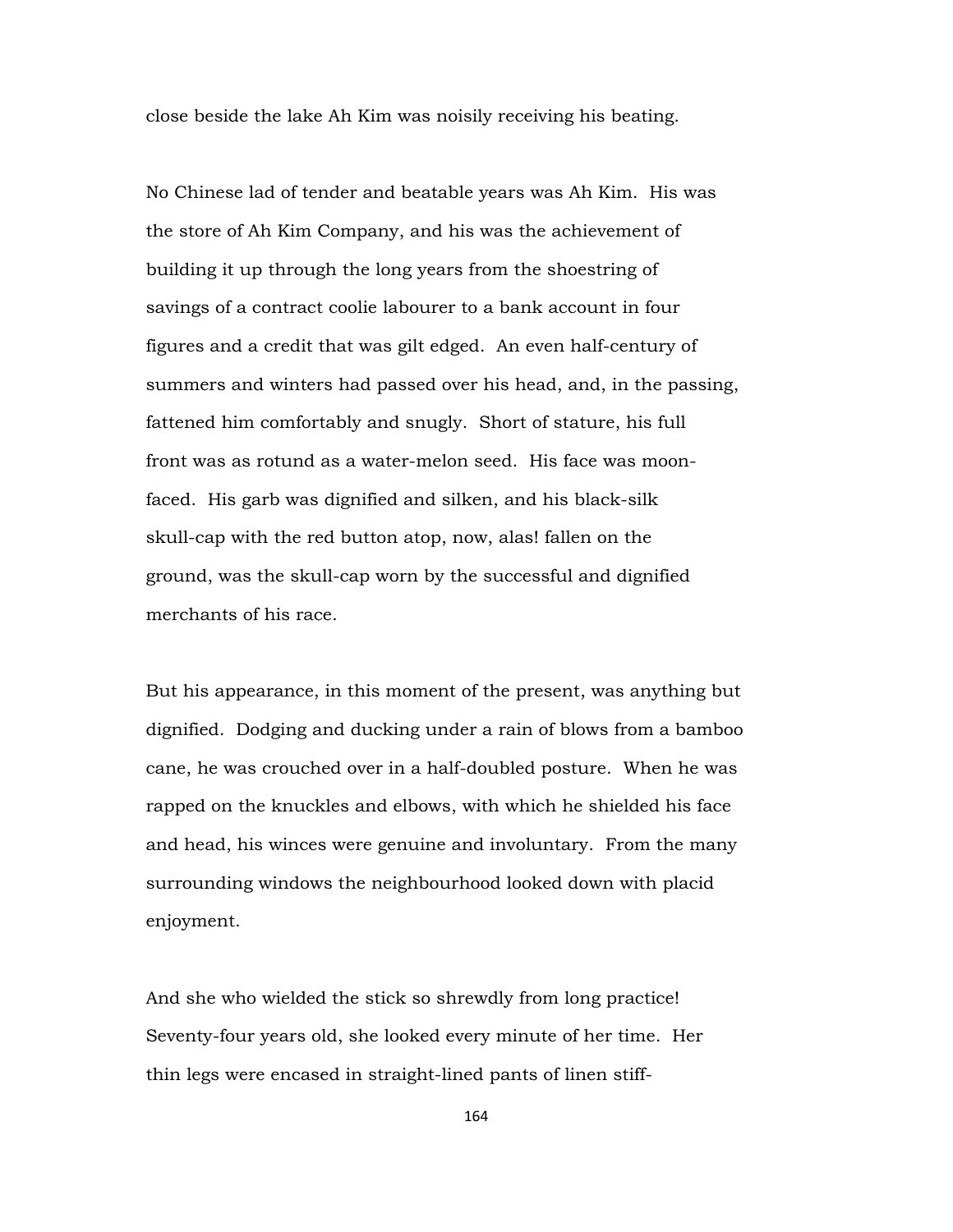textured and shiny-black. Her scraggly grey hair was drawn unrelentingly and flatly back from a narrow, unrelenting forehead. Eyebrows she had none, having long since shed them. Her eyes, of pin-hole tininess, were blackest black. She was shockingly cadaverous. Her shrivelled forearm, exposed by the loose sleeve, possessed no more of muscle than several taut bowstrings stretched across meagre bone under yellow, parchment-like skin. Along this mummy arm jade bracelets shot up and down and clashed with every blow.

"Ah!" she cried out, rhythmically accenting her blows in series of three to each shrill observation. "I forbade you to talk to Li Faa. To-day you stopped on the street with her. Not an hour ago. Half an hour by the clock you talked.--What is that?"

"It was the thrice-accursed telephone," Ah Kim muttered, while she suspended the stick to catch what he said. "Mrs. Chang Lucy told you. I know she did. I saw her see me. I shall have the telephone taken out. It is of the devil."

"It is a device of all the devils," Mrs. Tai Fu agreed, taking a fresh grip on the stick. "Yet shall the telephone remain. I like to talk with Mrs. Chang Lucy over the telephone."

"She has the eyes of ten thousand cats," quoth Ah Kim, ducking and receiving the stick stinging on his knuckles. "And the tongues of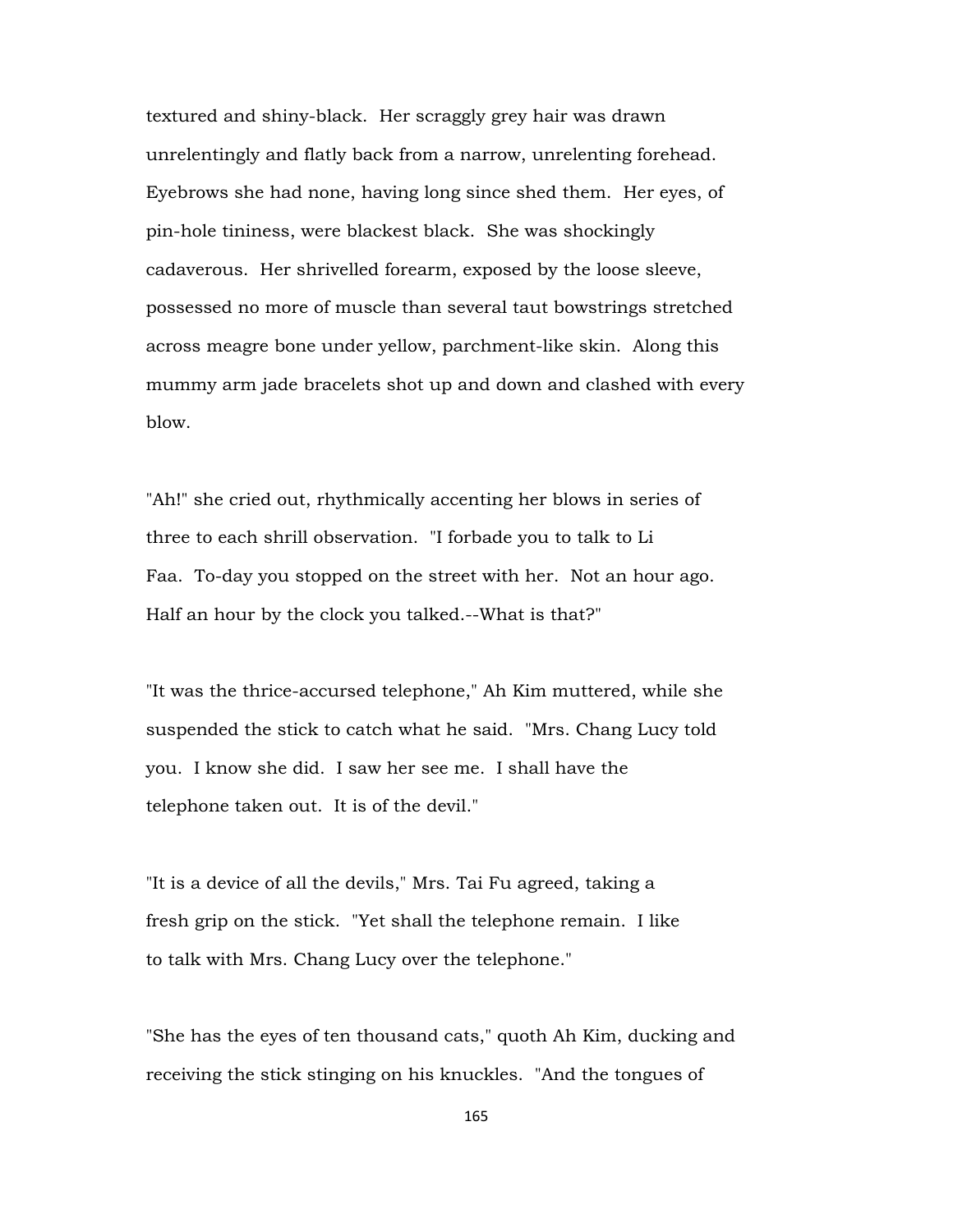ten thousand toads," he supplemented ere his next duck.

"She is an impudent-faced and evil-mannered hussy," Mrs. Tai Fu accented.

"Mrs. Chang Lucy was ever that," Ah Kim murmured like the dutiful son he was.

"I speak of Li Faa," his mother corrected with stick emphasis. "She is only half Chinese, as you know. Her mother was a shameless kanaka. She wears skirts like the degraded haole women--also corsets, as I have seen for myself. Where are her children? Yet has she buried two husbands."

"The one was drowned, the other kicked by a horse," Ah Kim qualified.

"A year of her, unworthy son of a noble father, and you would gladly be going out to get drowned or be kicked by a horse."

Subdued chucklings and laughter from the window audience applauded her point.

"You buried two husbands yourself, revered mother," Ah Kim was stung to retort.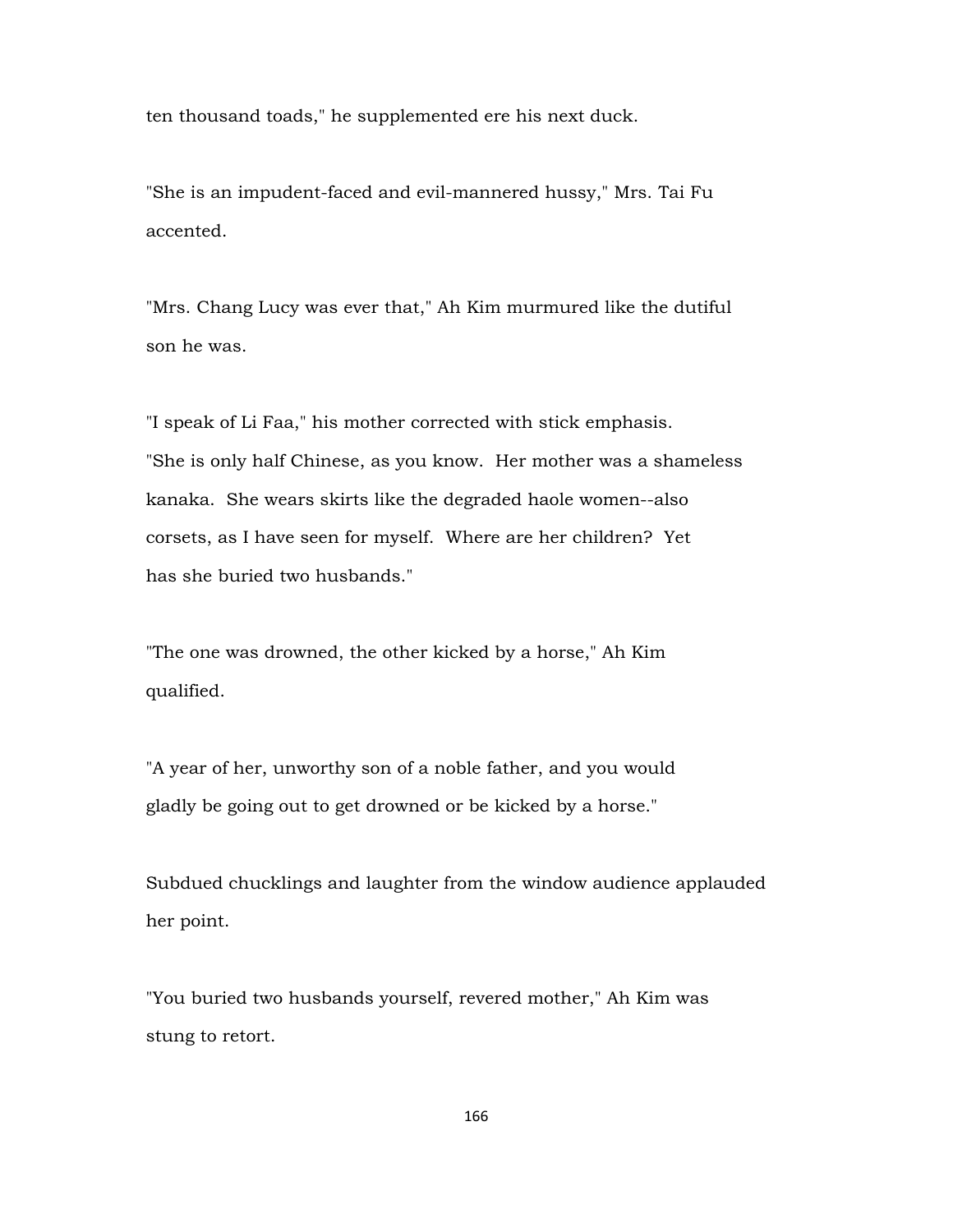"I had the good taste not to marry a third. Besides, my two husbands died honourably in their beds. They were not kicked by horses nor drowned at sea. What business is it of our neighbours that you should inform them I have had two husbands, or ten, or none? You have made a scandal of me, before all our neighbours, and for that I shall now give you a real beating."

Ah Kim endured the staccato rain of blows, and said when his mother paused, breathless and weary:

"Always have I insisted and pleaded, honourable mother, that you beat me in the house, with the windows and doors closed tight, and not in the open street or the garden open behind the house.

"You have called this unthinkable Li Faa the Silvery Moon Blossom," Mrs. Tai Fu rejoined, quite illogically and femininely, but with utmost success in so far as she deflected her son from continuance of the thrust he had so swiftly driven home.

"Mrs. Chang Lucy told you," he charged.

"I was told over the telephone," his mother evaded. "I do not know all voices that speak to me over that contrivance of all the devils."

Strangely, Ah Kim made no effort to run away from his mother, which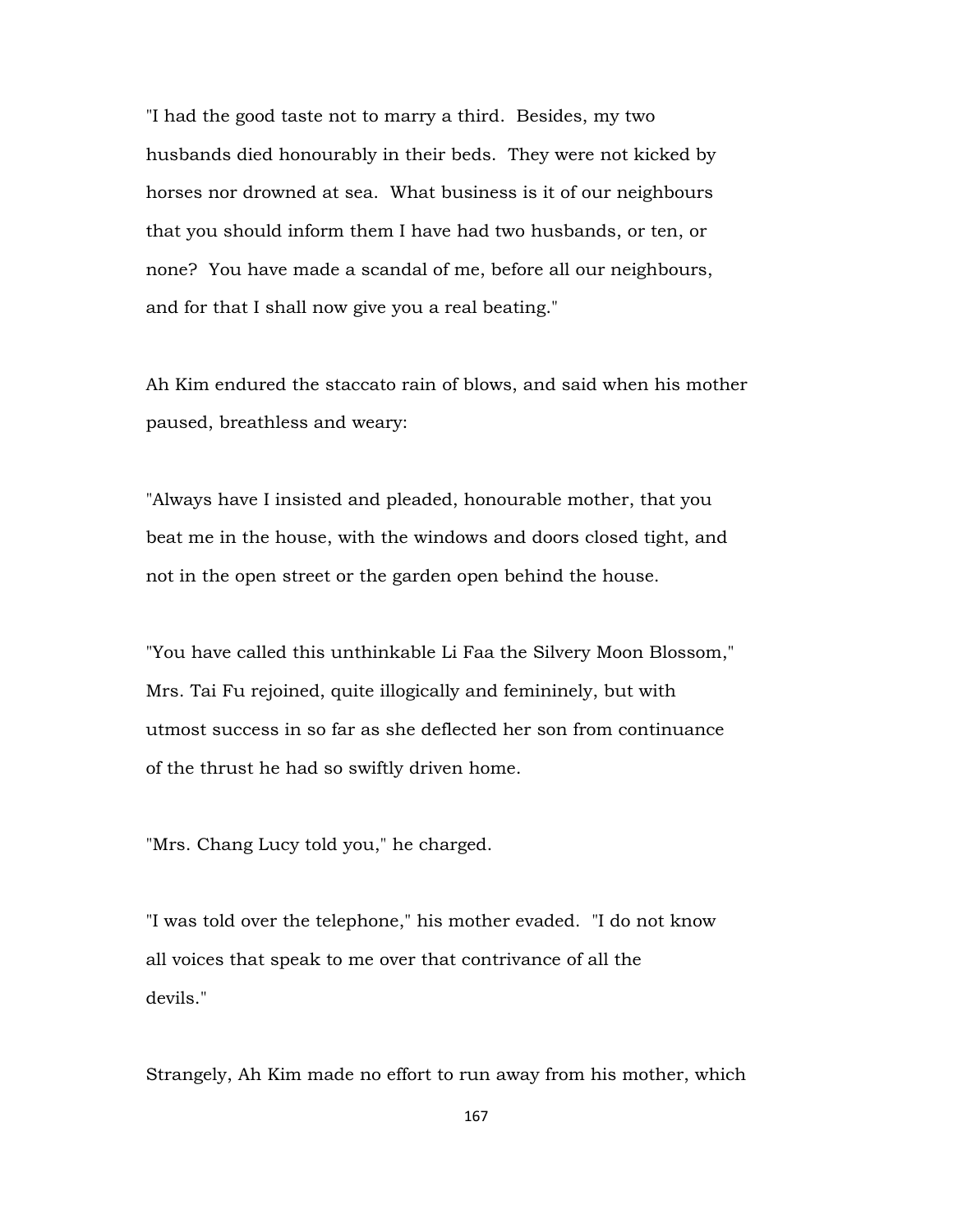he could easily have done. She, on the other hand, found fresh cause for more stick blows.

"Ah! Stubborn one! Why do you not cry? Mule that shameth its ancestors! Never have I made you cry. From the time you were a little boy I have never made you cry. Answer me! Why do you not cry?"

Weak and breathless from her exertions, she dropped the stick and panted and shook as if with a nervous palsy.

"I do not know, except that it is my way," Ah Kim replied, gazing solicitously at his mother. "I shall bring you a chair now, and you will sit down and rest and feel better."

But she flung away from him with a snort and tottered agedly across the garden into the house. Meanwhile recovering his skull-cap and smoothing his disordered attire, Ah Kim rubbed his hurts and gazed after her with eyes of devotion. He even smiled, and almost might it appear that he had enjoyed the beating.

Ah Kim had been so beaten ever since he was a boy, when he lived on the high banks of the eleventh cataract of the Yangtse river. Here his father had been born and toiled all his days from young manhood as a towing coolie. When he died, Ah Kim, in his own young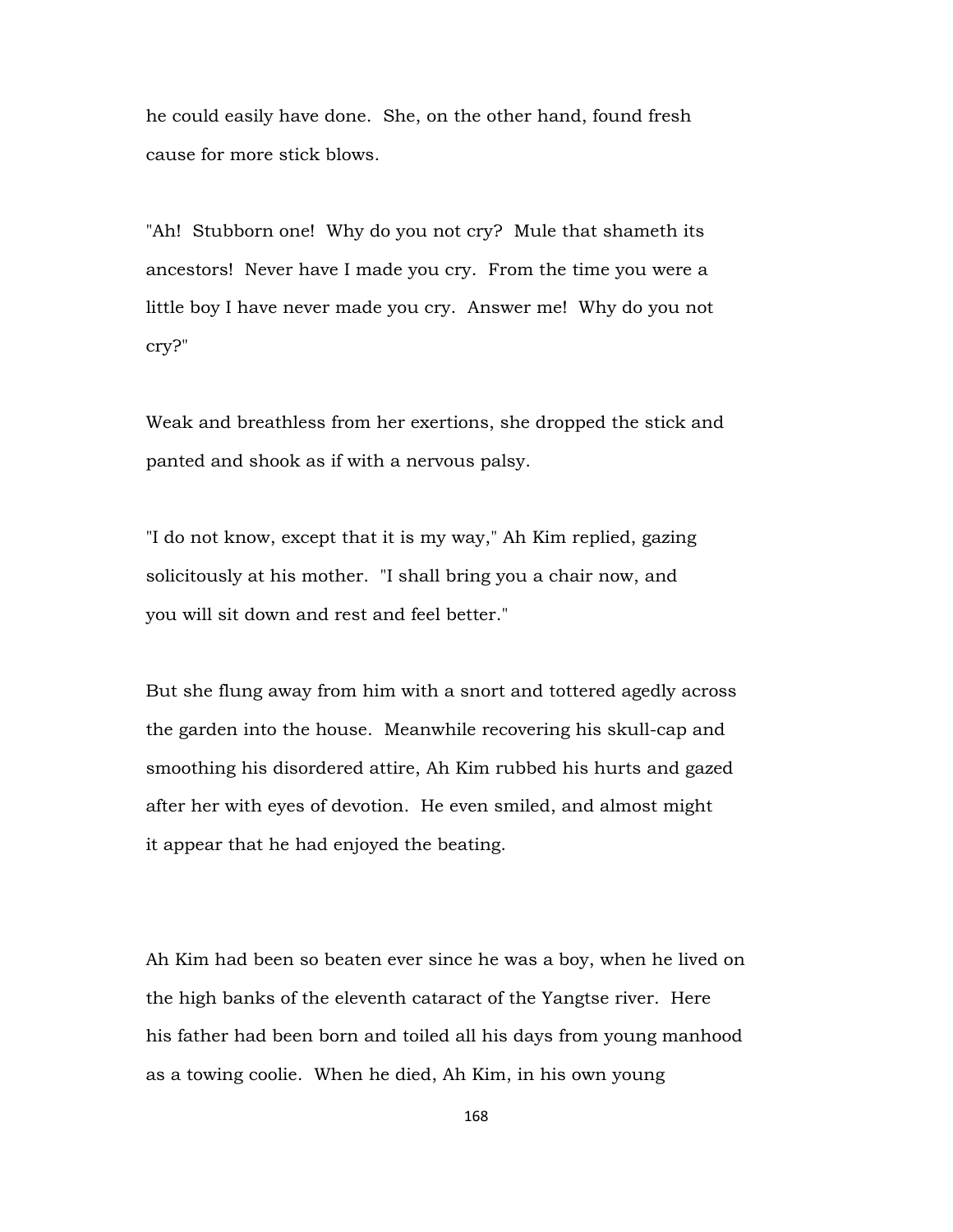manhood, took up the same honourable profession. Farther back than all remembered annals of the family, had the males of it been towing coolies. At the time of Christ his direct ancestors had been doing the same thing, meeting the precisely similarly modelled junks below the white water at the foot of the canyon, bending the half-mile of rope to each junk, and, according to size, tailing on from a hundred to two hundred coolies of them and by sheer, twolegged man-power, bowed forward and down till their hands touched the ground and their faces were sometimes within a foot of it, dragging the junk up through the white water to the head of the canyon.

Apparently, down all the intervening centuries, the payment of the trade had not picked up. His father, his father's father, and himself, Ah Kim, had received the same invariable remuneration--per junk one-fourteenth of a cent, at the rate he had since learned money was valued in Hawaii. On long lucky summer days when the waters were easy, the junks many, the hours of daylight sixteen, sixteen hours of such heroic toil would earn over a cent. But in a whole year a towing coolie did not earn more than a dollar and a half. People could and did live on such an income. There were women servants who received a yearly wage of a dollar. The netmakers of Ti Wi earned between a dollar and two dollars a year. They lived on such wages, or, at least, they did not die on them. But for the towing coolies there were pickings, which were what made the profession honourable and the guild a close and hereditary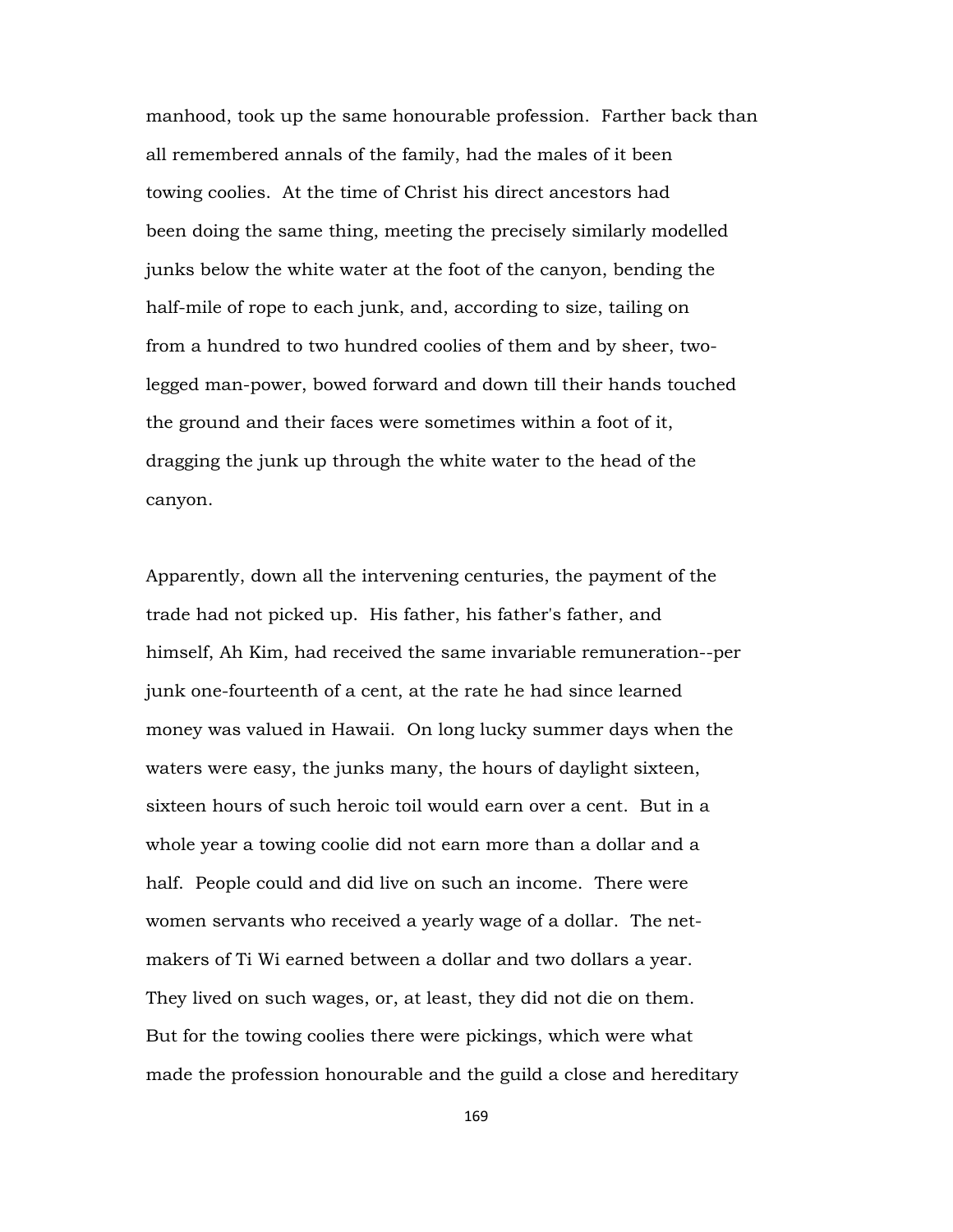corporation or labour union. One junk in five that was dragged up through the rapids or lowered down was wrecked. One junk in every ten was a total loss. The coolies of the towing guild knew the freaks and whims of the currents, and grappled, and raked, and netted a wet harvest from the river. They of the guild were looked up to by lesser coolies, for they could afford to drink brick tea and eat number four rice every day.

And Ah Kim had been contented and proud, until, one bitter spring day of driving sleet and hail, he dragged ashore a drowning Cantonese sailor. It was this wanderer, thawing out by his fire, who first named the magic name Hawaii to him. He had himself never been to that labourer's paradise, said the sailor; but many Chinese had gone there from Canton, and he had heard the talk of their letters written back. In Hawaii was never frost nor famine. The very pigs, never fed, were ever fat of the generous offal disdained by man. A Cantonese or Yangtse family could live on the waste of an Hawaii coolie. And wages! In gold dollars, ten a month, or, in trade dollars, two a month, was what the contract Chinese coolie received from the white-devil sugar kings. In a year the coolie received the prodigious sum of two hundred and forty trade dollars- -more than a hundred times what a coolie, toiling ten times as hard, received on the eleventh cataract of the Yangtse. In short, all things considered, an Hawaii coolie was one hundred times better off, and, when the amount of labour was estimated, a thousand times better off. In addition was the wonderful climate.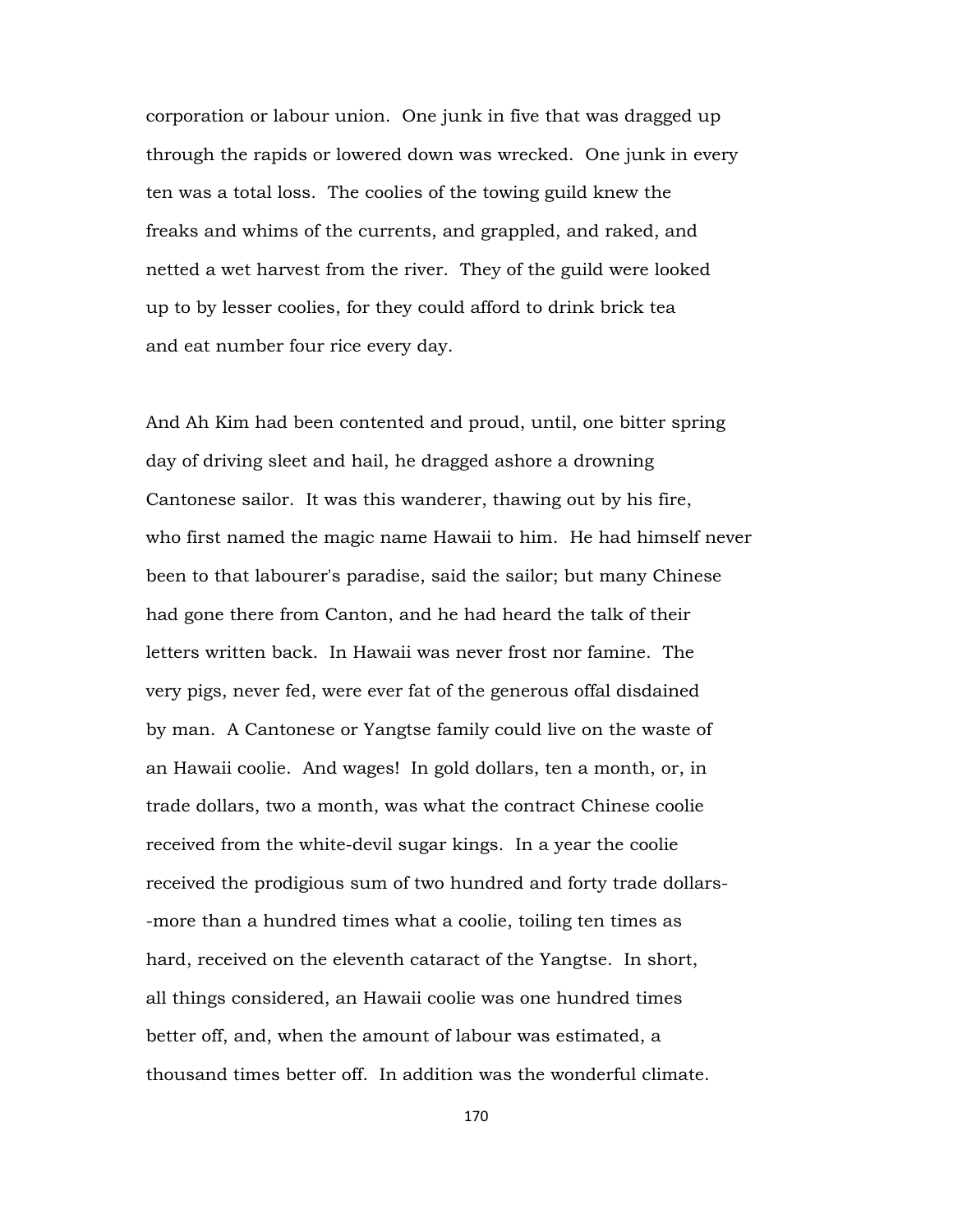When Ah Kim was twenty-four, despite his mother's pleadings and beatings, he resigned from the ancient and honourable guild of the eleventh cataract towing coolies, left his mother to go into a boss coolie's household as a servant for a dollar a year, and an annual dress to cost not less than thirty cents, and himself departed down the Yangtse to the great sea. Many were his adventures and severe his toils and hardships ere, as a salt-sea junk-sailor, he won to Canton. When he was twenty-six he signed five years of his life and labour away to the Hawaii sugar kings and departed, one of eight hundred contract coolies, for that far island land, on a festering steamer run by a crazy captain and drunken officers and rejected of Lloyds.

Honourable, among labourers, had Ah Kim's rating been as a towing coolie. In Hawaii, receiving a hundred times more pay, he found himself looked down upon as the lowest of the low--a plantation coolie, than which could be nothing lower. But a coolie whose ancestors had towed junks up the eleventh cataract of the Yangtse since before the birth of Christ inevitably inherits one character in large degree, namely, the character of patience. This patience was Ah Kim's. At the end of five years, his compulsory servitude over, thin as ever in body, in bank account he lacked just ten trade dollars of possessing a thousand trade dollars.

On this sum he could have gone back to the Yangtse and retired for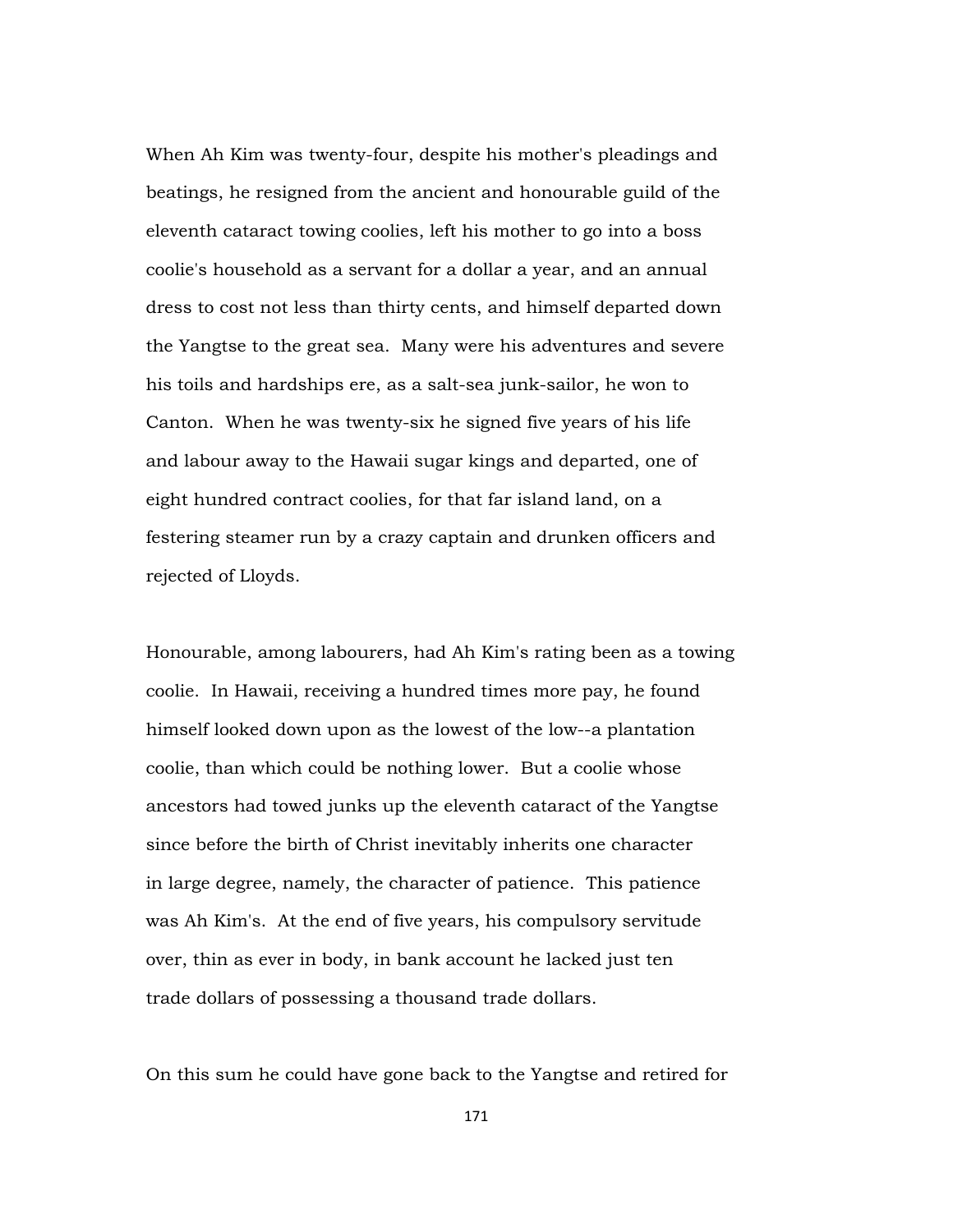life a really wealthy man. He would have possessed a larger sum, had he not, on occasion, conservatively played che fa and fan tan, and had he not, for a twelve-month, toiled among the centipedes and scorpions of the stifling cane-fields in the semi-dream of a continuous opium debauch. Why he had not toiled the whole five years under the spell of opium was the expensiveness of the habit. He had had no moral scruples. The drug had cost too much.

But Ah Kim did not return to China. He had observed the business life of Hawaii and developed a vaulting ambition. For six months, in order to learn business and English at the bottom, he clerked in the plantation store. At the end of this time he knew more about that particular store than did ever plantation manager know about any plantation store. When he resigned his position he was receiving forty gold a month, or eighty trade, and he was beginning to put on flesh. Also, his attitude toward mere contract coolies had become distinctively aristocratic. The manager offered to raise him to sixty fold, which, by the year, would constitute a fabulous fourteen hundred and forty trade, or seven hundred times his annual earning on the Yangtse as a two-legged horse at onefourteenth of a gold cent per junk.

Instead of accepting, Ah Kim departed to Honolulu, and in the big general merchandise store of Fong & Chow Fong began at the bottom for fifteen gold per month. He worked a year and a half, and resigned when he was thirty-three, despite the seventy-five gold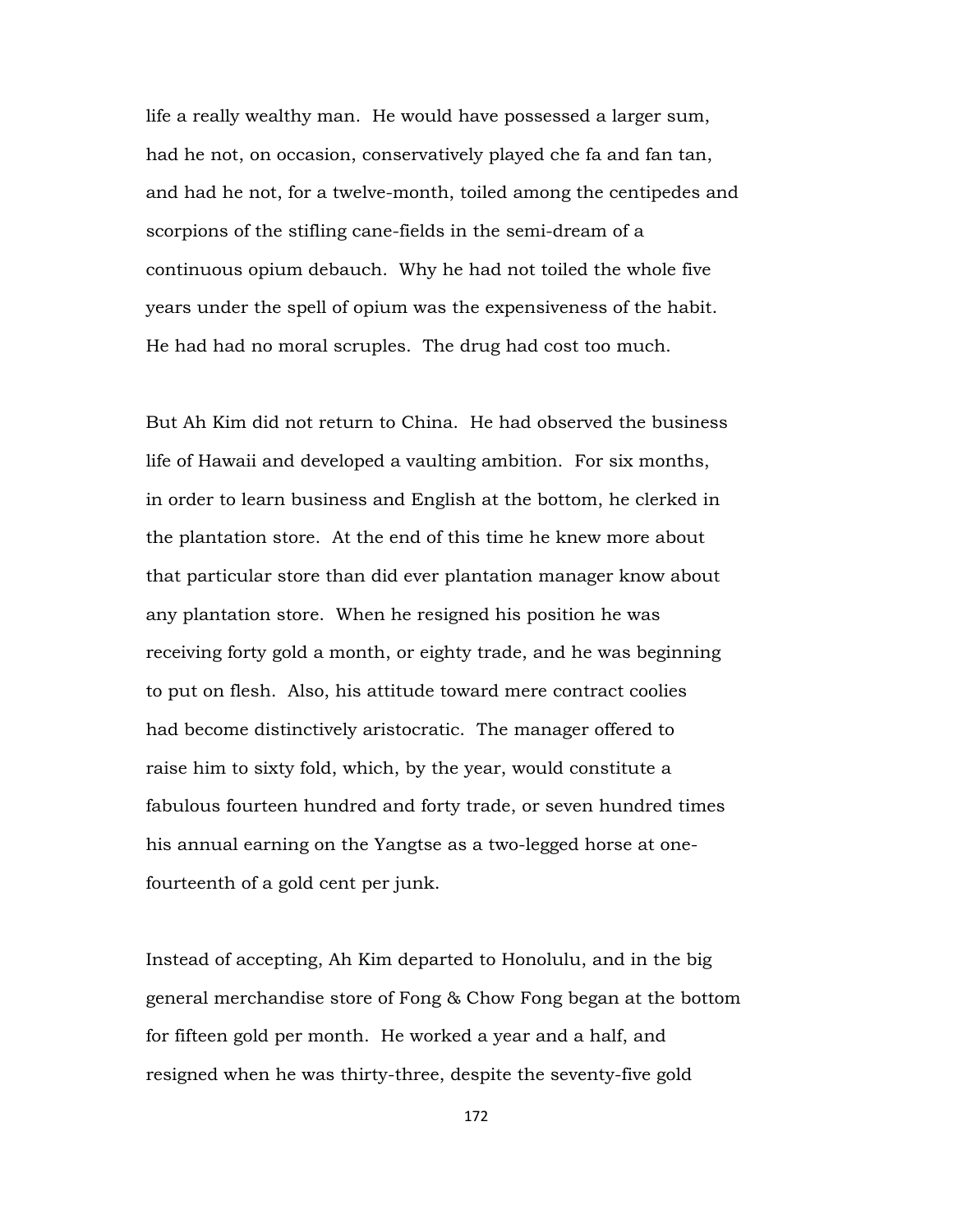per month his Chinese employers were paying him. Then it was that he put up his own sign: AH KIM COMPANY, GENERAL MERCHANDISE. Also, better fed, there was about his less meagre figure a foreshadowing of the melon-seed rotundity that was to attach to him in future years.

With the years he prospered increasingly, so that, when he was thirty-six, the promise of his figure was fulfilling rapidly, and, himself a member of the exclusive and powerful Hai Gum Tong, and of the Chinese Merchants' Association, he was accustomed to sitting as host at dinners that cost him as much as thirty years of towing on the eleventh cataract would have earned him. Two things he missed: a wife, and his mother to lay the stick on him as of yore.

When he was thirty-seven he consulted his bank balance. It stood him three thousand gold. For twenty-five hundred down and an easy mortgage he could buy the three-story shack-building, and the ground in fee simple on which it stood. But to do this, left only five hundred for a wife. Fu Yee Po had a marriageable, properly small-footed daughter whom he was willing to import from China, and sell to him for eight hundred gold, plus the costs of importation. Further, Fu Yee Po was even willing to take five hundred down and the remainder on note at 6 per cent.

Ah Kim, thirty-seven years of age, fat and a bachelor, really did want a wife, especially a small-footed wife; for, China born and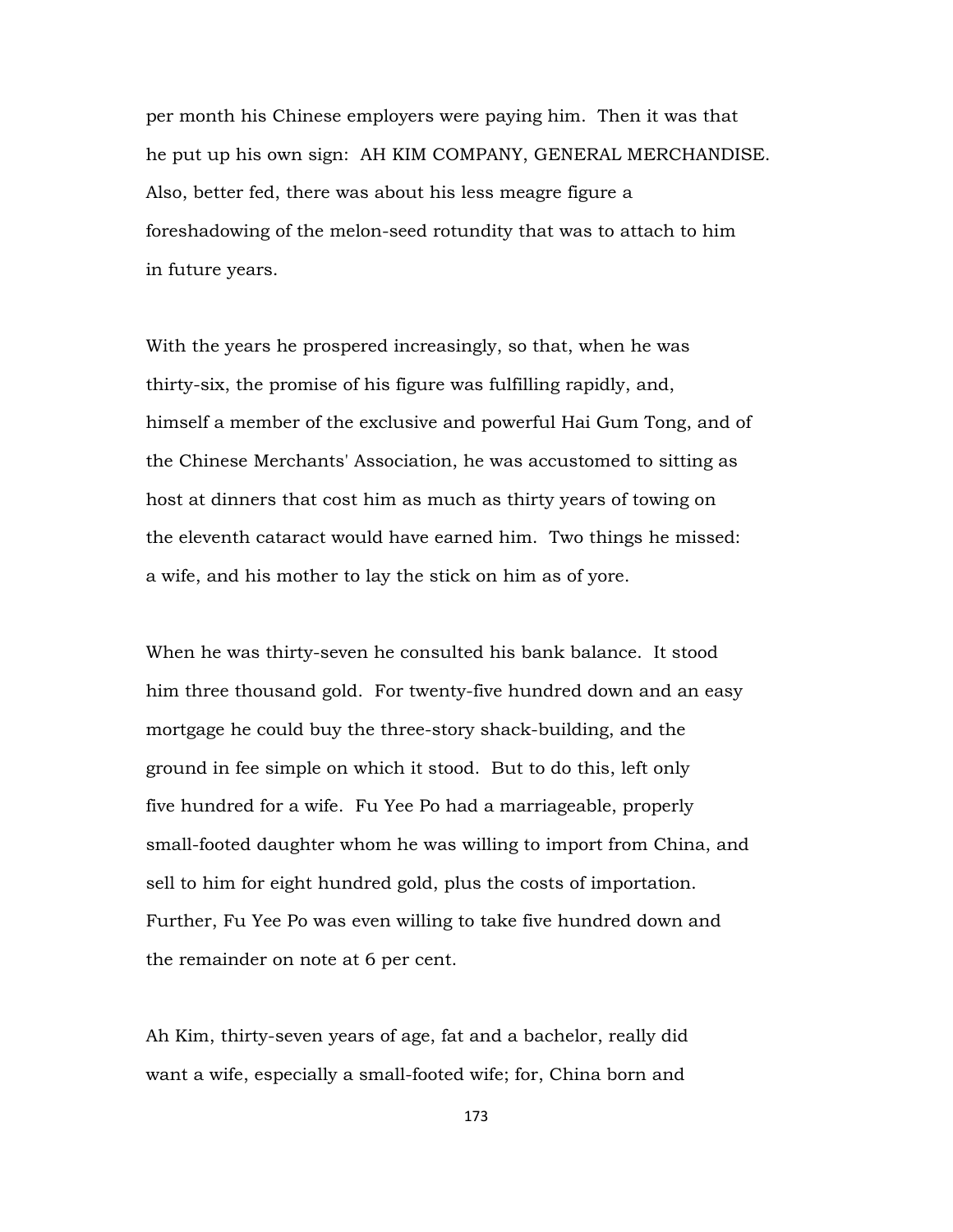reared, the immemorial small-footed female had been deeply impressed into his fantasy of woman. But more, even more and far more than a small-footed wife, did he want his mother and his mother's delectable beatings. So he declined Fu Yee Po's easy terms, and at much less cost imported his own mother from servant in a boss coolie's house at a yearly wage of a dollar and a thirtycent dress to be mistress of his Honolulu three-story shack building with two household servants, three clerks, and a porter of all work under her, to say nothing of ten thousand dollars' worth of dress goods on the shelves that ranged from the cheapest cotton crepes to the most expensive hand-embroidered silks. For be it known that even in that early day Ah Kim's emporium was beginning to cater to the tourist trade from the States.

For thirteen years Ah Kim had lived tolerably happily with his mother, and by her been methodically beaten for causes just or unjust, real or fancied; and at the end of it all he knew as strongly as ever the ache of his heart and head for a wife, and of his loins for sons to live after him, and carry on the dynasty of Ah Kim Company. Such the dream that has ever vexed men, from those early ones who first usurped a hunting right, monopolized a sandbar for a fish-trap, or stormed a village and put the males thereof to the sword. Kings, millionaires, and Chinese merchants of Honolulu have this in common, despite that they may praise God for having made them differently and in self-likable images.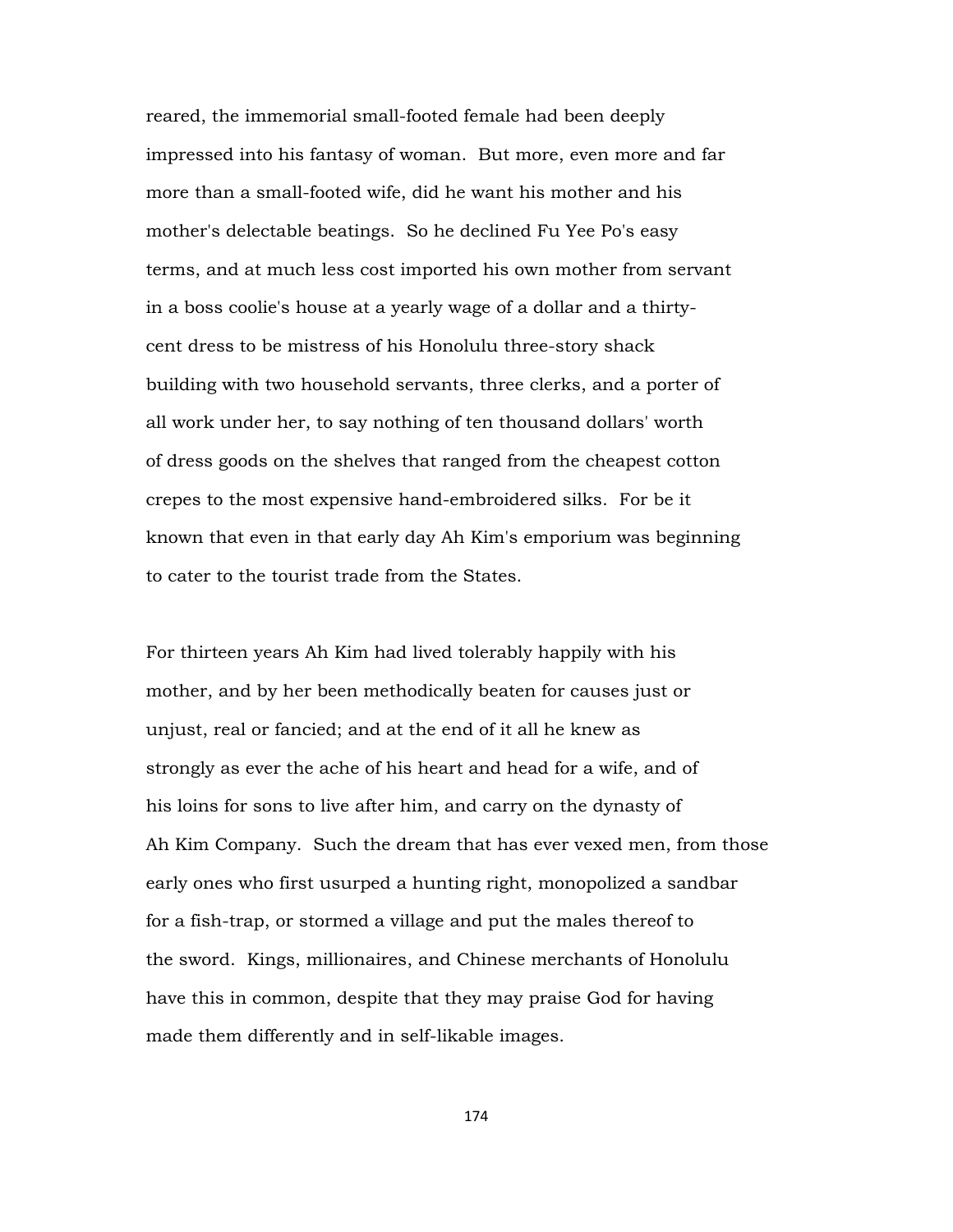And the ideal of woman that Ah Kim at fifty ached for had changed from his ideal at thirty-seven. No small-footed wife did he want now, but a free, natural, out-stepping normal-footed woman that, somehow, appeared to him in his day dreams and haunted his night visions in the form of Li Faa, the Silvery Moon Blossom. What if she were twice widowed, the daughter of a kanaka mother, the wearer of white-devil skirts and corsets and high-heeled slippers! He wanted her. It seemed it was written that she should be joint ancestor with him of the line that would continue the ownership and management through the generations, of Ah Kim Company, General Merchandise.

"I will have no half-pake daughter-in-law," his mother often reiterated to Ah Kim, pake being the Hawaiian word for Chinese. "All pake must my daughter-in-law be, even as you, my son, and as I, your mother. And she must wear trousers, my son, as all the women of our family before her. No woman, in she-devil skirts and corsets, can pay due reverence to our ancestors. Corsets and reverence do not go together. Such a one is this shameless Li Faa. She is impudent and independent, and will be neither obedient to her husband nor her husband's mother. This brazen-faced Li Faa would believe herself the source of life and the first ancestor, recognizing no ancestors before her. She laughs at our josssticks, and paper prayers, and family gods, as I have been well told--"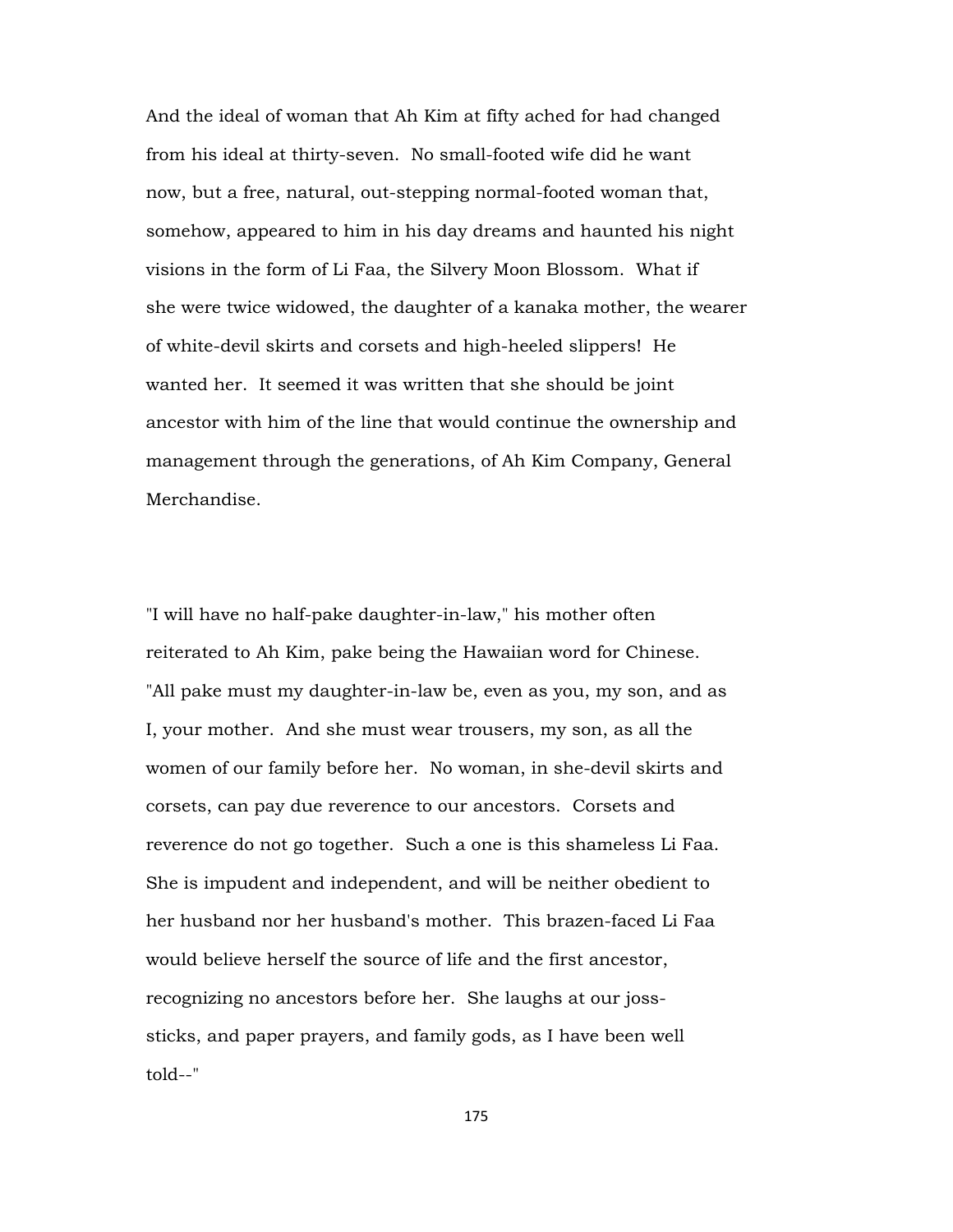"Mrs. Chang Lucy," Ah Kim groaned.

"Not alone Mrs. Chang Lucy, O son. I have inquired. At least a dozen have heard her say of our joss house that it is all monkey foolishness. The words are hers--she, who eats raw fish, raw squid, and baked dog. Ours is the foolishness of monkeys. Yet would she marry you, a monkey, because of your store that is a palace and of the wealth that makes you a great man. And she would put shame on me, and on your father before you long honourably dead."

And there was no discussing the matter. As things were, Ah Kim knew his mother was right. Not for nothing had Li Faa been born forty years before of a Chinese father, renegade to all tradition, and of a kanaka mother whose immediate forebears had broken the taboos, cast down their own Polynesian gods, and weak-heartedly listened to the preaching about the remote and unimageable god of the Christian missionaries. Li Faa, educated, who could read and write English and Hawaiian and a fair measure of Chinese, claimed to believe in nothing, although in her secret heart she feared the kahunas (Hawaiian witch-doctors), who she was certain could charm away ill luck or pray one to death. Li Faa would never come into Ah Kim's house, as he thoroughly knew, and kow-tow to his mother and be slave to her in the immemorial Chinese way. Li Faa, from the Chinese angle, was a new woman, a feminist, who rode horseback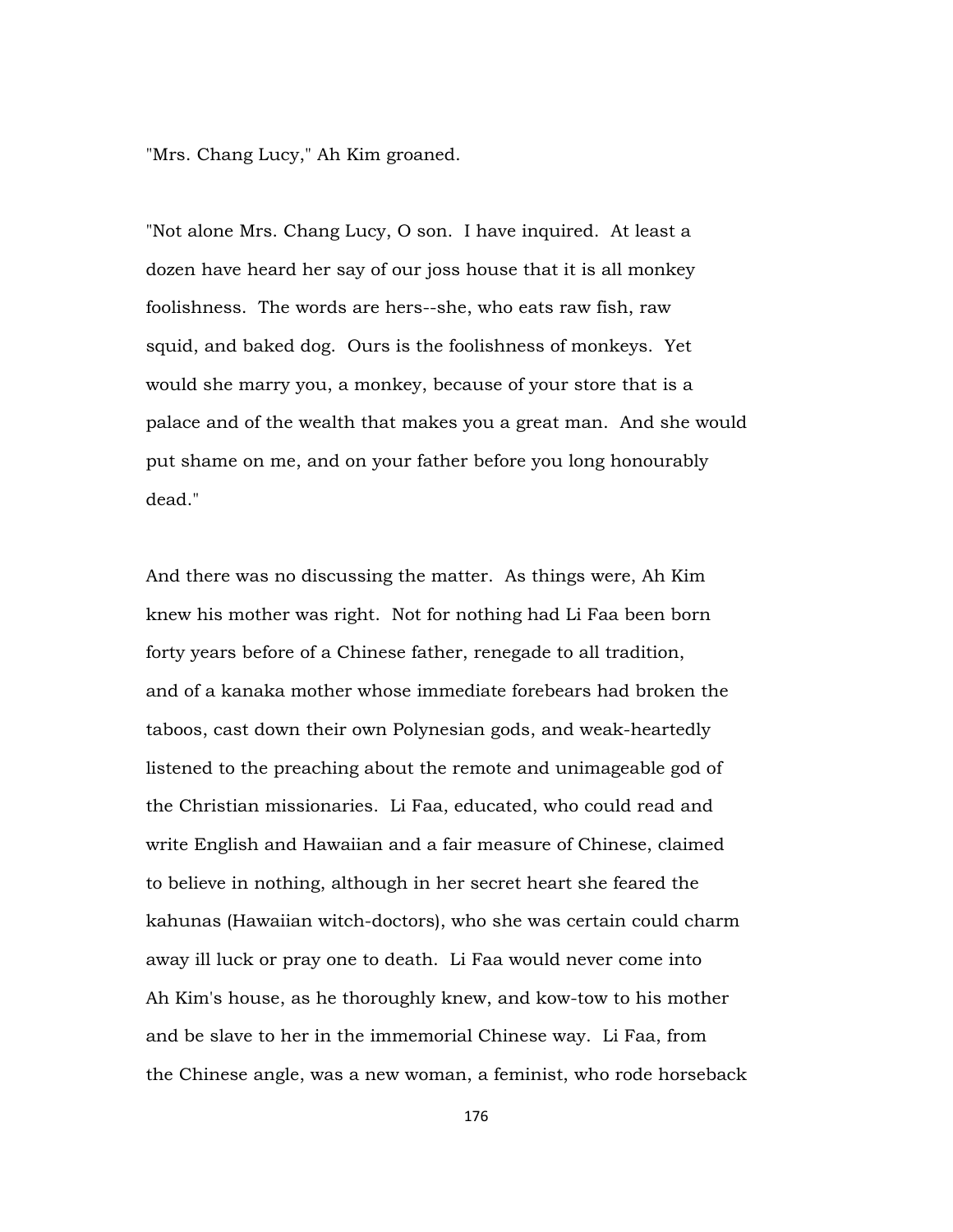astride, disported immodestly garbed at Waikiki on the surf-boards, and at more than one luau (feast) had been known to dance the hula with the worst and in excess of the worst, to the scandalous delight of all.

Ah Kim himself, a generation younger than his mother, had been bitten by the acid of modernity. The old order held, in so far as he still felt in his subtlest crypts of being the dusty hand of the past resting on him, residing in him; yet he subscribed to heavy policies of fire and life insurance, acted as treasurer for the local Chinese revolutionises that were for turning the Celestial Empire into a republic, contributed to the funds of the Hawaii-born Chinese baseball nine that excelled the Yankee nines at their own game, talked theosophy with Katso Suguri, the Japanese Buddhist and silk importer, fell for police graft, played and paid his insidious share in the democratic politics of annexed Hawaii, and was thinking of buying an automobile. Ah Kim never dared bare himself to himself and thrash out and winnow out how much of the old he had ceased to believe in. His mother was of the old, yet he revered her and was happy under her bamboo stick. Li Faa, the Silvery Moon Blossom, was of the new, yet he could never be quite completely happy without her.

For he loved Li Faa. Moon-faced, rotund as a water-melon seed, canny business man, wise with half a century of living- nevertheless Ah Kim became an artist when he thought of her. He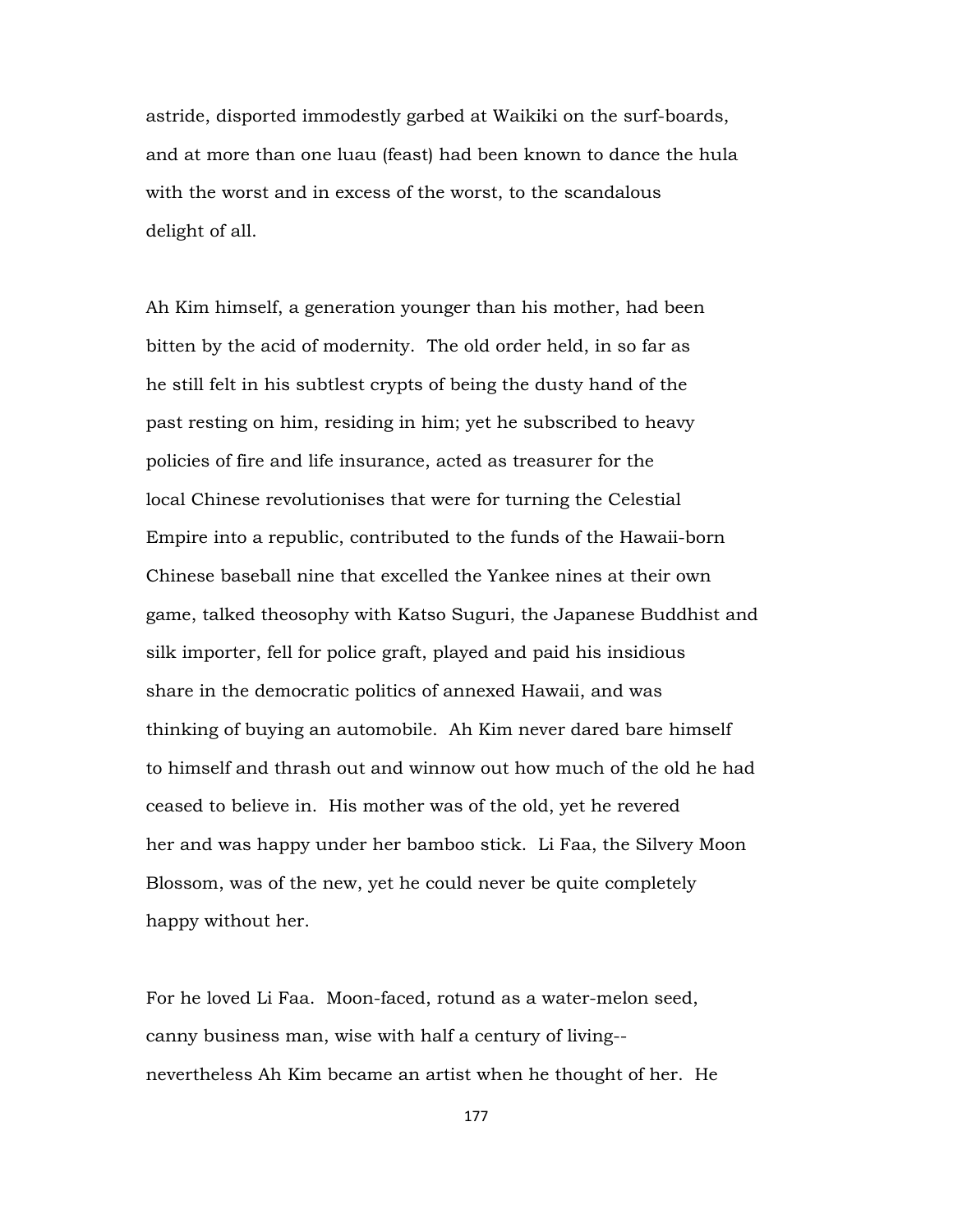thought of her in poems of names, as woman transmuted into flowerterms of beauty and philosophic abstractions of achievement and easement. She was, to him, and alone to him of all men in the world, his Plum Blossom, his Tranquillity of Woman, his Flower of Serenity, his Moon Lily, and his Perfect Rest. And as he murmured these love endearments of namings, it seemed to him that in them were the ripplings of running waters, the tinklings of silver windbells, and the scents of the oleander and the jasmine. She was his poem of woman, a lyric delight, a three-dimensions of flesh and spirit delicious, a fate and a good fortune written, ere the first man and woman were, by the gods whose whim had been to make all men and women for sorrow and for joy.

But his mother put into his hand the ink-brush and placed under it, on the table, the writing tablet.

"Paint," said she, "the ideograph of TO MARRY."

He obeyed, scarcely wondering, with the deft artistry of his race and training painting the symbolic hieroglyphic.

"Resolve it," commanded his mother.

Ah Kim looked at her, curious, willing to please, unaware of the drift of her intent.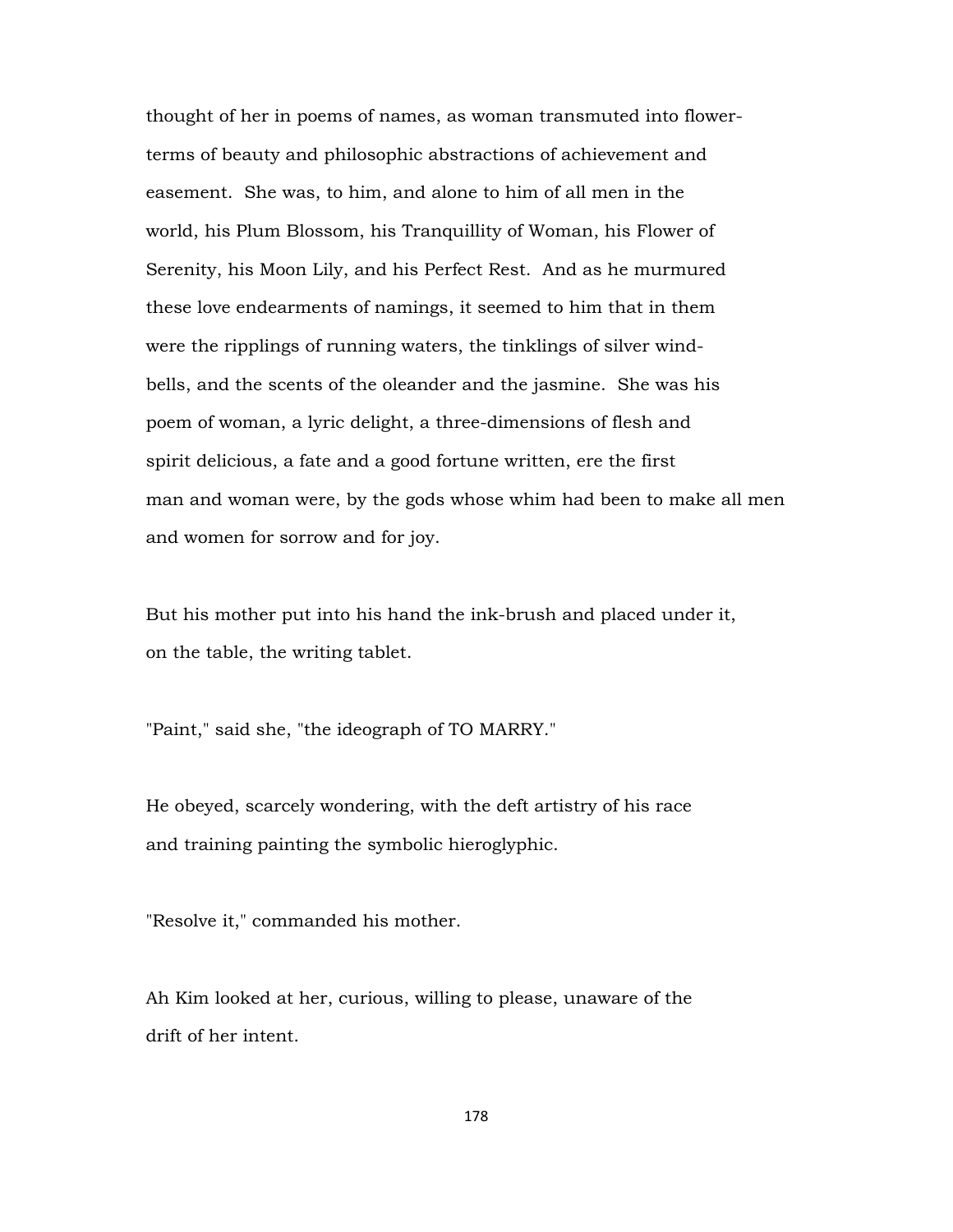"Of what is it composed?" she persisted. "What are the three originals, the sum of which is it: to marry, marriage, the coming together and wedding of a man and a woman? Paint them, paint them apart, the three originals, unrelated, so that we may know how the wise men of old wisely built up the ideograph of to marry."

And Ah Kim, obeying and painting, saw that what he had painted were three picture-signs--the picture-signs of a hand, an ear, and a woman.

"Name them," said his mother; and he named them.

"It is true," said she. "It is a great tale. It is the stuff of the painted pictures of marriage. Such marriage was in the beginning; such shall it always be in my house. The hand of the man takes the woman's ear, and by it leads her away to his house, where she is to be obedient to him and to his mother. I was taken by the ear, so, by your long honourably dead father. I have looked at your hand. It is not like his hand. Also have I looked at the ear of Li Faa. Never will you lead her by the ear. She has not that kind of an ear. I shall live a long time yet, and I will be mistress in my son's house, after our ancient way, until I die."

"But she is my revered ancestress," Ah Kim explained to Li Faa.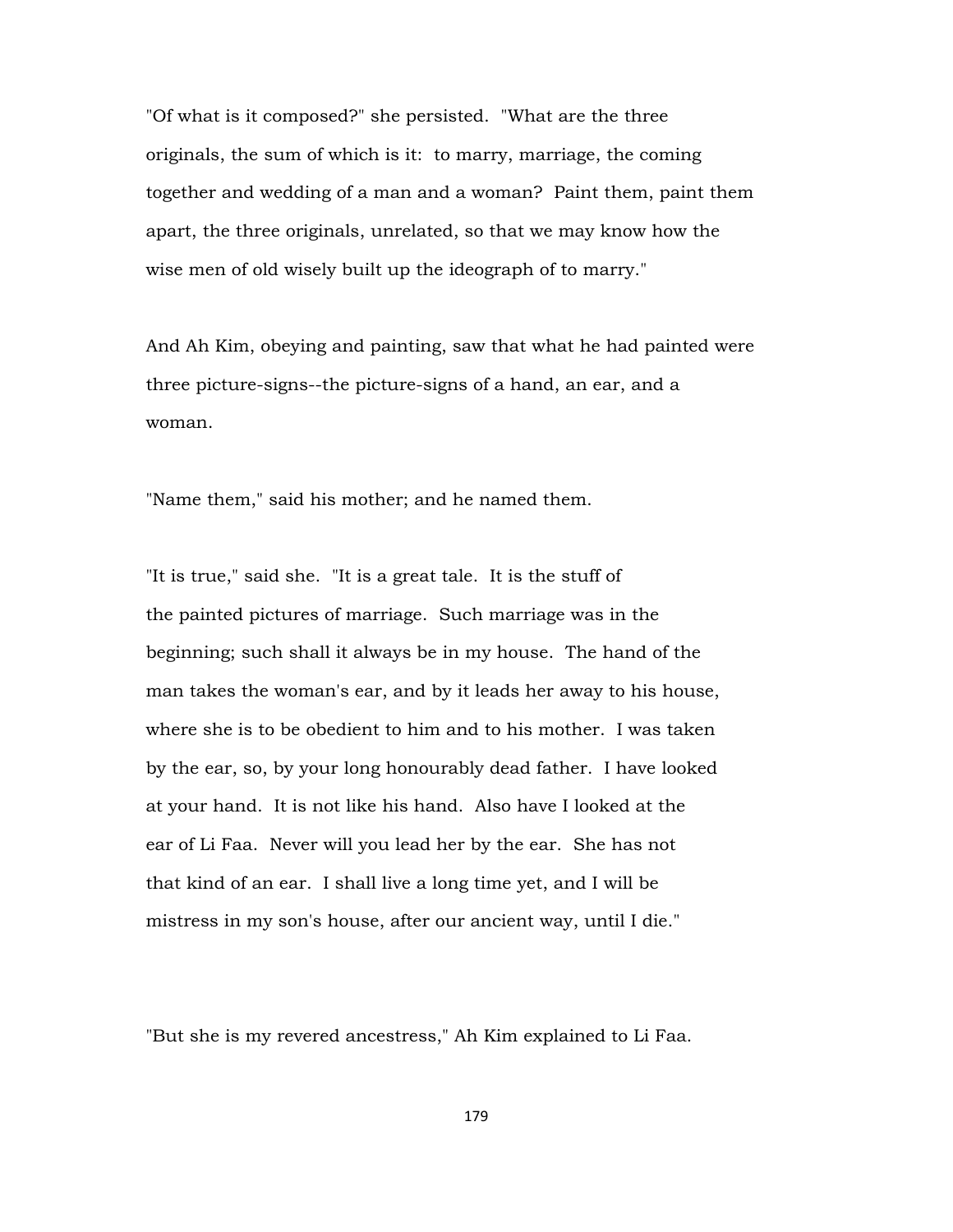He was timidly unhappy; for Li Faa, having ascertained that Mrs. Tai Fu was at the temple of the Chinese AEsculapius making a food offering of dried duck and prayers for her declining health, had taken advantage of the opportunity to call upon him in his store.

Li Faa pursed her insolent, unpainted lips into the form of a halfopened rosebud, and replied:

"That will do for China. I do not know China. This is Hawaii, and in Hawaii the customs of all foreigners change."

"She is nevertheless my ancestress," Ah Kim protested, "the mother who gave me birth, whether I am in China or Hawaii, O Silvery Moon Blossom that I want for wife."

"I have had two husbands," Li Faa stated placidly. "One was a pake, one was a Portuguese. I learned much from both. Also am I educated. I have been to High School, and I have played the piano in public. And I learned from my two husbands much. The pake makes the best husband. Never again will I marry anything but a pake. But he must not take me by the ear--"

"How do you know of that?" he broke in suspiciously.

"Mrs. Chang Lucy," was the reply. "Mrs. Chang Lucy tells me everything that your mother tells her, and your mother tells her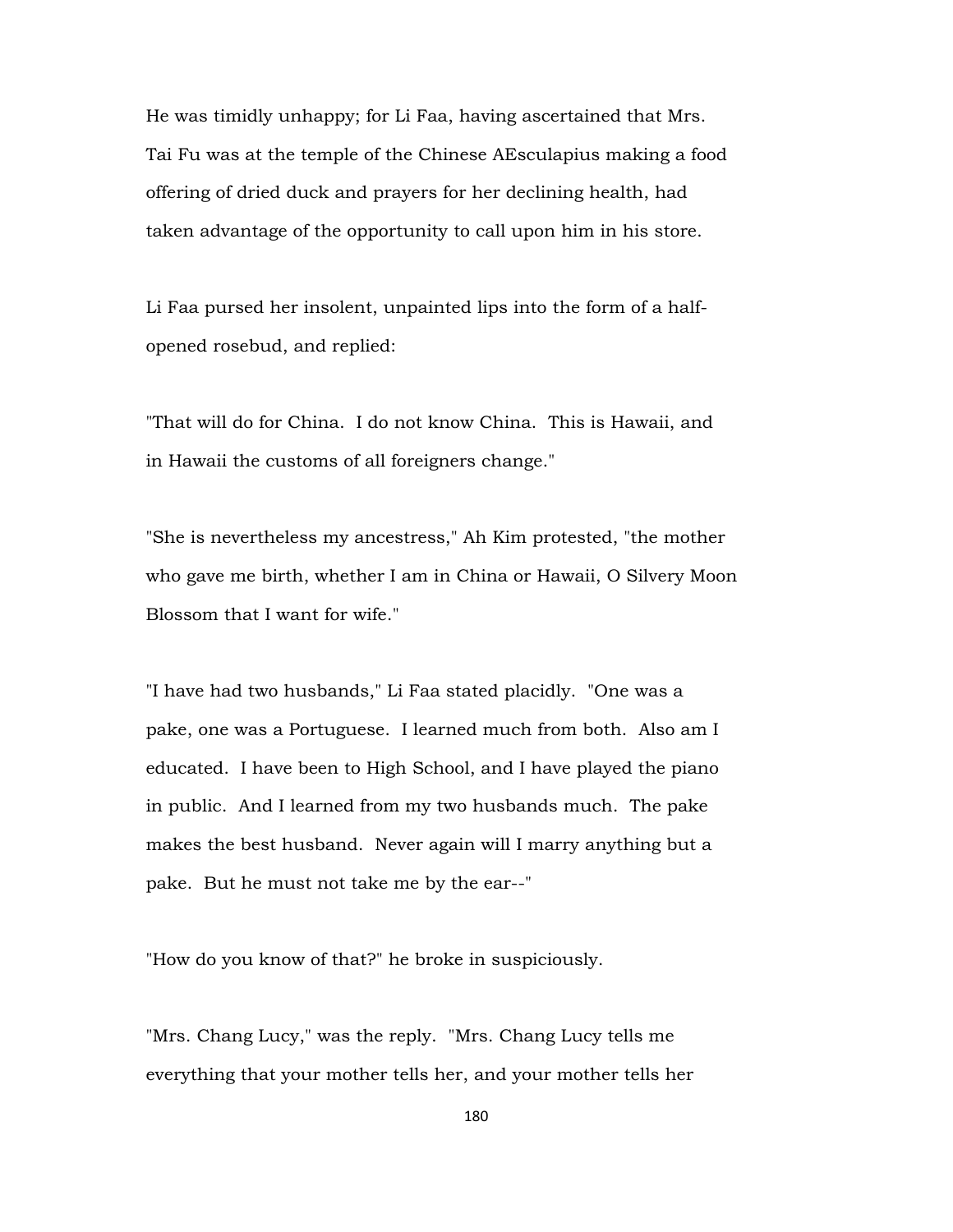much. So let me tell you that mine is not that kind of an ear."

"Which is what my honoured mother has told me," Ah Kim groaned.

"Which is what your honoured mother told Mrs. Chang Lucy, which is what Mrs. Chang Lucy told me," Li Faa completed equably. "And I now tell you, O Third Husband To Be, that the man is not born who will lead me by the ear. It is not the way in Hawaii. I will go only hand in hand with my man, side by side, fifty-fifty as is the haole slang just now. My Portuguese husband thought different. He tried to beat me. I landed him three times in the police court and each time he worked out his sentence on the reef. After that he got drowned."

"My mother has been my mother for fifty years," Ah Kim declared stoutly.

"And for fifty years has she beaten you," Li Faa giggled. "How my father used to laugh at Yap Ten Shin! Like you, Yap Ten Shin had been born in China, and had brought the China customs with him. His old father was for ever beating him with a stick. He loved his father. But his father beat him harder than ever when he became a missionary pake. Every time he went to the missionary services, his father beat him. And every time the missionary heard of it he was harsh in his language to Yap Ten Shin for allowing his father to beat him. And my father laughed and laughed, for my father was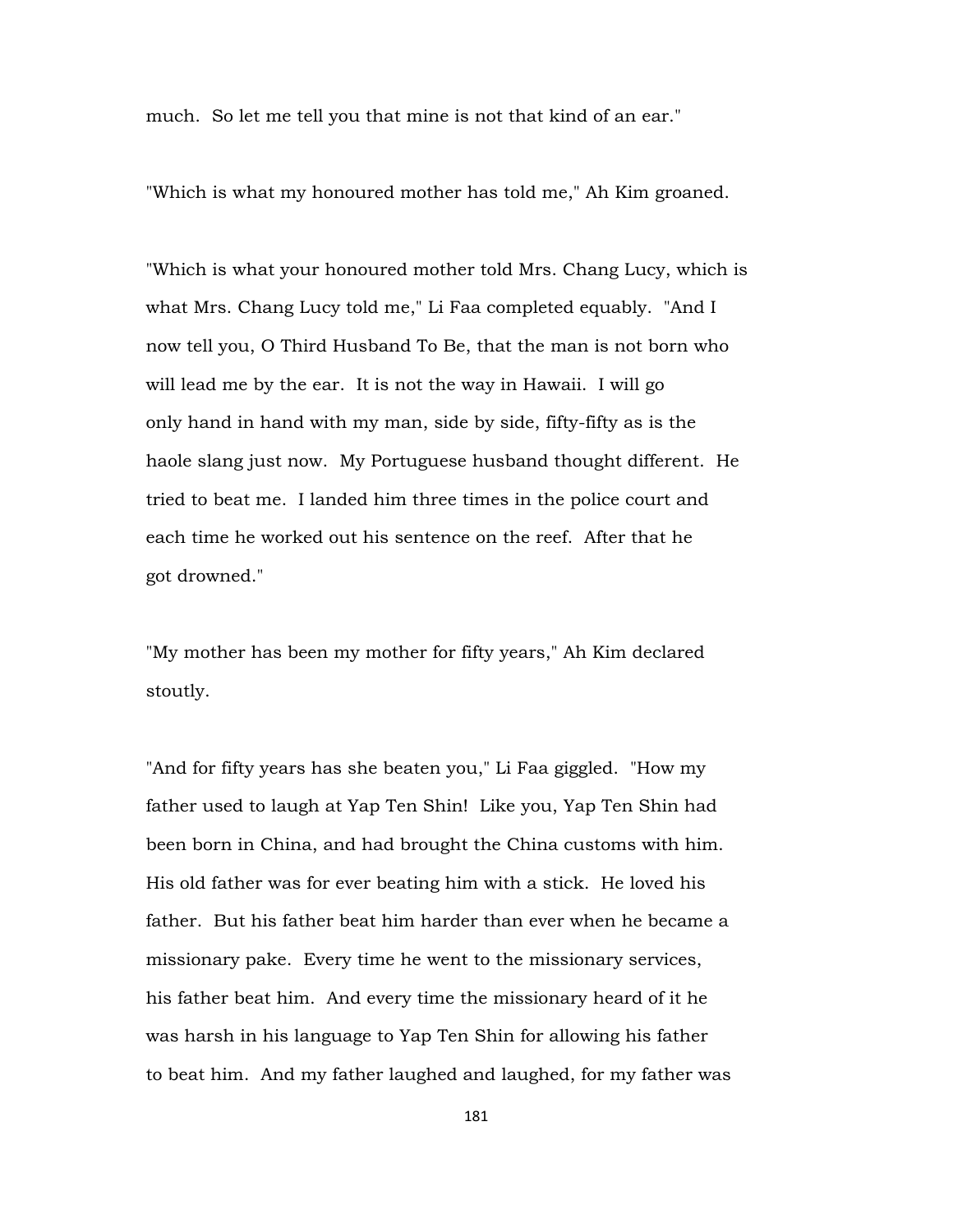a very liberal pake, who had changed his customs quicker than most foreigners. And all the trouble was because Yap Ten Shin had a loving heart. He loved his honourable father. He loved the God of Love of the Christian missionary. But in the end, in me, he found the greatest love of all, which is the love of woman. In me he forgot his love for his father and his love for the loving Christ.

"And he offered my father six hundred gold, for me--the price was small because my feet were not small. But I was half kanaka. I said that I was not a slave-woman, and that I would be sold to no man. My high-school teacher was a haole old maid who said love of woman was so beyond price that it must never be sold. Perhaps that is why she was an old maid. She was not beautiful. She could not give herself away. My kanaka mother said it was not the kanaka way to sell their daughters for a money price. They gave their daughters for love, and she would listen to reason if Yap Ten Shin provided luaus in quantity and quality. My pake father, as I have told you, was liberal. He asked me if I wanted Yap Ten Shin for my husband. And I said yes; and freely, of myself, I went to him. He it was who was kicked by a horse; but he was a very good husband before he was kicked by the horse.

"As for you, Ah Kim, you shall always be honourable and lovable for me, and some day, when it is not necessary for you to take me by the ear, I shall marry you and come here and be with you always, and you will be the happiest pake in all Hawaii; for I have had two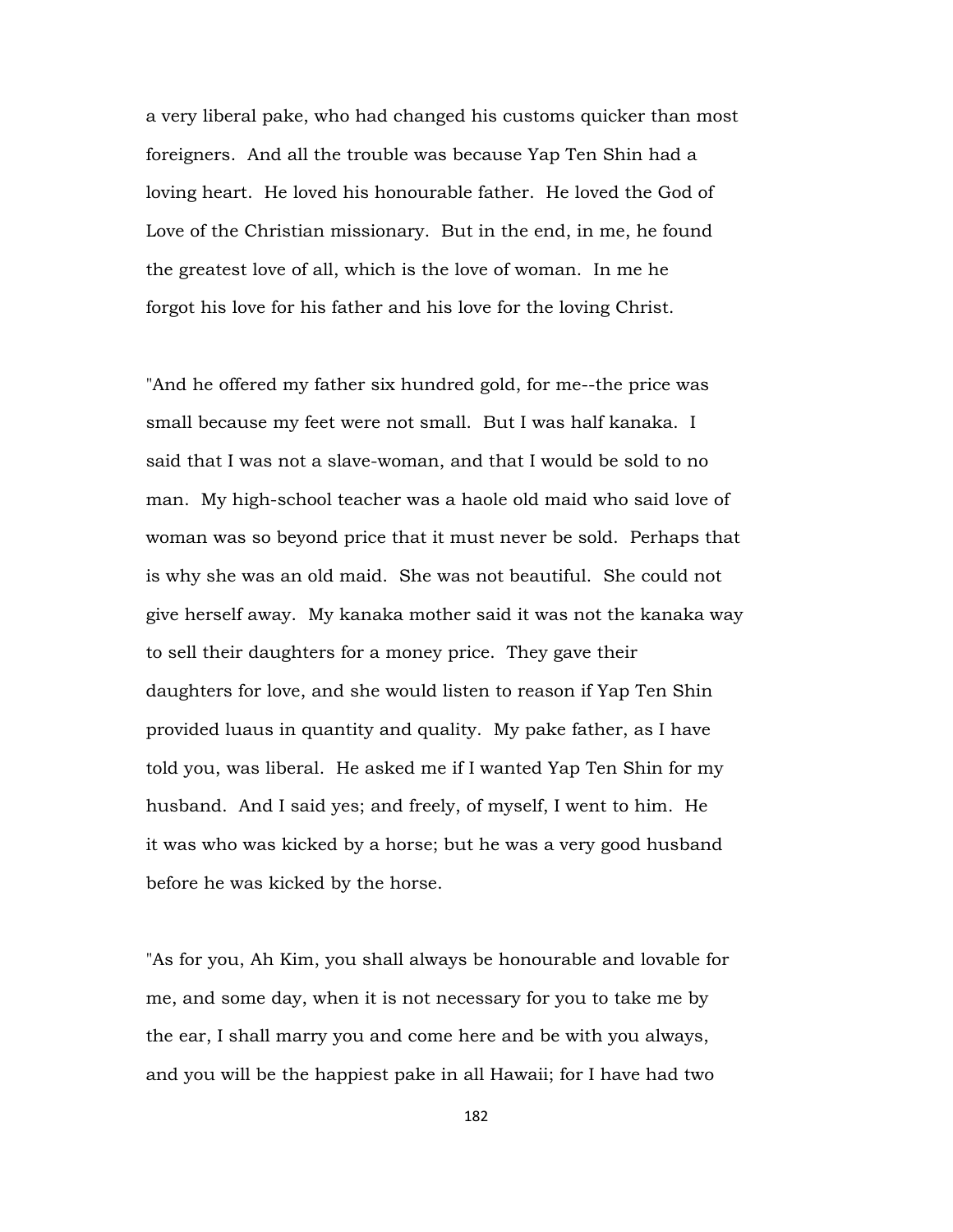husbands, and gone to high school, and am most wise in making a husband happy. But that will be when your mother has ceased to beat you. Mrs. Chang Lucy tells me that she beats you very hard."

"She does," Ah Kim affirmed. "Behold! He thrust back his loose sleeves, exposing to the elbow his smooth and cherubic forearms. They were mantled with black and blue marks that advertised the weight and number of blows so shielded from his head and face.

"But she has never made me cry," Ah Kim disclaimed hastily. "Never, from the time I was a little boy, has she made me cry."

"So Mrs. Chang Lucy says," Li Faa observed. "She says that your honourable mother often complains to her that she has never made you cry."

A sibilant warning from one of his clerks was too late. Having regained the house by way of the back alley, Mrs. Tai Fu emerged right upon them from out of the living apartments. Never had Ah Kim seen his mother's eyes so blazing furious. She ignored Li Faa, as she screamed at him:

"Now will I make you cry. As never before shall I beat you until you do cry."

"Then let us go into the back rooms, honourable mother," Ah Kim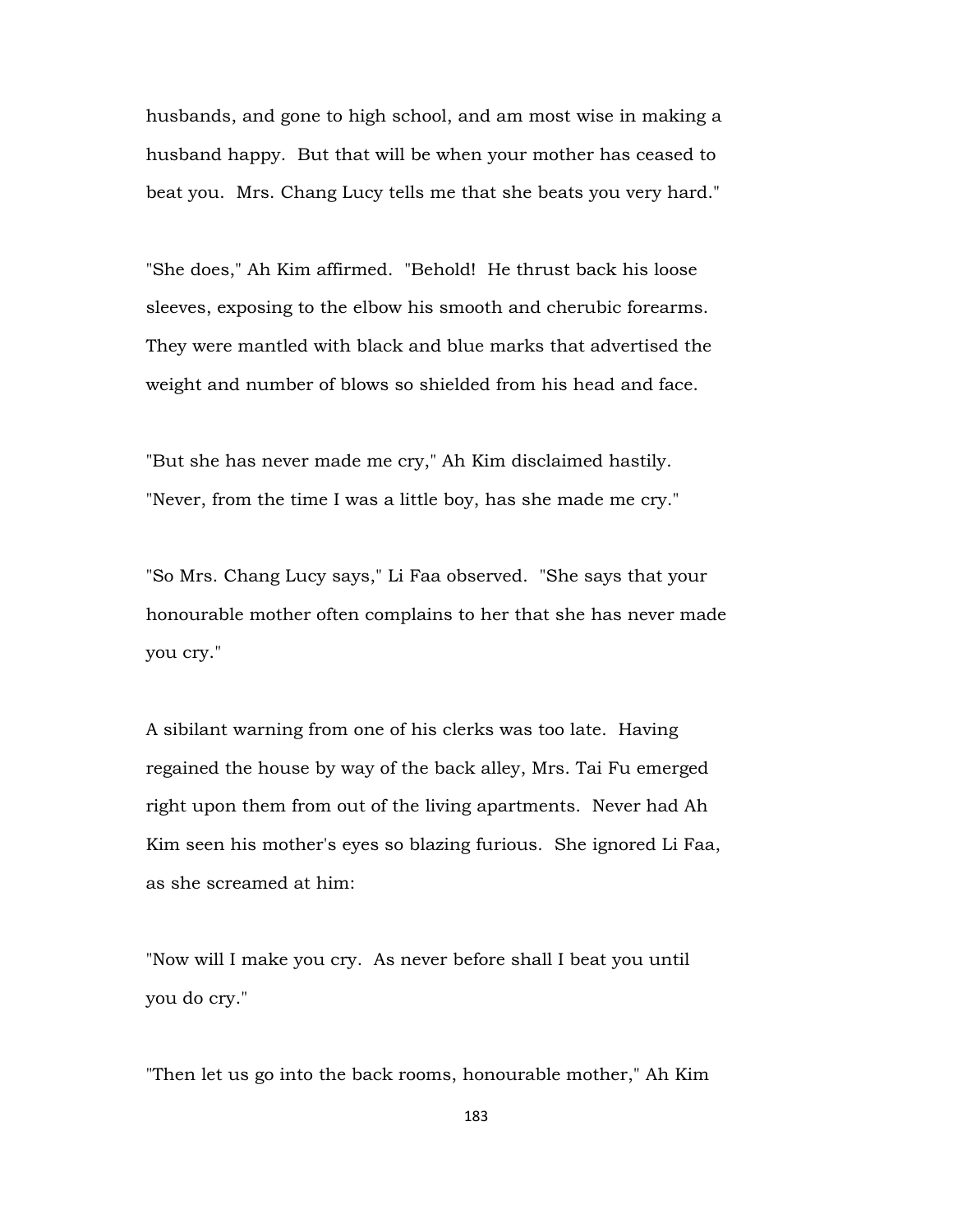suggested. "We will close the windows and the doors, and there may you beat me."

"No. Here shall you be beaten before all the world and this shameless woman who would, with her own hand, take you by the ear and call such sacrilege marriage! Stay, shameless woman."

"I am going to stay anyway," said Li Faa. She favoured the clerks with a truculent stare. "And I'd like to see anything less than the police put me out of here."

"You will never be my daughter-in-law," Mrs. Tai Fu snapped.

Li Faa nodded her head in agreement.

"But just the same," she added, "shall your son be my third husband."

"You mean when I am dead?" the old mother screamed.

"The sun rises each morning," Li Faa said enigmatically. "All my life have I seen it rise--"

"You are forty, and you wear corsets."

"But I do not dye my hair--that will come later," Li Faa calmly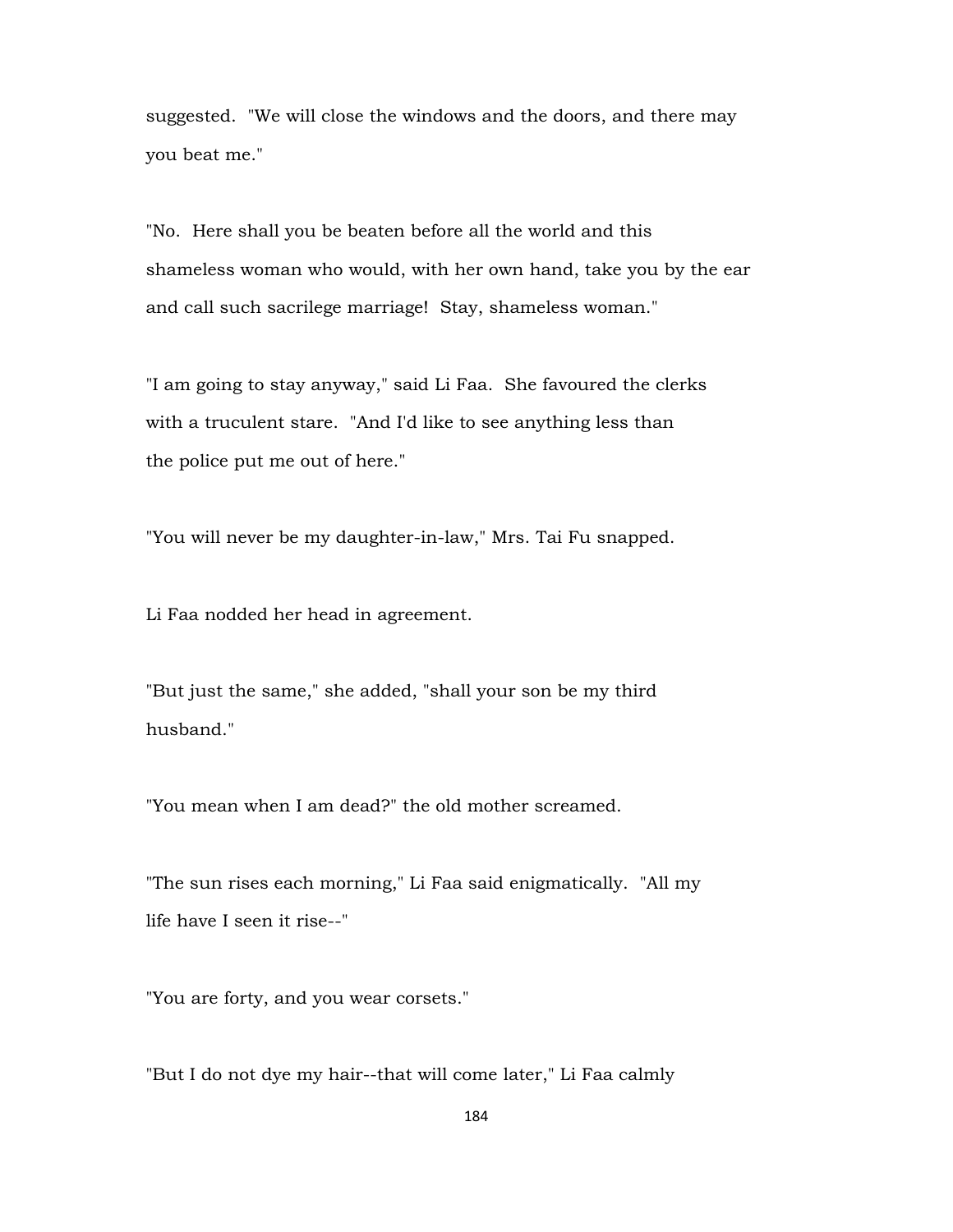retorted. "As to my age, you are right. I shall be forty-one next Kamehameha Day. For forty years I have seen the sun rise. My father was an old man. Before he died he told me that he had observed no difference in the rising of the sun since when he was a little boy. The world is round. Confucius did not know that, but you will find it in all the geography books. The world is round. Ever it turns over on itself, over and over and around and around. And the times and seasons of weather and life turn with it. What is, has been before. What has been, will be again. The time of the breadfruit and the mango ever recurs, and man and woman repeat themselves. The robins nest, and in the springtime the plovers come from the north. Every spring is followed by another spring. The coconut palm rises into the air, ripens its fruit, and departs. But always are there more coconut palms. This is not all my own smart talk. Much of it my father told me. Proceed, honourable Mrs. Tai Fu, and beat your son who is my Third Husband To Be. But I shall laugh. I warn you I shall laugh."

Ah Kim dropped down on his knees so as to give his mother every advantage. And while she rained blows upon him with the bamboo stick, Li Faa smiled and giggled, and finally burst into laughter.

"Harder, O honourable Mrs. Tai Fu!" Li Faa urged between paroxysms of mirth.

Mrs. Tai Fu did her best, which was notably weak, until she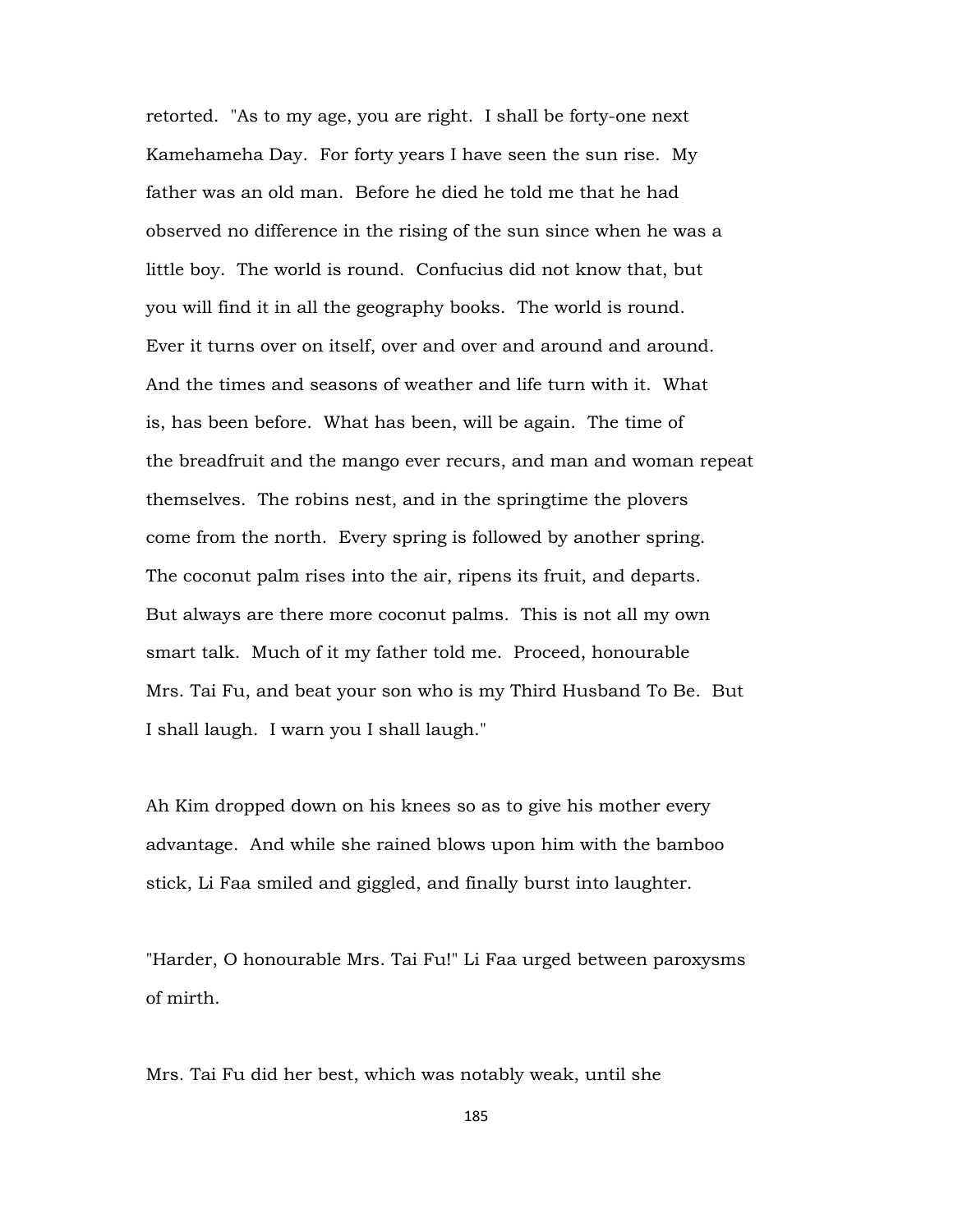observed what made her drop the stick by her side in amazement. Ah Kim was crying. Down both cheeks great round tears were coursing. Li Faa was amazed. So were the gaping clerks. Most amazed of all was Ah Kim, yet he could not help himself; and, although no further blows fell, he cried steadily on.

"But why did you cry?" Li Faa demanded often of Ah Kim. "It was so perfectly foolish a thing to do. She was not even hurting you."

"Wait until we are married," was Ah Kim's invariable reply, "and then, O Moon Lily, will I tell you."

Two years later, one afternoon, more like a water-melon seed in configuration than ever, Ah Kim returned home from a meeting of the Chinese Protective Association, to find his mother dead on her couch. Narrower and more unrelenting than ever were the forehead and the brushed-back hair. But on her face was a withered smile. The gods had been kind. She had passed without pain.

He telephoned first of all to Li Faa's number but did not find her until he called up Mrs. Chang Lucy. The news given, the marriage was dated ahead with ten times the brevity of the old-line Chinese custom. And if there be anything analogous to a bridesmaid in a Chinese wedding, Mrs. Chang Lucy was just that.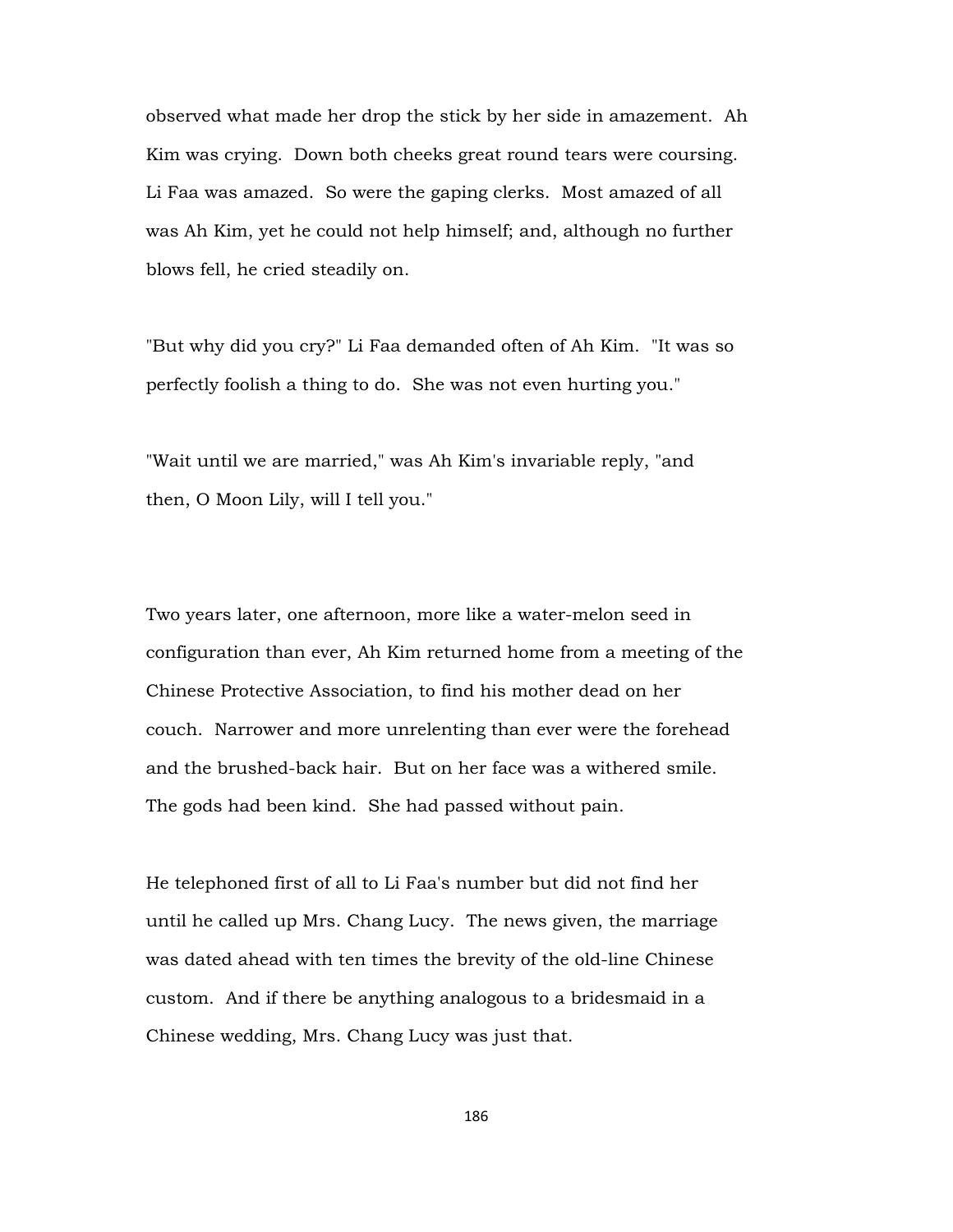"Why," Li Faa asked Ah Kim when alone with him on their wedding night, "why did you cry when your mother beat you that day in the store? You were so foolish. She was not even hurting you."

"That is why I cried," answered Ah Kim.

Li Faa looked up at him without understanding.

"I cried," he explained, "because I suddenly knew that my mother was nearing her end. There was no weight, no hurt, in her blows. I cried because I knew SHE NO LONGER HAD STRENGTH ENOUGH TO HURT ME. That is why I cried, my Flower of Serenity, my Perfect Rest. That is the only reason why I cried."

WAIKIKI, HONOLULU. June 16, 1916.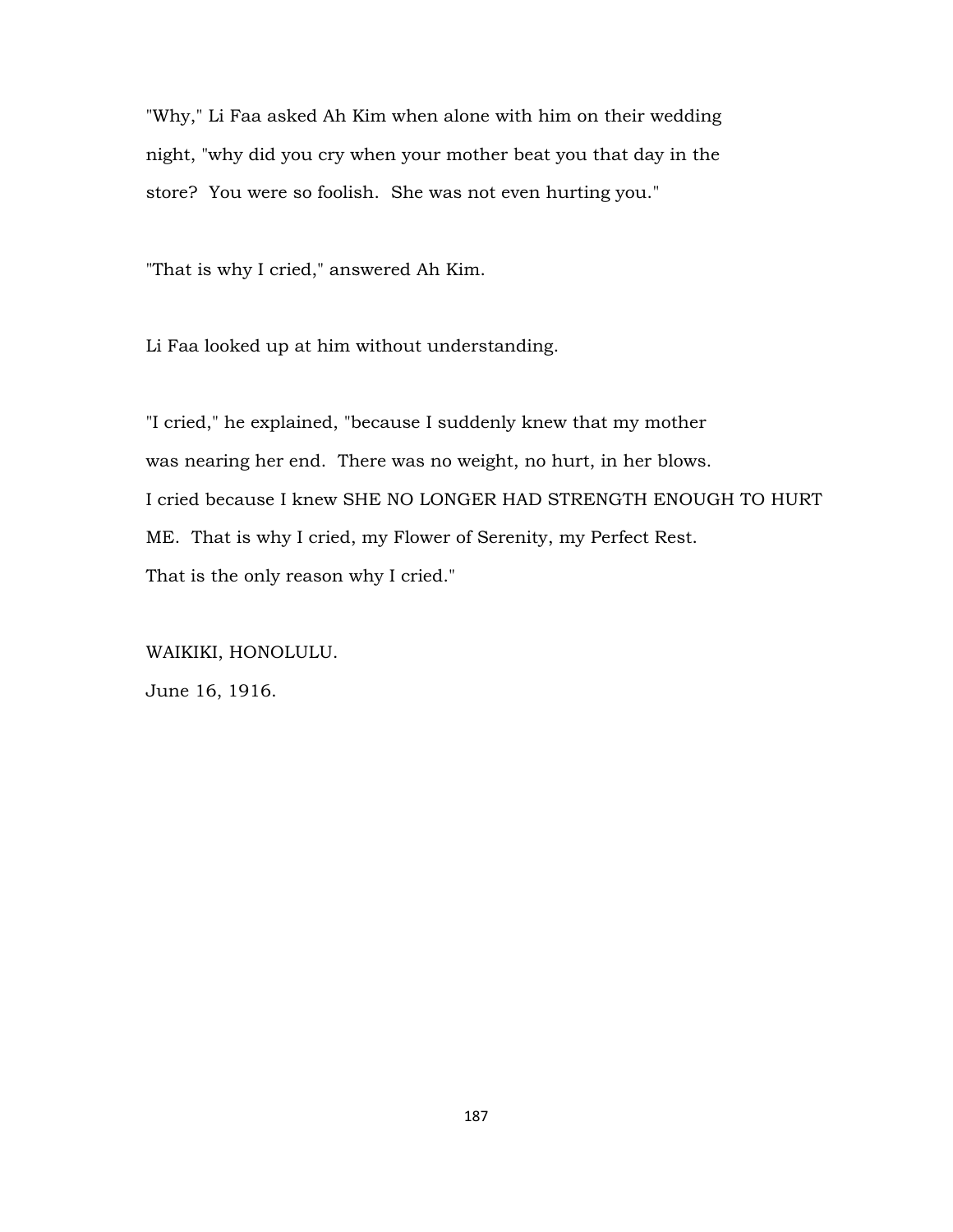## THE KANAKA SURF

The tourist women, under the hau tree arbour that lines the Moana hotel beach, gasped when Lee Barton and his wife Ida emerged from the bath-house. And as the pair walked past them and down to the sand, they continued to gasp. Not that there was anything about Lee Barton provocative of gasps. The tourist women were not of the sort to gasp at sight of a mere man's swimming-suited body, no matter with what swelling splendour of line and muscle such body was invested. Nevertheless, trainers and conditioners of men would have drawn deep breaths of satisfaction at contemplation of the physical spectacle of him. But they would not have gasped in the way the women did, whose gasps were indicative of moral shock.

Ida Barton was the cause of their perturbation and disapproval. They disapproved, seriously so, at the first instant's glimpse of her. They thought--such ardent self-deceivers were they--that they were shocked by her swimming suit. But Freud has pointed out how persons, where sex is involved, are prone sincerely to substitute one thing for another thing, and to agonize over the substituted thing as strenuously as if it were the real thing.

Ida Barton's swimming suit was a very nice one, as women's suits go. Of thinnest of firm-woven black wool, with white trimmings and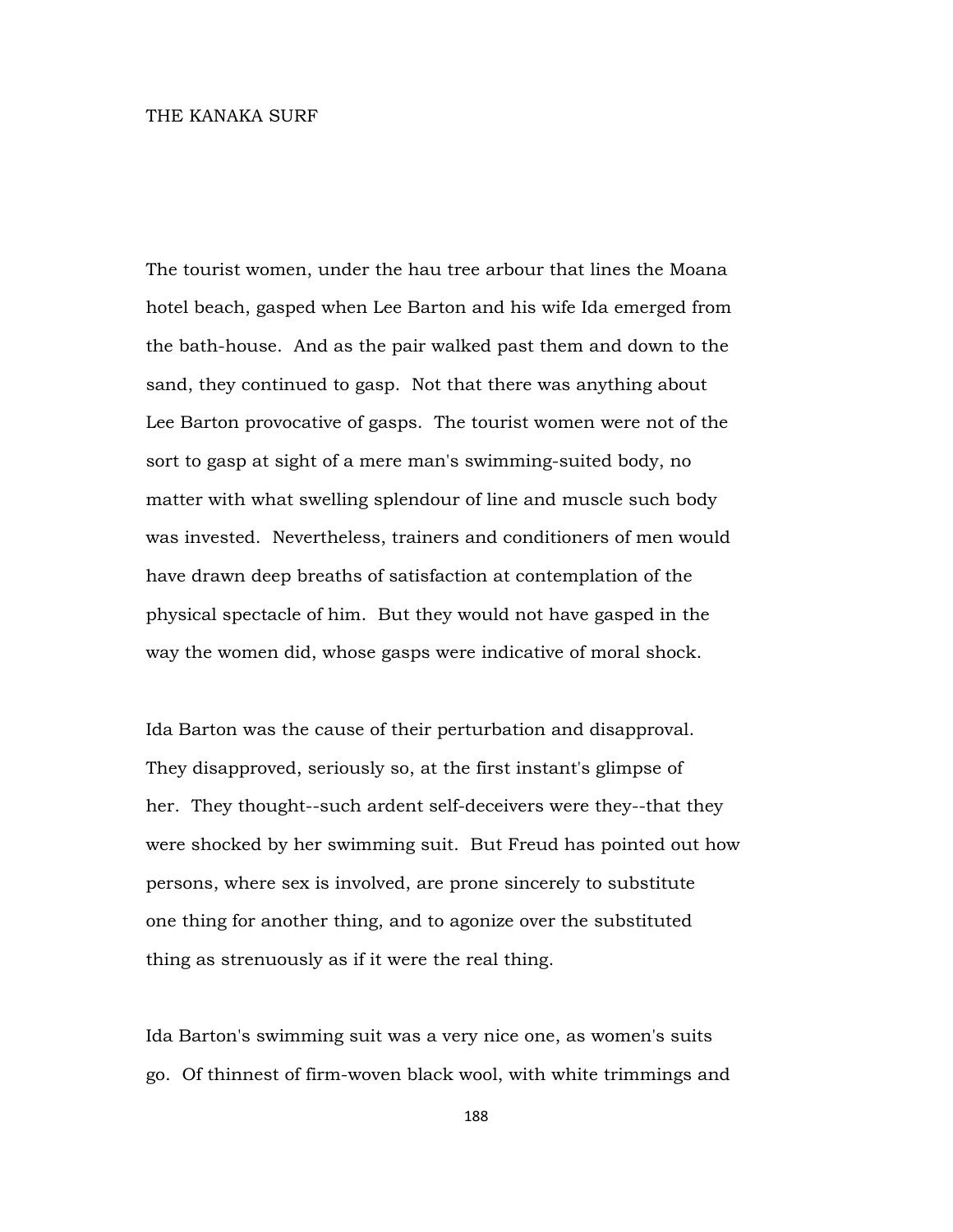a white belt-line, it was high-throated, short-sleeved, and briefskirted. Brief as was the skirt, the leg-tights were no less brief. Yet on the beach in front of the adjacent Outrigger Club, and entering and leaving the water, a score of women, not provoking gasping notice, were more daringly garbed. Their men's suits, as brief of leg-tights and skirts, fitted them as snugly, but were sleeveless after the way of men's suits, the arm-holes deeply lowcut and in-cut, and, by the exposed armpits, advertiseful that the wearers were accustomed to 1916 decollete.

So it was not Ida Barton's suit, although the women deceived themselves into thinking it was. It was, first of all, say her legs; or, first of all, say the totality of her, the sweet and brilliant jewel of her femininity bursting upon them. Dowager, matron, and maid, conserving their soft-fat muscles or protecting their hot-house complexions in the shade of the hau-tree arbour, felt the immediate challenge of her. She was menace as well, an affront of superiority in their own chosen and variously successful game of life.

But they did not say it. They did not permit themselves to think it. They thought it was the suit, and said so to one another, ignoring the twenty women more daringly clad but less perilously beautiful. Could one have winnowed out of the souls of these disapproving ones what lay at bottom of their condemnation of her suit, it would have been found to be the sex-jealous thought: THAT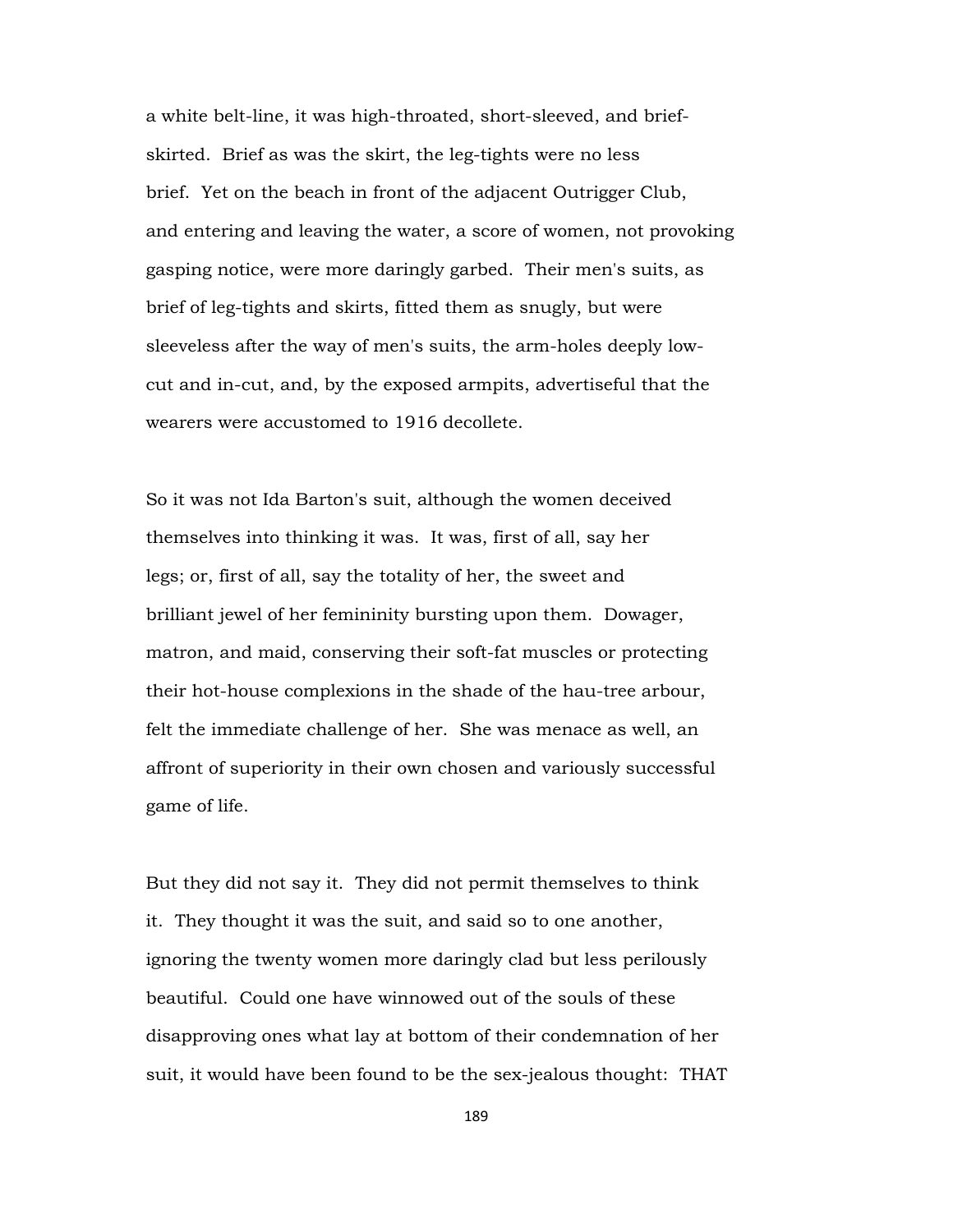NO WOMAN, SO BEAUTIFUL AS THIS ONE, SHOULD BE PERMITTED TO SHOW HER

BEAUTY. It was not fair to them. What chance had they in the conquering of males with so dangerous a rival in the foreground?

They were justified. As Stanley Patterson said to his wife, where the two of them lolled wet in the sand by the tiny fresh-water stream that the Bartons waded in order to gain the Outrigger Club beach:

"Lord god of models and marvels, behold them! My dear, did you ever see two such legs on one small woman! Look at the roundness and taperingness. They're boy's legs. I've seen featherweights go into the ring with legs like those. And they're all-woman's legs, too. Never mistake them in the world. The arc of the front line of that upper leg! And the balanced adequate fullness at the back! And the way the opposing curves slender in to the knee that IS a knee! Makes my fingers itch. Wish I had some clay right now."

"It's a true human knee," his wife concurred, no less breathlessly; for, like her husband, she was a sculptor. "Look at the joint of it working under the skin. It's got form, and blessedly is not covered by a bag of fat." She paused to sigh, thinking of her own knees. "It's correct, and beautiful, and dainty. Charm! If ever I beheld the charm of flesh, it is now. I wonder who she is."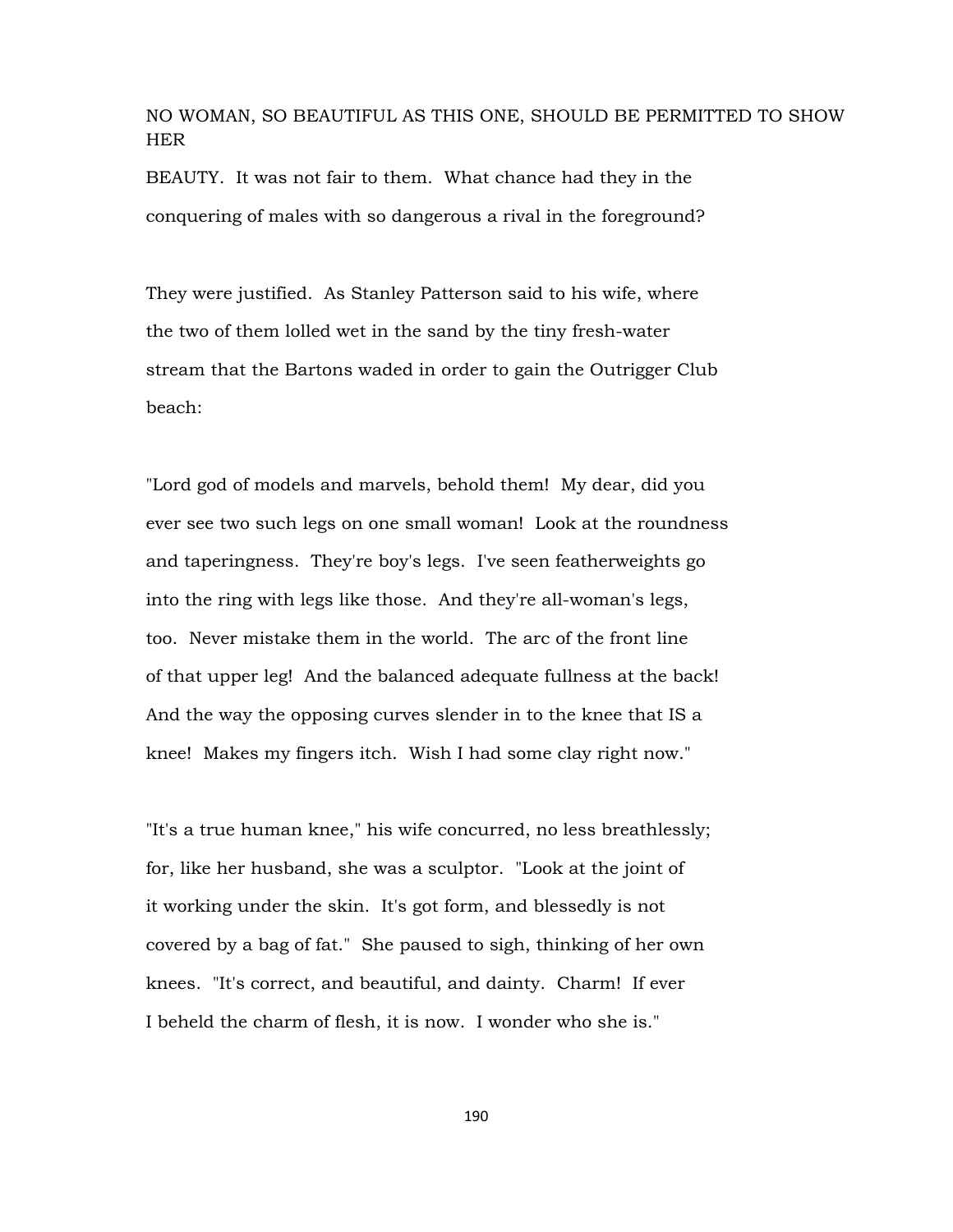Stanley Patterson, gazing ardently, took up his half of the chorus.

"Notice that the round muscle-pads on the inner sides that make most women appear knock-kneed are missing. They're boy's legs, firm and sure--"

"And sweet woman's legs, soft and round," his wife hastened to balance. "And look, Stanley! See how she walks on the balls of her feet. It makes her seem light as swan's down. Each step seems just a little above the earth, and each other step seems just a little higher above until you get the impression she is flying, or just about to rise and begin flying . . . "

So Stanley and Mrs. Patterson. But they were artists, with eyes therefore unlike the next batteries of human eyes Ida Barton was compelled to run, and that laired on the Outrigger lanais (verandas) and in the hau-tree shade of the closely adjoining seaside. The majority of the Outrigger audience was composed, not of tourist guests, but of club members and old-timers in Hawaii. And even the old-times women gasped.

"It's positively indecent," said Mrs. Hanley Black to her husband, herself a too-stout-in-the-middle matron of forty-five, who had been born in the Hawaiian islands, and who had never heard of Ostend.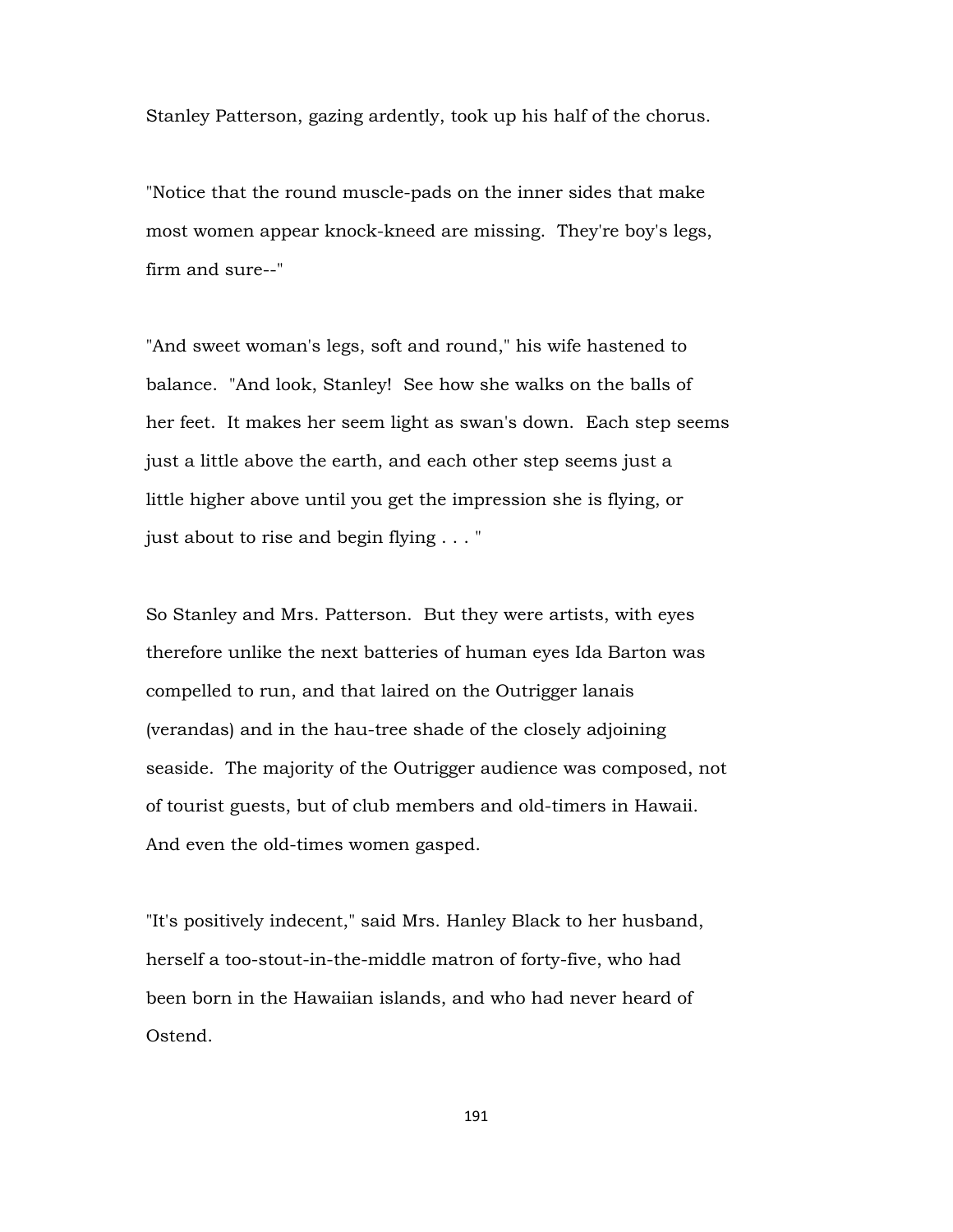Hanley Black surveyed his wife's criminal shapelessness and voluminousness of antediluvian, New-England swimming dress with a withering, contemplative eye. They had been married a sufficient number of years for him frankly to utter his judgment.

"That strange woman's suit makes your own look indecent. You appear as a creature shameful, under a grotesqueness of apparel striving to hide some secret awfulness."

"She carries her body like a Spanish dancer," Mrs. Patterson said to her husband, for the pair of them had waded the little stream in pursuit of the vision.

"By George, she does," Stanley Patterson concurred. "Reminds me of Estrellita. Torso just well enough forward, slender waist, not too lean in the stomach, and with muscles like some lad boxer's armouring that stomach to fearlessness. She has to have them to carry herself that way and to balance the back muscles. See that muscled curve of the back! It's Estrellita's."

"How tall would you say?" his wife queried.

"There she deceives," was the appraised answer. "She might be five-feet-one, or five-feet-three or four. It's that way she has of walking that you described as almost about to fly."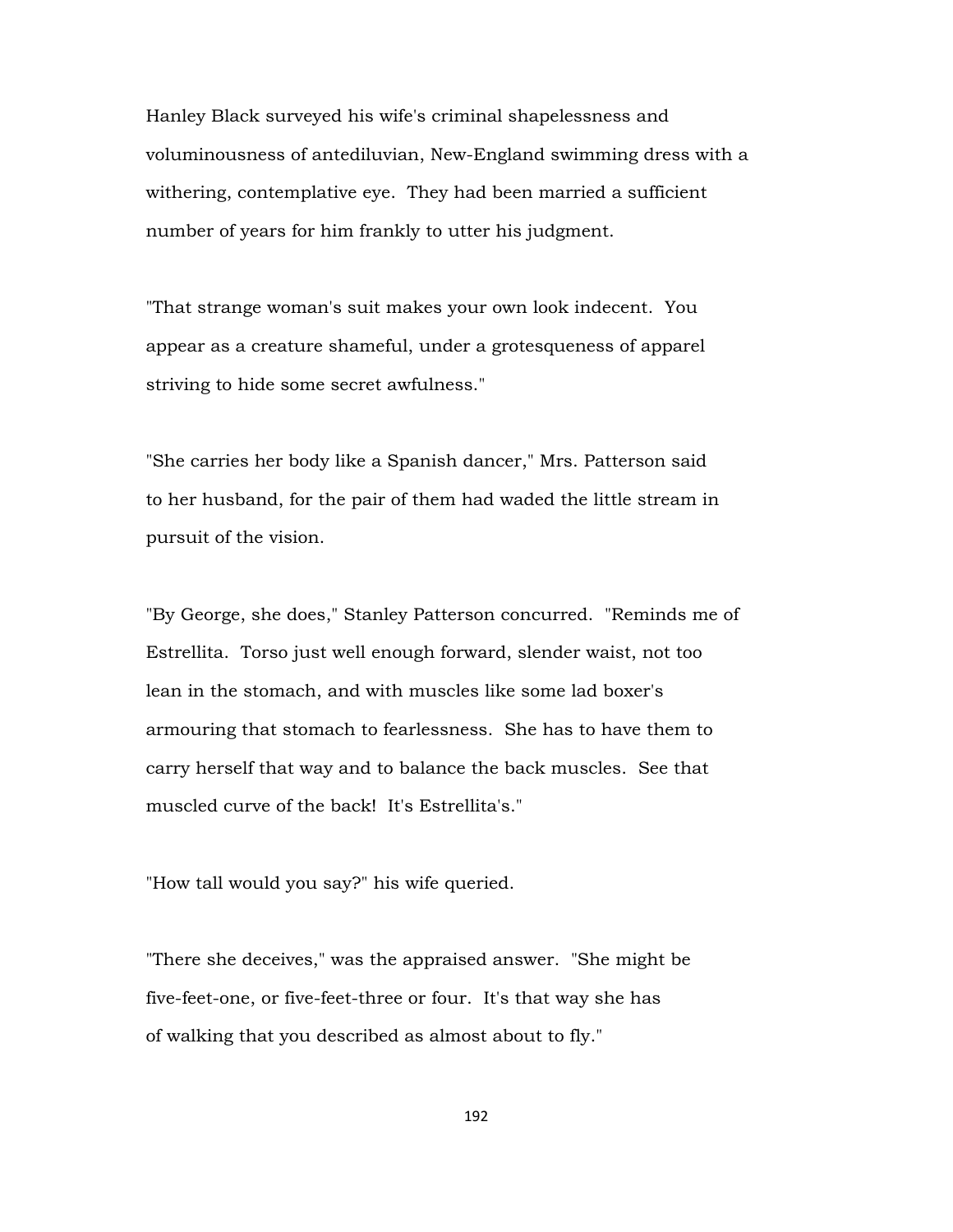"Yes, that's it," Mrs. Patterson concurred. "It's her energy, her seemingness of being on tip toe with rising vitality."

Stanley Patterson considered for a space.

"That's it," he enounced. "She IS a little thing. I'll give her five-two in her stockings. And I'll weigh her a mere one hundred and ten, or eight, or fifteen at the outside."

"She won't weigh a hundred and ten," his wife declared with conviction.

"And with her clothes on, plus her carriage (which is builded of her vitality and will), I'll wager she'd never impress any one with her smallness."

"I know her type," his wife nodded. "You meet her out, and you have the sense that, while not exactly a fine large woman, she's a whole lot larger than the average. And now, age?"

"I'll give you best there," he parried.

"She might be twenty-five, she might be twenty-eight . . . "

But Stanley Patterson had impolitely forgotten to listen.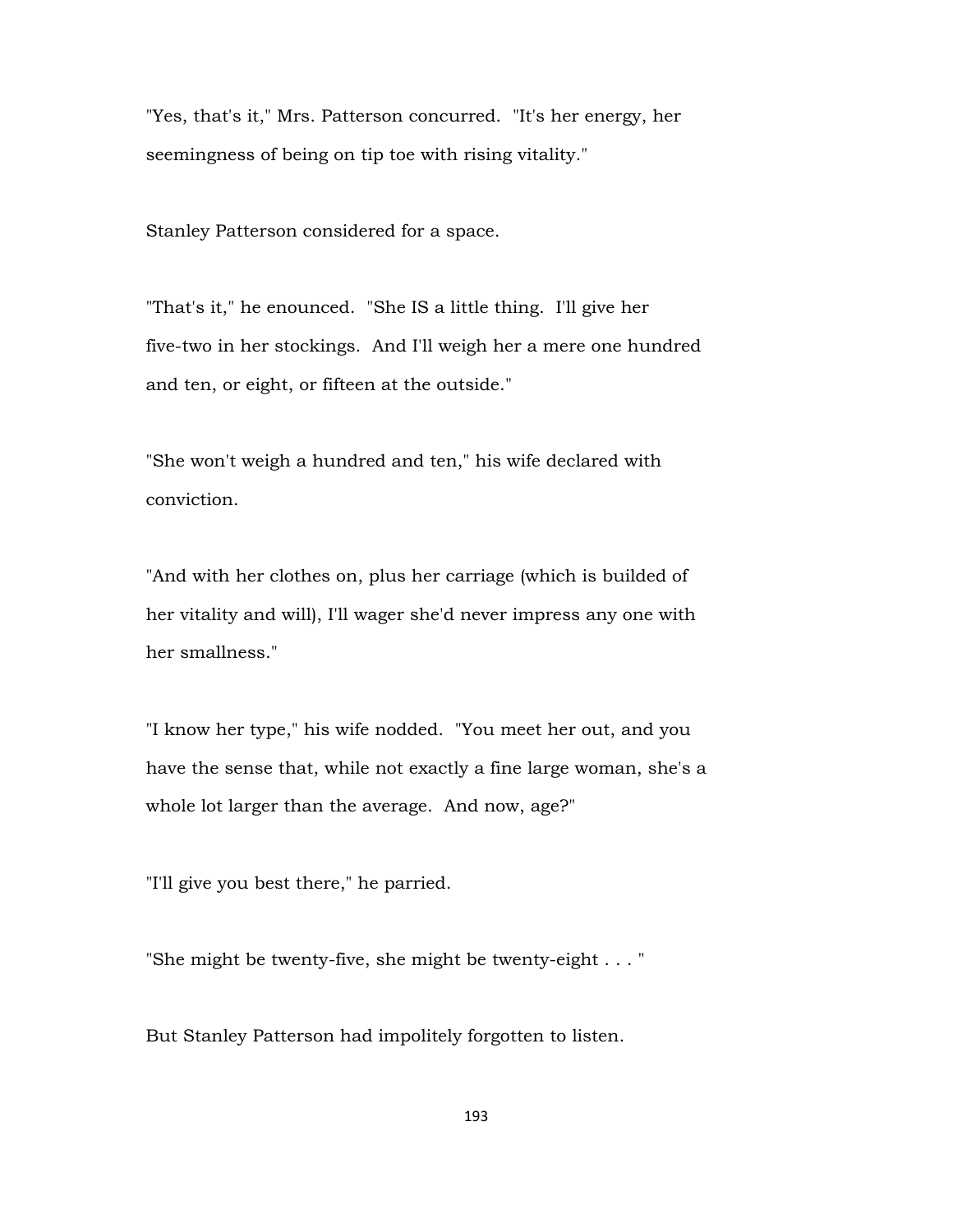"It's not her legs alone," he cried on enthusiastically. "It's the all of her. Look at the delicacy of that forearm. And the swell of line to the shoulder. And that biceps! It's alive. Dollars to drowned kittens she can flex a respectable knot of it . . . "

No woman, much less an Ida Barton, could have been unconscious of the effect she was producing along Waikiki Beach. Instead of making her happy in the small vanity way, it irritated her.

"The cats," she laughed to her husband. "And to think I was born here an almost even third of a century ago! But they weren't nasty then. Maybe because there weren't any tourists. Why, Lee, I learned to swim right here on this beach in front of the Outrigger. We used to come out with daddy for vacations and for week-ends and sort of camp out in a grass house that stood right where the Outrigger ladies serve tea now. And centipedes fell out of the thatch on us, while we slept, and we all ate poi and opihis and raw aku, and nobody wore much of anything for the swimming and squidding, and there was no real road to town. I remember times of big rain when it was so flooded we had to go in by canoe, out through the reef and in by Honolulu Harbour."

"Remember," Lee Barton added, "it was just about that time that the youngster that became me arrived here for a few weeks' stay on our way around. I must have seen you on the beach at that very time--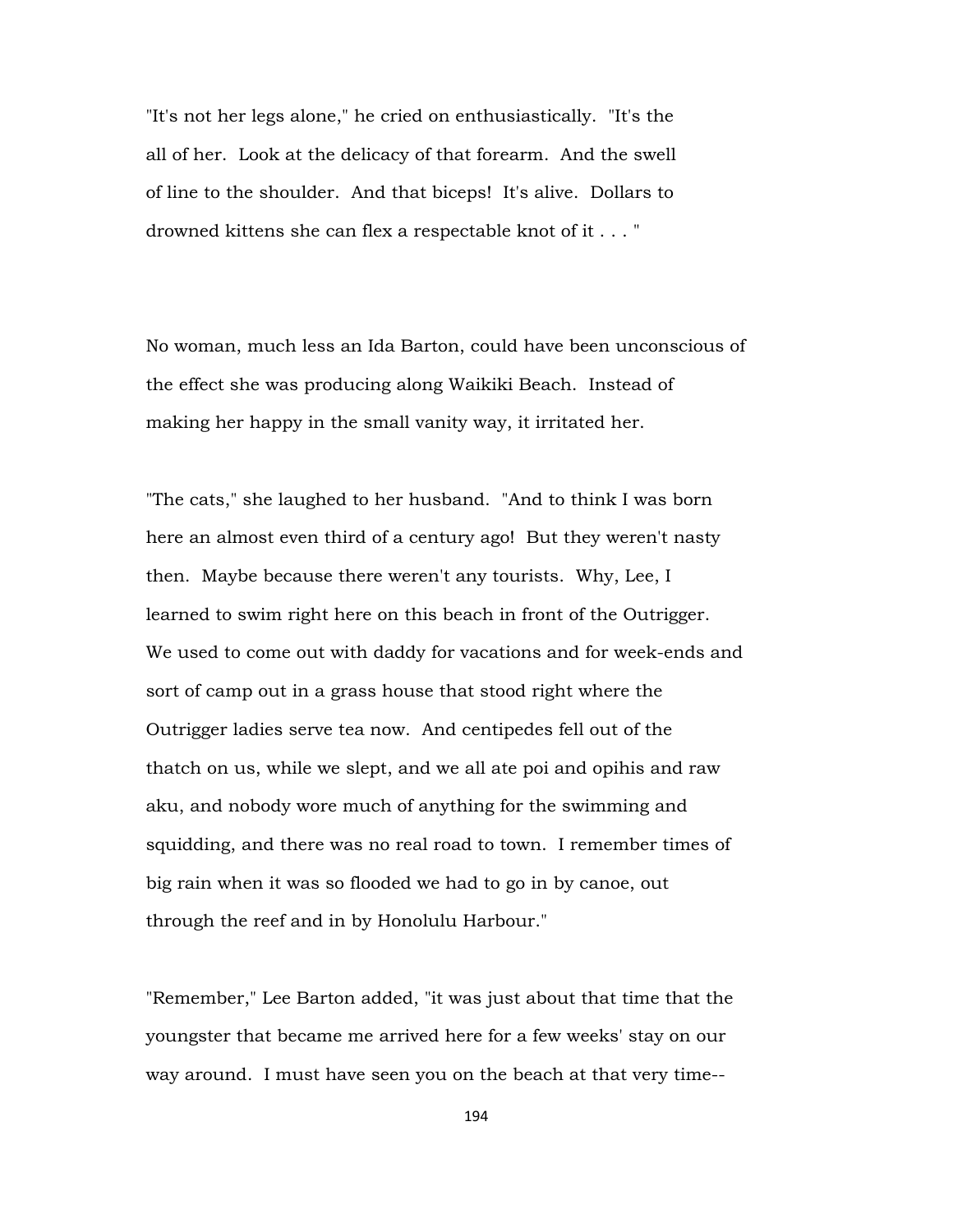one of the kiddies that swam like fishes. Why, merciful me, the women here were all riding cross-saddle, and that was long before the rest of the social female world outgrew its immodesty and came around to sitting simultaneously on both sides of a horse. I learned to swim on the beach here at that time myself. You and I may even have tried body-surfing on the same waves, or I may have splashed a handful of water into your mouth and been rewarded by your sticking out your tongue at me--"

Interrupted by an audible gasp of shock from a spinster-appearing female sunning herself hard by and angularly in the sand in a swimming suit monstrously unbeautiful, Lee Barton was aware of an involuntary and almost perceptible stiffening on the part of his wife.

"I smile with pleasure," he told her. "It serves only to make your valiant little shoulders the more valiant. It may make you selfconscious, but it likewise makes you absurdly self-confident."

For, be it known in advance, Lee Barton was a super-man and Ida Barton a super-woman--or at least they were personalities so designated by the cub book-reviewers, flat-floor men and women, and scholastically emasculated critics, who from across the dreary levels of their living can descry no glorious humans over-topping their horizons. These dreary folk, echoes of the dead past and importunate and self-elected pall-bearers for the present and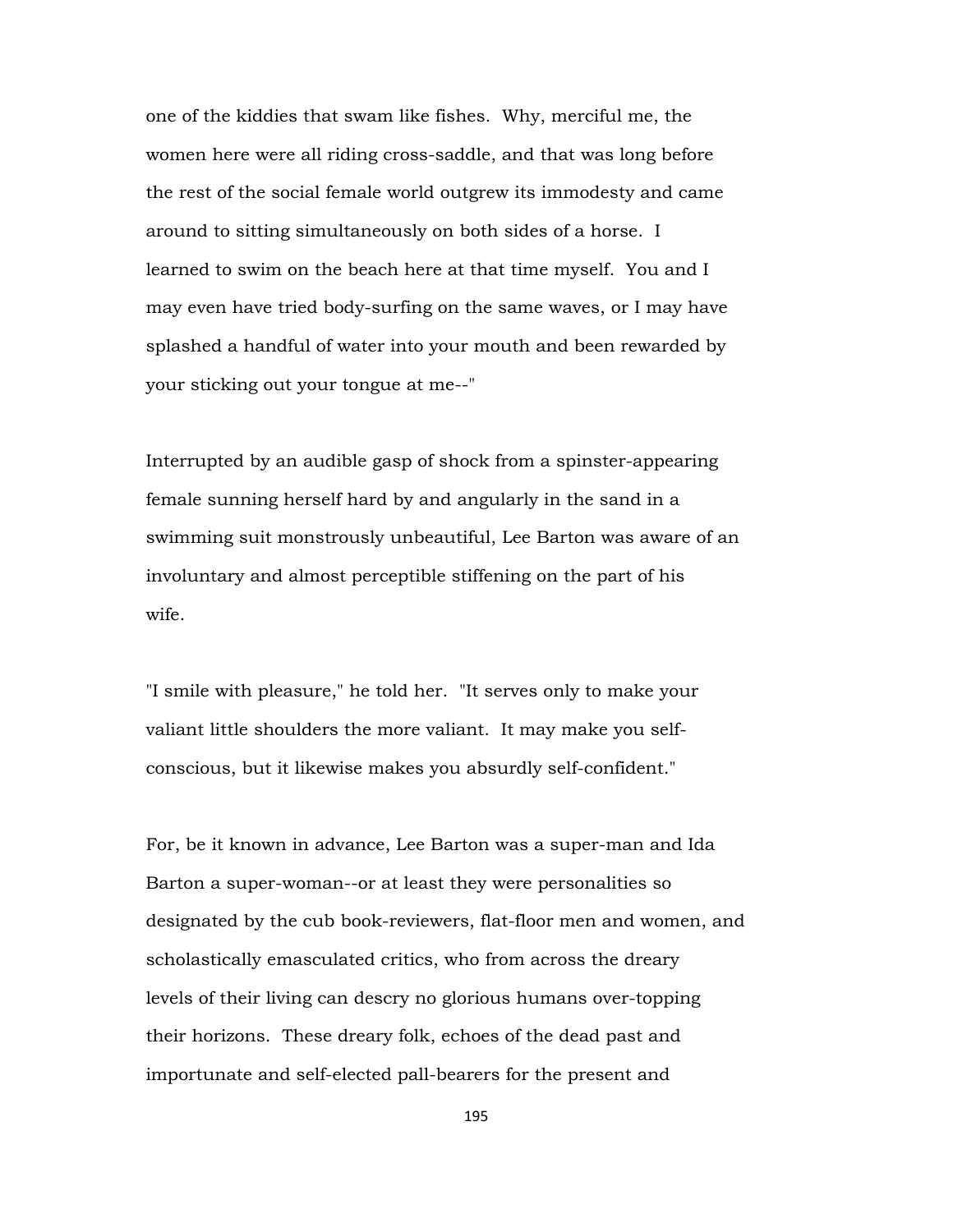future, proxy-livers of life and vicarious sensualists that they are in a eunuch sort of way, insist, since their own selves, environments, and narrow agitations of the quick are mediocre and commonplace, that no man or woman can rise above the mediocre and commonplace.

Lacking gloriousness in themselves, they deny gloriousness to all mankind; too cowardly for whimsy and derring-do, they assert whimsy and derring-do ceased at the very latest no later than the middle ages; flickering little tapers themselves, their feeble eyes are dazzled to unseeingness of the flaming conflagrations of other souls that illumine their skies. Possessing power in no greater quantity than is the just due of pygmies, they cannot conceive of power greater in others than in themselves. In those days there were giants; but, as their mouldy books tell them, the giants are long since passed, and only the bones of them remain. Never having seen the mountains, there are no mountains.

In the mud of their complacently perpetuated barnyard pond, they assert that no bright-browed, bright-apparelled shining figures can be outside of fairy books, old histories, and ancient superstitions. Never having seen the stars, they deny the stars. Never having glimpsed the shining ways nor the mortals that tread them, they deny the existence of the shinning ways as well as the existence of the high-bright mortals who adventure along the shining ways. The narrow pupils of their eyes the centre of the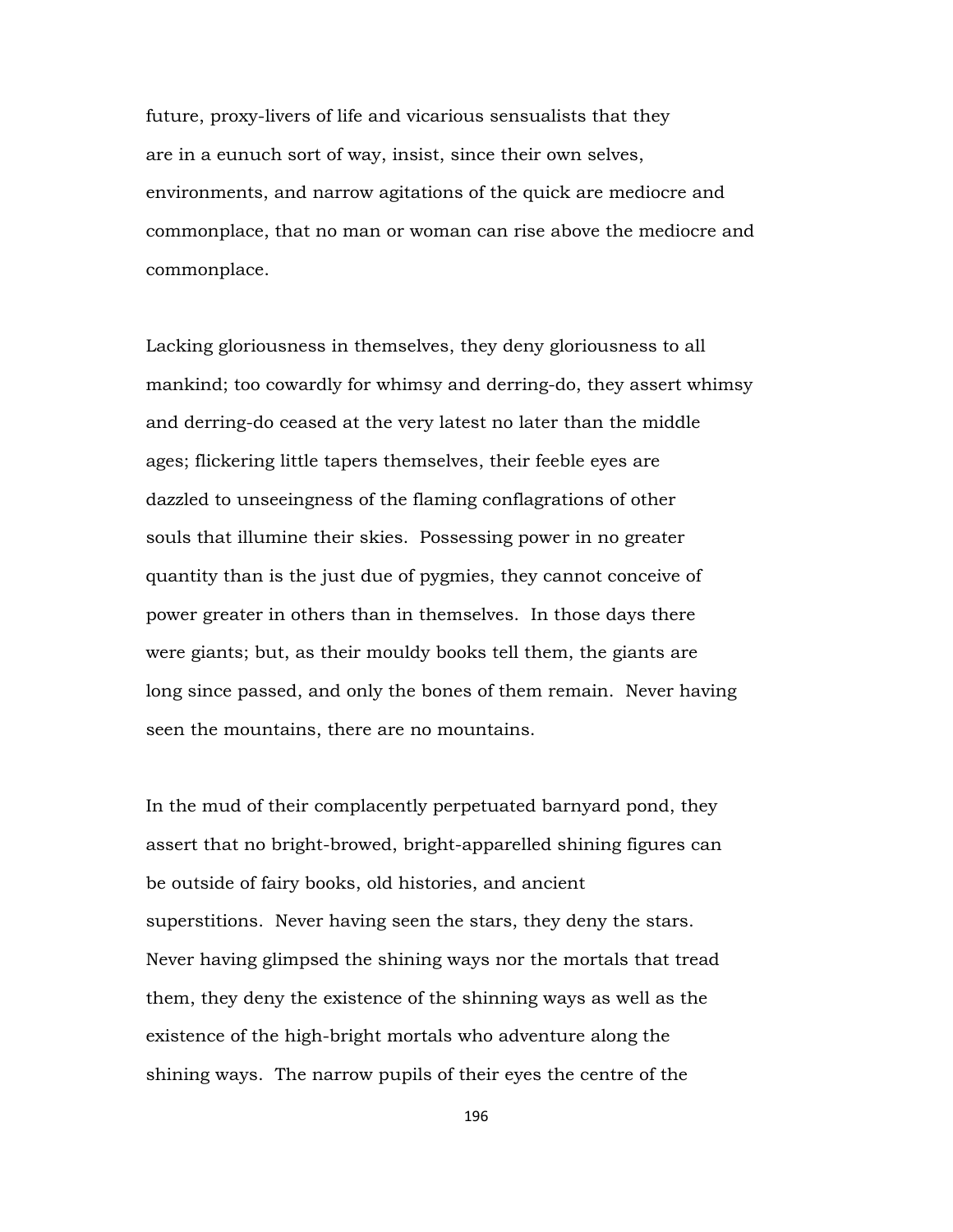universe, they image the universe in terms of themselves, of their meagre personalities make pitiful yardsticks with which to measure the high-bright souls, saying: "Thus long are all souls, and no longer; it is impossible that there should exist greater-statured souls than we are, and our gods know that we are great of stature."

But all, or nearly all on the beach, forgave Ida Barton her suit and form when she took the water. A touch of her hand on her husband's arm, indication and challenge in her laughing face, and the two ran as one for half a dozen paces and leapt as one from the hard-wet sand of the beach, their bodies describing flat arches of flight ere the water was entered.

There are two surfs at Waikiki: the big, bearded man surf that roars far out beyond the diving-stage; the smaller, gentler, wahine, or woman, surf that breaks upon the shore itself. Here is a great shallowness, where one may wade a hundred or several hundred feet to get beyond depth. Yet, with a good surf on outside, the wahine surf can break three or four feet, so that, close in against the shore, the hard-sand bottom may be three feet or three inches under the welter of surface foam. To dive from the beach into this, to fly into the air off racing feet, turn in midflight so that heels are up and head is down, and, so to enter the water head-first, requires wisdom of waves, timing of waves, and a trained deftness in entering such unstable depths of water with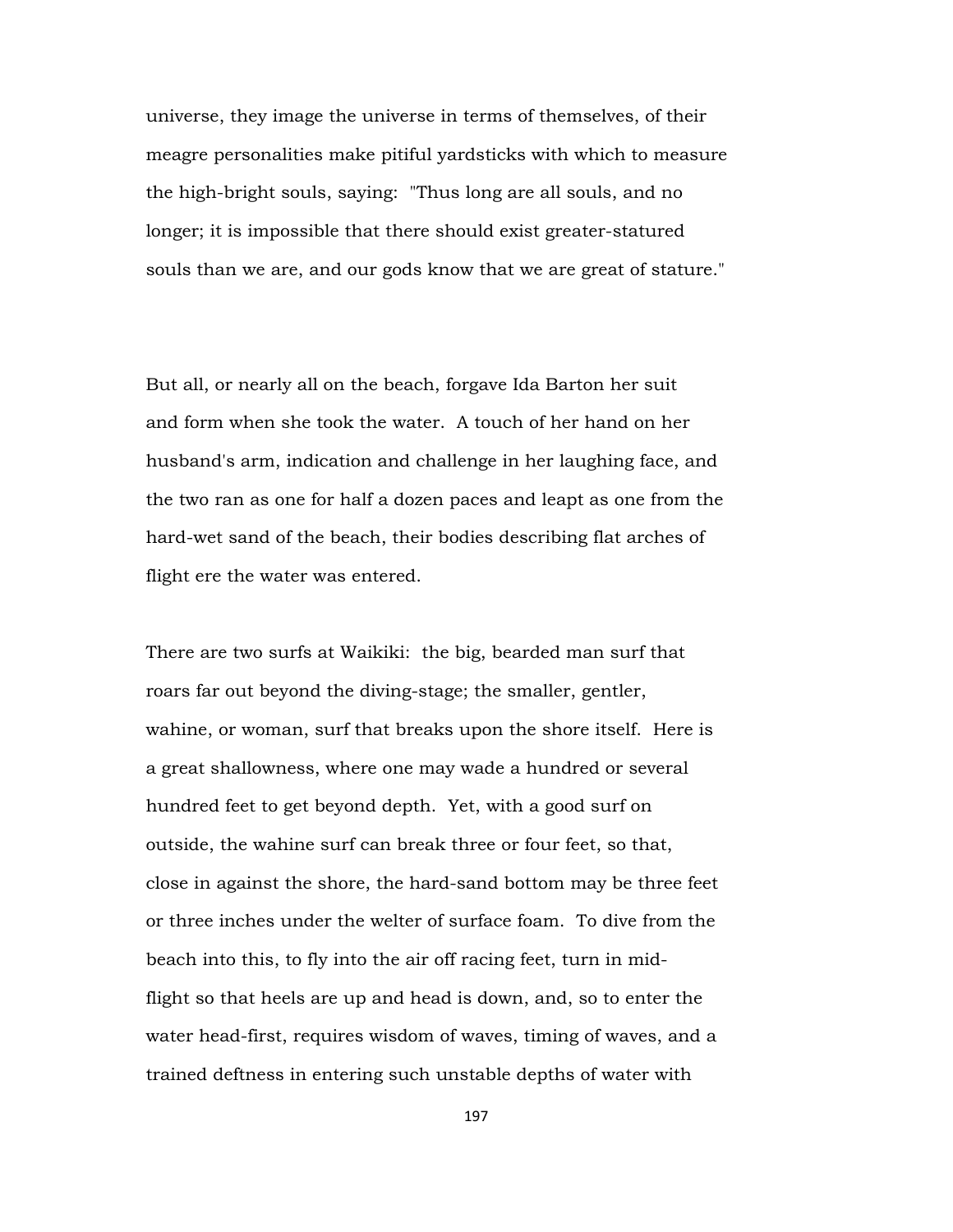pretty, unapprehensive, head-first cleavage, while at the same time making the shallowest possible of dives.

It is a sweet, and pretty, and daring trick, not learned in a day, nor learned at all without many a milder bump on the bottom or close shave of fractured skull or broken neck. Here, on the spot where the Bartons so beautifully dived, two days before a Stanford track athlete had broken his neck. His had been an error in timing the rise and subsidence of a wahine wave.

"A professional," Mrs. Hanley Black sneered to her husband at Ida Barton's feat.

"Some vaudeville tank girl," was one of the similar remarks with which the women in the shade complacently reassured one another- finding, by way of the weird mental processes of self-illusion, a great satisfaction in the money caste-distinction between one who worked for what she ate and themselves who did not work for what they ate.

It was a day of heavy surf on Waikiki. In the wahine surf it was boisterous enough for good swimmers. But out beyond, in the kanaka, or man, surf, no one ventured. Not that the score or more of young surf-riders loafing on the beach could not venture there, or were afraid to venture there; but because their biggest outrigger canoes would have been swamped, and their surf-boards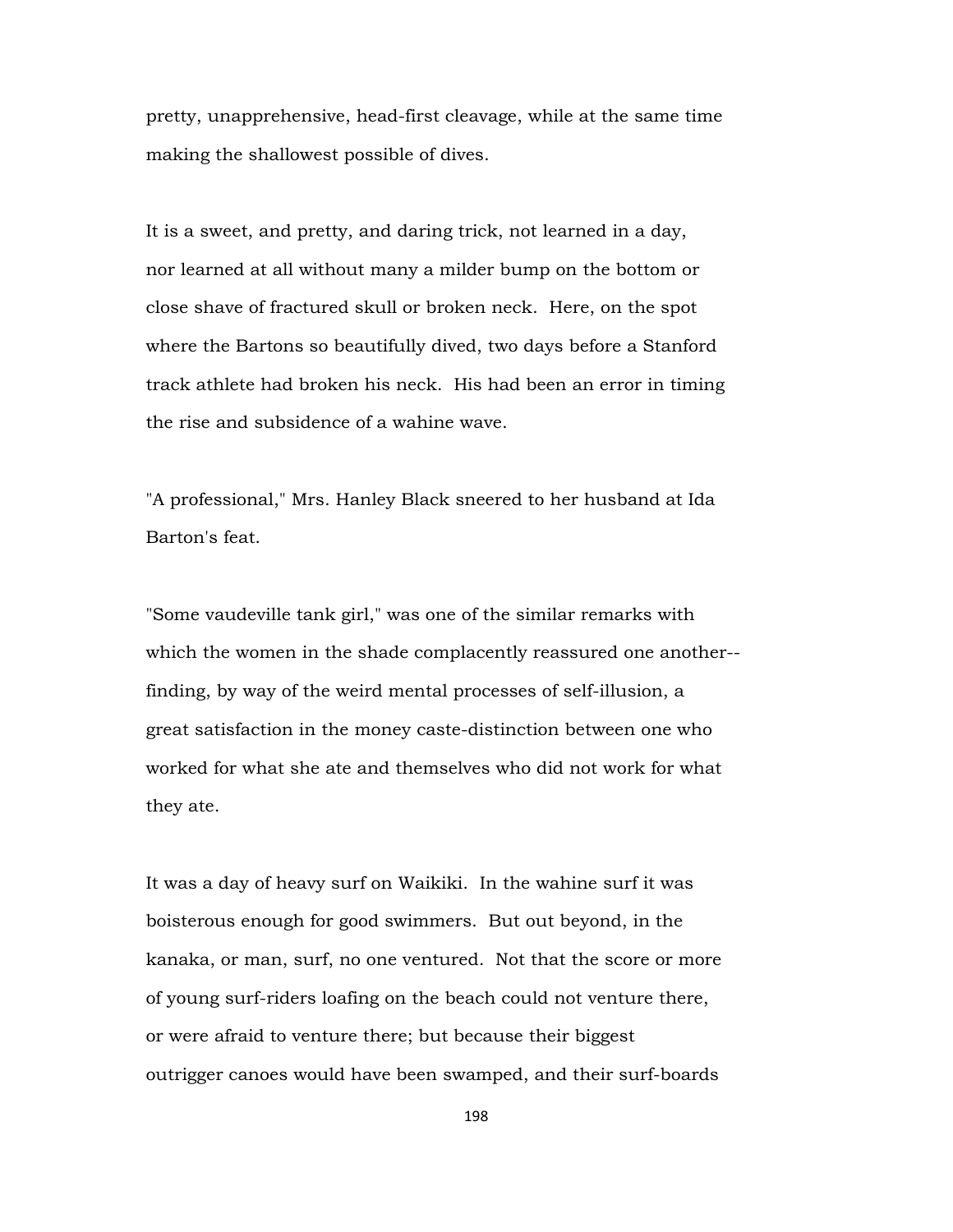would have been overwhelmed in the too-immense over-topple and down-fall of the thundering monsters. They themselves, most of them, could have swum, for man can swim through breakers which canoes and surf-boards cannot surmount; but to ride the backs of the waves, rise out of the foam to stand full length in the air above, and with heels winged with the swiftness of horses to fly shoreward, was what made sport for them and brought them out from Honolulu to Waikiki.

The captain of Number Nine canoe, himself a charter member of the Outrigger and a many-times medallist in long-distance swimming, had missed seeing the Bartons take the water, and first glimpsed them beyond the last festoon of bathers clinging to the life-lines. From then on, from his vantage of the upstairs lanai, he kept his eyes on them. When they continued out past the steel diving-stage where a few of the hardiest divers disported, he muttered vexedly under his breath "damned malahinis!"

Now malahini means new-comer, tender-foot; and, despite the prettiness of their stroke, he knew that none except malahinis would venture into the racing channel beyond the diving-stage. Hence the vexation of the captain of Number Nine. He descended to the beach, with a low word here and there picked a crew of the strongest surfers, and returned to the lanai with a pair of binoculars. Quite casually, the crew, six of them, carried Number Nine to the water's edge, saw paddles and everything in order for a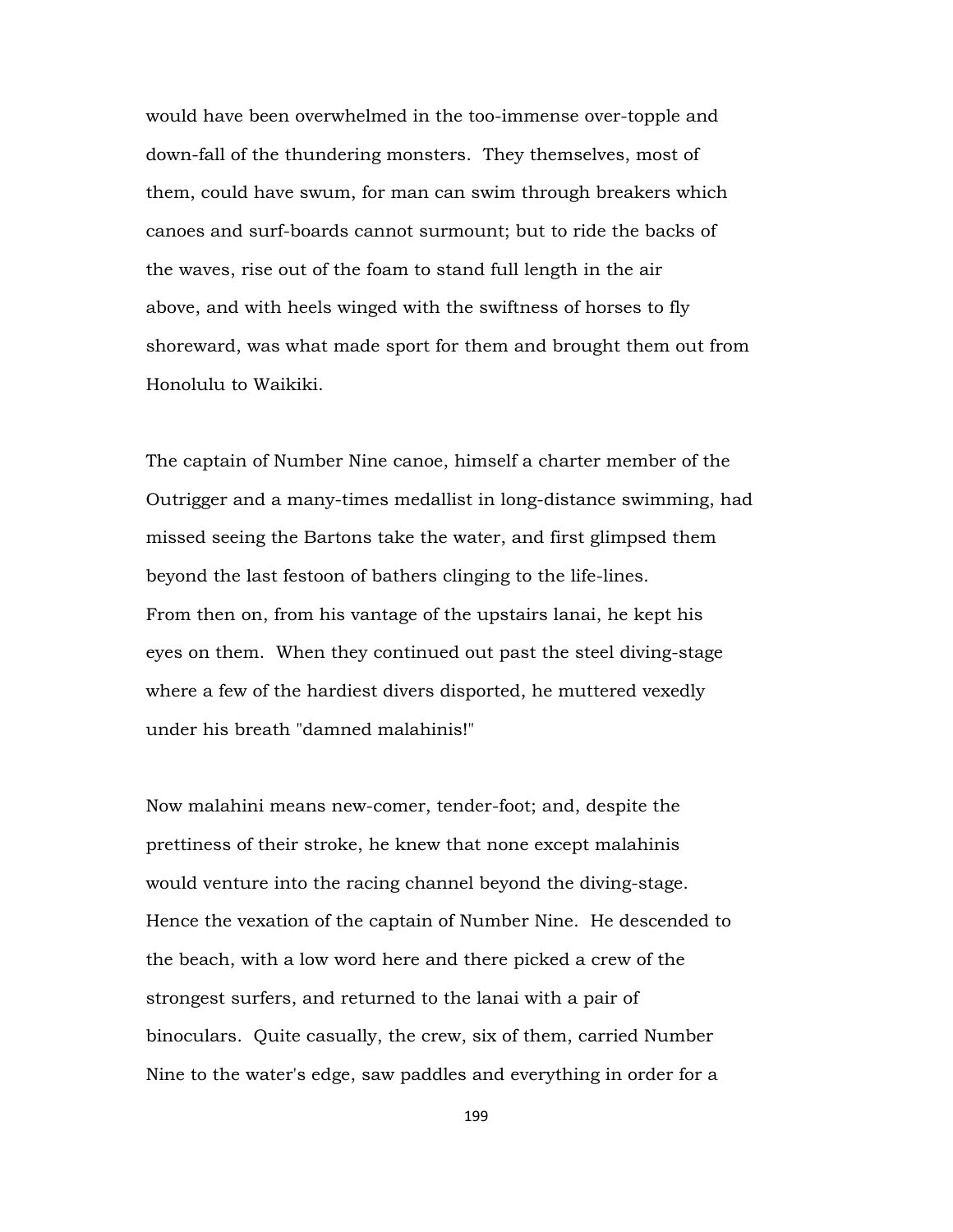quick launching, and lolled about carelessly on the sand. They were guilty of not advertising that anything untoward was afoot, although they did steal glances up to their captain straining through the binoculars.

What made the channel was the fresh-water stream. Coral cannot abide fresh water. What made the channel race was the immense shoreward surf-fling of the sea. Unable to remain flung up on the beach, pounded ever back toward the beach by the perpetual shoreward rush of the kanaka surf, the up-piled water escaped to the sea by way of the channel and in the form of under-tow along the bottom under the breakers. Even in the channel the waves broke big, but not with the magnificent bigness of terror as to right and left. So it was that a canoe or a comparatively strong swimmer could dare the channel. But the swimmer must be a strong swimmer indeed, who could successfully buck the current in. Wherefore the captain of Number Nine continued his vigil and his muttered damnation of malahinis, disgustedly sure that these two malahinis would compel him to launch Number Nine and go after them when they found the current too strong to swim in against. As for himself, caught in their predicament, he would have veered to the left toward Diamond Head and come in on the shoreward fling of the kanaka surf. But then, he was no one other than himself, a bronze. Hercules of twenty-two, the whitest blond man ever burned to mahogany brown by a sub-tropic sun, with body and lines and muscles very much resembling the wonderful ones of Duke Kahanamoku. In a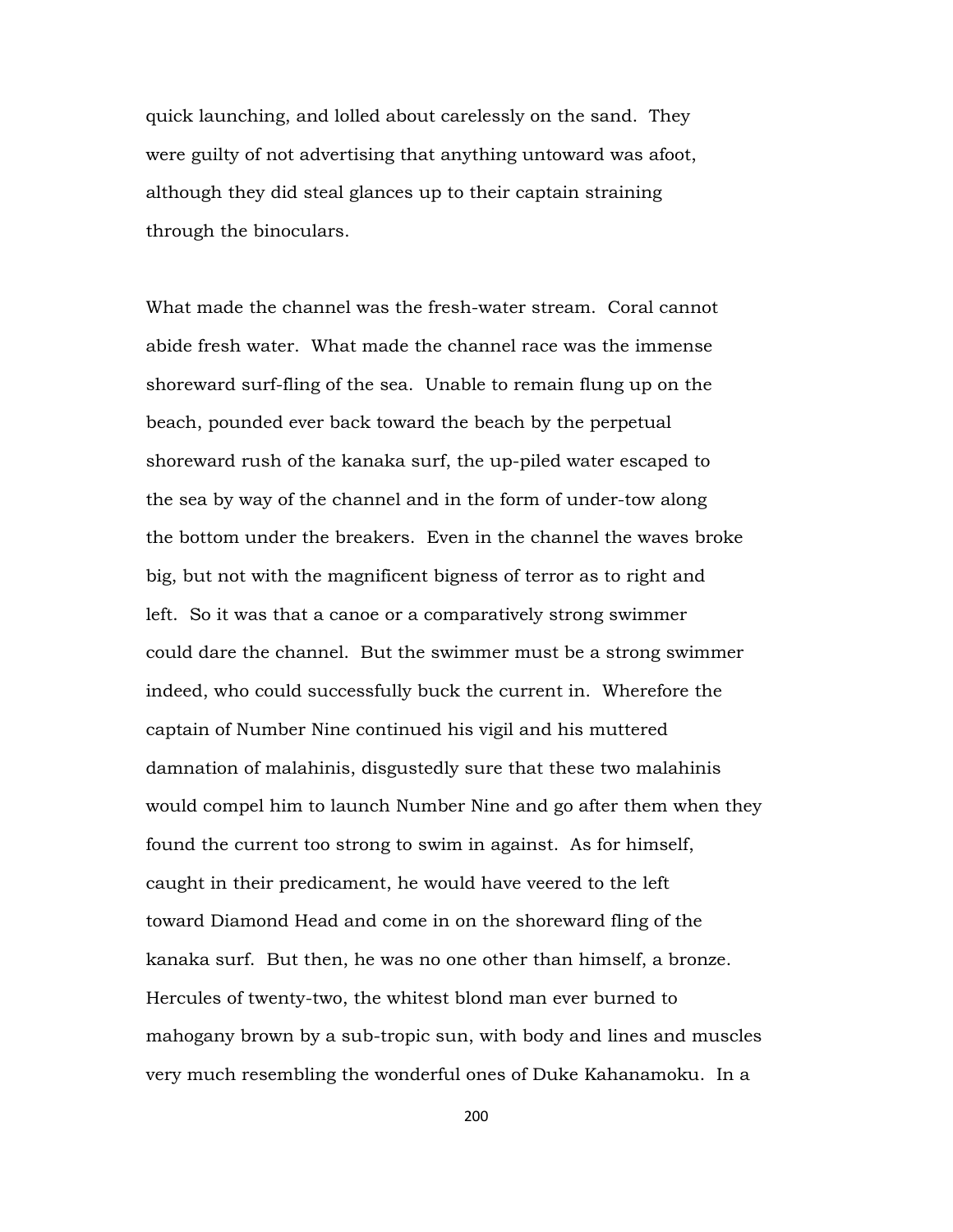hundred yards the world champion could invariably beat him a second flat; but over a distance of miles he could swim circles around the champion.

No one of the many hundreds on the beach, with the exception of till captain and his crew, knew that the Bartons had passed beyond the diving-stage. All who had watched them start to swim out had taken for granted that they had joined the others on the stage.

The captain suddenly sprang upon the railing of the lanai, held on to a pillar with one hand, and again picked up the two specks of heads through the glasses. His surprise was verified. The two fools had veered out of the channel toward Diamond Head, and were directly seaward of the kanaka surf. Worse, as he looked, they were starting to come in through the kanaka surf.

He glanced down quickly to the canoe, and even as he glanced, and as the apparently loafing members quietly arose and took their places by the canoe for the launching, he achieved judgment. Before the canoe could get abreast in the channel, all would be over with the man and woman. And, granted that it could get abreast of them, the moment it ventured into the kanaka surf it would be swamped, and a sorry chance would the strongest swimmer of them have of rescuing a person pounding to pulp on the bottom under the smashes of the great bearded ones.

201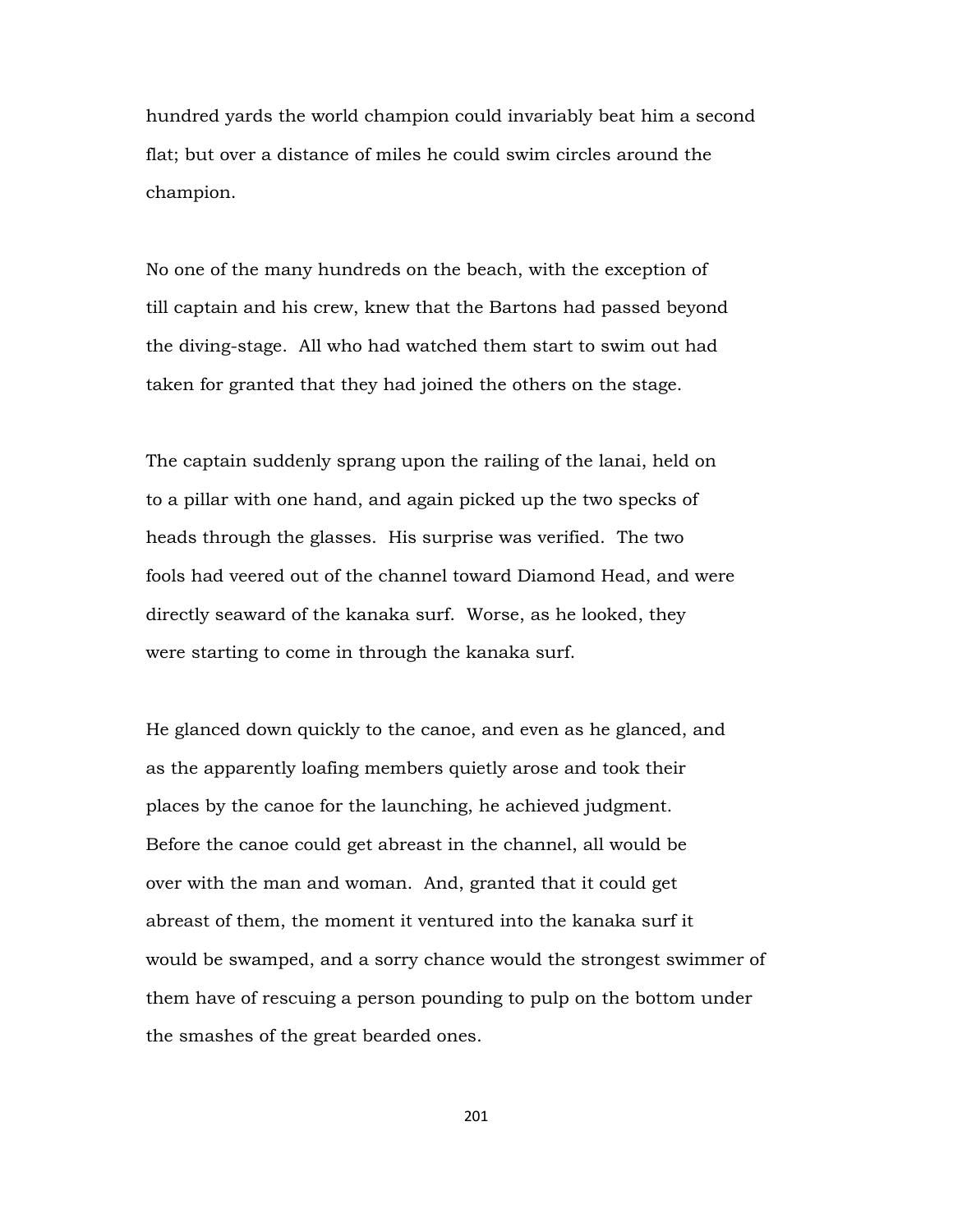The captain saw the first kanaka wave, large of itself, but small among its fellows, lift seaward behind the two speck-swimmers. Then he saw them strike a crawl-stroke, side by side, faces downward, full-lengths out-stretched on surface, their feet sculling like propellers and their arms flailing in rapid over-hand strokes, as they spurted speed to approximate the speed of the overtaking wave, so that, when overtaken, they would become part of the wave, and travel with it instead of being left behind it. Thus, if they were coolly skilled enough to ride outstretched on the surface and the forward face of the crest instead of being flung and crumpled or driven head-first to bottom, they would dash shoreward, not propelled by their own energy, but by the energy of the wave into which they had become incorporated.

And they did it! "SOME swimmers!" the captain of Number Nine made announcement to himself under his breath. He continued to gaze eagerly. The best of swimmers could hold such a wave for several hundred feet. But could they? If they did, they would be a third of the way through the perils they had challenged. But, not unexpected by him, the woman failed first, her body not presenting the larger surfaces that her husband's did. At the end of seventy feet she was overwhelmed, being driven downward and out of sight by the tons of water in the over-topple. Her husband followed and both appeared swimming beyond the wave they had lost.

The captain saw the next wave first. "If they try to body-surf on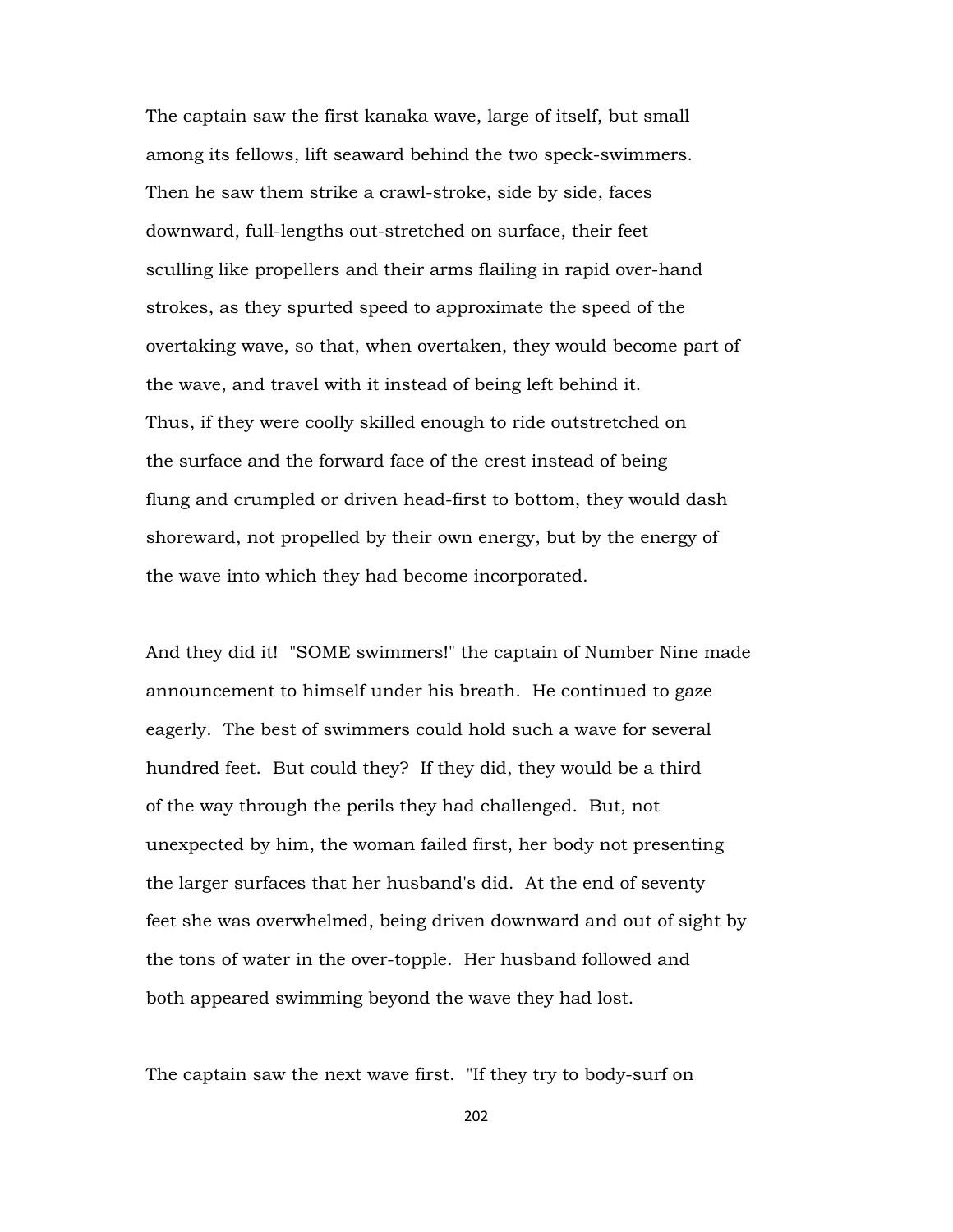that, good night," he muttered; for he knew the swimmer did not live who would tackle it. Beardless itself, it was father of all bearded ones, a mile long, rising up far out beyond where the others rose, towering its solid bulk higher and higher till it blotted out the horizon, and was a giant among its fellows ere its beard began to grow as it thinned its crest to the over-curl.

But it was evident that the man and woman knew big water. No racing stroke did they make in advance of the wave. The captain inwardly applauded as he saw them turn and face the wave and wait for it. It was a picture that of all on the beach he alone saw, wonderfully distinct and vivid in the magnification of the binoculars. The wall of the wave was truly a wall, mounting, ever mounting, and thinning, far up, to a transparency of the colours of the setting sun shooting athwart all the green and blue of it. The green thinned to lighter green that merged blue even as he looked. But it was a blue gem-brilliant with innumerable sparkle-points of rose and gold flashed through it by the sun. On and up, to the sprouting beard of growing crest, the colour orgy increased until it was a kaleidoscopic effervescence of transfusing rainbows.

Against the face of the wave showed the heads of the man and woman like two sheer specks. Specks they were, of the quick, adventuring among the blind elemental forces, daring the titanic buffets of the sea. The weight of the down-fall of that father of waves, even then imminent above their heads, could stun a man or break the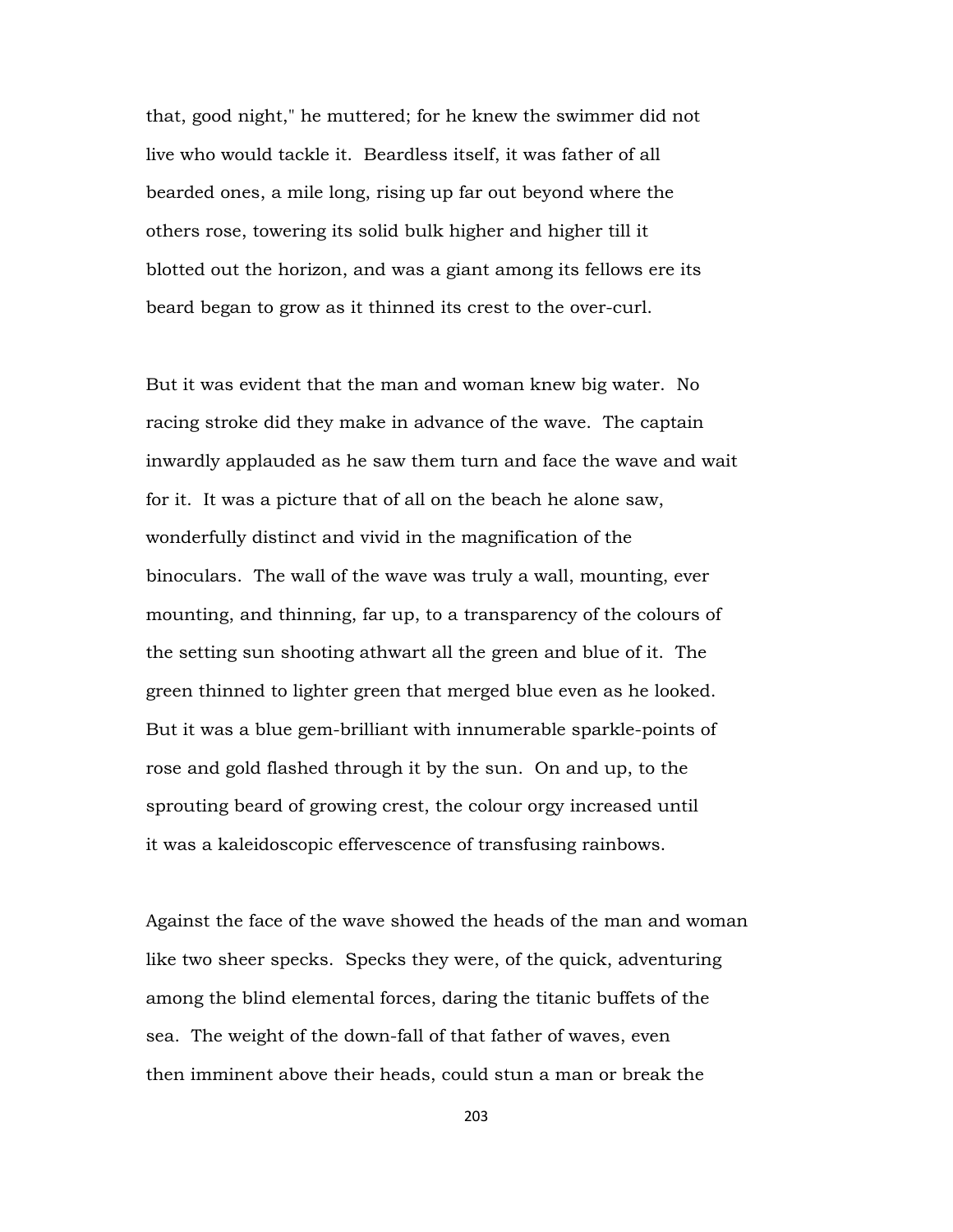fragile bones of a woman. The captain of Number Nine was unconscious that he was holding his breath. He was oblivious of the man. It was the woman. Did she lose her head or courage, or misplay her muscular part for a moment, she could be hurled a hundred feet by that giant buffet and left wrenched, helpless, and breathless to be pulped on the coral bottom and sucked out by the undertow to be battened on by the fish-sharks too cowardly to take their human meat alive.

Why didn't they dive deep, and with plenty of time, the captain wanted to know, instead of waiting till the last tick of safety and the first tick of peril were one? He saw the woman turn her head and laugh to the man, and his head turn in response. Above them, overhanging them, as they mounted the body of the wave, the beard, creaming white, then frothing into rose and gold, tossed upward into a spray of jewels. The crisp off-shore trade-wind caught the beard's fringes and blew them backward and upward yards and yards into the air. It was then, side by side, and six feet apart, that they dived straight under the over-curl even then disintegrating to chaos and falling. Like insects disappearing into the convolutions of some gorgeous gigantic orchid, so they disappeared, as beard and crest and spray and jewels, in many tons, crashed and thundered down just where they had disappeared the moment before, but where they were no longer.

Beyond the wave they had gone through, they finally showed, side by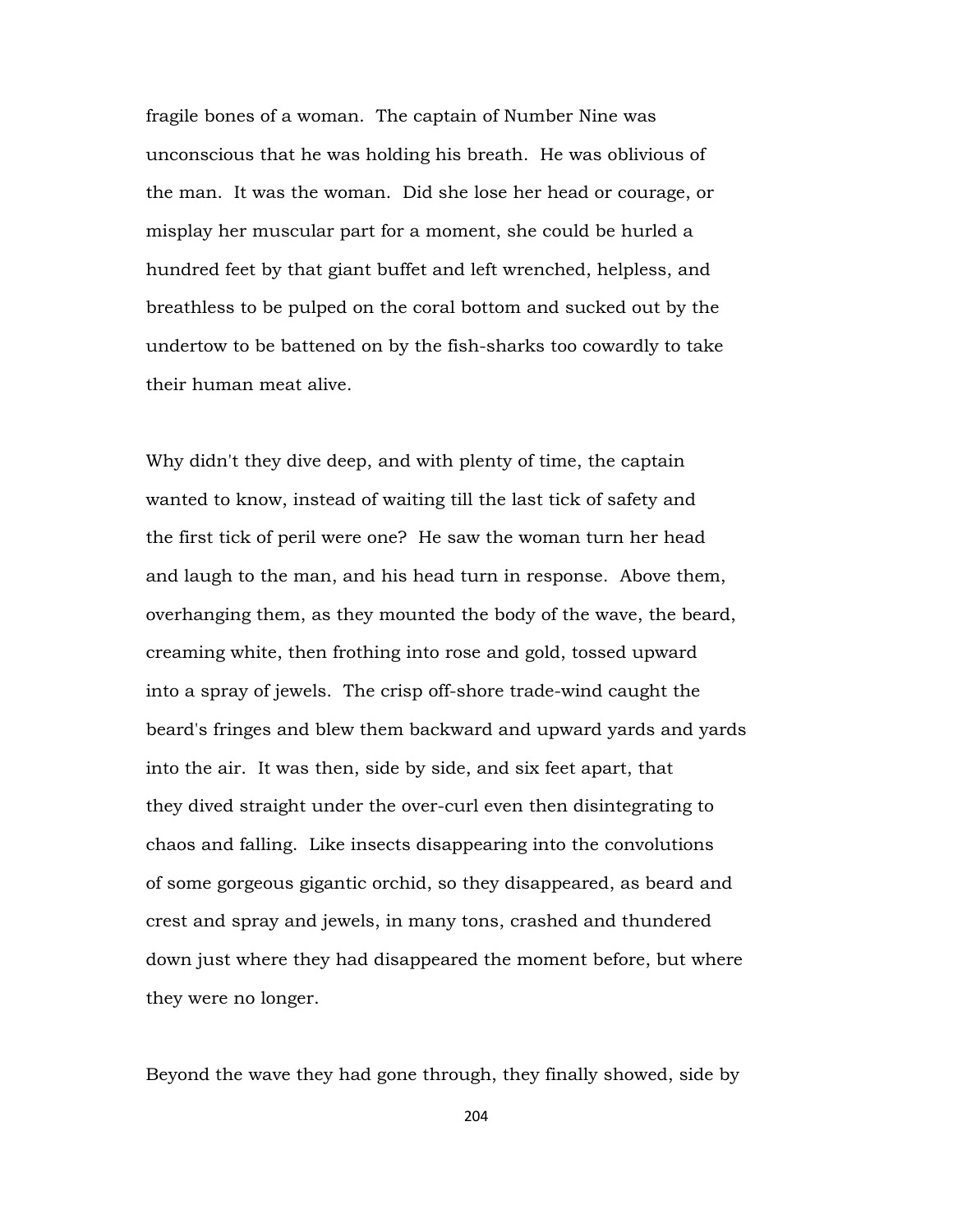side, still six feet apart, swimming shoreward with a steady stroke until the next wave should make them body-surf it or face and pierce it. The captain of Number Nine waved his hand to his crew in dismissal, and sat down on the lanai railing, feeling vaguely tired and still watching the swimmers through his glasses.

"Whoever and whatever they are," he murmured, "they aren't malahinis. They simply can't be malahinis."

Not all days, and only on rare days, is the surf heavy at Waikiki; and, in the days that followed, Ida and Lee Barton, much in evidence on the beach and in the water, continued to arouse disparaging interest in the breasts of the tourist ladies, although the Outrigger captains ceased from worrying about them in the water. They would watch the pair swim out and disappear in the blue distance, and they might, or might not, chance to see them return hours afterward. The point was that the captains did not bother about their returning, because they knew they would return.

The reason for this was that they were not malahinis. They belonged. In other words, or, rather, in the potent Islands-word, they were kamaaina. Kamaaina men and women of forty remembered Lee Barton from their childhood days, when, in truth, he had been a malahini, though a very young specimen. Since that time, in the course of various long stays, he had earned the kamaaina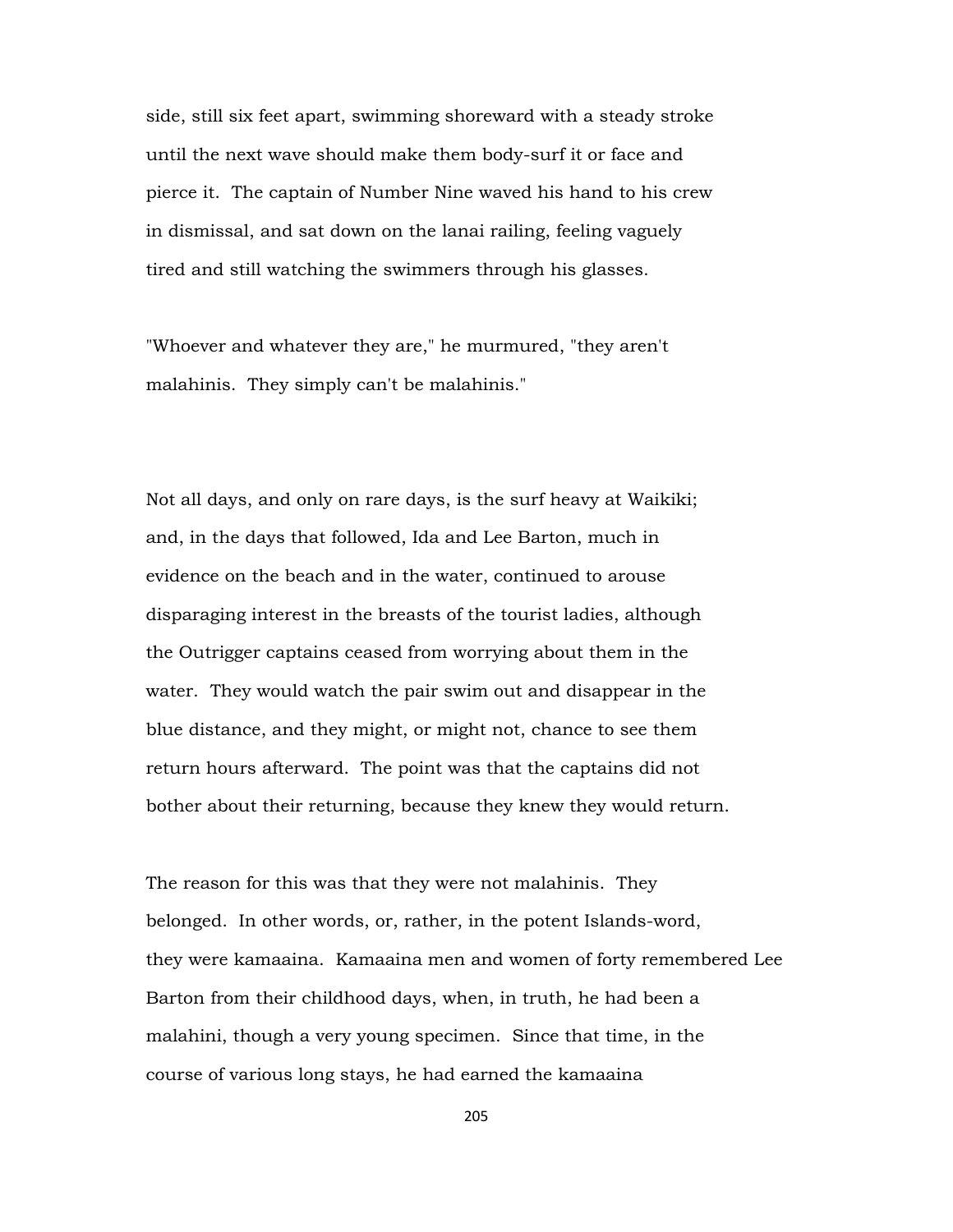distinction.

As for Ida Barton, young matrons of her own age (privily wondering how she managed to keep her figure) met her with arms around and hearty Hawaiian kisses. Grandmothers must have her to tea and reminiscence in old gardens of forgotten houses which the tourist never sees. Less than a week after her arrival, the aged Queen Liliuokalani must send for her and chide her for neglect. And old men, on cool and balmy lanais, toothlessly maundered to her about Grandpa Captain Wilton, of before their time, but whose wild and lusty deeds and pranks, told them by their fathers, they remembered with gusto--Grandpa Captain Wilton, or David Wilton, or "All Hands" as the Hawaiians of that remote day had affectionately renamed him. All Hands, ex-Northwest trader, the godless, beach-combing, clipper-shipless and ship-wrecked skipper who had stood on the beach at Kailua and welcomed the very first of missionaries, off the brig Thaddeus, in the year 1820, and who, not many years later, made a scandalous runaway marriage with one of their daughters, quieted down and served the Kamehamehas long and conservatively as Minister of the Treasury and Chief of the Customs, and acted as intercessor and mediator between the missionaries on one side and the beach-combing crowd, the trading crowd, and the Hawaiian chiefs on the variously shifting other side.

Nor was Lee Barton neglected. In the midst of the dinners and lunches, the luaus (Hawaiian feasts) and poi-suppers, and swims and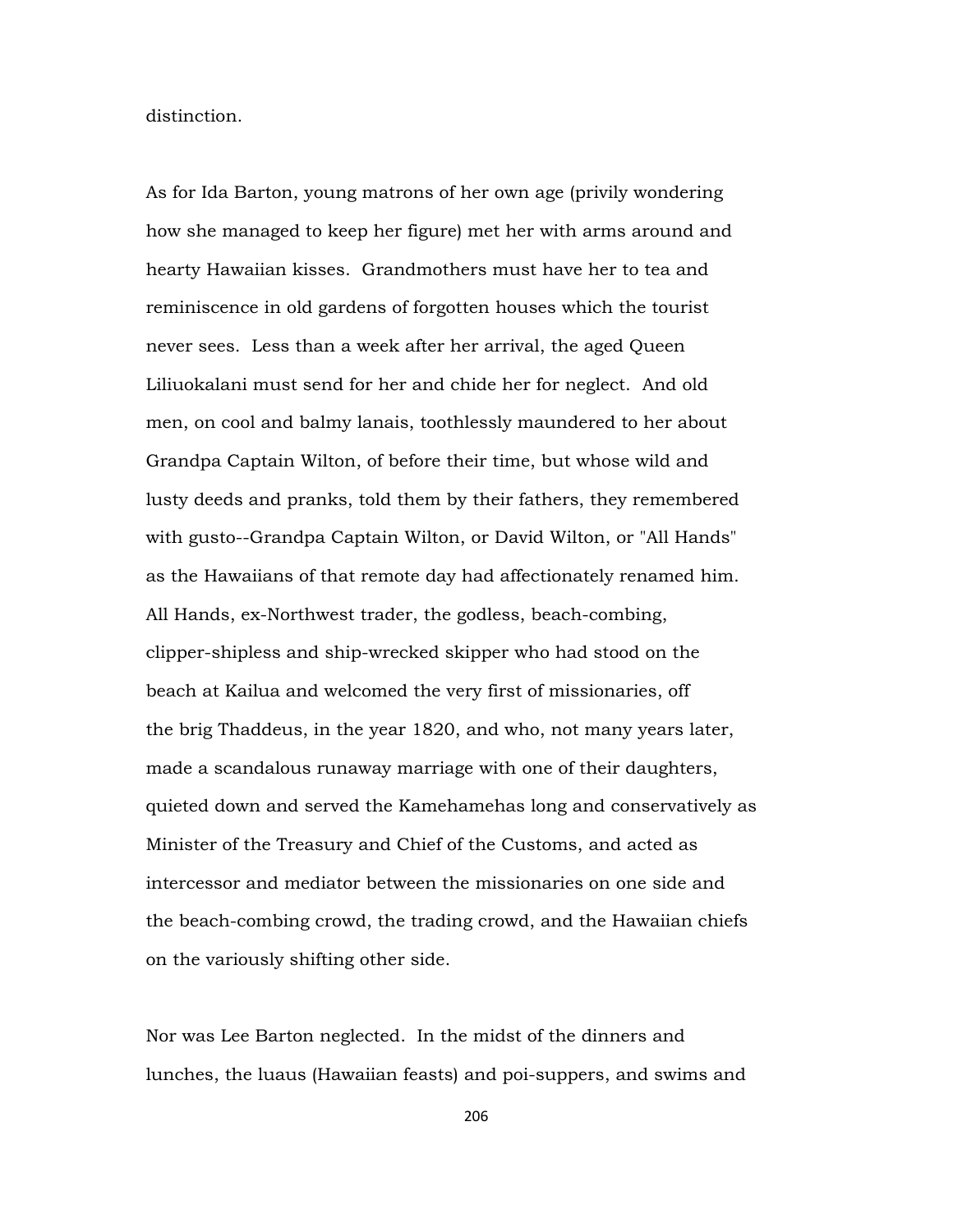dances in aloha (love) to both of them, his time and inclination were claimed by the crowd of lively youngsters of old Kohala days who had come to know that they possessed digestions and various other internal functions, and who had settled down to somewhat of sedateness, who roistered less, and who played bridge much, and went to baseball often. Also, similarly oriented, was the old poker crowd of Lee Barton's younger days, which crowd played for more consistent stakes and limits, while it drank mineral water and orange juice and timed the final round of "Jacks" never later than midnight.

Appeared, through all the rout of entertainment, Sonny Grandison, Hawaii-born, Hawaii-prominent, who, despite his youthful forty-one years, had declined the proffered governorship of the Territory. Also, he had ducked Ida Barton in the surf at Waikiki a quarter of a century before, and, still earlier, vacationing on his father's great Lakanaii cattle ranch, had hair-raisingly initiated her, and various other tender tots of five to seven years of age, into his boys' band, "The Cannibal Head-Hunters" or "The Terrors of Lakanaii." Still farther, his Grandpa Grandison and her Grandpa Wilton had been business and political comrades in the old days.

Educated at Harvard, he had become for a time a world-wandering scientist and social favourite. After serving in the Philippines, he had accompanied various expeditions through Malaysia, South America, and Africa in the post of official entomologist. At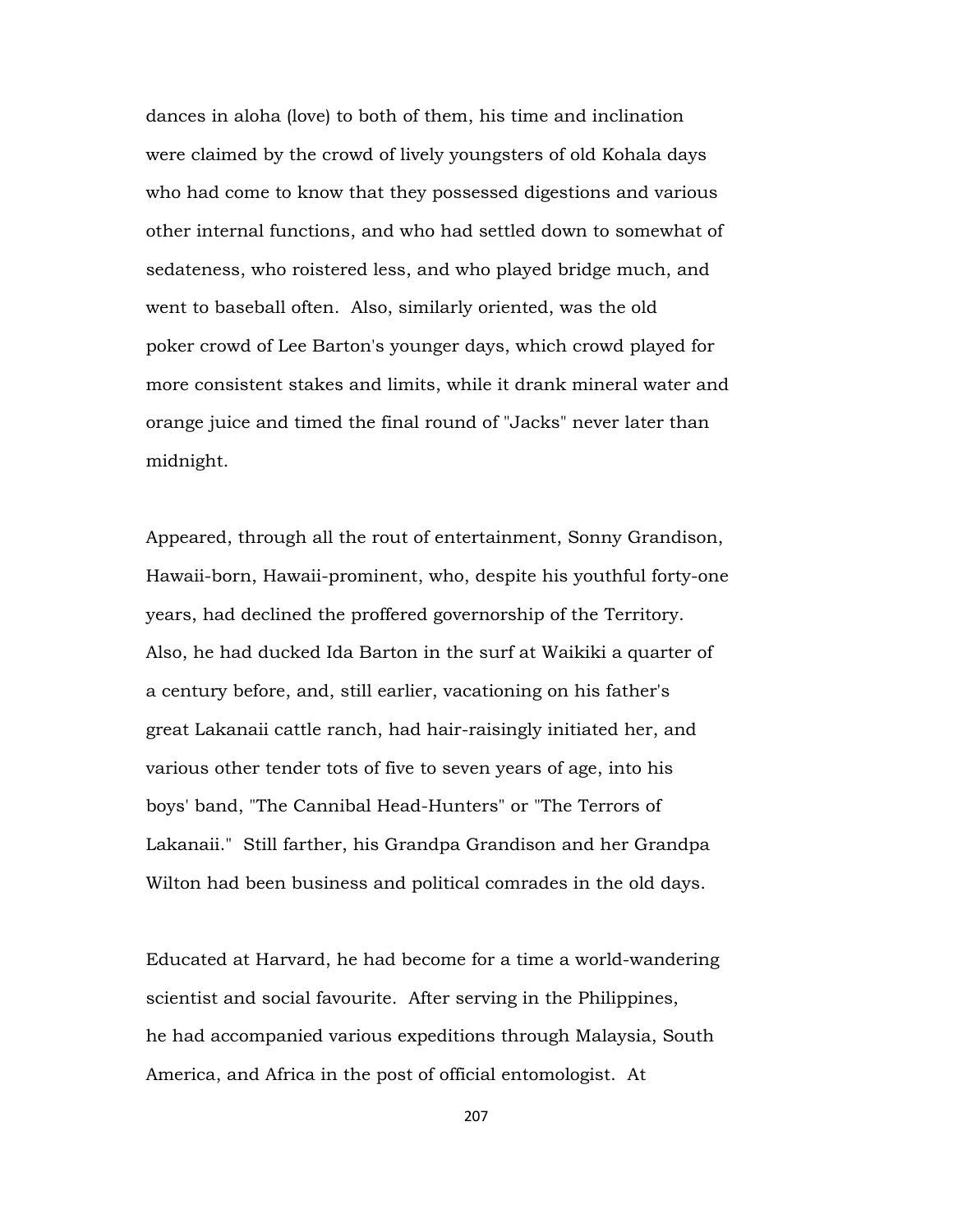forty-one he still retained his travelling commission from the Smithsonian Institution, while his friends insisted that he knew more about sugar "bugs" than the expert entomologists employed by him and his fellow sugar planters in the Experiment Station. Bulking large at home, he was the best-known representative of Hawaii abroad. It was the axiom among travelled Hawaii folk, that wherever over the world they might mention they were from Hawaii, the invariable first question asked of them was: "And do you know Sonny Grandison?"

In brief, he was a wealthy man's son who had made good. His father's million he inherited he had increased to ten millions, at the same time keeping up his father's benefactions and endowments and overshadowing them with his own.

But there was still more to him. A ten years' widower, without issue, he was the most eligible and most pathetically sought-after marriageable man in all Hawaii. A clean-and-strong-featured brunette, tall, slenderly graceful, with the lean runner's stomach, always fit as a fiddle, a distinguished figure in any group, the greying of hair over his temples (in juxtaposition to his youngtextured skin and bright vital eyes) made him appear even more distinguished. Despite the social demands upon his time, and despite his many committee meetings, and meetings of boards of directors and political conferences, he yet found time and space to captain the Lakanaii polo team to more than occasional victory, and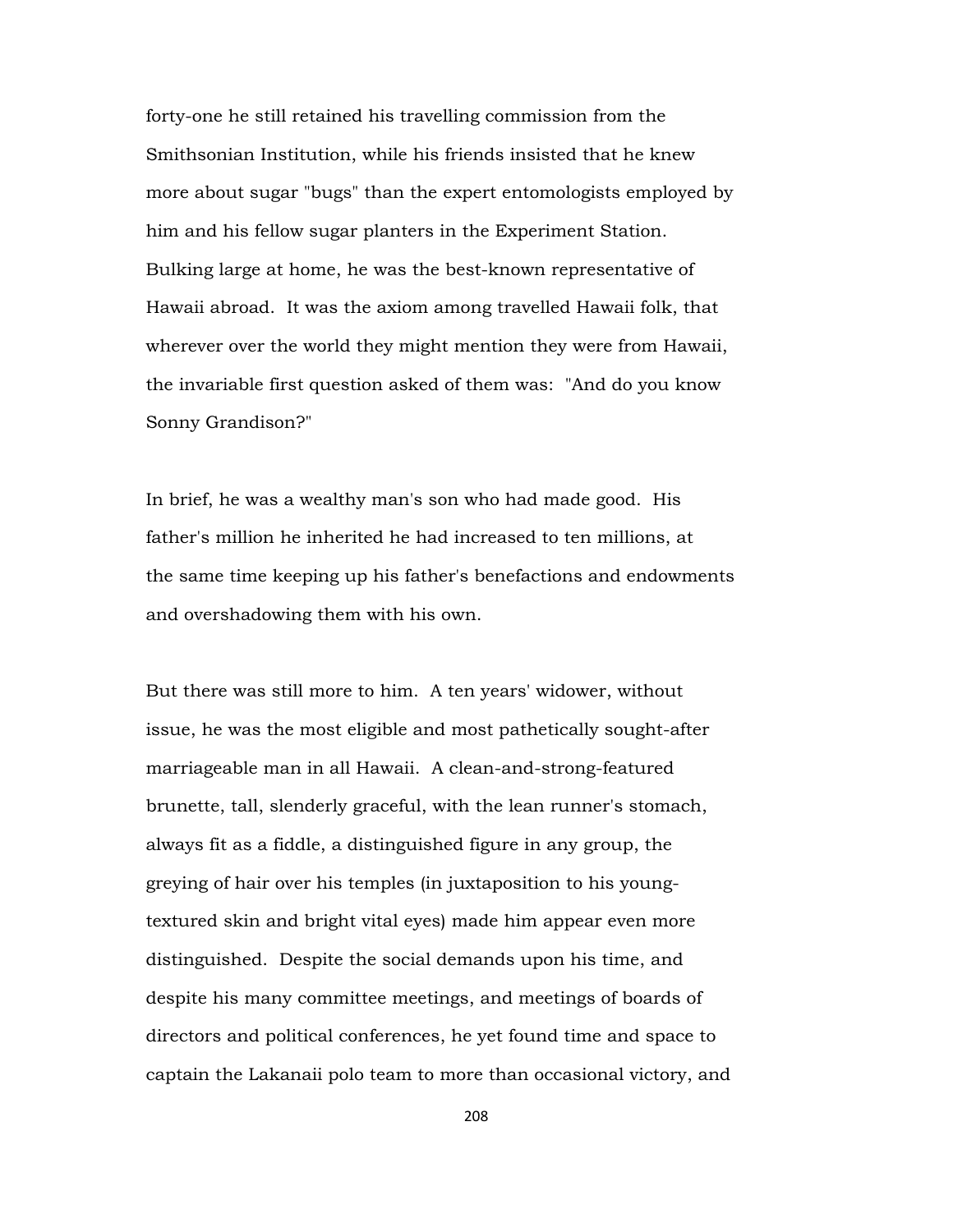on his own island of Lakanaii vied with the Baldwins of Maui in the breeding and importing of polo ponies.

Given a markedly strong and vital man and woman, when a second equally markedly strong and vital man enters the scene, the peril of a markedly strong and vital triangle of tragedy becomes imminent. Indeed, such a triangle of tragedy may be described, in the terminology of the flat-floor folk, as "super" and "impossible." Perhaps, since within himself originated the desire and the daring, it was Sonny Grandison who first was conscious of the situation, although he had to be quick to anticipate the sensing intuition of a woman like Ida Barton. At any rate, and undebatable, the last of the three to attain awareness was Lee Barton, who promptly laughed away what was impossible to laugh away.

His first awareness, he quickly saw, was so belated that half his hosts and hostesses were already aware. Casting back, he realized that for some time any affair to which he and his wife were invited found Sonny Grandison likewise invited. Wherever the two had been, the three had been. To Kahuku or to Haleiwa, to Ahuimanu, or to Kaneohe for the coral gardens, or to Koko Head for a picnicking and a swimming, somehow it invariably happened that Ida rode in Sonny's car or that both rode in somebody's car. Dances, luaus, dinners, and outings were all one; the three of them were there.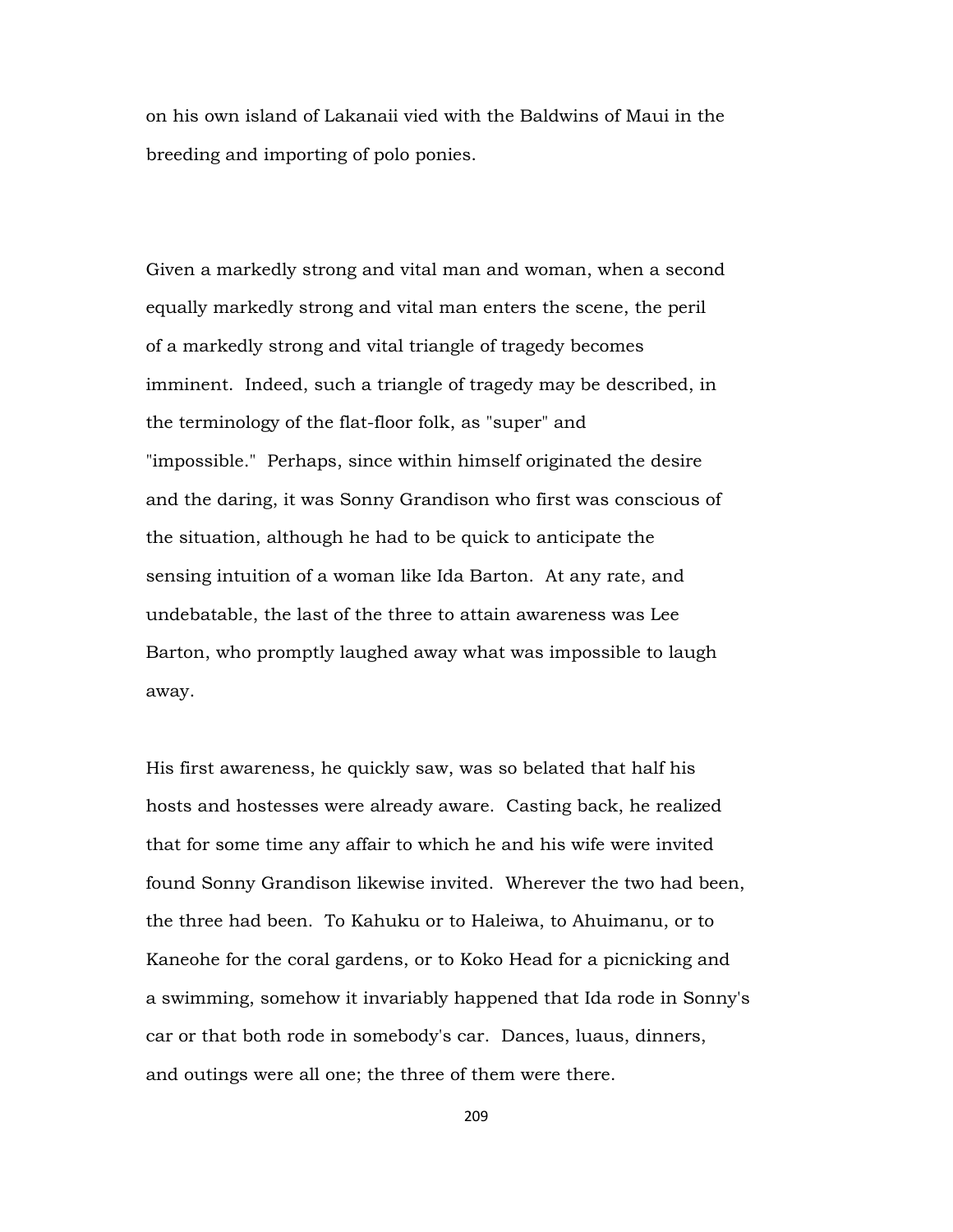Having become aware, Lee Barton could not fail to register Ida's note of happiness ever rising when in the same company with Sonny Grandison, and her willingness to ride in the same cars with him, to dance with him, or to sit out dances with him. Most convincing of all, was Sonny Grandison himself. Forty-one, strong, experienced, his face could no more conceal what he felt than could be concealed a lad of twenty's ordinary lad's love. Despite the control and restraint of forty years, he could no more mask his soul with his face than could Lee Barton, of equal years, fail to read that soul through so transparent a face. And often, to other women, talking, when the topic of Sonny came up, Lee Barton heard Ida express her fondness for Sonny, or her almost too-eloquent appreciation of his polo-playing, his work in the world, and his general all-rightness of achievement.

About Sonny's state of mind and heart Lee had no doubt. It was patent enough for the world to read. But how about Ida, his own dozen-years' wife of a glorious love-match? He knew that woman, ever the mysterious sex, was capable any time of unguessed mystery. Did her frank comradeliness with Grandison token merely frank comradeliness and childhood contacts continued and recrudesced into adult years? or did it hide, in woman's subtler and more secretive ways, a beat of heart and return of feeling that might even outbalance what Sonny's face advertised?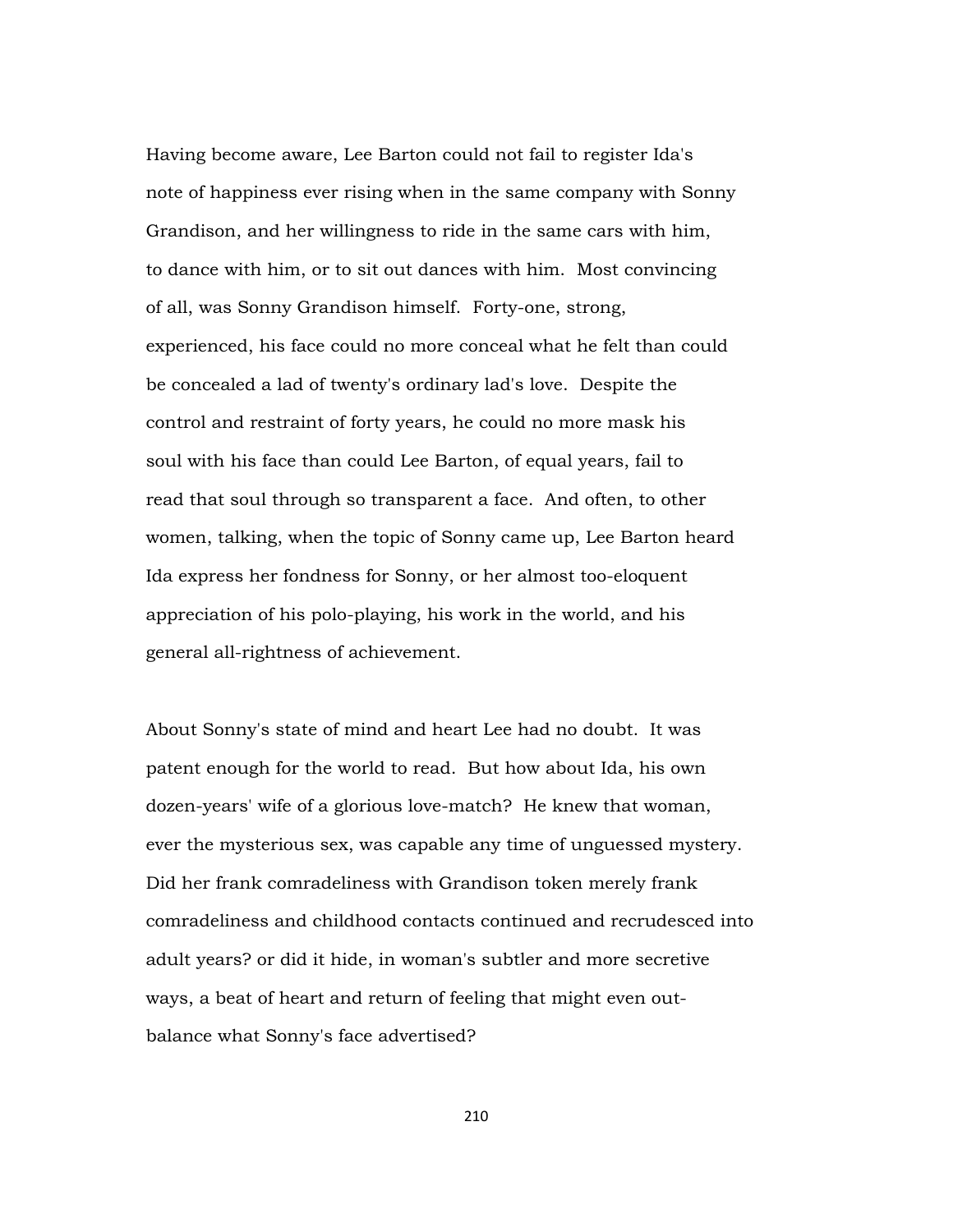Lee Barton was not happy. A dozen years of utmost and post-nuptial possession of his wife had proved to him, so far as he was concerned, that she was his one woman in the world, and that the woman was unborn, much less unglimpsed, who could for a moment compete with her in his heart, his soul, and his brain. Impossible of existence was the woman who could lure him away from her, much less over-bid her in the myriad, continual satisfactions she rendered him.

Was this, then, he asked himself, the dreaded contingency of all fond Benedicts, to be her first "affair?" He tormented himself with the ever iterant query, and, to the astonishment of the reformed Kohala poker crowd of wise and middle-aged youngsters as well as to the reward of the keen scrutiny of the dinner-giving and dinner-attending women, he began to drink King William instead of orange juice, to bully up the poker limit, to drive of nights his own car more than rather recklessly over the Pali and Diamond Head roads, and, ere dinner or lunch or after, to take more than an average man's due of old-fashioned cocktails and Scotch highs.

All the years of their marriage she had been ever complaisant toward him in his card-playing. This complaisance, to him, had become habitual. But now that doubt had arisen, it seemed to him that he noted an eagerness in her countenancing of his poker parties. Another point he could not avoid noting was that Sonny Grandison was missed by the poker and bridge crowds. He seemed to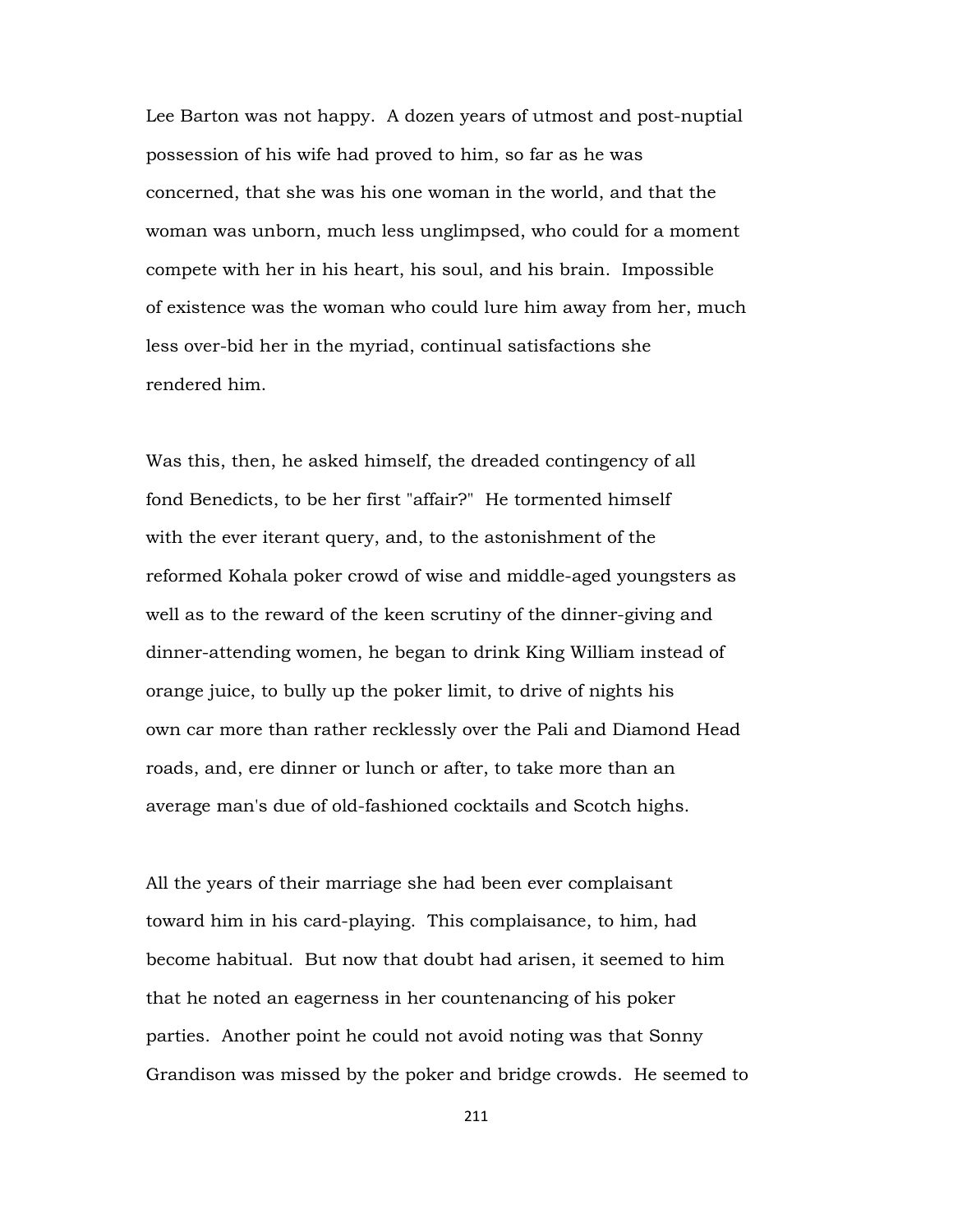be too busy. Now where was Sonny, while he, Lee Barton, was playing? Surely not always at committee and boards of directors meetings. Lee Barton made sure of this. He easily learned that at such times Sonny was more than usually wherever Ida chanced to be- at dances, or dinners, or moonlight swimming parties, or, the very afternoon he had flatly pleaded rush of affairs as an excuse not to join Lee and Langhorne Jones and Jack Holstein in a bridge battle at the Pacific Club--that afternoon he had played bridge at Dora Niles' home with three women, one of whom was Ida.

Returning, once, from an afternoon's inspection of the great drydock building at Pearl Harbour, Lee Barton, driving his machine against time, in order to have time to dress for dinner, passed Sonny's car; and Sonny's one passenger, whom he was taking home, was Ida. One night, a week later, during which interval he had played no cards, he came home at eleven from a stag dinner at the University Club, just preceding Ida's return from the Alstone poi supper and dance. And Sonny had driven her home. Major Fanklin and his wife had first been dropped off by them, they mentioned, at Fort Shafter, on the other side of town and miles away from the beach.

Lee Barton, after all mere human man, as a human man unfailingly meeting Sonny in all friendliness, suffered poignantly in secret. Not even Ida dreamed that he suffered; and she went her merry, careless, laughing way, secure in her own heart, although a trifle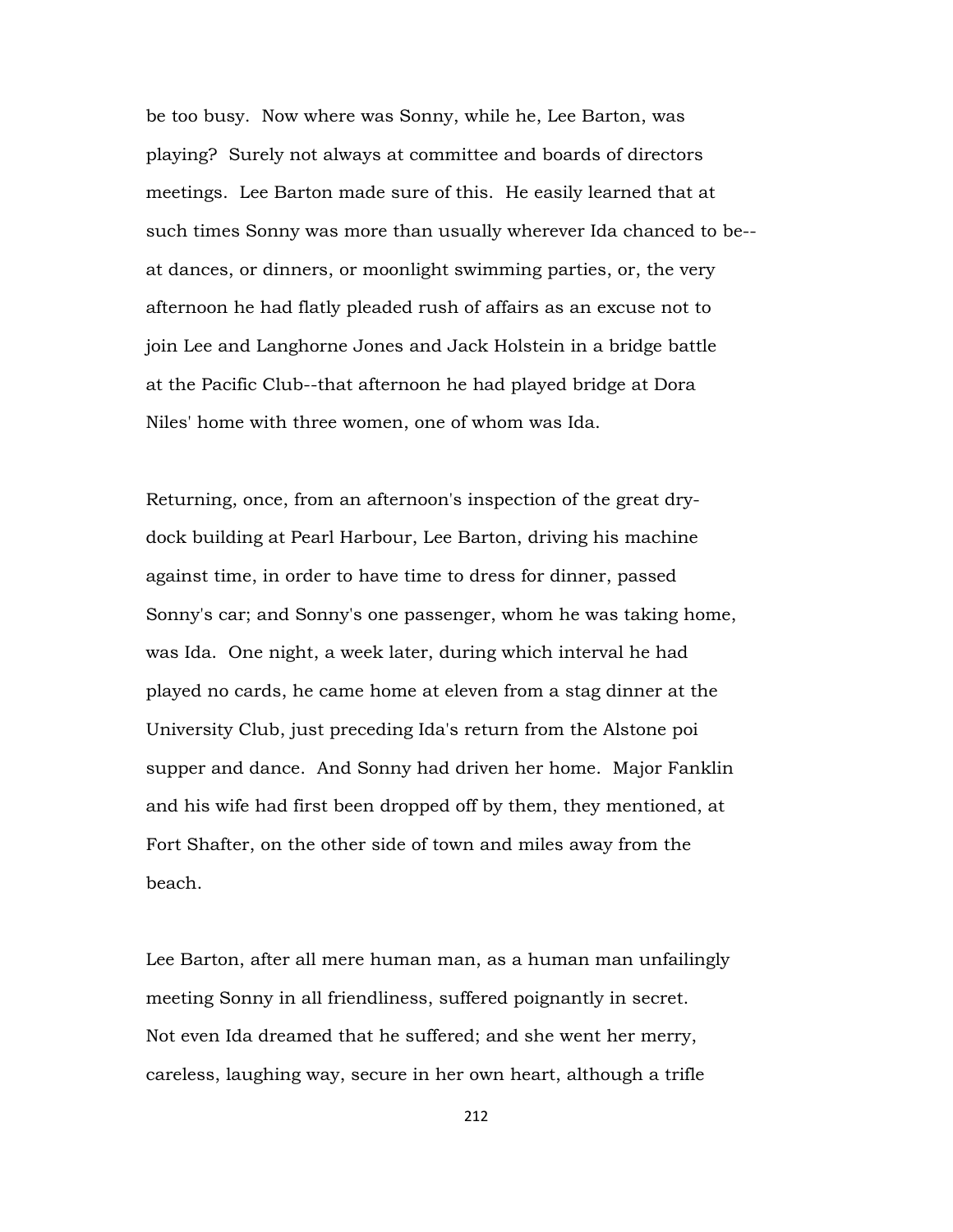perplexed at her husband's increase in number of pre-dinner cocktails.

Apparently, as always, she had access to almost all of him; but now she did not have access to his unguessable torment, nor to the long parallel columns of mental book-keeping running their totalling balances from moment to moment, day and night, in his brain. In one column were her undoubtable spontaneous expressions of her usual love and care for him, her many acts of comfort-serving and of advice-asking and advice-obeying. In another column, in which the items increasingly were entered, were her expressions and acts which he could not but classify as dubious. Were they what they seemed? Or were they of duplicity compounded, whether deliberately or unconsciously? The third column, longest of all, totalling most in human heart-appraisements, was filled with items relating directly or indirectly to her and Sonny Grandison. Lee Barton did not deliberately do this book-keeping. He could not help it. He would have liked to avoid it. But in his fairly ordered mind the items of entry, of themselves and quite beyond will on his part, took their places automatically in their respective columns.

In his distortion of vision, magnifying apparently trivial detail which half the time he felt he magnified, he had recourse to MacIlwaine, to whom he had once rendered a very considerable service. MacIlwaine was chief of detectives. "Is Sonny Grandison a womaning man?" Barton had demanded. MacIlwaine had said nothing.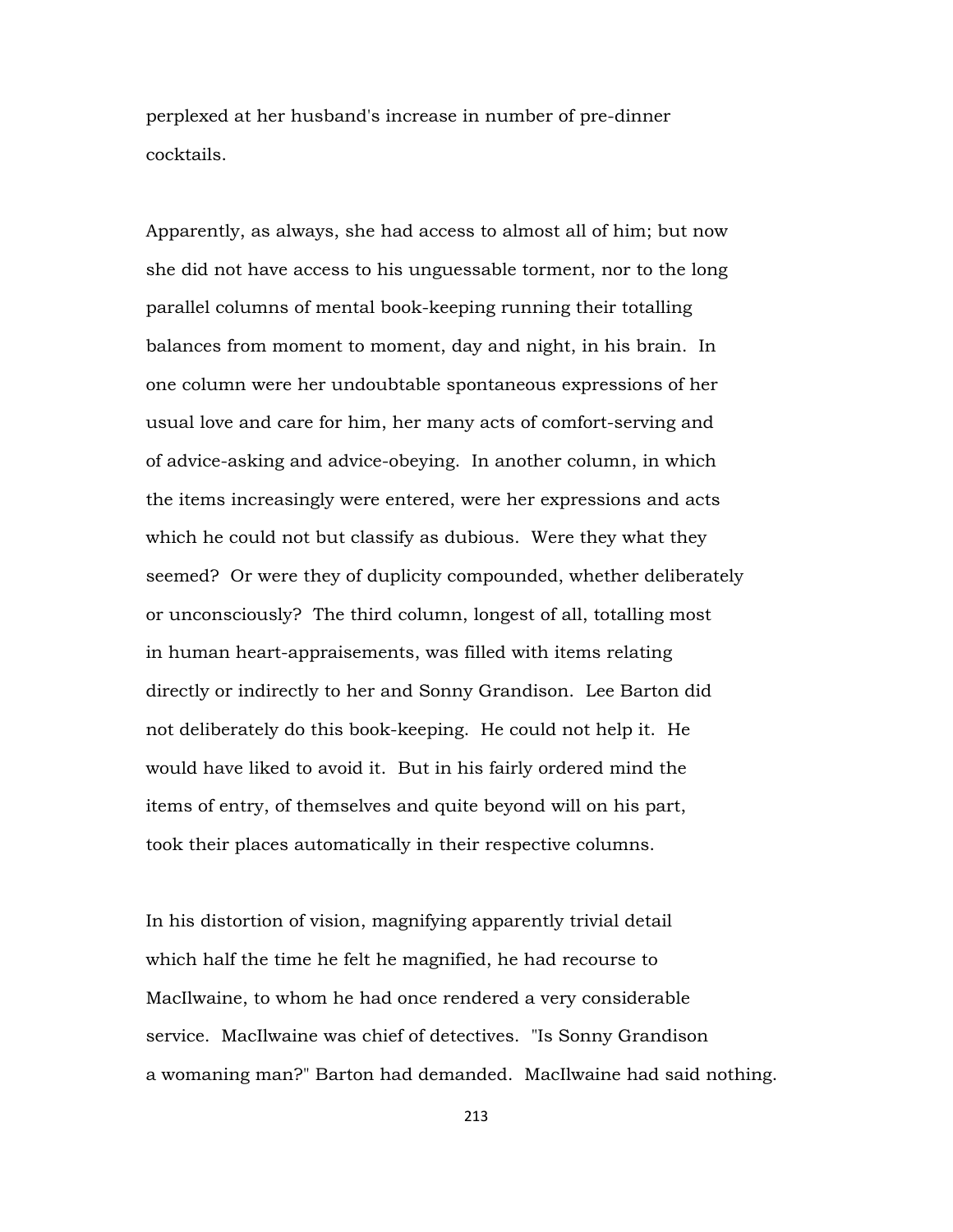"Then he is a womaning man," had been Barton's declaration. And still the chief of detectives had said nothing.

Briefly afterward, ere he destroyed it as so much dynamite, Lee Barton went over the written report. Not bad, not really bad, was the summarization; but not too good after the death of his wife ten years before. That had been a love-match almost notorious in Honolulu society, because of the completeness of infatuation, not only before, but after marriage, and up to her tragic death when her horse fell with her a thousand feet off Nahiku Trail. And not for a long time afterward, MacIlwaine stated, had Grandison been guilty of interest in any woman. And whatever it was, it had been unvaryingly decent. Never a hint of gossip or scandal; and the entire community had come to accept that he was a one-woman man, and would never marry again. What small affairs MacIlwaine had jotted down he insisted that Sonny Grandison did not dream were known by another person outside the principals themselves.

Barton glanced hurriedly, almost shamedly, at the several names and incidents, and knew surprise ere he committed the document to the flames. At any rate, Sonny had been most discreet. As he stared at the ashes, Barton pondered how much of his own younger life, from his bachelor days, resided in old MacIlwaine's keeping. Next, Barton found himself blushing, to himself, at himself. If MacIlwaine knew so much of the private lives of community figures, then had not he, her husband and protector and shielder, planted in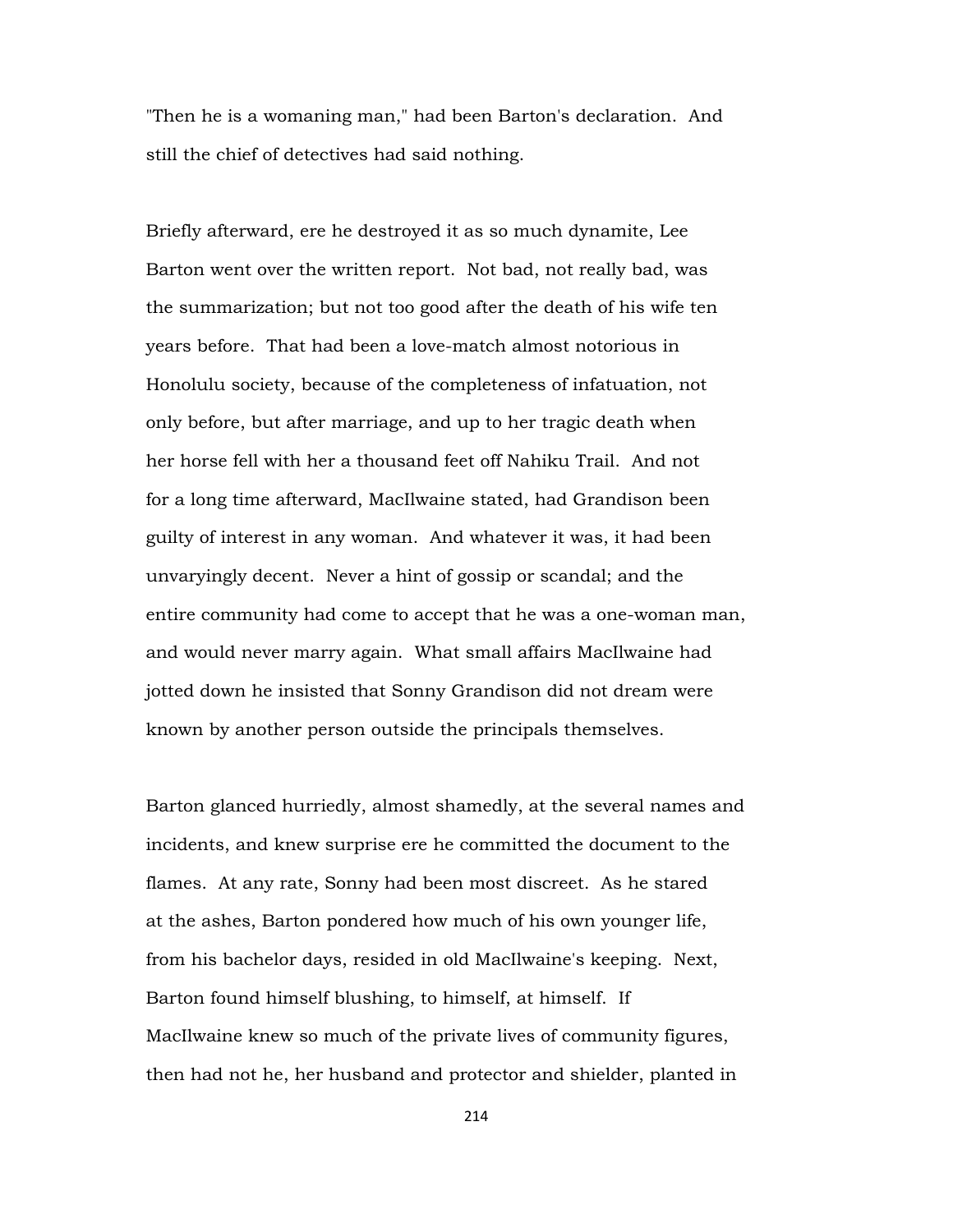MacIlwaine's brain a suspicion of Ida?

"Anything on your mind?" Lee asked his wife that evening, as he stood holding her wrap while she put the last touches to her dressing.

This was in line with their old and successful compact of frankness, and he wondered, while he waited her answer, why he had refrained so long from asking her.

"No," she smiled. "Nothing particular. Afterwards . . . perhaps . . . "

She became absorbed in gazing at herself in the mirror, while she dabbed some powder on her nose and dabbed it off again.

"You know my way, Lee," she added, after the pause. "It takes me time to gather things together in my own way--when there are things to gather; but when I do, you always get them. And often there's nothing in them after all, I find, and so you are saved the nuisance of them."

She held out her arms for him to place the wrap about her--her valiant little arms that were so wise and steel-like in battling with the breakers, and that yet were such just mere-woman's arms,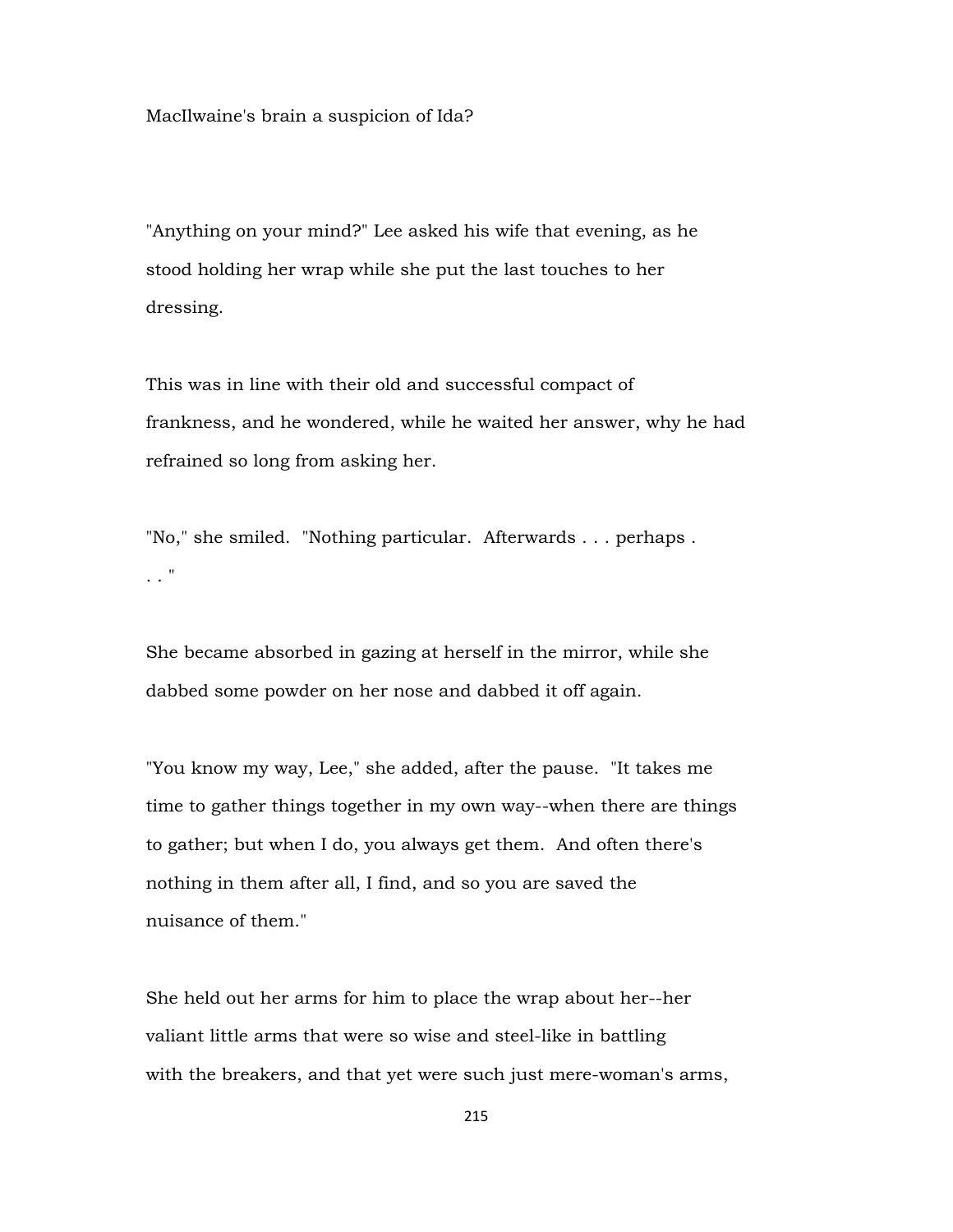round and warm and white, delicious as a woman's arms should be, with the canny muscles, masking under soft-roundness of contour and fine smooth skin, capable of being flexed at will by the will of her.

He pondered her, with a grievous hurt and yearning of appreciation- -so delicate she seemed, so porcelain-fragile that a strong man could snap her in the crook of his arm.

"We must hurry!" she cried, as he lingered in the adjustment of the flimsy wrap over her flimsy-prettiness of gown. "We'll be late. And if it showers up Nuuanu, putting the curtains up will make us miss the second dance."

He made a note to observe with whom she danced that second dance, as she preceded him across the room to the door; while at the same time he pleasured his eye in what he had so often named to himself as the spirit-proud flesh-proud walk of her.

"You don't feel I'm neglecting you in my too-much poker?" he tried again, by indirection.

"Mercy, no! You know I just love you to have your card orgies. They're tonic for you. And you're so much nicer about them, so much more middle-aged. Why, it's almost years since you sat up later than one."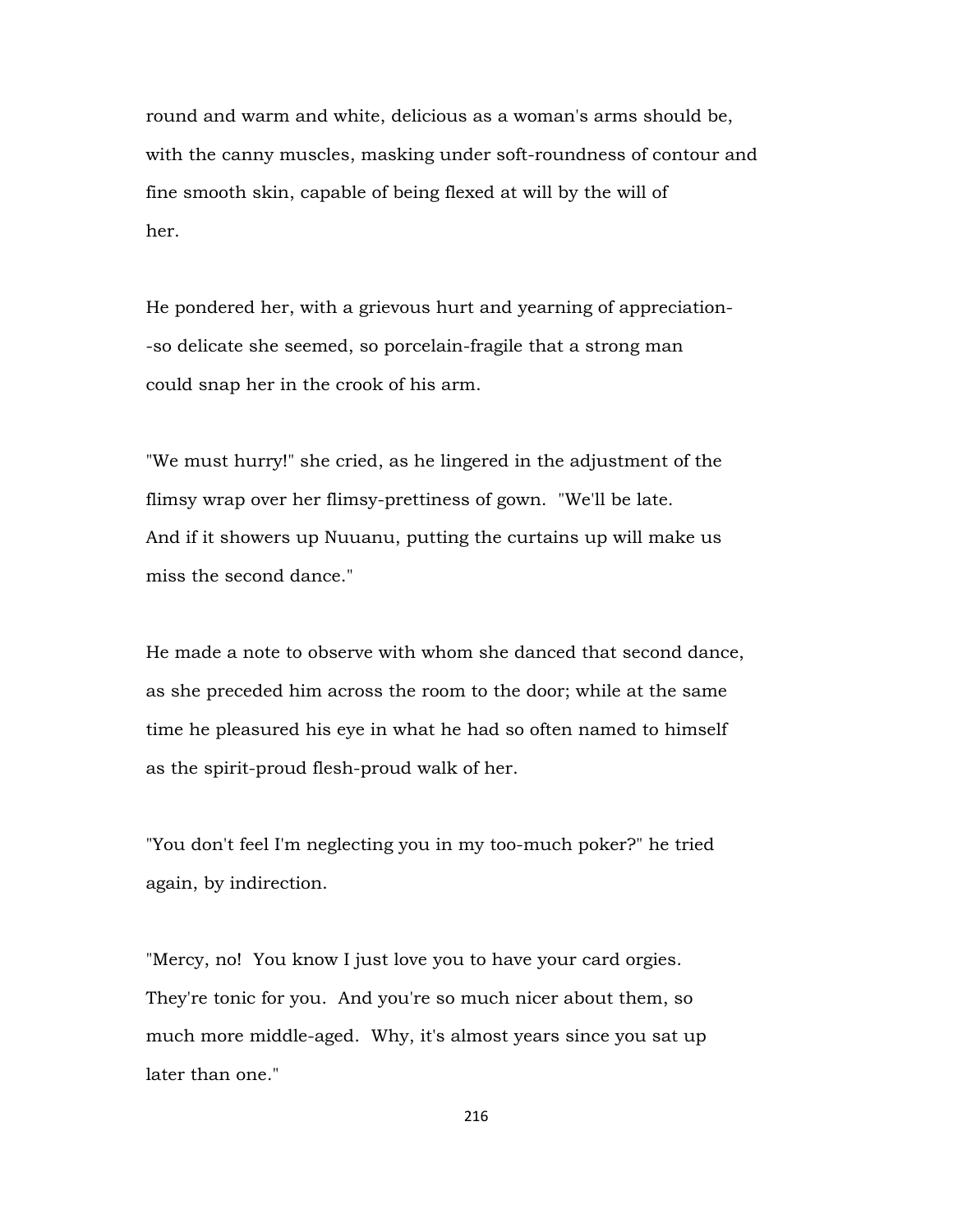It did not shower up Nuuanu, and every overhead star was out in a clear trade-wind sky. In time at the Inchkeeps' for the second dance, Lee Barton observed that his wife danced it with Grandison- which, of itself, was nothing unusual, but which became immediately a registered item in Barton's mental books.

An hour later, depressed and restless, declining to make one of a bridge foursome in the library and escaping from a few young matrons, he strolled out into the generous grounds. Across the lawn, at the far edge, he came upon the hedge of night-blooming cereus. To each flower, opening after dark and fading, wilting, perishing with the dawn, this was its one night of life. The great, cream-white blooms, a foot in diameter and more, lily-like and wax-like, white beacons of attraction in the dark, penetrating and seducing the night with their perfume, were busy and beautiful with their brief glory of living.

But the way along the hedge was populous with humans, two by two, male and female, stealing out between the dances or strolling the dances out, while they talked in low soft voices and gazed upon the wonder of flower-love. From the lanai drifted the love-caressing strains of "Hanalei" sung by the singing boys. Vaguely Lee Barton remembered--perhaps it was from some Maupassant story--the abbe, obsessed by the theory that behind all things were the purposes of God and perplexed so to interpret the night, who discovered at the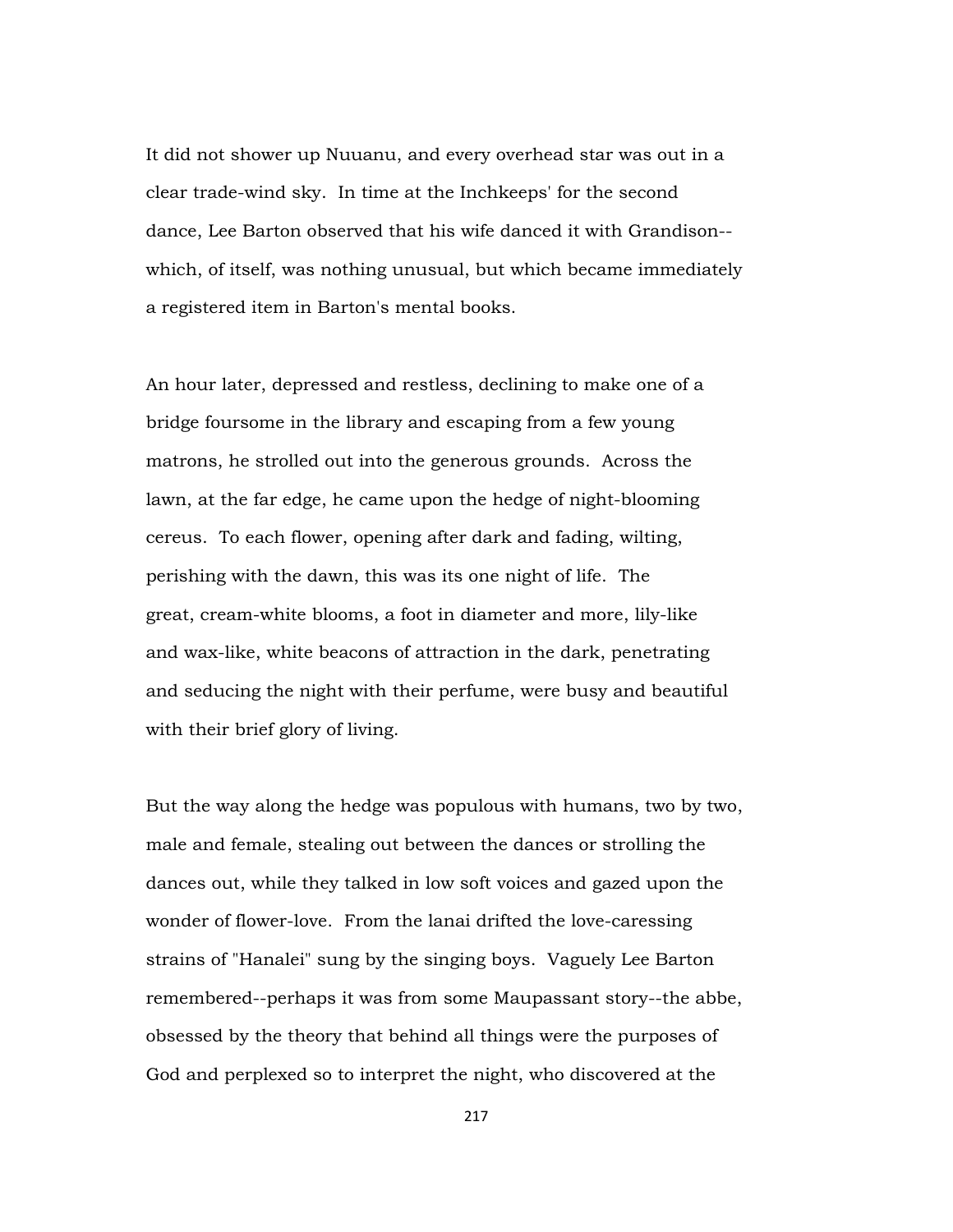last that the night was ordained for love.

The unanimity of the night as betrayed by flowers and humans was a hurt to Barton. He circled back toward the house along a winding path that skirted within the edge of shadow of the monkey-pods and algaroba trees. In the obscurity, where his path curved away into the open again, he looked across a space of a few feet where, on another path in the shadow, stood a pair in each other's arms. The impassioned low tones of the man had caught his ear and drawn his eyes, and at the moment of his glance, aware of his presence, the voice ceased, and the two remained immobile, furtive, in each other's arms.

He continued his walk, sombred by the thought that in the gloom of the trees was the next progression from the openness of the sky over those who strolled the night-flower hedge. Oh, he knew the game when of old no shadow was too deep, no ruse of concealment too furtive, to veil a love moment. After all, humans were like flowers, he meditated. Under the radiance from the lighted lanai, ere entering the irritating movement of life again to which he belonged, he paused to stare, scarcely seeing, at a flaunt of display of scarlet double-hibiscus blooms. And abruptly all that he was suffering, all that he had just observed, from the nightblooming hedge and the two-by-two love-murmuring humans to the pair like thieves in each other's arms, crystallized into a parable of life enunciated by the day-blooming hibiscus upon which he gazed,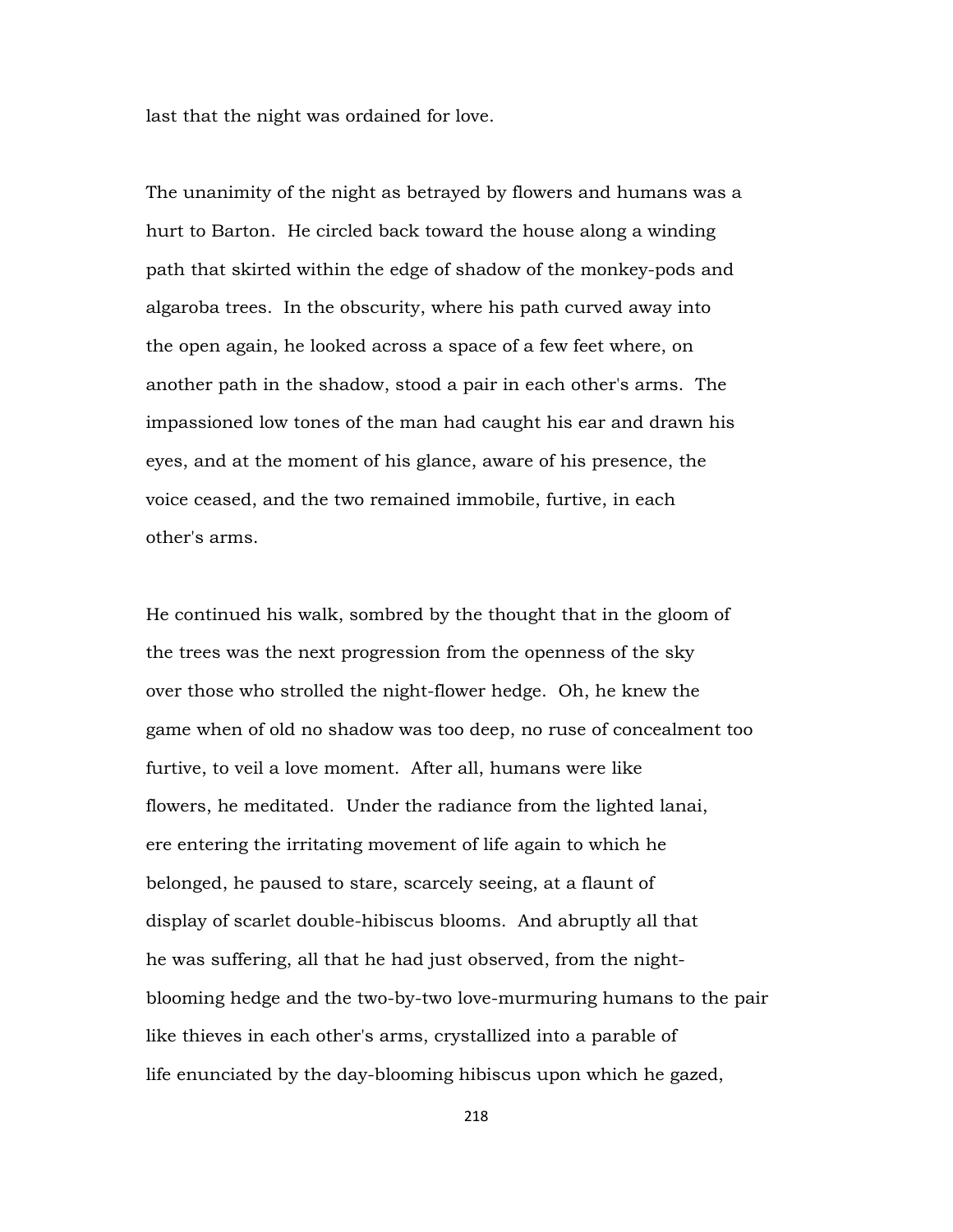now at the end of its day. Bursting into its bloom after the dawn, snow-white, warming to pink under the hours of sun, and quickening to scarlet with the dark from which its beauty and its being would never emerge, it seemed to him that it epitomized man's life and passion.

What further connotations he might have drawn he was never to know; for from behind, in the direction of the algarobas and monkey-pods, came Ida's unmistakable serene and merry laugh. He did not look, being too afraid of what he knew he would see, but retreated hastily, almost stumbling, up the steps to the lanai. Despite that he knew what he was to see, when he did turn his head and beheld his wife and Sonny, the pair he had seen thieving in the dark, he went suddenly dizzy, and paused, supporting himself with a hand against a pillar, and smiling vacuously at the grouped singing boys who were pulsing the sensuous night into richer sensuousness with their honi kaua wiki-wiki refrain.

The next moment he had wet his lips with his tongue, controlled his face and flesh, and was bantering with Mrs. Inchkeep. But he could not waste time, or he would have to encounter the pair he could hear coming up the steps behind him.

"I feel as if I had just crossed the Great Thirst," he told his hostess, "and that nothing less than a high-ball will preserve me."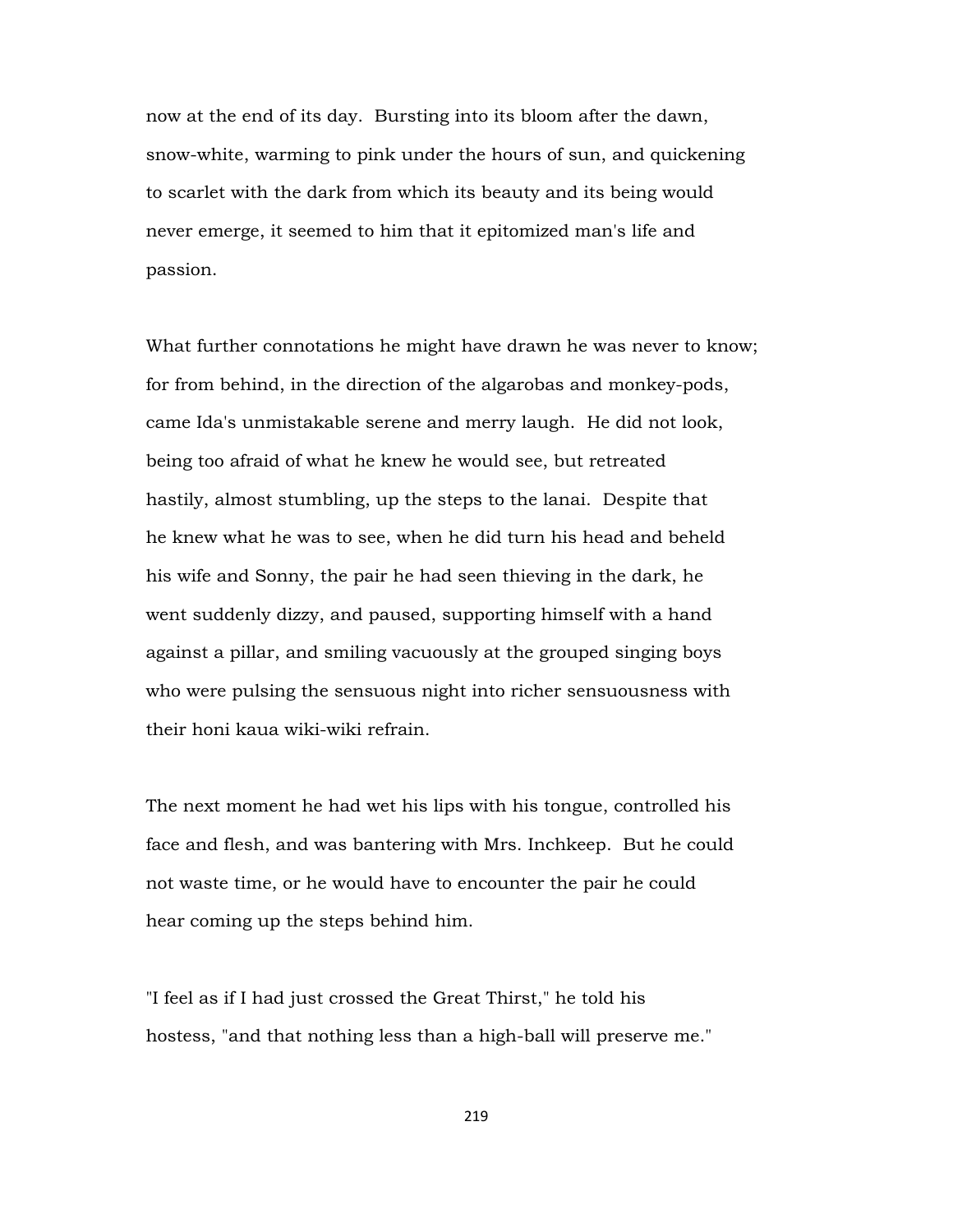She smiled permission and nodded toward the smoking lanai, where they found him talking sugar politics with the oldsters when the dance began to break up.

Quite a party of half a dozen machines were starting for Waikiki, and he found himself billeted to drive the Leslies and Burnstons home, though he did not fail to note that Ida sat in the driver's seat with Sonny in Sonny's car. Thus, she was home ahead of him and brushing her hair when he arrived. The parting of bed-going was usual, on the face of it, although he was almost rigid in his successful effort for casualness as he remembered whose lips had pressed hers last before his.

Was, then, woman the utterly unmoral creature as depicted by the German pessimists? he asked himself, as he tossed under his reading lamp, unable to sleep or read. At the end of an hour he was out of bed, and into his medicine case. Five grains of opium he took straight. An hour later, afraid of his thoughts and the prospect of a sleepless night, he took another grain. At one-hour intervals he twice repeated the grain dosage. But so slow was the action of the drug that dawn had broken ere his eyes closed.

At seven he was awake again, dry-mouthed, feeling stupid and drowsy, yet incapable of dozing off for more than several minutes at a time. He abandoned the idea of sleep, ate breakfast in bed, and devoted himself to the morning papers and the magazines. But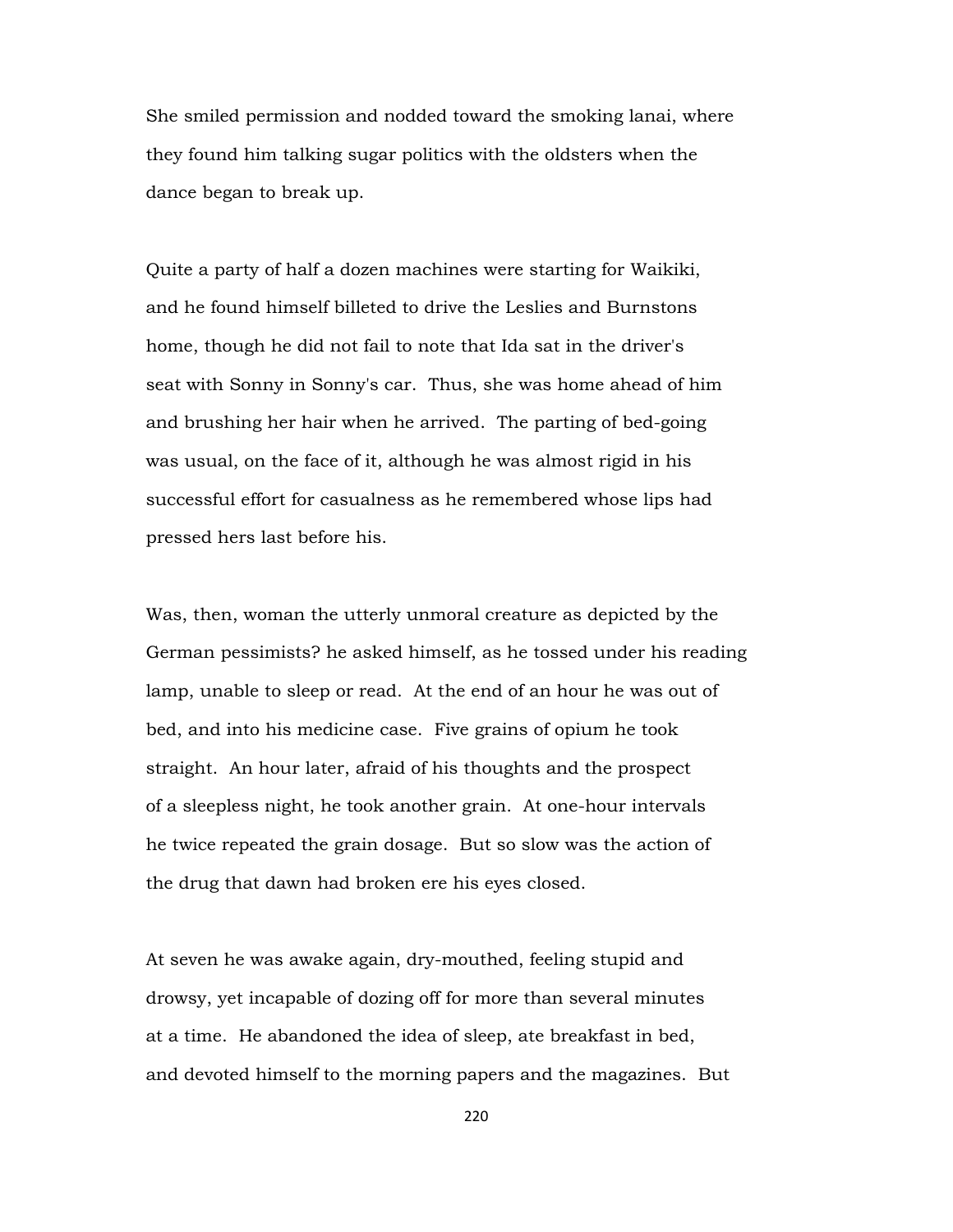the drug effect held, and he continued briefly to doze through his eating and reading. It was the same when he showered and dressed, and, though the drug had brought him little forgetfulness during the night, he felt grateful for the dreaming lethargy with which it possessed him through the morning.

It was when his wife arose, her serene and usual self, and came in to him, smiling and roguish, delectable in her kimono, that the whim-madness of the opium in his system seized upon him. When she had clearly and simply shown that she had nothing to tell him under their ancient compact of frankness, he began building his opium lie. Asked how he had slept, he replied:

"Miserably. Twice I was routed wide awake with cramps in my feet. I was almost too afraid to sleep again. But they didn't come back, though my feet are sorer than blazes."

"Last year you had them," she reminded him.

"Maybe it's going to become a seasonal affliction," he smiled. "They're not serious, but they're horrible to wake up to. They won't come again till to-night, if they come at all, but in the meantime I feel as if I had been bastinadoed."

In the afternoon of the same day, Lee and Ida Barton made their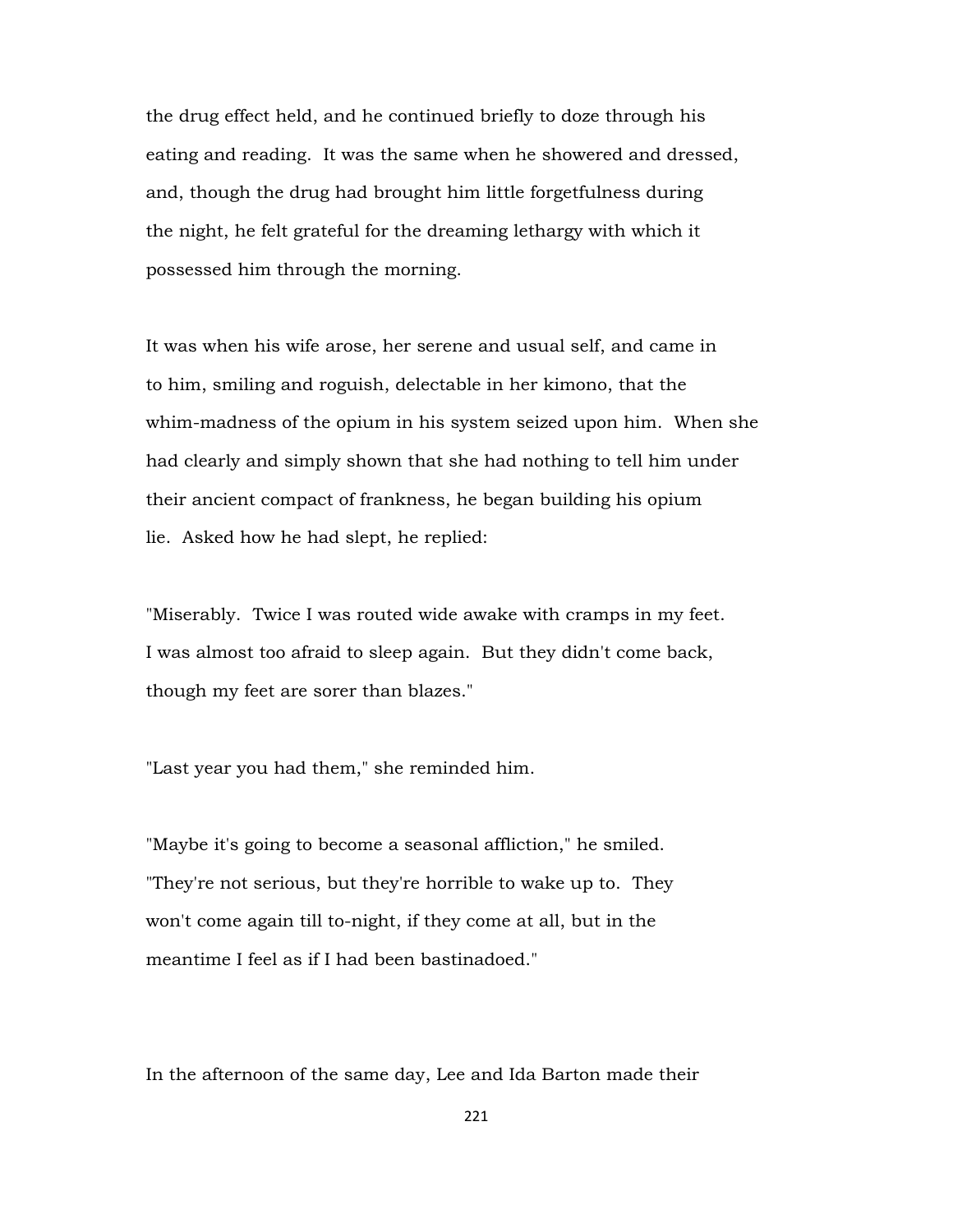shallow dive from the Outrigger beach, and went on, at a steady stroke, past the diving-stage to the big water beyond the Kanaka Surf. So quiet was the sea that when, after a couple of hours, they turned and lazily started shoreward through the Kanaka Surf they had it all to themselves. The breakers were not large enough to be exciting, and the last languid surf-boarders and canoeists had gone in to shore. Suddenly, Lee turned over on his back.

"What is it?" Ida called from twenty feet away.

"My foot--cramp," he answered calmly, though the words were twisted out through clenched jaws of control.

The opium still had its dreamy way with him, and he was without excitement. He watched her swimming toward him with so steady and unperturbed a stroke that he admired her own self-control, although at the same time doubt stabbed him with the thought that it was because she cared so little for him, or, rather, so much immediately more for Grandison.

"Which foot?" she asked, as she dropped her legs down and began treading water beside him.

"The left one--ouch! Now it's both of them."

He doubled his knees, as if involuntarily raised his head and chest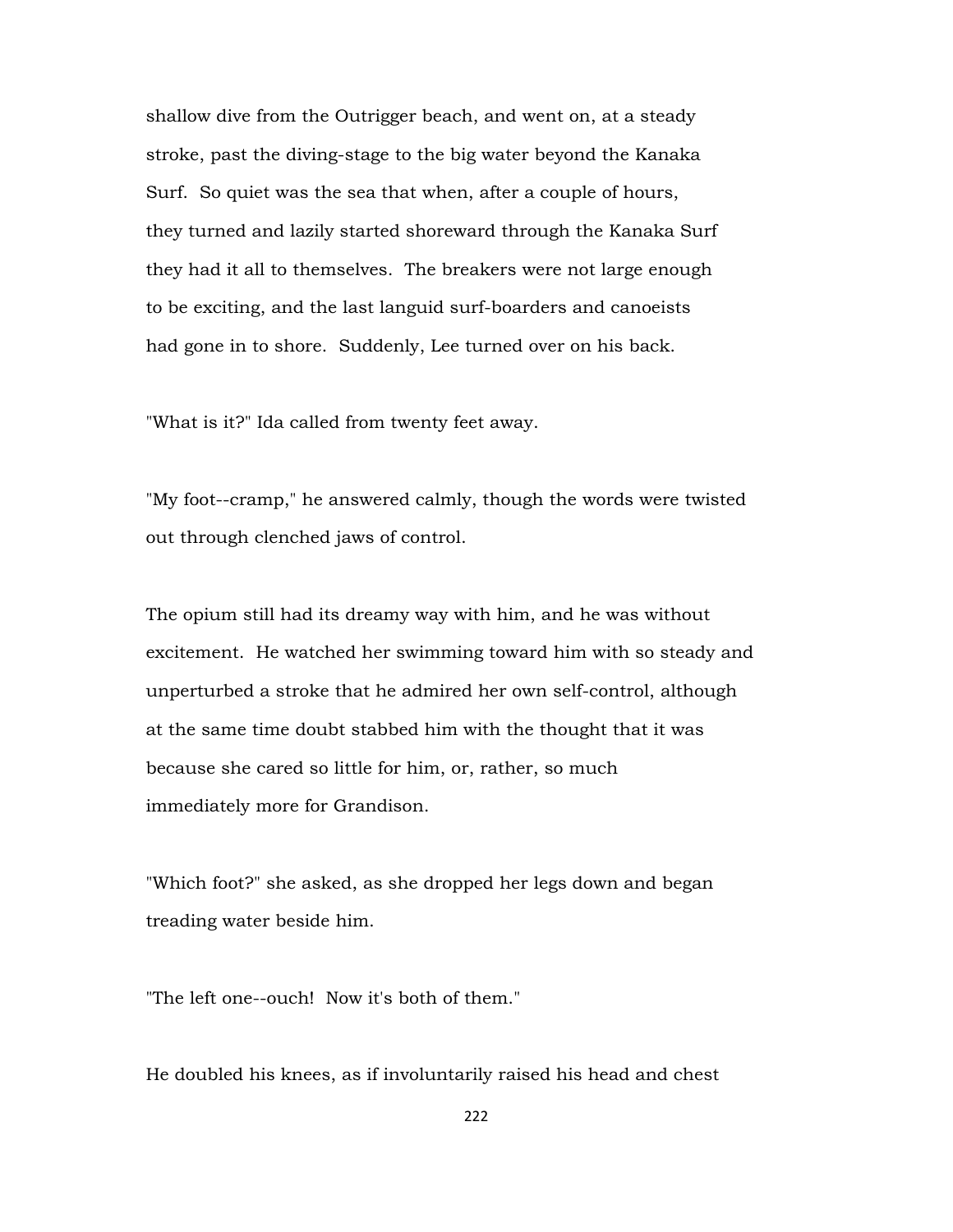forward out of the water, and sank out of sight in the down-wash of a scarcely cresting breaker. Under no more than a brief several seconds, he emerged spluttering and stretched out on his back again.

Almost he grinned, although he managed to turn the grin into a pain-grimace, for his simulated cramp had become real. At least in one foot it had, and the muscles convulsed painfully.

"The right is the worst," he muttered, as she evinced her intention of laying hands on his cramp and rubbing it out. "But you'd better keep away. I've had cramps before, and I know I'm liable to grab you if these get any worse."

Instead, she laid her hands on the hard-knotted muscles, and began to rub and press and bend.

"Please," he gritted through his teeth. "You must keep away. Just let me lie out here--I'll bend the ankle and toe-joints in the opposite ways and make it pass. I've done it before and know how to work it."

She released him, remaining close beside him and easily treading water, her eyes upon his face to judge the progress of his own attempt at remedy. But Lee Barton deliberately bent joints and tensed muscles in the directions that would increase the cramp. In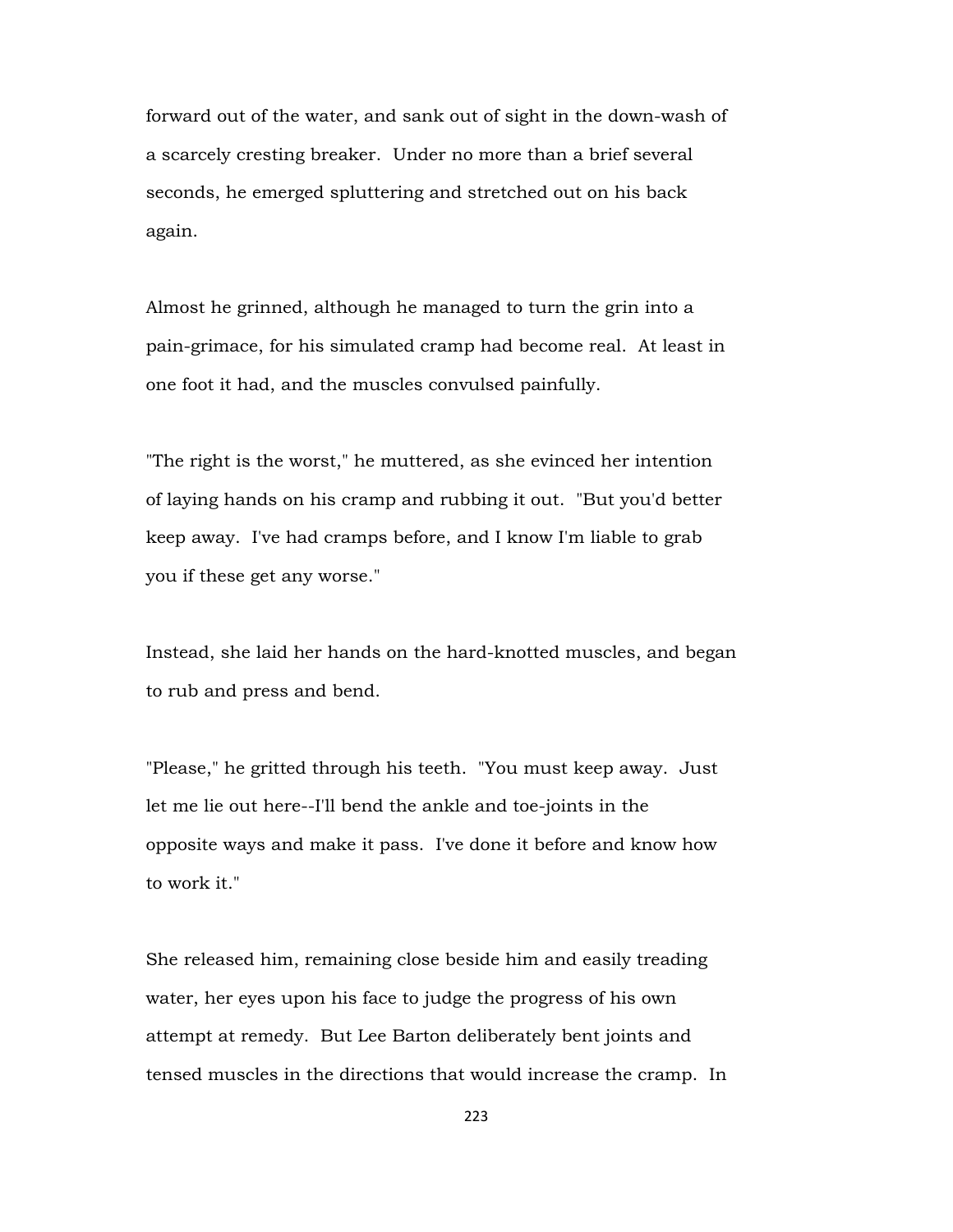his bout the preceding year with the affliction, he had learned, lying in bed and reading when seized, to relax and bend the cramps away without even disturbing his reading. But now he did the thing in reverse, intensifying the cramp, and, to his startled delight, causing it to leap into his right calf. He cried out with anguish, apparently lost control of himself, attempted to sit up, and was washed under by the next wave.

He came up, spluttered, spread-eagled on the surface, and had his knotted calf gripped by the strong fingers of both Ida's small hands.

"It's all right," she said, while she worked. "No cramp like this lasts very long."

"I didn't know it could be so savage," he groaned. "If only it doesn't go higher! It makes one feel so helpless."

He gripped the biceps of both her arms in a sudden spasm, attempting to climb out upon her as a drowning man might try to climb out on an oar and sinking her down under him. In the struggle under water, before he permitted her to wrench clear, her rubber cap was torn off, and her hairpins pulled out, so that she came up gasping for air and half-blinded by her wet-clinging hair. Also, he was certain he had surprised her into taking in a quantity of water.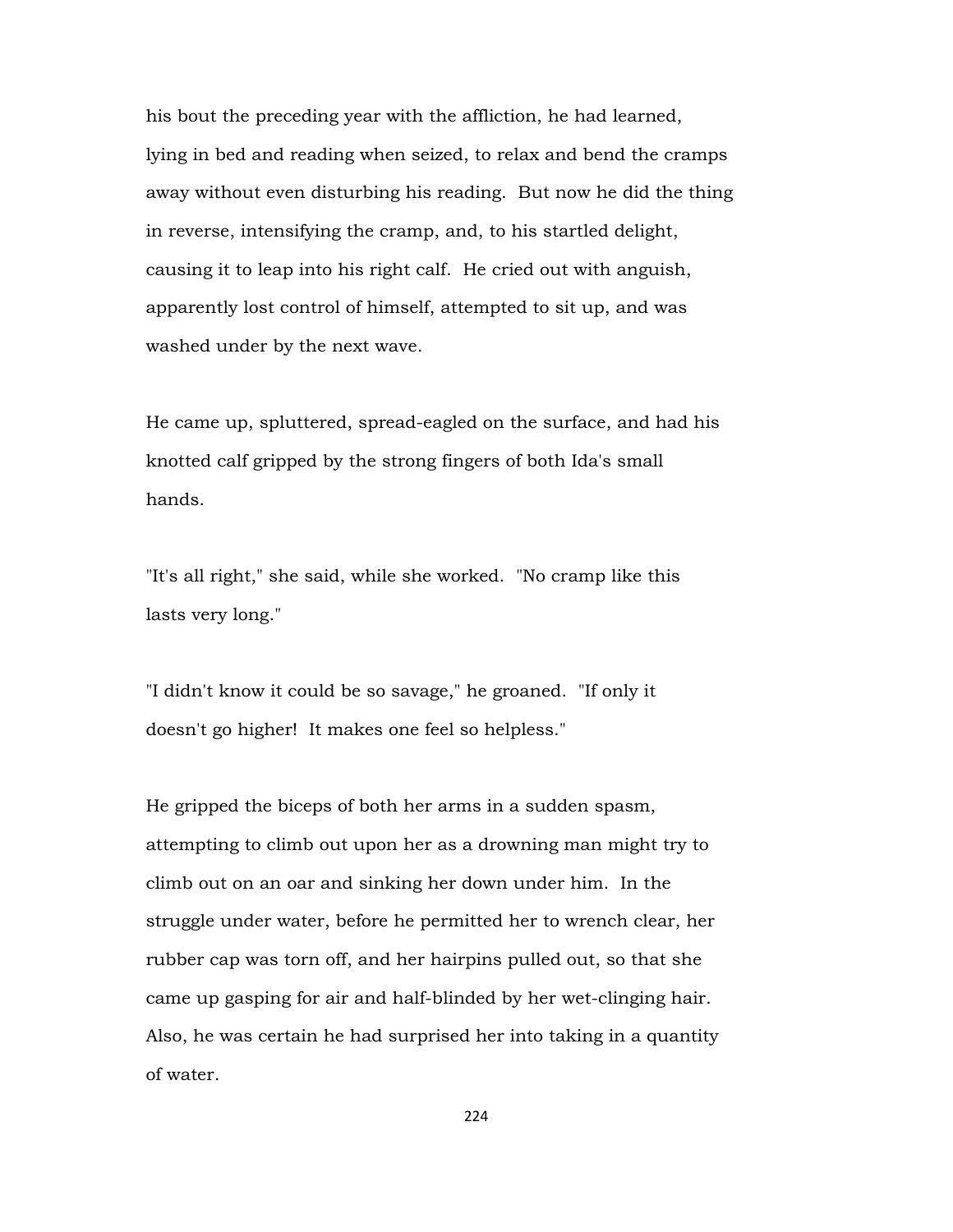"Keep away!" he warned, as he spread-eagled with acted desperateness.

But her fingers were deep into the honest pain-wrack of his calf, and in her he could observe no reluctance of fear.

"It's creeping up," he grunted through tight teeth, the grunt itself a half-controlled groan.

He stiffened his whole right leg, as with another spasm, hurting his real minor cramps, but flexing the muscles of his upper leg into the seeming hardness of cramp.

The opium still worked in his brain, so that he could play-act cruelly, while at the same time he appraised and appreciated her stress of control and will that showed in her drawn face, and the terror of death in her eyes, with beyond it and behind it, in her eyes and through her eyes, the something more of the spirit of courage, and higher thought, and resolution.

Still further, she did not enunciate so cheap a surrender as, "I'll die with you." Instead, provoking his admiration, she did say, quietly: "Relax. Sink until only your lips are out. I'll support your head. There must be a limit to cramp. No man ever died of cramp on land. Then in the water no strong swimmer should die of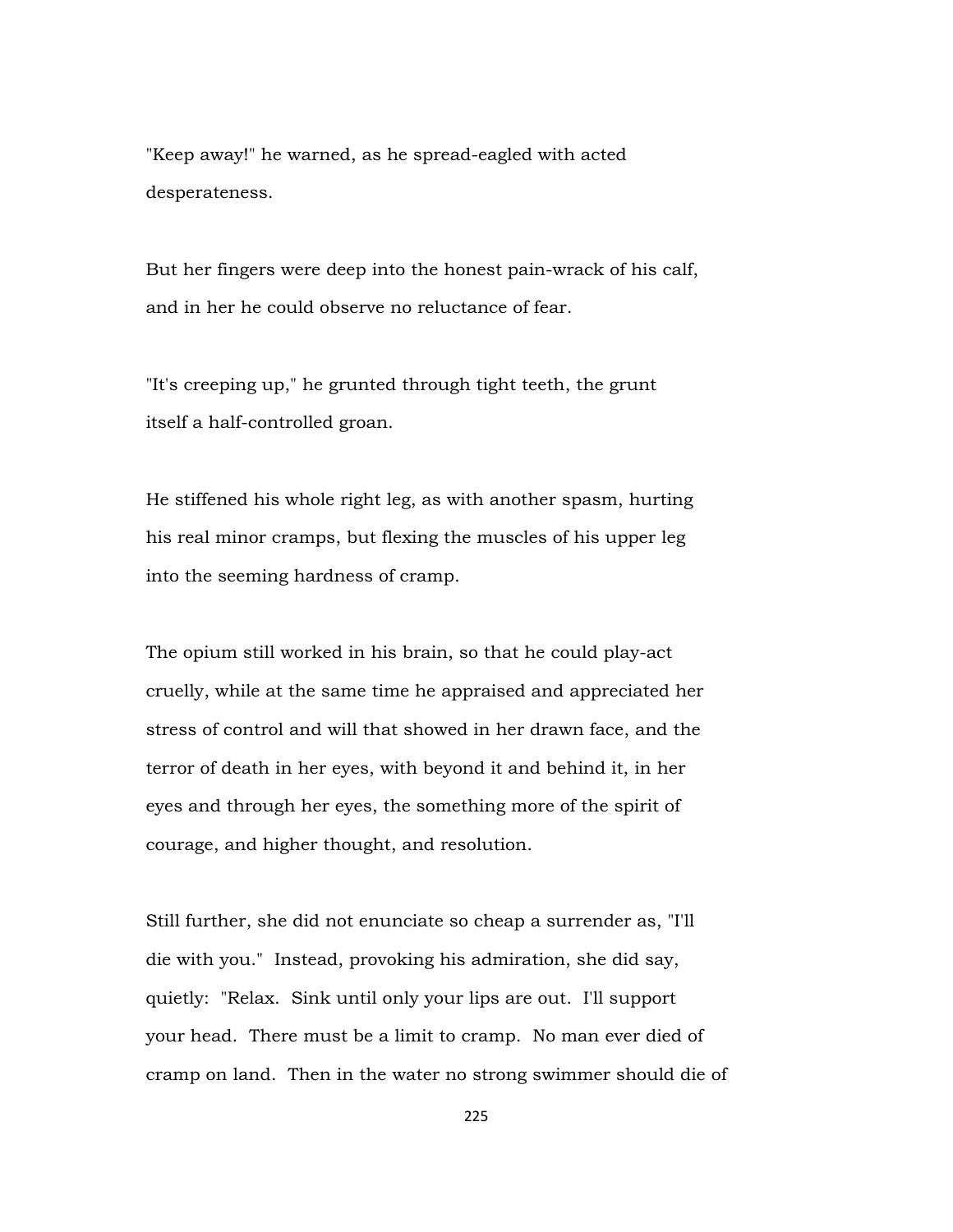cramp. It's bound to reach its worst and pass. We're both strong swimmers and cool-headed--"

He distorted his face and deliberately dragged her under. But when they emerged, still beside him, supporting his head as she continued to tread water, she was saying:

"Relax. Take it easy. I'll hold your head up. Endure it. Live through it. Don't fight it. Make yourself slack--slack in your mind; and your body will slack. Yield. Remember how you taught me to yield to the undertow."

An unusually large breaker for so mild a surf curled overhead, and he climbed out on her again, sinking both of them under as the wave-crest over-fell and smashed down.

"Forgive me," he mumbled through pain clenched teeth, as they drew in their first air again. "And leave me." He spoke jerkily, with pain-filled pauses between his sentences. "There is no need for both of us to drown. I've got to go. It will be in my stomach, at any moment, and then I'll drag you under, and be unable to let go of you. Please, please, dear, keep away. One of us is enough. You've plenty to live for."

She looked at him in reproach so deep that the last vestige of the terror of death was gone from her eyes. It was as if she had said,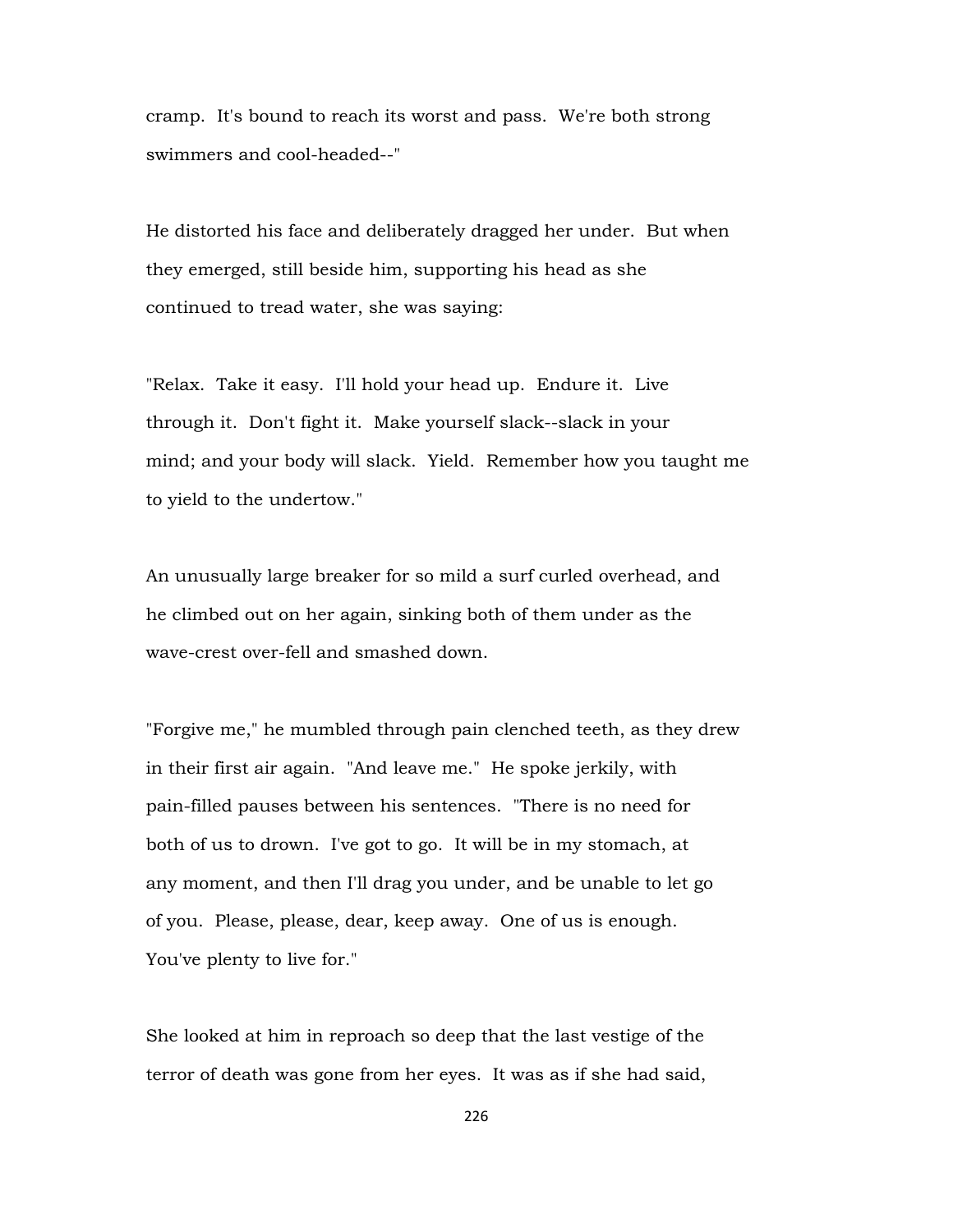and more than if she had said: "I have only you to live for."

Then Sonny did not count with her as much as he did!--was Barton's exultant conclusion. But he remembered her in Sonny's arms under the monkey-pods and determined on further cruelty. Besides, it was the lingering opium in him that suggested this cruelty. Since he had undertaken this acid test, urged the poppy juice, then let it be a real acid test.

He doubled up and went down, emerged, and apparently strove frantically to stretch out in the floating position. And she did not keep away from him.

"It's too much!" he groaned, almost screamed. "I'm losing my grip. I've got to go. You can't save me. Keep away and save yourself."

But she was to him, striving to float his mouth clear of the salt, saying: "It's all right. It's all right. The worst is right now. Just endure it a minute more, and it will begin to ease."

He screamed out, doubled, seized her, and took her down with him. And he nearly did drown her, so well did he play-act his own drowning. But never did she lose her head nor succumb to the fear of death so dreadfully imminent. Always, when she got her head out, she strove to support him while she panted and gasped encouragement in terms of: "Relax . . . Relax . . . Slack . . .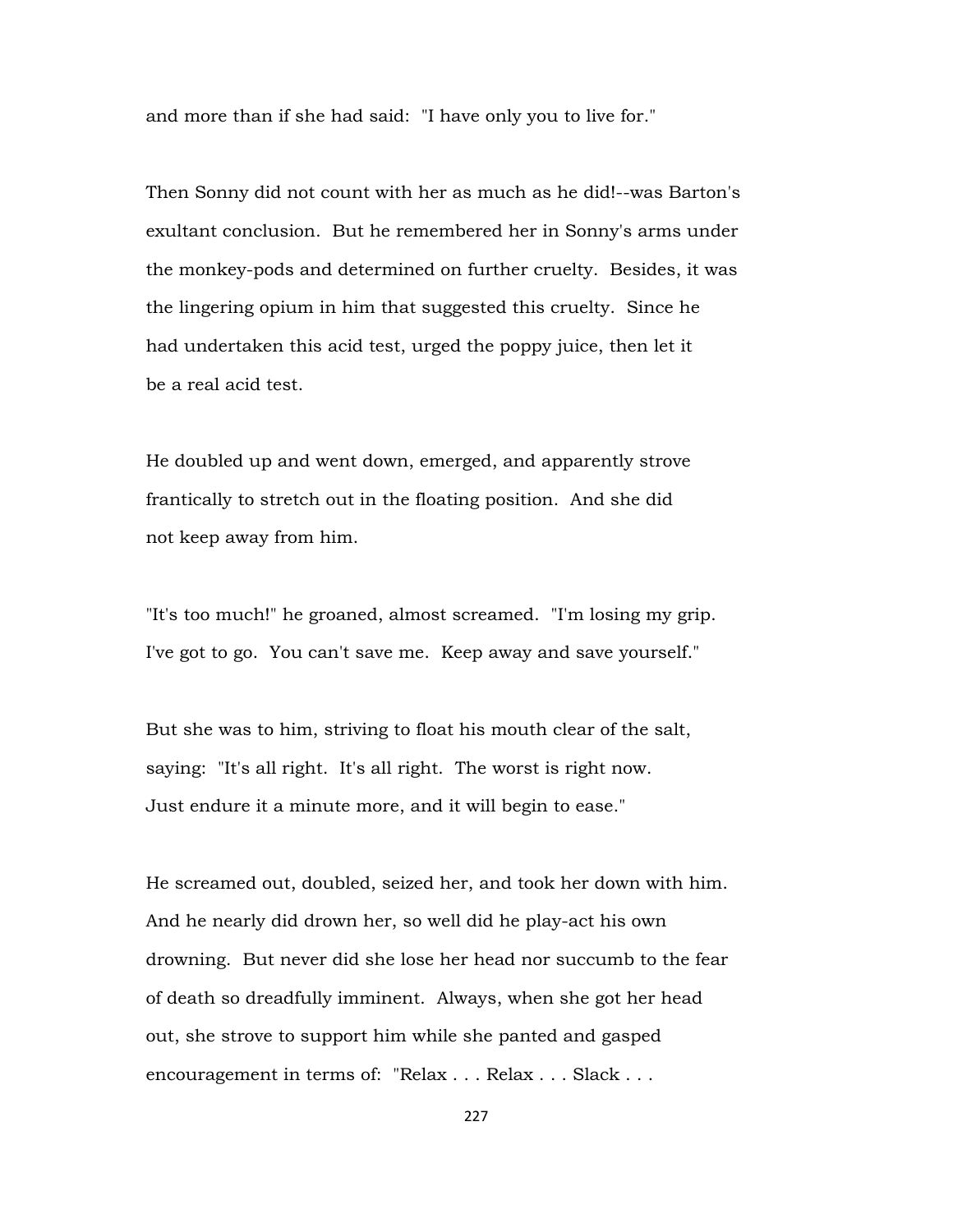Slack out . . . At any time . . . now . . . you'll pass . . . the worst . . . No matter how much it hurts . . . it will pass . . . You're easier now . . . aren't you?"

And then he would put her down again, going from bad to worse--in his ill-treatment of her; making her swallow pints of salt water, secure in the knowledge that it would not definitely hurt her. Sometimes they came up for brief emergences, for gasping seconds in the sunshine on the surface, and then were under again, dragged under by him, rolled and tumbled under by the curling breakers.

Although she struggled and tore herself from his grips, in the times he permitted her freedom she did not attempt to swim away from him, but, with fading strength and reeling consciousness, invariably came to him to try to save him. When it was enough, in his judgment, and more than enough, he grew quieter, left her released, and stretched out on the surface.

"A-a-h," he sighed long, almost luxuriously, and spoke with pauses for breath. "It is passing. It seems like heaven. My dear, I'm water-logged, yet the mere absence of that frightful agony makes my present state sheerest bliss."

She tried to gasp a reply, but could not.

"I'm all right," he assured her. "Let us float and rest up.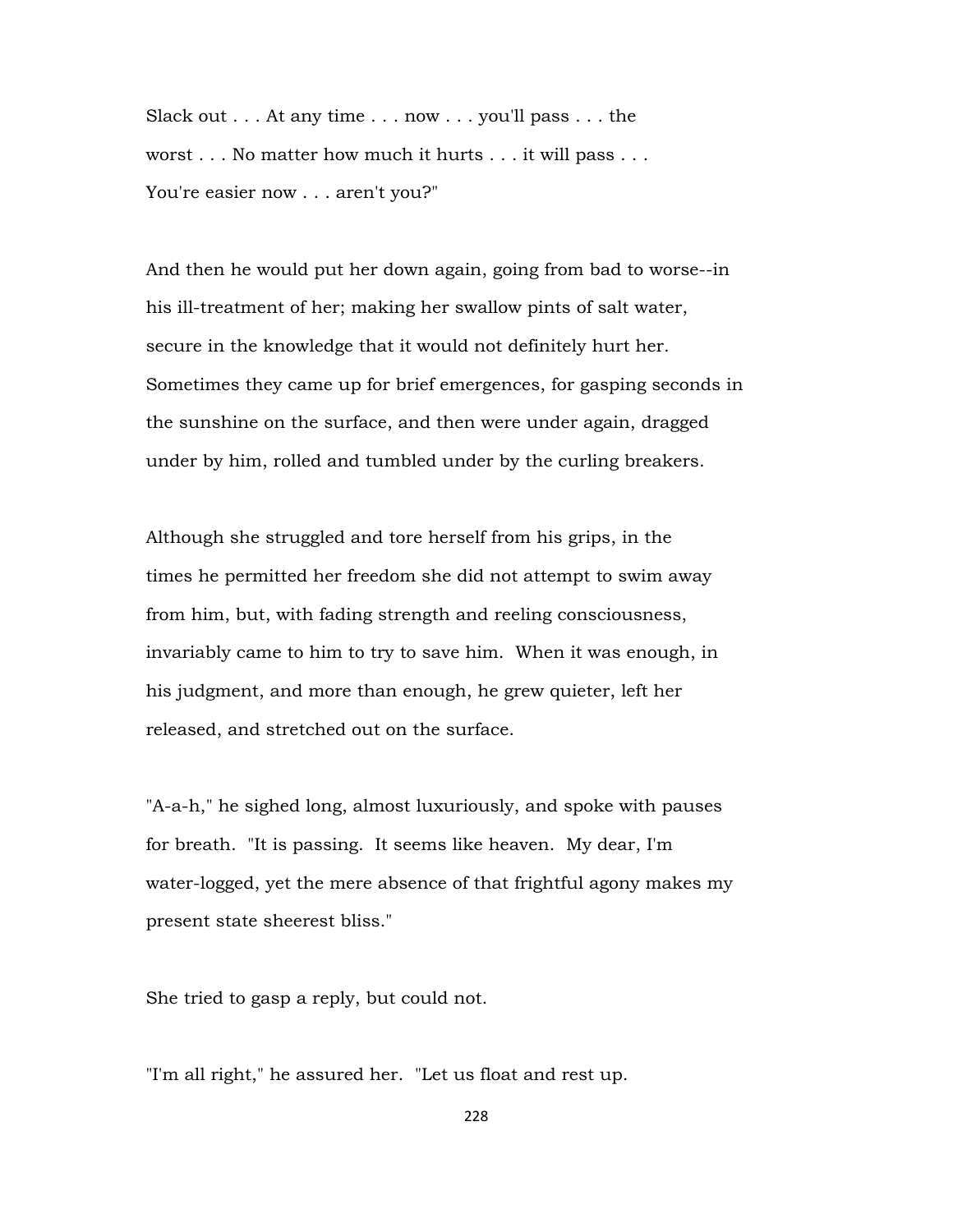Stretch out, yourself, and get your wind back."

And for half an hour, side by side, on their backs, they floated in the fairly placid Kanaka Surf. Ida Barton was the first to announce recovery by speaking first.

"And how do you feel now, man of mine?" she asked.

"I feel as if I'd been run over by a steam-roller," he replied. "And you, poor darling?"

"I feel I'm the happiest woman in the world. I'm so happy I could almost cry, but I'm too happy even for that. You had me horribly frightened for a time. I thought I was to lose you."

Lee Barton's heart pounded up. Never a mention of losing herself. This, then, was love, and all real love, proved true--the great love that forgot self in the loved one.

"And I'm the proudest man in the world," he told her; "because my wife is the bravest woman in the world."

"Brave!" she repudiated. "I love you. I never knew how much, how really much, I loved you as when I was losing you. And now let's work for shore. I want you all alone with me, your arms around me, while I tell you all you are to me and shall always be to me."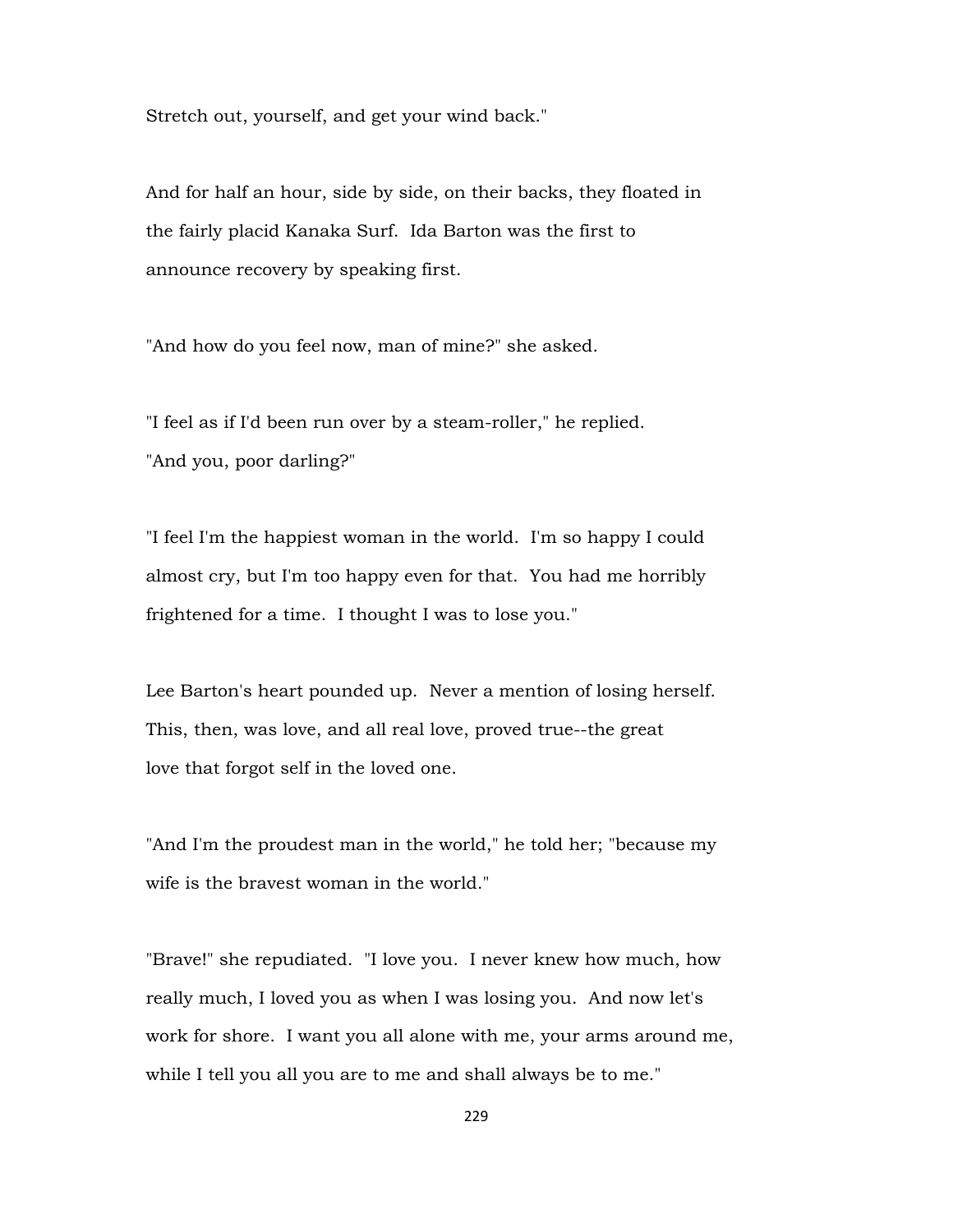In another half-hour, swimming strong and steadily, they landed on the beach and walked up the hard wet sand among the sand-loafers and sun-baskers.

"What were the two of you doing out there?" queried one of the Outrigger captains. "Cutting up?"

"Cutting up," Ida Barton answered with a smile.

"We're the village cut-ups, you know," was Lee Barton's assurance.

That evening, the evening's engagement cancelled, found the two, in a big chair, in each other's arms.

"Sonny sails to-morrow noon," she announced casually and irrelevant to anything in the conversation. "He's going out to the Malay Coast to inspect what's been done with that lumber and rubber company of his."

"First I've heard of his leaving us," Lee managed to say, despite his surprise.

"I was the first to hear of it," she added. "He told me only last night."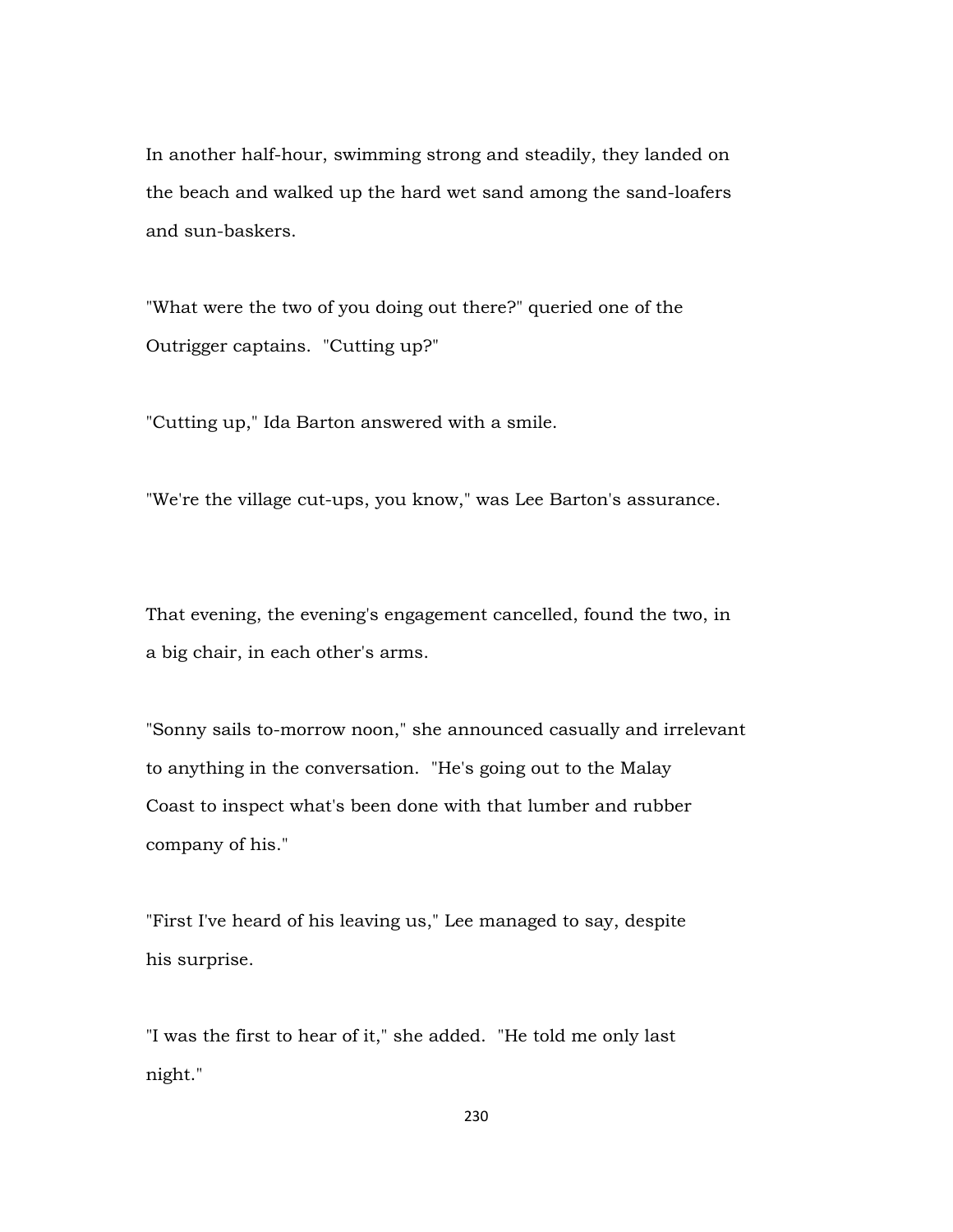"At the dance?"

She nodded.

"Rather sudden, wasn't it?"

"Very sudden." Ida withdrew herself from her husband's arms and sat up. "And I want to talk to you about Sonny. I've never had a real secret from you before. I didn't intend ever to tell you. But it came to me to-day, out in the Kanaka Surf, that if we passed out, it would be something left behind us unsaid."

She paused, and Lee, half-anticipating what was coming, did nothing to help her, save to girdle and press her hand in his.

"Sonny rather lost his . . . his head over me," she faltered. "Of course, you must have noticed it. And . . . and last night, he wanted me to run away with him. Which isn't my confession at all . . . "

Still Lee Barton waited.

"My confession," she resumed, "is that I wasn't the least bit angry with him--only sorrowful and regretful. My confession is that I rather slightly, only rather more than slightly, lost my own head.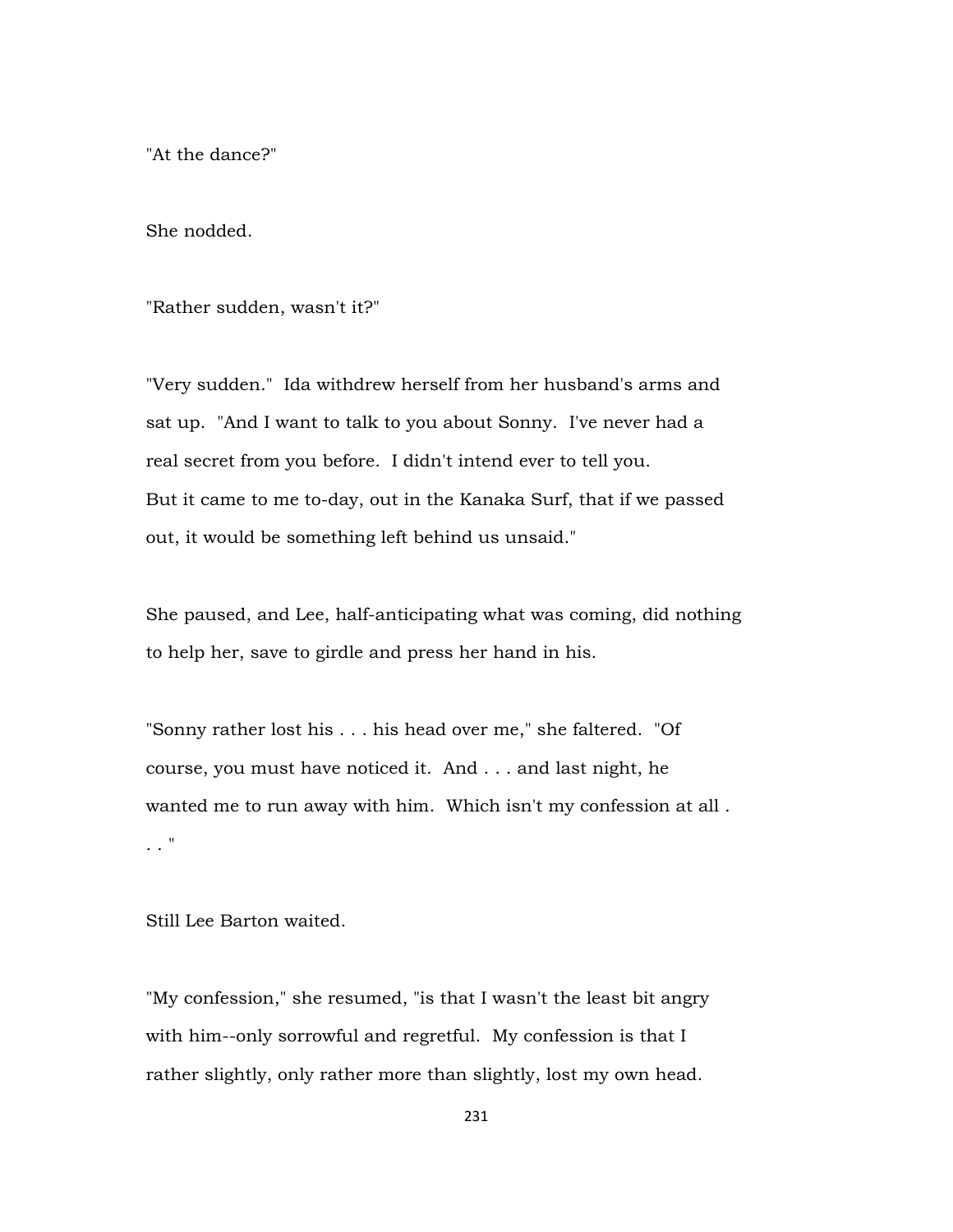That was why I was kind and gentle to him last night. I am no fool. I knew it was due. And--oh, I know, I'm just a feeble female of vanity compounded--I was proud to have such a man swept off his feet by me, by little me. I encouraged him. I have no excuse. Last night would not have happened had I not encouraged him. And I, and not he, was the sinner last night when he asked me. And I told him no, impossible, as you should know why without my repeating it to you. And I was maternal to him, very much maternal. I let him take me in his arms, let myself rest against him, and, for the first time because it was to be the for-ever last time, let him kiss me and let myself kiss him. You . . . I know you understand . . . it was his renunciation. And I didn't love Sonny. I don't love him. I have loved you, and you only, all the time."

She waited, and felt her husband's arm pass around her shoulder and under her own arm, and yielded to his drawing down of her to him.

"You did have me worried more than a bit," he admitted, "until I was afraid I was going to lose you. And . . . " He broke off in patent embarrassment, then gripped the idea courageously. "Oh, well, you know you're my one woman. Enough said."

She fumbled the match-box from his pocket and struck a match to enable him to light his long-extinct cigar.